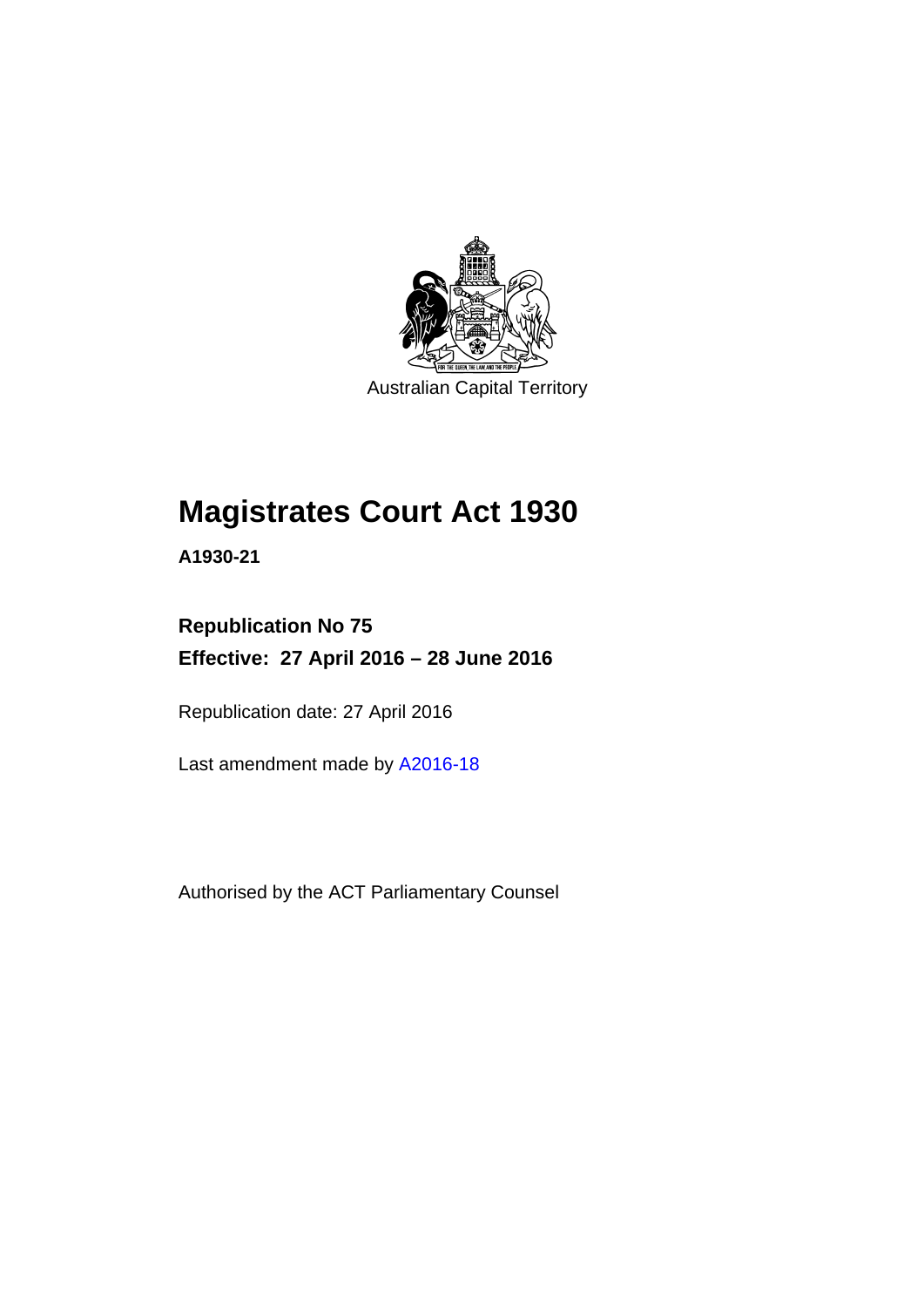#### **About this republication**

#### **The republished law**

This is a republication of the *Magistrates Court Act 1930* (including any amendment made under the *[Legislation Act 2001](http://www.legislation.act.gov.au/a/2001-14)*, part 11.3 (Editorial changes)) as in force on 27 April 2016*.* It also includes any commencement, amendment, repeal or expiry affecting this republished law to 27 April 2016.

The legislation history and amendment history of the republished law are set out in endnotes 3 and 4.

#### **Kinds of republications**

The Parliamentary Counsel's Office prepares 2 kinds of republications of ACT laws (see the ACT legislation register at [www.legislation.act.gov.au](http://www.legislation.act.gov.au/)):

- authorised republications to which the *[Legislation Act 2001](http://www.legislation.act.gov.au/a/2001-14)* applies
- unauthorised republications.

The status of this republication appears on the bottom of each page.

#### **Editorial changes**

The *[Legislation Act 2001](http://www.legislation.act.gov.au/a/2001-14)*, part 11.3 authorises the Parliamentary Counsel to make editorial amendments and other changes of a formal nature when preparing a law for republication. Editorial changes do not change the effect of the law, but have effect as if they had been made by an Act commencing on the republication date (see *[Legislation Act 2001](http://www.legislation.act.gov.au/a/2001-14)*, s 115 and s 117). The changes are made if the Parliamentary Counsel considers they are desirable to bring the law into line, or more closely into line, with current legislative drafting practice.

This republication does not include amendments made under part 11.3 (see endnote 1).

#### **Uncommenced provisions and amendments**

If a provision of the republished law has not commenced, the symbol  $\mathbf{U}$  appears immediately before the provision heading. Any uncommenced amendments that affect this republished law are accessible on the ACT legislation register [\(www.legislation.act.gov.au\)](http://www.legislation.act.gov.au/). For more information, see the home page for this law on the register.

#### **Modifications**

If a provision of the republished law is affected by a current modification, the symbol  $\mathbf{M}$ appears immediately before the provision heading. The text of the modifying provision appears in the endnotes. For the legal status of modifications, see the *[Legislation Act 2001](http://www.legislation.act.gov.au/a/2001-14)*, section 95.

#### **Penalties**

At the republication date, the value of a penalty unit for an offence against this law is \$150 for an individual and \$750 for a corporation (see *[Legislation Act 2001](http://www.legislation.act.gov.au/a/2001-14)*, s 133).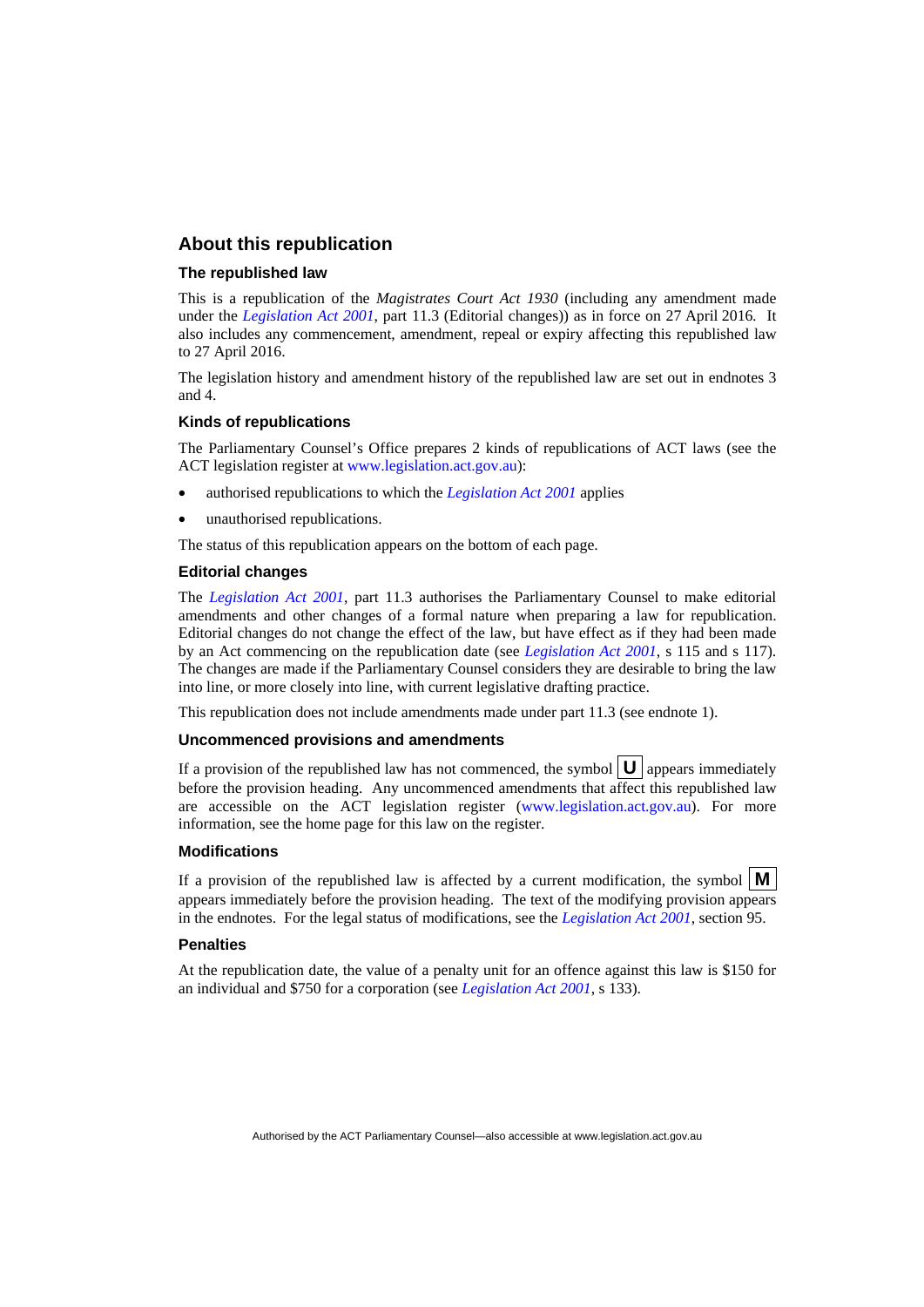

# **Magistrates Court Act 1930**

### **Contents**

|                  |                                          | Page |
|------------------|------------------------------------------|------|
| <b>Chapter 1</b> | <b>Preliminary</b>                       |      |
| 1                | Name of Act                              | 2    |
| 2                | Dictionary                               | 2    |
| 3                | <b>Notes</b>                             | 2    |
| <b>Chapter 2</b> | <b>Magistrates Court and magistrates</b> |      |
| <b>Part 2.1</b>  | The court                                |      |
| 4                | Constitution of court                    | 3    |
| 5                | Arrangement of court business            | 4    |
| 5A               | Magistrate for matter not available      | 4    |
|                  |                                          |      |
|                  |                                          |      |

| R75      | Magistrates Court Act 1930   | contents 1 |
|----------|------------------------------|------------|
| 27/04/16 | Effective: 27/04/16-28/06/16 |            |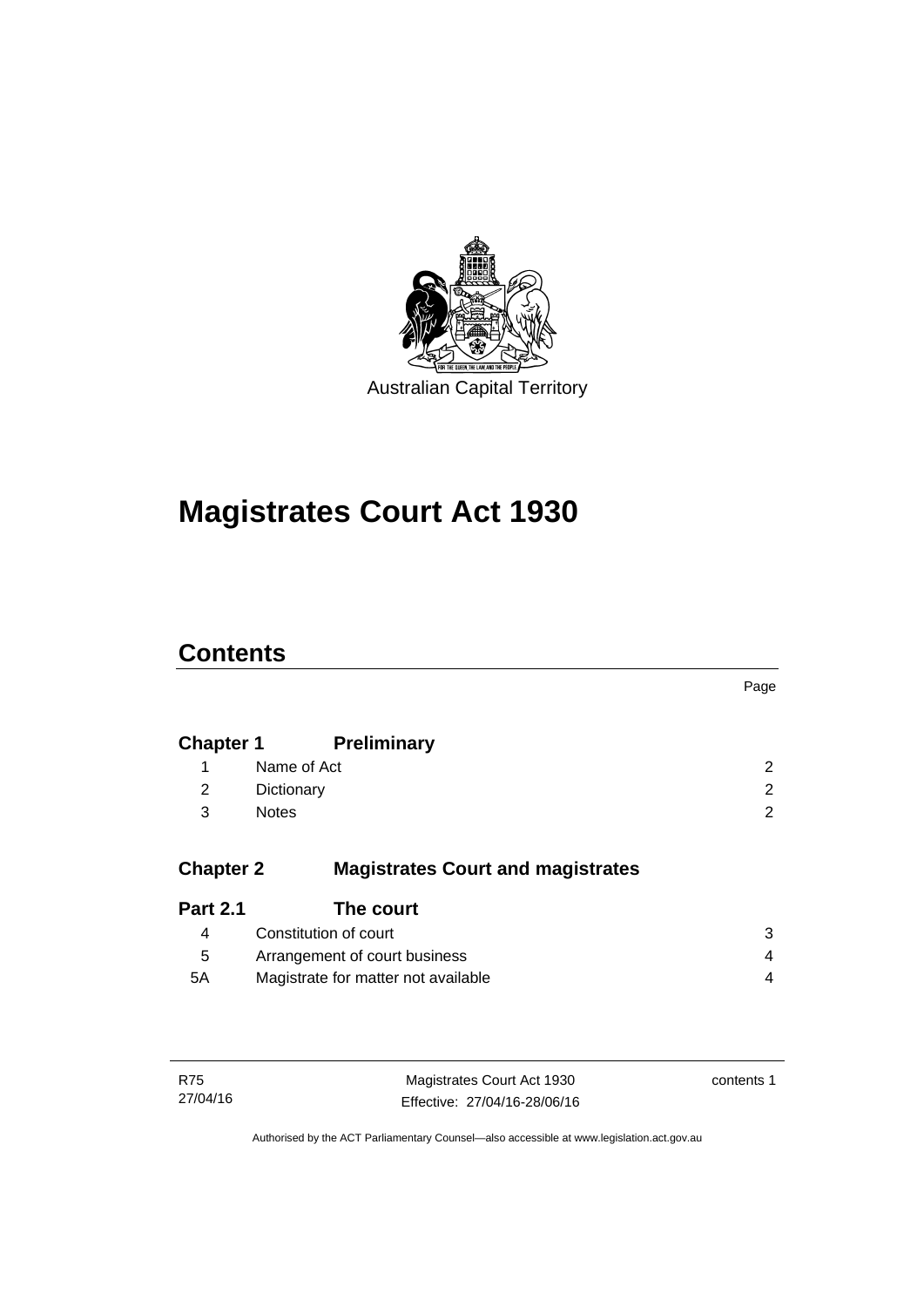#### **Contents**

|                 |                                                                        | Page           |
|-----------------|------------------------------------------------------------------------|----------------|
| <b>Part 2.2</b> | Appointment and jurisdiction of magistrates                            |                |
| Division 2.2.1  | Magistrates other than special magistrates                             |                |
| 6               | Meaning of <i>magistrate</i> in div 2.2.1                              | 5              |
| $\overline{7}$  | Appointment of Chief Magistrate and other magistrates                  | 5              |
| 7AA             | Requirements of appointment-magistrates                                | 5              |
| 7A              | Eligibility for appointment as magistrate                              | 6              |
| 7B              | Seniority of magistrates                                               | 6              |
| 7C              | Conditions of appointment of magistrates                               | 6              |
| 7D              | Term of appointment of magistrates                                     | 6              |
| 7E              | <b>Acting Chief Magistrate</b>                                         | 6              |
| 7F              | Retirement                                                             | $\overline{7}$ |
| 7G              | Magistrates not to do other work                                       | $\overline{7}$ |
| 7H              | Rights of public servants                                              | 8              |
| Division 2.2.2  | <b>Special magistrates</b>                                             |                |
| 8               | Appointment of special magistrates                                     | 8              |
| 8AA             | Requirements of appointment-special magistrates                        | 8              |
| 8A              | Term of appointment of special magistrates                             | 8              |
| 8B              | Conditions of appointment of special magistrates                       | 9              |
| Division 2.2.3  | <b>Registrar and other court officers</b>                              |                |
| 9               | Appointment of registrar etc                                           | 10             |
| <b>9A</b>       | Staff assisting registrar                                              | 10             |
| 9B              | Functions of registrar and deputy registrars                           | 10             |
| Division 2.2.3A | Judicial officers exchange                                             |                |
| 9C              | Definitions-div 2.2.3A                                                 | 11             |
| 9D              | Establishment of judicial exchange arrangements                        | 11             |
| 9E              | Transfer of judicial officer of another jurisdiction to ACT court      | 12             |
| 9F              | Service in ACT court of judicial officer of another jurisdiction       | 13             |
| 9G              | Service of ACT judicial officer in corresponding court                 | 13             |
| 9H              | Judicial office not affected by appointment to another judicial office | 14             |
| 9 <sub>l</sub>  | Other arrangements not affected                                        | 15             |
| 9J              | Amendment of sch 2                                                     | 15             |
| Division 2.2.4  | Jurisdiction of magistrates                                            |                |
| 10P             | Oath etc of office                                                     | 15             |
| 11              | Acts done beyond ACT                                                   | 16             |
| contents 2      | Magistrates Court Act 1930                                             | <b>R75</b>     |
|                 | Effective: 27/04/16-28/06/16                                           | 27/04/16       |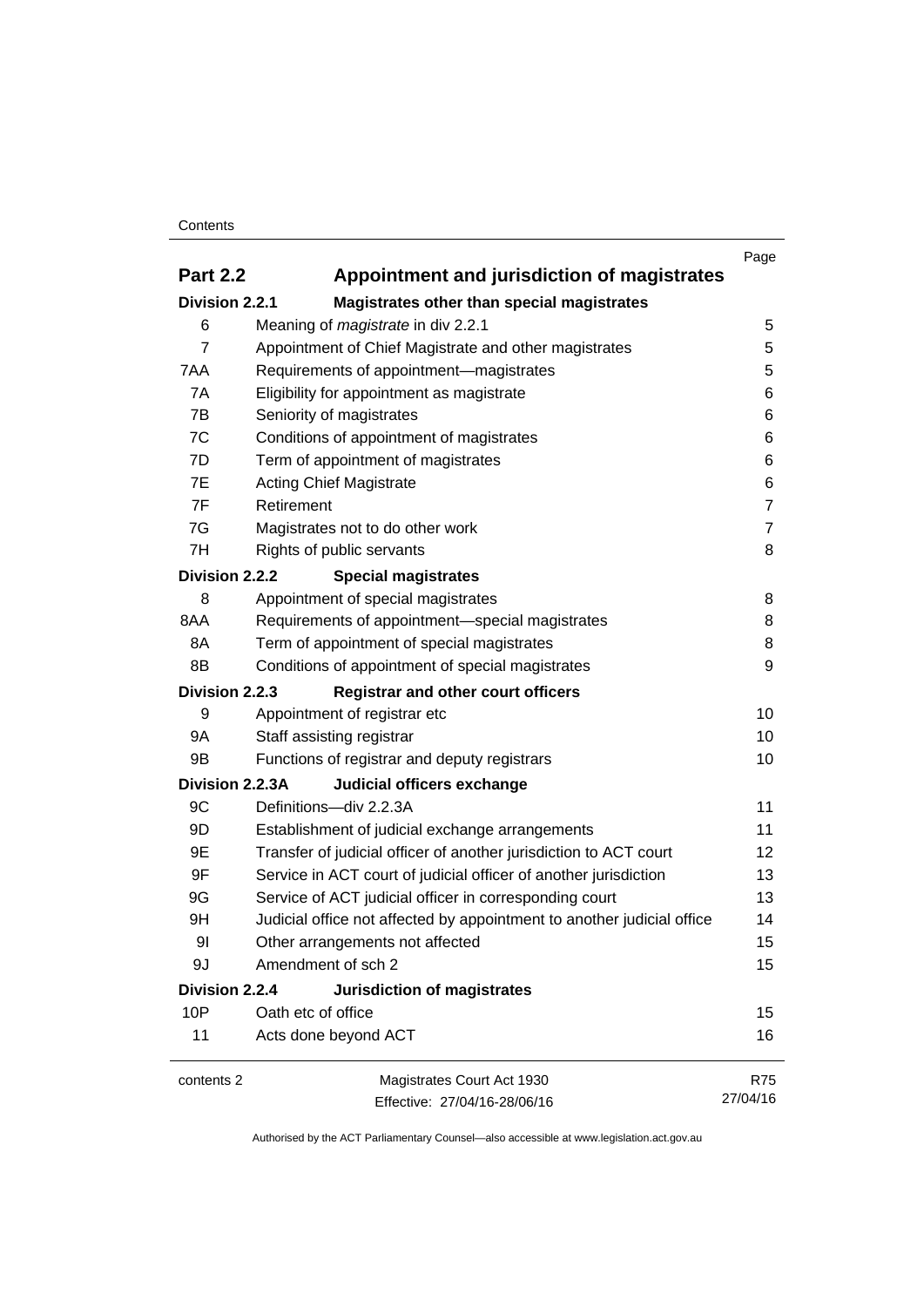|                  |                                                                                                                                         | Page |
|------------------|-----------------------------------------------------------------------------------------------------------------------------------------|------|
| 12               | Acts by magistrate out of court etc                                                                                                     | 16   |
| 13               | Making of enforcement order after case decided                                                                                          | 16   |
| 15               | Process not invalid only because of death of magistrate etc                                                                             | 17   |
| 16               | Order instead of mandamus order                                                                                                         | 17   |
| 17               | Magistrates may exercise functions of justices of peace                                                                                 | 17   |
| <b>Part 2.3</b>  | Protection of magistrates in execution of their<br>office                                                                               |      |
| 17A              | Magistrate sued for act not within jurisdiction                                                                                         | 18   |
| 17C              | Committal or enforcement order by magistrate on order of court                                                                          | 19   |
| 17D              | No action for acts done under Supreme Court order                                                                                       | 19   |
| 17E              | No action if proceeding confirmed on appeal                                                                                             | 19   |
| 17F              | Actions in cases prohibited                                                                                                             | 19   |
| 17G              | Payment into court                                                                                                                      | 19   |
| 17H              | No action against magistrate for judicial acts in Magistrates Court                                                                     | 20   |
| 17I              | Magistrate sued for acts within magistrate's jurisdiction only liable in<br>case of malice and absence of reasonable and probable cause | 20   |
| 17J              | Verdict for defendant                                                                                                                   | 21   |
| 17K              | Damages                                                                                                                                 | 21   |
| <b>Chapter 3</b> | <b>Criminal proceedings</b>                                                                                                             |      |
| <b>Part 3.1</b>  | <b>Preliminary</b>                                                                                                                      |      |
| 18A              | Definitions for ch 3                                                                                                                    | 22   |
| <b>Part 3.2</b>  | <b>Criminal jurisdiction</b>                                                                                                            |      |
| 19               | Jurisdiction of court                                                                                                                   | 23   |
| 21               | Jurisdiction of court if defendant absent from ACT                                                                                      | 23   |
| 22               | Proceeding of court if it considers offence should be dealt with on<br>indictment                                                       | 23   |
| <b>Part 3.3</b>  | <b>Beginning criminal proceedings</b>                                                                                                   |      |
| Division 3.3.1   | Beginning criminal proceedings-general                                                                                                  |      |
| 25               | Informations                                                                                                                            | 24   |
|                  |                                                                                                                                         |      |
|                  |                                                                                                                                         |      |

| R75      | Magistrates Court Act 1930   | contents 3 |
|----------|------------------------------|------------|
| 27/04/16 | Effective: 27/04/16-28/06/16 |            |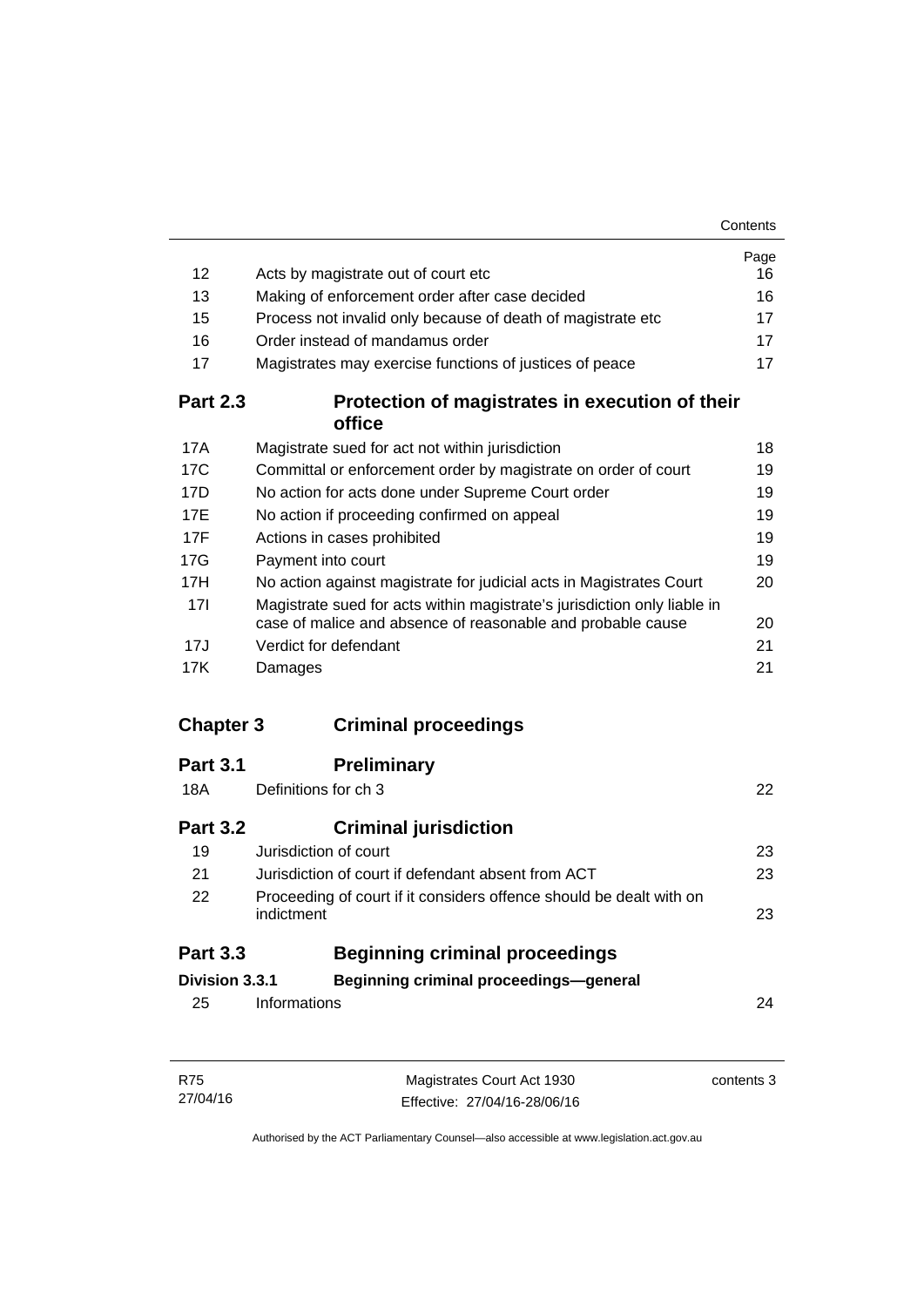#### **Contents**

| Division 3.3.2  | <b>Informations</b>                                                                                       | Page       |
|-----------------|-----------------------------------------------------------------------------------------------------------|------------|
| 26              | Laying of informations                                                                                    | 24         |
| 27              | Description of people and property and of offences                                                        | 24         |
| 28              | Power of court to amend information<br>Court may adjourn hearing if amendment made<br>Form of information | 24         |
| 29              |                                                                                                           | 25<br>25   |
| 30              |                                                                                                           |            |
| Division 3.3.3  | <b>Summonses</b>                                                                                          |            |
| 37              | When magistrate may issue summons                                                                         | 25         |
| 38              | Form of summons                                                                                           | 25         |
| 41              | Service of summons                                                                                        | 26         |
| Division 3.3.3A | <b>Court attendance notices</b>                                                                           |            |
| 41 A            | Definitions-div 3.3.3A                                                                                    | 26         |
| 41B             | Commencing criminal proceeding by court attendance notice                                                 | 27         |
| 41C             | Court attendance notice-service                                                                           | 28         |
| 41D             | Court attendance notice-filing                                                                            | 28         |
| 41E             | Court attendance notice—relationship to information and summons                                           | 29         |
| Division 3.3.4  | <b>Warrants</b>                                                                                           |            |
| 42              | Issue of warrant and summons                                                                              | 29         |
| 43              | Procedure on filing indictment                                                                            | 30         |
| 44              | Direction of warrant                                                                                      | 31         |
| 45              | Any police officer may execute warrant                                                                    | 31         |
| 47              | Form of arrest warrant<br>Warrant to be in force till executed<br>Sunday warrants                         | 31         |
| 48              |                                                                                                           | 32         |
| 49              |                                                                                                           | 32         |
| <b>Part 3.4</b> | <b>Hearing of criminal proceedings</b>                                                                    |            |
| Division 3.4.1  | Hearing of criminal proceedings-general                                                                   |            |
| 53              | Conduct of case generally                                                                                 | 33         |
| 54              | If both parties present in court to hear case                                                             | 33         |
| Division 3.4.2  | <b>Warrants for witnesses</b>                                                                             |            |
| 62              | Definitions-div 3.4.2                                                                                     | 34         |
| 63              | Warrant to bring witness to court                                                                         | 34         |
| 64              | First instance warrant                                                                                    |            |
| 65              | Warrant remains in force until executed                                                                   | 36         |
| contents 4      | Magistrates Court Act 1930                                                                                | <b>R75</b> |
|                 | Effective: 27/04/16-28/06/16                                                                              | 27/04/16   |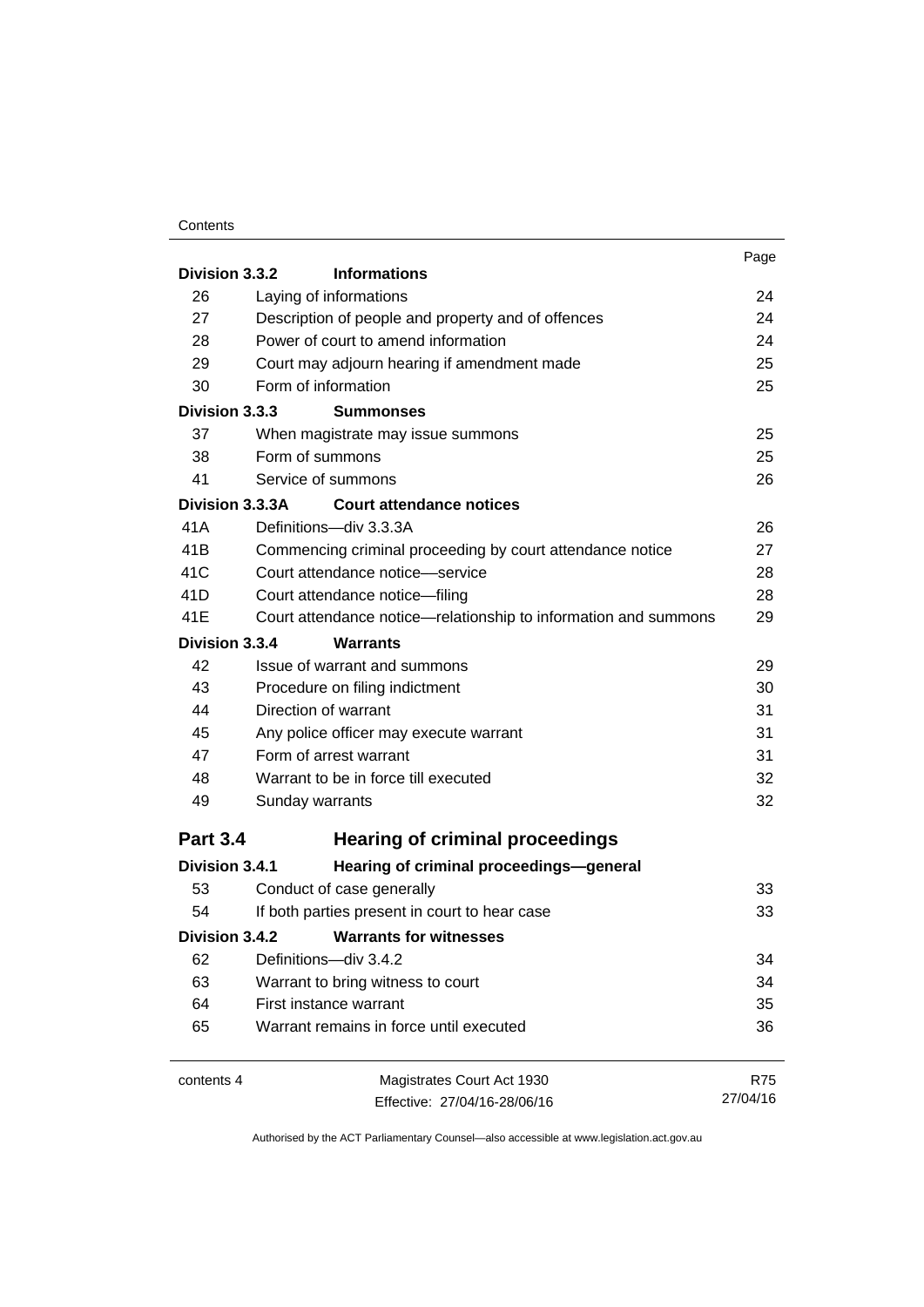|                       |                                                                  | Page |
|-----------------------|------------------------------------------------------------------|------|
| 66                    | Executing a warrant                                              | 36   |
| 67                    | Procedure after arrest                                           | 37   |
| 68                    | Orders following executed warrant                                | 38   |
| Division 3.4.3        | Remand                                                           |      |
| 70                    | Remand of defendant                                              | 39   |
| 72                    | Bringing remanded defendant before court                         | 40   |
| 72A                   | Bail application hearings-audiovisual links                      | 40   |
| 72B                   | Defendant's appearance in non-bail proceedings—audiovisual links | 41   |
| <b>Division 3.4.4</b> | <b>Committal and recognisance</b>                                |      |
| 73A                   | Extended application of div 3.4.4                                | 41   |
| 74                    | Remand of defendant before decision                              | 41   |
| 75                    | Remand of witness or defendant after decision                    | 42   |
| 76                    | Witnesses may be discharged on recognisance                      | 42   |
| 77                    | Recognisances                                                    | 42   |
| 78                    | Issue of warrant for non-appearance                              | 42   |
| 79                    | Recognisances taken out of court                                 | 43   |
| 80                    | Forfeited recognisances-how enforced                             | 43   |
| Division 3.4.5        | Adjournment of criminal proceedings                              |      |
| 83                    | Magistrate may adjourn court generally                           | 43   |
| 84                    | Particular cases may be adjourned                                | 44   |
| 85                    | Proceeding if either party not present at adjourned hearing      | 44   |
| 86                    | Proceeding if both parties present at adjourned hearing          | 44   |
| 87                    | Witness to attend adjourned etc hearing                          | 45   |
| 88                    | Postponement of hearing                                          | 45   |
| <b>Part 3.5</b>       | <b>Proceedings for indictable offences</b>                       |      |
| Division 3.5.1        | Dispensing with application of part                              |      |
| 88A                   | Dispensing with application of part in interests of justice      | 46   |
| Division 3.5.1A       | <b>Waiver of committal proceedings</b>                           |      |
| 88B                   | Court may waive committal proceedings                            | 46   |
| Division 3.5.2        | Indictable offences-beginning of proceedings                     |      |
| 89                    | Indictable offences-issue of warrant for non-appearance          | 46   |
| 89A                   | Accused person may be excused from attendance before court       | 48   |
|                       |                                                                  |      |
|                       |                                                                  |      |

| R75      | Magistrates Court Act 1930   | contents 5 |
|----------|------------------------------|------------|
| 27/04/16 | Effective: 27/04/16-28/06/16 |            |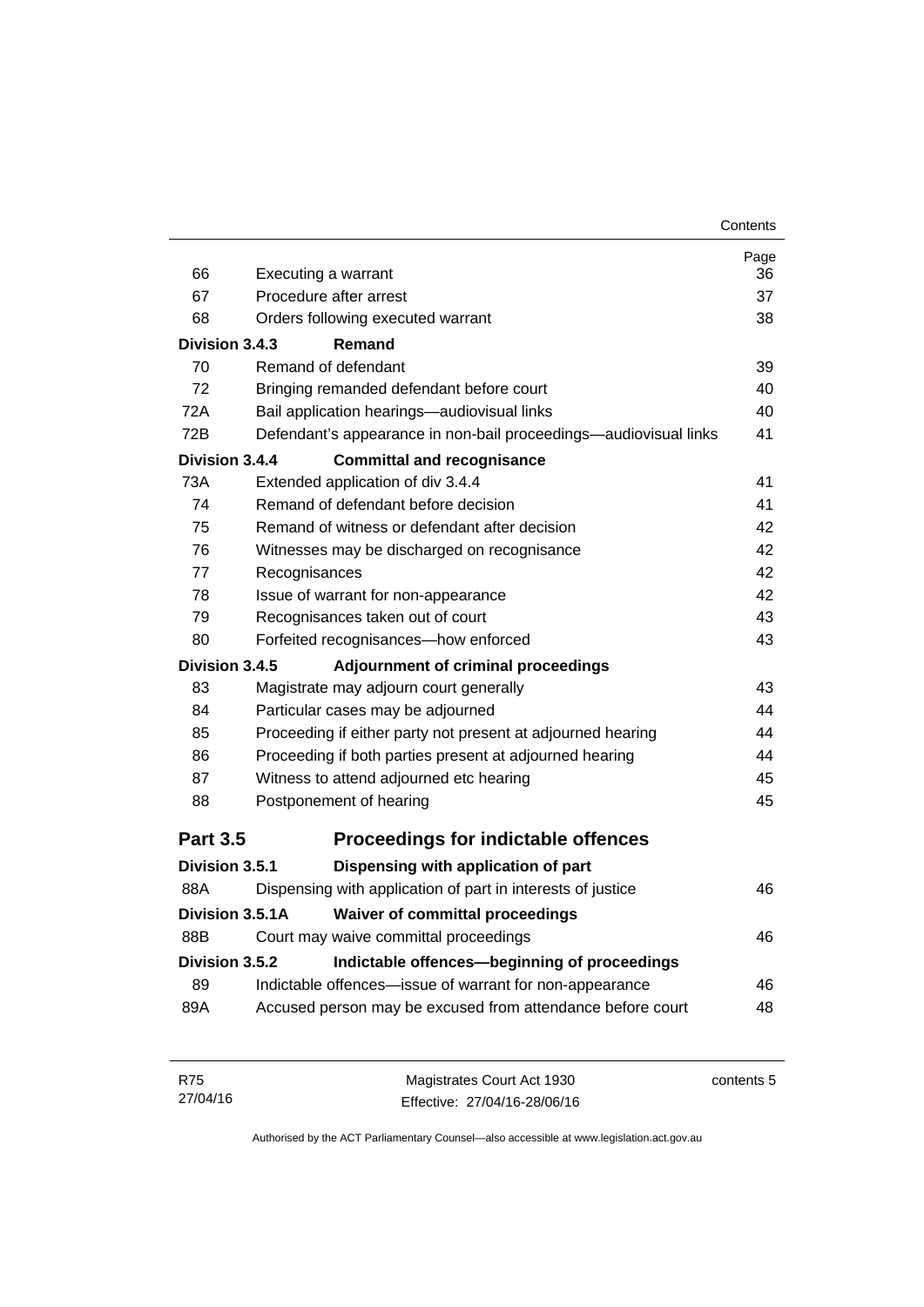|                 |                                                                             | Page       |
|-----------------|-----------------------------------------------------------------------------|------------|
| 90              | Committal proceedings—prosecution evidence to be given to accused<br>person | 49         |
| 90AA            | Written statements may be admitted in evidence                              | 50         |
| 90AB            | Witnesses generally not to be cross-examined at committal hearing           | 52         |
| 90ABA           | Attendance of accused not required if order made under s 89A                | 53         |
| 90A             | Plea of guilty at committal hearing                                         | 54         |
| 90 <sub>B</sub> | Back-up and related offences—transfer to Supreme Court                      | 57         |
| 91              | Proceeding following prosecution evidence                                   | 58         |
| 92A             | Committal for sentence for indictable offence tried summarily               | 59         |
| 92B             | Depositions as evidence                                                     | 59         |
| 93              | Admissions and confessions                                                  | 60         |
| Division 3.5.3  | Indictable offences-proceedings after hearing of<br>evidence                |            |
| 94              | Discharge or committal for trial                                            | 60         |
| 95              | Depositions of dead or absent people                                        | 61         |
| 96              | Evidence for defence                                                        | 62         |
| Division 3.5.4  | Indictable offences-costs                                                   |            |
| 97              | Discontinued proceeding                                                     | 62         |
| Division 3.5.5  | Indictable offences-witness recognisances                                   |            |
| 103             | Recognisance of witnesses etc                                               | 63         |
| 104             | Signature of magistrate-notice to witnesses                                 | 63         |
| 105             | Court may remand noncompliant witness                                       | 63         |
| Division 3.5.6  | Indictable offences-other provisions                                        |            |
| 105A            | Meaning of certified copy of depositions in div 3.5.6                       | 64         |
| 106             | Giving depositions etc to director of public prosecutions                   | 64         |
| 107             | Giving documents to proper officer of court                                 | 65         |
| 108             | Accused person may obtain copies of depositions etc                         | 65         |
| <b>Part 3.6</b> | <b>Proceedings for offences punishable</b>                                  |            |
|                 | summarily                                                                   |            |
| 108A            | Indictable offences dealt with summarily                                    | 66         |
| 109             | Dismissal or adjournment in absence of informant                            | 66         |
| 110             | Hearing in absence of defendant                                             | 67         |
| 111             | Adjournment if defendant does not appear                                    | 68         |
| contents 6      | Magistrates Court Act 1930                                                  | <b>R75</b> |

27/04/16

Effective: 27/04/16-28/06/16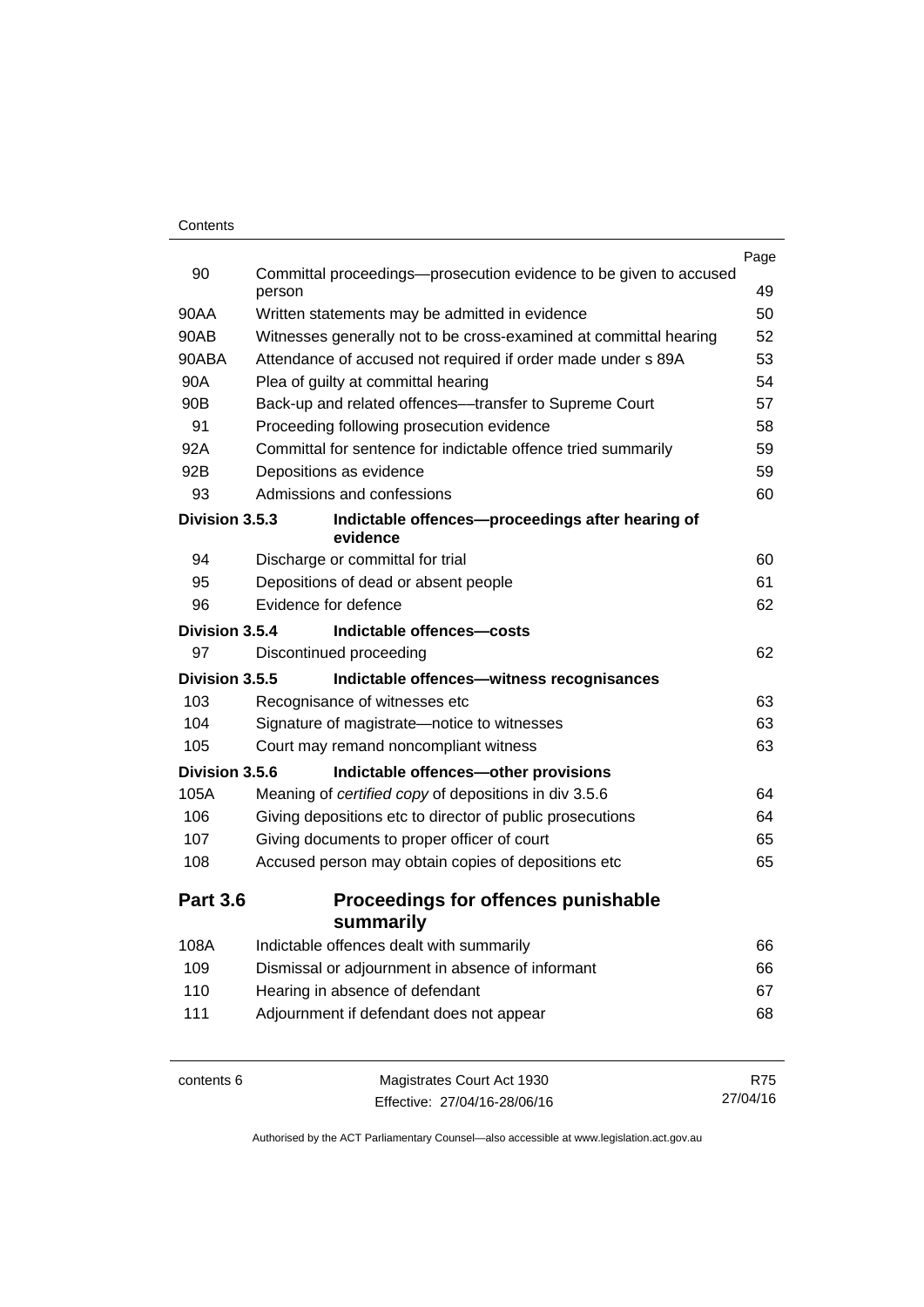|                 |                                                                                              | Contents   |
|-----------------|----------------------------------------------------------------------------------------------|------------|
|                 |                                                                                              | Page       |
| 112             | Summary proceedings—issue of warrant for non-appearance at<br>adjourned or postponed hearing | 69         |
| 112A            | Court may direct defendant to appear                                                         | 69         |
| 113             | Proceeding at hearing on defendant's confession                                              | 70         |
| 114             | If defendant does not admit the case                                                         | 70         |
| 115             | Conduct of summary proceeding                                                                | 71         |
| <b>Part 3.7</b> | Service and pleading by post for certain<br>offences                                         |            |
| 116A            | Definitions for pt 3.7                                                                       | 72         |
| 116AA           | Meaning of prescribed offence for pt 3.7                                                     | 72         |
| 116B            | Service of summons for prescribed offence                                                    | 73         |
| 116BA           | Giving of notice by registrar                                                                | 74         |
| 116C            | Proof of service                                                                             | 74         |
| 116D            | Pleas to prescribed offence                                                                  | 75         |
| 116E            | Procedure if plea of guilty entered                                                          | 75         |
| 116F            | Procedure if notice of intention to defend given                                             | 76         |
| 116FA           | Procedure if defendant pleads not guilty                                                     | 76         |
| 116G            | Procedure if defendant does not plead                                                        | 77         |
| 116H            | Restricted penalties under pt 3.7                                                            | 78         |
| <b>1161</b>     | Consequences of conviction in absence of defendant                                           | 79         |
| <b>Part 3.8</b> | Infringement notices for certain offences                                                    |            |
| Division 3.8.1  | Preliminary                                                                                  |            |
| 117             | Definitions for pt 3.8                                                                       | 80         |
| 118             | Purpose and effect of pt 3.8                                                                 | 81         |
| 119             | Regulations about infringement notice offences                                               | 82         |
| Division 3.8.2  | Infringement and reminder notices                                                            |            |
| 120             | Service of infringement notices                                                              | 83         |
| 121             | Contents of infringement notices                                                             | 84         |
| 122             | Additional information in infringement notices                                               | 85         |
| 123             | Time for payment of infringement notice penalty                                              | 86         |
| 124             | Extension of time to pay penalty                                                             | 87         |
| 125             | Effect of payment of infringement notice penalty                                             | 87         |
| 126             | Application for withdrawal of infringement notice                                            | 88         |
| <b>R75</b>      | Magistrates Court Act 1930                                                                   | contents 7 |
| 27/04/16        | Effective: 27/04/16-28/06/16                                                                 |            |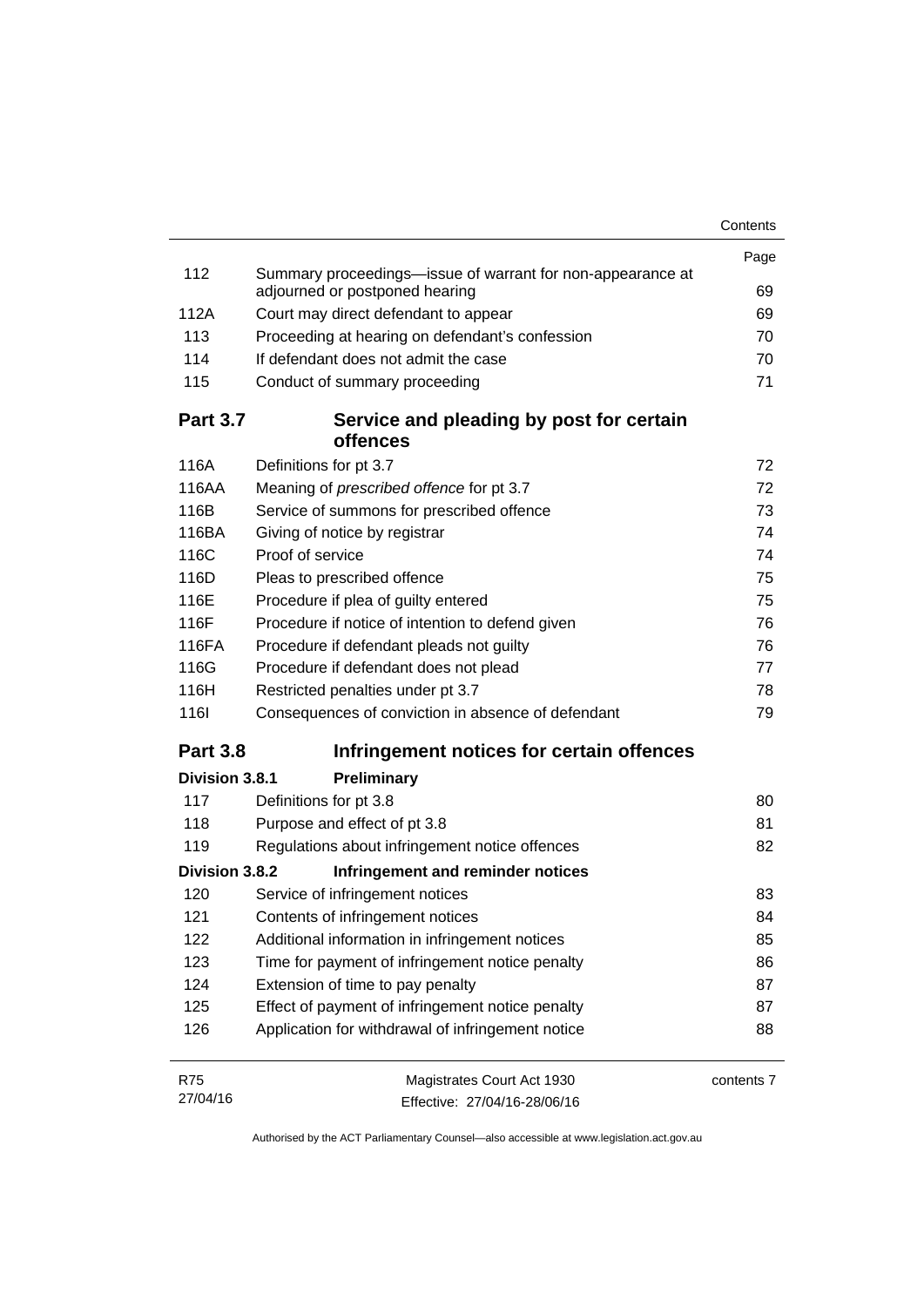| 127             | Withdrawal of infringement notice                                 | Page<br>89 |
|-----------------|-------------------------------------------------------------------|------------|
| 128             | Guidelines about withdrawal of infringement notices               | 90         |
| 129             | Reminder notices                                                  | 90         |
| 130             | Contents of reminder notices                                      | 91         |
| 131             | Additional information in reminder notices                        | 91         |
|                 |                                                                   |            |
| Division 3.8.3  | Additional provisions for vehicle-related offences                |            |
| 131A            | Meaning of infringement notice                                    | 93         |
| 131B            | Service of infringement notice on responsible person for vehicles | 93         |
| 131C            | Liability for vehicle-related offences                            | 95         |
| 131D            | Illegal user declarations                                         | 96         |
| 131E            | Known offender declarations                                       | 98         |
| 131F            | Sold vehicle declarations                                         | 99         |
| 131G            | Unknown offender declarations                                     | 101        |
| Division 3.8.4  | Disputing liability for infringement notices                      |            |
| 132             | Disputing liability for infringement notice offence               | 102        |
| 133             | Extension of time to dispute liability                            | 103        |
| 134             | Procedure if liability disputed                                   | 103        |
| Division 3.8.5  | Infringement notices-other provisions                             |            |
| 134A            | Authorised people for infringement notice offences                | 105        |
| 135             | Delegation of administering authority's functions                 | 106        |
| 136             | Evidentiary certificates                                          | 106        |
| <b>Part 3.9</b> | <b>Enforcement of criminal decisions</b>                          |            |
| Division 3.9.1  | <b>Enforcement of criminal decisions-general</b>                  |            |
| 141             | Minute of decision and notice to defendant                        | 108        |
| 142             | Formal convictions and orders                                     | 109        |
| 143             | Consequences if information dismissed                             | 109        |
| 144             | Copies of informations and other documents                        | 110        |
| Division 3.9.3  | Reciprocal enforcement of fines against bodies<br>corporate       |            |
| 166A            | Definitions for div 3.9.3                                         | 110        |
| 166B            | Declarations relating to reciprocating courts                     | 111        |
| 166C            | Enforcement of fine                                               | 111        |
| 166D            | Effect of enforcement by reciprocating court                      | 113        |
| contents 8      | Magistrates Court Act 1930                                        | <b>R75</b> |
|                 | Effective: 27/04/16-28/06/16                                      | 27/04/16   |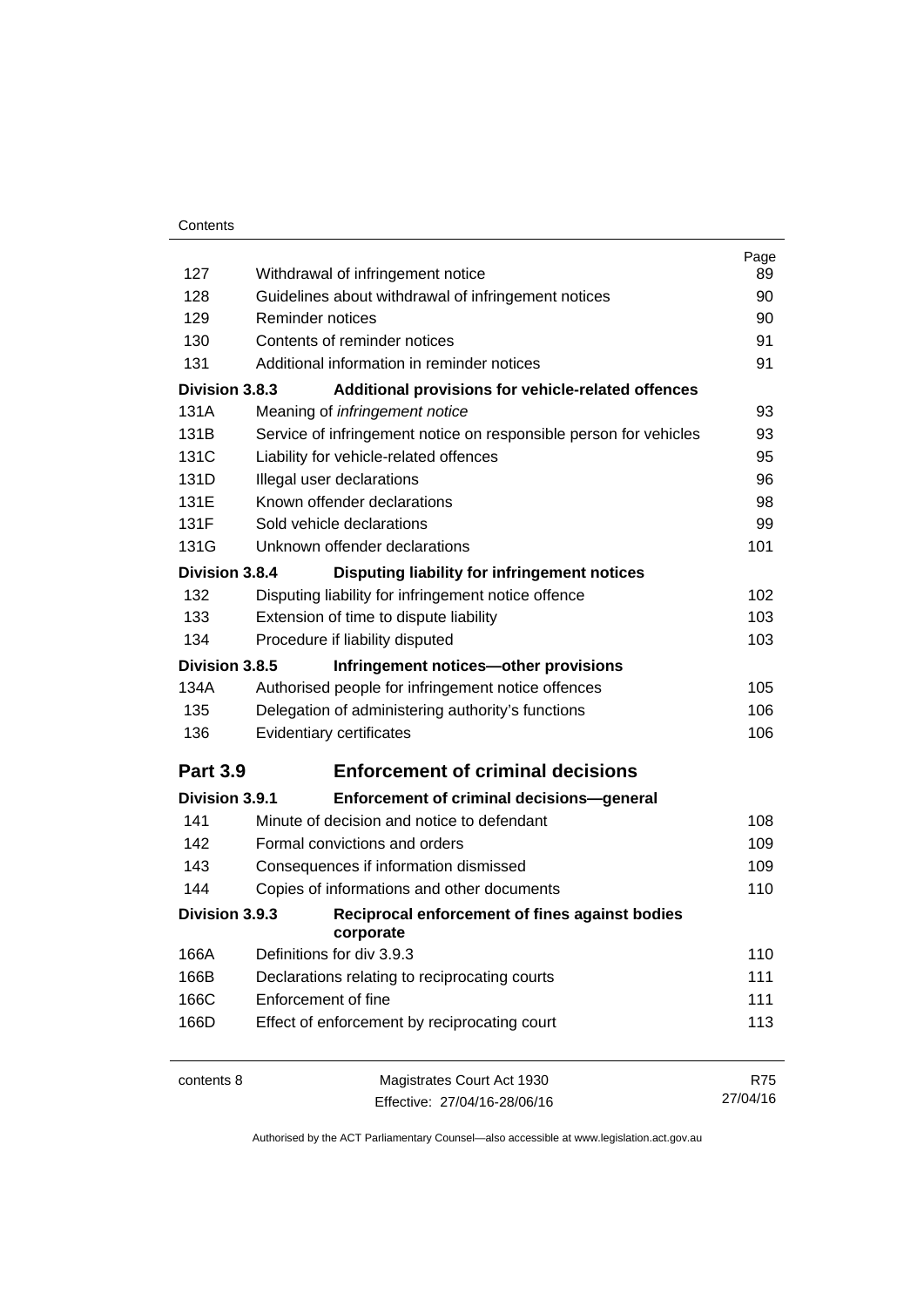|                  |                                                                                                    | Contents   |
|------------------|----------------------------------------------------------------------------------------------------|------------|
|                  |                                                                                                    | Page       |
| 166E             | Registrar to notify payment of territory fine                                                      | 113        |
| Division 3.9.4   | Enforcement of criminal decisions-other provisions                                                 |            |
| 184              | Enforcement of costs against informant                                                             | 114        |
| 191              | Accounts to be kept of amounts received                                                            | 114        |
| 193              | Forfeited goods may be sold                                                                        | 114        |
| 194<br>195       | Enforcement order not void for form only<br>Convictions etc to be given to Supreme Court registrar | 114<br>115 |
| <b>Part 3.10</b> | <b>Criminal appeals</b>                                                                            |            |
| Division 3.10.1  | <b>Criminal appeals-jurisdiction of Supreme Court</b>                                              |            |
| 207              | Jurisdiction of Supreme Court                                                                      | 116        |
| Division 3.10.2  | <b>Appeals in criminal matters</b>                                                                 |            |
| 208              | Appeals to which div 3.10.2 applies                                                                | 116        |
| 209              | Institution of appeal                                                                              | 118        |
| 210              | Substituted service of notice of appeal                                                            | 119        |
| 214              | Appeals in cases other than civil cases                                                            | 119        |
| 216              | Stay of execution pending appeal in certain cases                                                  | 120        |
| 218              | Orders by Supreme Court on appeals                                                                 | 121        |
| 219              | No right of appeal under div 3.10.2 if review appeal                                               | 121        |
|                  | Division 3.10.2A<br>Reference appeals in criminal matters                                          |            |
| 219A             | What is a reference appeal?                                                                        | 122        |
| 219AB            | Reference appeal in relation to proceeding                                                         | 122        |
| 219AC            | Who may be heard at reference appeal                                                               | 122        |
| 219AD            | Reference appeal decision does not affect verdict                                                  | 122        |
| Division 3.10.3  | Review appeals in criminal matters                                                                 |            |
| 219B             | Decisions subject to review appeal                                                                 | 123        |
| 219C             | How review appeal is instituted                                                                    | 124        |
| 219D             | Grounds for review                                                                                 | 125        |
| 219E             | <b>Report by Magistrate</b>                                                                        | 125        |
| 219F             | Powers of Supreme Court                                                                            | 126        |
| Division 3.10.4  | <b>Criminal appeals-other provisions</b>                                                           |            |
| 222              | Control of Supreme Court over summary convictions                                                  | 128        |
| 223              | Amendment of documents                                                                             | 129        |
| 224              | In cases of certiorari order                                                                       | 129        |

| R75      | Magistrates Court Act 1930   | contents 9 |
|----------|------------------------------|------------|
| 27/04/16 | Effective: 27/04/16-28/06/16 |            |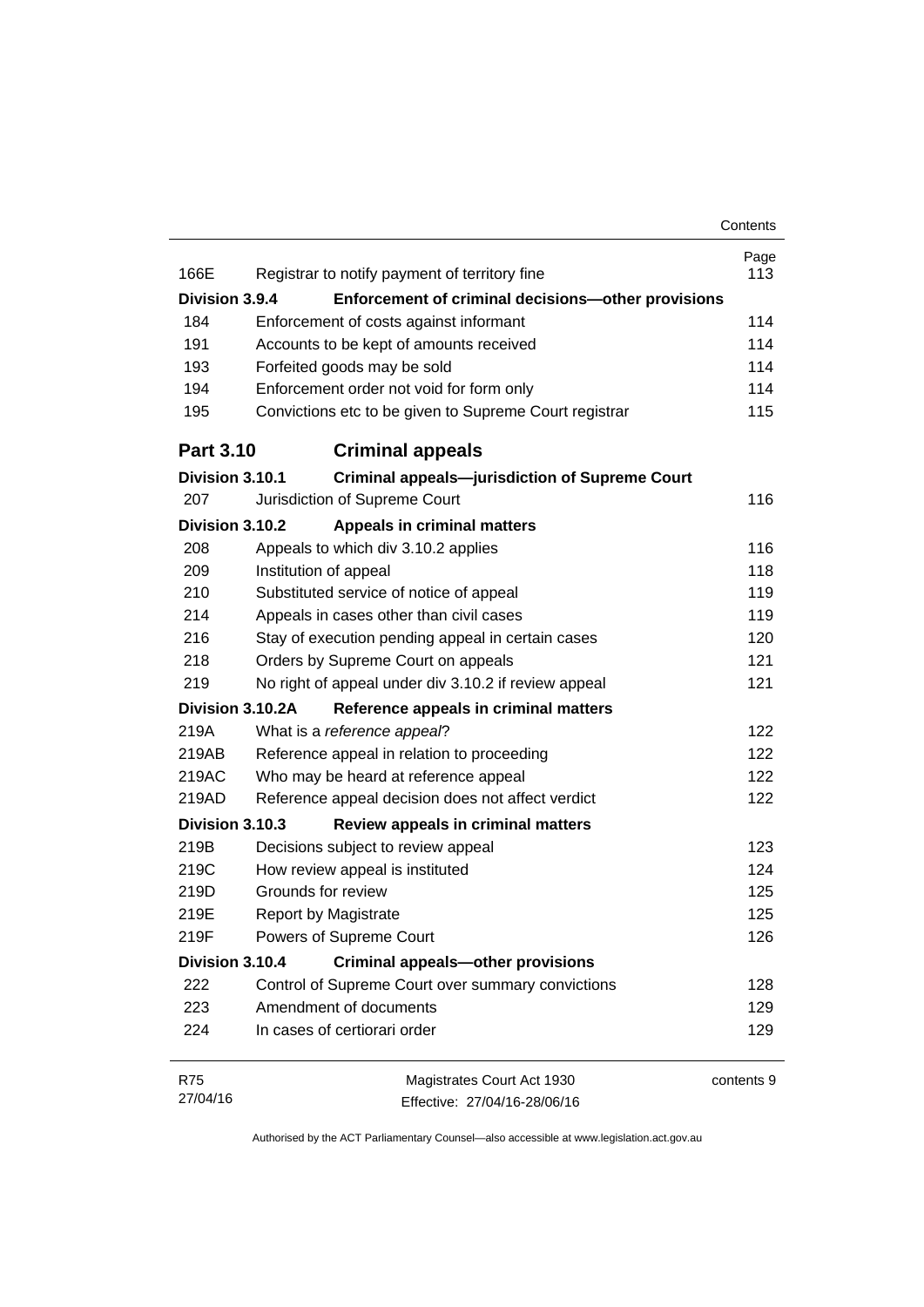| 225              | Notice dispensed with                                                 | Page<br>130 |
|------------------|-----------------------------------------------------------------------|-------------|
| 226              | Power of court to admit to bail                                       | 130         |
| 227              | Respecting the amendment of convictions etc                           | 131         |
| 228              | No summons or information                                             |             |
| 229              | Distribution of penalty                                               | 131<br>132  |
|                  |                                                                       |             |
| <b>Part 3.11</b> | <b>Costs in criminal matters</b>                                      |             |
| 244              | Costs in criminal matters                                             | 133         |
| <b>Part 3.12</b> | <b>Securities in criminal matters</b>                                 |             |
| 248              | Meaning of security-pt 3.12                                           | 134         |
| 249              | Securities taken under Act                                            | 134         |
| 250              | Recovery of amount due under security                                 | 134         |
| 252              | Sums paid by surety may be recovered from principal                   | 134         |
| 253              | Payment enforced by security                                          | 135         |
| 254              | Enforcement of recognisance                                           | 135         |
|                  |                                                                       |             |
| <b>Chapter 4</b> | <b>Civil proceedings</b>                                              |             |
| <b>Part 4.1</b>  | <b>Preliminary</b>                                                    |             |
| 256              | Application of ch 4                                                   | 137         |
| <b>Part 4.2</b>  | <b>Civil jurisdiction</b>                                             |             |
| 257              | Personal actions at law-amount or value                               | 138         |
| 258              | Power of court to grant relief                                        | 139         |
| 259              | Rules of equity to prevail                                            | 139         |
| 260              | Nuisance                                                              | 140         |
| 261              | Disputed debts                                                        | 140         |
| 262              | Cause of action arising, or defendant resident, outside ACT           | 140         |
| 263              | Requests under conventions relating to legal proceedings in civil and |             |
|                  |                                                                       |             |
|                  | commercial matters                                                    | 141         |
| 264              | Proceedings affecting title to land                                   | 141         |
| 265              | Disputes under Residential Tenancies Act                              | 142         |
| 266              | Complaints under Utilities Act, pt 12                                 | 142         |
| 266A             | Civil disputes under ACT Civil and Administrative Tribunal Act        | 142         |

contents 10 Magistrates Court Act 1930 Effective: 27/04/16-28/06/16

R75 27/04/16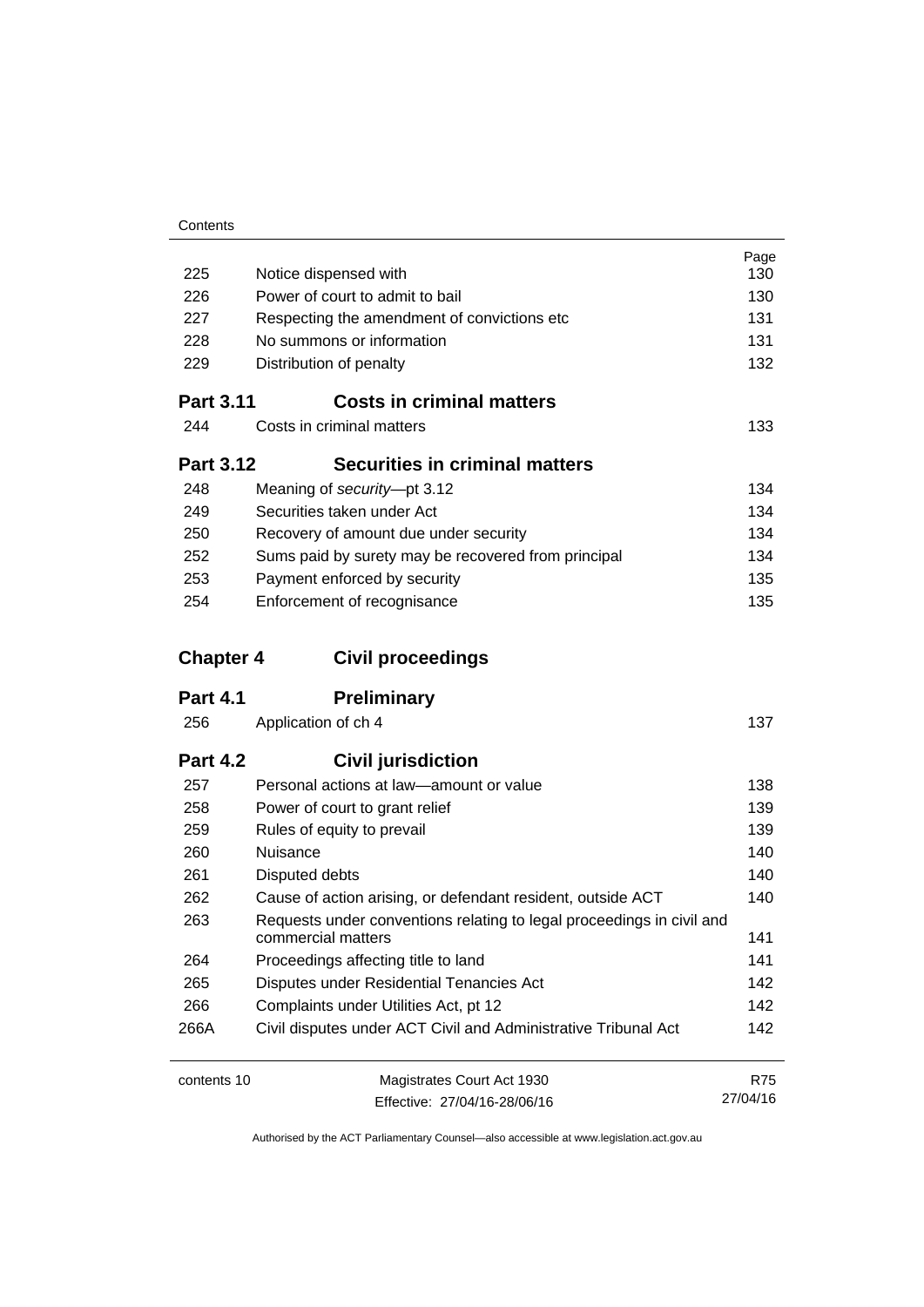|                   |                                                                               | Contents          |
|-------------------|-------------------------------------------------------------------------------|-------------------|
|                   |                                                                               | Page              |
| 266B              | Enforcement of ACT Civil and Administrative Tribunal order-<br>representation | 143               |
| <b>Part 4.3</b>   | <b>Case stated for Supreme Court</b>                                          |                   |
| 267               | Case stated                                                                   | 144               |
| <b>Part 4.4</b>   | <b>Transfer of proceedings from or to Supreme</b><br>Court                    |                   |
| 268               | Transfer of action from Supreme Court                                         | 145               |
| 269               | Procedure on transfer of action from Supreme Court                            | 145               |
| 270               | Removal of proceedings into Supreme Court                                     | 146               |
| 271               | Stay of proceedings                                                           | 146               |
| <b>Part 4.5</b>   | <b>Civil appeals</b>                                                          |                   |
| 272               | Meaning of appeal-pt 4.5                                                      | 147               |
| 273               | Jurisdiction                                                                  | 147               |
| 274               | Cases in which appeal may be brought                                          | 147               |
| 276               | Evidence on appeal                                                            | 148               |
| <b>Chapter 4A</b> | <b>The Childrens Court</b>                                                    |                   |
| <b>Part 4A.1</b>  | <b>The Childrens Court</b>                                                    |                   |
| 287               | <b>Childrens Court</b>                                                        | 149               |
| 288               | Jurisdiction of Childrens Court                                               | 149               |
| 289               | Procedure for proceedings where children jointly charged with adults          | 150               |
|                   | Chief Magistrate to arrange business of Childrens Court                       | 151               |
| 290               |                                                                               |                   |
| 291               | Childrens Court Magistrate to hear all matters                                |                   |
| <b>Part 4A.2</b>  | <b>Childrens Court Magistrate</b>                                             |                   |
| 291A              | <b>Childrens Court Magistrate</b>                                             |                   |
| 291B              | <b>Acting Childrens Court Magistrate</b>                                      | 151<br>152<br>152 |
| 291C              | Assignment of other magistrates for Childrens Court matters                   | 153               |

| R75      | Magistrates Court Act 1930   | contents 11 |
|----------|------------------------------|-------------|
| 27/04/16 | Effective: 27/04/16-28/06/16 |             |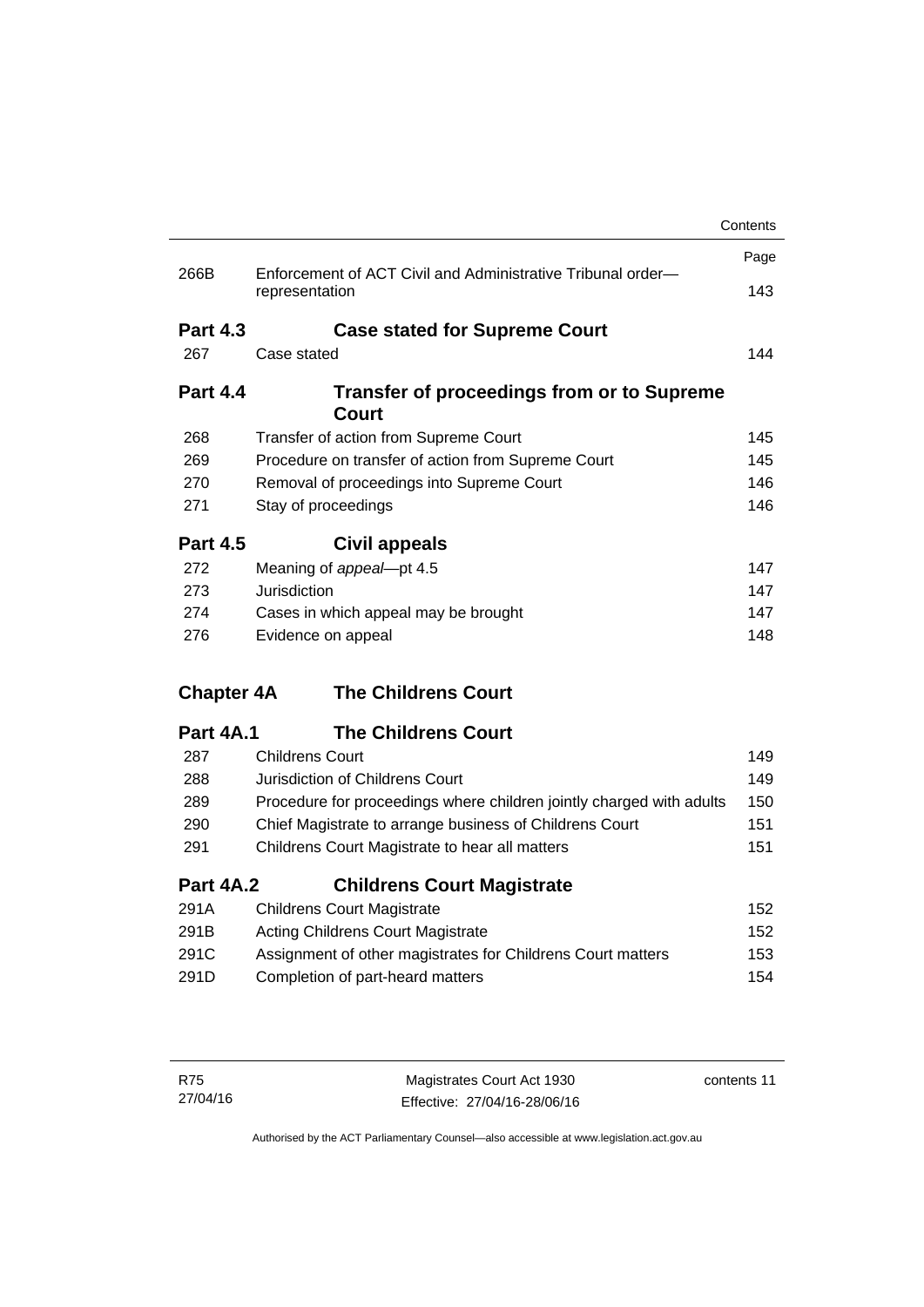#### **Contents**

|                   |                                                                      | Page       |
|-------------------|----------------------------------------------------------------------|------------|
| <b>Part 4A.3</b>  | <b>Criminal proceedings</b>                                          |            |
| 291E              | Procedures for hearing indictable offences                           | 155        |
| 291F              | Childrens Court may adjourn hearings to allow access to legal advice | 155        |
| 291G              | Childrens Court may send cases to Supreme Court for sentencing       | 156        |
| <b>Chapter 4B</b> | <b>The Family Violence Court</b>                                     |            |
| <b>Part 4B.1</b>  | <b>Preliminary</b>                                                   |            |
| 291H              | Meaning of domestic violence offence                                 | 157        |
| 2911              | Purpose-ch 4B                                                        | 157        |
| <b>Part 4B.2</b>  | <b>The Family Violence Court</b>                                     |            |
| 291J              | <b>Family Violence Court</b>                                         | 158        |
| 291K              | Jurisdiction of Family Violence Court                                | 158        |
| <b>Chapter 4C</b> | <b>Galambany Court</b>                                               |            |
| 291L              | Definitions-ch 4C                                                    | 159        |
| 291M              | <b>Galambany Court</b>                                               | 159        |
| 291N              | Directions about procedure for Galambany Court                       | 159        |
| <b>Chapter 4D</b> | <b>The Industrial Court</b>                                          |            |
| Part 4D.1         | <b>Preliminary</b>                                                   |            |
| 291O              | Definitions-ch 4D                                                    | 160        |
| Part 4D.2         | <b>The Industrial Court</b>                                          |            |
| 291P              | <b>Industrial Court</b>                                              | 161        |
| 291Q              | Jurisdiction of Industrial Court                                     | 161        |
| 291R              | Chief Magistrate to arrange business of Industrial Court             | 163        |
| 291S              | Industrial Court Magistrate to hear all matters                      | 164        |
| 291T              | Transfer of industrial or work safety matter to Supreme Court        | 164        |
| <b>Part 4D.3</b>  | <b>Industrial Court Magistrate</b>                                   |            |
| 291U              | <b>Industrial Court Magistrate</b>                                   | 165        |
| contents 12       | Magistrates Court Act 1930                                           | <b>R75</b> |
|                   | Effective: 27/04/16-28/06/16                                         | 27/04/16   |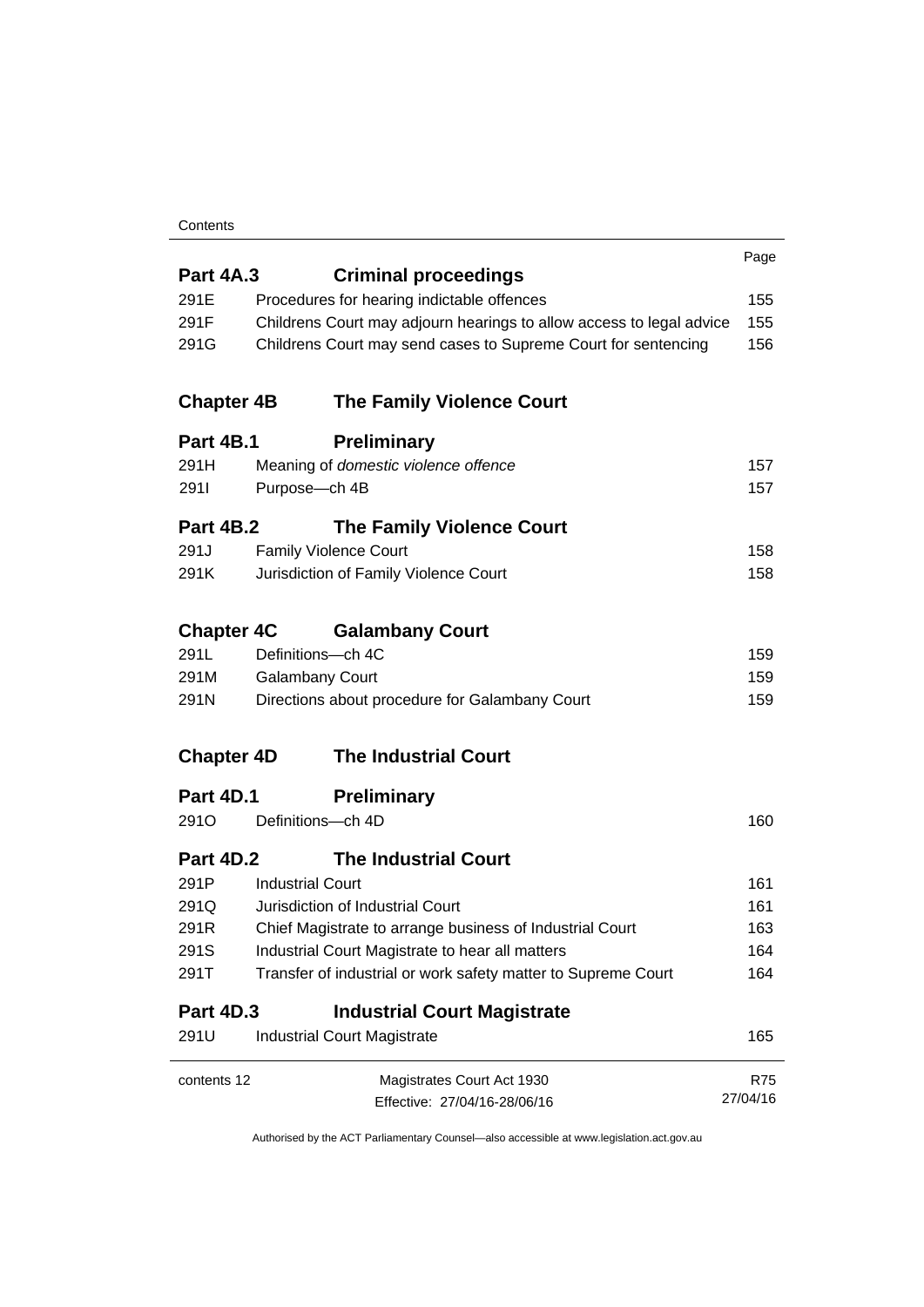| 291V             | <b>Acting Industrial Court Magistrate</b>                    | Page<br>165 |
|------------------|--------------------------------------------------------------|-------------|
| 291W             | Assignment of other magistrates for Industrial Court matters | 166         |
| 291X             | Industrial Court-completion of part-heard matters            | 166         |
| <b>Chapter 5</b> | <b>Miscellaneous</b>                                         |             |
| <b>Part 5.1</b>  | <b>Offences</b>                                              |             |
| 292              | Failure to comply with order in nuisance action              | 168         |
| 298              | Prejudice to employee                                        | 168         |
| <b>Part 5.2</b>  | <b>Other</b>                                                 |             |
| 307              | Contempt of court                                            | 169         |
| 308              | Magistrates Court's seal                                     | 169         |
| 309              | Directions about procedure                                   | 170         |
| 310              | Hearings generally to be in public                           | 170         |
| 311              | Appearance by audiovisual or audio links etc                 | 171         |
| 312              | Failure to give evidence-committal                           | 172         |
| 314              | Registrar to give directions for preparation of transcript   | 173         |
| 315              | Applications for transcripts                                 | 174         |
| 316              | Record of proceedings                                        | 176         |
| 317              | Record of proceedings and transcript                         | 177         |
| 318              | Person about to leave ACT may be ordered to be examined or   |             |
|                  | produce documents                                            | 179         |
| 319              | Witnesses' rights and liabilities                            | 179         |
| 320              | Depositions to be given to registrar                         | 180         |
| 320A             | Domestic violence offence information                        | 180         |
| 321              | Regulation-making power                                      | 181         |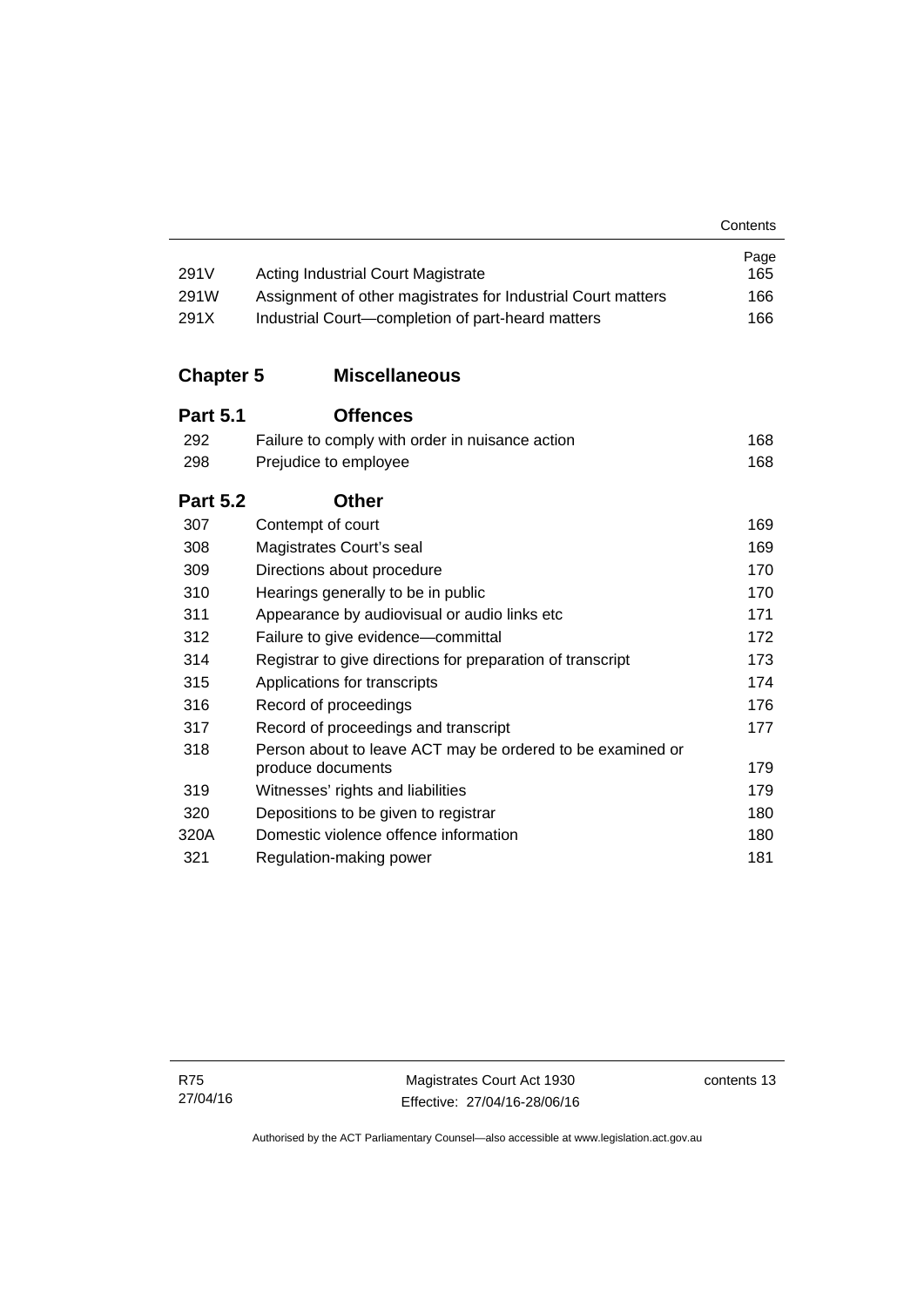| <b>Schedule 1</b>                                        |                         | Oath and affirmation of office | Page<br>182 |
|----------------------------------------------------------|-------------------------|--------------------------------|-------------|
| <b>Schedule 2</b><br><b>ACT and corresponding courts</b> |                         | 183                            |             |
| <b>Dictionary</b>                                        |                         |                                | 184         |
| <b>Endnotes</b>                                          |                         |                                |             |
| 1                                                        | About the endnotes      |                                | 191         |
| 2                                                        | 191<br>Abbreviation key |                                |             |
| 3                                                        | Legislation history     |                                | 192         |
| 4                                                        | Amendment history       |                                | 217         |
| 5                                                        |                         | Earlier republications         | 283         |
|                                                          |                         |                                |             |

contents 14 Magistrates Court Act 1930 Effective: 27/04/16-28/06/16

R75 27/04/16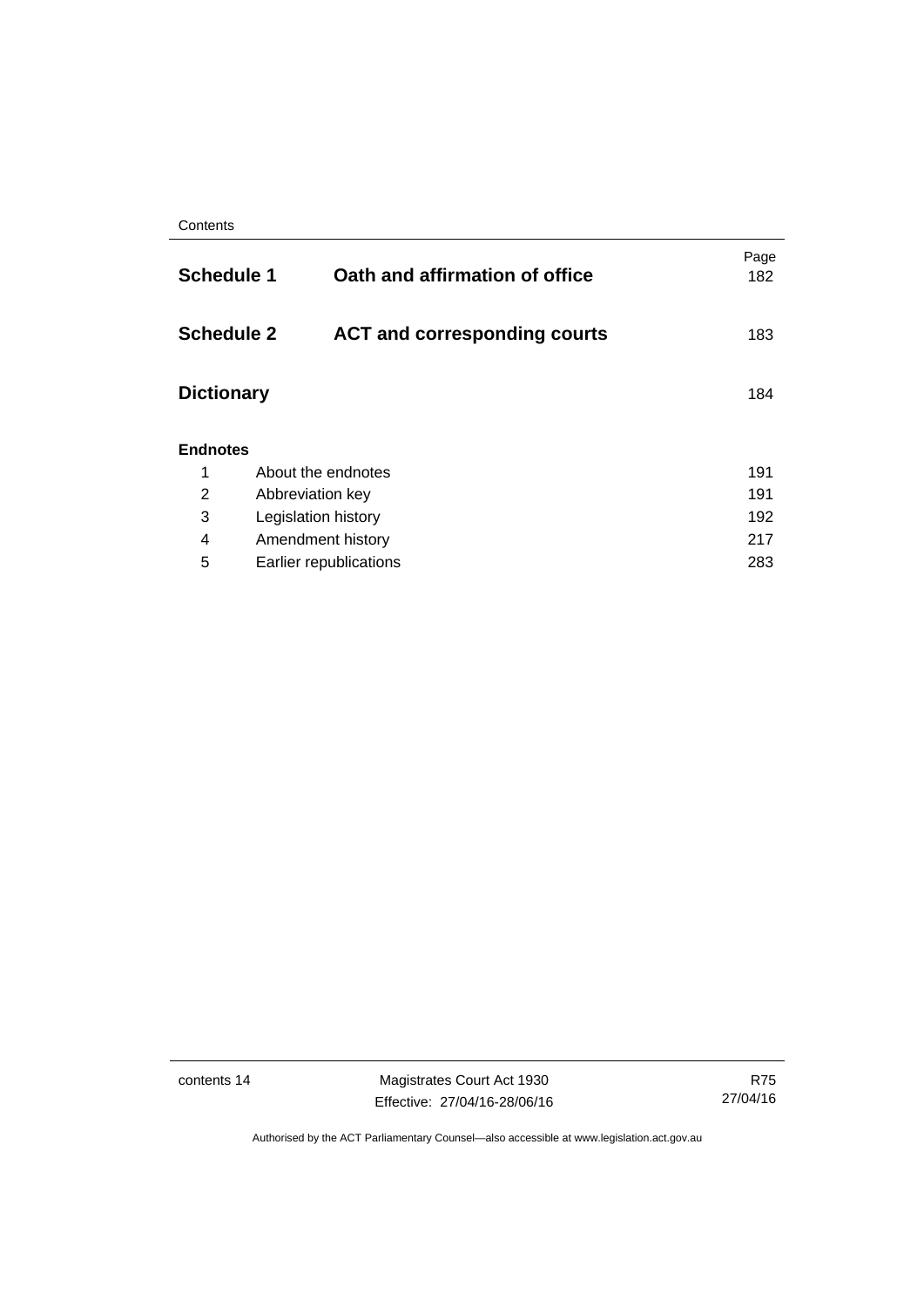

# **Magistrates Court Act 1930**

An Act to establish a Magistrates Court, to provide for the appointment of magistrates, and for other purposes

R75 27/04/16

Ī

Magistrates Court Act 1930 Effective: 27/04/16-28/06/16 page 1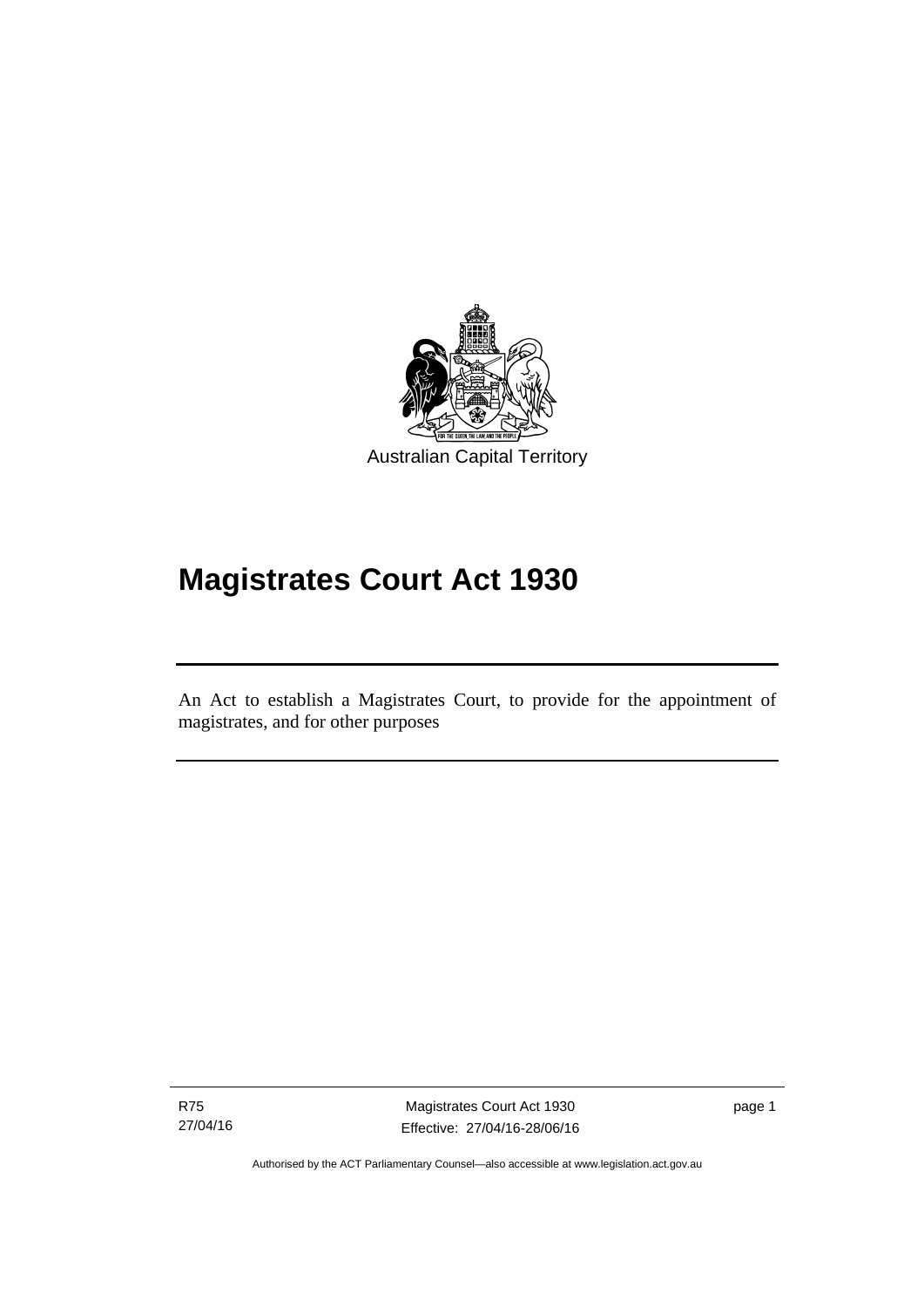Section 1

### <span id="page-17-0"></span>**Chapter 1 Preliminary**

#### <span id="page-17-1"></span>**1 Name of Act**

This Act is the *Magistrates Court Act 1930*.

#### <span id="page-17-2"></span>**2 Dictionary**

The dictionary at the end of this Act is part of this Act.

*Note 1* The dictionary at the end of this Act defines certain terms used in this Act, and includes references (*signpost definitions*) to other terms defined elsewhere.

> For example, the signpost definition '*vehicle*, for part 3.8 (Infringement notices for certain offences)—see the *[Road Transport \(Vehicle](http://www.legislation.act.gov.au/a/1999-81)  [Registration\) Act 1999](http://www.legislation.act.gov.au/a/1999-81)*, dictionary.' means that the term 'vehicle' is defined in that dictionary and the definition applies to part 3.8.

*Note 2* A definition in the dictionary (including a signpost definition) applies to the entire Act unless the definition, or another provision of the Act, provides otherwise or the contrary intention otherwise appears (see [Legislation Act,](http://www.legislation.act.gov.au/a/2001-14) s  $155$  and s  $156$  (1)).

#### <span id="page-17-3"></span>**3 Notes**

A note included in this Act is explanatory and is not part of this Act.

*Note* See the [Legislation Act,](http://www.legislation.act.gov.au/a/2001-14) s 127 (1), (4) and (5) for the legal status of notes.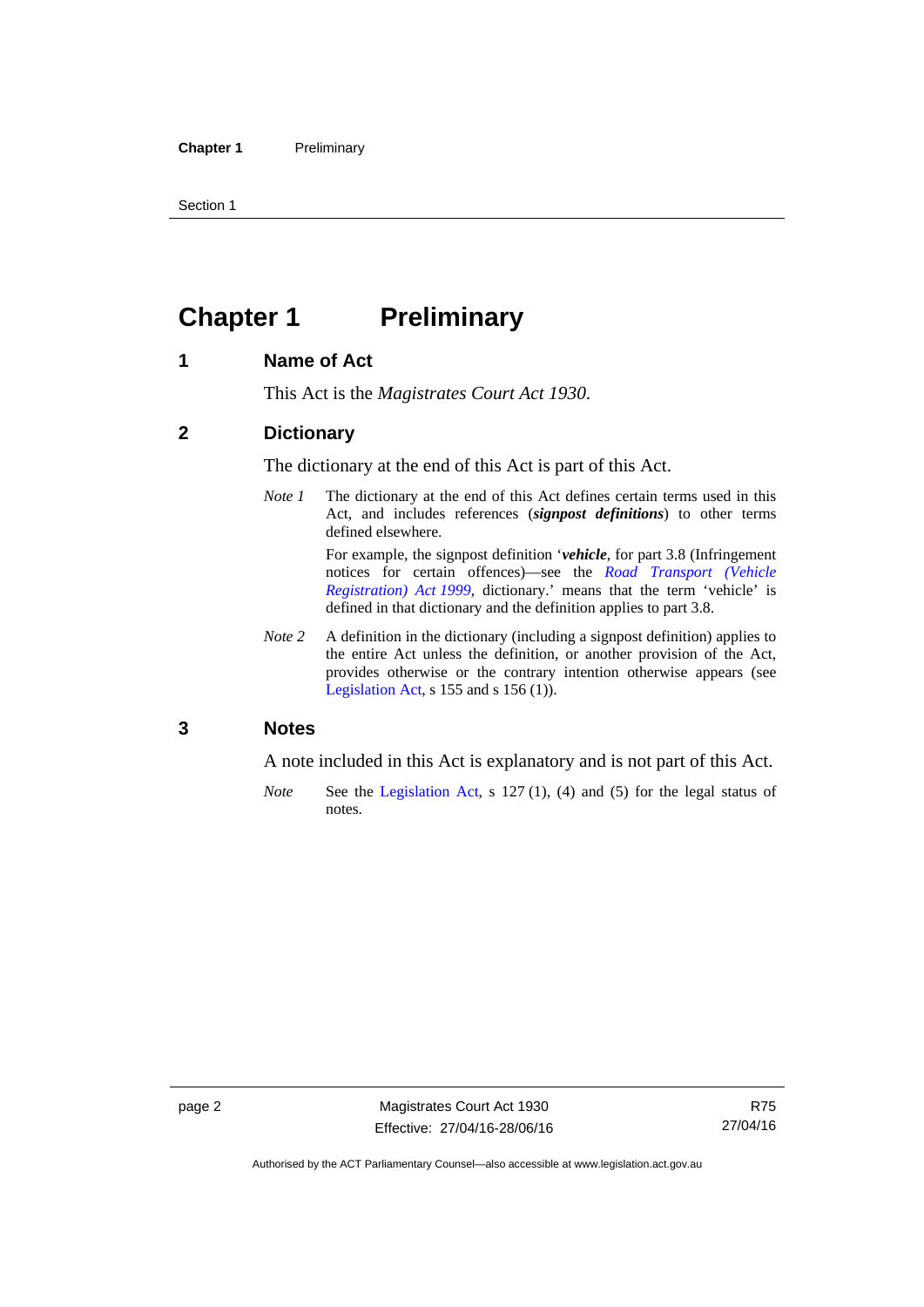## <span id="page-18-0"></span>**Chapter 2 Magistrates Court and magistrates**

### <span id="page-18-1"></span>**Part 2.1 The court**

#### <span id="page-18-2"></span>**4 Constitution of court**

- (1) The Magistrates Court is continued in existence.
- (2) The jurisdiction of the court may be exercised by a magistrate (other than a special magistrate) or by 1 or more special magistrates.
- (3) If 2 or more special magistrates are divided in opinion on a case, the case must be—
	- (a) if there is a majority—decided according to the decision of the majority; or
	- (b) if the court is equally divided in opinion—adjourned for hearing and decision by a magistrate (other than a special magistrate).
- (4) The rules may provide for the jurisdiction of the court otherwise exercisable by a magistrate to be exercised by the registrar, in the cases and subject to the conditions prescribed under the rules.
- (5) For the purposes of the exercise of jurisdiction given to the registrar under the rules, this Act has effect, subject to this section, as if the court consisted of the magistrates and the registrar.
- (6) In this section:

*registrar* includes deputy registrar.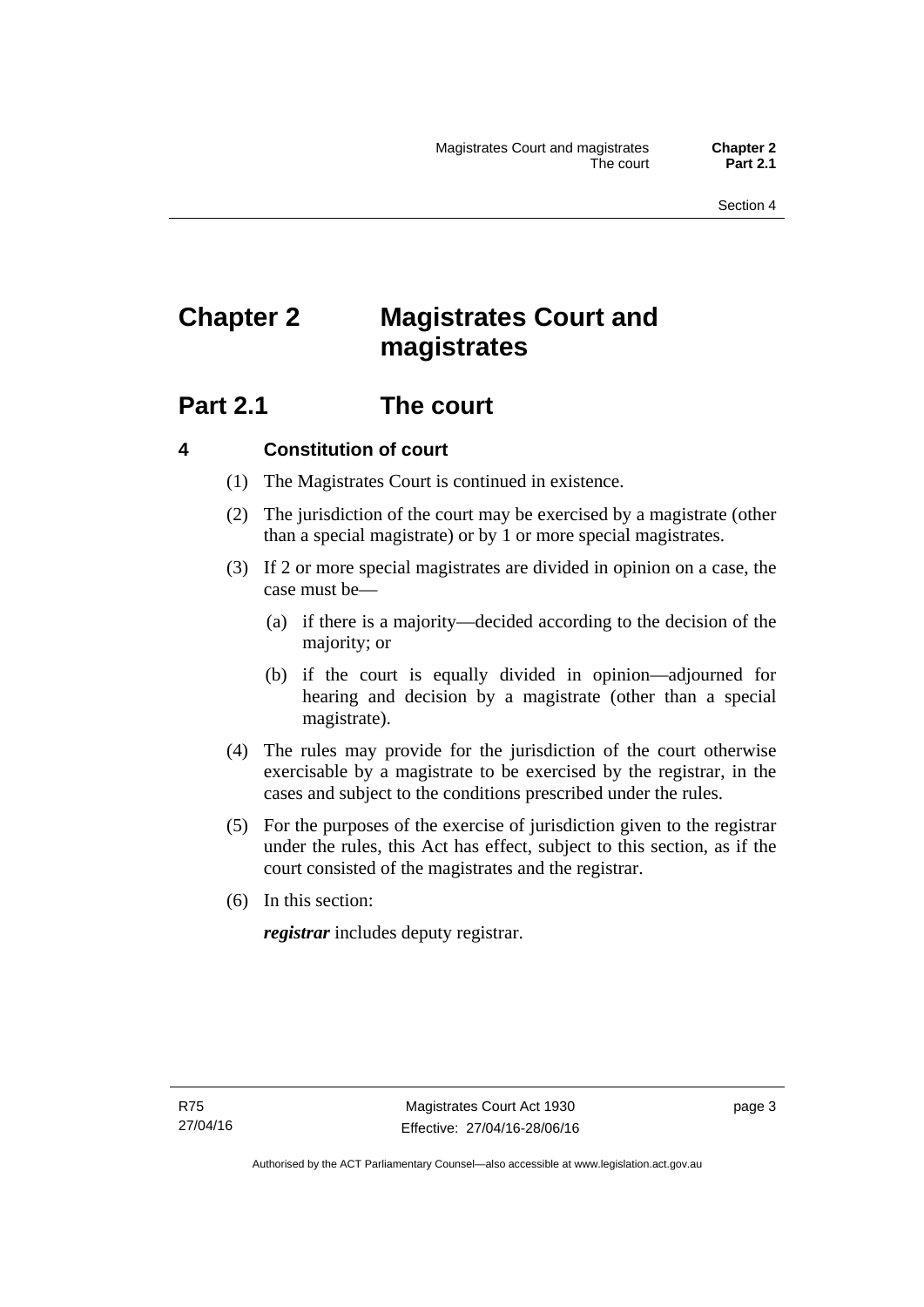Section 5

#### <span id="page-19-0"></span>**5 Arrangement of court business**

- (1) The Chief Magistrate is responsible for ensuring the orderly and prompt discharge of the Magistrates Court's business.
- (2) The Chief Magistrate may, subject to consultation with the magistrates that is appropriate and practicable, make arrangements about a magistrate who is to constitute the court in particular matters or classes of matters.
- (3) In this section:

*magistrate* includes special magistrate.

#### <span id="page-19-1"></span>**5A Magistrate for matter not available**

- (1) This section applies if a person who is a magistrate constituting the court in a particular civil matter, ceases to hold office as a magistrate, or ceases to be available, before the magistrate finishes dealing with the matter.
- (2) The Chief Magistrate must arrange for another magistrate to constitute the court in the matter.
- (3) The other magistrate may deal with the matter as the other magistrate considers appropriate.

#### **Example**

deal with the matter afresh

- *Note* An example is part of the Act, is not exhaustive and may extend, but does not limit, the meaning of the provision in which it appears (see [Legislation Act,](http://www.legislation.act.gov.au/a/2001-14) s 126 and s 132).
- (4) In this section:

*ceases to be available*––a person *ceases to be available* for a matter if the person is unable to act as a magistrate in relation to the matter because of illness, absence or an inability or unwillingness to deal with the matter.

*matter* includes a class of matters.

R75 27/04/16

Authorised by the ACT Parliamentary Counsel—also accessible at www.legislation.act.gov.au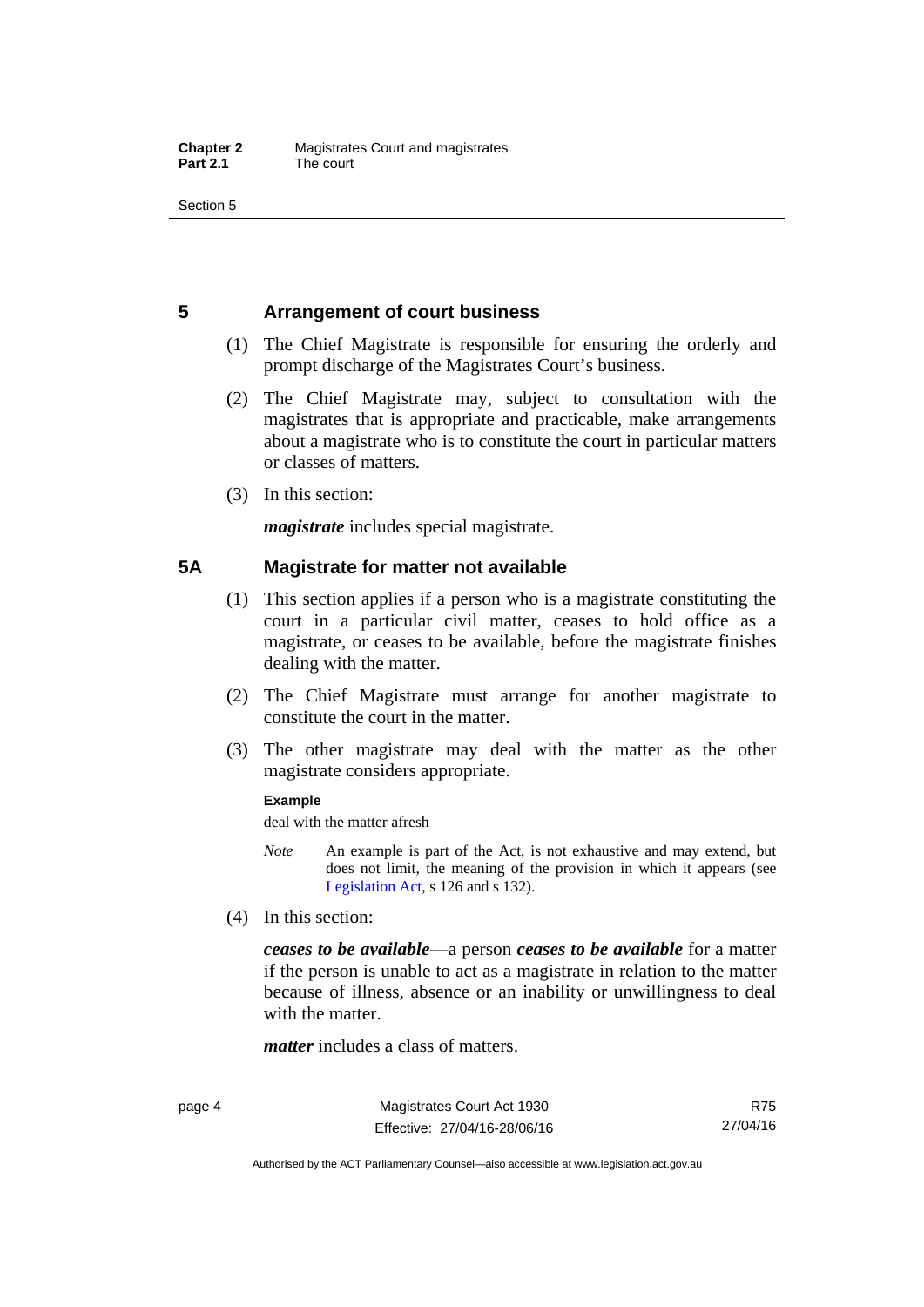### <span id="page-20-0"></span>**Part 2.2 Appointment and jurisdiction of magistrates**

#### <span id="page-20-1"></span>**Division 2.2.1 Magistrates other than special magistrates**

<span id="page-20-2"></span>**6 Meaning of** *magistrate* **in div 2.2.1** 

In this division:

*magistrate* means—

- (a) the Chief Magistrate; or
- (b) a person who is appointed under section 7 as a magistrate.

#### <span id="page-20-3"></span>**7 Appointment of Chief Magistrate and other magistrates**

- (1) There is to be a Chief Magistrate and other magistrates.
- (2) The Chief Magistrate and other magistrates are appointed by the Executive.

 (3) If a magistrate is appointed as the Chief Magistrate, the person stops holding the position of magistrate.

#### <span id="page-20-4"></span>**7AA Requirements of appointment—magistrates**

- (1) The Executive must, in relation to the appointment of magistrates, determine—
	- (a) the criteria that apply to the selection of a person for appointment; and
	- (b) the process for selecting the person.
- (2) A determination is a notifiable instrument.

*Note* A notifiable instrument must be notified under the [Legislation Act](http://www.legislation.act.gov.au/a/2001-14).

page 5

*Note* For the making of appointments (including acting appointments), see the [Legislation Act,](http://www.legislation.act.gov.au/a/2001-14) pt 19.3.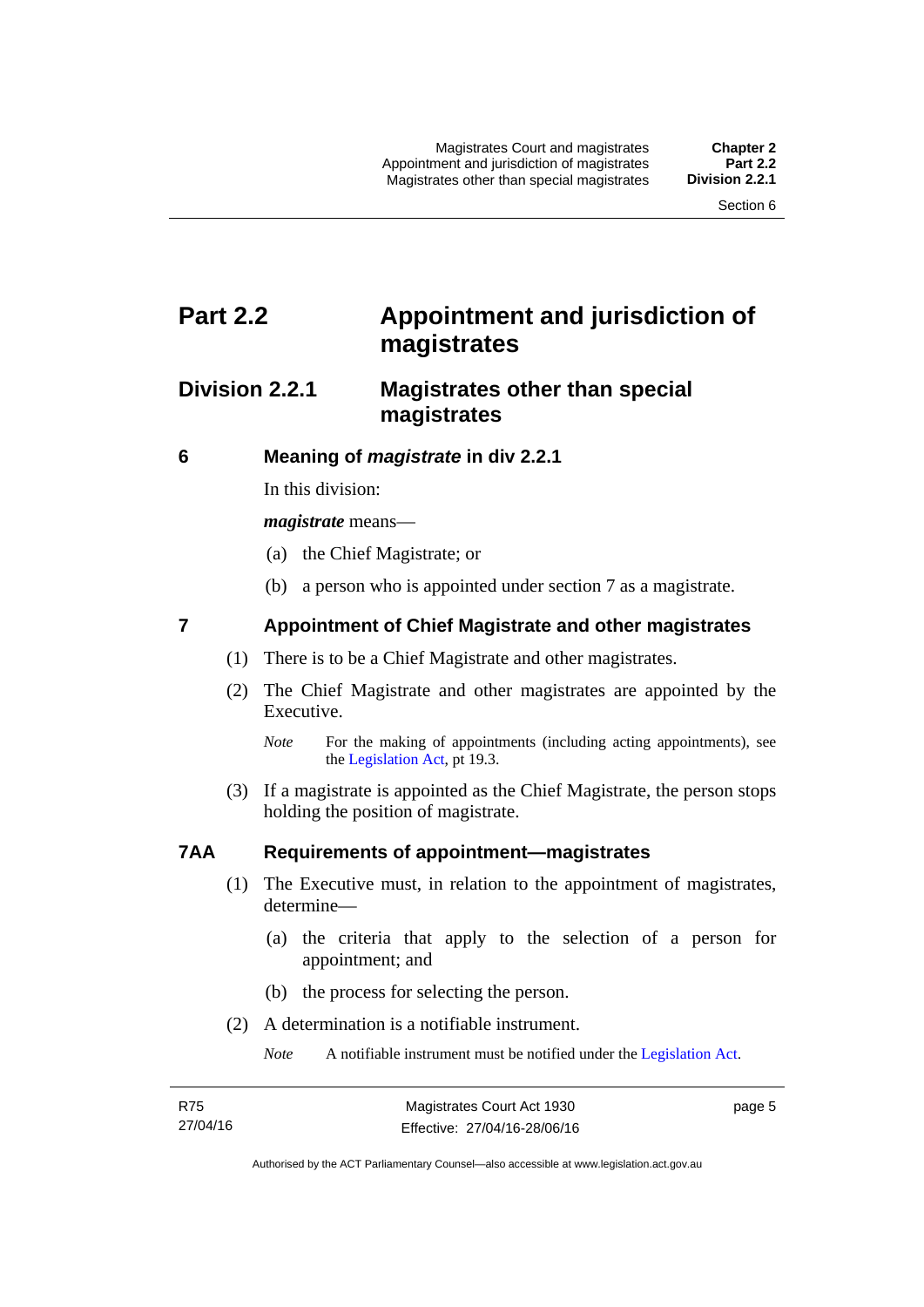#### <span id="page-21-0"></span>**7A Eligibility for appointment as magistrate**

A person is not eligible for appointment as a magistrate unless the person is a lawyer and has been a lawyer for at least 5 years.

#### <span id="page-21-1"></span>**7B Seniority of magistrates**

Magistrates other than the Chief Magistrate have seniority according to—

- (a) the dates their appointments took effect; or
- (b) if the appointments of 2 or more of them took effect on the same date—the precedence given to them by the instruments of their appointment.

#### <span id="page-21-2"></span>**7C Conditions of appointment of magistrates**

A magistrate holds the position on the conditions (if any) about matters not provided for under this Act or another territory law that are decided by the Executive.

#### <span id="page-21-3"></span>**7D Term of appointment of magistrates**

- (1) A magistrate is appointed for the term ending when the magistrate turns 65 years old.
	- *Note 1* The *[Judicial Commissions Act 1994](http://www.legislation.act.gov.au/a/1994-9)*, s 4 provides that a magistrate may only be removed from office in accordance with that Act.
	- *Note* 2 A magistrate's appointment also ends if the magistrate resigns (see [Legislation Act,](http://www.legislation.act.gov.au/a/2001-14) s 210).
- (2) A person who is at least 65 years old must not be appointed as a magistrate.

#### <span id="page-21-4"></span>**7E Acting Chief Magistrate**

- (1) The Executive may appoint a magistrate to act as Chief Magistrate.
	- *Note* See the [Legislation Act](http://www.legislation.act.gov.au/a/2001-14), s 209, div 19.3.2 and div 19.3.2A about acting appointments.

R75 27/04/16

Authorised by the ACT Parliamentary Counsel—also accessible at www.legislation.act.gov.au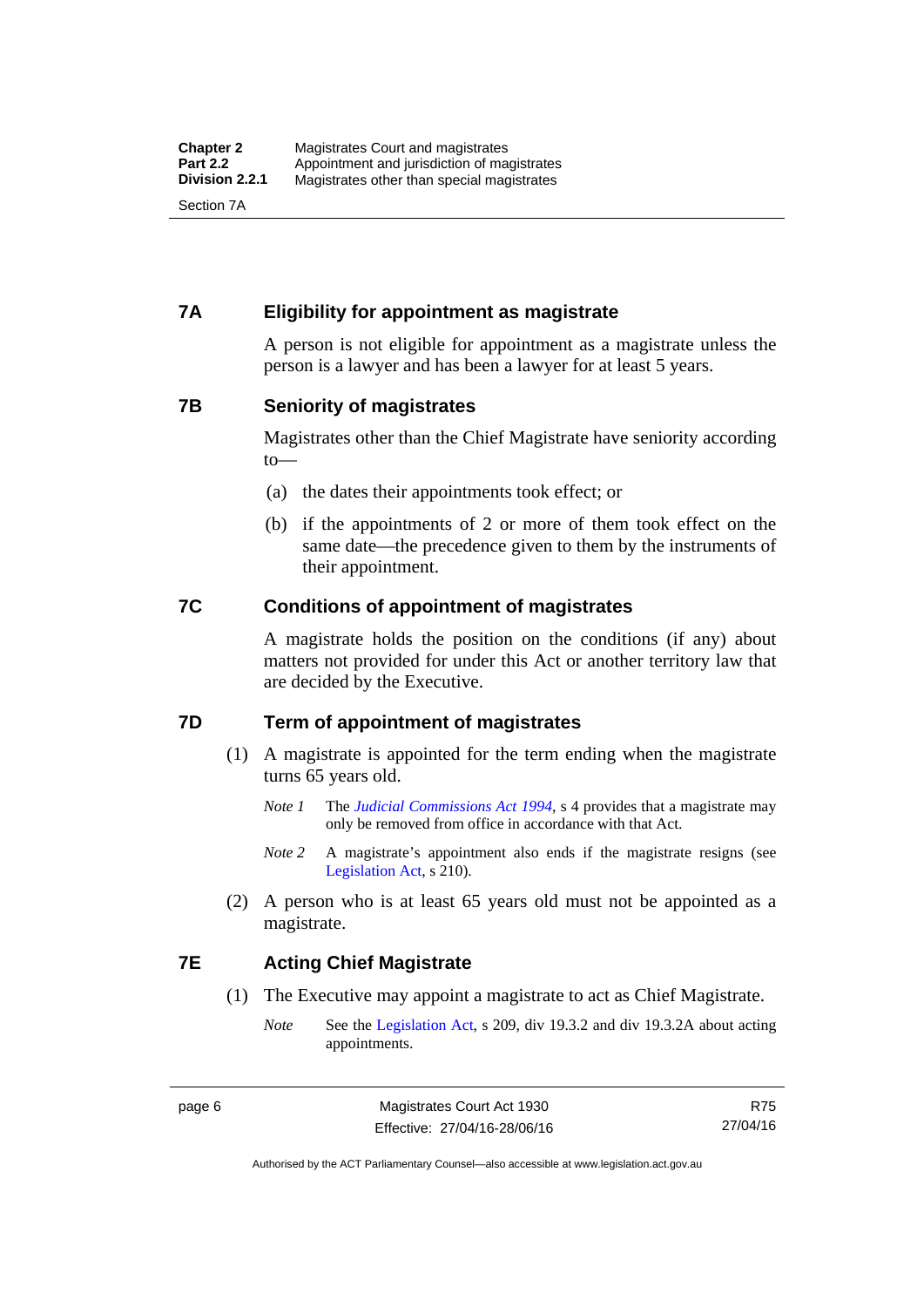(2) If no appointment is made under subsection (1), the senior magistrate who is in the ACT and is able and willing to act must act as Chief Magistrate.

#### <span id="page-22-0"></span>**7F Retirement**

- (1) This section applies if a magistrate is—
	- (a) an eligible employee for the *[Superannuation Act 1976](http://www.comlaw.gov.au/Details/C2013C00038)* (Cwlth); or
	- (b) a member of the superannuation scheme for the *[Superannuation Act 1990](http://www.comlaw.gov.au/Details/C2012C00825)* (Cwlth); or
	- (c) a member of any other superannuation scheme determined by the Attorney-General.
- (2) The Executive may retire the magistrate on the ground of invalidity with the magistrate's consent.
- (3) A determination under subsection (1) (c) is a notifiable instrument.

*Note* A notifiable instrument must be notified under the [Legislation Act](http://www.legislation.act.gov.au/a/2001-14).

#### <span id="page-22-1"></span>**7G Magistrates not to do other work**

- (1) A magistrate must not practise as a lawyer.
- (2) A magistrate must not, without the Attorney-General's written consent—
	- (a) engage in remunerative employment otherwise than in connection with duties as a magistrate; or
	- (b) accept appointment to another position under a law of the Territory, the Commonwealth, a State or another Territory.
- (3) The Attorney-General must consult with the Chief Magistrate before giving consent.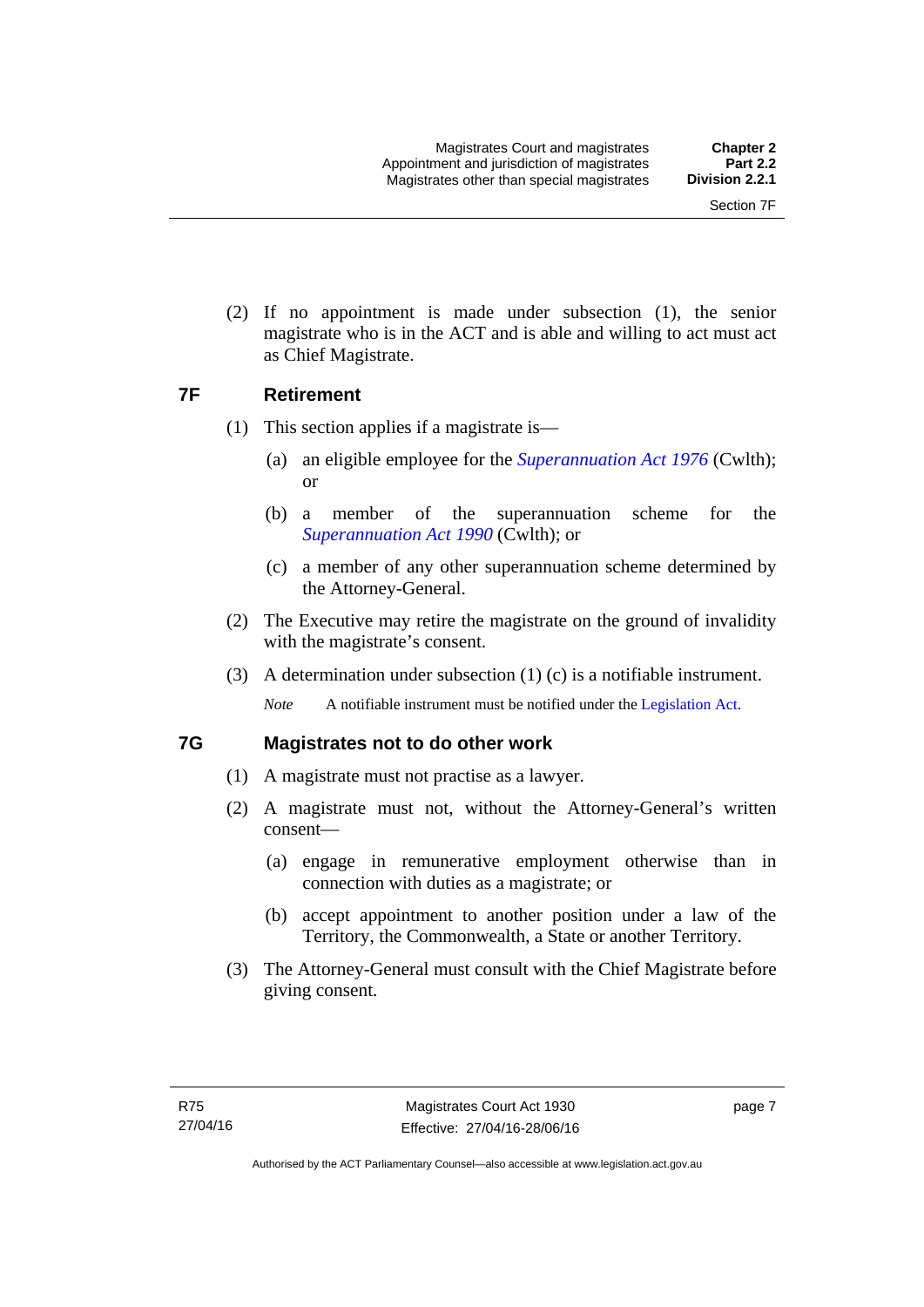#### <span id="page-23-0"></span>**7H Rights of public servants**

- (1) A magistrate who was a public servant or APS employee immediately before his or her appointment keeps his or her existing and accruing rights.
- (2) In this section:

*APS employee*—see the *[Public Service Act 1999](http://www.comlaw.gov.au/Details/C2012C00319)* (Cwlth), section 7.

### <span id="page-23-1"></span>**Division 2.2.2 Special magistrates**

#### <span id="page-23-2"></span>**8 Appointment of special magistrates**

The Executive may appoint special magistrates.

*Note* For the making of appointments (including acting appointments), see the [Legislation Act,](http://www.legislation.act.gov.au/a/2001-14) pt 19.3.

#### <span id="page-23-3"></span>**8AA Requirements of appointment—special magistrates**

- (1) The Executive must, in relation to the appointment of special magistrates, determine—
	- (a) the criteria that apply to the selection of a person for appointment; and
	- (b) the process for selecting the person.
- (2) A determination is a notifiable instrument.

*Note* A notifiable instrument must be notified under the [Legislation Act](http://www.legislation.act.gov.au/a/2001-14).

#### <span id="page-23-4"></span>**8A Term of appointment of special magistrates**

- (1) A special magistrate is appointed—
	- (a) for the term mentioned in the instrument of appointment; or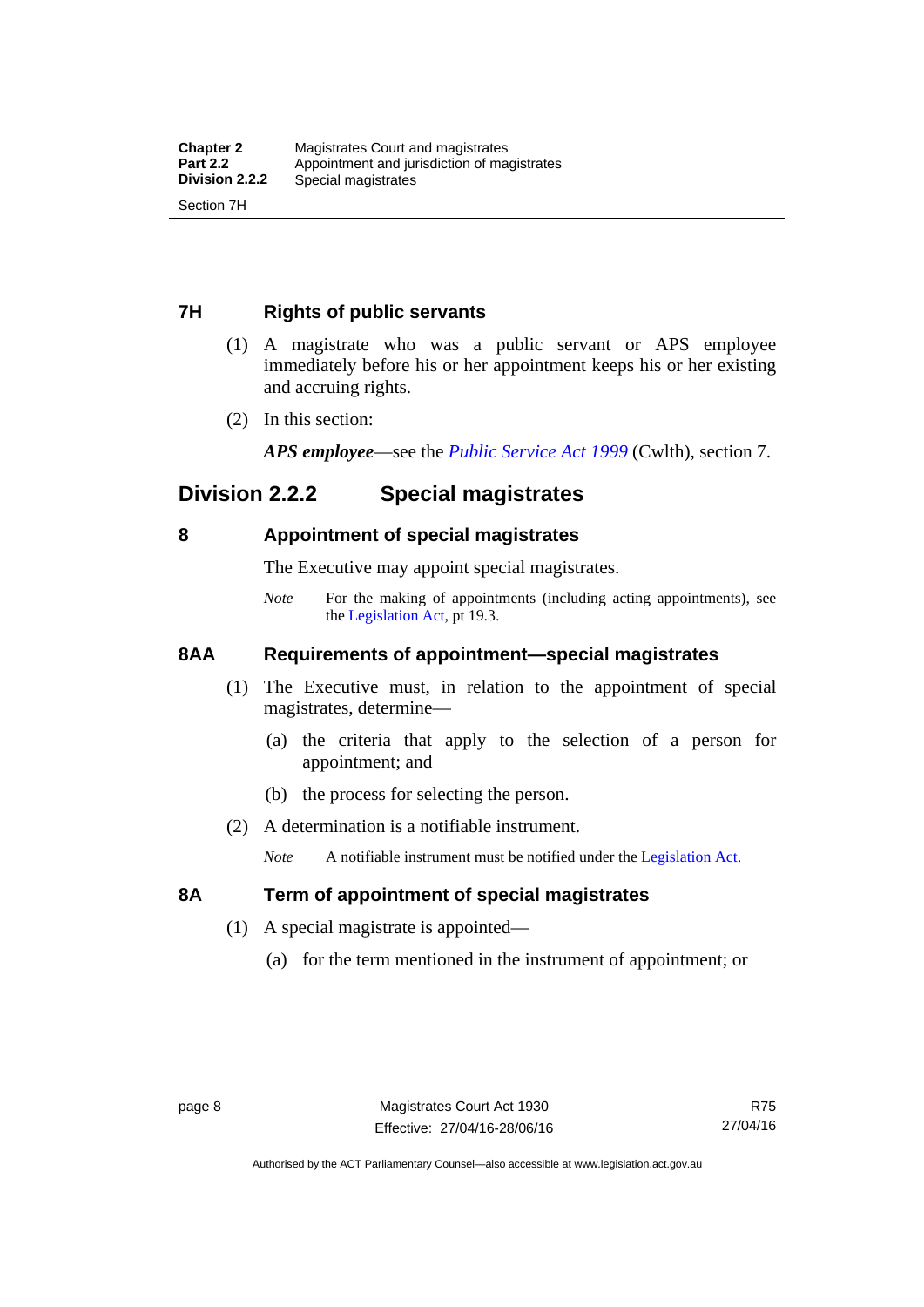- (b) if a term is not mentioned—for the term ending when the special magistrate turns 70 years old.
- *Note 1* The *[Judicial Commissions Act 1994](http://www.legislation.act.gov.au/a/1994-9)*, s 4 provides that a magistrate may only be removed from office in accordance with that Act.
- *Note 2* A special magistrate's appointment also ends if the special magistrate resigns (see [Legislation Act](http://www.legislation.act.gov.au/a/2001-14), s 210).
- (2) A person who is at least 70 years old must not be appointed as a special magistrate.
- (3) A person must not be appointed as a special magistrate for a term that extends beyond the person's 70th birthday.

#### <span id="page-24-0"></span>**8B Conditions of appointment of special magistrates**

A special magistrate holds the position on the conditions (if any) about matters not provided for under this Act or another territory law that are decided by the Executive.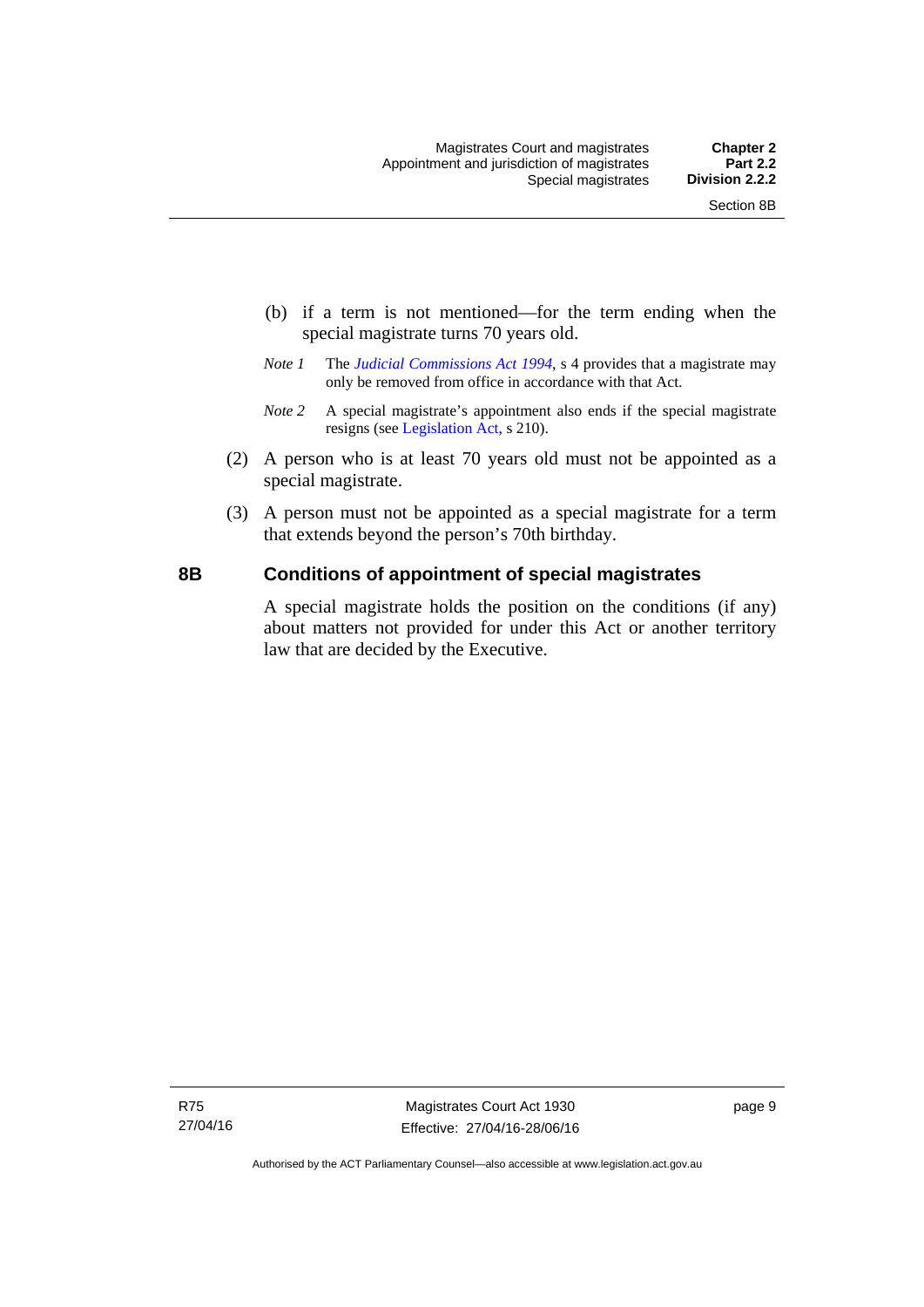### <span id="page-25-0"></span>**Division 2.2.3 Registrar and other court officers**

#### <span id="page-25-1"></span>**9 Appointment of registrar etc**

- (1) The Minister may appoint a registrar of the Magistrates Court.
	- *Note 1* For the making of appointments (including acting appointments), see the [Legislation Act,](http://www.legislation.act.gov.au/a/2001-14) pt 19.3.
	- *Note 2* In particular, an appointment may be made by naming a person or nominating the occupant of a position (see [Legislation Act](http://www.legislation.act.gov.au/a/2001-14), s 207).
- (2) The registrar may appoint the deputy registrars of the court, bailiffs and other officers that are required.
- (3) In subsection (2):

*registrar* does not include a deputy registrar.

#### <span id="page-25-2"></span>**9A Staff assisting registrar**

The staff assisting the registrar are to be employed under the *[Public](http://www.legislation.act.gov.au/a/1994-37)  [Sector Management Act 1994](http://www.legislation.act.gov.au/a/1994-37)*.

#### <span id="page-25-3"></span>**9B Functions of registrar and deputy registrars**

- (1) The registrar has power to administer oaths and may exercise the other functions given to the registrar under this Act, another territory law or an order of the court.
- (2) Subject to this Act and to any directions of the registrar, a deputy registrar may exercise the functions of the registrar under this Act or another territory law.
	- *Note* A reference to an Act includes a reference to the statutory instruments made or in force under the Act, including regulations and rules (see [Legislation Act,](http://www.legislation.act.gov.au/a/2001-14) s 104).
- (3) The exercise of a function by a deputy registrar does not affect the power of the registrar to exercise the function.

R75 27/04/16

Authorised by the ACT Parliamentary Counsel—also accessible at www.legislation.act.gov.au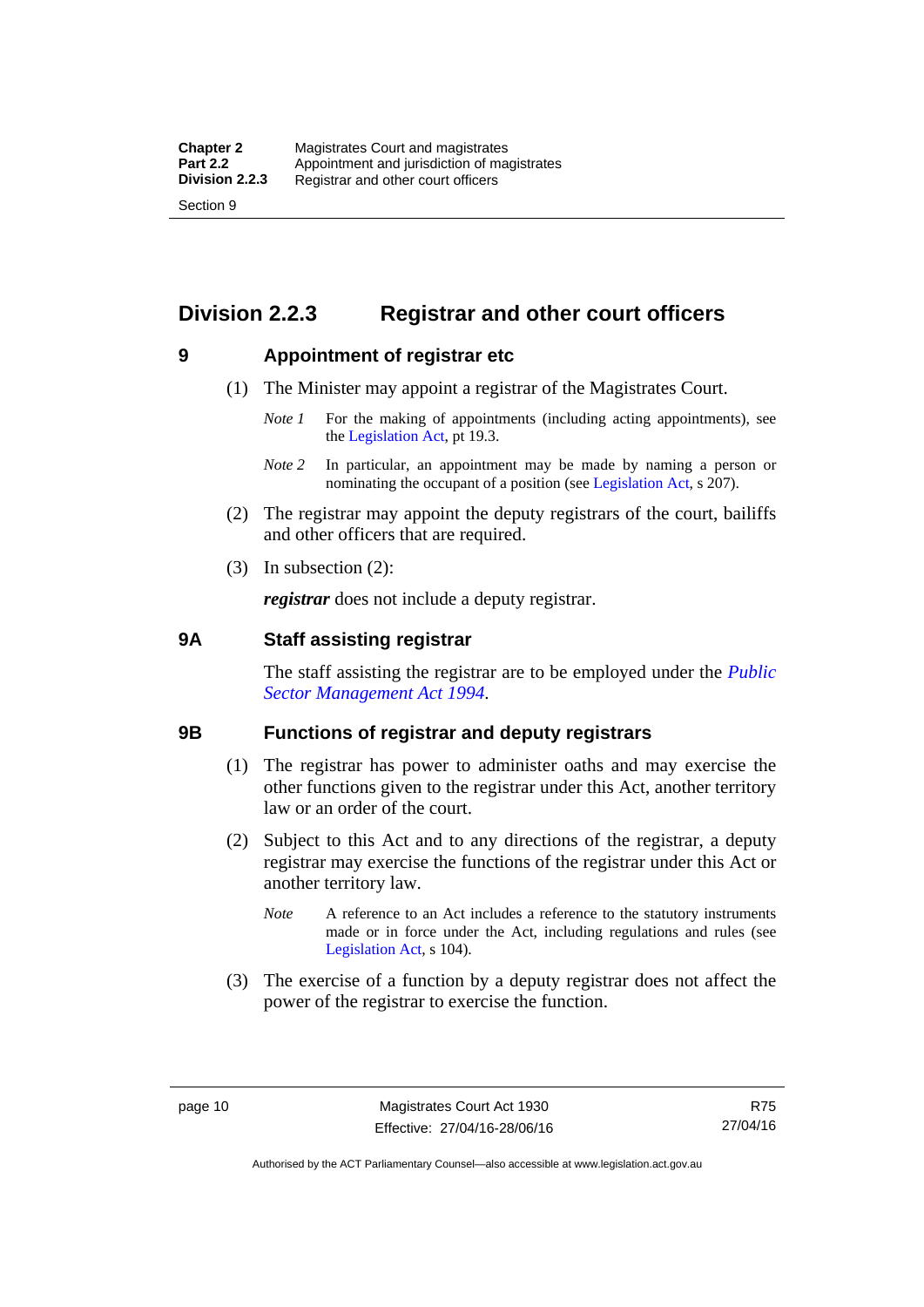### <span id="page-26-0"></span>**Division 2.2.3A Judicial officers exchange**

#### <span id="page-26-1"></span>**9C Definitions—div 2.2.3A**

In this division:

*ACT court* means a court of this jurisdiction mentioned in an item in schedule 2, column 2.

*corresponding court*, in relation to an ACT court mentioned in an item in schedule 2, column 2, means a court of another jurisdiction mentioned in the item, column 3.

*court* includes tribunal.

*judicial exchange arrangement* means an arrangement under section 9D.

*judicial officer* means a magistrate or other person who, whether alone or together with others, constitutes a court, but does not include a lay member of a court.

*participating jurisdiction* means the Commonwealth, a State or another country if under the law of that jurisdiction a judicial exchange arrangement may be entered into with the Attorney-General of this jurisdiction.

*Note State* includes the Northern Territory (see [Legislation Act](http://www.legislation.act.gov.au/a/2001-14), dict, pt 1).

*this jurisdiction* means the ACT.

#### <span id="page-26-2"></span>**9D Establishment of judicial exchange arrangements**

- (1) The Attorney-General of this jurisdiction may enter into an arrangement with the Attorney-General of a participating jurisdiction for the temporary transfer of judicial officers between ACT courts and corresponding courts.
- (2) An arrangement under this section cannot provide for the transfer of judicial officers to a federal court of the Commonwealth.

page 11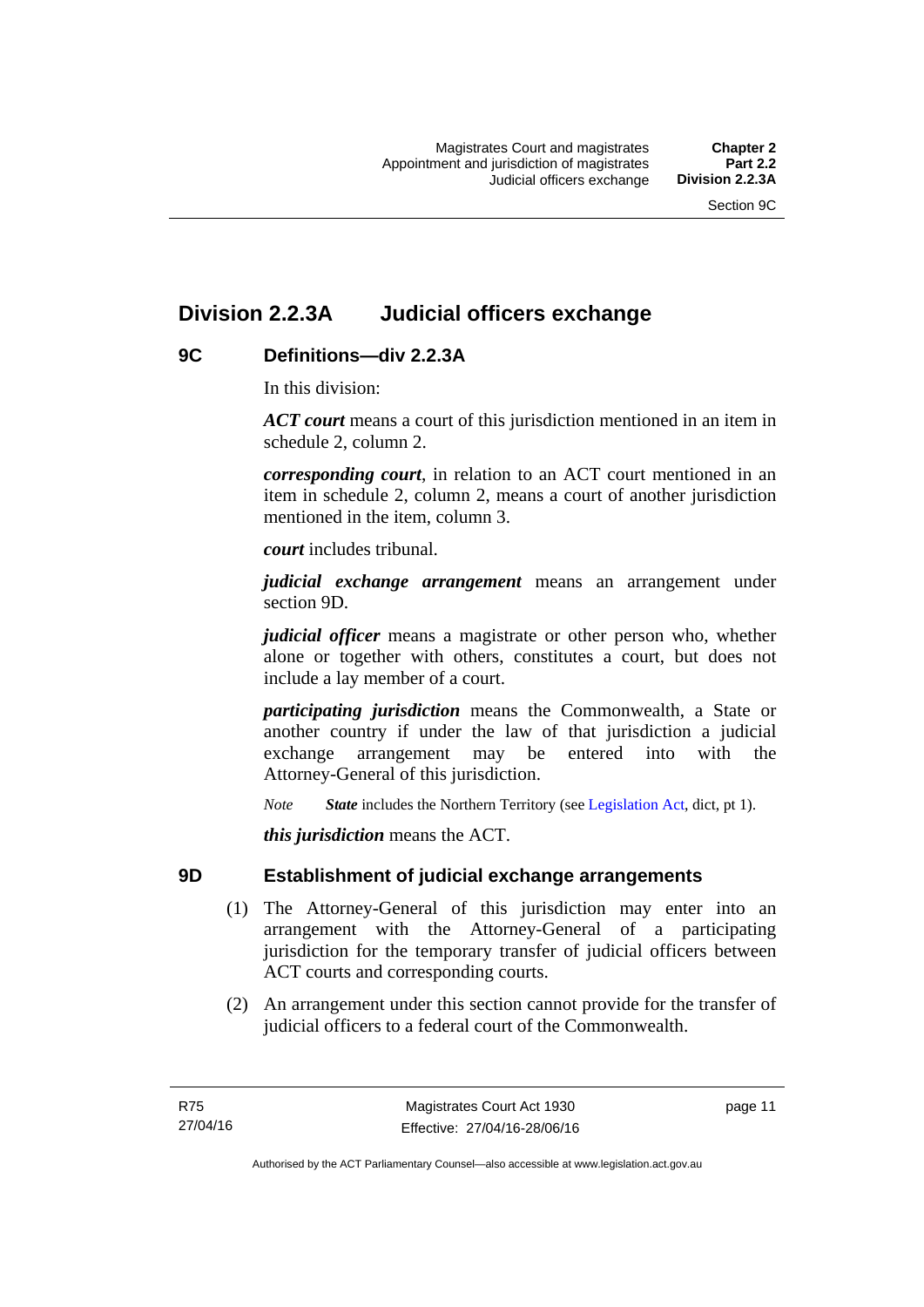- (3) Without limiting subsection (1), an arrangement under this section—
	- (a) may require transfers to a court to be subject to the prior approval of either or both of the following:
		- (i) the Attorney-General of this jurisdiction;
		- (ii) the Attorney-General of the participating jurisdiction; and
	- (b) may establish the manner and form in which a transfer to a court is to be made; and
	- (c) may determine the rank, title, status and precedence of a transferred judicial officer.

#### <span id="page-27-0"></span>**9E Transfer of judicial officer of another jurisdiction to ACT court**

- (1) This section applies if a judicial exchange arrangement provides for the transfer to an ACT court of a judicial officer of a corresponding court.
- (2) The chief magistrate may, in accordance with the judicial exchange arrangement and with the agreement of the senior judicial officer of the corresponding court, appoint a judicial officer of the corresponding court to act as a judicial officer of the ACT court.
- (3) The judicial officer of the corresponding court is qualified for appointment despite any law of this jurisdiction to the contrary.
- (4) The maximum term for which an appointment under this section may be made on any one occasion is 6 months.
- (5) However, an appointment under this section may not extend beyond the retirement age for judicial officers of the ACT court.
- (6) A judicial officer of a corresponding court may be appointed under this section to more than one ACT court.

Authorised by the ACT Parliamentary Counsel—also accessible at www.legislation.act.gov.au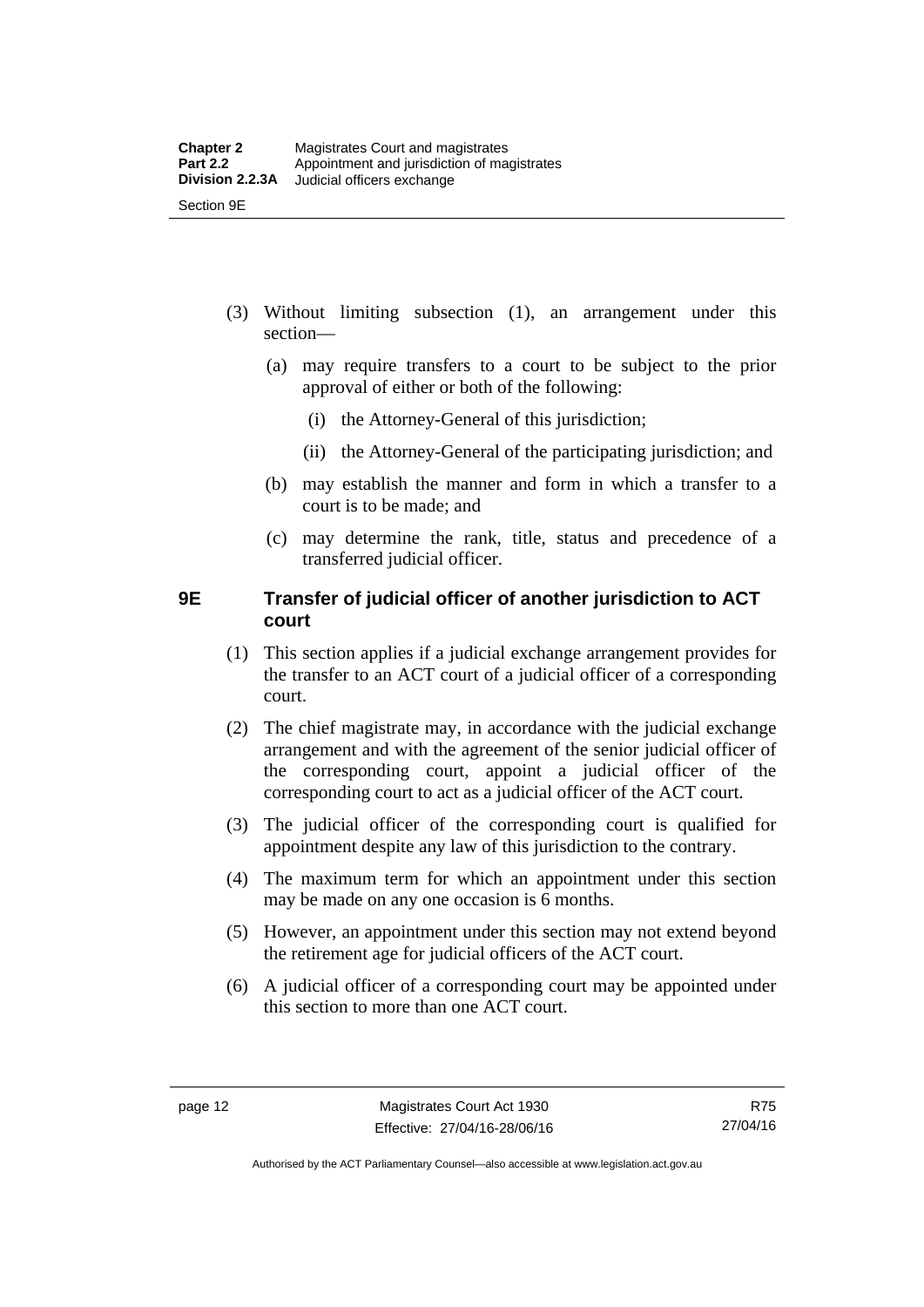(7) A judicial officer whose appointment under this section has ceased may complete or otherwise continue to deal with any matters relating to proceedings in the ACT court that have been heard, or partly heard, by the judicial officer before the appointment under this section ceased.

#### <span id="page-28-0"></span>**9F Service in ACT court of judicial officer of another jurisdiction**

- (1) This section applies to a judicial officer of a corresponding court who is appointed to act as a judicial officer of an ACT court in accordance with a judicial exchange arrangement.
- (2) While acting as a judicial officer of the ACT court, the judicial officer of the corresponding court has all the powers, authorities, privileges and immunities of, and is taken to be for all purposes, a judicial officer of the ACT court.
- (3) Despite subsection (2), territory laws concerning the following matters do not apply to the judicial officer of the corresponding court while acting as a judicial officer of the ACT court:
	- (a) the remuneration, allowances and other conditions of service of judicial officers;
	- (b) the pension or other superannuation entitlements of judicial officers and related provisions;
	- (c) the removal or suspension of judicial officers from office.

#### <span id="page-28-1"></span>**9G Service of ACT judicial officer in corresponding court**

(1) This section applies to a judicial officer of an ACT court who is appointed to act as a judicial officer of a corresponding court in accordance with a judicial exchange arrangement.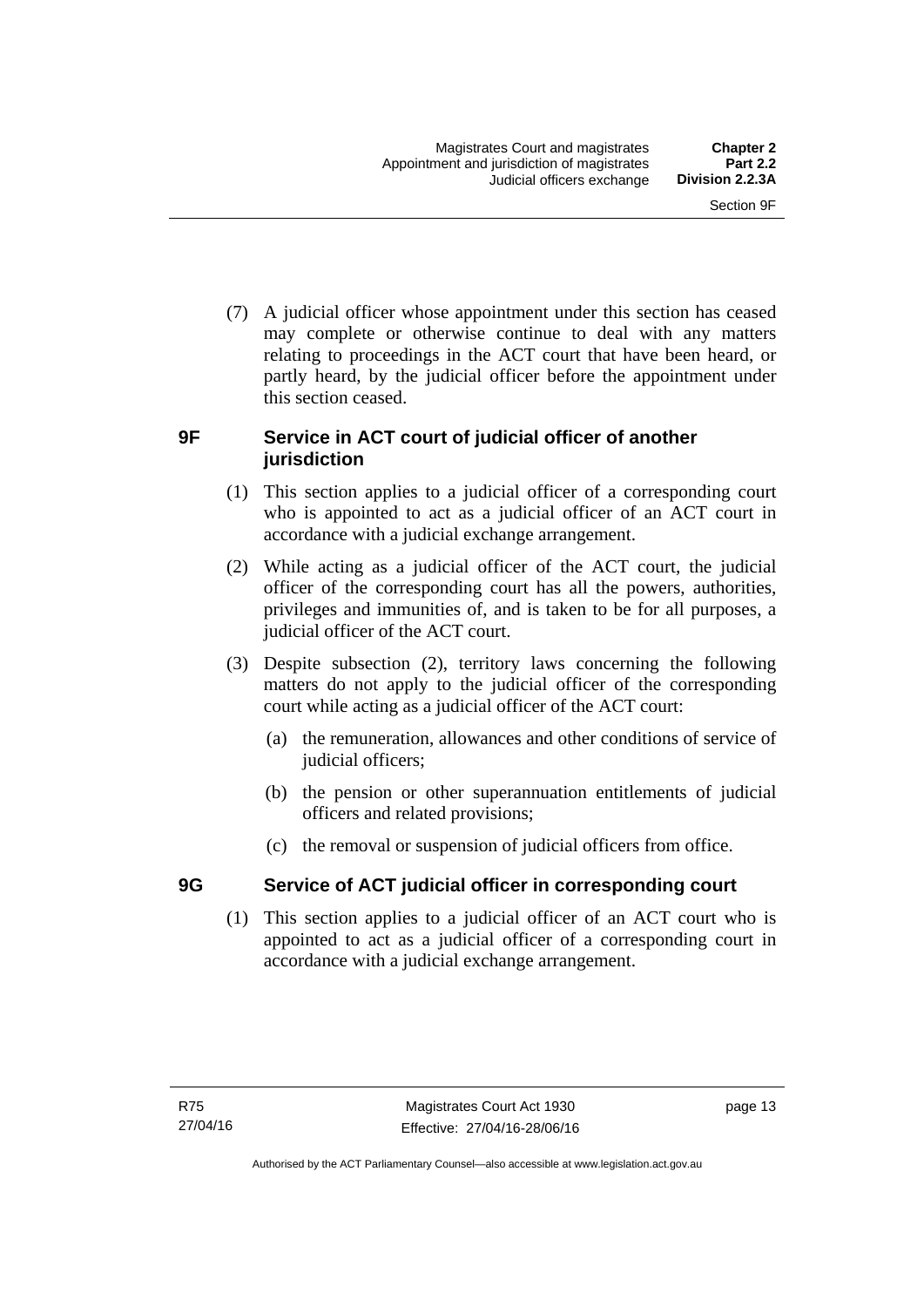- (2) The judicial officer's service as a judicial officer of the corresponding court is taken to be service as a judicial officer of the ACT court for the purposes of territory laws about—
	- (a) the remuneration, allowances and other conditions of service of judicial officers; and
	- (b) the pension or other superannuation entitlements of judicial officers and related provisions; and
	- (c) the removal or suspension of judicial officers from office.

#### <span id="page-29-0"></span>**9H Judicial office not affected by appointment to another judicial office**

(1) In this section:

*court* includes a tribunal (however described) that exercises functions of a judicial nature or functions of a similar nature (such as conciliation functions, arbitration functions, disciplinary functions or administrative review functions).

*judicial office* extends to the office of any member of a court, but only if the holder of the office is required to be a judicial officer or have legal qualifications.

- (2) The doctrine of incompatibility of office—
	- (a) does not operate to prevent the holder of a judicial office (the *original office*) from being appointed to another judicial office (the *additional office*); and
	- (b) does not operate to effect or require the surrender or vacation of the original office as a result of the appointment to the additional office.
- (3) This section applies—
	- (a) even if the original office or the additional office is held on an acting or temporary basis; and

Authorised by the ACT Parliamentary Counsel—also accessible at www.legislation.act.gov.au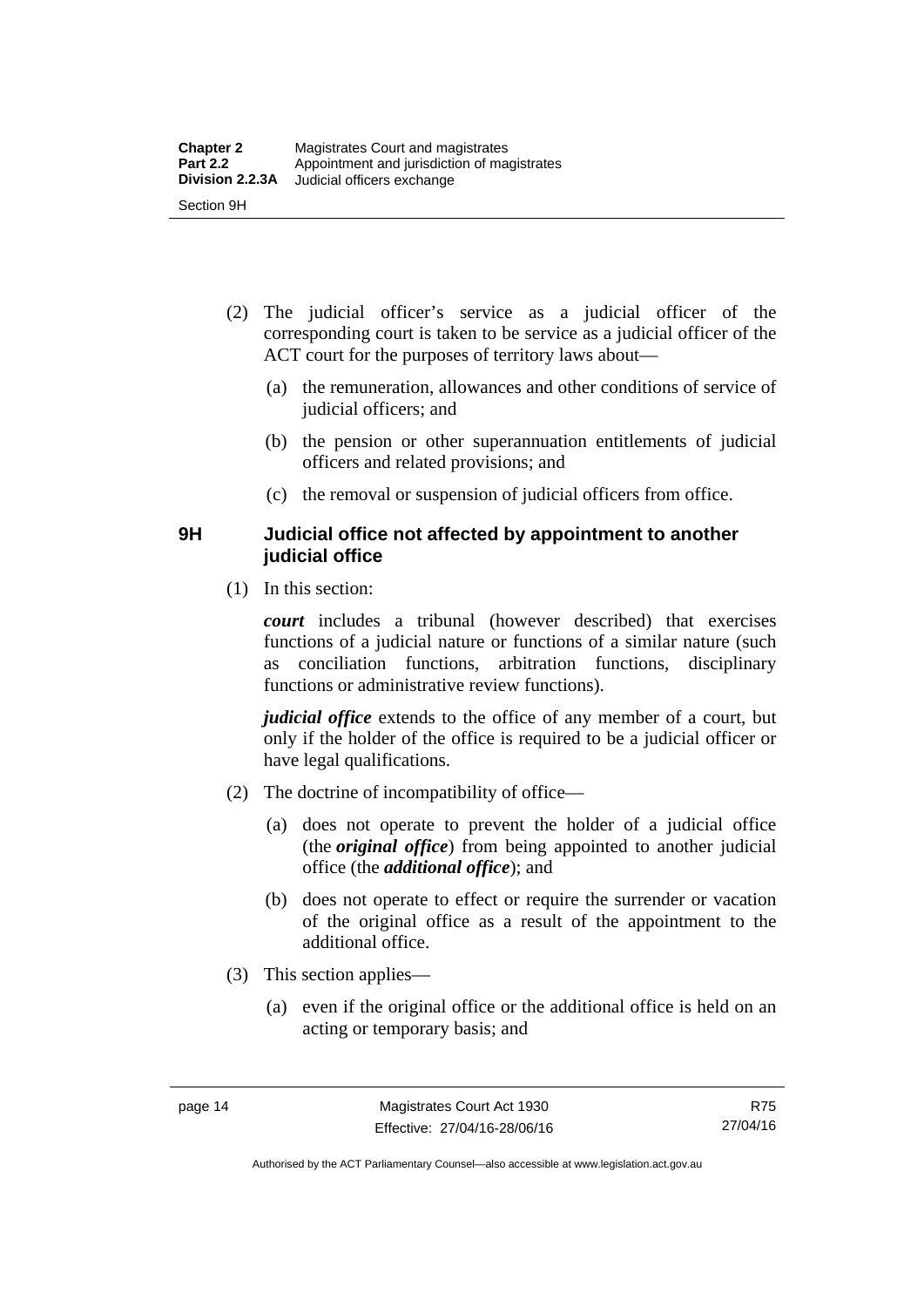- (b) even if the original office or the additional office is a judicial office of another jurisdiction (including, but not limited to, judicial offices to which appointments are made under section 9E); and
- (c) even if an appeal lies from a decision of the court of one of the judicial offices to the court of the other judicial office; and
- (d) even if the courts of the judicial offices are not of the same status.

#### <span id="page-30-0"></span>**9I Other arrangements not affected**

This division does not limit or affect any other arrangements under which—

- (a) a judicial officer of another jurisdiction may be appointed or act as a judicial officer of this jurisdiction; or
- (b) a judicial officer of this jurisdiction may be appointed or act as a judicial officer of another jurisdiction.

#### <span id="page-30-1"></span>**9J Amendment of sch 2**

A regulation may amend schedule 2.

### <span id="page-30-2"></span>**Division 2.2.4 Jurisdiction of magistrates**

#### <span id="page-30-3"></span>**10P Oath etc of office**

- (1) A person appointed as the Chief Magistrate, a magistrate or special magistrate must not exercise the functions given to a magistrate under any territory law unless the person has sworn an oath or made an affirmation in accordance with the form in schedule 1.
- (2) The oath must be sworn or affirmation made before the Chief Justice.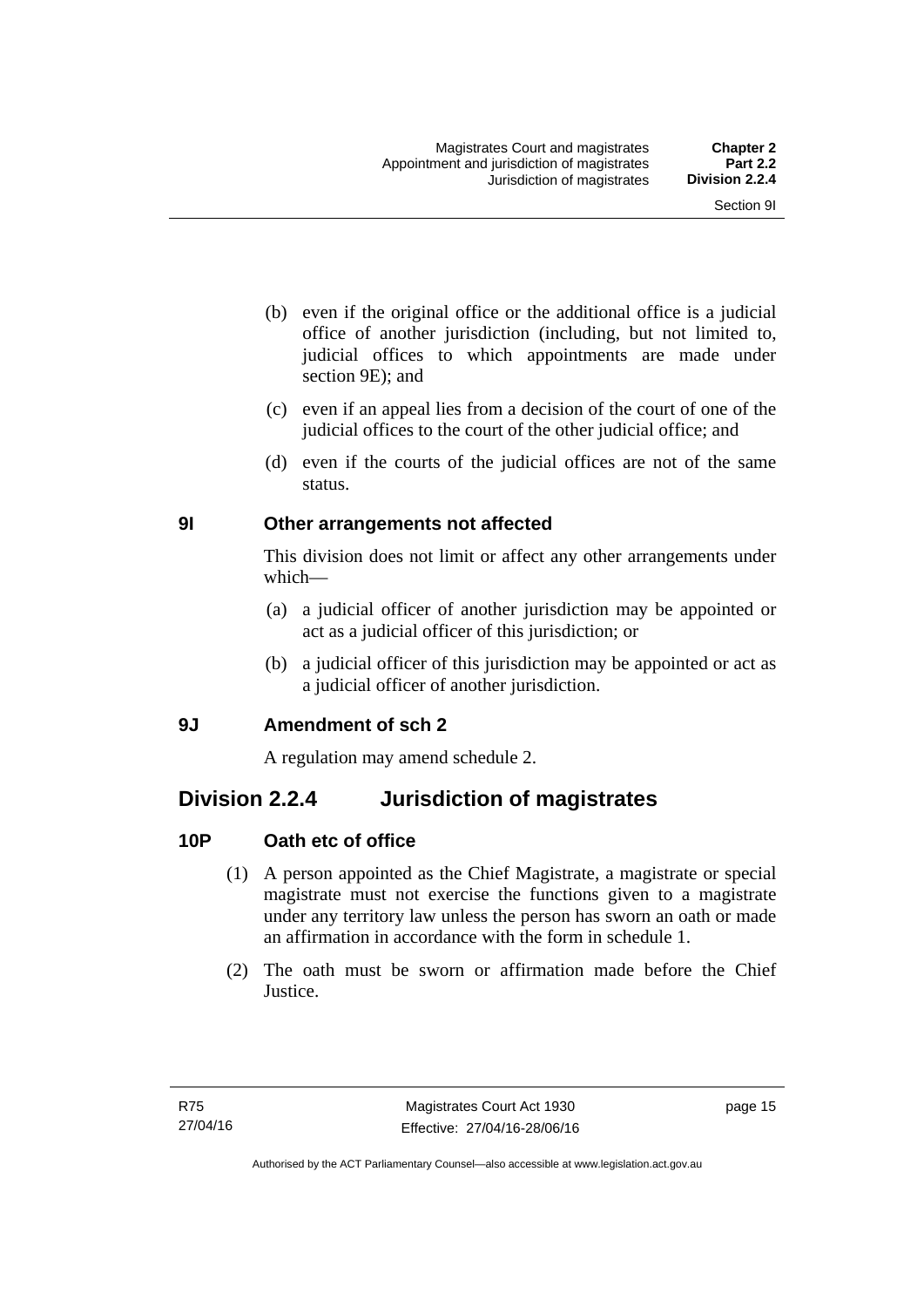#### <span id="page-31-0"></span>**11 Acts done beyond ACT**

- (1) An act done by a magistrate, because of his or her office, outside the ACT for the purpose of authenticating the signature of a person to an instrument intended to take effect in the ACT is, unless the act is required by law to be done in the ACT, effective for any territory law.
- (2) An oath or affirmation administered by a magistrate, because of his or her office, outside the ACT in any case in which an oath or affirmation may be administered by a magistrate is, unless the oath or affirmation is required by law to be administered in the ACT, effective for any territory law.

#### <span id="page-31-1"></span>**12 Acts by magistrate out of court etc**

- (1) Any magistrate out of court or the registrar may do all or any of the following:
	- (a) receive an information;
	- (b) issue a summons or warrant on an information;
	- (c) issue a summons or warrant to compel the attendance of a witness;
	- (d) do anything else that is necessary and preliminary to a hearing.
- (2) Without limiting subsection (1), if a law in force in the ACT provides that an information or complaint may be laid or made before, or a summons or warrant issued by, a court or justice of the peace, the information or complaint may be laid or made, and the summons or warrant may be issued, by a magistrate or the registrar.

#### <span id="page-31-2"></span>**13 Making of enforcement order after case decided**

After a case has been heard and decided, any magistrate or the registrar may make an enforcement order for the purposes of the case.

Authorised by the ACT Parliamentary Counsel—also accessible at www.legislation.act.gov.au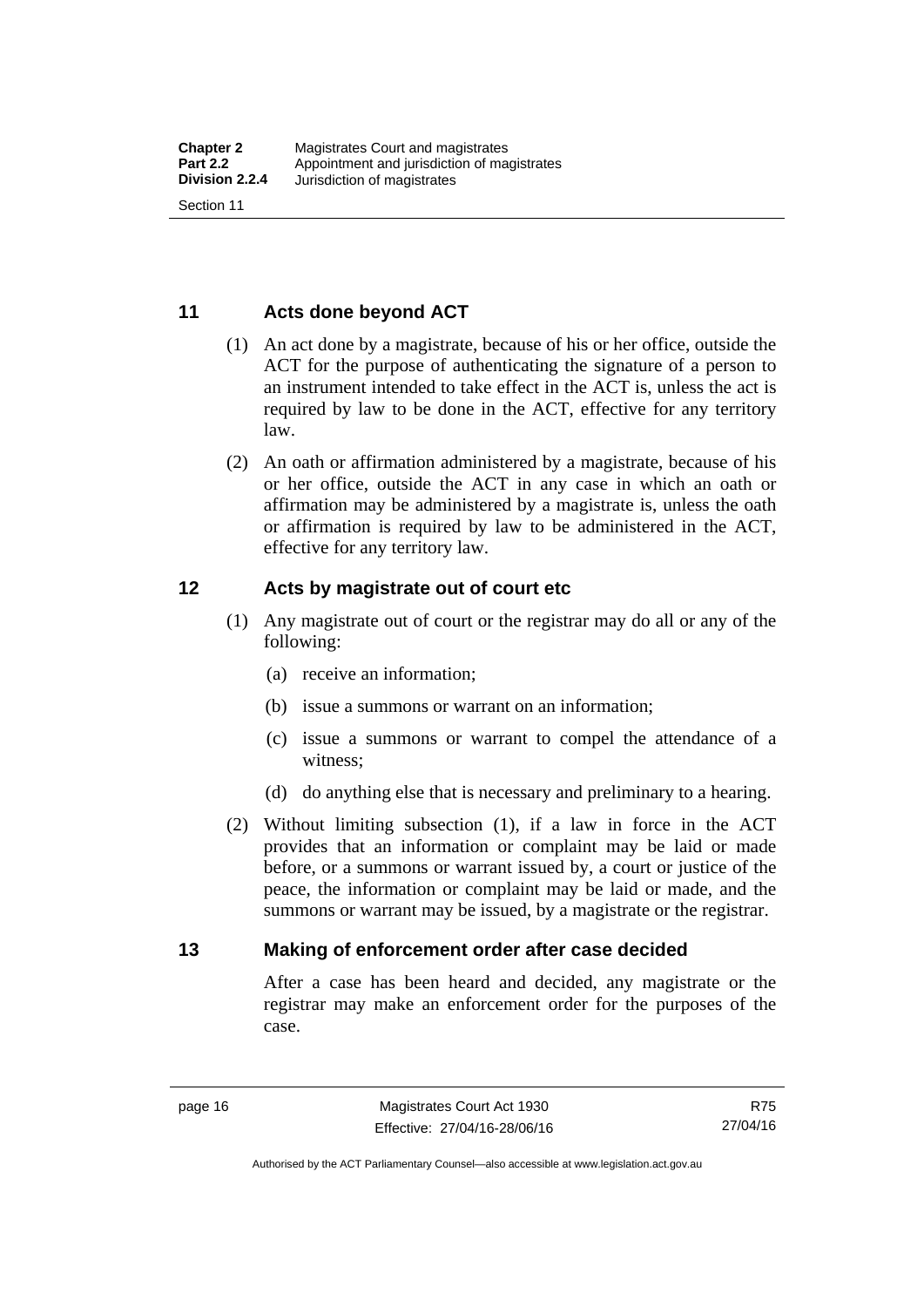#### <span id="page-32-0"></span>**15 Process not invalid only because of death of magistrate etc**

A summons or warrant issued, or order made, by a magistrate or registrar is not invalid only because of the magistrate or registrar dying or otherwise ceasing to hold the position.

#### <span id="page-32-1"></span>**16 Order instead of mandamus order**

- (1) If a magistrate or registrar refuses to do any act relating to the duties of his or her office as a magistrate or registrar, the party requiring the act to be done may apply to the Supreme Court for an order calling on the magistrate or registrar and also the party to be affected by the act to show cause why the act should not be done, and if good cause is not shown against it, the Supreme Court may make the order absolute, with or without payment of costs.
- (2) A magistrate or registrar on being served with an order absolute must obey the order, and do the act required by it to be done.

#### <span id="page-32-2"></span>**17 Magistrates may exercise functions of justices of peace**

If under any law in force in the ACT, anything is required or permitted to be done before, to or by a justice of the peace, it may be done before, to or by a magistrate.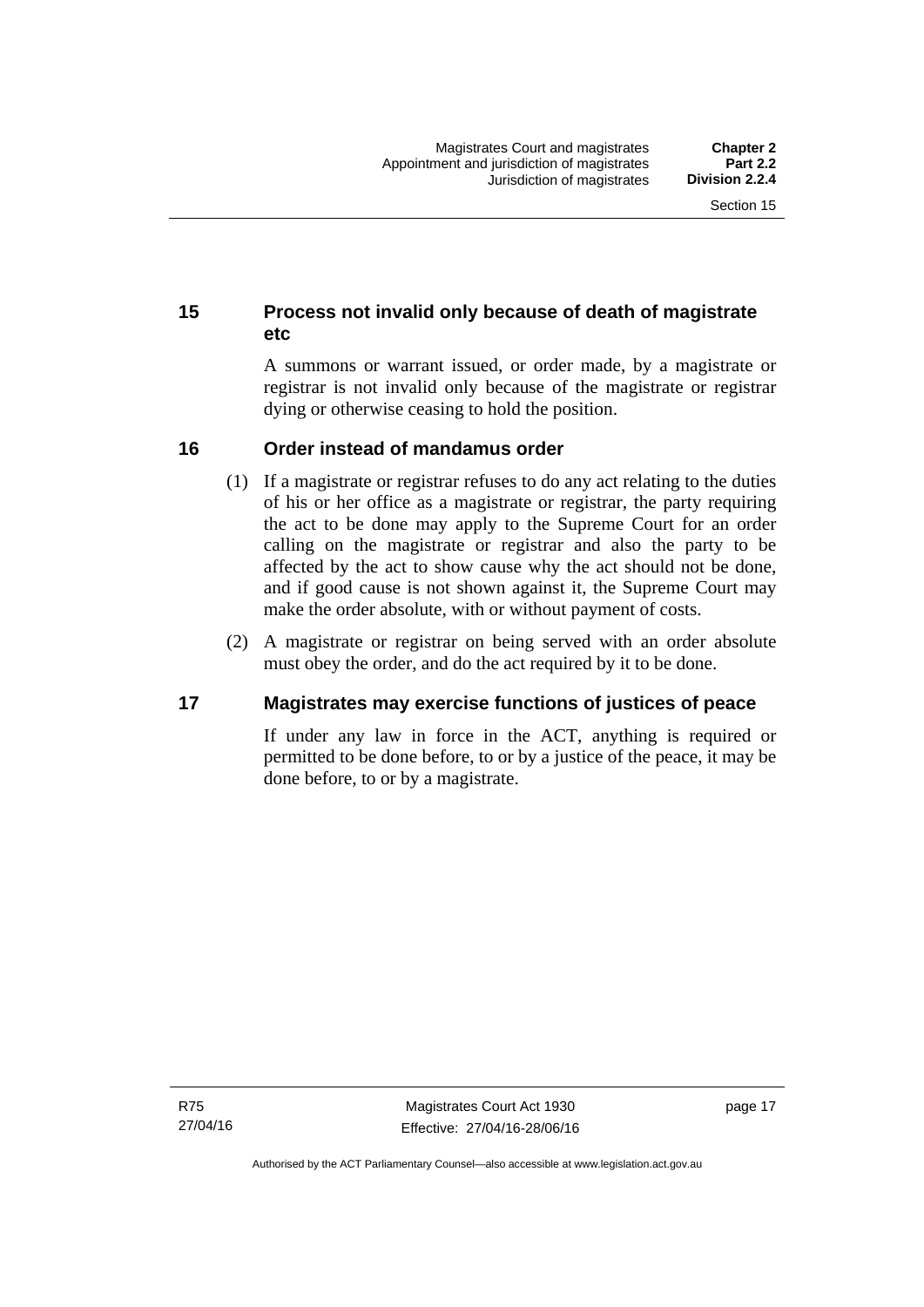### <span id="page-33-0"></span>**Part 2.3 Protection of magistrates in execution of their office**

#### <span id="page-33-1"></span>**17A Magistrate sued for act not within jurisdiction**

- (1) Any person injured by an act done by a magistrate in a matter in which by law the magistrate has no jurisdiction or in which the magistrate has exceeded his or her jurisdiction, or by an act done under any conviction or order made or warrant or writ issued by a magistrate in any such matter, may maintain in the Supreme Court an action against the magistrate without alleging in his or her statement of claim that the act complained of was done maliciously and without reasonable and probable cause.
- (2) No such action is maintainable for anything done under any such conviction or order until after the conviction or order has been quashed or set aside on appeal.
- (3) No such action is maintainable for anything done under any such warrant that was issued by the magistrate to procure the appearance of the person charged, and that has been followed by a conviction or order in the same matter, until after the conviction or order has been so quashed or set aside.
- (4) If the lastmentioned warrant has not been followed by a conviction or order, or if it is a warrant on an information of an alleged indictable offence, and if a summons was issued previously to the warrant being issued, and the summons was served on the person charged either personally or by leaving it for the person with someone at the person's last-known or usual home or business address, and the person did not appear according to the exigency of the summons, in that case no action is maintainable against the magistrate for anything done under the warrant.

R75 27/04/16

Authorised by the ACT Parliamentary Counsel—also accessible at www.legislation.act.gov.au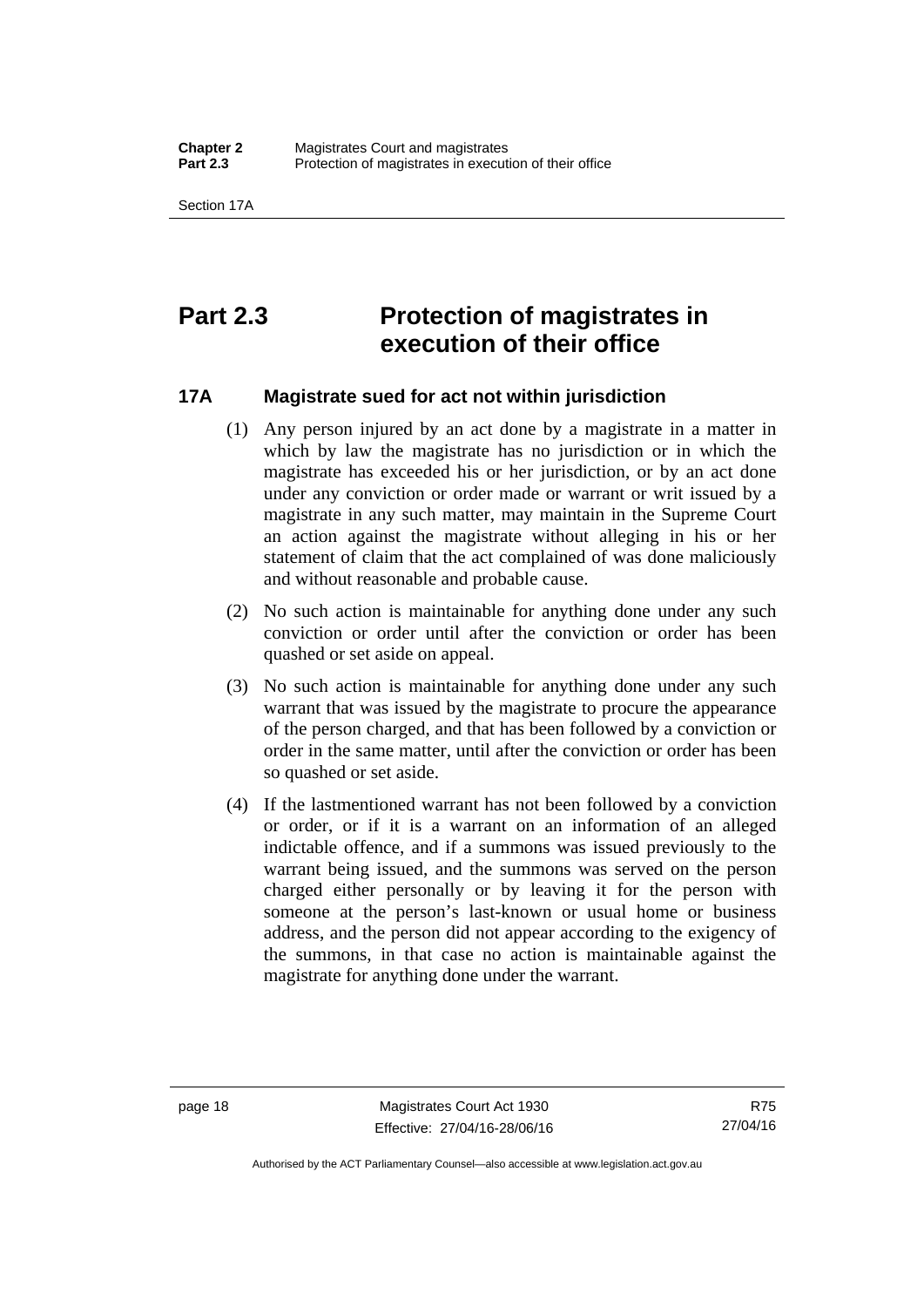#### <span id="page-34-0"></span>**17C Committal or enforcement order by magistrate on order of court**

If a conviction or order is made by the court and a committal order or enforcement order is made for the conviction or order by a magistrate bona fide and without collusion, an action in relation to any defect in the conviction or order or any want of jurisdiction in the court making the conviction or order is maintainable only against the magistrate constituting the court that made the conviction or order.

#### <span id="page-34-1"></span>**17D No action for acts done under Supreme Court order**

An action is not maintainable against a magistrate for doing an act if the magistrate does the act in accordance with a Supreme Court order.

#### <span id="page-34-2"></span>**17E No action if proceeding confirmed on appeal**

If a committal order or enforcement order is made by a magistrate on a conviction or order that, either before or after the making of the committal order or enforcement order, is confirmed on appeal, an action is not maintainable against the magistrate who made the committal order or enforcement order for anything done under it because of any defect in the conviction or order.

#### <span id="page-34-3"></span>**17F Actions in cases prohibited**

If any action, which by this Act is declared to be not maintainable, is brought against a magistrate, the Supreme Court, on application of the defendant, and on affidavit of the facts, may set aside or stay the proceeding with or without costs.

#### <span id="page-34-4"></span>**17G Payment into court**

(1) After an action under this part has been started but before the case has been heard, a defendant may pay into court the amount the defendant considers appropriate.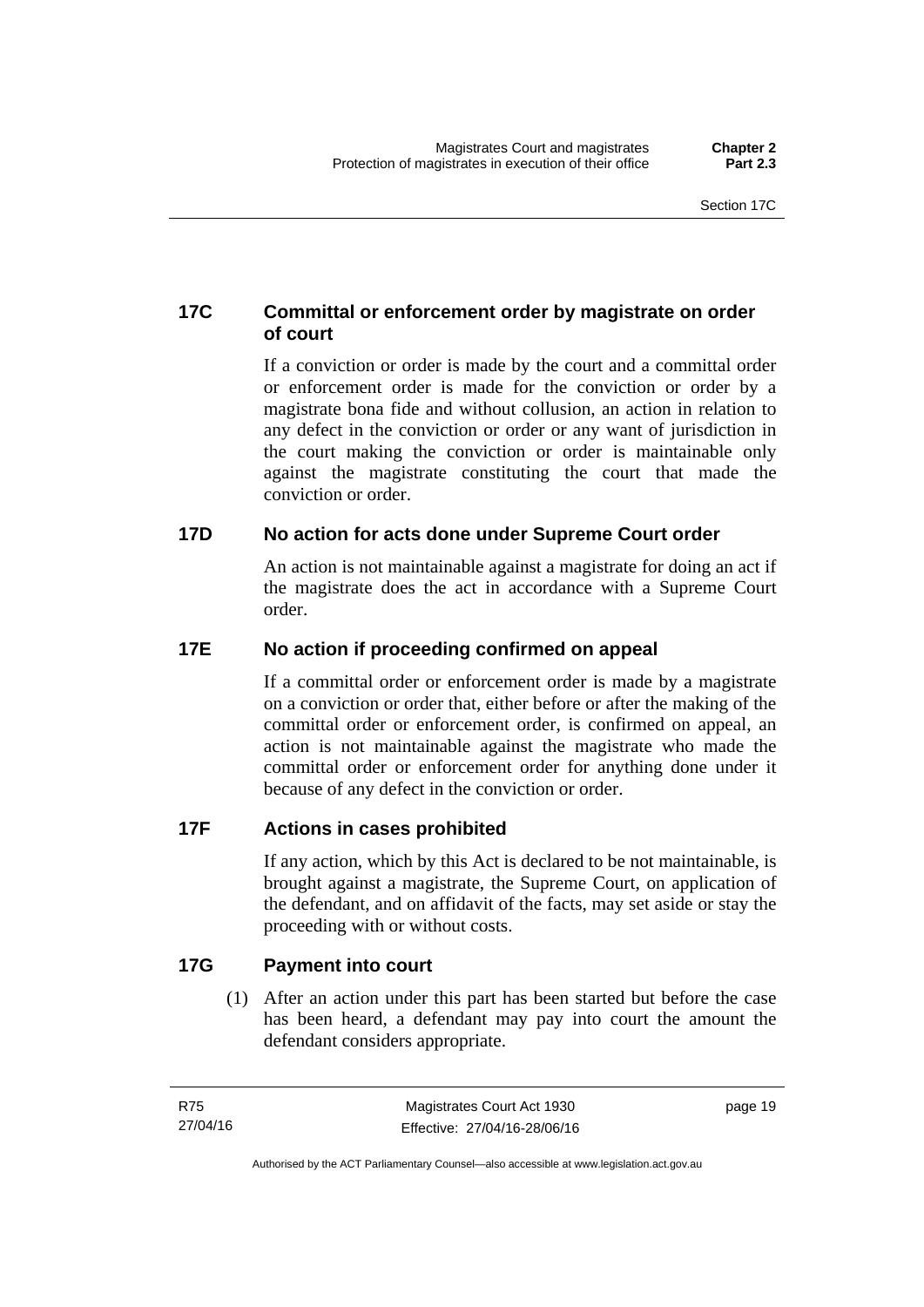Section 17H

- (2) Judgment must be given for the defendant if the Supreme Court at the trial considers that the plaintiff is not entitled to damages beyond the amount paid into court, and the amount paid into court, or the part of it that is enough to meet the defendant's costs, must be paid out of court to the defendant, and the rest (if any) must be paid to the plaintiff.
- (3) If the plaintiff accepts the amount paid into court in satisfaction of the plaintiff's damages in the action, the plaintiff may apply to the Supreme Court for an order for the payment of the amount out of court to the plaintiff, with or without costs.
- (4) If the Supreme Court makes the order, the action is decided and the order is a bar to any other action for the same cause.

#### <span id="page-35-0"></span>**17H No action against magistrate for judicial acts in Magistrates Court**

An action must not be brought in the Magistrates Court against a magistrate in relation to anything done by the magistrate in the execution of the magistrate's office.

#### <span id="page-35-1"></span>**17I Magistrate sued for acts within magistrate's jurisdiction only liable in case of malice and absence of reasonable and probable cause**

In an action against a magistrate for any act done by the magistrate in the execution of the magistrate's duty as a magistrate in relation to any matter within the magistrate's jurisdiction as a magistrate, it must be expressly alleged in the statement of claim that the act was done maliciously and without reasonable and probable cause, and if the allegations are denied, and at the trial of the action the plaintiff fails to prove them, judgment must be given for the defendant.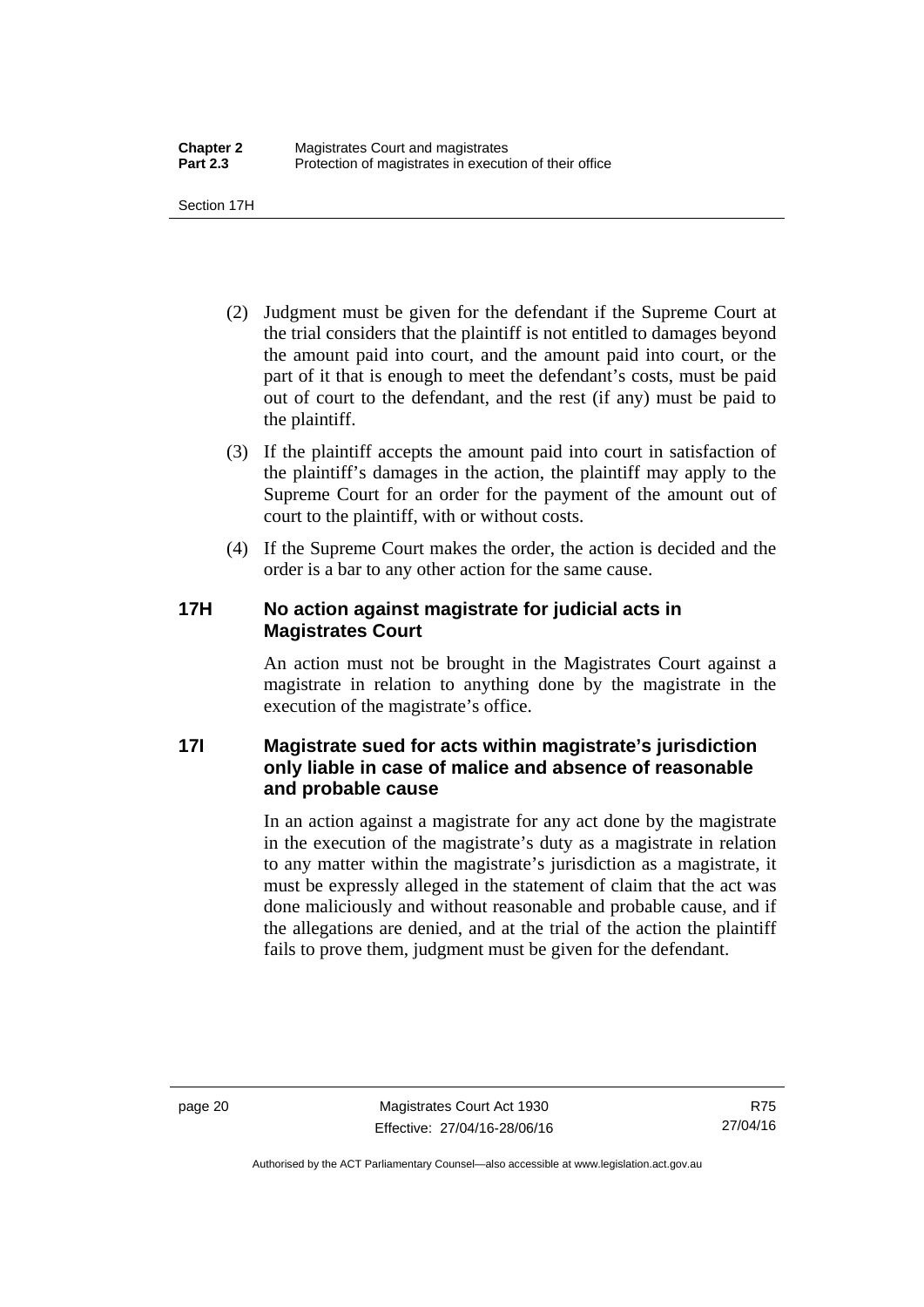# **17J Verdict for defendant**

If the plaintiff in an action against a magistrate does not prove the cause of action at the trial, judgment must be given for the defendant.

# **17K Damages**

 $If$ <sub>—</sub>

- (a) the plaintiff in an action against a magistrate is entitled to recover, and seeks to recover a penalty or other amount paid or raised as a result of a conviction, judgment or order or to recover damages for imprisonment; and
- (b) it is proved that the plaintiff was guilty of the offence or liable to pay the amount or, for imprisonment, did not undergo any greater punishment than could have been imposed for the offence of which the plaintiff was convicted;

the plaintiff is not entitled to recover the penalty or other amount paid or raised or, for imprisonment, damages greater than 1 cent, or any costs in the action.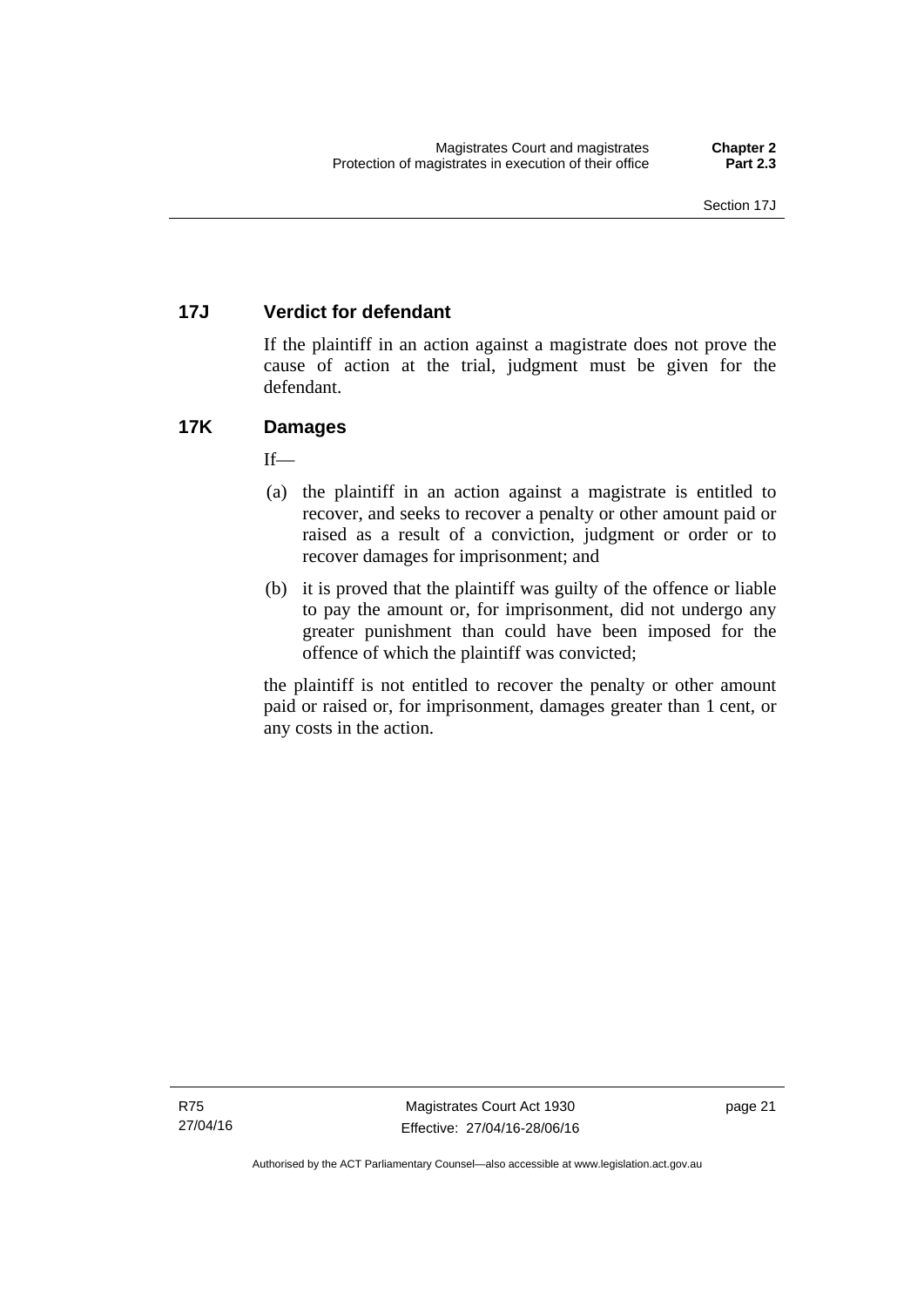**Chapter 3 Criminal proceedings**<br>**Part 3.1 Preliminary Preliminary** 

Section 18A

# **Chapter 3 Criminal proceedings**

# **Part 3.1 Preliminary**

# **18A Definitions for ch 3**

In this chapter:

*Crimes Act* means the *[Crimes Act 1900](http://www.legislation.act.gov.au/a/1900-40)*.

*decision* includes a committal for trial, admission to bail, and a conviction, order or other decision.

*defendant* means a person against whom an information is laid.

page 22 Magistrates Court Act 1930 Effective: 27/04/16-28/06/16

Authorised by the ACT Parliamentary Counsel—also accessible at www.legislation.act.gov.au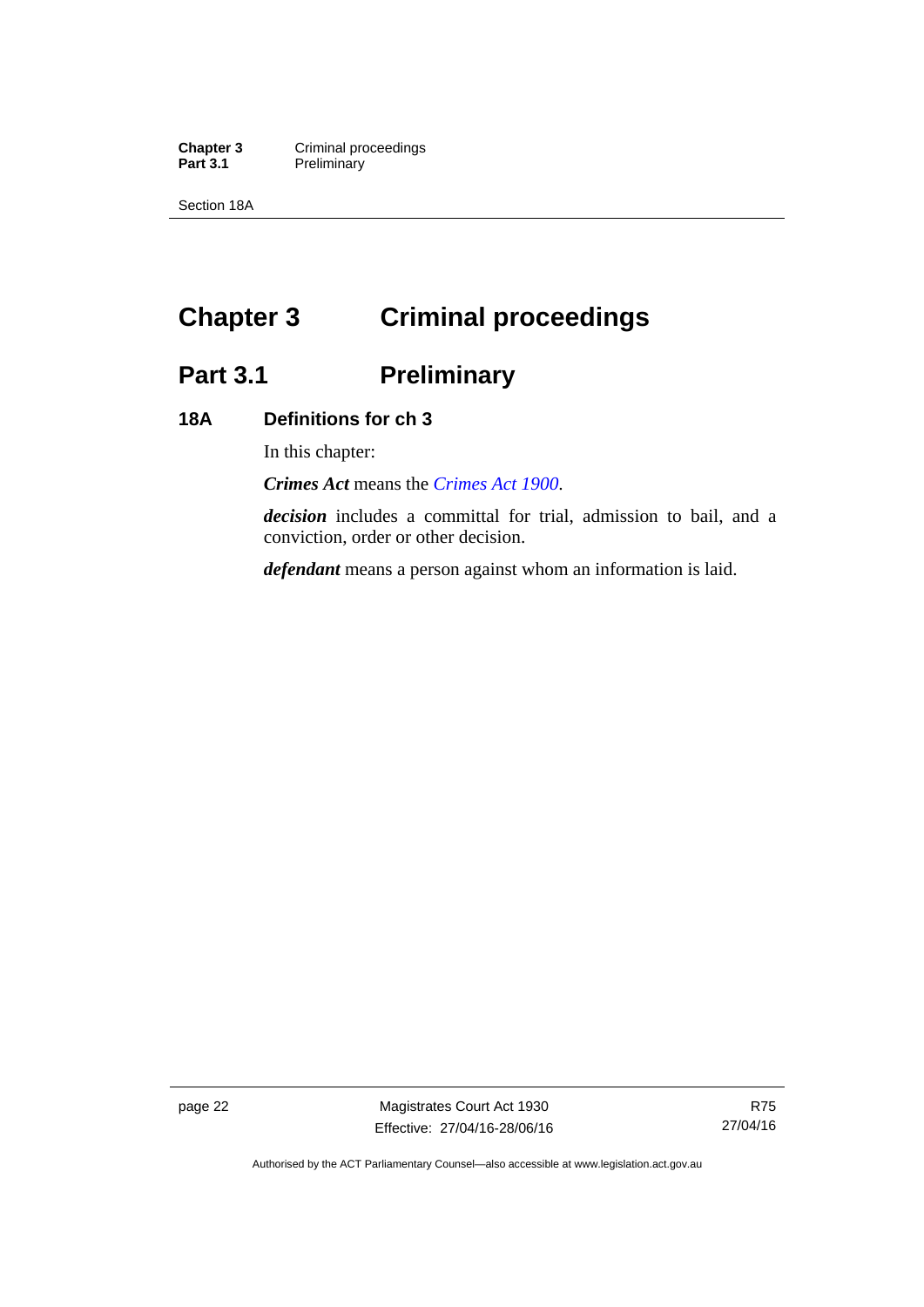# **Part 3.2 Criminal jurisdiction**

# **19 Jurisdiction of court**

If, by any law in force in the ACT, any offence is punishable on summary conviction or any person is made liable to a penalty or punishment or to pay an amount for any offence, act or omission, and no other provision is made for the trial of the person committing the offence, the matter may be heard and decided by the court in a summary way under the provisions of this Act.

# **21 Jurisdiction of court if defendant absent from ACT**

The court has jurisdiction even though the defendant is not in the ACT.

# **22 Proceeding of court if it considers offence should be dealt with on indictment**

If, for an information in relation to an offence that is punishable either summarily or on indictment it appears to the court, on the close of the case for the prosecution, that the offence ought to be dealt with on indictment, the court must abstain from adjudication on the information and must deal with the case for the purpose of committal for trial only.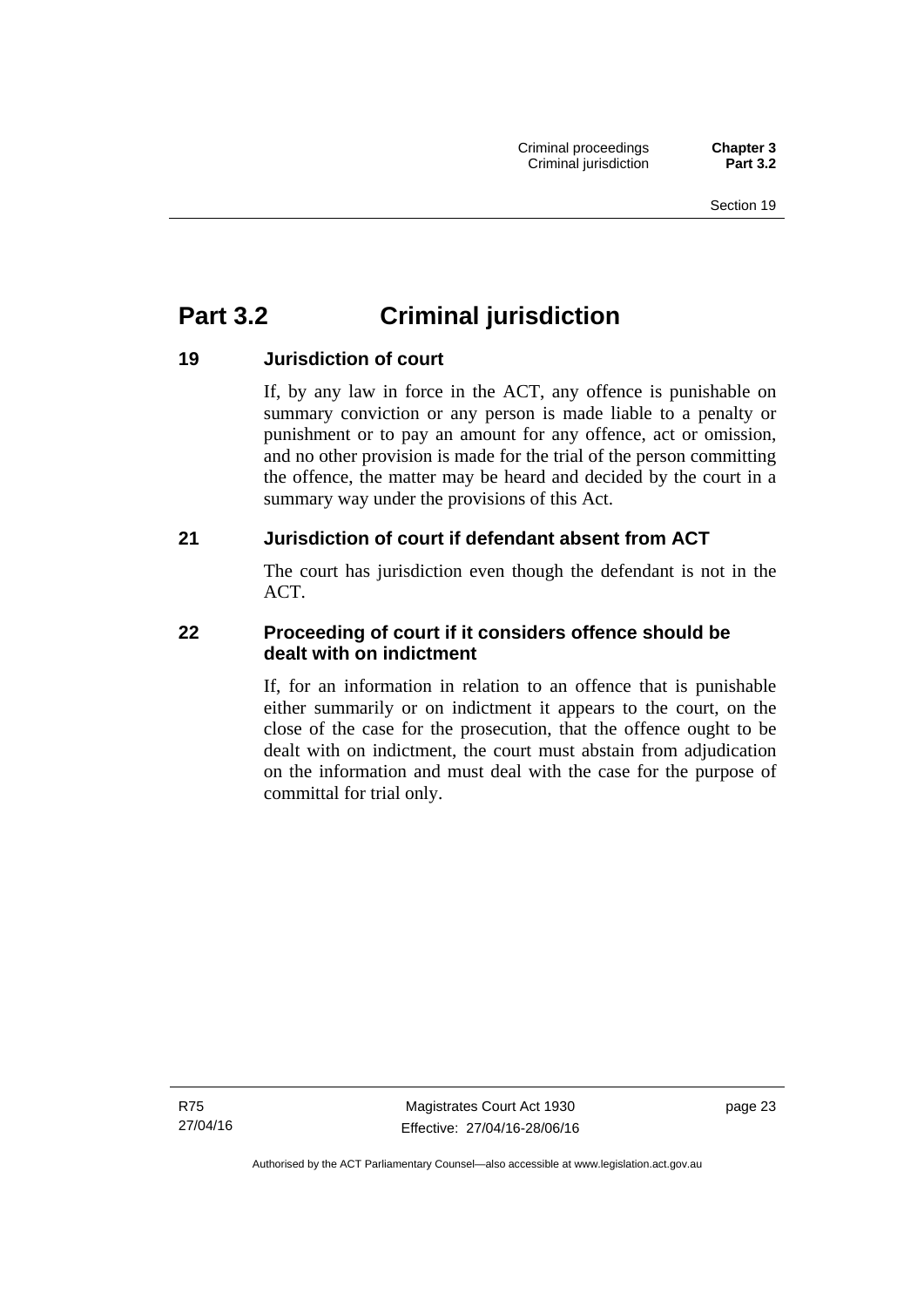# **Part 3.3 Beginning criminal proceedings**

# **Division 3.3.1 Beginning criminal proceedings general**

# **25 Informations**

A proceeding may be started in the court by information laid by the informant or by a lawyer or anyone else representing the informant.

# **Division 3.3.2 Informations**

# **26 Laying of informations**

An information may be laid before a magistrate in any case where a person has committed or is suspected of having committed, in the ACT, an indictable offence or an offence that may be dealt with summarily as provided in section 19.

# **27 Description of people and property and of offences**

- (1) Such description of people or things as would be sufficient in an indictment is sufficient in informations.
- (2) The description of any offence in the words of the Act, ordinance, law, order, by-law, regulation, or other instrument creating the offence, or in similar words, is sufficient in law.

# **28 Power of court to amend information**

(1) If at the hearing of any information or summons any objection is taken to an alleged defect in it in substance or form or if objection is taken to any variance between the information or summons and the evidence adduced at the hearing of it, the court may make any amendment in the information or summons that appears to it to be desirable or to be necessary to enable the real question in dispute to be decided.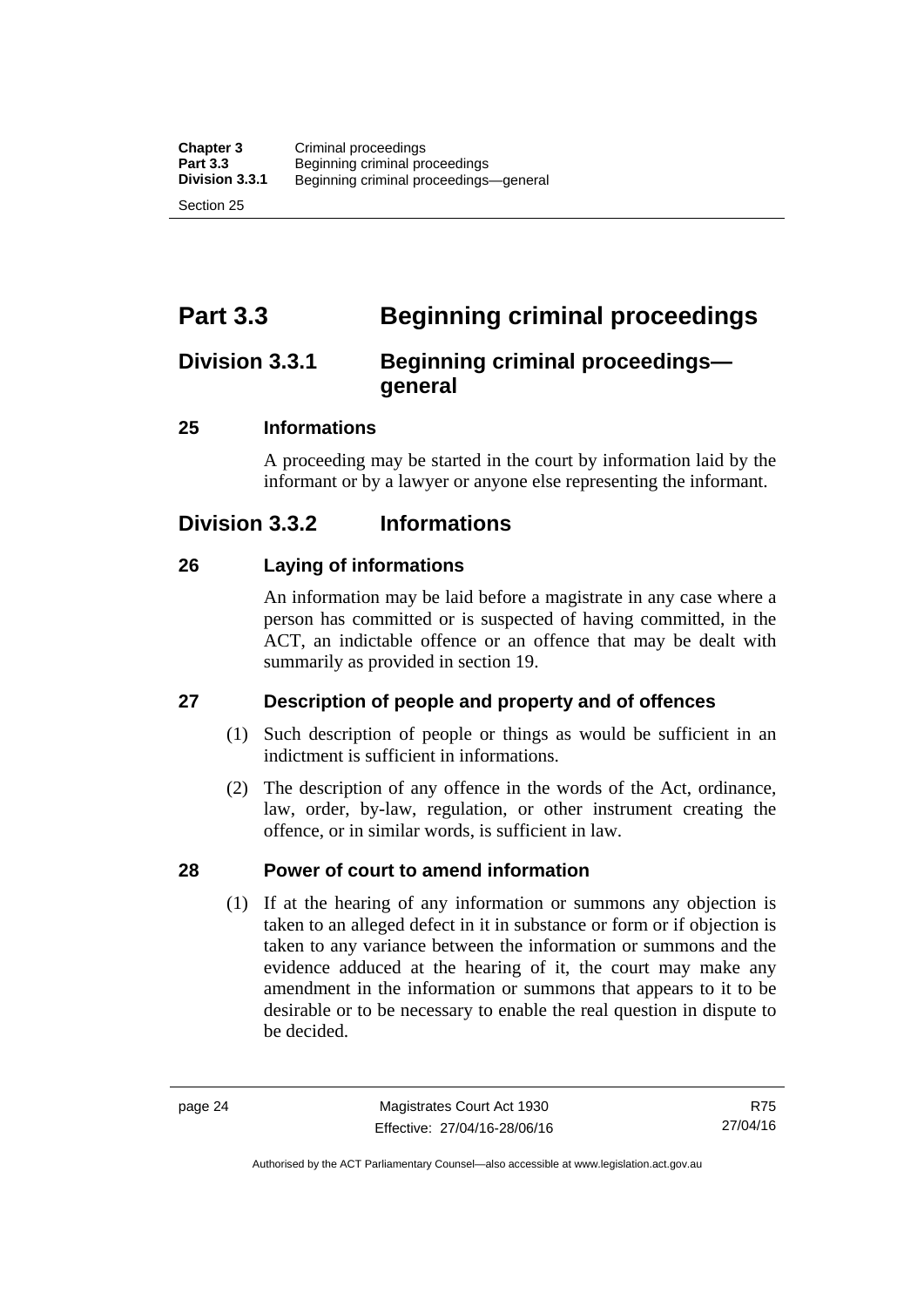(2) The court must not make an amendment under subsection (1) if it considers that the amendment cannot be made without injustice to the defendant.

# **29 Court may adjourn hearing if amendment made**

If in any case where an amendment in an information or summons has been made under section 28 the court considers that the defendant has been misled by the form in which the information or summons has been made out, it may adjourn the hearing of the case for the period it considers appropriate and may make any order about the costs of the adjournment it considers appropriate.

# **30 Form of information**

- (1) If a warrant is intended to be issued in the first instance against the person charged, the information must be in writing and on oath.
- (2) The oath may be made by the informant or someone else.
- (3) If a summons instead of a warrant is intended to be issued in the first instance against the person charged, the information may be made orally and without oath.
- (4) Subsection (3) applies whether or not the law under which the information is laid requires it to be in writing.

# **Division 3.3.3 Summonses**

## **37 When magistrate may issue summons**

If an information is laid before a magistrate, the magistrate may issue a summons.

# **38 Form of summons**

A summons issued in the case of an information must be directed to the defendant, and must state shortly the matter of the information and require the defendant to appear at a certain time and place

page 25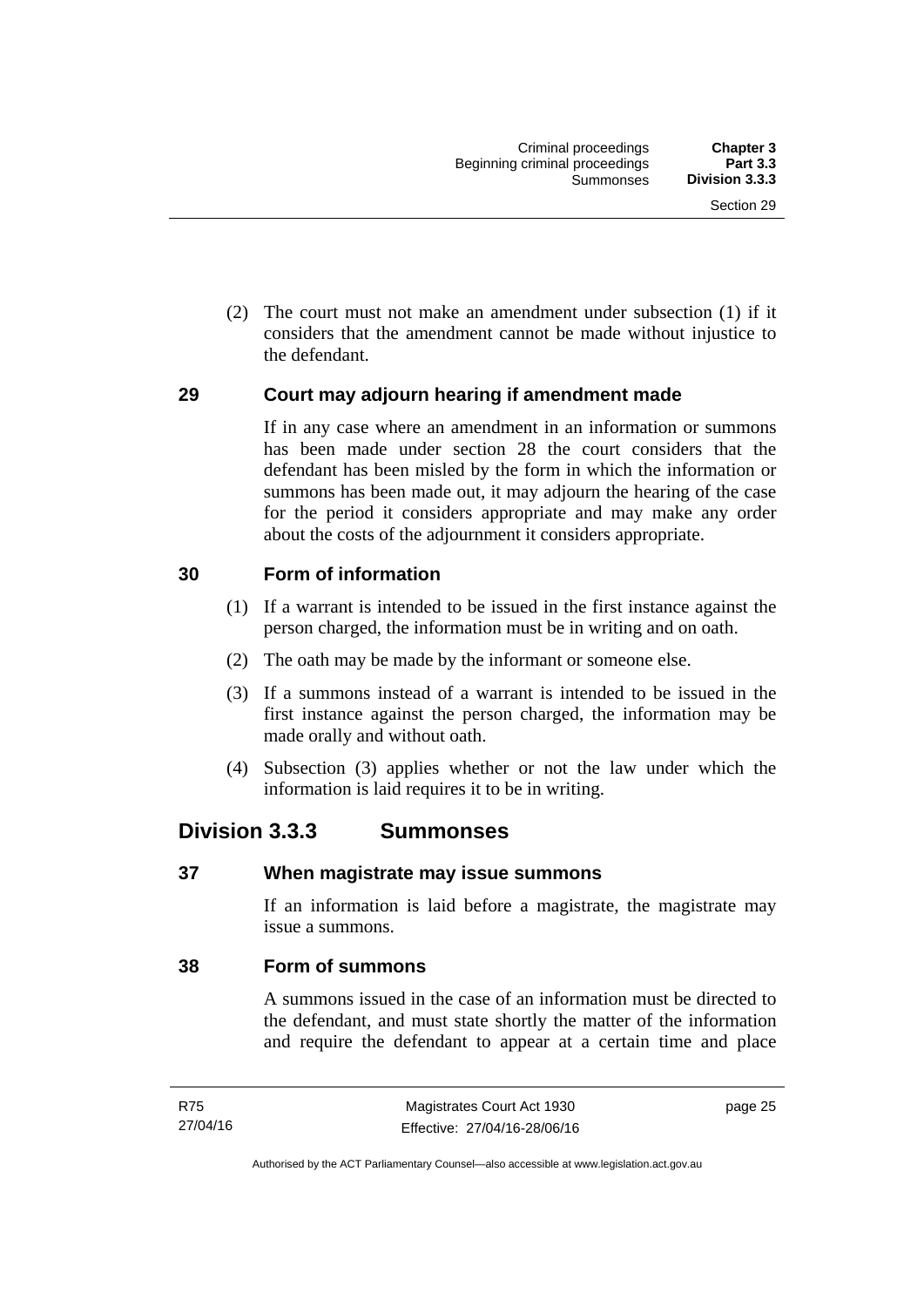before the court, to answer to the information and to be further dealt with according to law.

## **41 Service of summons**

- (1) A summons issued in relation to an information may be served on the person to whom it is directed by—
	- (a) giving a copy of the summons to the person; or
	- (b) leaving a copy of the summons at the last-known or usual home or business address of the person with someone who appears to be at least 16 years old and to live or be employed at the address.
- (2) Service of a summons under subsection (1) must be effected at least 72 hours before the time appointed in the summons for the hearing of the information.
- (3) If it appears to the court or a magistrate or the registrar, by statement on oath or by affidavit, that from any cause service in accordance with subsections (1) and (2) cannot be effected, the court or magistrate or the registrar may extend the time for hearing.
- (4) Service of a summons in accordance with this section may be proved by the oath of the person who served it or by affidavit or otherwise.

# **Division 3.3.3A Court attendance notices**

## **41A Definitions—div 3.3.3A**

In this division:

*authorised person* means—

- (a) a police officer; or
- (b) a person prescribed by regulation.

*court attendance notice*—see section 41B.

Authorised by the ACT Parliamentary Counsel—also accessible at www.legislation.act.gov.au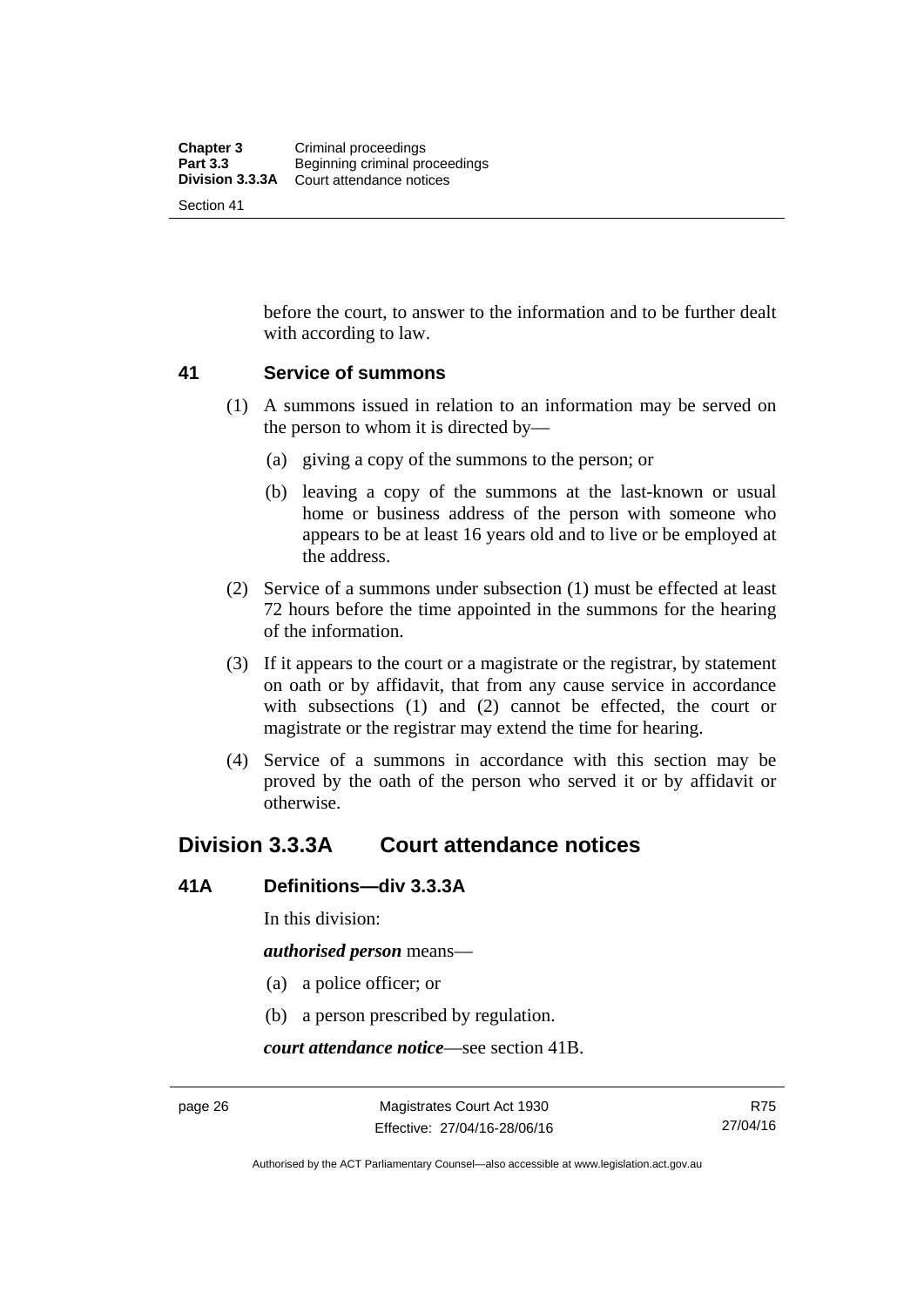# **41B Commencing criminal proceeding by court attendance notice**

- (1) A proceeding for an alleged offence may be commenced by serving and filing a notice (a *court attendance notice*) under this division.
- (2) A court attendance notice served on a person must––
	- (a) state the name of the person; and
	- (b) describe the offence to which it relates; and
	- (c) briefly state the particulars of the offence; and
	- (d) state the name of the authorised person serving the notice; and
	- (e) unless a warrant is issued for the arrest of the person or the person is refused bail—
		- (i) require the person to appear before a magistrate at a stated date, time and place; and
		- (ii) state that failure to appear may result in the person's arrest or in the proceeding being dealt with in the person's absence; and
	- (f) if the person consents to appear before a magistrate at the stated date and time—include a statement, signed by the person, that the person consents to appear at the stated date and time.
	- *Note* If a form is approved under the *[Court Procedures Act 2004](http://www.legislation.act.gov.au/a/2004-59)* for this provision, the form must be used.
- (3) It is sufficient to describe an offence in the notice in the way the offence is described in the law that creates the offence.
- (4) The date stated for the person to appear before a magistrate must be—
	- (a) at least 14 days after the day the notice is served; or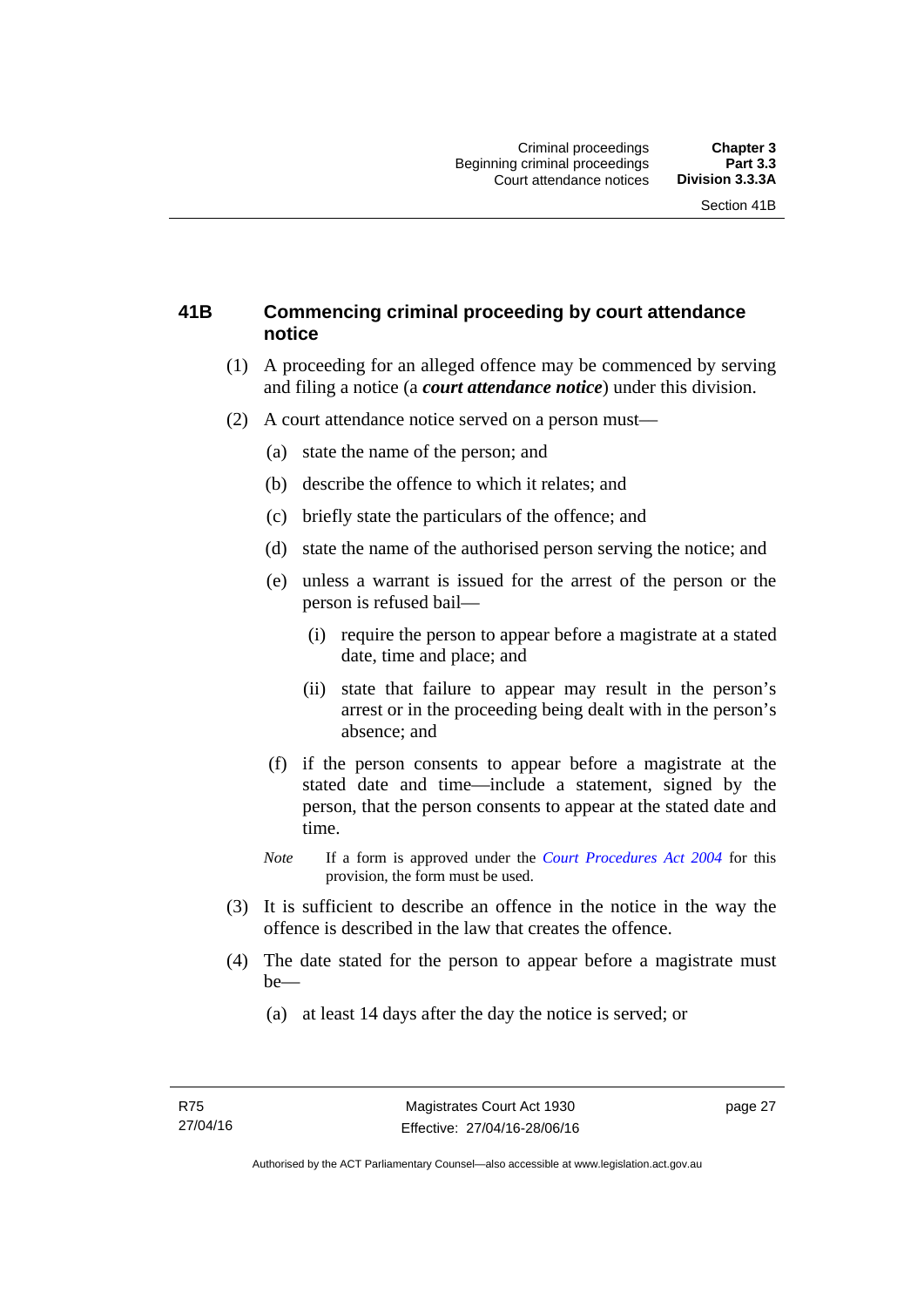- (b) if the notice contains a consent signed by the person to appear before a magistrate at an earlier date available to a Magistrate—the date as stated in the notice.
- (5) The rules may prescribe additional matters that must be included in a court attendance notice.

## **41C Court attendance notice––service**

- (1) If an authorised person suspects, on reasonable grounds, that a person has committed an offence, the authorised person may serve a court attendance notice on the person.
- (2) The notice must be served personally by the authorised person.
- (3) The *[Court Procedures Rules 2006](http://www.legislation.act.gov.au/sl/2006-29),* part 6.8 (Service) apply to the service of a court attendance notice as if—
	- (a) the notice were a document in the proceeding for the offence to which it relates; and
	- (b) the copy of the notice served were a stamped copy.
- (4) However, the *[Court Procedures Rules 2006,](http://www.legislation.act.gov.au/sl/2006-29)* division 6.8.3 (Service—Magistrates Court) does not apply to service of a court attendance notice.

# **41D Court attendance notice—filing**

- (1) A copy of a court attendance notice served on a person must be filed—
	- (a) not less than 14 days before the day stated in the notice for the person to appear before a magistrate; or
	- (b) if the notice contains a consent signed by the person to appear before a magistrate at a date earlier than 14 days after service of the notice—as soon as practicable.

Authorised by the ACT Parliamentary Counsel—also accessible at www.legislation.act.gov.au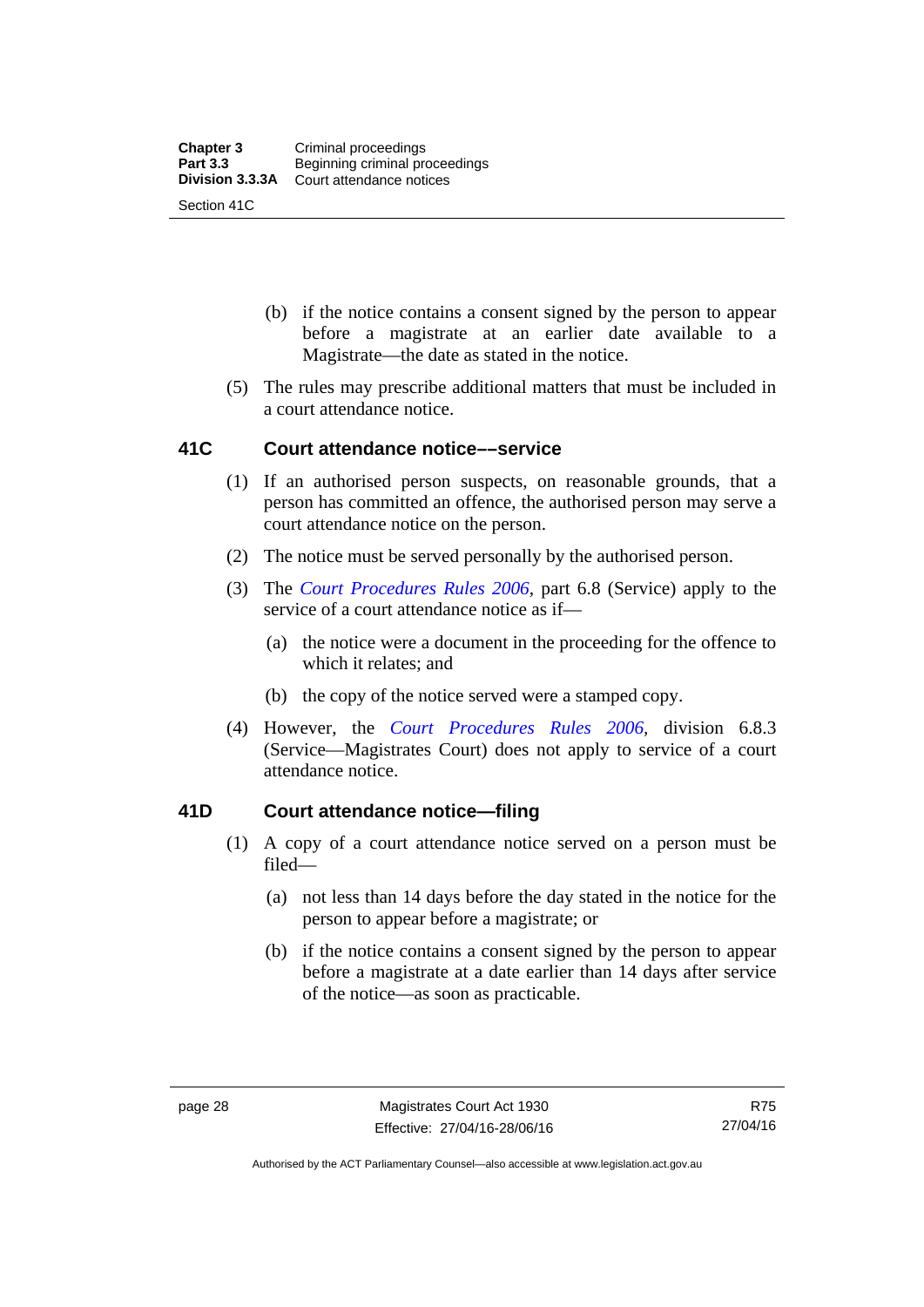(2) If a warrant is intended to be issued in the first instance against the person, the notice must be filed with a sworn statement about the particulars of the offence stated in the notice.

# **41E Court attendance notice—relationship to information and summons**

- (1) This division is additional to, and does not limit, any other provision of a Territory law about an information or summons in relation to a criminal proceeding.
- (2) A court attendance notice served under this division is taken, for all purposes, to be a summons served under division 3.3.3.
- (3) A court attendance notice filed under this division is taken, for all purposes, to be an information laid under division 3.3.2.
- (4) For subsections (2) and (3), a provision mentioned in subsection (1) applies, with any necessary changes and any changes prescribed by regulation—
	- (a) in relation to a court attendance notice served under this division—as if it were a summons issued under division 3.3.3; and
	- (b) in relation to a court attendance notice filed under this division—as if it were an information laid under division 3.3.2.

# **Division 3.3.4 Warrants**

# **42 Issue of warrant and summons**

- (1) This section applies if—
	- (a) an information is laid before a magistrate under division 3.3.2 against a person for an offence; and
	- (b) the information is substantiated by the oath of the informant or a witness; and

page 29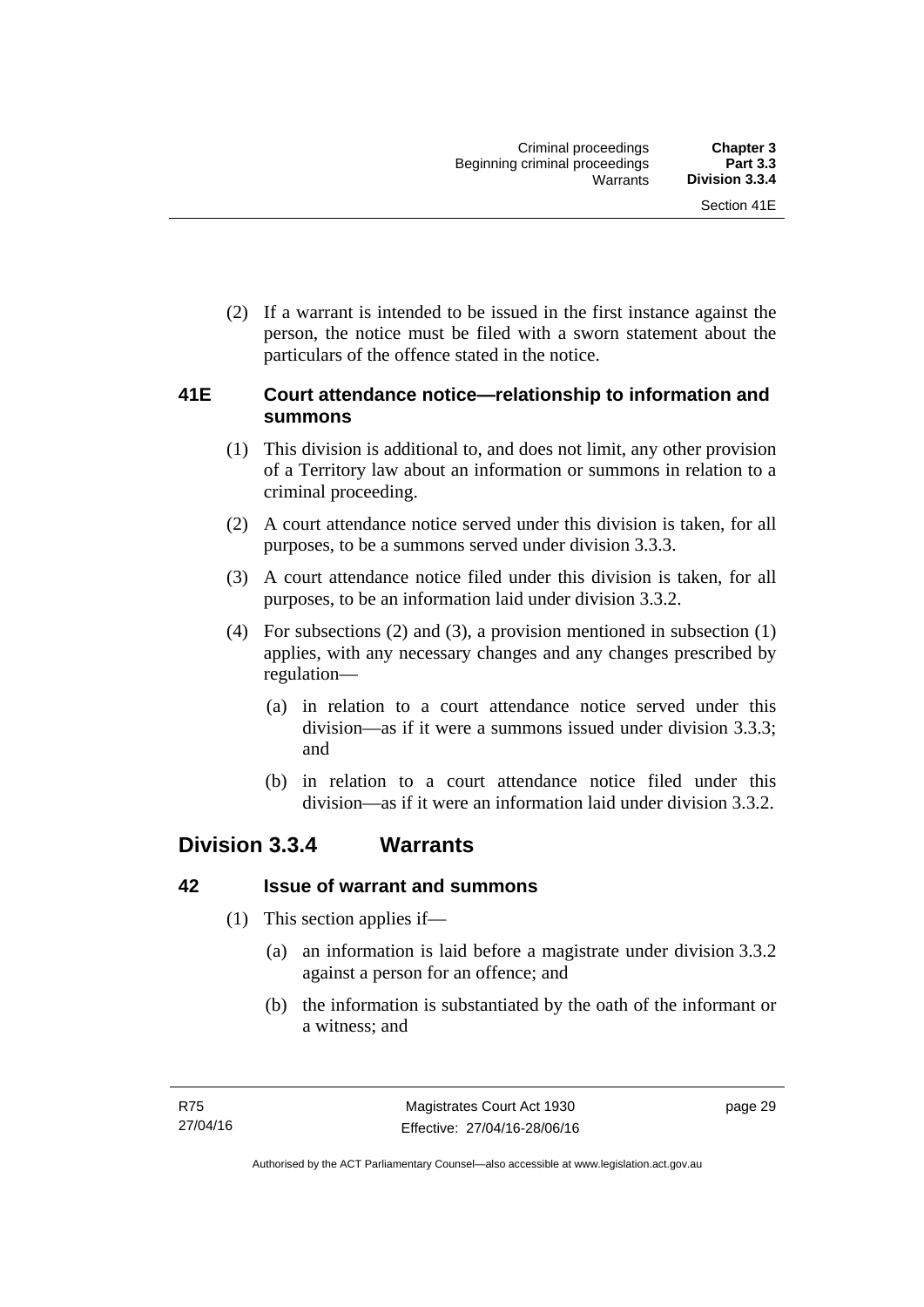- (c) the person is not in custody.
- (2) The magistrate may issue a warrant for the person's arrest, and for bringing the person before the court to answer to the information and to be further dealt with according to law.
- (3) However, the magistrate may issue a summons instead of the warrant if the magistrate considers it appropriate.
- (4) The issue of the summons does not prevent a magistrate from issuing a warrant at any time before or after the time mentioned in the summons for the person's appearance.
- (5) However, subsection (4) does not authorise the issue of a warrant to bring the person before the court to answer to the information if a summons has been served on the person for the offence in accordance with section 116B (Service of summons for prescribed offence).

#### **43 Procedure on filing indictment**

- (1) If an indictment in relation to an offence committed in the ACT has been filed in the Supreme Court by the Attorney-General, Attorney-General of the Commonwealth or other officer, authority or person duly appointed in that behalf against any person then at large, whether on bail or not, the registrar of the Supreme Court must at any time after the end of the then sittings of the court if the person so indicted has not already appeared and pleaded to the indictment, on application by or on behalf of the prosecutor, grant to the prosecutor or person applying on the prosecutor's behalf a certificate that the indictment has been filed.
- (2) On production of the certificate to a magistrate, the magistrate must—
	- (a) if the person indicted is, at the time of both the application for and the production of the certificate, detained at a correctional centre (including a NSW correctional centre) for any other offence—on proof on oath that the person is the person

R75 27/04/16

Authorised by the ACT Parliamentary Counsel—also accessible at www.legislation.act.gov.au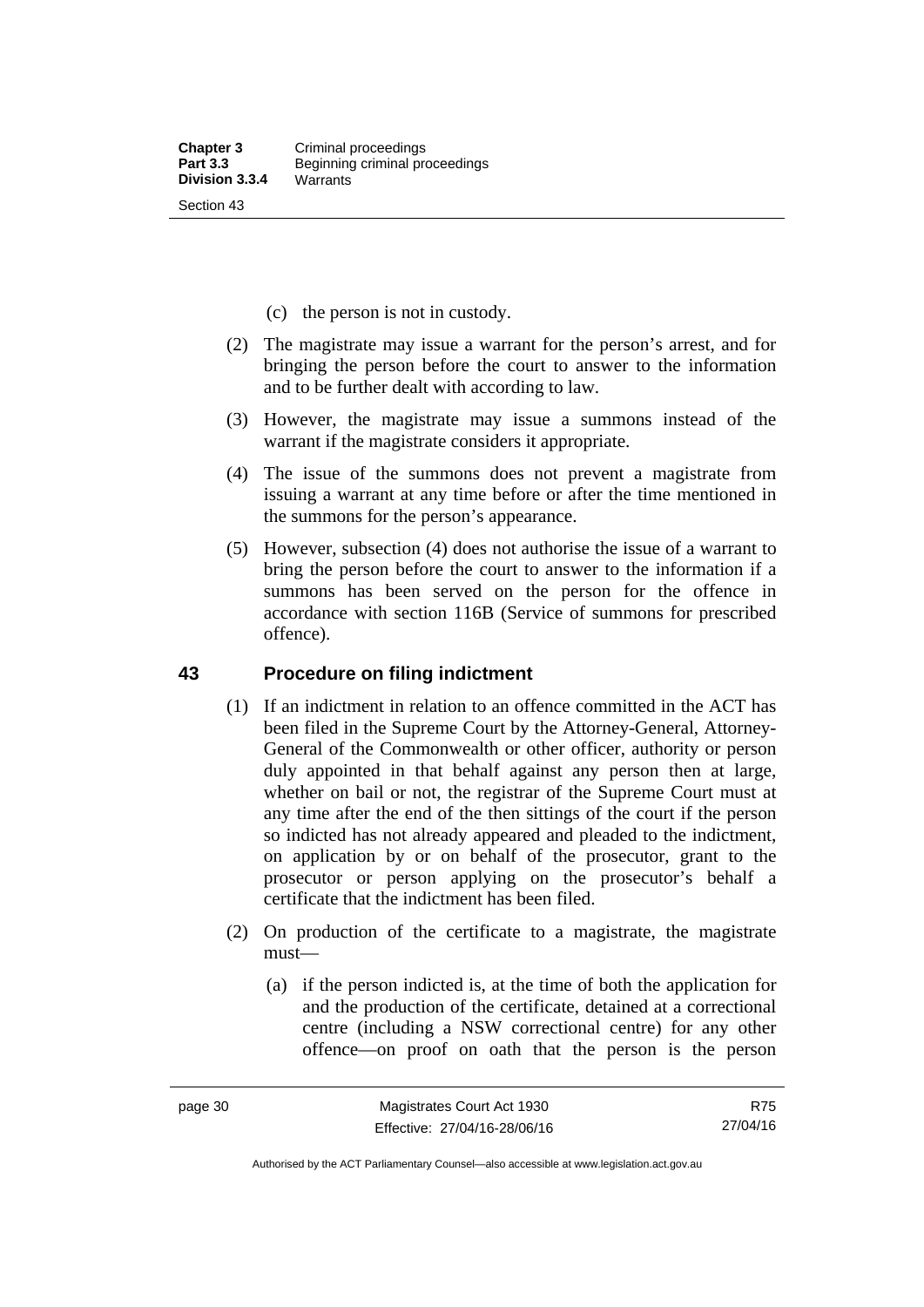charged in the indictment, issue a warrant directing the person in charge of the correctional centre to detain the person until, by a habeas corpus order or another order, the person is removed from custody for the purpose of being tried on the indictment, or until the person is otherwise removed or discharged out of custody by due course of law; and

 (b) in any other case—issue a warrant to apprehend the person so indicted and to cause the person to be brought before the court to be dealt with according to law and the court when any person apprehended under any such warrant is brought before it must on proof on oath that the person is the person charged and named in the indictment, and without further inquiry commit the person for trial or admit the person to bail in accordance with the *[Bail Act 1992](http://www.legislation.act.gov.au/a/1992-8)*.

# **44 Direction of warrant**

A warrant to apprehend a defendant that the defendant may answer to an information may be directed either to any police officer by name or generally to all police officers within the ACT, without naming them, or to both.

# **45 Any police officer may execute warrant**

If a warrant is directed to all police officers, any police officer may execute the warrant as if it were directed specially to the police officer by name.

# **47 Form of arrest warrant**

A warrant issued on an information must—

- (a) briefly state the offence or matter of the information; and
- (b) name or otherwise describe the person against whom it is issued; and
- (c) order the police officers to whom it is directed to—

page 31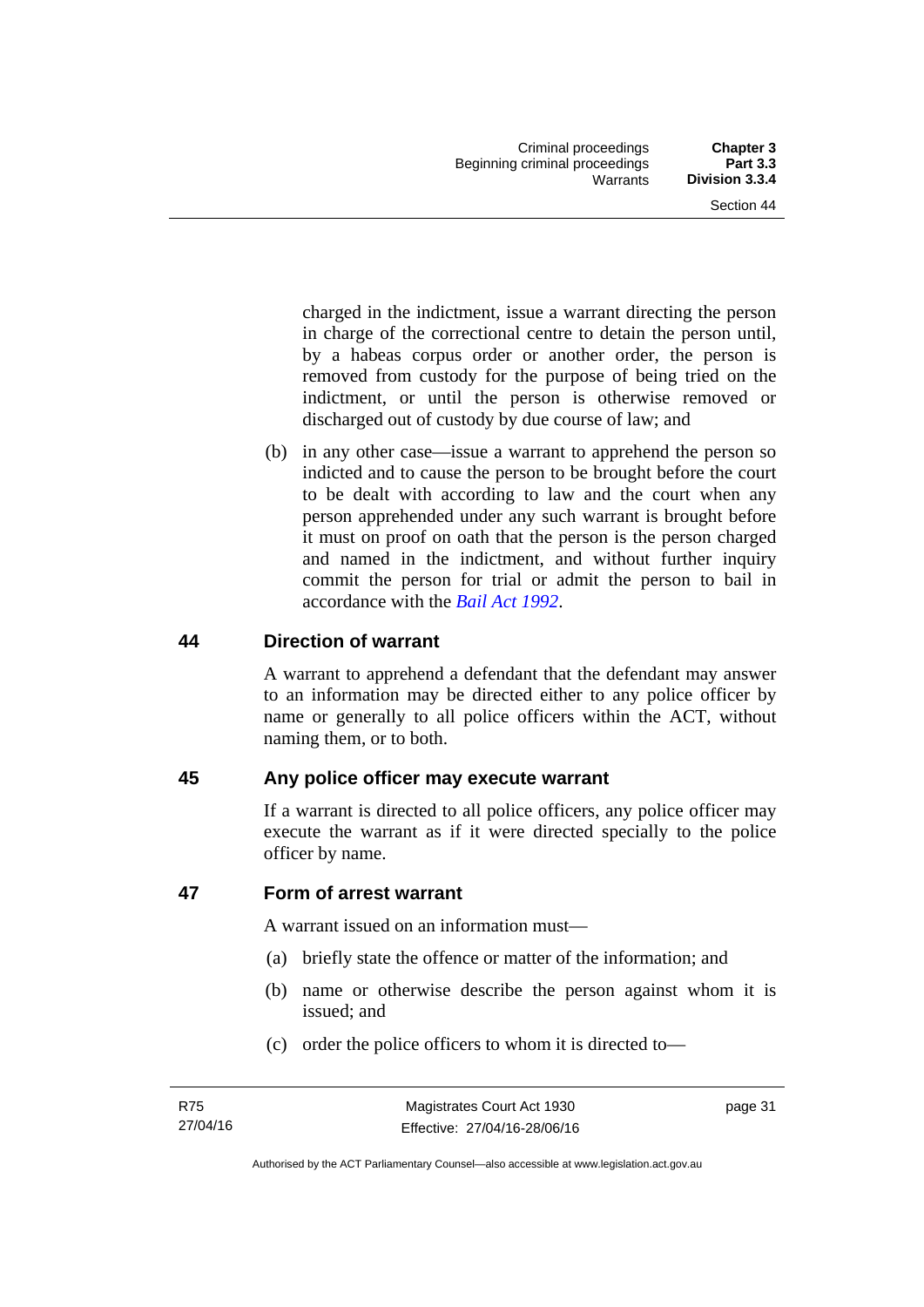- (i) arrest the person; and
- (ii) bring the person before the court to answer the information and to be further dealt with according to law.

#### **48 Warrant to be in force till executed**

A warrant need not be returnable at any particular time, but may remain in force until executed.

### **49 Sunday warrants**

A magistrate may issue a warrant on an information of an indictable offence, or a search warrant, on a Sunday as on any other day.

page 32 Magistrates Court Act 1930 Effective: 27/04/16-28/06/16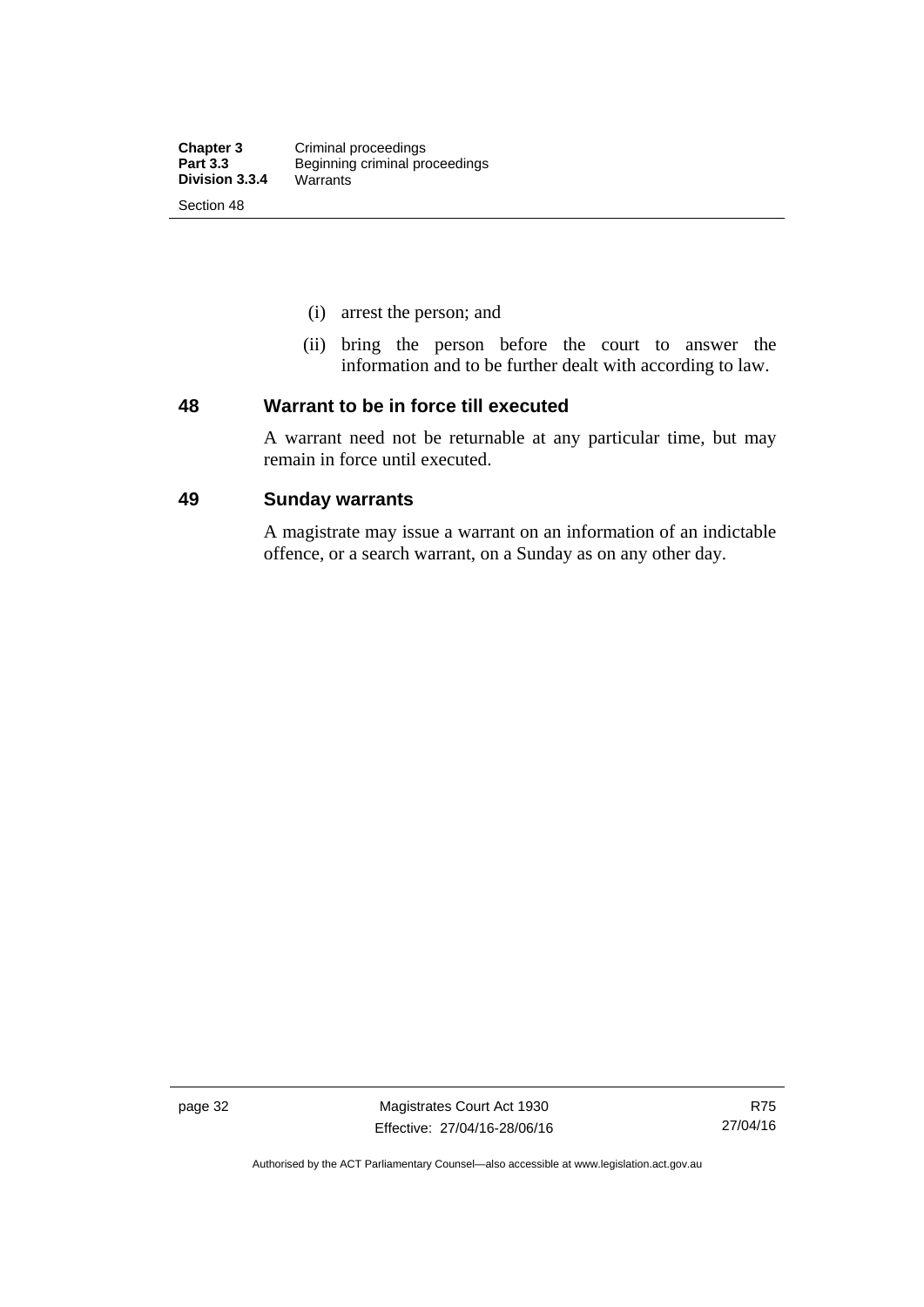# **Part 3.4 Hearing of criminal proceedings**

# **Division 3.4.1 Hearing of criminal proceedings general**

# **53 Conduct of case generally**

- (1) The informant may—
	- (a) conduct his or her case personally or by a lawyer; and
	- (b) examine and cross-examine the witnesses giving evidence for or against the informant; and
	- (c) if the defendant gives any evidence or examines any witness about anything other than general character—call and examine witnesses in reply.
- (2) The defendant may—
	- (a) fully answer and defend personally or by a lawyer; and
	- (b) give evidence; and
	- (c) examine and cross-examine the witnesses giving evidence for or against the defendant.

## **54 If both parties present in court to hear case**

The court must hear and decide an information if both parties to the information appear personally or by lawyers or anyone else appearing for them.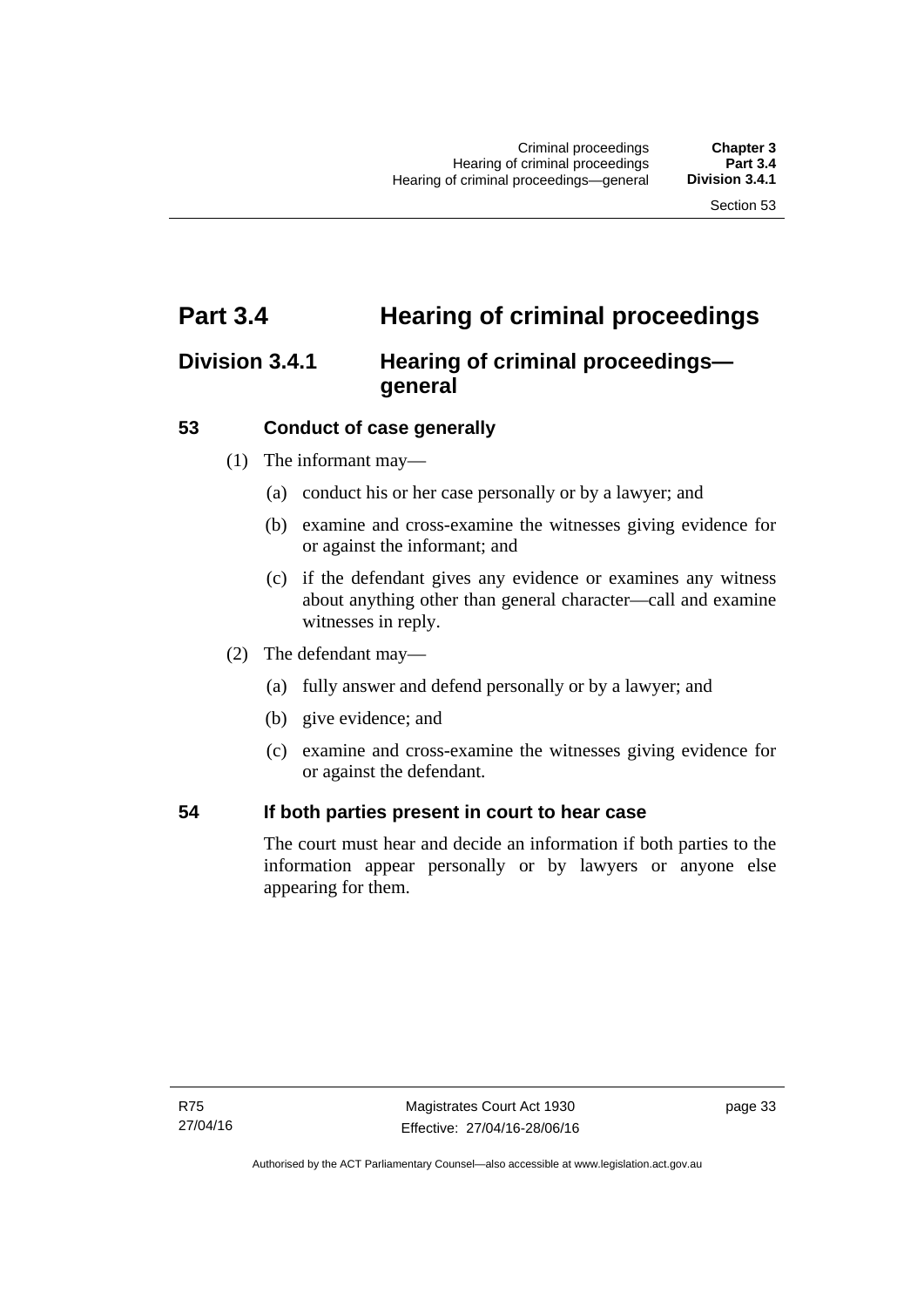# **Division 3.4.2 Warrants for witnesses**

# **62 Definitions—div 3.4.2**

In this division:

*prescribed period* means 18 hours from the time a person is arrested under a warrant.

*reporting officer* means the police officer mentioned in section 67 (2) (b).

*warrant* means a warrant under this division.

#### **63 Warrant to bring witness to court**

- (1) The court may issue a warrant for the arrest of a person who is a witness in a hearing if the person—
	- (a) was informed of the time and place of the hearing; and
	- (b) was required to attend to give evidence at the hearing in accordance with—
		- (i) a subpoena served on the person; or
		- (ii) an order of the court; or
		- (iii) an undertaking given to the court by the person; and
	- (c) failed to attend the hearing as required; and
	- (d) did not provide the court with a reasonable explanation for not attending.
- (2) A warrant must not be issued under subsection (1) unless—
	- (a) the court is satisfied that the party calling the person as a witness in the proceeding has taken reasonably practicable steps to contact the person; and
	- (b) it is in the interests of justice to issue the warrant.

R75 27/04/16

Authorised by the ACT Parliamentary Counsel—also accessible at www.legislation.act.gov.au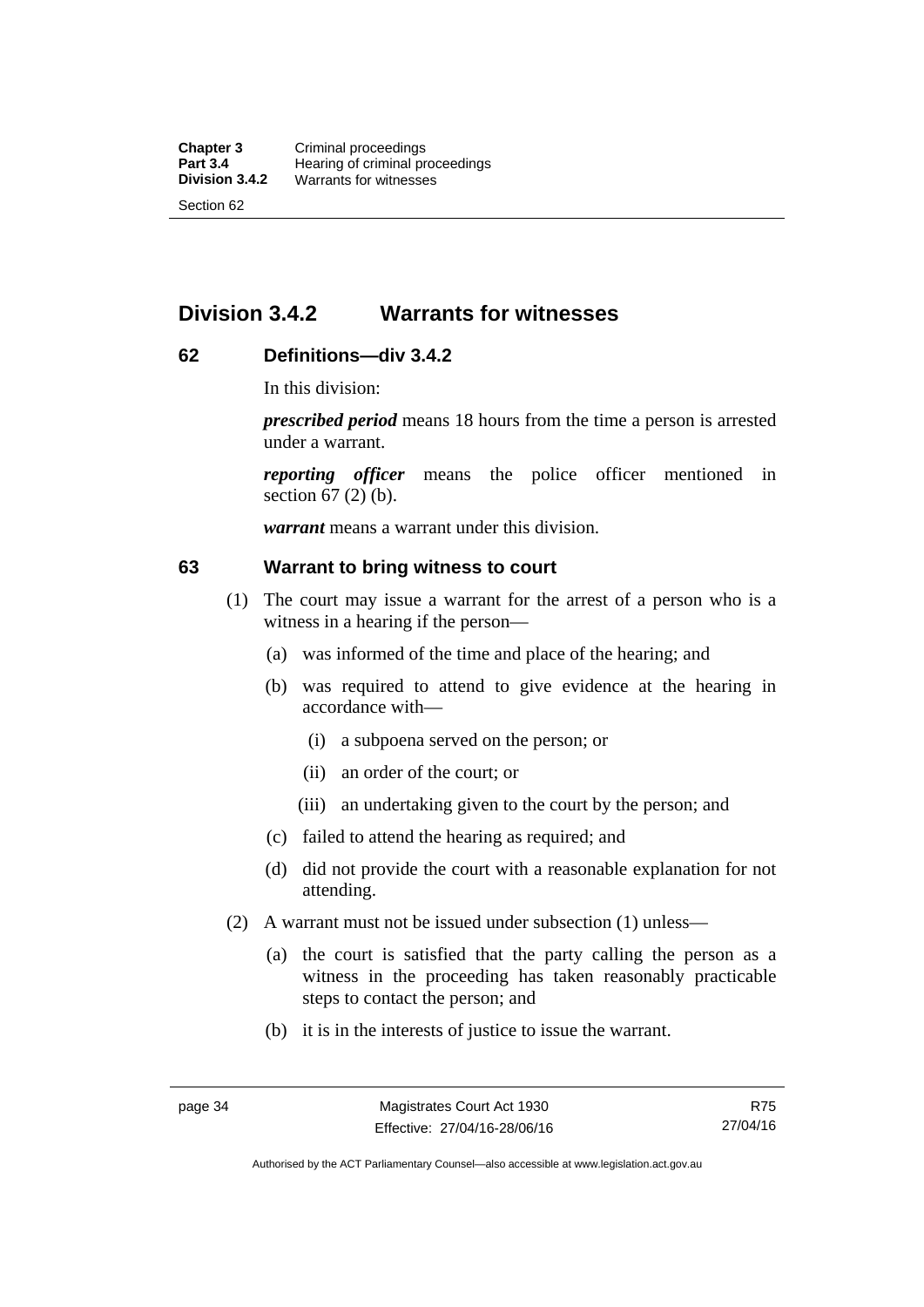- (3) In deciding whether it is in the interests of justice to issue a warrant, the court must consider the following:
	- (a) the importance of the evidence the person is expected to give;
	- (b) whether the evidence could be obtained by other means;
	- (c) the nature of the matter being heard;
	- (d) the degree of urgency to resolve the matter;
	- (e) the likelihood that the issue of a warrant would secure the person's attendance at the hearing;
	- (f) if the court has been contacted by the person, or the party calling the person as a witness in the proceeding has contacted the person—
		- (i) the reason (if any) given by the person for not attending as required; and
		- (ii) the impact of using a warrant for the arrest of the person.

## **64 First instance warrant**

- (1) The court may, instead of issuing a subpoena for the attendance of a witness in a hearing, issue a warrant in the first instance for the arrest of the person if it is—
	- (a) unlikely that the person will attend the hearing to give evidence unless the person is compelled to do so; and
	- (b) in the interests of justice to do so.
- (2) In deciding whether it is in the interests of justice to issue a warrant, the court must consider the following:
	- (a) the importance of the evidence the person is expected to give;
	- (b) whether the evidence could be obtained by other means;
	- (c) the nature of the matter being heard;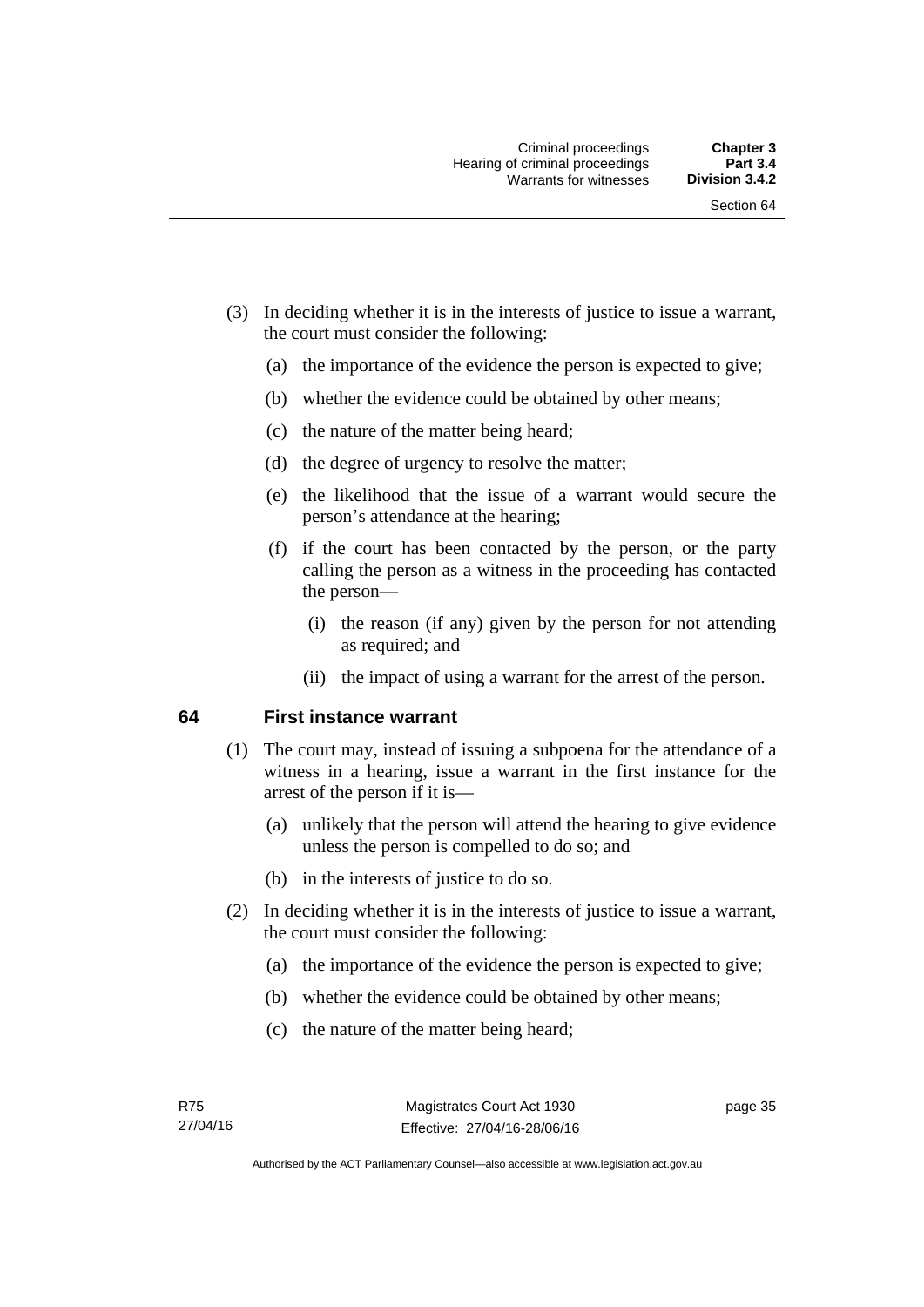- (d) the degree of urgency to resolve the matter;
- (e) the likelihood that the issue of a warrant would secure the person's attendance at the hearing;
- (f) the impact of using a warrant for the arrest of the person.

#### **65 Warrant remains in force until executed**

A warrant remains in force until whichever of the following happens first:

- (a) the warrant is executed;
- (b) the court revokes the warrant.

#### **66 Executing a warrant**

- (1) A warrant authorises a police officer (an *executing officer*) to—
	- (a) arrest the person named in the warrant; and
	- (b) bring the person before the court.
- (2) If an executing officer believes on reasonable grounds that the person named in the warrant is on any premises, the officer is authorised to enter the premises, using not more than necessary and reasonable force in the circumstances, to execute the warrant.
- (3) However, an executing officer is not authorised to enter a dwelling house to execute the warrant before 6 am or after 9 pm on any day, unless the officer believes on reasonable grounds that it would not be practicable to arrest the person at the dwelling house, or another location, at any other time.
- (4) An executing officer—
	- (a) must use not more force than is necessary to arrest the person and remove the person to the place stated in the warrant; and
	- (b) must, before removing the person, explain to the person the purpose of the warrant; and

R75 27/04/16

Authorised by the ACT Parliamentary Counsel—also accessible at www.legislation.act.gov.au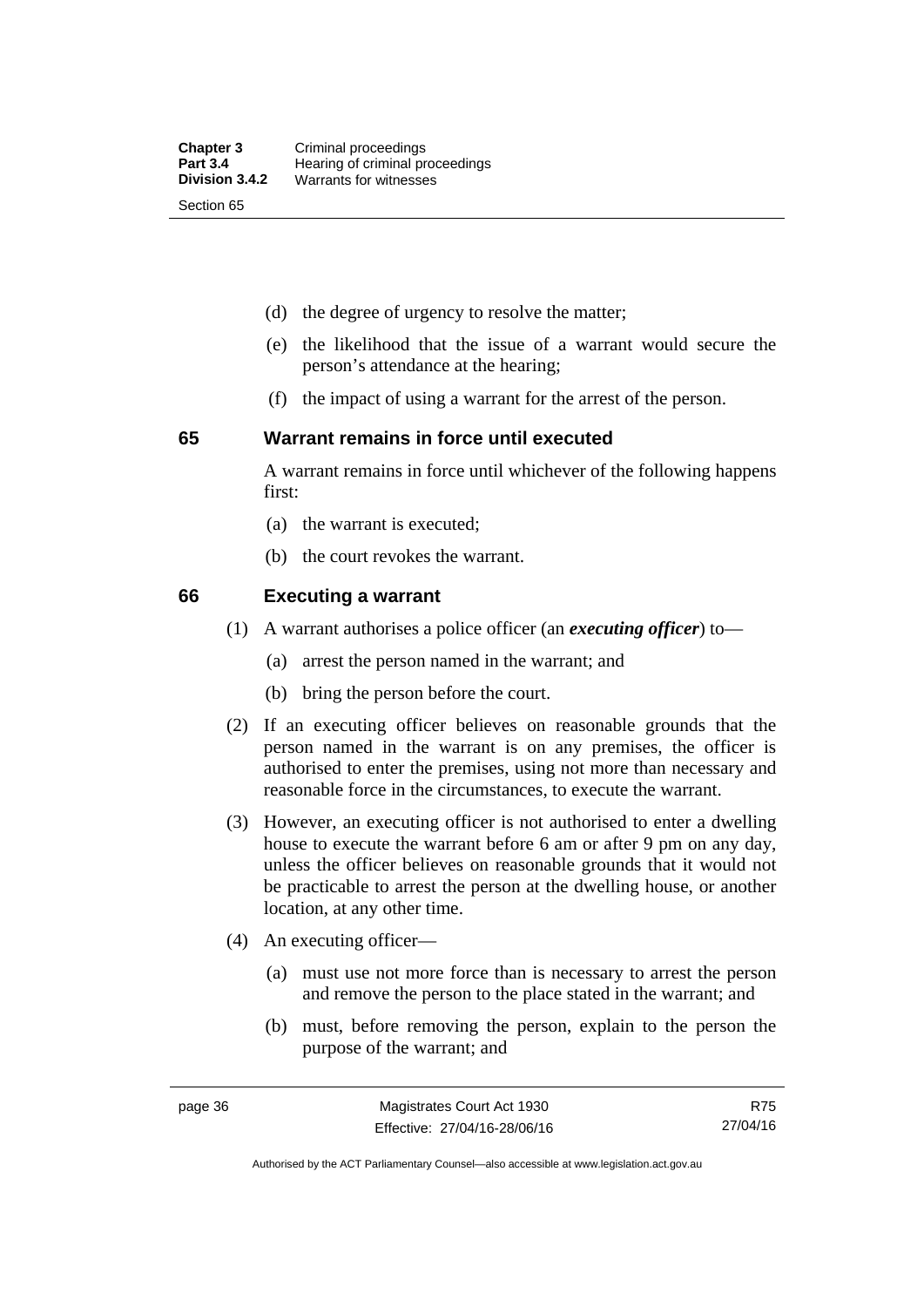- (c) must tell the person of his or her right to contact a lawyer, and allow the person to contact a lawyer if the person wishes to do so; and
- (d) if a person is under a legal disability—must inform a parent or guardian of the person of the arrest.
- (5) In this section:

*dwelling house* includes a conveyance, and a room in a hotel, motel, boarding house or club, where people ordinarily sleep at night.

# **67 Procedure after arrest**

- (1) A person who is arrested under a warrant must be brought before the court—
	- (a) as soon as practicable after the person is arrested; and
	- (b) within the prescribed period; and
	- (c) in accordance with this section.
- (2) A person must be brought before the court by a police officer—
	- (a) if the court is sitting at the time the officer is able to bring the person before the court—in person; or
	- (b) if the court is not sitting at the time the officer is able to bring the person before the court—by telephone call made by the officer to a magistrate to report the execution of the warrant to the court.
- (3) A person brought before the court must be dealt with in accordance with section 68.
- (4) A person arrested under a warrant—
	- (a) may be detained by a police officer for not longer than the prescribed period for the officer to comply with subsection (2); and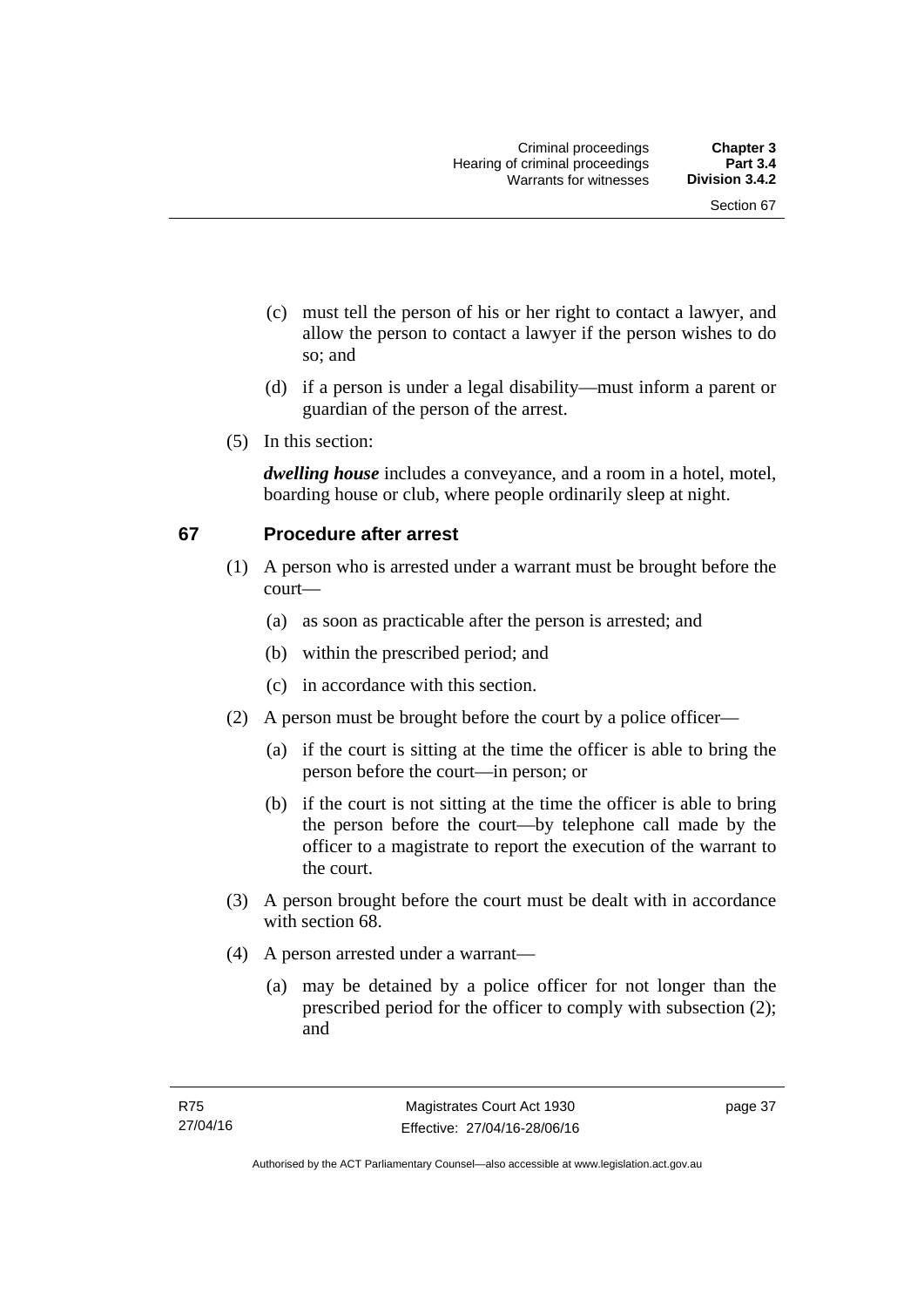(b) must be released if the officer cannot comply with that subsection within the prescribed period.

# **68 Orders following executed warrant**

- (1) The court may order that the person—
	- (a) be remanded in custody until the date, time and place specified in the order; or
	- (b) be released on a recognisance, signed by the person, in which the person agrees to appear before the court on a day and at a time and place specified by the court—
		- (i) in the recognisance; and
		- (ii) in any subsequent notice given or sent to the person by the court; or
	- (c) be released unconditionally.
- (2) If the court makes any orders in relation to a person under this section, the person must be given written notice of the orders by—
	- (a) if the court is sitting when the order is made—the court; or
	- (b) if the court is not sitting when the order is made—the reporting officer.
- (3) Any single period of remand ordered under this section must not be longer than—
	- (a) 28 days; or
	- (b) if the person chooses to be remanded for a longer period without review—a longer period that the court considers reasonable.
- (4) Division 3.4.4 applies to a recognisance under this section.

Authorised by the ACT Parliamentary Counsel—also accessible at www.legislation.act.gov.au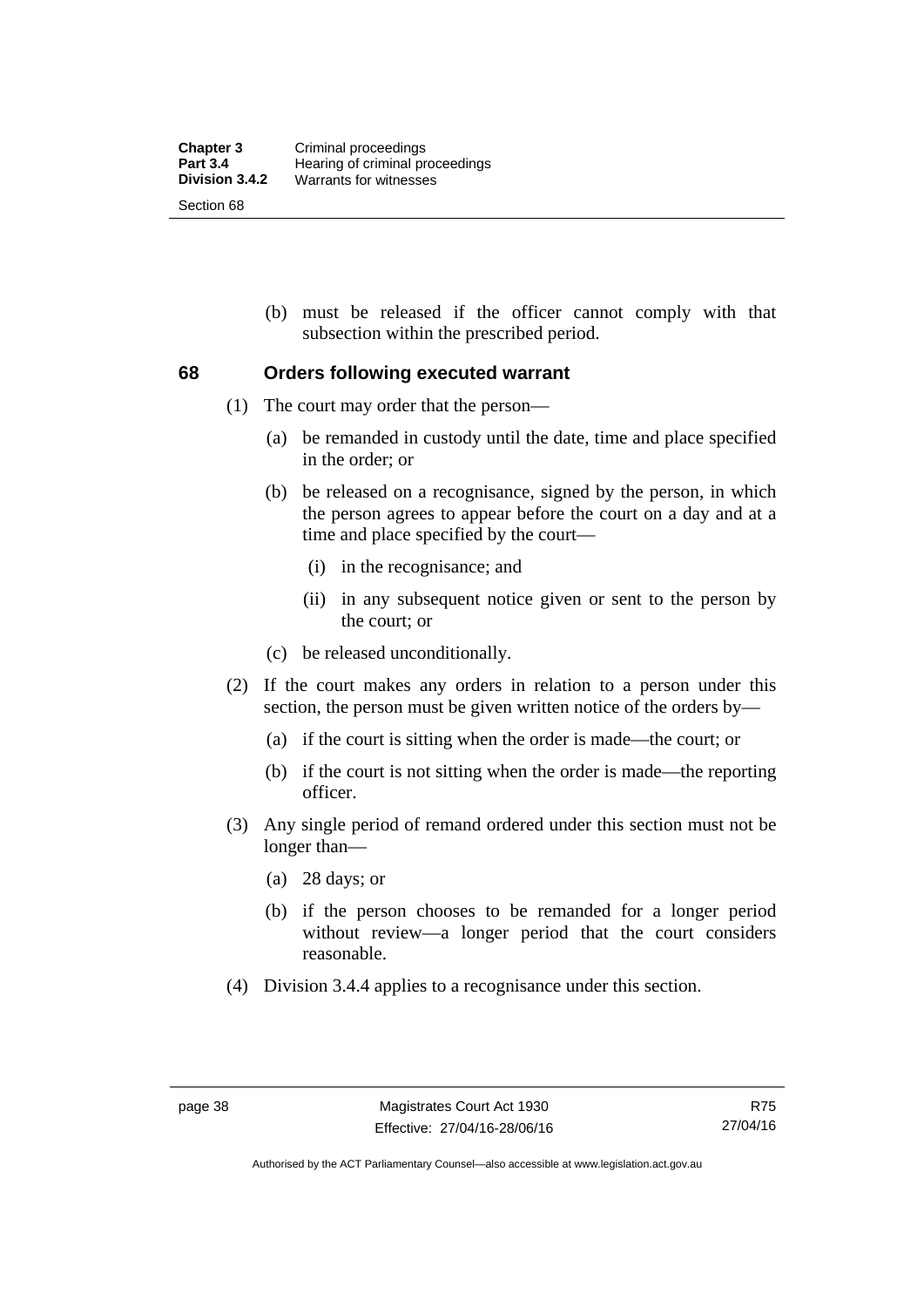# **Division 3.4.3 Remand**

# **70 Remand of defendant**

- (1) This section applies if the court considers it is necessary or desirable to adjourn the hearing of a proceeding for an indictable offence—
	- (a) because of the absence of witnesses; or
	- (b) for any other reasonable cause.
- (2) The court may—
	- (a) adjourn the hearing; and
	- (b) order the remand of the defendant into custody for a stated period; and
	- (c) order the director-general to arrange for the defendant to be brought before the court at a stated time and place for the hearing.
	- *Note 1* The court must issue a warrant for the remand of the defendant in the director-general's custody (see *[Crimes \(Sentence Administration\)](http://www.legislation.act.gov.au/a/2005-59)  [Act 2005](http://www.legislation.act.gov.au/a/2005-59)*, s 17).
	- *Note 2* The *[Crimes \(Sentence Administration\) Act 2005](http://www.legislation.act.gov.au/a/2005-59)*, pt 3.2 provides for the director-general to have custody of the defendant during the remand.
- (3) If the period of remand is not longer than 3 days, the order may be made orally.
- (4) Any single period of remand under this section must be no longer than—
	- (a) 28 days; or
	- (b) if the defendant chooses to be remanded for a longer period without review—a longer period that the court considers reasonable.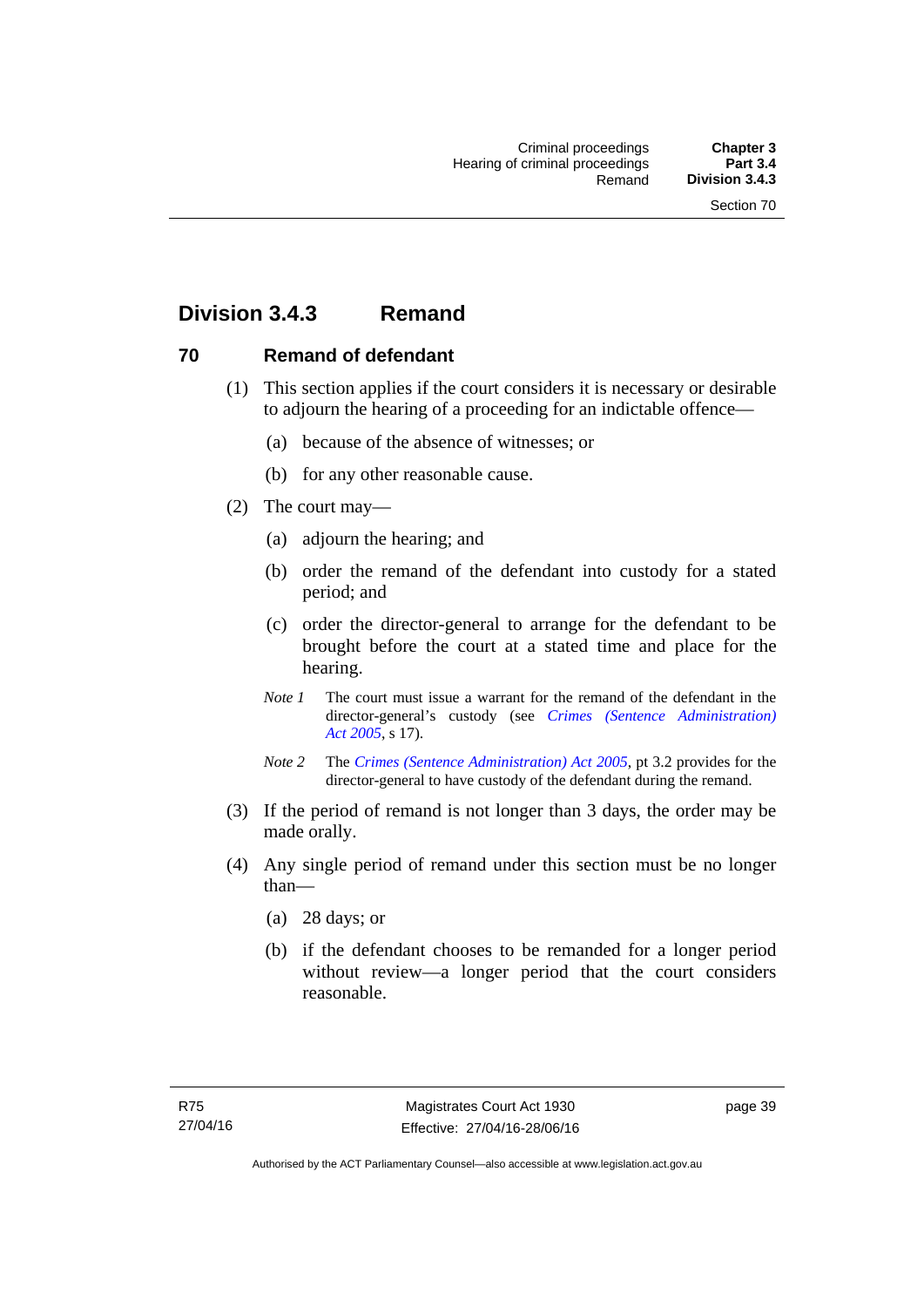# **72 Bringing remanded defendant before court**

The court may order that a defendant remanded under section 70 be brought before the court at any time during the period for which the defendant was remanded.

*Note* The *[Crimes \(Sentence Administration\) Act 2005](http://www.legislation.act.gov.au/a/2005-59)*, pt 3.2 and pt 3.3 provide for the director-general to have custody of the defendant during the remand and to bring the defendant before the court as ordered by the court.

## **72A Bail application hearings—audiovisual links**

- (1) This section applies if—
	- (a) a person in custody is entitled to appear, or is required to appear or be brought, before the court for the hearing of an application for bail; and
	- (b) the hearing could be conducted using an audiovisual link between the court and the place of custody.
- (2) Unless the court directs otherwise, the hearing must be conducted using the audiovisual link.
- (3) The court may amend or revoke a direction under subsection (2)—
	- (a) at any time; and
	- (b) on its own initiative or on application by a party to the bail proceeding.
- (4) In this section:

*audiovisual link*—see the *[Evidence \(Miscellaneous Provisions\)](http://www.legislation.act.gov.au/a/1991-34)  [Act 1991](http://www.legislation.act.gov.au/a/1991-34)*, dictionary.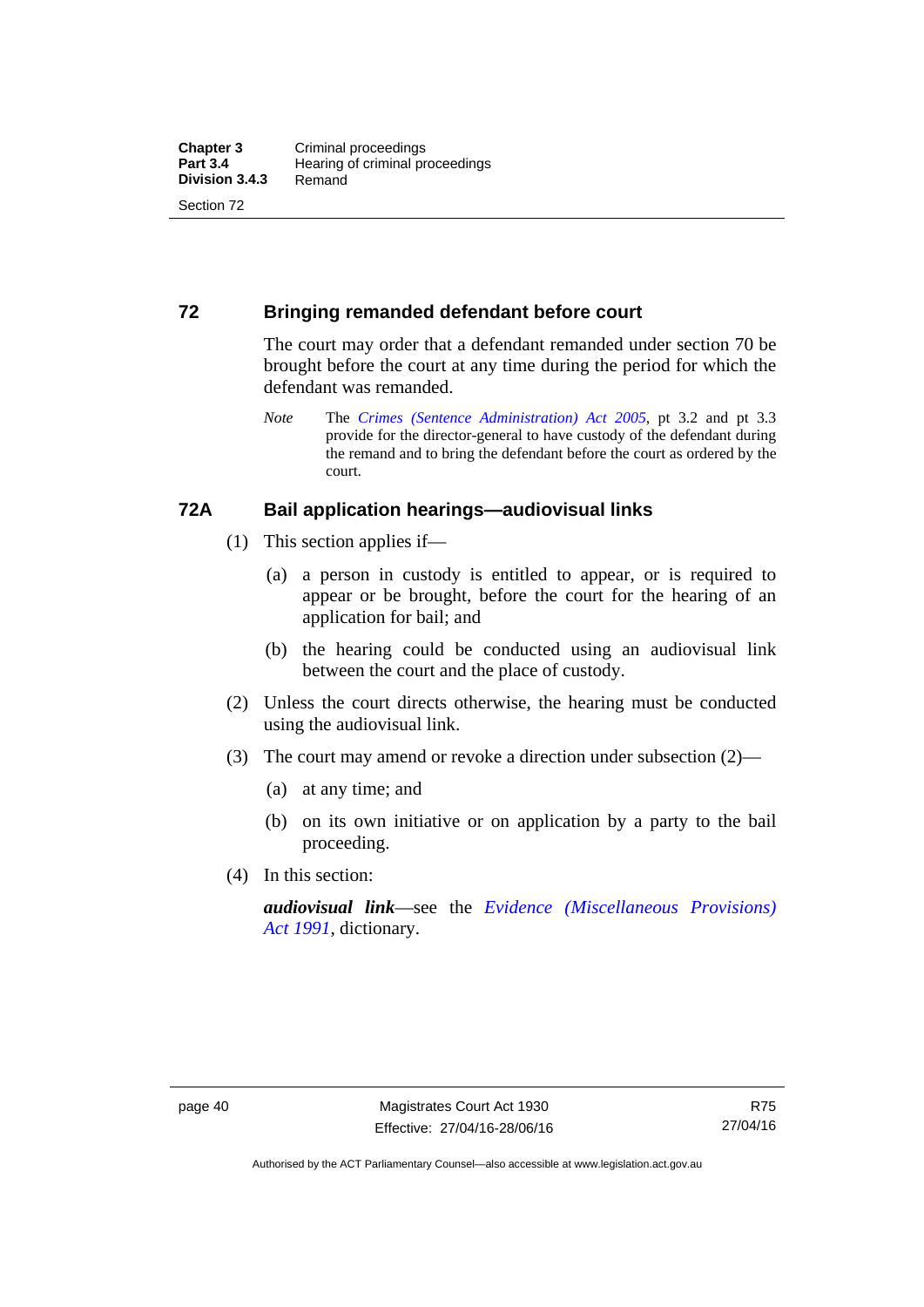# **72B Defendant's appearance in non-bail proceedings audiovisual links**

- (1) This section applies if the court gives a direction under the *[Evidence](http://www.legislation.act.gov.au/a/1991-34)  [\(Miscellaneous Provisions\) Act 1991](http://www.legislation.act.gov.au/a/1991-34)*, section 20 (1) (Territory courts may take evidence and submissions from participating States) or section 32 (1) (Territory courts may take evidence and submissions from place other than participating State) in relation to any part of a proceeding in relation to a defendant remanded under—
	- (a) section 70 (Remand of defendant); or
	- (b) section 72 (Bringing remanded defendant before court).
- (2) The director-general must make arrangements to ensure that the evidence can be taken, or the submission made, in accordance with the court's direction.

# **Division 3.4.4 Committal and recognisance**

# **73A Extended application of div 3.4.4**

- (1) This division applies in relation to a person for whom a warrant prescribed under the rules has been issued under the rules as if all necessary changes, and any changes prescribed under the rules, were made.
- (2) This section does not limit any other application of this division.

# **74 Remand of defendant before decision**

The court may, at any time before the court gives its decision in a case, order that the defendant be remanded in custody.

- *Note 1* If the court remands the defendant in custody, it must issue a warrant for the defendant's remand in the director-general's custody (see *[Crimes](http://www.legislation.act.gov.au/a/2005-59)  [\(Sentence Administration\) Act 2005](http://www.legislation.act.gov.au/a/2005-59)*, s 17).
- *Note 2* The *[Crimes \(Sentence Administration\) Act 2005](http://www.legislation.act.gov.au/a/2005-59)*, pt 3.2 provides for the director-general to have custody of the defendant during the remand.

| R75      | Magistrates Court Act 1930   | page 41 |
|----------|------------------------------|---------|
| 27/04/16 | Effective: 27/04/16-28/06/16 |         |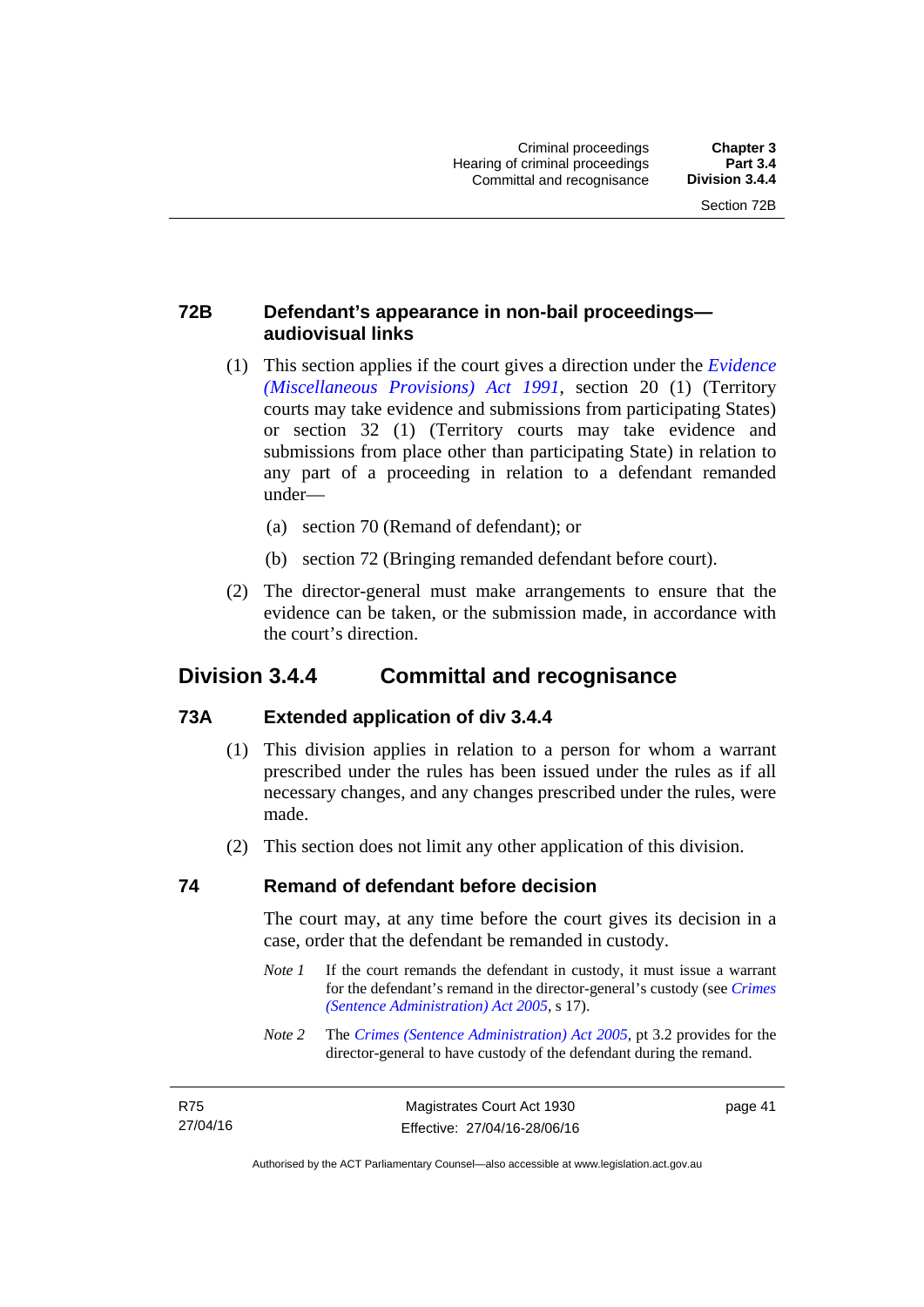# **75 Remand of witness or defendant after decision**

- (1) If the court commits a witness or a person sought to be made a witness, it must order that the witness or person be remanded in custody.
- (2) If the court commits a defendant, it must order that the defendant be remanded in custody.

## **76 Witnesses may be discharged on recognisance**

A witness, other than a witness committed under section 312 (Failure to give evidence—committal), or person sought to be made a witness may be discharged on recognisance.

## **77 Recognisances**

If the court is authorised to discharge the witness, or person sought to be made a witness, on recognisance, it may order his or her discharge on his or her entering into a recognisance, with or without a surety or sureties at its discretion, conditioned for his or her appearance at the time and place to which the hearing is adjourned, or that is named in the recognisance.

## **78 Issue of warrant for non-appearance**

If the witness, or person sought to be made a witness, does not appear at the time and place mentioned in the recognisance, the court may adjourn the hearing, and may issue a warrant for his or her apprehension in accordance with division 3.3.4 (Warrants).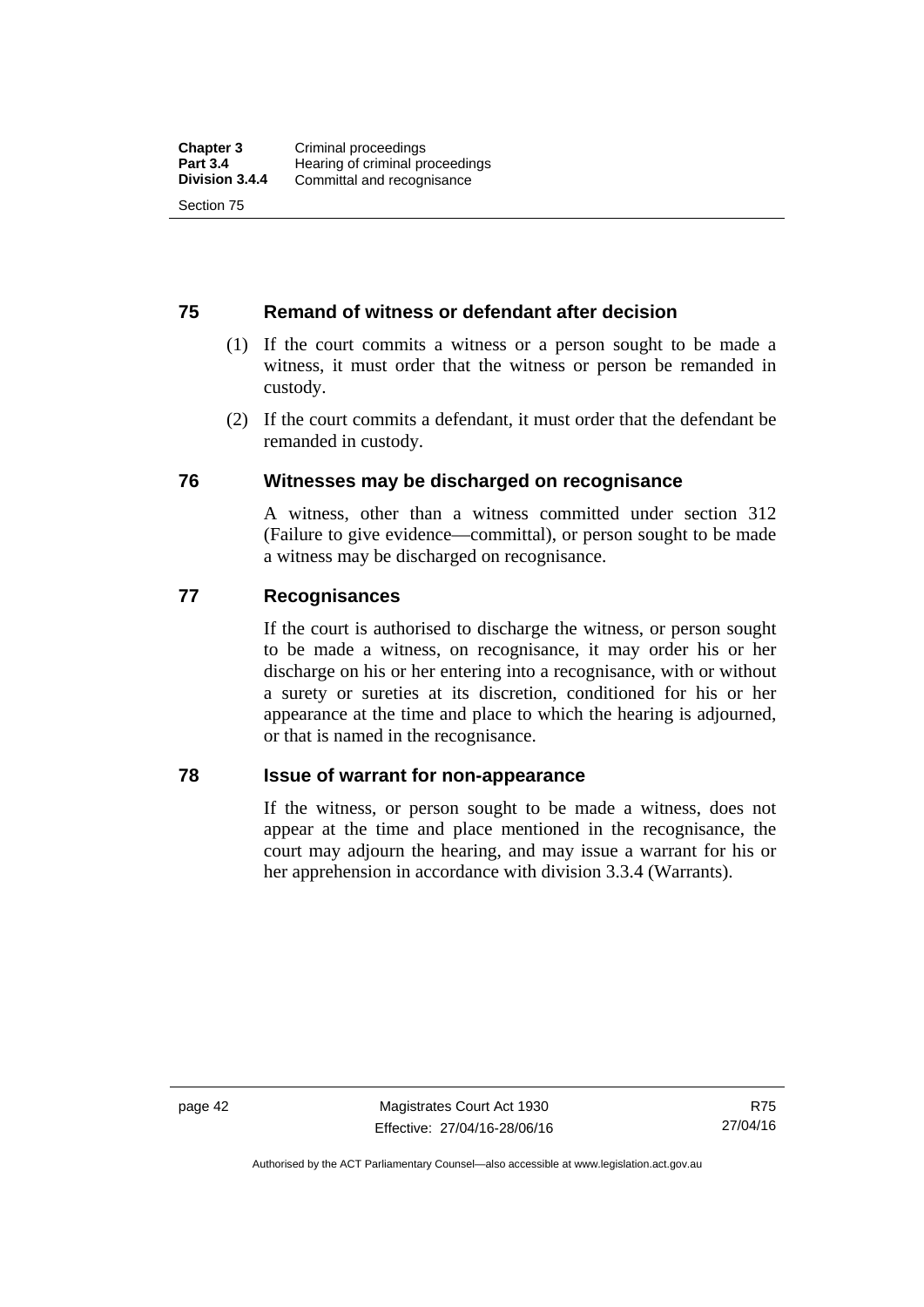# **79 Recognisances taken out of court**

- (1) A recognisance under this Act need not be entered into before the court, but may be entered into by the parties before—
	- (a) a magistrate; or
	- (b) the registrar; or
	- (c) a police officer in charge of a police station; or
	- (d) if a party is at a correctional centre—the person in charge of the centre.
- (2) The provisions of this Act in relation to recognisances taken before the court apply in relation to the recognisance as if it had been entered into before the court.

## **80 Forfeited recognisances—how enforced**

If the conditions, or any of them, in a recognisance entered by a witness or a person sought to be made a witness are not complied with, any magistrate may certify on the back of the recognisance in what respect the conditions have not been observed, and give it to the proper officer, to be proceeded on in a similar way as other recognisances, and that certificate is taken to be deemed sufficient prima facie evidence of the recognisance having been forfeited.

# **Division 3.4.5 Adjournment of criminal proceedings**

# **83 Magistrate may adjourn court generally**

If all the cases have not been heard and decided at any sitting of the court, the magistrate may adjourn the cases remaining unheard or undecided, either to the next day appointed for the holding of the court or to the other time the magistrate considers appropriate.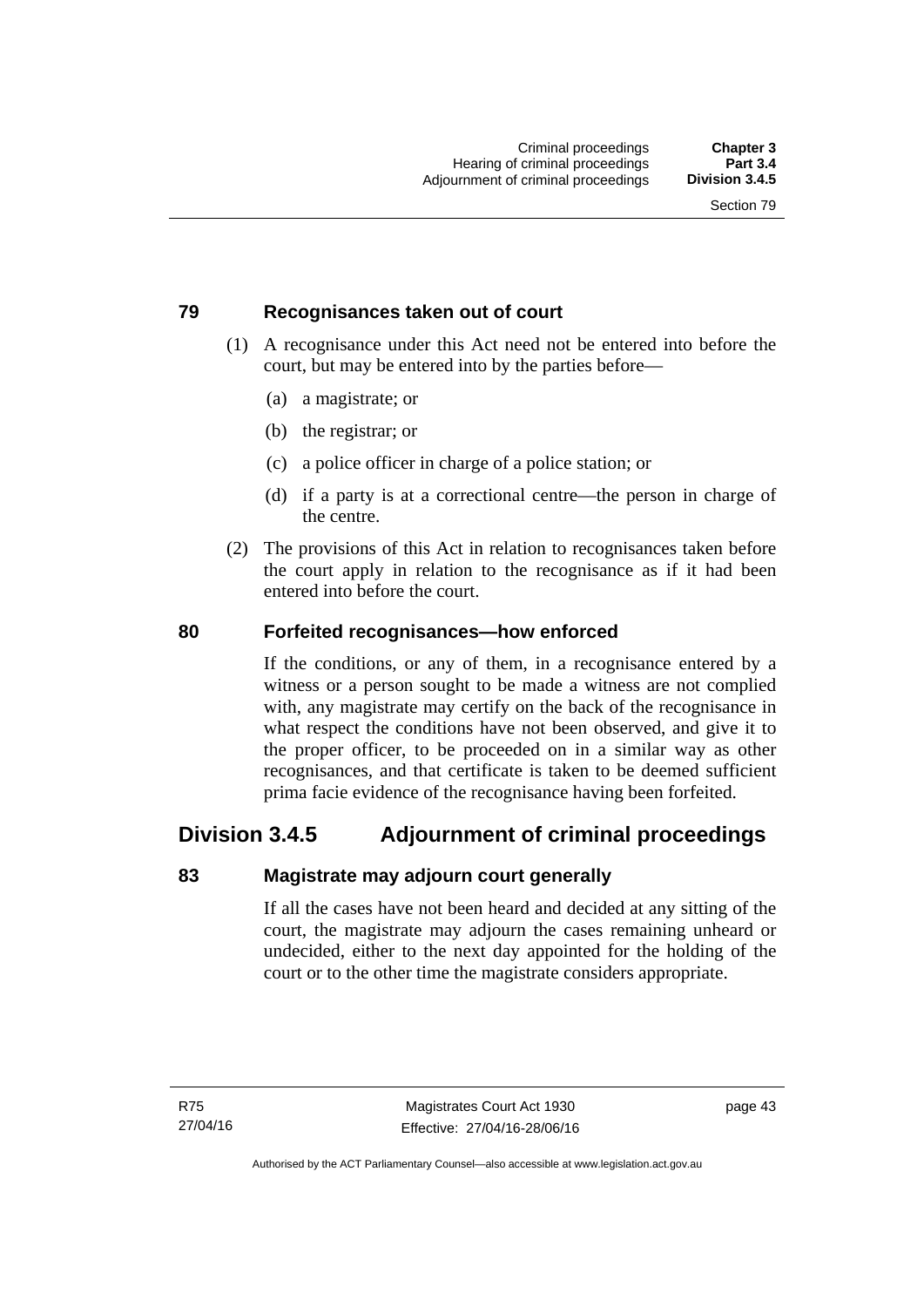## **84 Particular cases may be adjourned**

- (1) Before or during the hearing or further hearing of an information, the magistrate may adjourn the hearing or further hearing.
- (2) The magistrate may, by order, release the defendant (whether or not on bail) or remand the defendant in custody.
	- *Note 1* The court must issue a warrant for the defendant's remand in the director-general's custody (see *[Crimes \(Sentence Administration\)](http://www.legislation.act.gov.au/a/2005-59)  [Act 2005](http://www.legislation.act.gov.au/a/2005-59)*, s 17).
	- *Note 2* The *[Crimes \(Sentence Administration\) Act 2005](http://www.legislation.act.gov.au/a/2005-59)*, pt 3.2 provides for the director-general to have custody of the defendant during the remand.

# **85 Proceeding if either party not present at adjourned hearing**

- (1) This section applies if either or both of the parties do not appear personally or by lawyers or anyone else appearing for them at the time and place to which the hearing or further hearing is adjourned.
- (2) The court may—
	- (a) go ahead with the hearing or further hearing as if the party or parties were present; or
	- (b) if the informant does not appear—dismiss the information, with or without costs as the court considers just.

# **86 Proceeding if both parties present at adjourned hearing**

- (1) This section applies if the parties appear personally or by lawyers or anyone else appearing for them at the time and place to which the hearing or further hearing is adjourned.
- (2) The court may go ahead with the hearing or further hearing.

Authorised by the ACT Parliamentary Counsel—also accessible at www.legislation.act.gov.au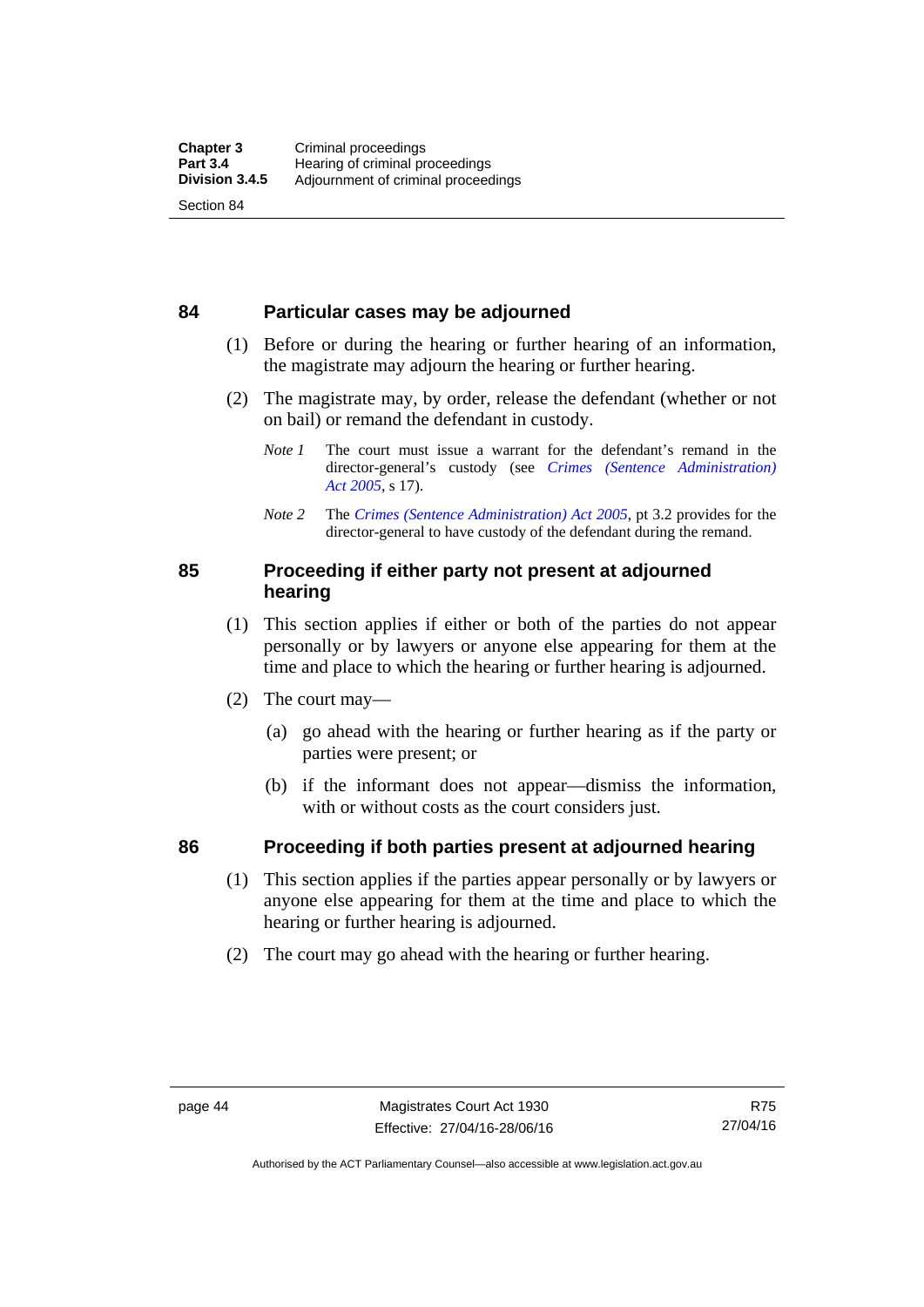# **87 Witness to attend adjourned etc hearing**

- (1) This section applies to a person who is required by summons to attend a hearing to give evidence or produce a document if the hearing is adjourned or postponed.
- (2) The person must attend at the time and place to which the hearing is adjourned or postponed without the issue or service of a further summons.
- (3) However, the person is entitled to additional expenses for attending.

## **88 Postponement of hearing**

If, on the return of any summons or at any adjournment of the hearing or at the time to which the hearing is postponed, a magistrate is not present, the registrar may, and after the lapse of an hour, at the request of the informant, must, postpone the hearing until the next day when a court will be held at the place mentioned in the summons or to which the case has been so adjourned.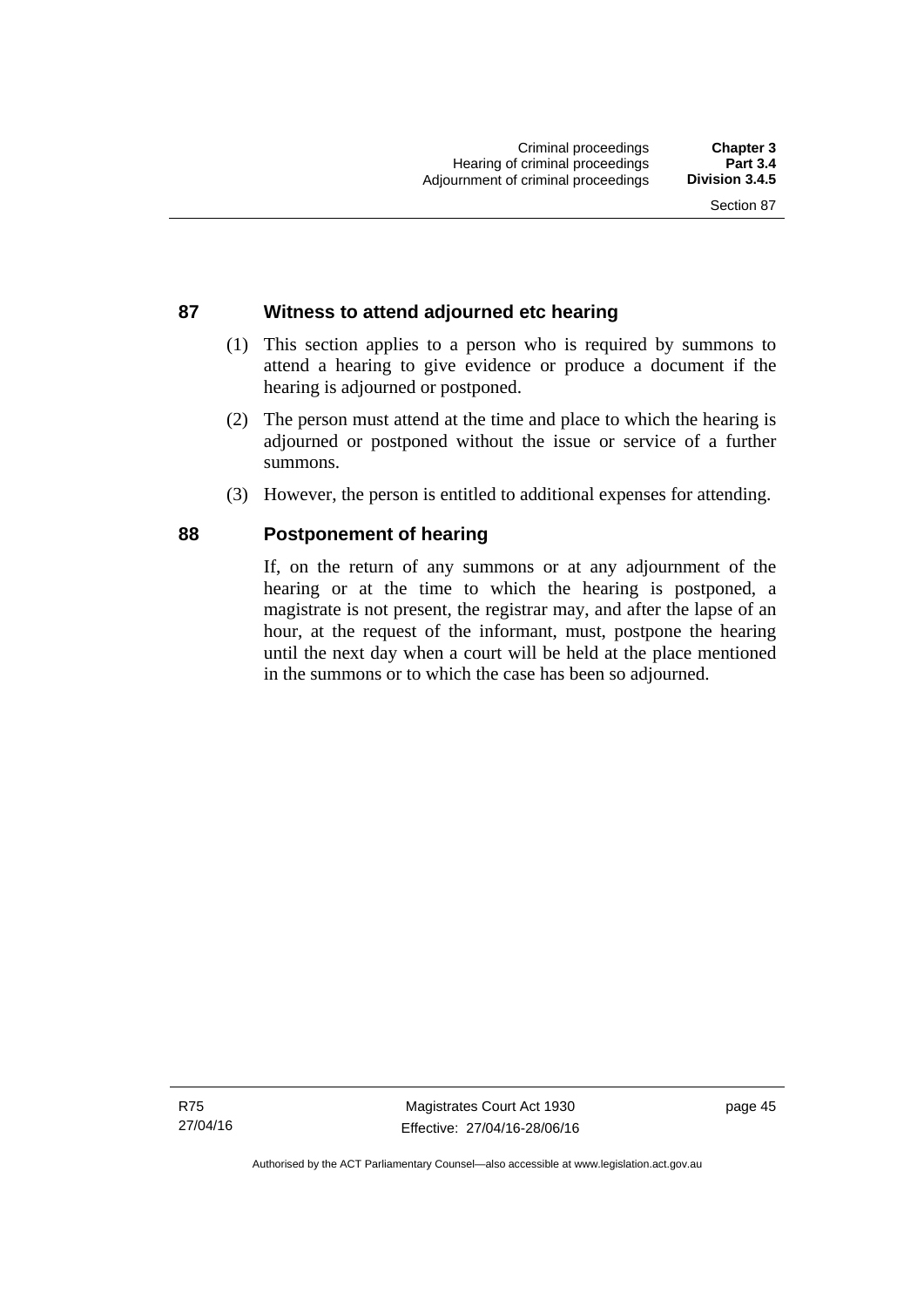# **Part 3.5 Proceedings for indictable offences**

# **Division 3.5.1 Dispensing with application of part**

# **88A Dispensing with application of part in interests of justice**

The court may dispense with the application of 1 or more provisions of this part to a proceeding if it considers it necessary or expedient to do so in the interests of justice.

# **Division 3.5.1A Waiver of committal proceedings**

# **88B Court may waive committal proceedings**

- (1) The court may commit an accused person for trial—
	- (a) on application by the person; and
	- (b) with the prosecutor's consent.
	- *Note* If a form is approved under the *[Court Procedures Act 2004](http://www.legislation.act.gov.au/a/2004-59)*, s 8 for this provision, the form must be used.
- (2) In this section:

*accused person* means a person charged with an indictable offence.

# **Division 3.5.2 Indictable offences—beginning of proceedings**

# **89 Indictable offences—issue of warrant for non-appearance**

- (1) This section applies if—
	- (a) a person is alleged by an information to have committed an indictable offence; and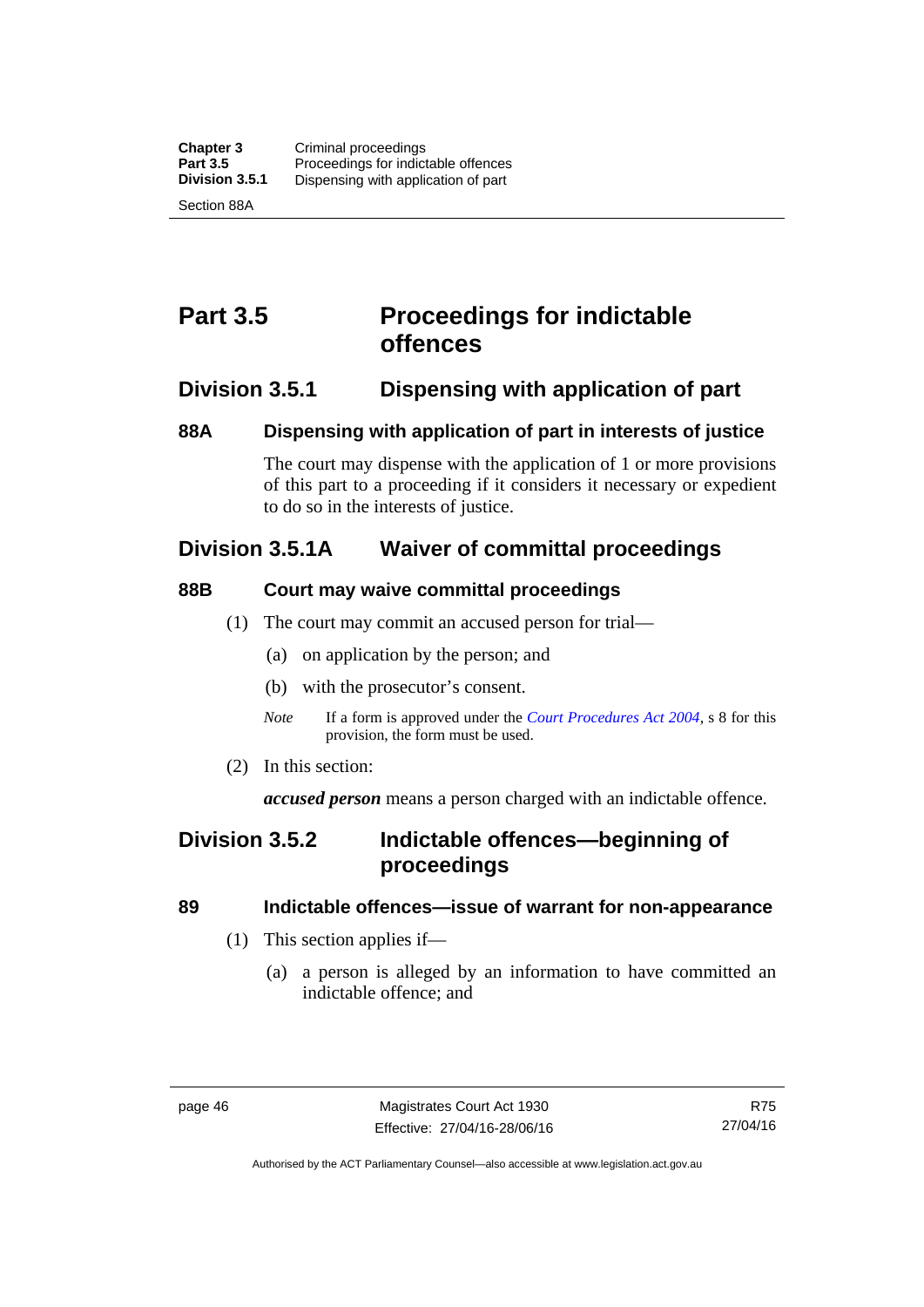- (b) a summons is issued against the person; and
- (c) the person does not appear before the court at the time and place mentioned in the summons; and
- (d) the court is satisfied, on oath, that the summons was properly served on the person a reasonable time before the time mentioned in the summons for the appearance; and
- (e) the information is substantiated by the oath of the informant or a witness.
- (2) This section also applies if—
	- (a) subsection (1) (a), (b) and (e) apply in relation to a person; and
	- (b) the person appears before the court for the hearing of the information for the offence; and
	- (c) the court adjourns or postpones the hearing or further hearing; and
	- (d) the person is told of the time and place of the adjourned or postponed hearing or further hearing; and
	- (e) the person does not appear before the court at the adjourned or postponed hearing or further hearing.
- (3) The court may issue a warrant for the person's arrest and for bringing the person before the court to answer to the information and to be further dealt with according to law.
- (4) This section does not apply if an order has been made under section 89A (1) excusing the person from attending before the court.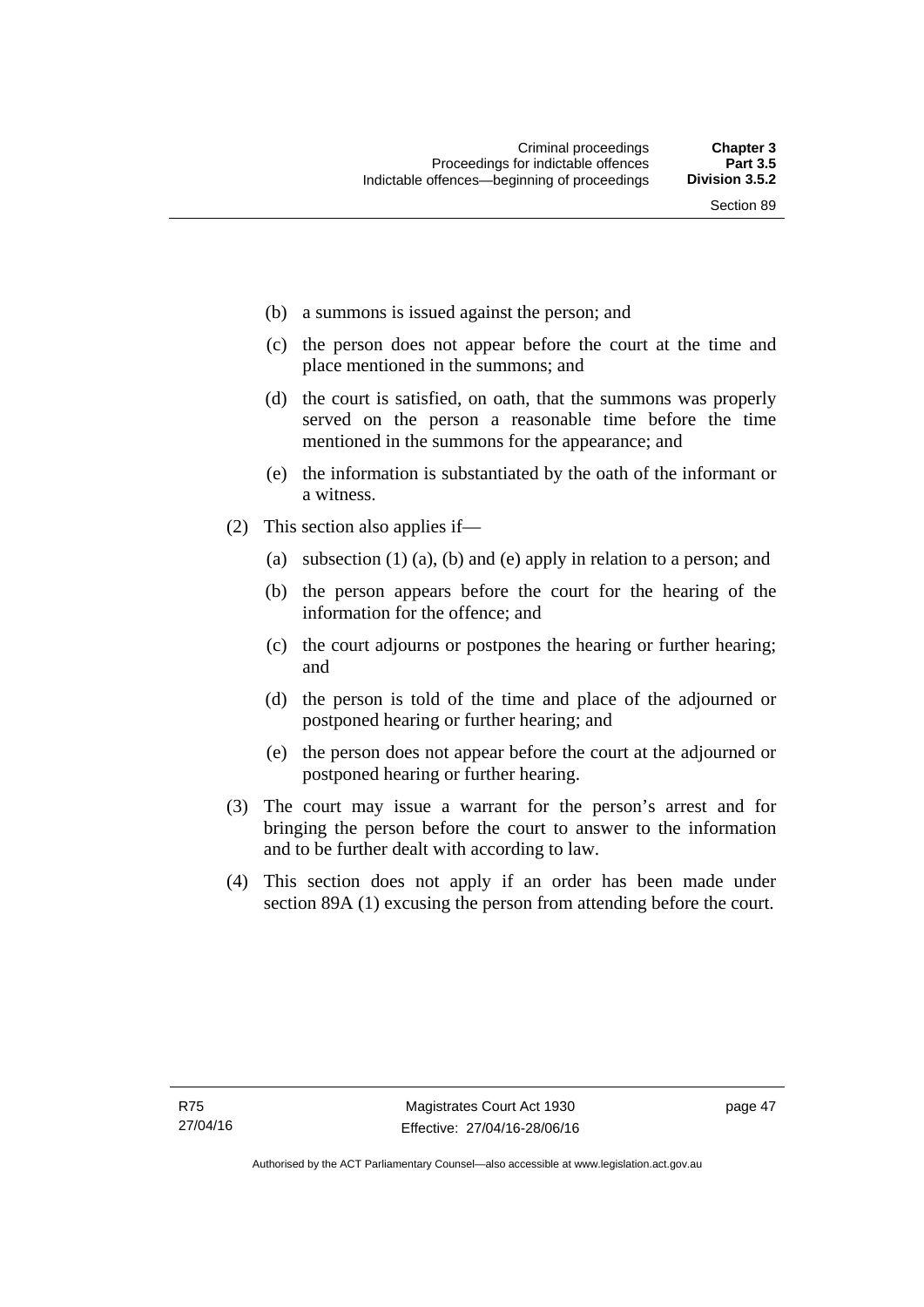# **89A Accused person may be excused from attendance before court**

- $(1)$  If—
	- (a) an information for an indictable offence has been laid; and
	- (b) a summons has been issued against the person named in the information;

the court may, on an application made by or on behalf of the person, by order excuse the person from attendance before the court to answer the information or for any other purpose in connection with the proceeding begun by the information.

- (2) An order under subsection (1) may be made—
	- (a) at any time after the issue of the summons and before the completion of the taking of evidence for the prosecution; and
	- (b) whether or not any evidence has been taken in the proceeding; and
	- (c) whether or not the applicant for the order is before the court or has attended before the court in relation to the proceeding.
- (3) The court must not make an order under subsection (1) unless the court has been informed, by or on behalf of the applicant, that the applicant is represented by a lawyer for the purposes of the proceeding.
- (4) The court may, at any time during a proceeding begun by an information for an indictable offence, direct the informant to give to a person in relation to whom an order has been made under subsection (1) written notice requiring the person to attend before the court, for the purposes of the proceeding, at the time and place specified by the court.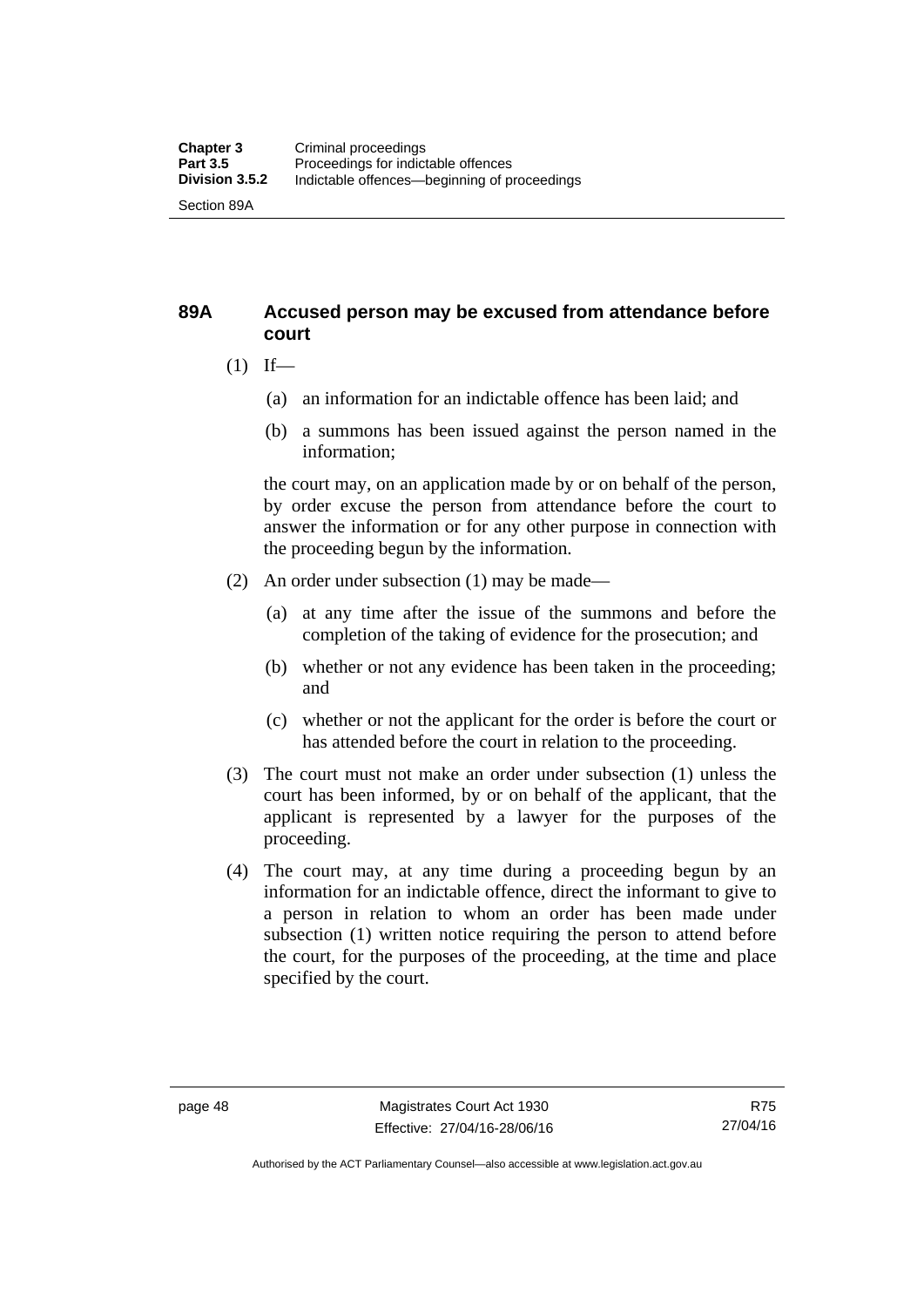- $(5)$  If—
	- (a) a person has been excused, under subsection (1), from attendance before the court; and
	- (b) all the evidence for the prosecution has been taken;

the court must direct the informant to give to the person a written notice requiring the person to attend, at the time and place specified by the court, to be dealt with in accordance with section 91.

- (6) A notice under subsection (4) or (5) may be given to a person by—
	- (a) giving a copy of the notice to the person; or
	- (b) leaving a copy of the notice at the last-known or usual home or business address of the person with someone who appears to be at least 16 years old and to live or be employed at the address.
- (7) The giving of a notice under subsection (4) or (5) may be proved in the same way as the service of a summons.
- (8) If an accused person does not attend before the court in accordance with a notice under subsection (4) or (5), the court may issue a warrant for the arrest of the person and for bringing the person before the court at the time and place specified in the warrant.

## **90 Committal proceedings—prosecution evidence to be given to accused person**

(1) This section applies if a person (the *accused person*) is charged with an indictable offence and a committal hearing is to be held in relation to the charge.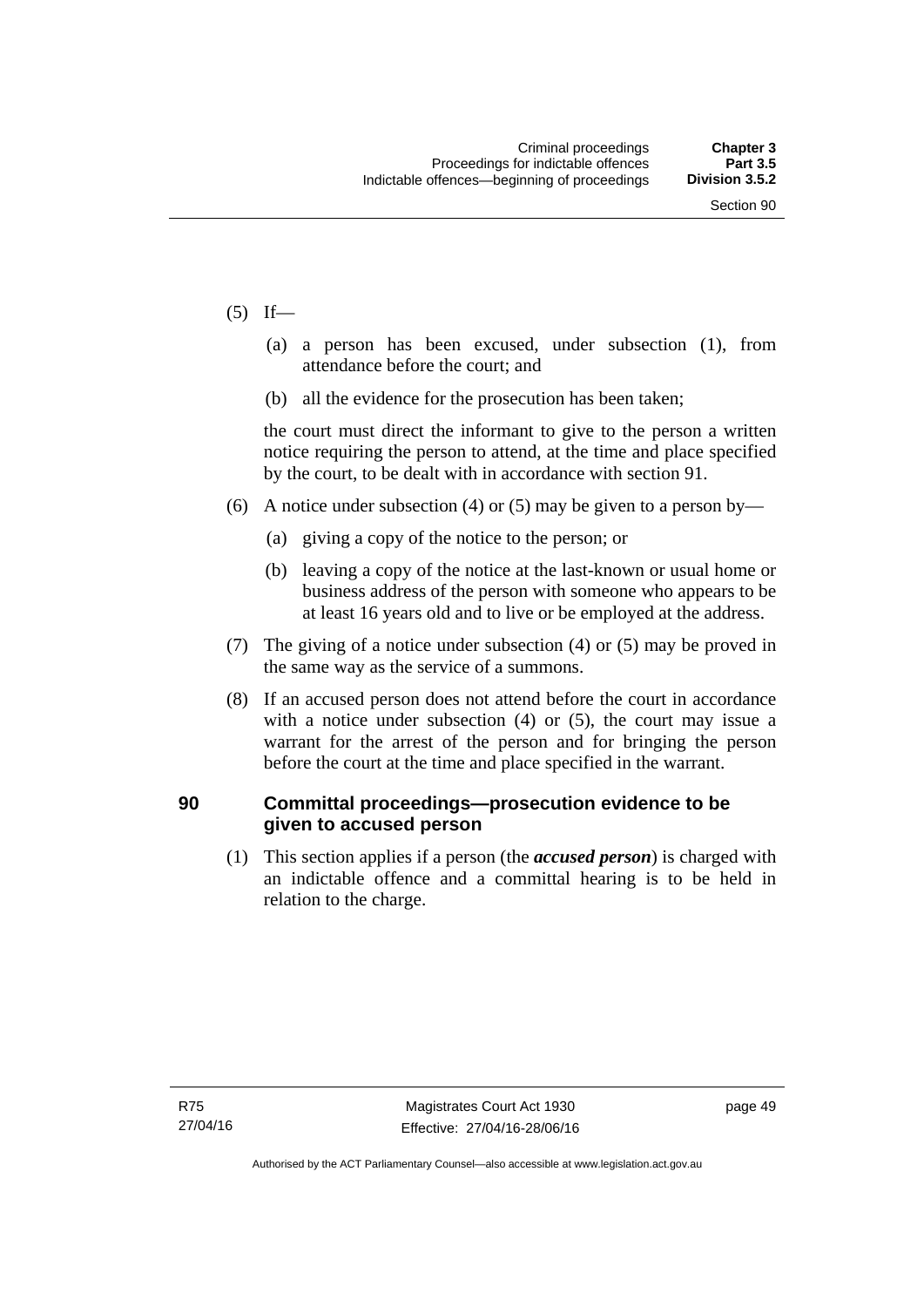- (2) Within the period, prescribed under the rules, before the date set for the committal hearing, the informant must serve the following documents on the accused person:
	- (a) a copy of the written statements that the informant proposes to tender at the hearing;
	- (b) for each exhibit identified in the statements—a copy of the exhibit or a notice relating to inspection of it.
- (3) A copy of the documents served must be filed in the court within the period prescribed under the rules.
- (4) Before the committal hearing, the accused person or the person's lawyer may ask the informant to allow the accused person or the person's lawyer to—
	- (a) inspect the exhibits mentioned in the notice (if any) served on the accused person under subsection (2) (b); and
	- (b) if a statement is in the form of a transcript of a recording as mentioned in section 90AA (4)—listen to or view the recording.
- (5) The informant must comply with a request under subsection (4).
- (6) Subsection (4) (b) does not entitle the accused person or the person's lawyer to be given or make a copy of the recording.

## **90AA Written statements may be admitted in evidence**

- (1) If the informant has served a copy of a written statement on the accused person in accordance with section 90, the court at the committal hearing must (subject to subsection (3)) admit the statement (and any exhibit identified in it) as evidence of the matters in it.
- (2) The statement is the deposition of the person who made it if admitted into evidence.

Authorised by the ACT Parliamentary Counsel—also accessible at www.legislation.act.gov.au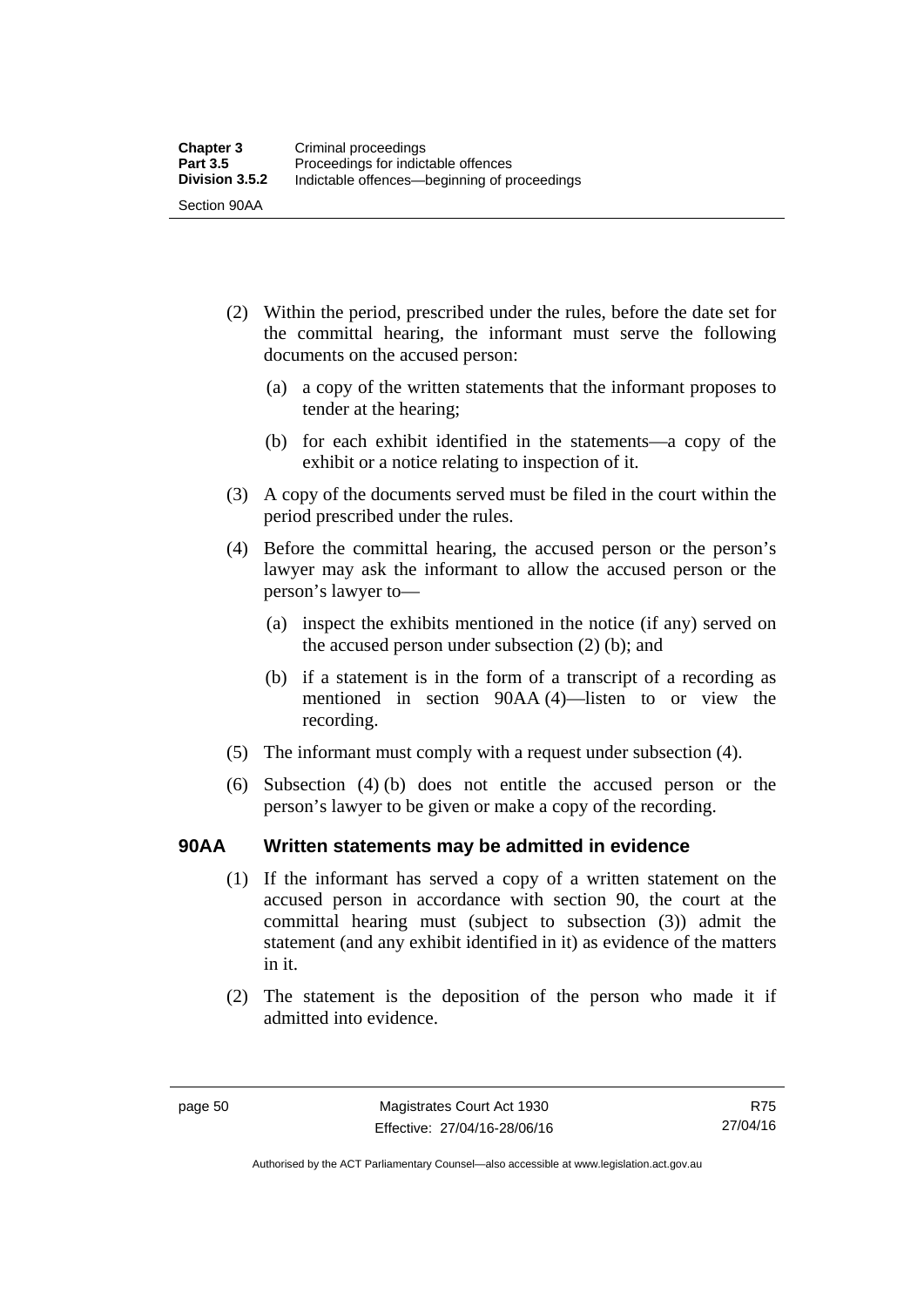- (3) Subject to subsection (4), a written statement must not be admitted in evidence by the court unless—
	- (a) it contains the following endorsement by the person who made it:

'This statement made by me accurately sets out the evidence that I would be prepared, if necessary, to give in court as a witness. The statement is true to the best of my knowledge and belief and I make it knowing that, if it is tendered in evidence, I will be liable to prosecution if I have wilfully stated in it anything that I know to be false or do not believe to be true.'; and

- (b) it contains a statement that, before the person signed it, the person who made it read the statement or had it read to the person.
- (4) A written statement that is in the form of a transcript of a recording made by a police officer may be admitted in evidence by the court if—
	- (a) the transcript is of a recording of an interview with a person during which the person was questioned by the police officer in connection with the investigation of an offence the subject of the proceeding; and
	- (b) a police officer certifies that the statement is an accurate transcript of the recording.
- (5) If it appears to the court that any part of a written statement tendered in evidence under this section is inadmissible according to the rules of evidence, the court may, if the statement is otherwise admissible under this section, admit that statement, but, if it does so, must identify the part that is inadmissible and must, with reference to that part, write on the statement the words 'ruled inadmissible' or words to that effect.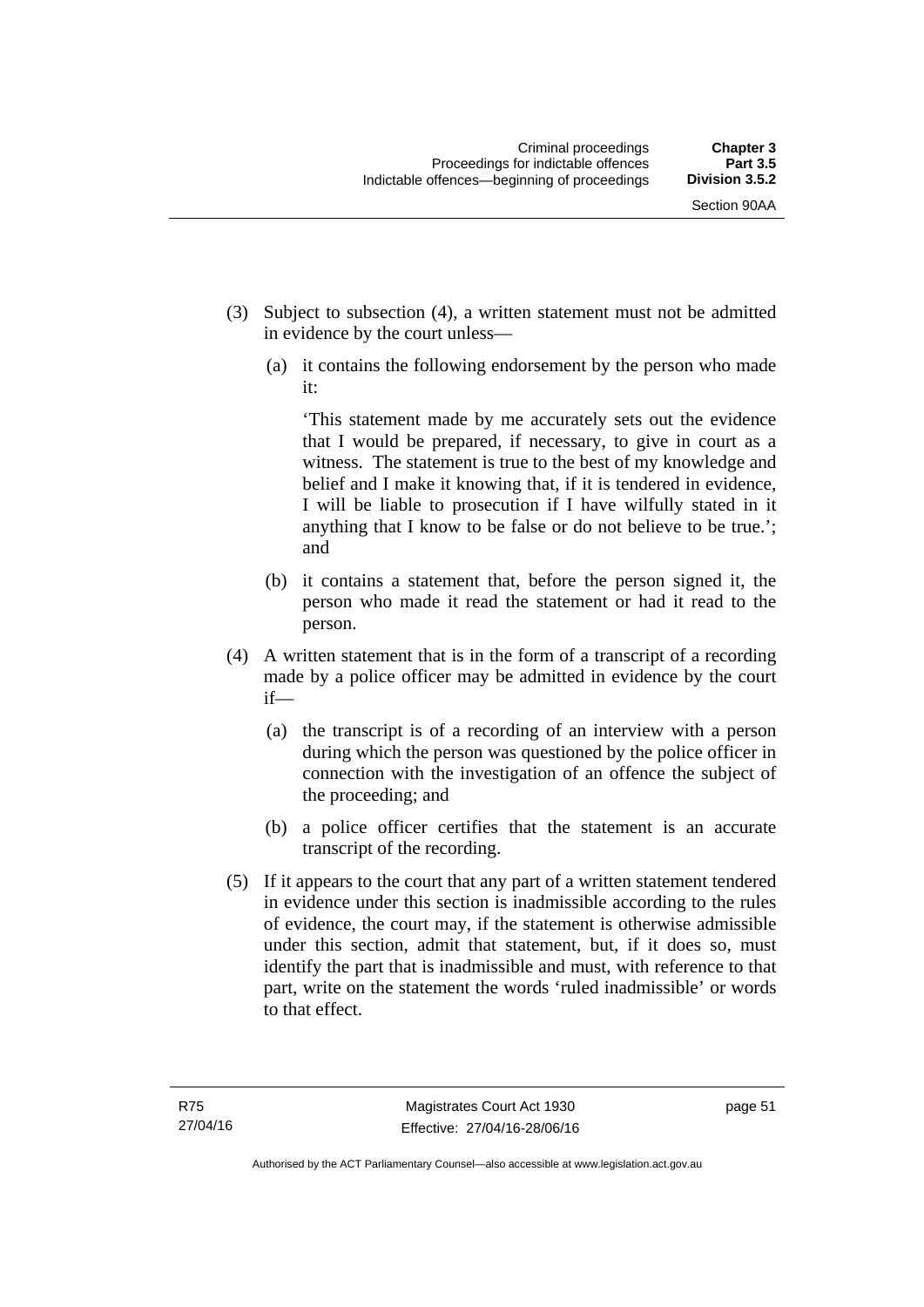- (6) A prosecution witness may give evidence-in-chief in person at a committal hearing only with the court's leave.
- (7) The court may give leave only—
	- (a) on application by the prosecution; and
	- (b) if it considers that the interests of justice cannot adequately be satisfied if the witness's evidence-in-chief is not given in person at the hearing.
- (8) However, a person must not be required to attend and give evidence at a committal hearing in relation to a sexual offence (whether or not the hearing also relates to another offence) if the person is a complainant in relation to the sexual offence.
- (9) In this section:

*sexual offence* means an offence against the *[Crimes Act 1900](http://www.legislation.act.gov.au/a/1900-40)*, part 3 (Sexual Offences), part 4 (Female genital mutilation) or part 5 (Sexual servitude).

# **90AB Witnesses generally not to be cross-examined at committal hearing**

- (1) A witness must not be cross-examined at a committal hearing if—
	- (a) the hearing relates to a sexual offence (whether or not it relates also to another offence); and
	- (b) the witness is a complainant in relation to the sexual offence.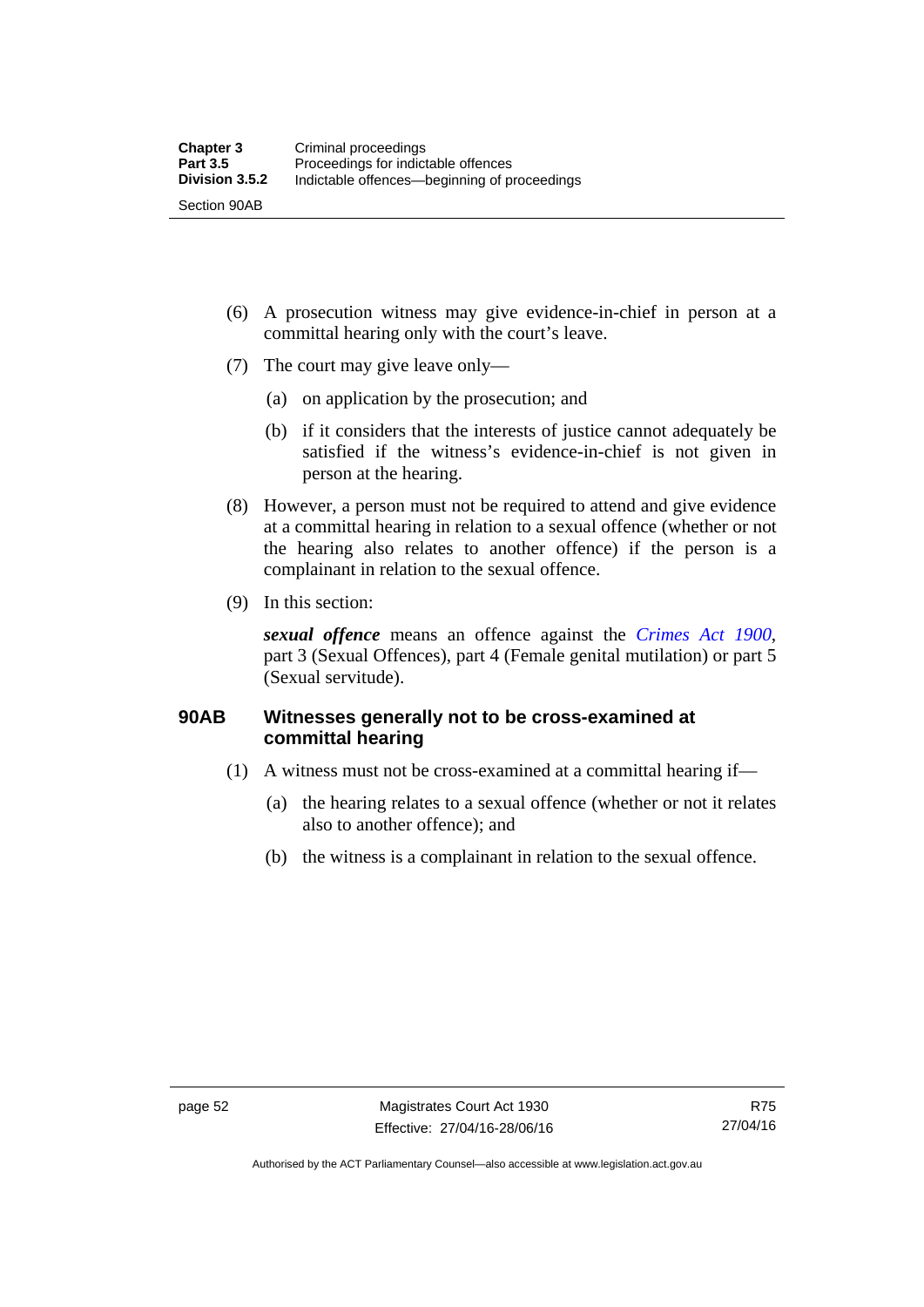- (2) A witness (other than a witness mentioned in subsection (1)) must not be cross-examined at a committal hearing unless, on application by the party seeking to cross-examine the witness, the court is satisfied that—
	- (a) the party has—
		- (i) identified an issue to which the proposed questioning relates; and
		- (ii) provided a reason why the evidence of the witness is relevant to the issue; and
		- (iii) explained why the evidence disclosed by the prosecution does not address the issue; and
		- (iv) identified to the court the purpose and general nature of the questions to be put to the witness to address the issue; and
	- (b) the interests of justice cannot adequately be satisfied by leaving cross-examination of the witness about the issue to the trial.
- (3) In this section:

*sexual offence* means an offence against the *[Crimes Act 1900](http://www.legislation.act.gov.au/a/1900-40)*, part 3 (Sexual offences), part 4 (Female genital mutilation) or part 5 (Sexual servitude).

# **90ABA Attendance of accused not required if order made under s 89A**

The accused person is not required to be present at the committal hearing if the person is excused from attending the hearing under section 89A.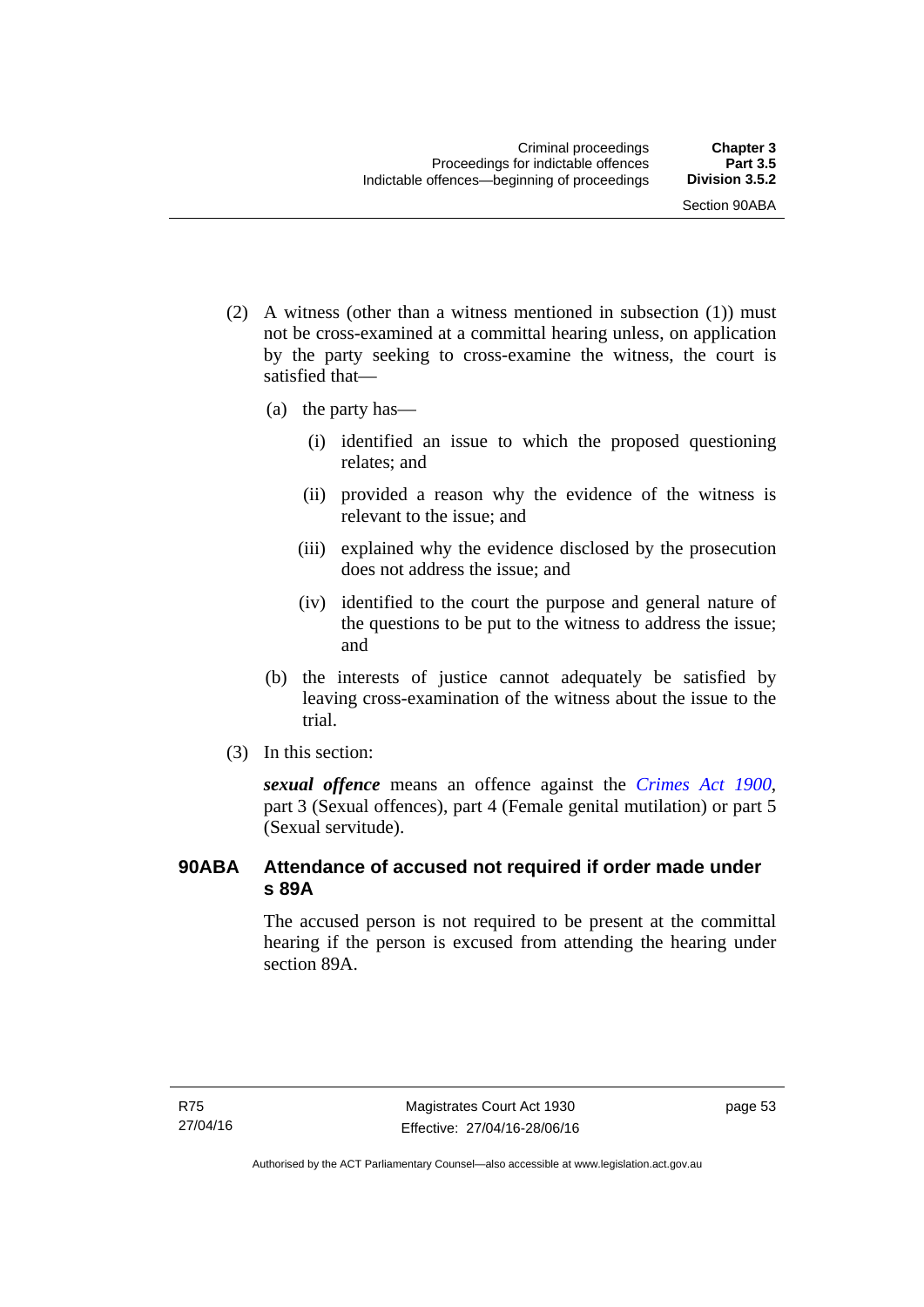# **90A Plea of guilty at committal hearing**

- (1) This section does not apply in relation to a person charged with an indictable offence punishable by imprisonment for life.
- (2) Subsections (3), (4), (5) and (6) do not apply in relation to a person charged with an offence in relation to which the [Crimes Act](http://www.legislation.act.gov.au/a/1900-40/default.asp), section 374 or section 375 applies.
- (3) A person (the *accused person*) who is before the court charged with an indictable offence may at any stage of the proceeding plead guilty to the charge.
- (4) The court may accept or reject the plea but the rejection of the plea at any stage of the proceeding does not prevent the accused person from pleading guilty under this section at a later stage of the proceeding and the court may accept or reject the plea at that later stage.
- (5) If the court rejects the plea, the proceeding before the court must continue as if the plea had not been made.
- $(6)$  If—
	- (a) the court accepts the plea; and
	- (b) any of the following subparagraphs applies to the offence:
		- (i) the offence is under a law in force in the ACT punishable either on indictment or summary conviction;
		- (ii) the offence may be dealt with summarily without the accused person's consent;
		- (iii) the offence may be dealt with summarily if the accused person consents and the accused person consents to it being dealt with summarily;

Authorised by the ACT Parliamentary Counsel—also accessible at www.legislation.act.gov.au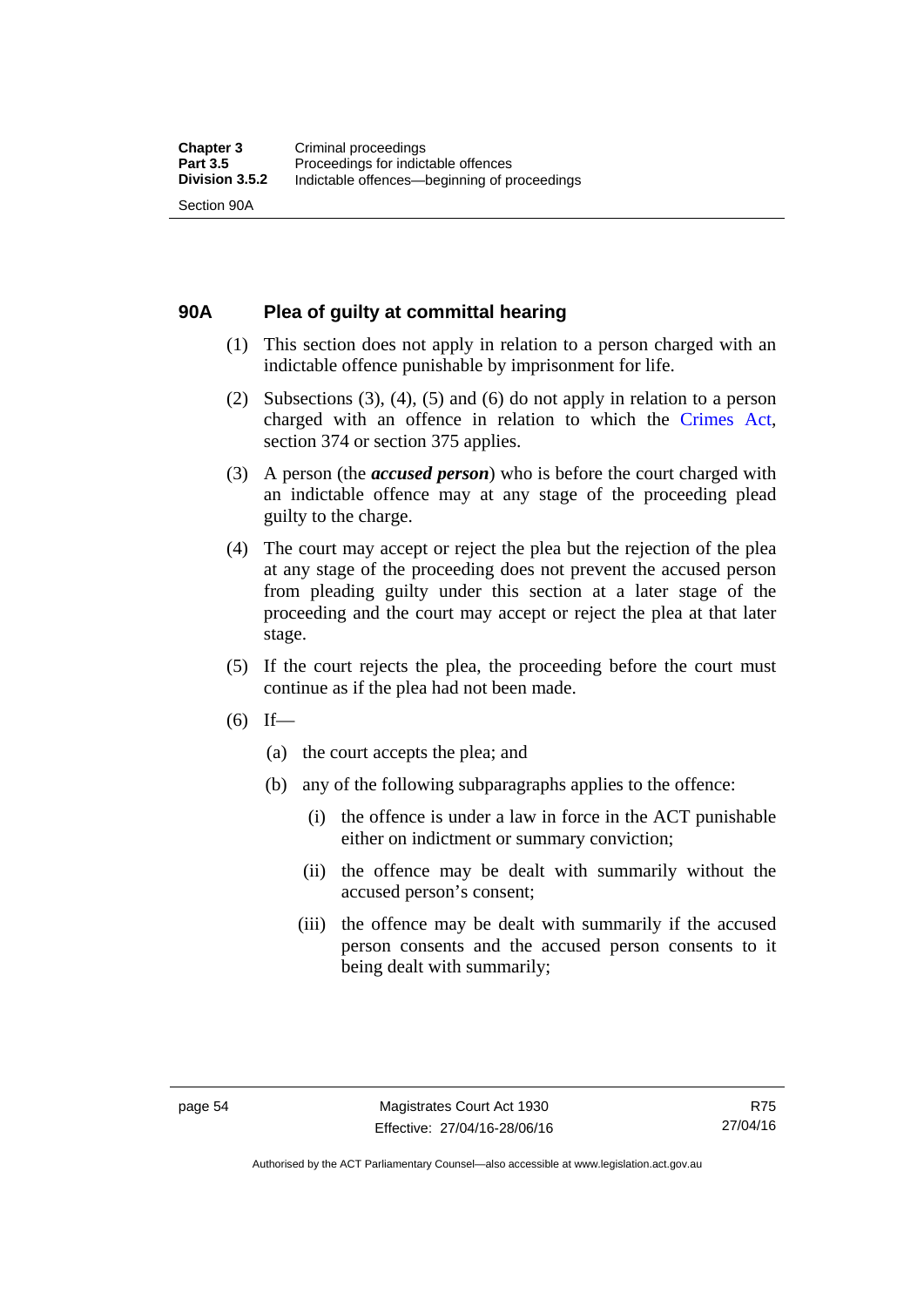- (iv) the offence may be dealt with summarily if the prosecutor requests and the prosecutor requests that it be dealt with summarily; and
- (c) it appears to the court that it is proper to deal with the case summarily;

the court may, without hearing further evidence, sentence or otherwise deal with the accused person and finally dispose of the charge and all incidental matters.

## $(7)$  If—

- (a) the court accepts the plea; and
- (b) any of the following subparagraphs applies to the offence:
	- (i) it does not appear to the court that it is proper to deal with the case summarily;
	- (ii) the offence is punishable only on indictment;
	- (iii) the offence may be dealt with summarily if the accused person consents, but the accused person does not consent to it being dealt with summarily;
	- (iv) the offence may be dealt with summarily if the prosecutor requests, but the prosecutor does not request that it be dealt with summarily;
	- (v) this subsection applies to the accused person under the [Crimes Act,](http://www.legislation.act.gov.au/a/1900-40/default.asp) section 374 or section 375;

the Magistrates Court must commit the accused person to the sittings of the Supreme Court that the Supreme Court directs and the Supreme Court must deal with the accused person in accordance with subsections (8) to (13).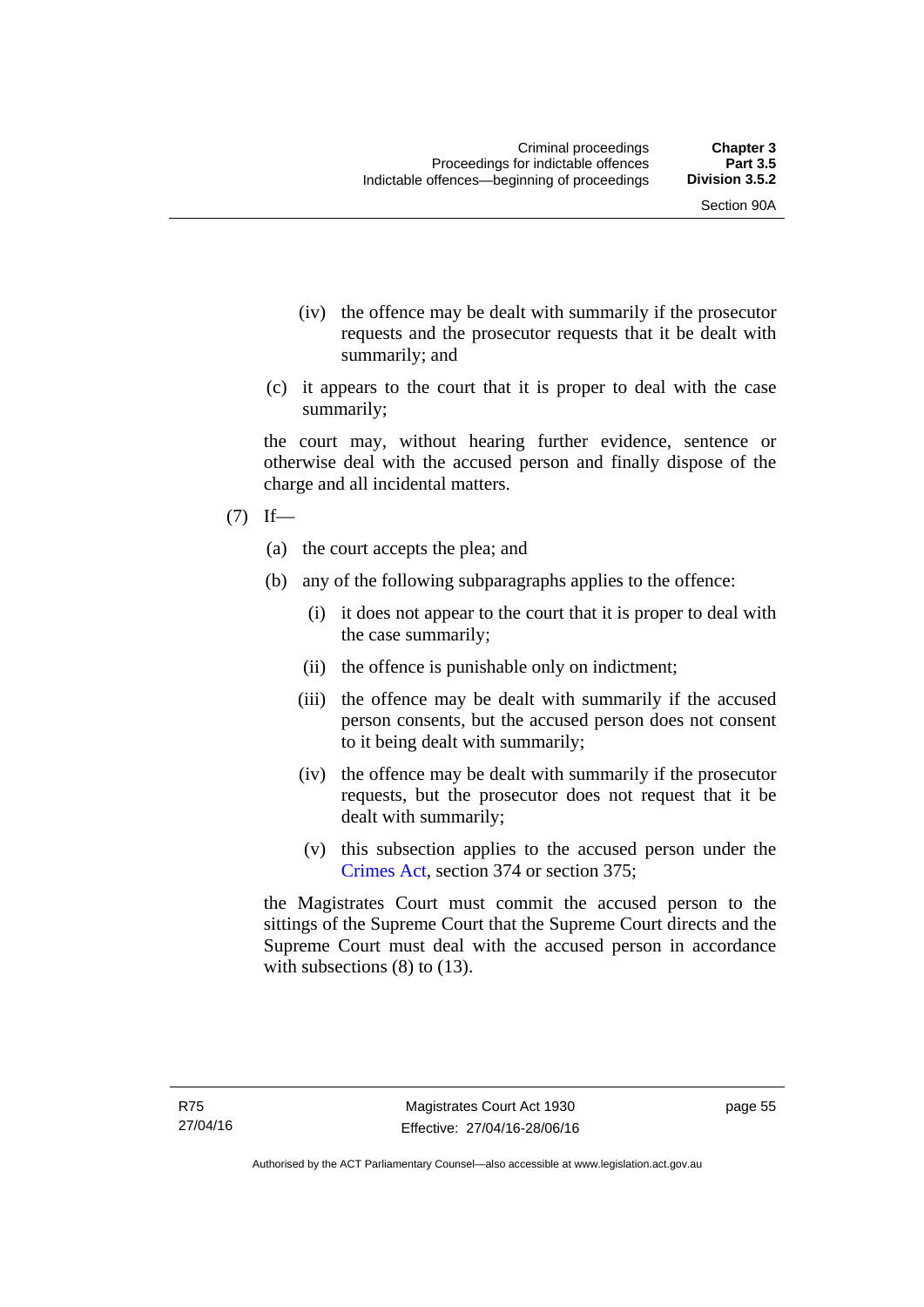- (8) A committal under subsection (7) is taken, for all purposes relating to the venue or change of venue of a proceeding consequent on the committal, to be a committal for trial.
- (9) The Supreme Court may order that the proceeding before the Magistrates Court where the accused person pleaded guilty be continued at a time and place stated in the order.
- (10) The Supreme Court must make an order under subsection (9) if—
	- (a) it appears to the Supreme Court from the information or evidence given to or before it that the facts in relation to which the accused person was charged before the Magistrates Court do not support the charge to which the accused person pleaded guilty; or
	- (b) the accused person or a lawyer representing the accused person or informant asks that the order be made.
- (11) Except if an order is made under subsection (9), the Supreme Court has the same powers of sentencing or otherwise dealing with the accused person and of finally disposing of the charge and of all incidental matters as it would have had if the accused person, on arraignment at any sittings of the court, had pleaded guilty to the offence charged on an indictment filed by the Attorney-General or the Attorney-General of the Commonwealth.
- (12) The procedure relating to committal for trial applies, as nearly as may be, to a committal under subsection (7) and bail may be granted as on a committal for trial, but a person must not be bound over to give evidence on a committal under that subsection unless the court otherwise orders.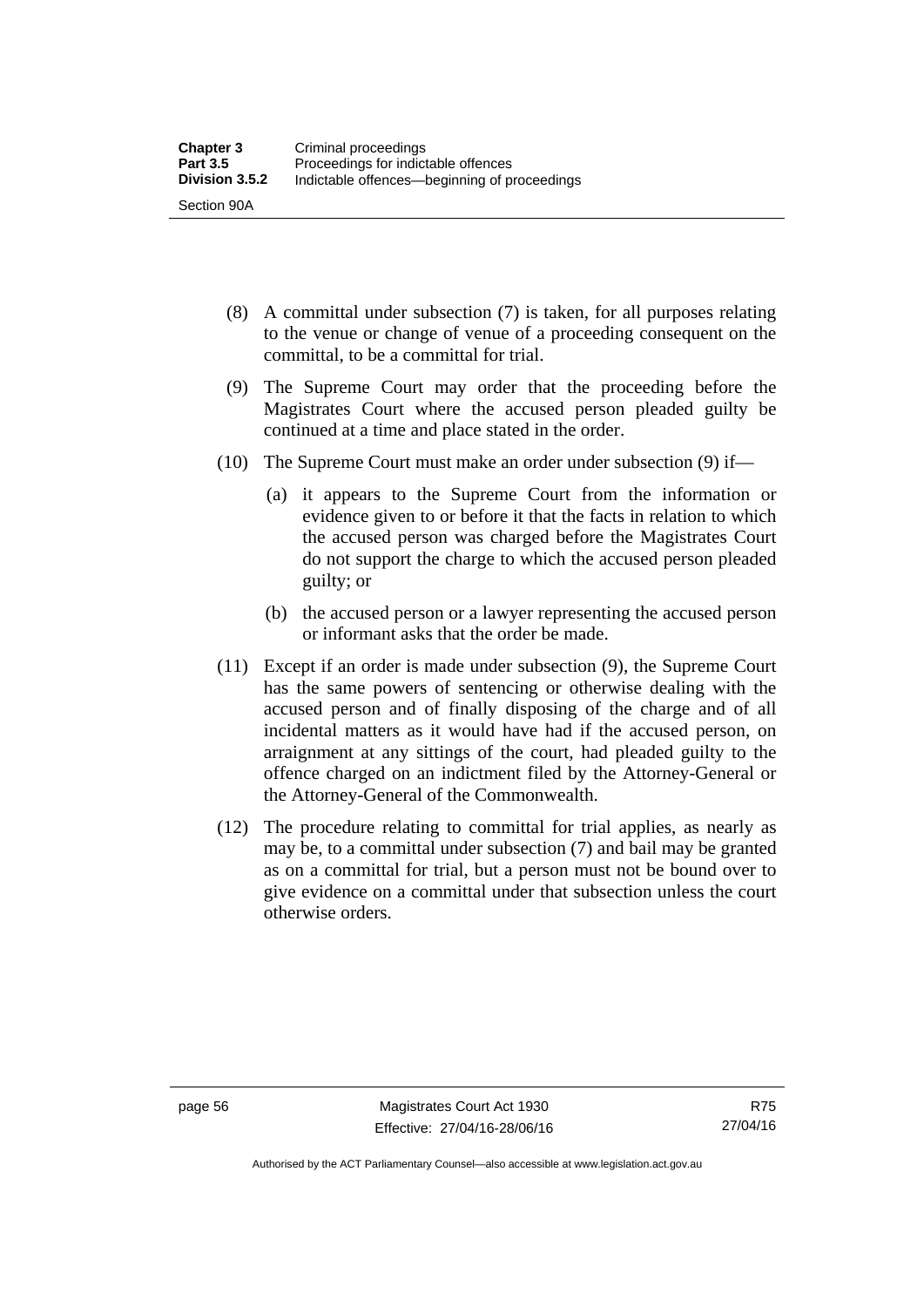- (13) If an order is made by the Supreme Court under subsection (9) that the proceeding before a court where an accused person pleaded guilty be continued at a time and place stated in the order—
	- (a) the proceeding must be continued in all respects as if the accused person had not pleaded guilty and as if the proceeding had been adjourned by the court to the time and place so stated; and
	- (b) the Supreme Court may exercise any power that the Magistrates Court might have exercised under division 3.4.3 (Remand) if the order had been an order made by the Magistrates Court adjourning the proceeding to the stated time and place, and that division applies in relation to the accused person.

# **90B Back-up and related offences––transfer to Supreme Court**

- (1) This section applies if a person (the *accused person*)––
	- (a) is committed for trial under section 90A (7); and
	- (b) has been charged with a back-up or related offence.
	- *Note Back-up offence* and *related offence*––see the dictionary.
- (2) The prosecutor must tell the court about the back-up or related offence.
- (3) The court must transfer the proceeding for the back-up or related offence to the Supreme Court, to be dealt with under the *[Supreme Court Act 1933](http://www.legislation.act.gov.au/a/1933-34)*, part 8 (Back-up and related offences).
- (4) Subsection (3) does not prevent the accused person being charged with an offence after committal under section 90A (7).
- (5) However, if the accused person is charged with a back-up or related offence after committal under section 90A (7), the court must transfer the proceeding for the offence to the Supreme Court, to be dealt with under the *[Supreme Court Act 1933](http://www.legislation.act.gov.au/a/1933-34)*, part 8.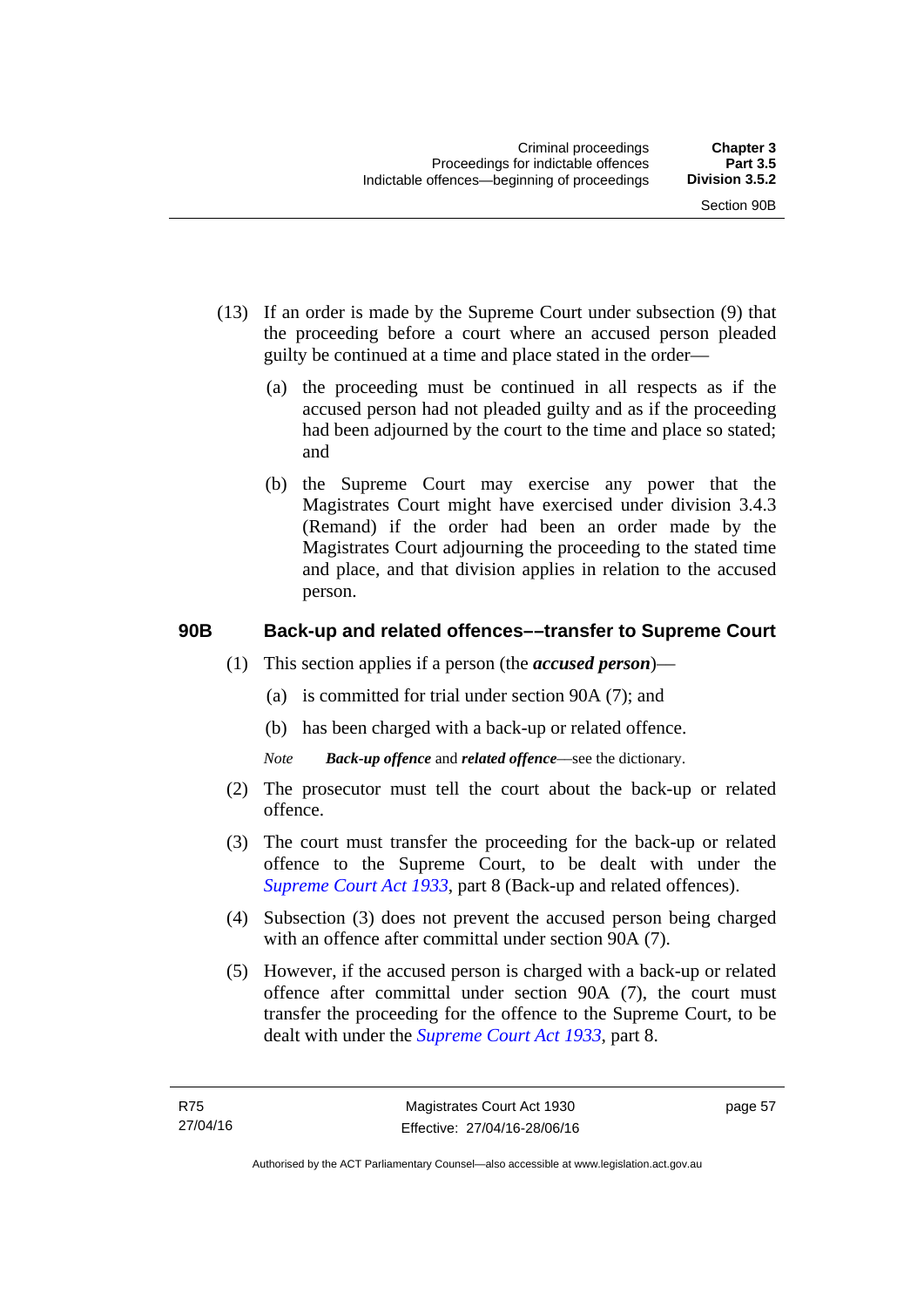#### **91 Proceeding following prosecution evidence**

 (1) When all the evidence offered by the prosecution in relation to the indictable offence with which the accused person is charged has been taken, the court must charge the accused person with the offence and must say to the accused person these words, or words to the like effect:

'Do you wish to say anything in answer to the charge? You are not obliged to say anything unless you desire to do so; but whatever you say may be given in evidence against you on your trial. You are clearly to understand that you have nothing to hope from any promise or favour, and nothing to fear from any threat that may have been held out to you to induce you to make any admission or confession of your guilt; but whatever you now say may be given in evidence against you on your trial, notwithstanding any such promise or threat.'.

- (2) Subsection (1) does not apply in relation to a person charged with an indictable offence if the court has decided to dispose of the case summarily under a law in force in the ACT.
- (3) If the court commits the accused person for trial before the Supreme Court, any statement made by the person in reply to the question mentioned in subsection (1) is, on the trial of the accused person, admissible as evidence.
- (4) Whether or not the accused person makes a statement in reply to the question mentioned in subsection (1), the magistrate must ask the person if the person wishes to give evidence himself or herself or to call any witnesses on his or her behalf and, if the accused person or any other person then gives evidence, the prosecutor is at liberty to cross-examine the witness and to adduce evidence in reply.

Authorised by the ACT Parliamentary Counsel—also accessible at www.legislation.act.gov.au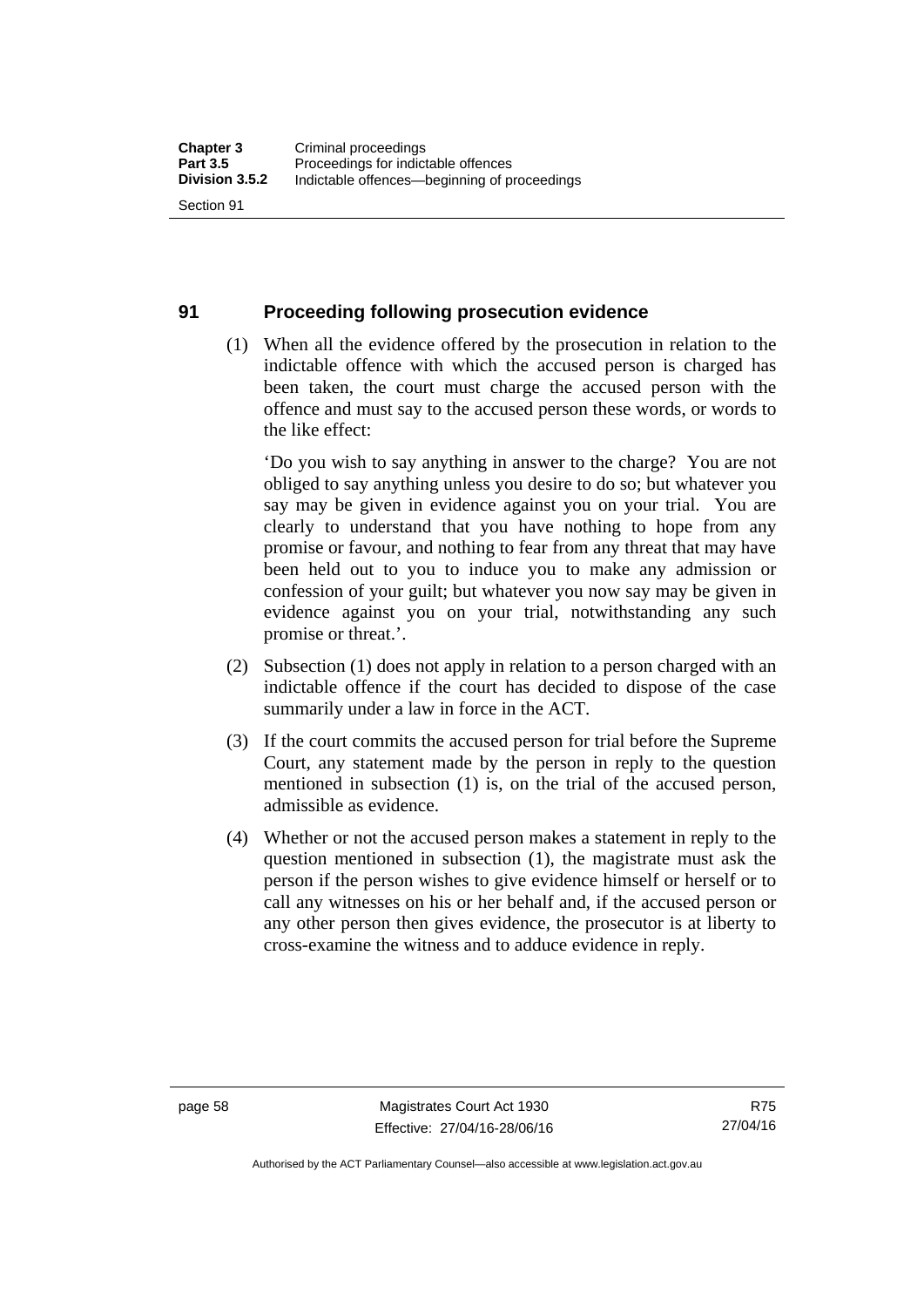# **92A Committal for sentence for indictable offence tried summarily**

- (1) On the summary conviction of a person charged with an indictable offence, the court may, if it appears to it that because of the character and antecedents of the person it is desirable that sentence be passed on the person by the Supreme Court, commit the person for sentence to the sittings of the Supreme Court that the court directs.
- (2) If the court commits a person for sentence under subsection (1), the court must––
	- (a) deal with the person in the same way as a person who is committed for trial under section 94 (1) (b) (Discharge or committal for trial); and
	- (b) if the person has been charged with a back-up or related offence––deal with the back-up or related offence in accordance with section 94 (2).
- (3) The Supreme Court has the same powers of sentencing or otherwise dealing with a person committed for sentence under this section as it would have had if the person had been convicted in that court.
- (4) This section does not apply to the summary conviction of a person charged with an indictable offence if the case was dealt with summarily under the [Crimes Act,](http://www.legislation.act.gov.au/a/1900-40/default.asp) section 374 (Summary disposal of certain cases at prosecutor's election).

#### **92B Depositions as evidence**

 $If$ —

- (a) a person is charged with an indictable offence; and
- (b) the person has not admitted the truth of the charge; and

page 59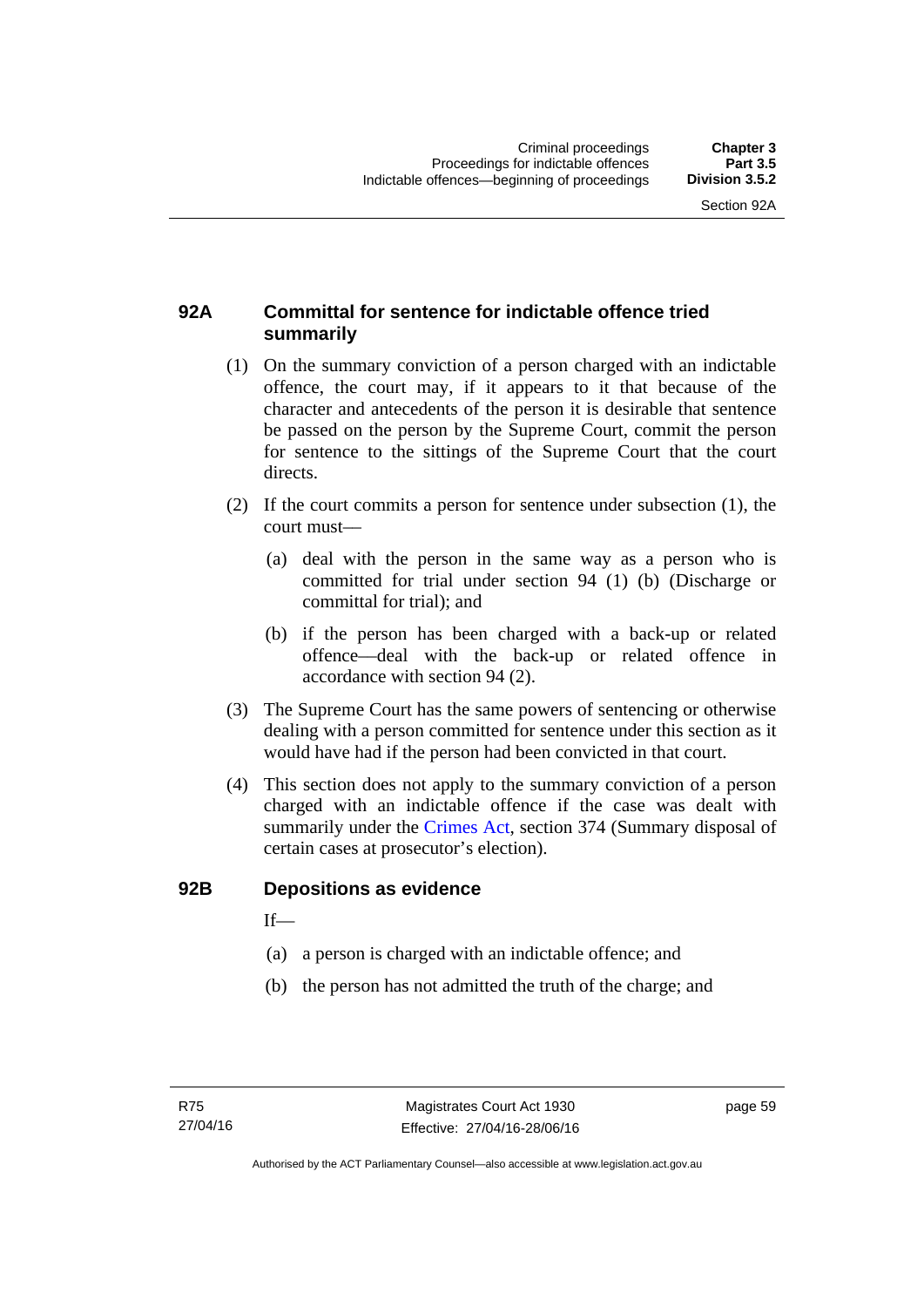(c) the court has decided to dispose of the case summarily under a law in force in the ACT;

the depositions of the witnesses who gave evidence for the prosecution at the preliminary hearing are taken to be evidence given on the hearing of the charge and the witnesses, or any of them, must, if so required by the prosecutor or the defendant, be called or recalled for examination or cross-examination.

#### **93 Admissions and confessions**

This Act does not prevent the prosecutor in any case from giving in evidence any admission or confession or other statement of the defendant made at any time if it is admissible as evidence against the defendant.

# **Division 3.5.3 Indictable offences—proceedings after hearing of evidence**

# **94 Discharge or committal for trial**

- (1) When all the evidence for the prosecution and the defence have been taken in relation to the indictable offence with which the accused person is charged, the court must—
	- (a) if the court is satisfied, having regard to all the evidence before it, that there is no reasonable prospect that the person would be found guilty of an indictable offence—if the person is in custody in relation to the offence, immediately order that the person be released from custody in relation to the offence; or
	- (b) if the court is not satisfied as mentioned in paragraph (a) commit the person for trial.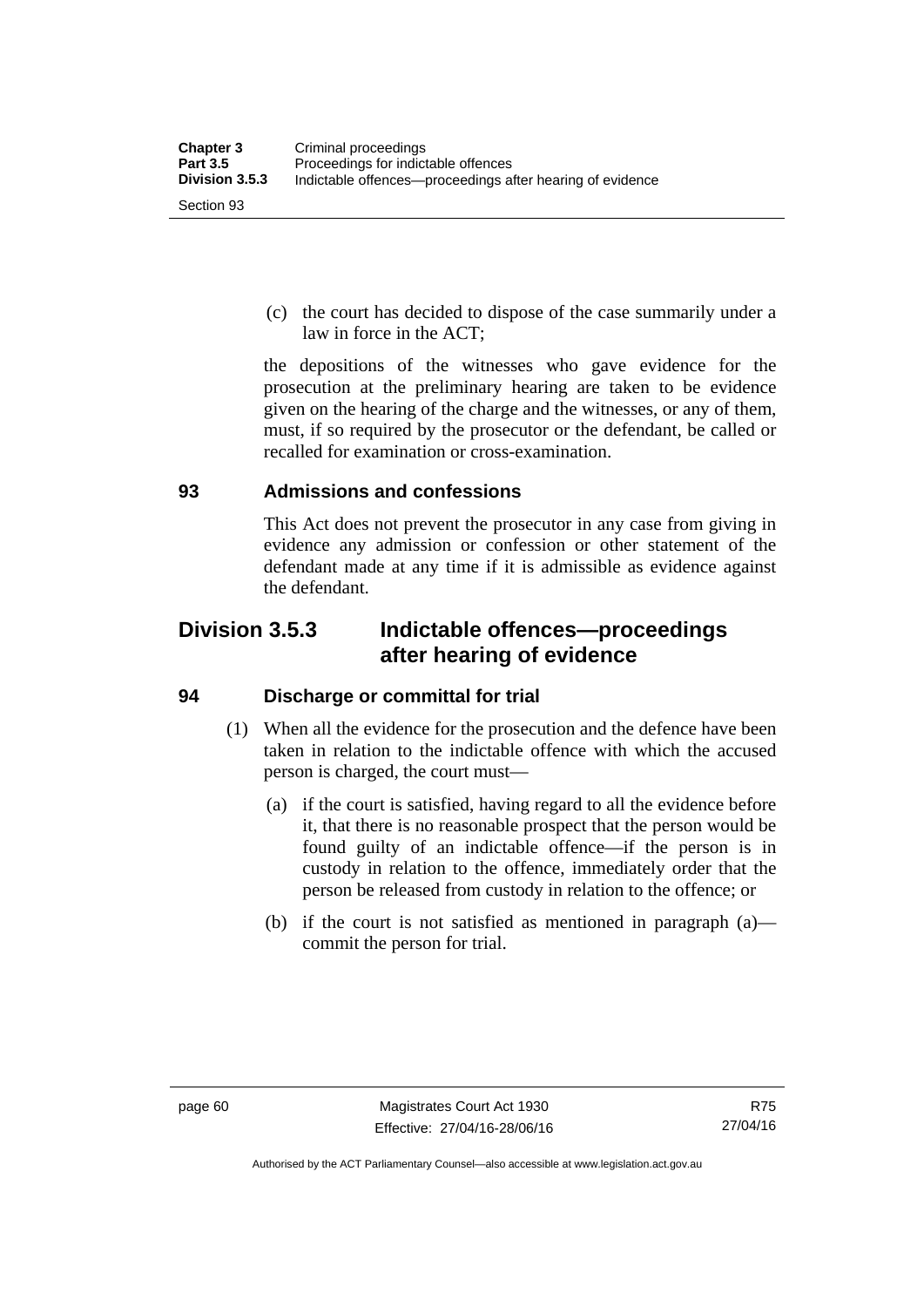- (2) If the accused person is committed for trial under subsection (1) and has been charged with a back-up or related offence—
	- (a) the prosecutor must tell the court about the back-up or related offence; and
	- (b) the court must transfer the proceeding for the back-up or related offence to the Supreme Court, to be dealt with under the *[Supreme Court Act 1933](http://www.legislation.act.gov.au/a/1933-34)*, part 8 (Back-up and related offences).
- (3) Subsection (2) does not prevent the accused person being charged with an offence after committal under subsection (1) (b).
- (4) However, if the accused person is charged with a back-up or related offence after committal under subsection (1) (b), the court must transfer the proceeding for the offence to the Supreme Court, to be dealt with under the *[Supreme Court Act 1933](http://www.legislation.act.gov.au/a/1933-34)*, part 8.
	- *Note 1* For the meaning of *commit* a person for trial, see the [Legislation Act,](http://www.legislation.act.gov.au/a/2001-14) dict, pt 1.
	- *Note 2* The court must issue a warrant for the remand of the defendant in the director-general's custody (see *[Crimes \(Sentence Administration\)](http://www.legislation.act.gov.au/a/2005-59)  [Act 2005](http://www.legislation.act.gov.au/a/2005-59)*, s 17).

#### **95 Depositions of dead or absent people**

If, on the trial of a person who has previously been charged before the court with an indictable offence and committed for trial, it is proved—

- (a) that a witness whose depositions were taken at the hearing of the charge before the magistrate is dead or so ill as not to be able to travel or to give evidence, or is absent from Australia; and
- (b) that the depositions of the witness were taken in the presence of the accused person; and

page 61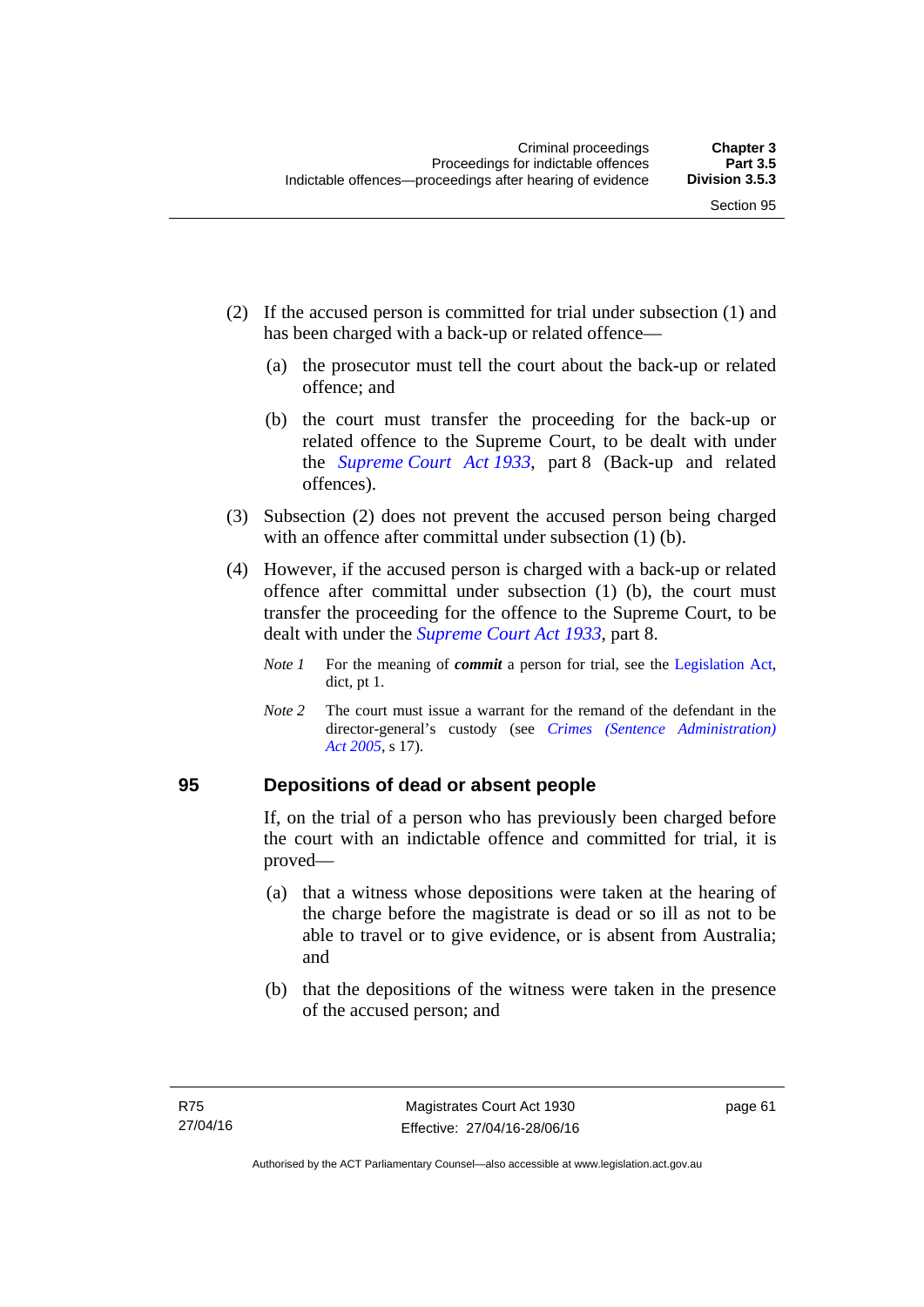Section 96

 (c) that the accused person or a lawyer representing the accused person had a full opportunity of cross-examining the witness;

the depositions are admissible as evidence—

- (d) if taken in the way specified in section 316 (3)—be read as evidence at the trial of the accused person without further proof unless it is proved that the magistrate by whom the depositions purport to have been signed did not in fact sign them; or
- (e) if recorded by 1 of the ways specified in section 316 (2)—be read as evidence at the trial of the accused person if it is proved that the record is a correct record of the depositions and that the transcript is a correct transcript of that record.

#### **96 Evidence for defence**

If a person is charged with an indictable offence as such, the court is bound to hear any evidence tendered on the person's behalf tending to show that the defendant is not guilty of the offence with which the defendant is charged.

# **Division 3.5.4 Indictable offences—costs**

# **97 Discontinued proceeding**

If—

- (a) in a proceeding under this part, the court is of the opinion, having regard to all the evidence before it, that there is no reasonable prospect that the person would be convicted of an indictable offence; or
- (b) a proceeding under this part is discontinued for any other reason;

the court may order that the informant pay to the defendant the costs the court considers just.

R75 27/04/16

Authorised by the ACT Parliamentary Counsel—also accessible at www.legislation.act.gov.au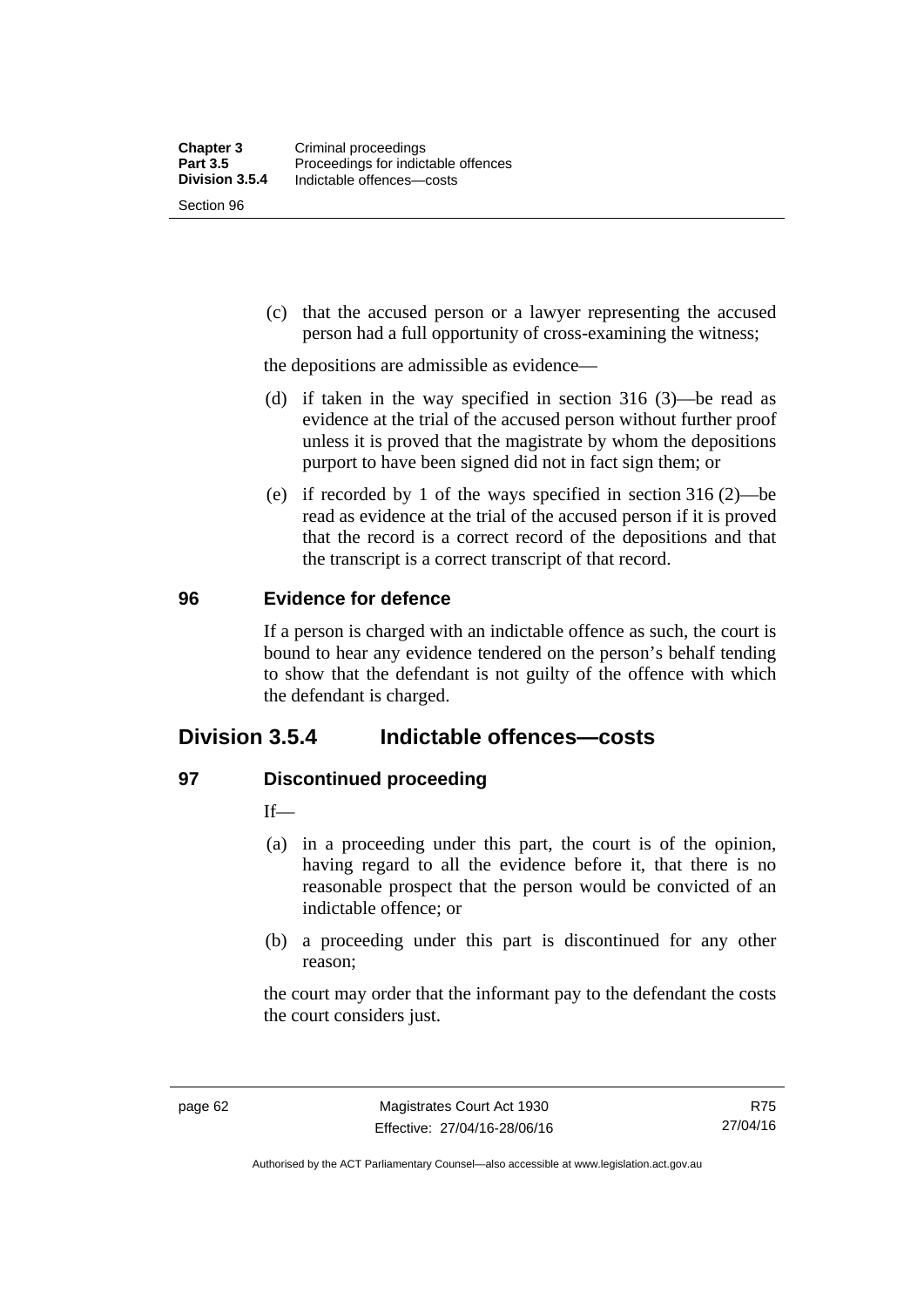# **Division 3.5.5 Indictable offences—witness recognisances**

#### **103 Recognisance of witnesses etc**

- (1) The court may bind by recognisance every person whose written statement was admitted in evidence under section 90AA, or who was examined before it, to appear at the court at which the defendant is to be tried, and then and there to give evidence against the defendant.
- (2) The recognisance must particularly specify the profession, trade, or calling of every person who enters into it, together with the person's full name and place of residence.

#### **104 Signature of magistrate—notice to witnesses**

Every such recognisance must be duly acknowledged by every person who enters into it, and must be subscribed by the magistrate before whom it is acknowledged, and a notice of it signed by the magistrate must at the same time be given to every person bound by it.

#### **105 Court may remand noncompliant witness**

- (1) If a witness fails to enter into a recognisance, the court may order the remand of the witness in custody until after the defendant's trial, unless the witness enters into the recognisance before a magistrate.
	- *Note* The *[Crimes \(Sentence Administration\) Act 2005](http://www.legislation.act.gov.au/a/2005-59)*, pt 3.2 provides for the director-general to have custody of the defendant during the remand.
- (2) If the witness is remanded under this section, a magistrate may order the director-general to release the witness from custody in accordance with the order if—
	- (a) the defendant is not committed for trial for the offence with which the defendant is charged; or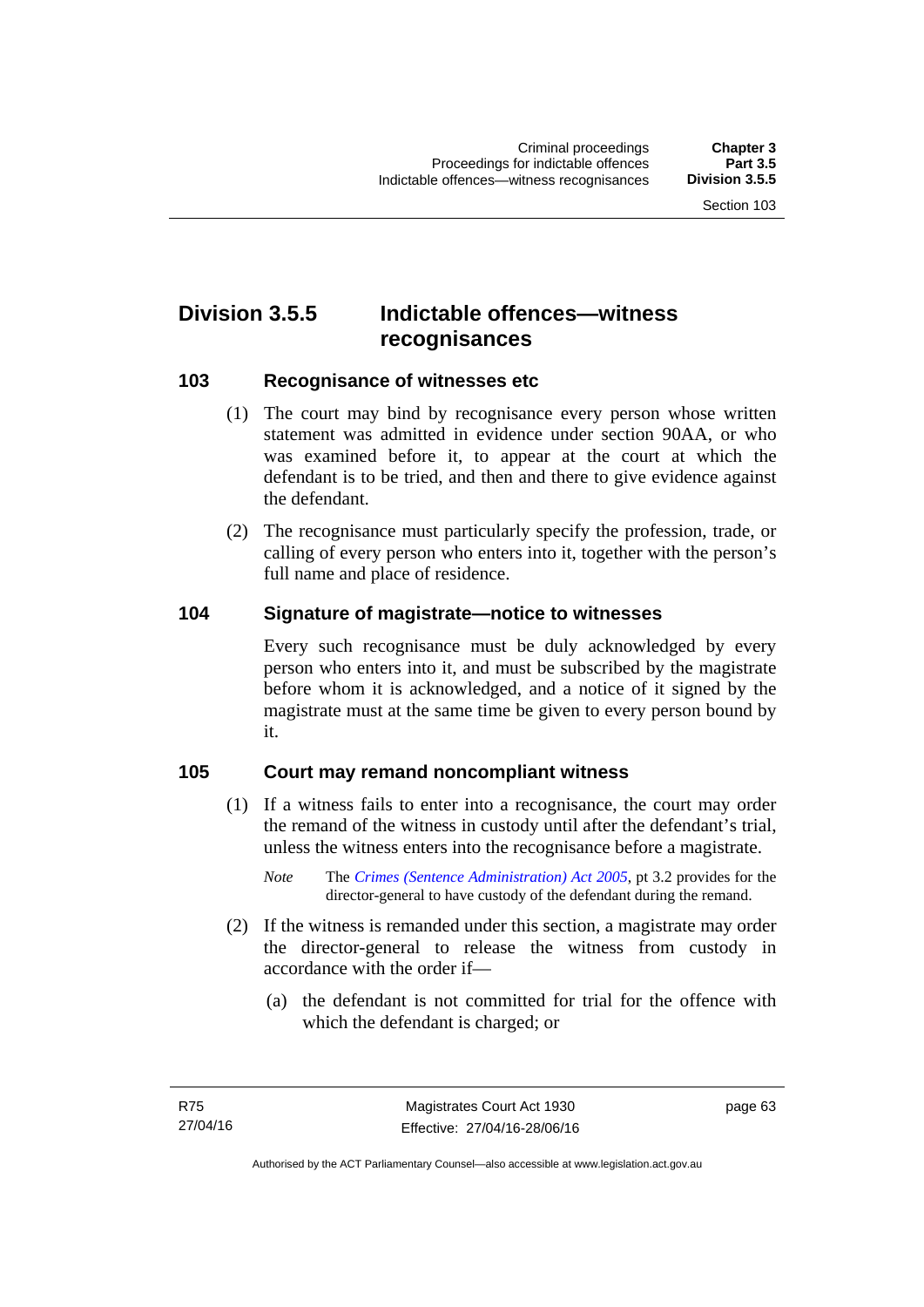- (b) the relevant officer declines to file an information against the defendant for the offence; or
- (c) the witness enters into the recognisance before a magistrate.

# **Division 3.5.6 Indictable offences—other provisions**

#### **105A Meaning of** *certified copy* **of depositions in div 3.5.6**

In this division:

*certified copy*, of depositions, means—

- (a) if a record of the deposition was made in accordance with section 316 (2)—a transcript of the record certified in accordance with section 314 (2); or
- (b) if the depositions were taken down in writing and signed in accordance with section 316 (3)—the depositions as taken down and signed.

# **106 Giving depositions etc to director of public prosecutions**

- (1) If a defendant is committed for trial or for sentence, the court must as soon as possible after the conclusion of the case before it, give to the director of public prosecutions or a person authorised by the director of public prosecutions all informations, examinations, depositions, statements, bail undertakings and other documents sworn taken or acknowledged in the case.
- (2) In this section:

*depositions* means a certified copy of depositions.

*statement* includes a certified copy of the statement (if any) made by a defendant in reply to the question mentioned in section 91 (1).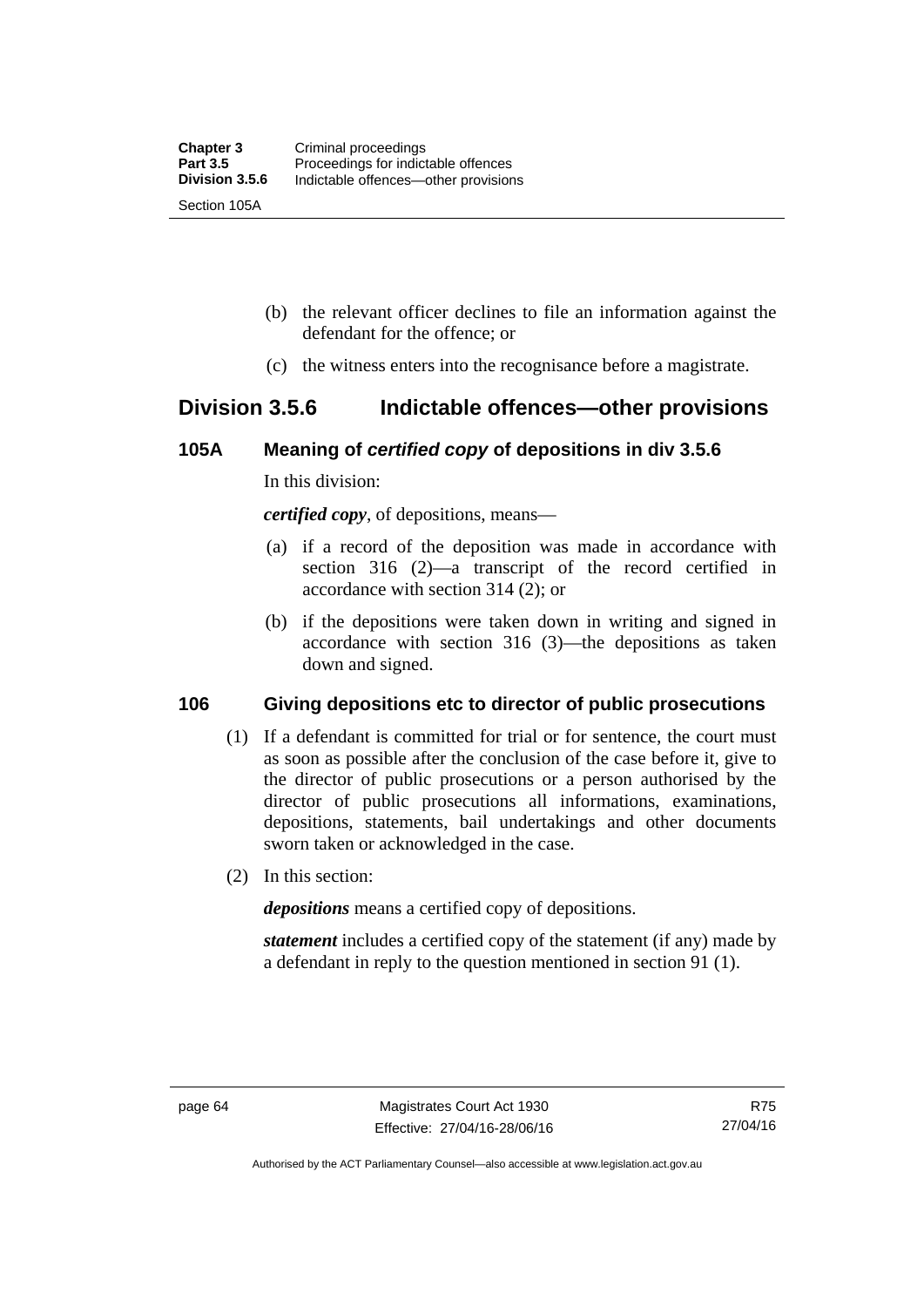# **107 Giving documents to proper officer of court**

- (1) After being given the documents and before the day of trial, the director of public prosecutions or a person authorised by the director of public prosecutions has and is subject to the same duties and liabilities in relation to the documents on a certiorari order directed to him or her as the court would have had and been subject to on a certiorari order to it if the documents had not been given.
- (2) The director of public prosecutions, a person authorised by the director of public prosecutions, the person representing the director of public prosecutions or the person representing the informant, must, at any time after the opening of the Supreme Court at the sitting at which the trial is to be had, give the documents or any of them to the proper officer of the Supreme Court, if the presiding judge so directs.

# **108 Accused person may obtain copies of depositions etc**

- (1) This section applies if—
	- (a) a person is charged with an indictable offence; and
	- (b) the Magistrates Court commits the person for trial before the Supreme Court.
- (2) At any time before the person's trial before the Supreme Court starts, the person may apply to the registrar—
	- (a) for certified copies of depositions in the case; and
	- (b) for the evidence given on the cross-examination or the examination of any witnesses in the case.
- (3) The registrar must give the person the certified copies of depositions and the evidence applied for under subsection (2).
- (4) If the person is in custody, the person having the custody of the person must give any application under subsection (2) to the registrar.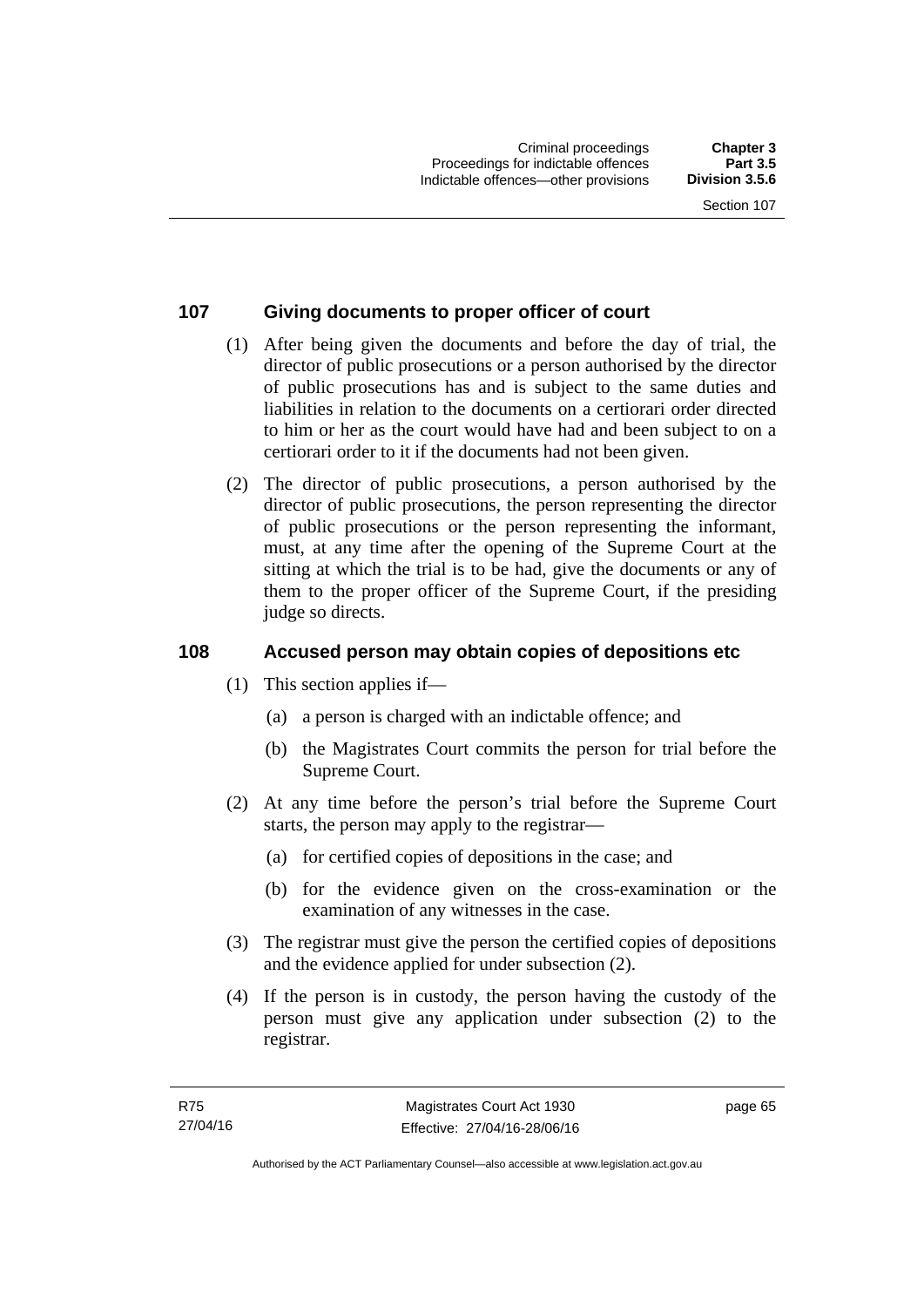Section 108A

# **Part 3.6 Proceedings for offences punishable summarily**

#### **108A Indictable offences dealt with summarily**

If—

- (a) a person is charged with an indictable offence; and
- (b) the court has decided to dispose of the case summarily under a law in force in the ACT;

this part applies, so far as it is applicable, to the summary disposal of the case.

#### **109 Dismissal or adjournment in absence of informant**

- $(1)$  If—
	- (a) the defendant appears (whether voluntarily, in accordance with a summons or under a warrant) at the time and place for the hearing of an information in relation to an offence punishable summarily; and
	- (b) the informant, having been notified of the time and place for the hearing, does not appear either personally or by a lawyer appearing for the informant;

the court must, subject to subsection (2), dismiss the information.

 (2) The court may, if it considers it is appropriate to do so, adjourn to another day the hearing of an information that would otherwise be dismissed under subsection (1).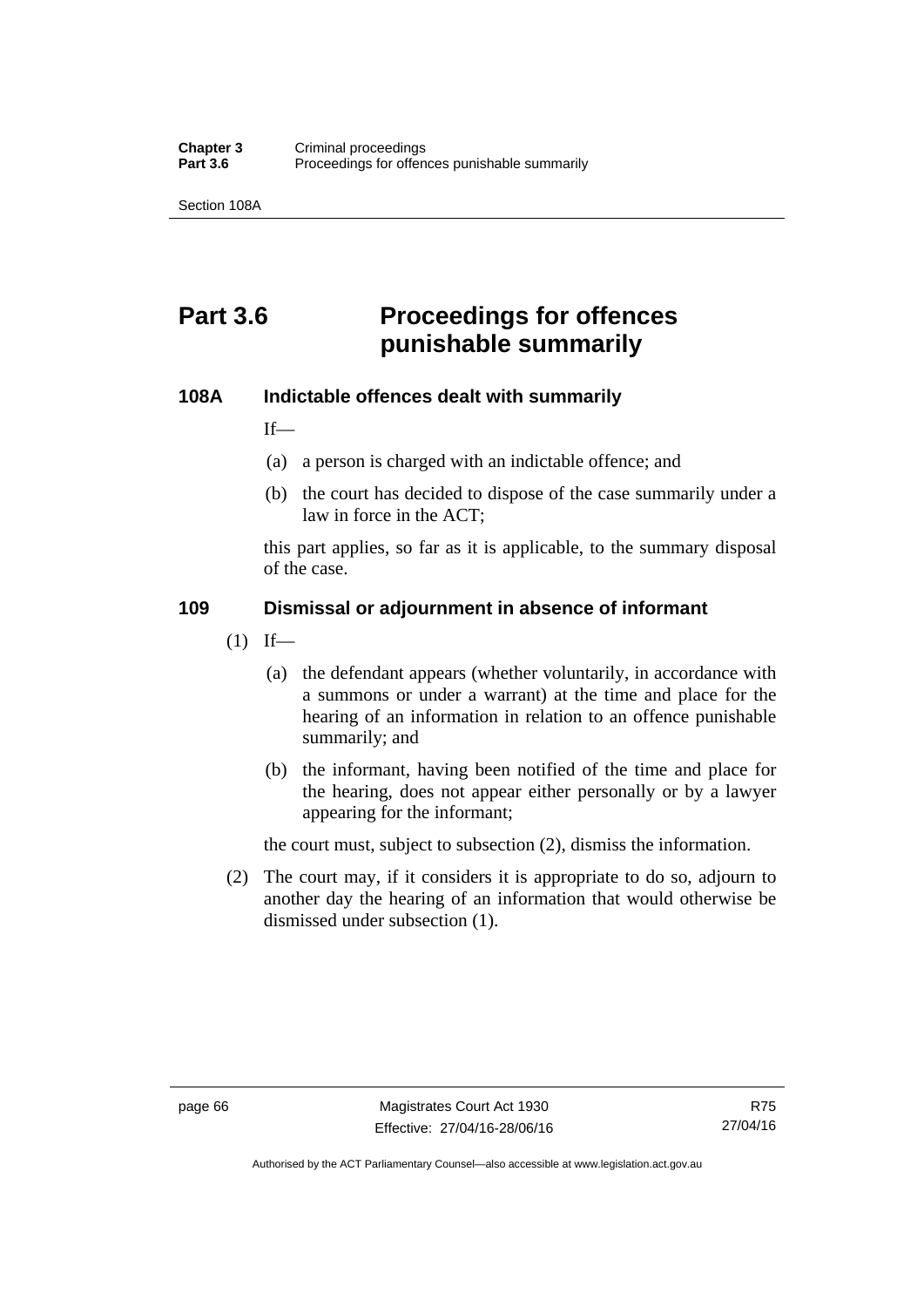#### **110 Hearing in absence of defendant**

- (1) If a summons has been served in accordance with section 41 and the defendant does not appear when called, the court may either—
	- (a) proceed to hear and decide the case in the absence of the defendant; or
	- (b) on oath being made before it, substantiating the matter of the information to its satisfaction, issue a warrant for the arrest of the defendant and to bring the defendant before the court to answer to the information and be further dealt with according to law.
- (2) If the court proceeds under subsection  $(1)$   $(a)$ 
	- (a) the evidence of the informant or another person may be given orally; or
	- (b) a written statement made by the informant or another person may be admitted as evidence of the matters contained in it.
- (3) A written statement admitted in evidence constitutes the depositions of the person who made the statement.
- (4) A written statement must not be admitted in evidence unless it is sworn before—
	- (a) a lawyer; or
	- (b) a justice of the peace; or
	- (c) the registrar; or
	- (d) a person prescribed by regulation or rule.
- (5) If the court admits a written statement in evidence it may, on its own initiative, adjourn the hearing of the information and require the person who made the statement to attend before the court to give evidence.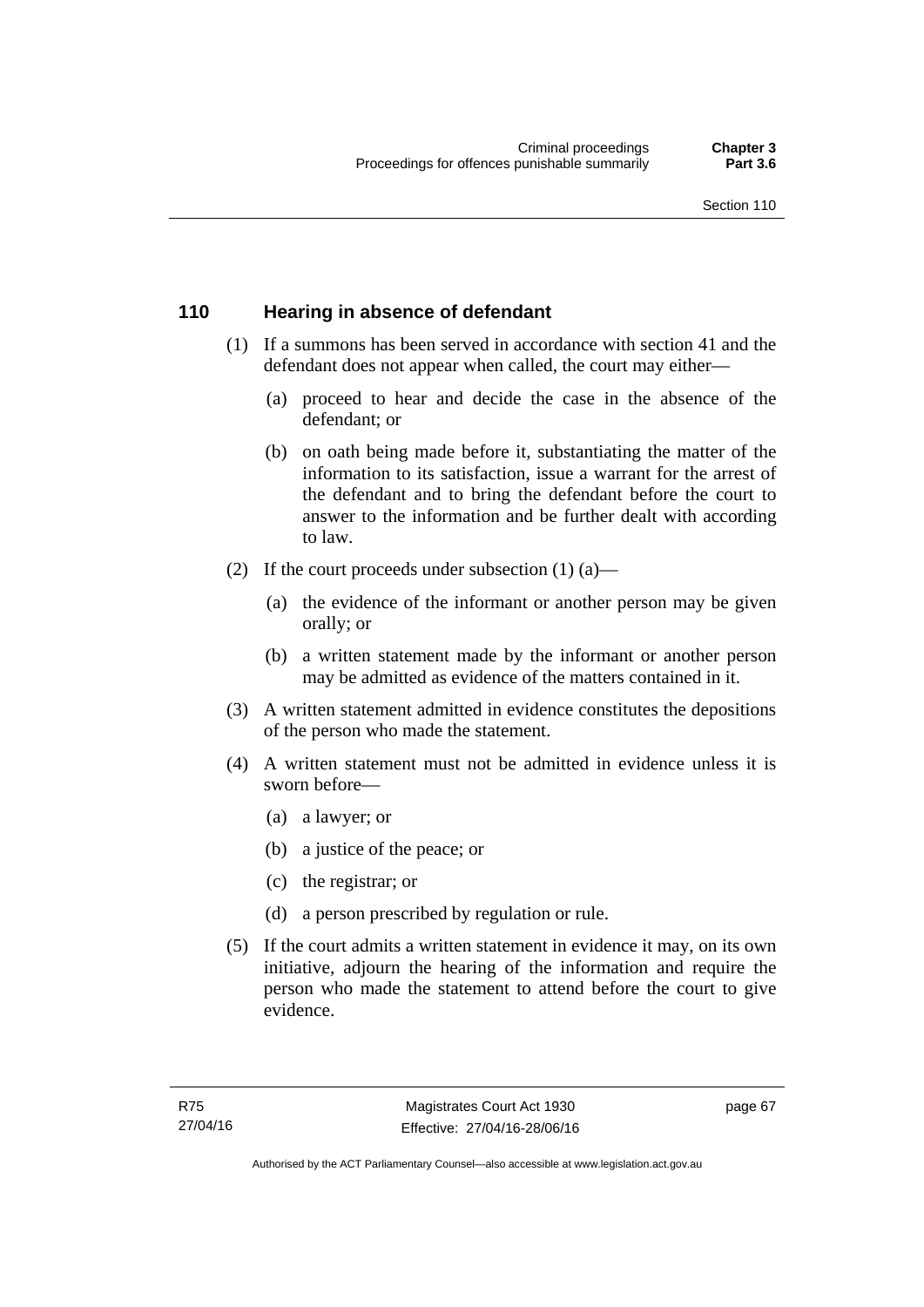Section 111

- (6) Although a part of a written statement tendered in evidence under this section is inadmissible according to the rules of evidence, the statement is nevertheless admissible under this section as evidence of the matters contained in the remainder of that statement, but, if the court admits such a statement, the court must identify the part that is inadmissible and must, with reference to that part, write on the statement 'ruled inadmissible' or words to that effect.
- (7) The court must not sentence a defendant to imprisonment for an offence if the court has heard and decided the case under subsection (1) (a) in the absence of the defendant.
- (8) The court must set aside an order made in hearing and deciding a case under subsection (1) (a) if—
	- (a) the defendant applies under the rules to have the order set aside; and
	- (b) the court is satisfied on reasonable grounds that the defendant—
		- (i) did not know the hearing date; or
		- (ii) did not understand that the court could proceed to hear and decide the case in the defendant's absence if the defendant failed to appear; or
		- (iii) otherwise had a reasonable excuse for failing to appear.

# **111 Adjournment if defendant does not appear**

- (1) This section applies if—
	- (a) the defendant does not appear before the court for the hearing of the information; and
	- (b) the court has issued a warrant for the defendant's arrest.
- (2) The court must adjourn the hearing until the defendant is arrested.

Authorised by the ACT Parliamentary Counsel—also accessible at www.legislation.act.gov.au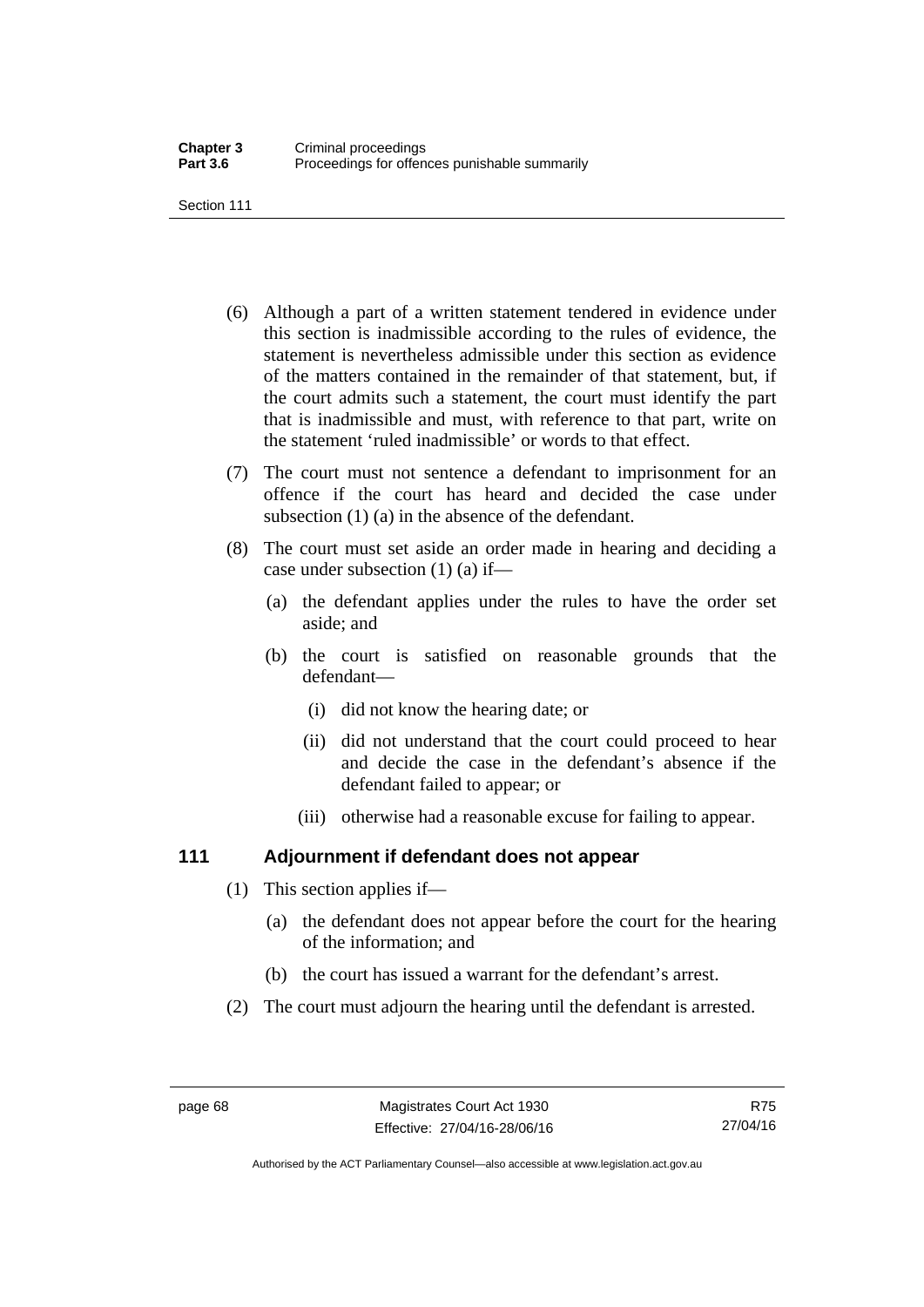- (3) If the defendant is arrested under the warrant, the defendant must be detained in custody until the defendant can be brought before the court at a time and place fixed by the court.
- (4) The court must give the informant notice of the time and place fixed.

## **112 Summary proceedings—issue of warrant for nonappearance at adjourned or postponed hearing**

- (1) This section applies if—
	- (a) a defendant appears before the court for the hearing of an information for an offence; and
	- (b) the information is substantiated by the oath of the informant or a witness; and
	- (c) the court adjourns or postpones the hearing or further hearing; and
	- (d) the defendant is told of the time and place of the adjourned or postponed hearing or further hearing; and
	- (e) the defendant does not appear before the court at the adjourned or postponed hearing or further hearing.
- (2) The court may issue a warrant for the arrest of the defendant and to bring the defendant before the court at the adjourned or postponed hearing or further hearing.

# **112A Court may direct defendant to appear**

- (1) This section applies if—
	- (a) a summons is served on a defendant in relation to an information for an offence; and
	- (b) in accordance with the summons—the defendant appears before the court represented by a lawyer; and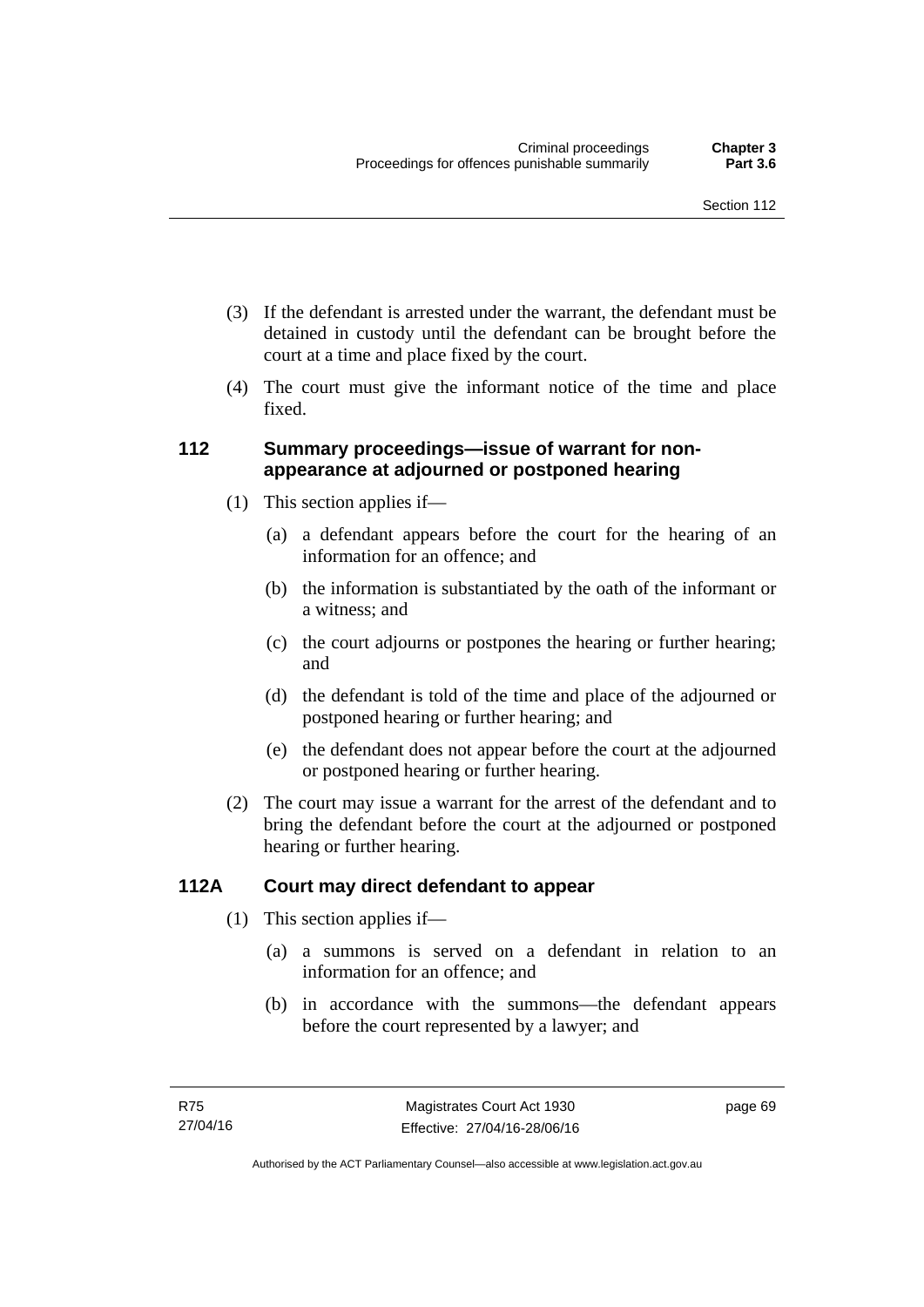Section 113

- (c) the defendant does not appear personally for the hearing; and
- (d) the information is substantiated by the oath of the informant or a witness.
- (2) The court may at any time during the hearing—
	- (a) adjourn the hearing; and
	- (b) direct the defendant by written notice to attend personally before the court for any matter related to the hearing, at the time and place specified by the court.
- (3) A notice under subsection (2) must be served in the same way as the service of a summons under section 41.
- (4) If the defendant does not appear before the court in accordance with a notice under subsection (2), the court may issue a warrant for the arrest of the defendant and to bring the defendant before the court.

#### **113 Proceeding at hearing on defendant's confession**

If the defendant is present at the hearing, the substance of the information must be stated to the defendant, and the defendant must be asked if the defendant has any cause to show why the defendant should not be convicted or why an order should not be made against the defendant, and if the defendant has no cause to show, the court may convict the defendant, or make an order against the defendant accordingly.

#### **114 If defendant does not admit the case**

- (1) This section applies if the defendant does not admit the truth of the information.
- (2) The court must hear—
	- (a) the informant and the informant's witnesses (if any); and
	- (b) if the defendant wants to give evidence—the defendant; and

R75 27/04/16

Authorised by the ACT Parliamentary Counsel—also accessible at www.legislation.act.gov.au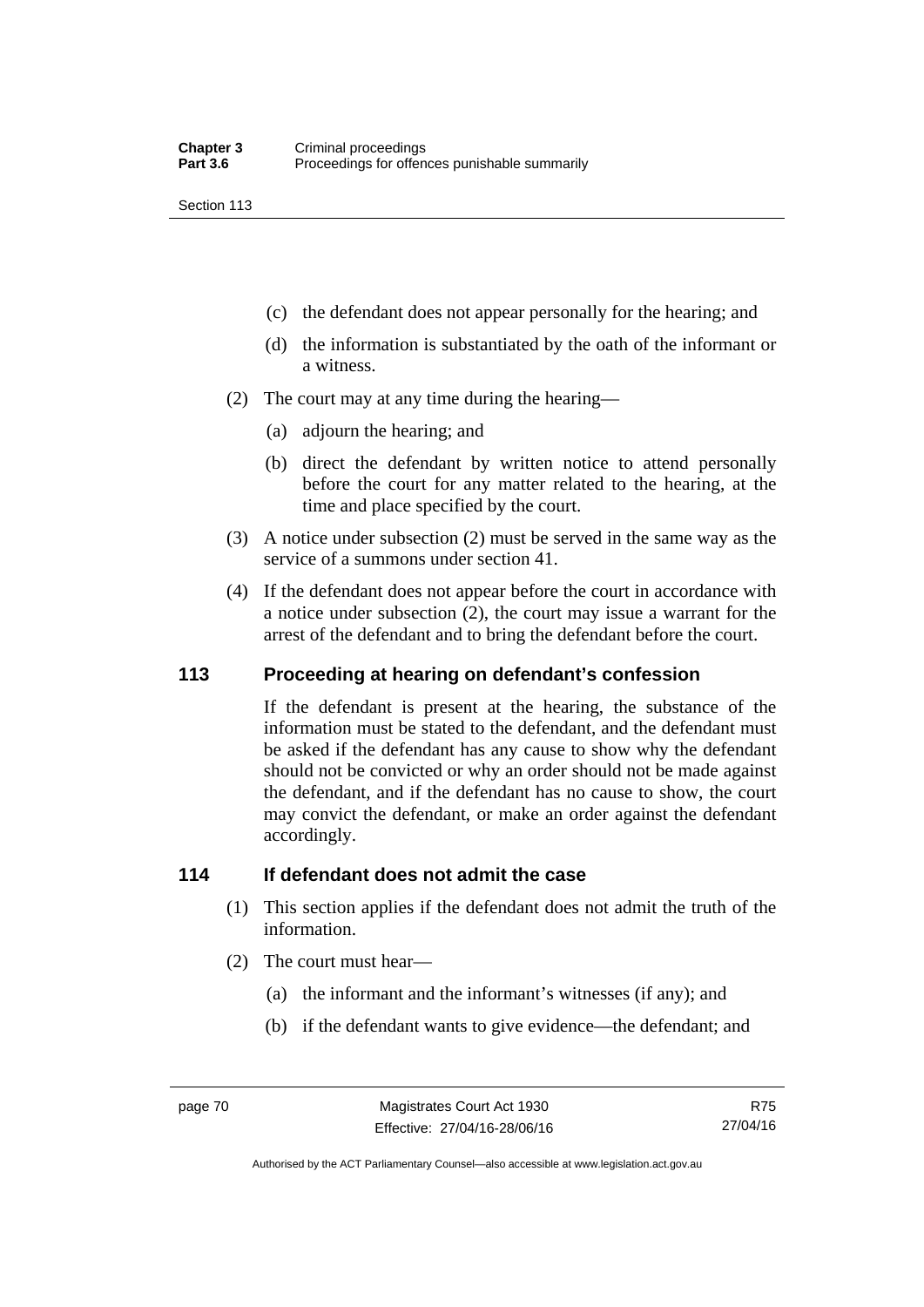- (c) the defendant's witnesses (if any); and
- (d) if the defendant has given evidence other than about the defendant's general character—the informant's witnesses in reply (if any).
- (3) Having heard each party and the evidence, the court must decide the information and do 1 of the following as justice requires:
	- (a) convict the defendant;
	- (b) make an order on the defendant;
	- (c) dismiss the information.

# **115 Conduct of summary proceeding**

- (1) The defendant or a lawyer representing the defendant may address the court after all the evidence for the informant and the evidence (if any) for the defendant and for the informant in reply has been given.
- (2) The informant or a lawyer representing the informant may make a closing address.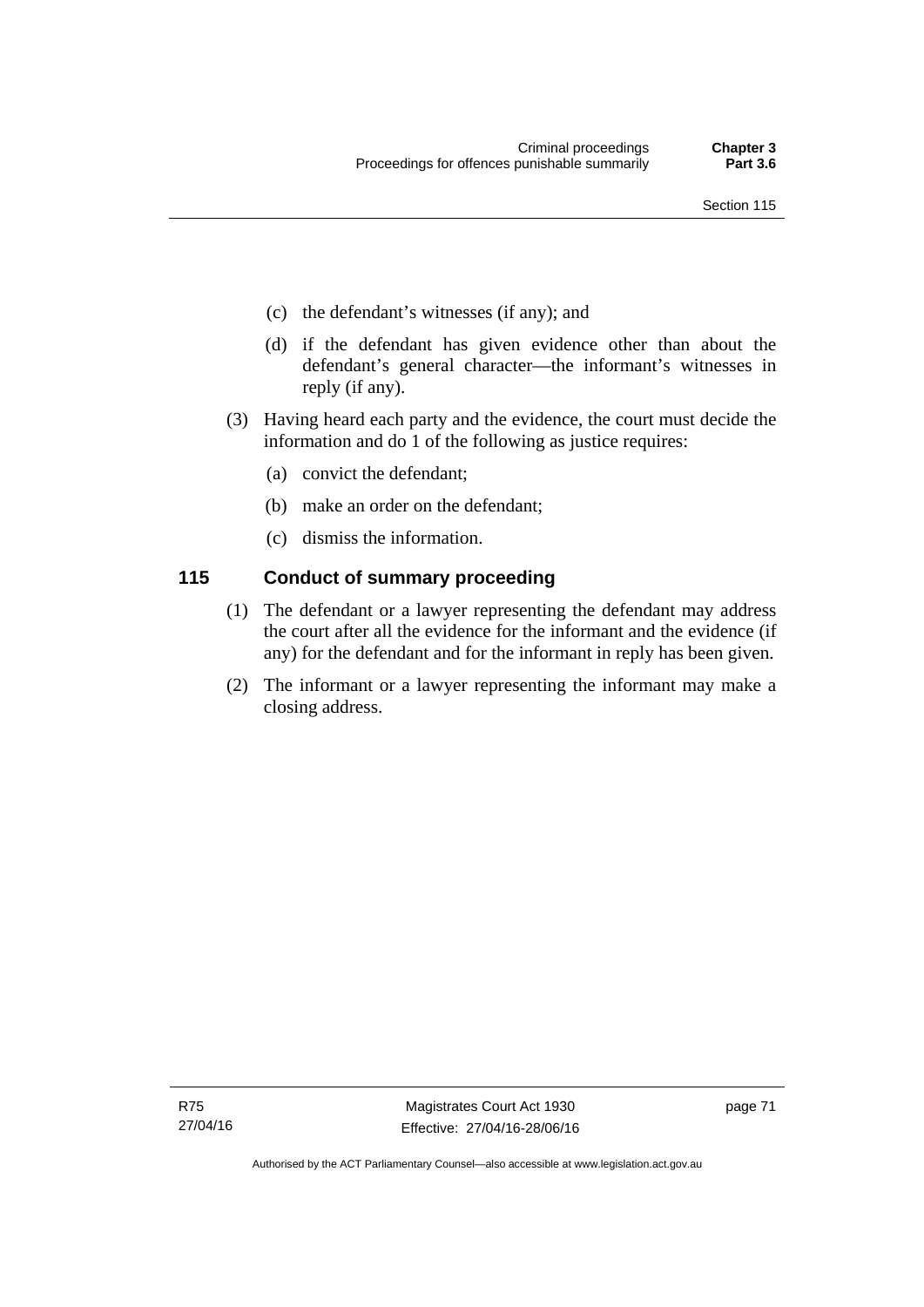Section 116A

# Part 3.7 Service and pleading by post for **certain offences**

#### **116A Definitions for pt 3.7**

(1) In this part:

*defendant* means a person who has been properly served with a summons in accordance with section 116B.

*law in force in the ACT* includes a statute of the Australian National University about parking or traffic.

 (2) For this part (other than section 116B (2)), a *notice to defendant form*, *notice of intention to defend form* and *plea of guilty form* includes a copy of the form printed on the back of a copy of a summons.

## **116AA Meaning of** *prescribed offence* **for pt 3.7**

- (1) For this part, an offence against a law in force in the ACT is a *prescribed offence* in relation to a person if—
	- (a) for an offence against the road transport legislation—the maximum fine that can be imposed on the person for the offence is 30 penalty units; or
	- (b) for an offence against the *[Heavy Vehicle National Law](http://www.legislation.act.gov.au/a/db_49155/default.asp)  [\(ACT\)](http://www.legislation.act.gov.au/a/db_49155/default.asp)*—the maximum fine that can be imposed on the person for the offence is \$3 000 or another amount prescribed by regulation; or
	- (c) for any other offence—the maximum fine that can be imposed on the person for the offence is 10 penalty units.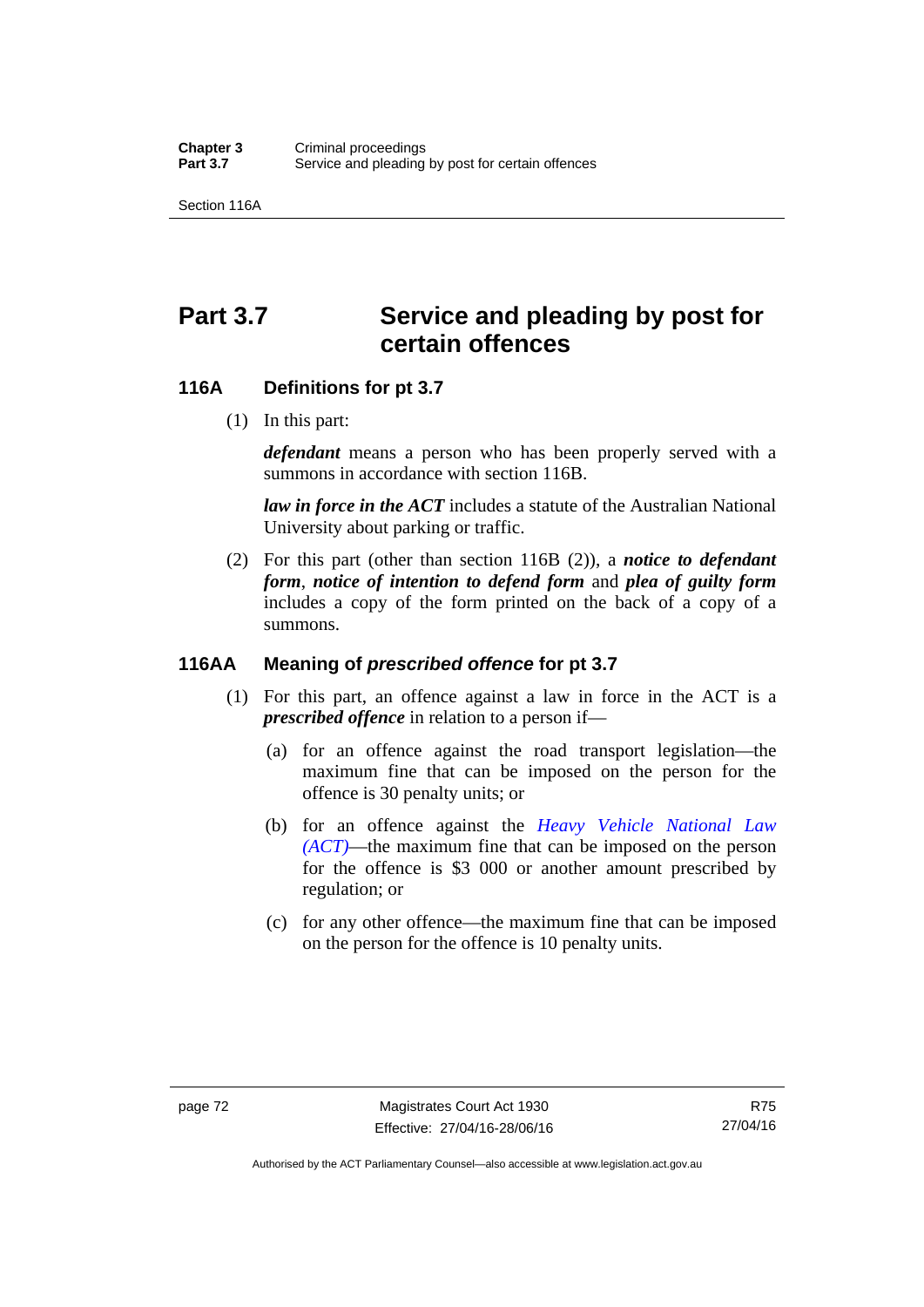(2) In this section:

#### *road transport legislation* means the following:

- (a) the *[Road Transport \(Driver Licensing\) Act 1999](http://www.legislation.act.gov.au/a/1999-78)*;
- (b) the *[Road Transport \(General\) Act 1999](http://www.legislation.act.gov.au/a/1999-77)*;
- (c) the *[Road Transport \(Public Passenger Services\) Act 2001](http://www.legislation.act.gov.au/a/2001-62)*;
- (d) the *[Road Transport \(Safety and Traffic Management\)](http://www.legislation.act.gov.au/a/1999-80)  [Act 1999](http://www.legislation.act.gov.au/a/1999-80)*;
- (e) the *[Road Transport \(Vehicle Registration\) Act 1999](http://www.legislation.act.gov.au/a/1999-81)*;
- (f) any other Act or any regulation prescribed by regulation.
- *Note* A reference to an Act includes a reference to the statutory instruments made or in force under the Act, including any regulation (see [Legislation Act,](http://www.legislation.act.gov.au/a/2001-14) s 104).

#### **116B Service of summons for prescribed offence**

- (1) A summons for a person in relation to a prescribed offence may be served on the person—
	- (a) by giving 2 copies of the summons to the person; or
	- (b) by sending 2 copies of the summons by prepaid post, addressed to the person, at the person's last-known home or business address; or
	- (c) by leaving 2 copies of the summons at the person's last-known home or business address with someone who appears to be at least 16 years old and to live or be employed at the address.
- (2) One copy of a summons in relation to a prescribed offence served in accordance with this section must have the notice to defendant form printed on the back of it, and the other copy of that summons so served must have the notice of intention to defend form and the plea of guilty form printed on the back of it.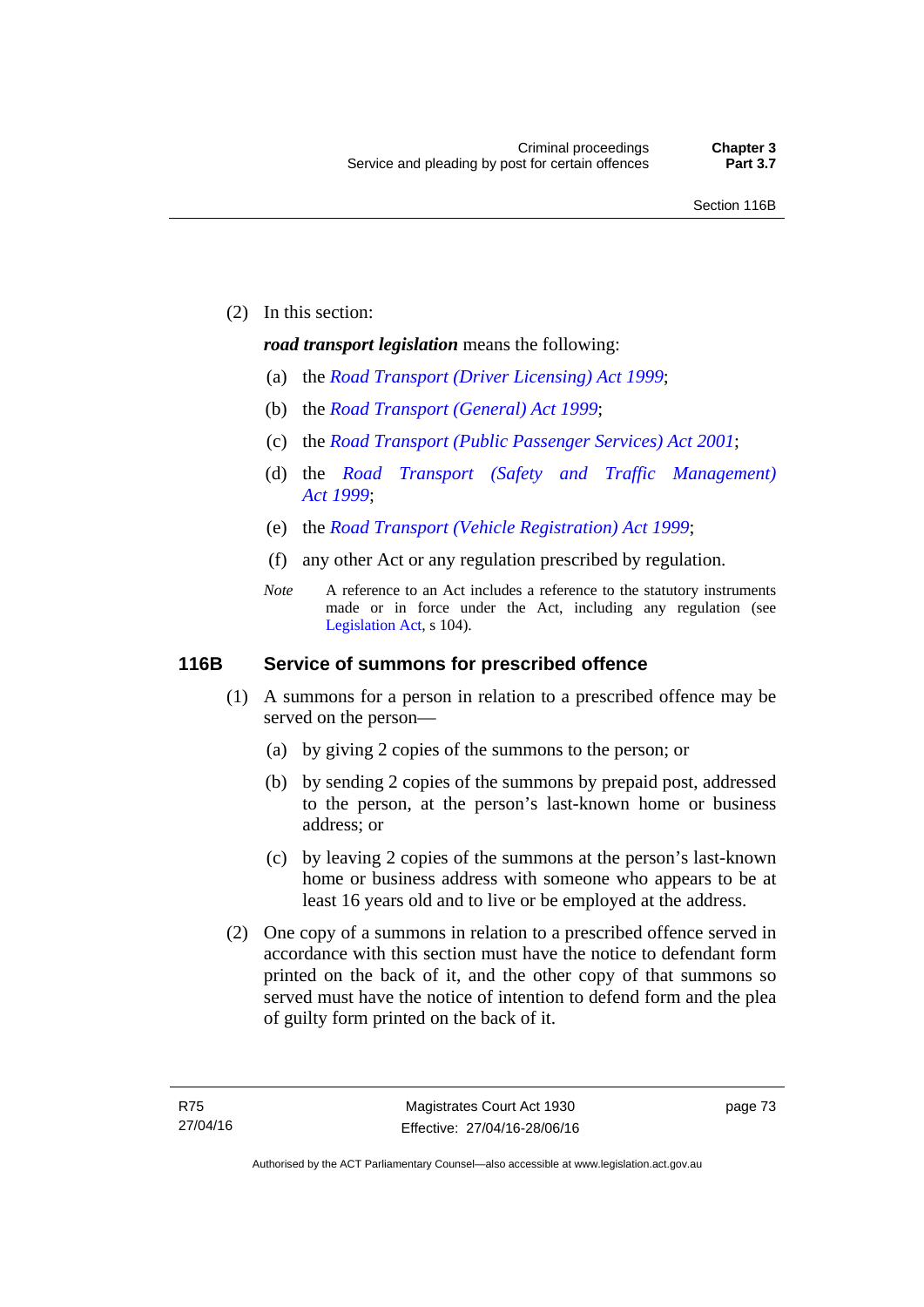Section 116BA

- (3) Service of a summons on a person in relation to a prescribed offence in a way mentioned in subsection (1) (a) or (c) must be made not less than 14 days before the day the person is required by the summons to appear before the court.
- (4) If a summons in relation to a prescribed offence is served in accordance with this section in the way mentioned in subsection (1) (b), the 2 copies of the summons must be sent by post not less than 21 days before the day when the person to whom it is directed is required by the summons to appear before the court.
	- *Note* If a form is approved under the *[Court Procedures Act 2004](http://www.legislation.act.gov.au/a/2004-59)* for this provision, the form must be used.

# **116BA Giving of notice by registrar**

If the registrar is required to give notice to a person under this part, the notice may be given by sending the notice by prepaid post, addressed to the person, at the person's last-known home or business address.

# **116C Proof of service**

- (1) Service of a summons or notice for this part may be proved by the oath of the person who served it, by affidavit or otherwise.
- (2) For this part, if—
	- (a) a summons has been served in accordance with section 116B; and
	- (b) a copy of the summons is returned to the registrar with the notice of intention to defend form or the plea of guilty form completed;

the defendant is taken, unless the contrary is proved, to have completed and signed the form so completed and to have returned the form to the registrar.

Authorised by the ACT Parliamentary Counsel—also accessible at www.legislation.act.gov.au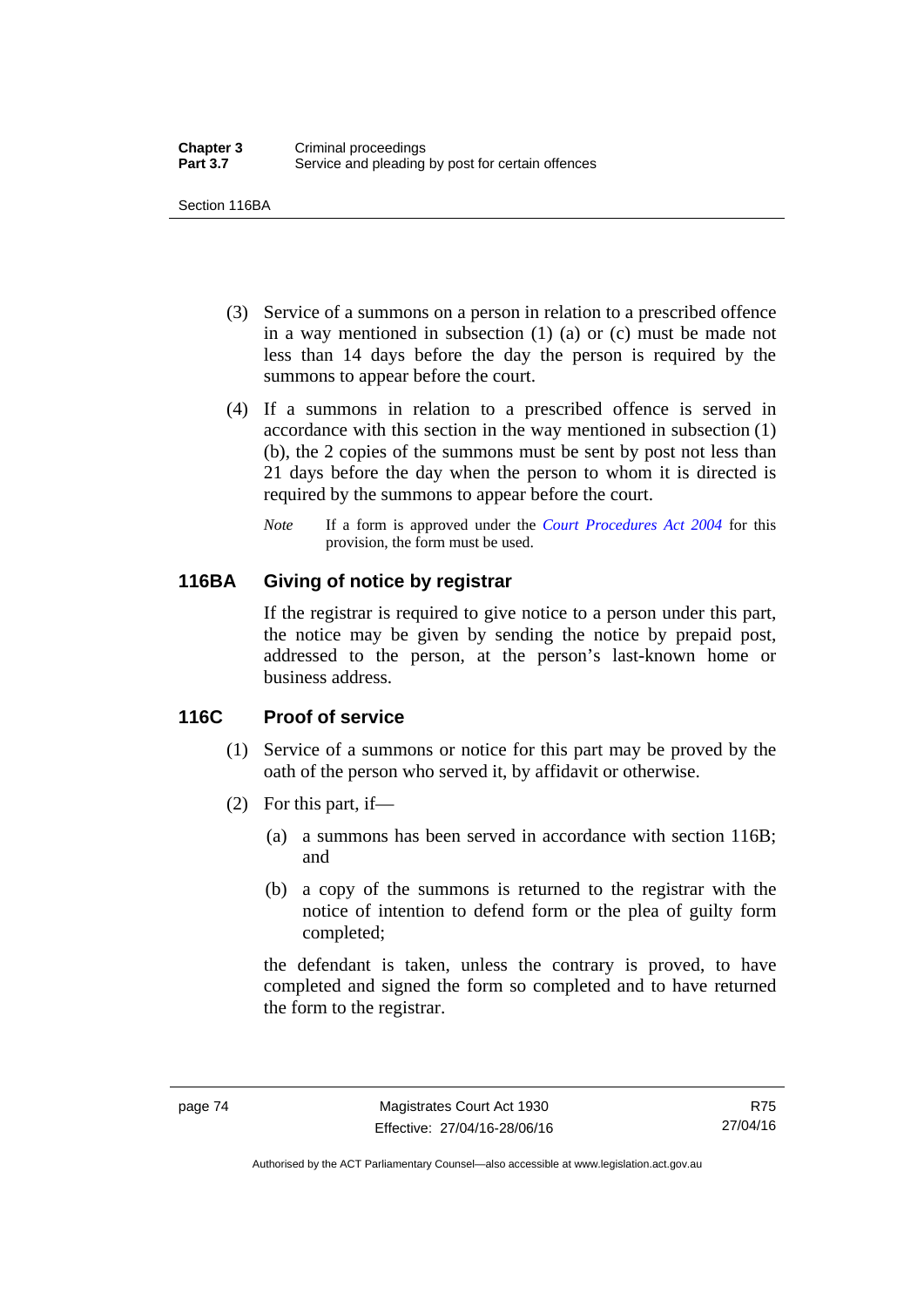- (3) The plea of guilty form must be signed in the presence of 1 of the following people:
	- (a) the registrar;
	- (b) a lawyer;
	- (c) a justice of the peace;
	- (d) a person prescribed by regulation or rule.

# **116D Pleas to prescribed offence**

A defendant may—

- (a) without prejudice to any other means of pleading guilty, enter a plea of guilty by completing the plea of guilty form and returning the form, whether by post or otherwise, to the registrar; or
- (b) give notice of his or her intention to defend by completing the notice of intention to defend form and returning the form, whether by post or otherwise, to the registrar.

# **116E Procedure if plea of guilty entered**

- $(1)$  If—
	- (a) a defendant enters a plea of guilty in accordance with section 116D; and
	- (b) the defendant—
		- (i) does not appear at the hearing; or
		- (ii) appears but does not withdraw his or her plea of guilty; and
	- (c) the court accepts the plea of guilty;

the court must record a plea of guilty and decide the proceeding accordingly.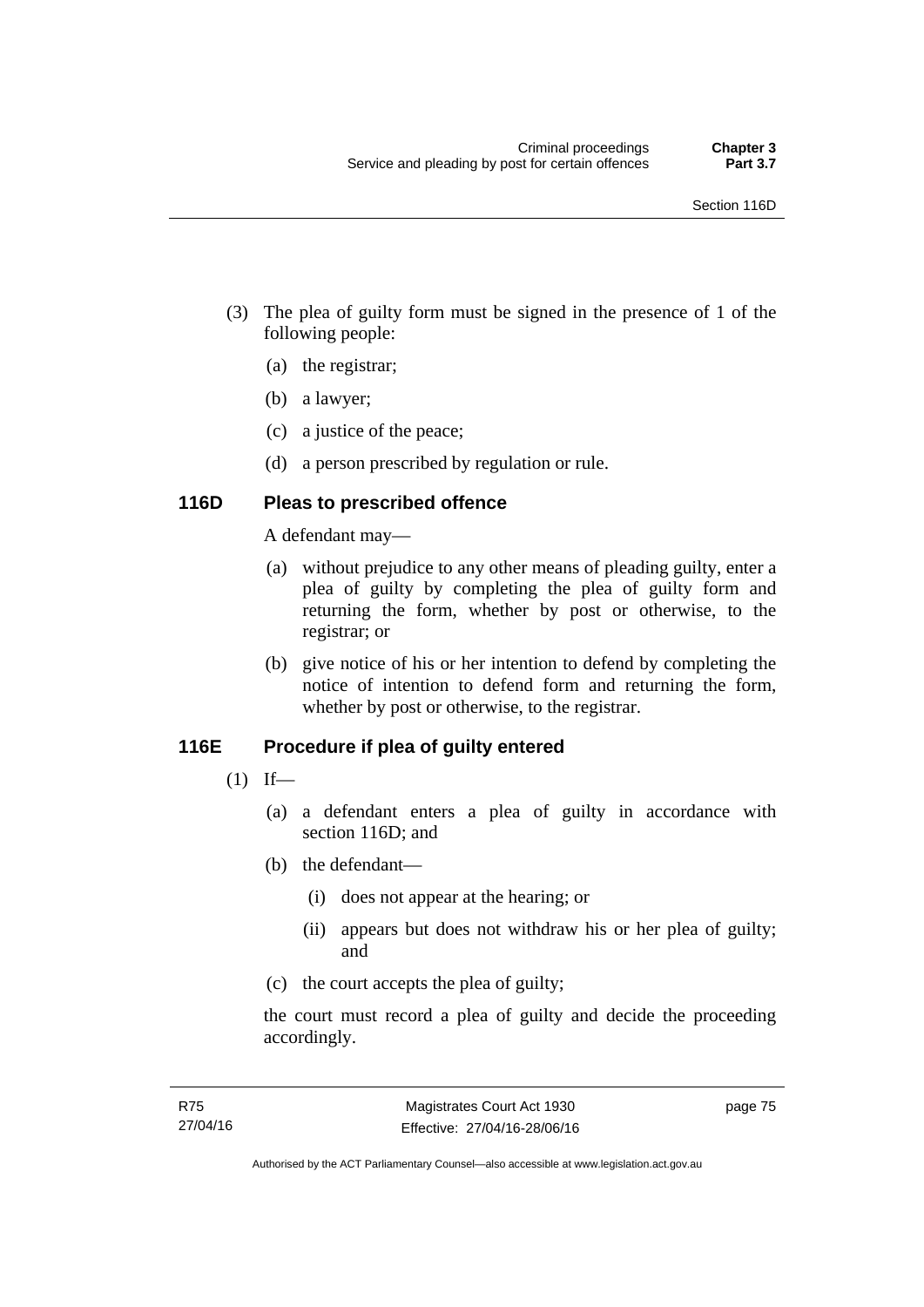Section 116F

- (2) The court, in deciding a proceeding under subsection (1), must have regard to any matter drawn to its attention in the plea of guilty and give the matter the weight it considers appropriate.
- (3) If the court declines to accept a plea of guilty entered in accordance with section 116D—
	- (a) the court must adjourn the hearing and fix a time and place for the hearing of the proceeding; and
	- (b) if the defendant is not before the court—the registrar must give to the defendant notice of the time and place fixed.
- (4) If a defendant does not appear at the time and place fixed under subsection (3), the court may hear and decide the proceeding in the absence of the defendant.

# **116F Procedure if notice of intention to defend given**

If a defendant returns the notice of intention to defend form to the registrar before the day when the defendant is required by the summons to appear before the court—

- (a) the court must fix a time and place for the hearing of the proceeding; and
- (b) the registrar must give to the defendant notice of the time and place fixed.

# **116FA Procedure if defendant pleads not guilty**

If the defendant appears before the court at the time and place at which the defendant is required by the summons to appear and pleads not guilty, the court must adjourn the hearing, fix a time and place for the hearing of the proceeding and inform the defendant of the time and place fixed.

Authorised by the ACT Parliamentary Counsel—also accessible at www.legislation.act.gov.au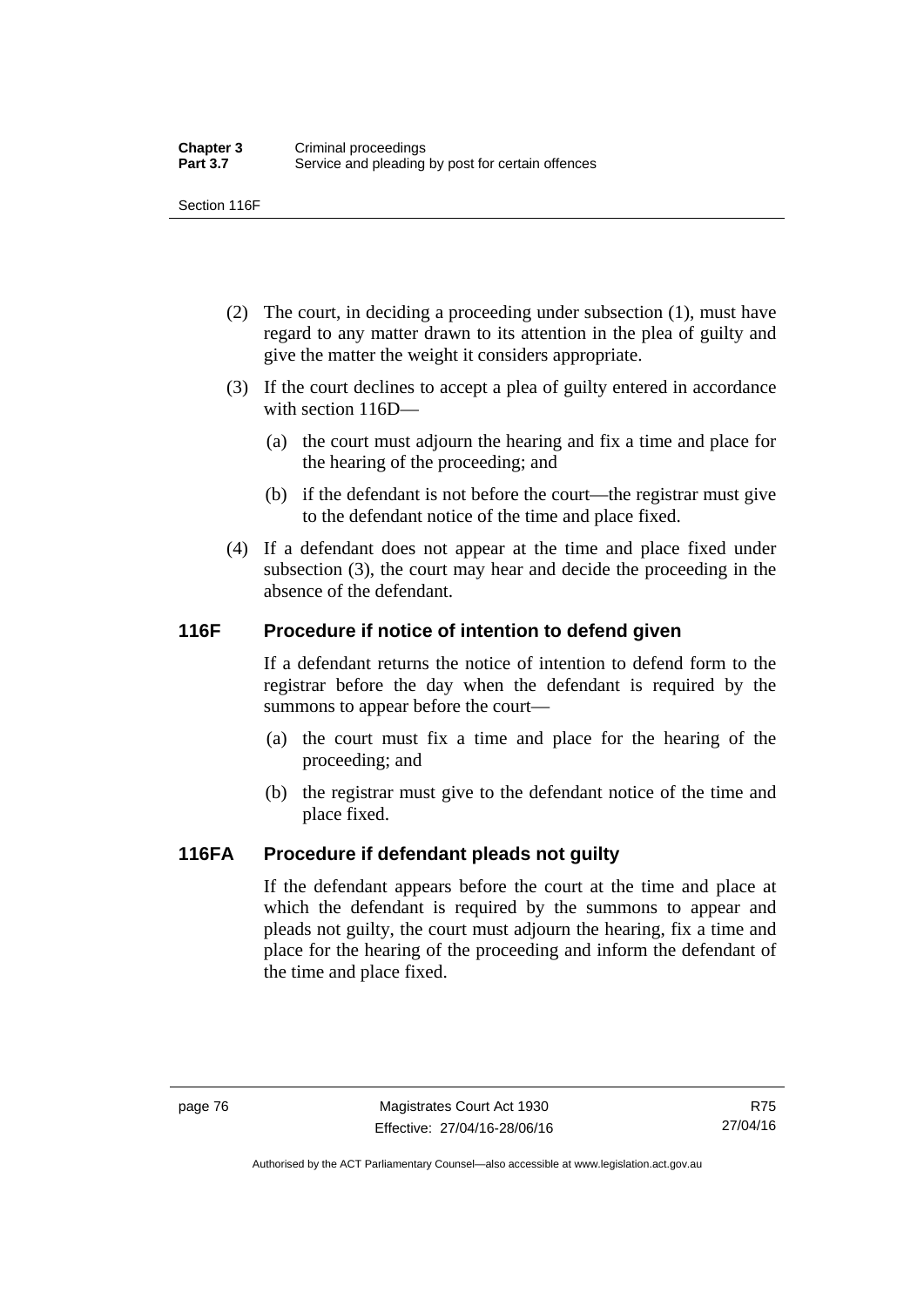# **116G Procedure if defendant does not plead**

# $If$ —

- (a) a summons has been served in accordance with section 116B; and
- (b) either—
	- (i) the defendant does not enter a plea of guilty in accordance with section 116D or return the notice of intention to defend form to the registrar before the day when the defendant is required by the summons to appear before the court, and does not appear before the court at the time and place specified in the summons; or
	- (ii) the defendant does not appear before the court at the time and place specified in the notice given to the defendant in accordance with section 116F or fixed by the court in accordance with section 116FA; and
- (c) the court is satisfied—
	- (i) that the matters alleged in the summons are reasonably sufficient to inform the defendant of the offence alleged against the defendant; and
	- (ii) that the matters alleged in the summons constitute the offence charged in the summons;

the court may convict the defendant of the offence charged in the summons.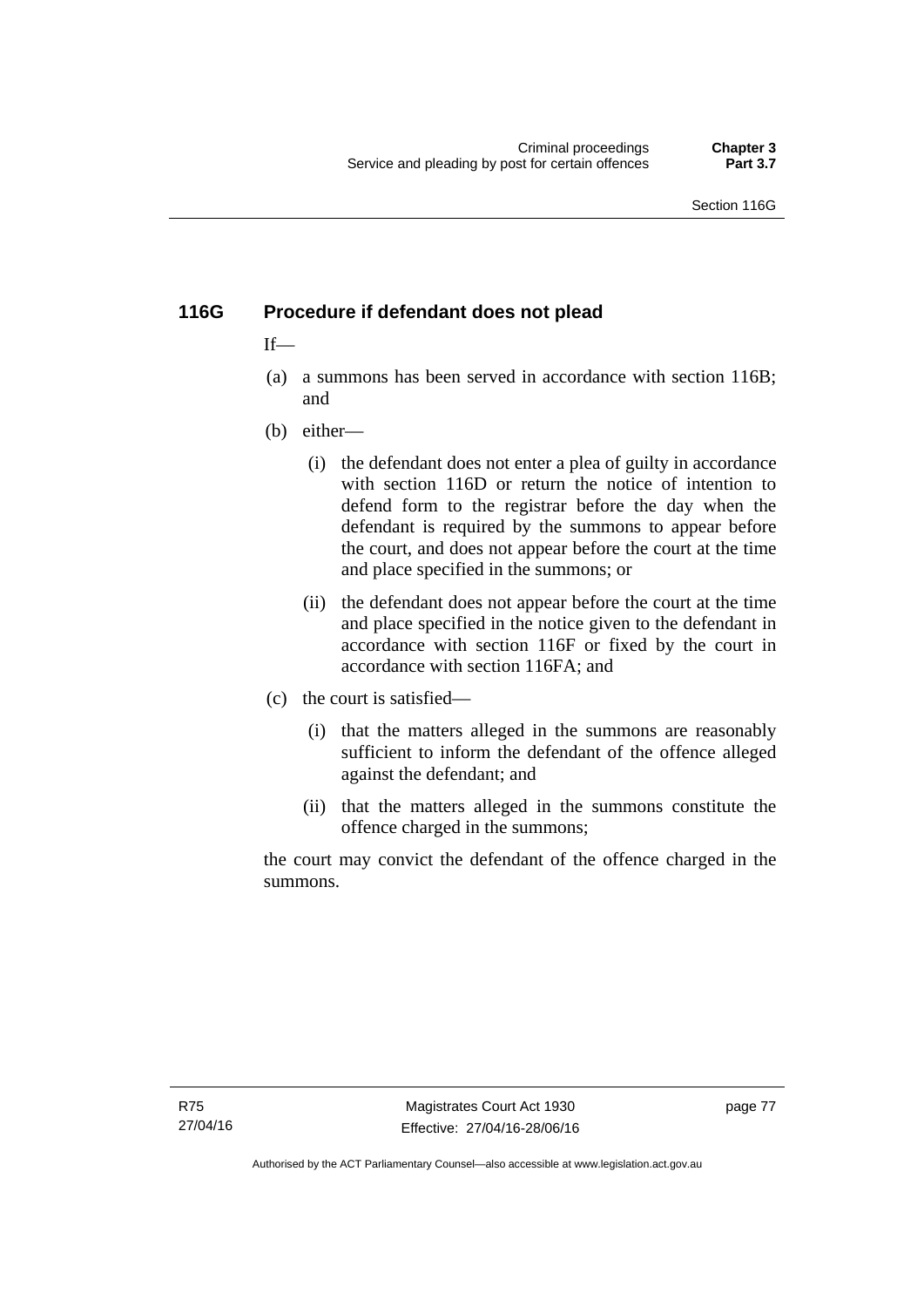Section 116H

# **116H Restricted penalties under pt 3.7**

- (1) Subject to subsection (3), if—
	- (a) a defendant is convicted under this part of an offence against a law mentioned in a paragraph of section 116AA (1); and
	- (b) at the time that the defendant is sentenced, the defendant is not before the court or is not represented before the court by a lawyer;

the only penalty that the court may impose is a fine of an amount not exceeding the amount mentioned in that paragraph.

- $(2)$  If—
	- (a) the court convicts a defendant of an offence against a law mentioned in a paragraph of section 116AA (1); and
	- (b) the law provides in effect that a penalty other than a fine may be imposed on the defendant; and
	- (c) when the defendant is sentenced, the defendant is not before the court or is not represented before the court by a lawyer; and
	- (d) the court considers that a penalty other than a fine may be appropriate;

the court must adjourn the hearing and fix a time and place for sentence.

- (3) The registrar must give the defendant notice of the time and place fixed.
- (4) If a defendant convicted of an offence against a law mentioned in a paragraph of section 116AA (1) does not appear at the time and place fixed under subsection (2), the court, in the absence of the defendant, may impose on the defendant any penalty that is applicable under that law.

R75 27/04/16

Authorised by the ACT Parliamentary Counsel—also accessible at www.legislation.act.gov.au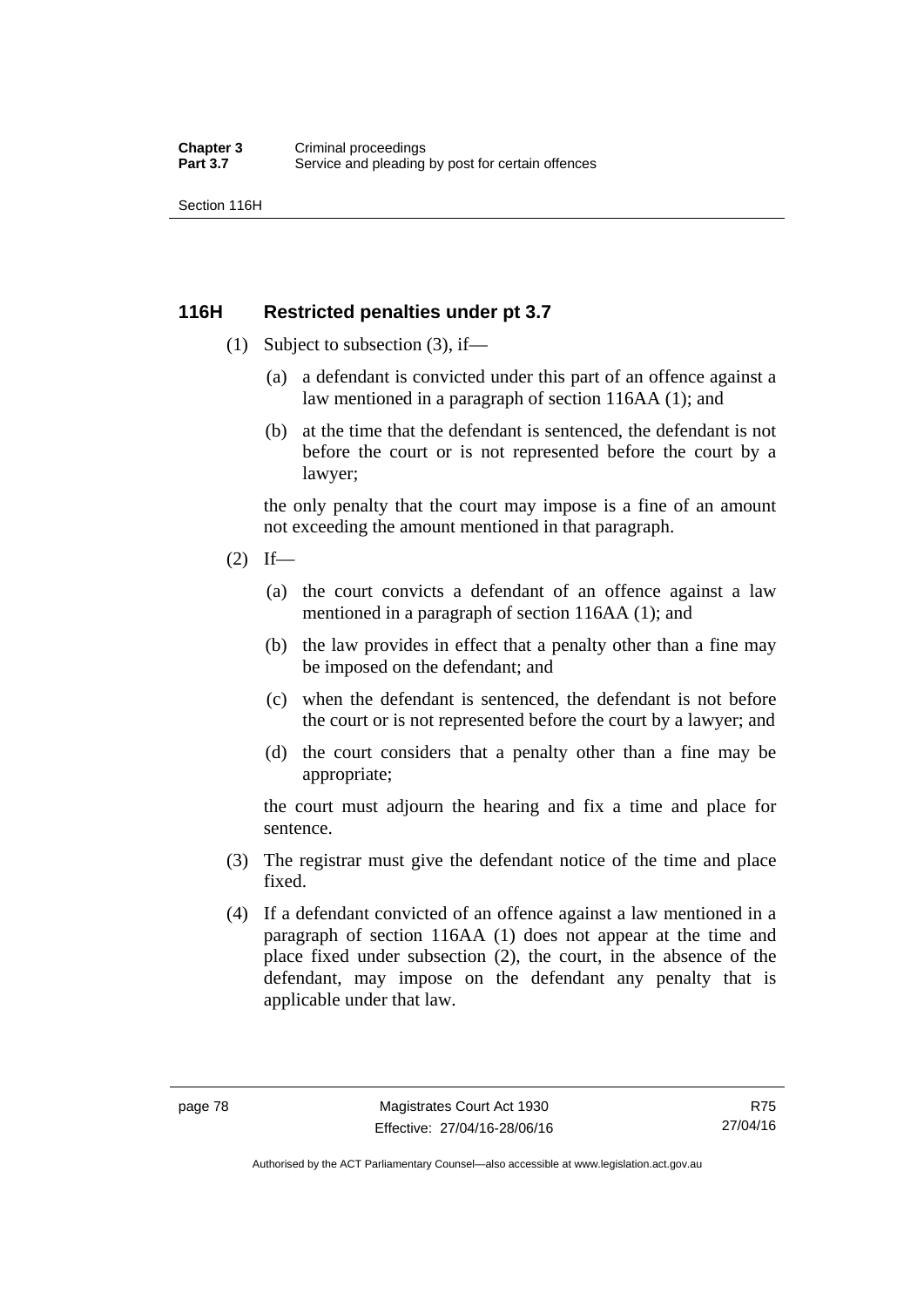#### **116I Consequences of conviction in absence of defendant**

If a defendant is, in his or her absence, convicted of an offence, the registrar must give to the defendant written notice of—

- (a) the conviction and order of the court; and
- (b) the penalty (if any) imposed by the court, and the way in which and the time by which the penalty is required to be discharged; and
- (c) unless the proceeding is decided in accordance with section 116E (1), the defendant's right to apply for the setting aside of the conviction or order in accordance with the rules.
- *Note* If the defendant is liable to pay a fine, the notice must contain a penalty notice for the fine (see *[Crimes \(Sentence Administration\) Act 2005](http://www.legislation.act.gov.au/a/2005-59)*, s 116C (Registrar to send penalty notice)).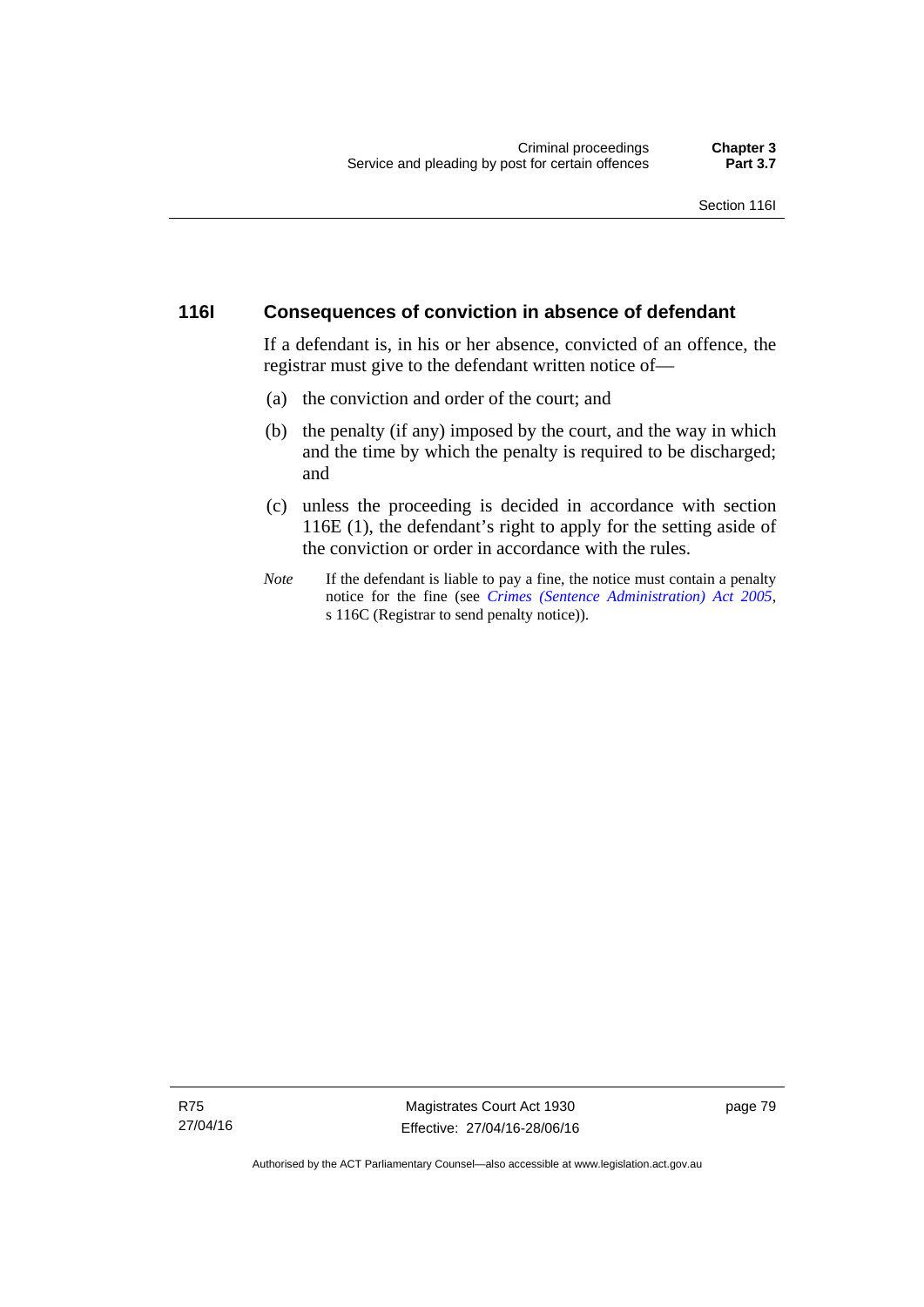# **Part 3.8 Infringement notices for certain offences**

# **Division 3.8.1 Preliminary**

#### **117 Definitions for pt 3.8**

In this part:

*administering authority*, for an infringement notice offence, means the entity that, under the regulations, is the administering authority for the offence.

*another jurisdiction* means a jurisdiction other than the ACT.

*authorised person*—see section 134A (3).

*date of service*, of an infringement notice or reminder notice that has been, or is to be, served on a person, means the date the notice is served on the person.

*driver*, of a vehicle, means the person who is driving the vehicle.

*illegal user declaration*—see section 131D.

*infringement notice* means a notice under section 120 (Service of infringement notices).

*infringement notice offence* means an offence declared under the regulations to be an offence to which this part applies.

*infringement notice penalty*, for a person for an infringement notice offence, means—

 (a) the amount prescribed by regulation as the penalty payable by the person for the offence under an infringement notice for the offence; or

Authorised by the ACT Parliamentary Counsel—also accessible at www.legislation.act.gov.au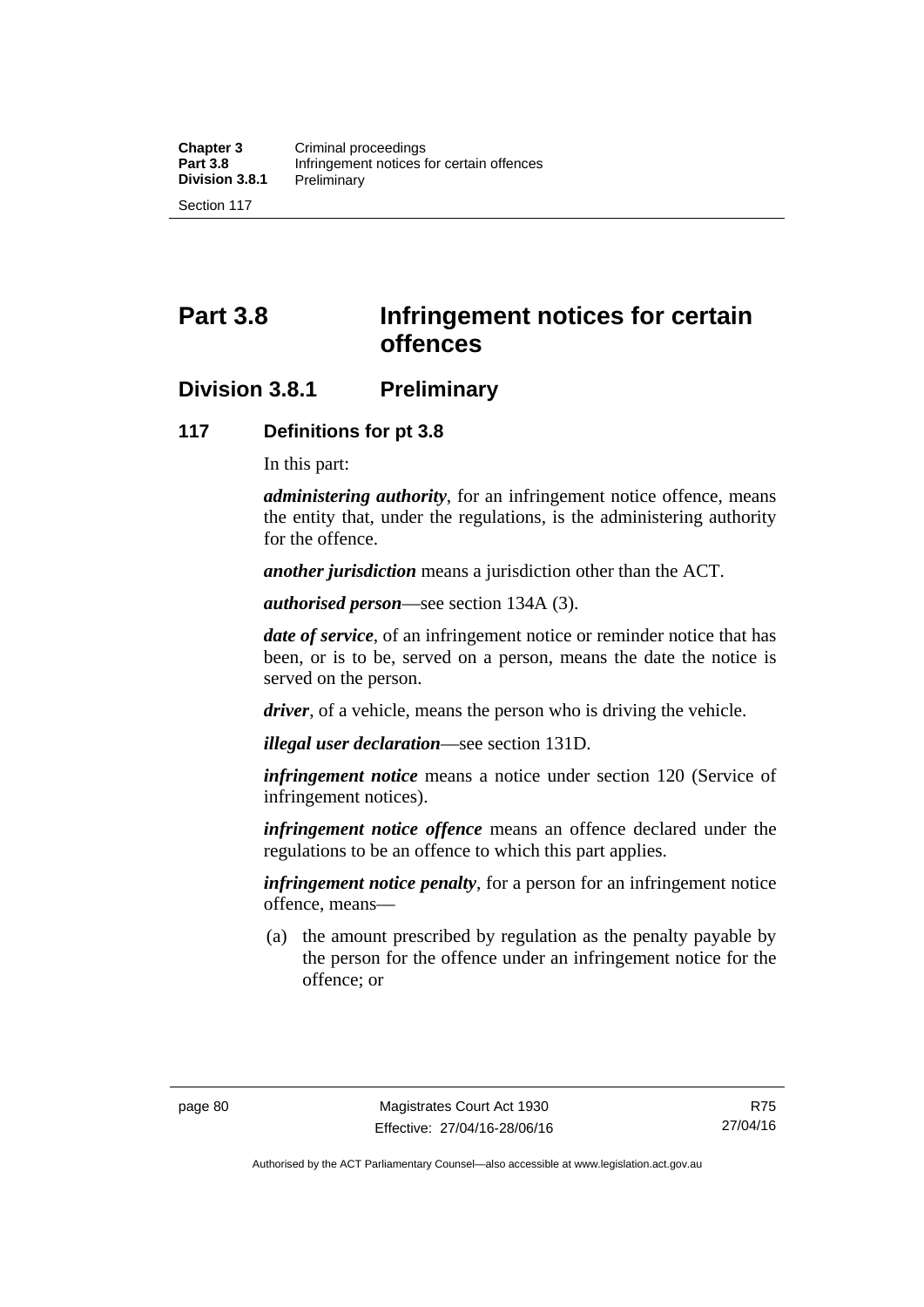(b) if a reminder notice has also been served on the person for the offence—the total of the amount mentioned in paragraph (a) and the amount prescribed by regulation as the amount payable by the person for the cost of serving the reminder notice.

*known offender declaration*—see section 131E.

*registered*, for a vehicle, means registered under the *[Road Transport](http://www.legislation.act.gov.au/a/1999-81)  [\(Vehicle Registration\) Act 1999](http://www.legislation.act.gov.au/a/1999-81)*.

*reminder notice* means a notice under section 129 (Reminder notices).

*responsible person*, for a vehicle—see the *[Road Transport](http://www.legislation.act.gov.au/a/1999-77)  [\(General\) Act 1999](http://www.legislation.act.gov.au/a/1999-77)*, section 10 and section 11.

*sold vehicle declaration*—see section 131F.

*unknown offender declaration*—see section 131G.

*vehicle*—see the *[Road Transport \(Vehicle Registration\) Act 1999](http://www.legislation.act.gov.au/a/1999-81)*, dictionary.

*vehicle-related offence* means an infringement notice offence that—

- (a) involves a vehicle; and
- (b) is declared by regulation to be an offence to which division 3.8.3 applies.

# **118 Purpose and effect of pt 3.8**

- (1) The purpose of this part is to create a system of infringement notices for certain offences as an alternative to prosecution.
- (2) This part does not—
	- (a) require an infringement or reminder notice to be served on a person; or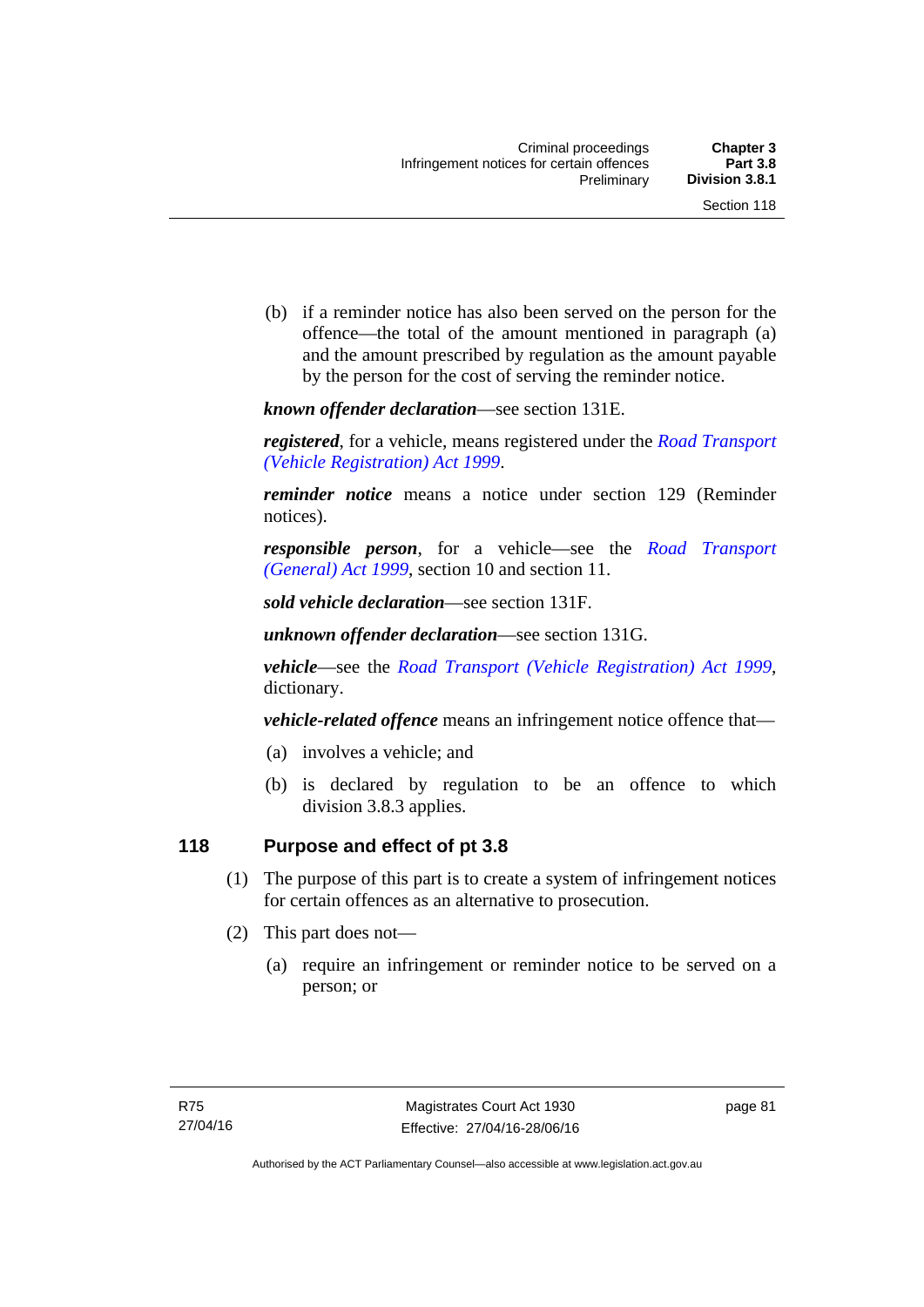- (b) affect the liability of a person to be prosecuted for an offence if—
	- (i) an infringement or reminder notice is not served on the person for the offence; or
	- (ii) the person does not comply with an infringement or reminder notice served on the person for the offence; or
	- (iii) an infringement notice served on the person for the offence is withdrawn; or
- (c) prevent the service of 2 or more infringement notices on a person for an offence; or
- (d) limit or otherwise affect the penalty that may be imposed by a court on a person for an offence.

#### **119 Regulations about infringement notice offences**

- (1) A regulation may prescribe an offence for the definition of *infringement notice offence* in section 117 by—
	- (a) stating the offence; or
	- (b) referring to the provision creating the offence; or
	- (c) providing that all offences, or all offences except for stated offences, against an Act or subordinate law are infringement notice offences.
- (2) Subsection (1) does not limit the way that a regulation may prescribe an offence for that definition.
- (3) A regulation may, for the definition of infringement notice penalty in section 117, prescribe—
	- (a) an amount as the penalty payable by anyone for an offence if it is dealt with under this part; or
	- (b) different amounts as the penalties payable for different offences if they are dealt with under this part; or

R75 27/04/16

Authorised by the ACT Parliamentary Counsel—also accessible at www.legislation.act.gov.au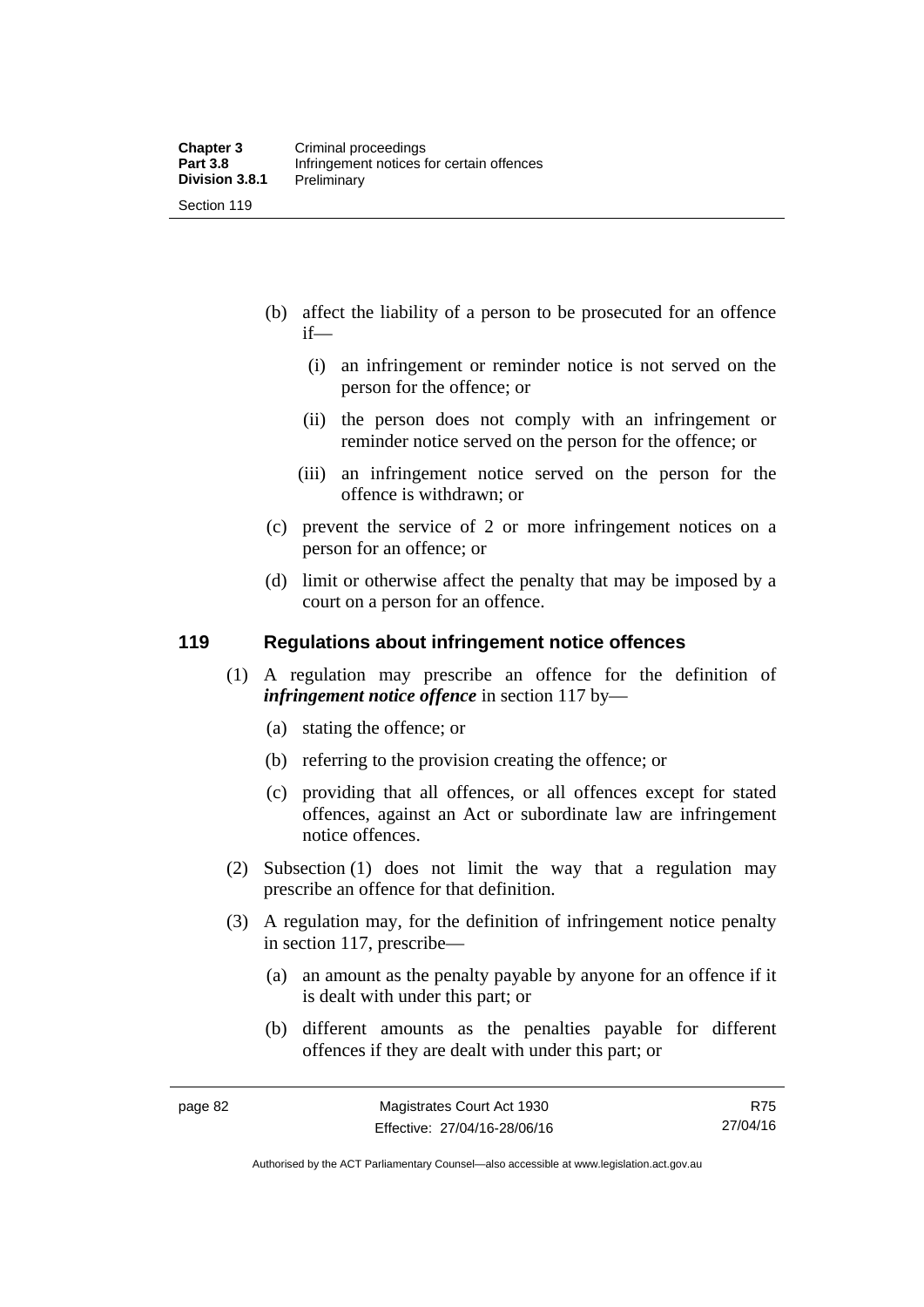- (c) different amounts as the penalties payable for the same kind of offence committed by different people or in different circumstances if the offence is dealt with under this part.
- (4) However, an infringement notice penalty prescribed for a person for an offence must not exceed the maximum fine that could be imposed by a court on the person for the offence.
- (5) Subsection (3) does not limit the way that a regulation may prescribe an amount for that definition.

# **Division 3.8.2 Infringement and reminder notices**

# **120 Service of infringement notices**

- (1) If an authorised person believes, on reasonable grounds, that a person has committed an infringement notice offence, the authorised person may serve a notice (an *infringement notice*) on the person for the offence.
- (2) A regulation may make provision in relation to when an authorised person is, or is not, taken to have reasonable grounds for a belief mentioned in subsection (1).
- (3) To remove any doubt, an authorised person may not serve an infringement notice on a person under this section for an offence after the end of the time within which a prosecution may be brought for the offence.
- (4) This section does not prevent an infringement notice for a vehiclerelated offence being served on a person under section 131B (Service of infringement notice on responsible person for vehicle).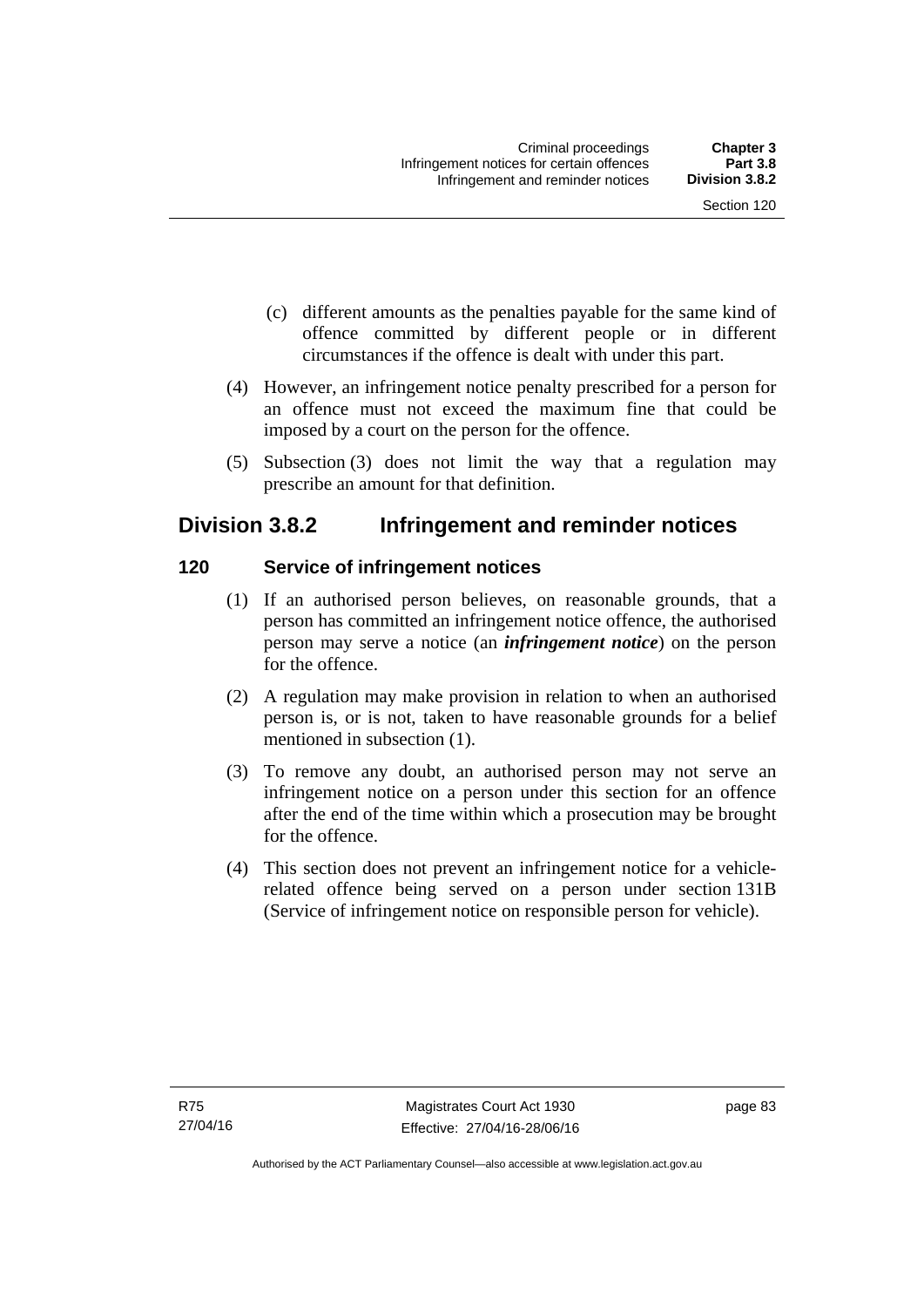#### **121 Contents of infringement notices**

- (1) An infringement notice served on a person by an authorised person for an infringement notice offence must—
	- (a) be identified by a unique number; and
	- (b) state the date of service of the notice; and
	- (c) state—
		- (i) the full name, or surname and initials, and address of the person on whom the notice is served; or
		- (ii) the particulars that are, under the regulations, identifying particulars for the person; and
	- (d) give brief details of the offence, including the Act or subordinate law, and the provision of it, contravened by the person, and—
		- (i) if the offence took place over a period—the period, or approximate period, when the offence was committed; or
		- (ii) in any other case—the place where the offence was committed and the date and approximate time of the offence; and
	- (e) state the infringement notice penalty payable by the person for the offence; and
	- (f) contain the information required by section 122 (Additional information in infringement notices); and
	- (g) identify the authorised person in accordance with the regulations; and
	- (h) include any other information required by regulation and any additional information that the administering authority considers appropriate.

R75 27/04/16

Authorised by the ACT Parliamentary Counsel—also accessible at www.legislation.act.gov.au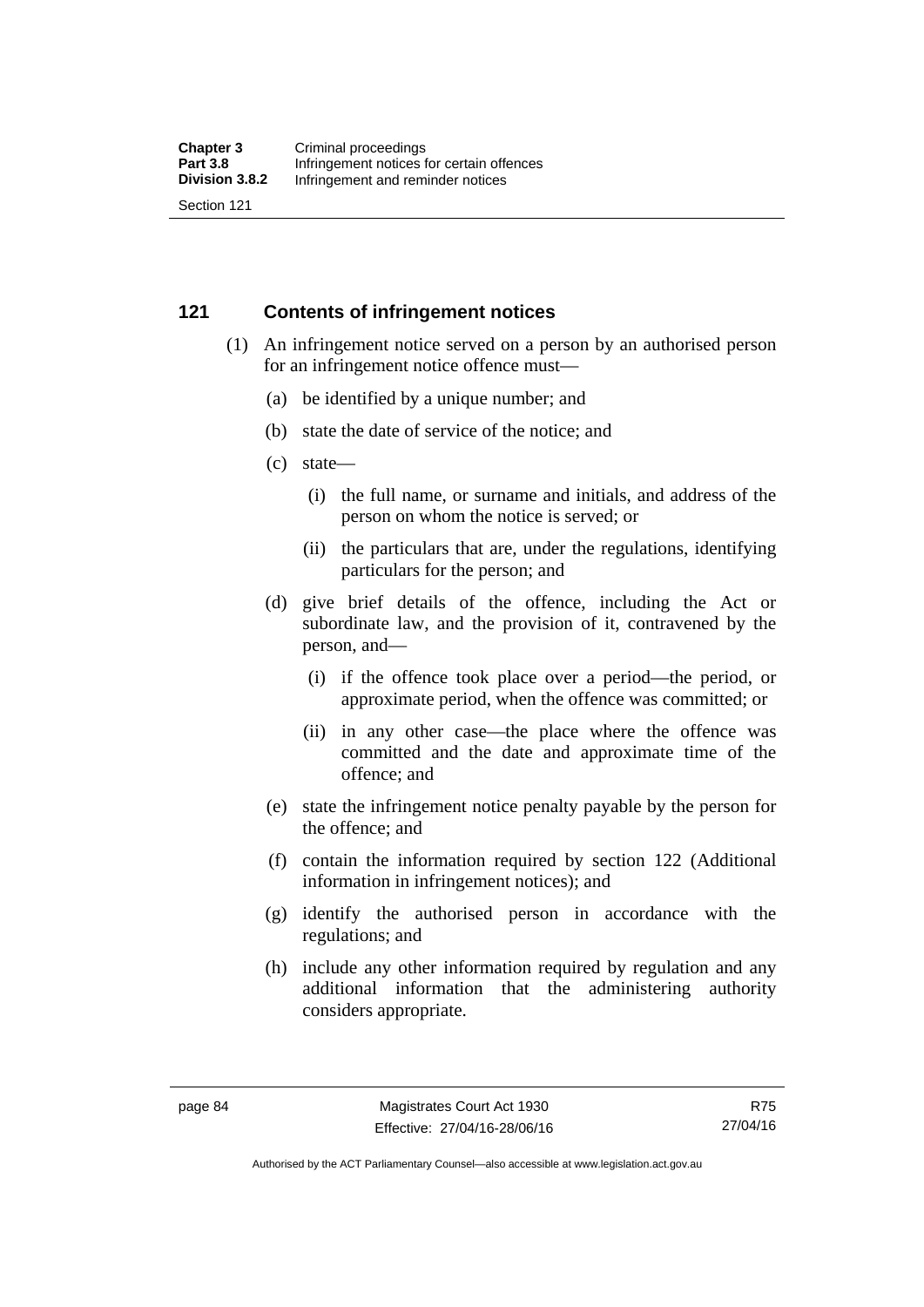(2) A regulation may provide that subsection (1) (c) does not apply to an infringement notice.

# **122 Additional information in infringement notices**

- (1) The infringement notice must also tell the person on whom it is served that—
	- (a) the person may pay the infringement notice penalty for the offence or dispute liability for the offence within 28 days after the day when the notice is served on the person (the *date of service* of the notice); and
	- (b) the person may apply to the administering authority for additional time in which to pay the penalty or dispute liability for the offence; and
	- (c) the notice may be withdrawn before or after the penalty is paid; and
	- (d) if the person pays the penalty within the 28 days (or any additional time allowed by the administering authority), then, unless the infringement notice is withdrawn and any penalty refunded—
		- (i) any liability of the person for the offence is discharged; and
		- (ii) the person will not be prosecuted in court for the offence; and
		- (iii) the person will not be taken to have been convicted of the offence; and
	- (e) if the person wishes to dispute liability for the offence, the issue may be referred to the Magistrates Court; and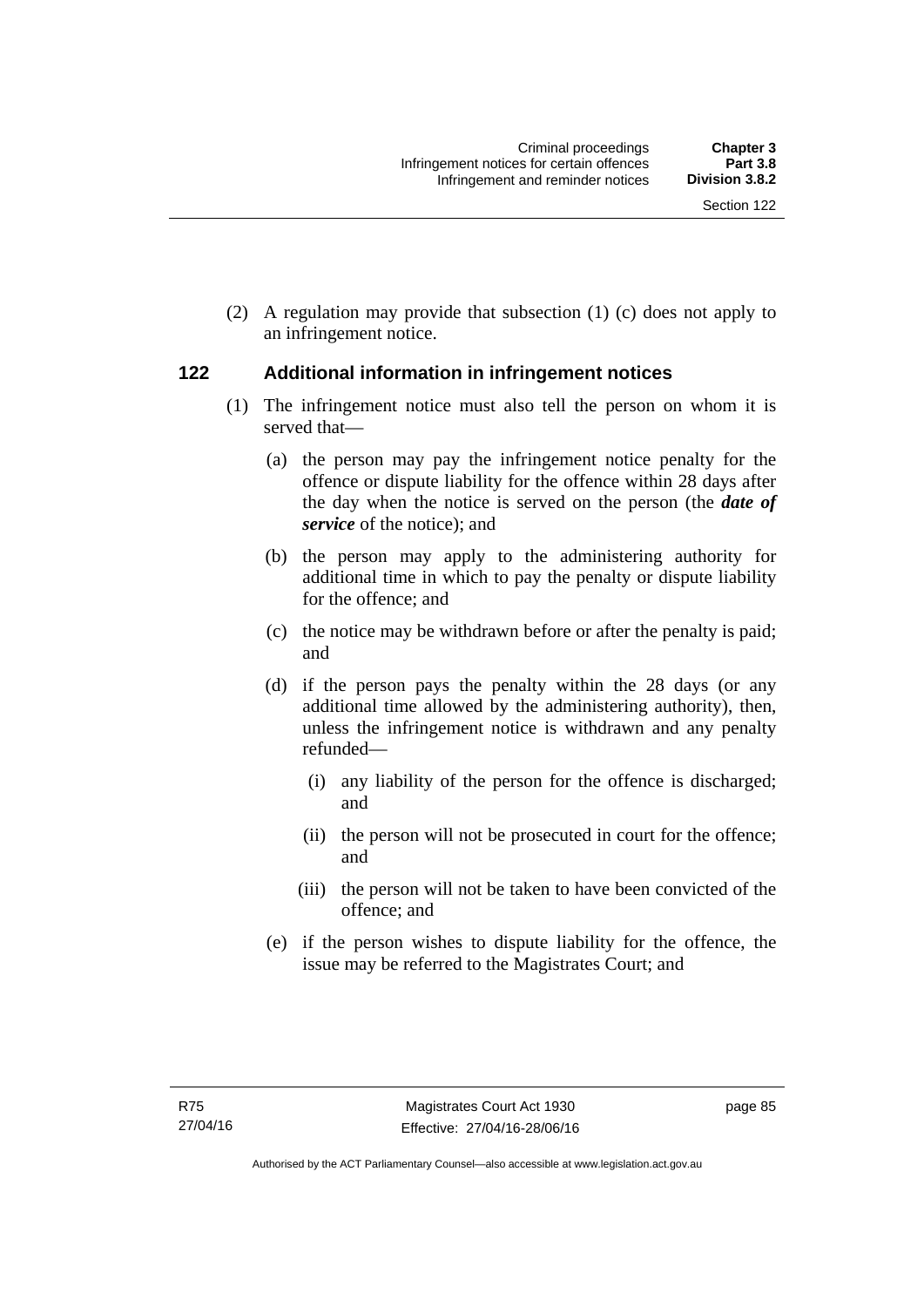(f) if the Magistrates Court finds against the person or the person is prosecuted in court for the offence, the person may be convicted of the offence and ordered to pay a penalty and costs, and be subject to other court orders; and

- (g) if the person does not pay the infringement notice penalty, or disputes liability for the offence, within the 28 days (or any additional time allowed by the administering authority), a reminder notice may be served on the person for the offence or the person may be prosecuted in court for the offence; and
- (h) if a reminder notice is served on the person, the infringement notice penalty is increased by the amount payable by the person for the cost of serving the reminder notice.
- (2) In addition, the infringement notice must—
	- (a) explain how the person may pay the infringement notice penalty or dispute liability for the offence; and
	- (b) explain how the person may apply for additional time to pay the infringement notice penalty or dispute liability for the offence.

#### **123 Time for payment of infringement notice penalty**

The infringement notice penalty payable by a person under an infringement notice or reminder notice is payable—

- (a) within 28 days after the date of service of the notice; or
- (b) if the person applies to the administering authority within the 28 days for additional time to pay and the additional time is allowed—within the additional time allowed by the administering authority; or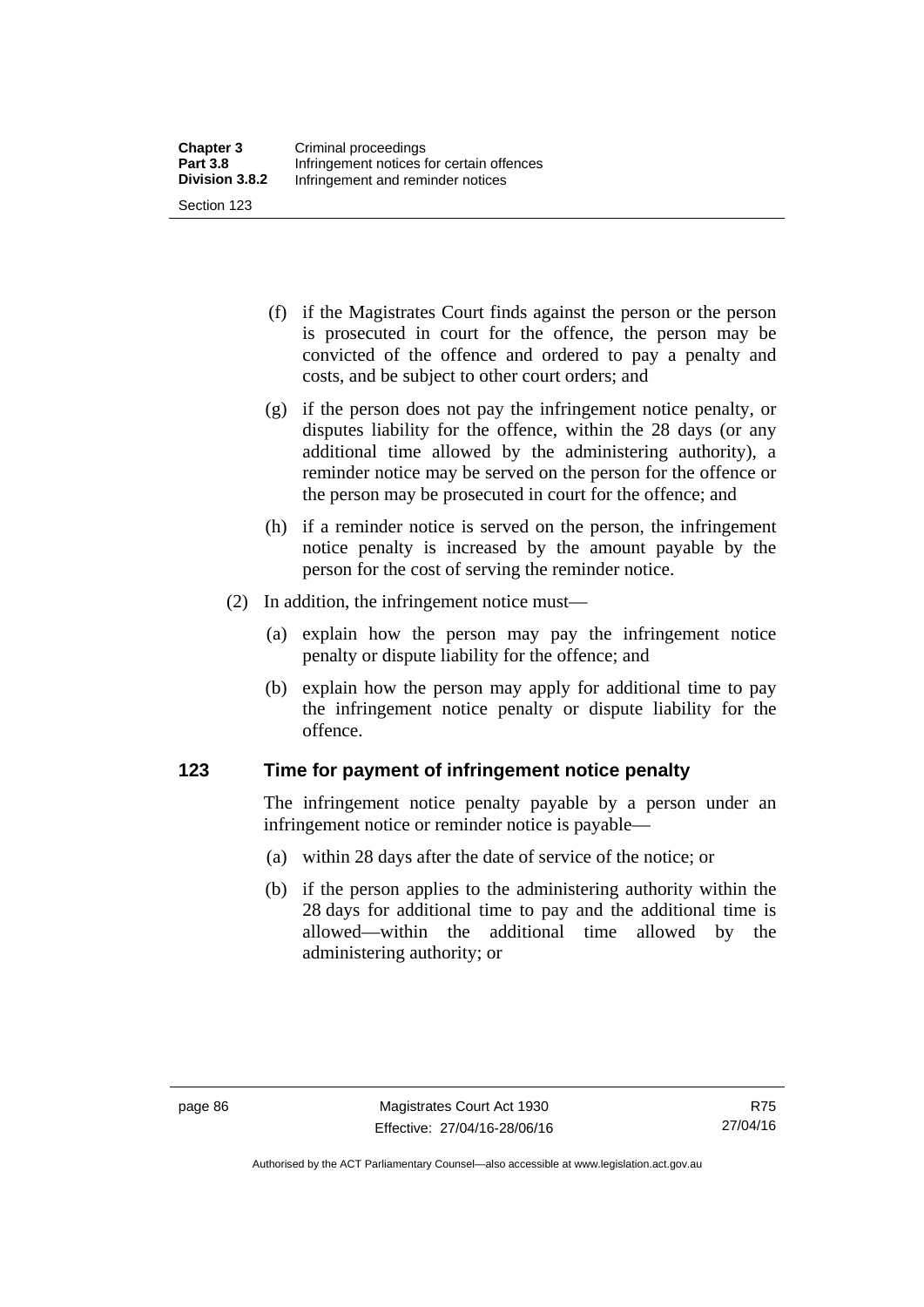(c) if the person applies to the administering authority within the 28 days for additional time to pay and the application is refused—within 7 days after the day the person is told of the refusal or 28 days after the date of service of the notice, whichever is later.

#### **124 Extension of time to pay penalty**

- (1) The person on whom an infringement notice or reminder notice is served may apply, in writing, to the administering authority, within 28 days after the date of service of the notice, for a stated additional time (of not longer than 6 months) in which to pay the infringement notice penalty.
- (2) The administering authority must—
	- (a) allow or refuse to allow the additional time; and
	- (b) tell the person in writing of the decision and, if the decision is a refusal, the reasons for it.

# **125 Effect of payment of infringement notice penalty**

- (1) This section applies if—
	- (a) an infringement notice has been served on a person for an infringement notice offence; and
	- (b) the person pays the infringement notice penalty for the offence in accordance with this part; and
	- (c) when the payment is made, the infringement notice had not been withdrawn and an information had not been laid in the Magistrates Court against the person for the offence.
	- *Note* Section 127 (Withdrawal of infringement notice) provides for the withdrawal at any time of an infringement notice that has been served on a person. If s 125 applied to the infringement notice offence, it ceases to apply, and is taken never to have applied, on the withdrawal of the notice (see s  $127(4)$ ).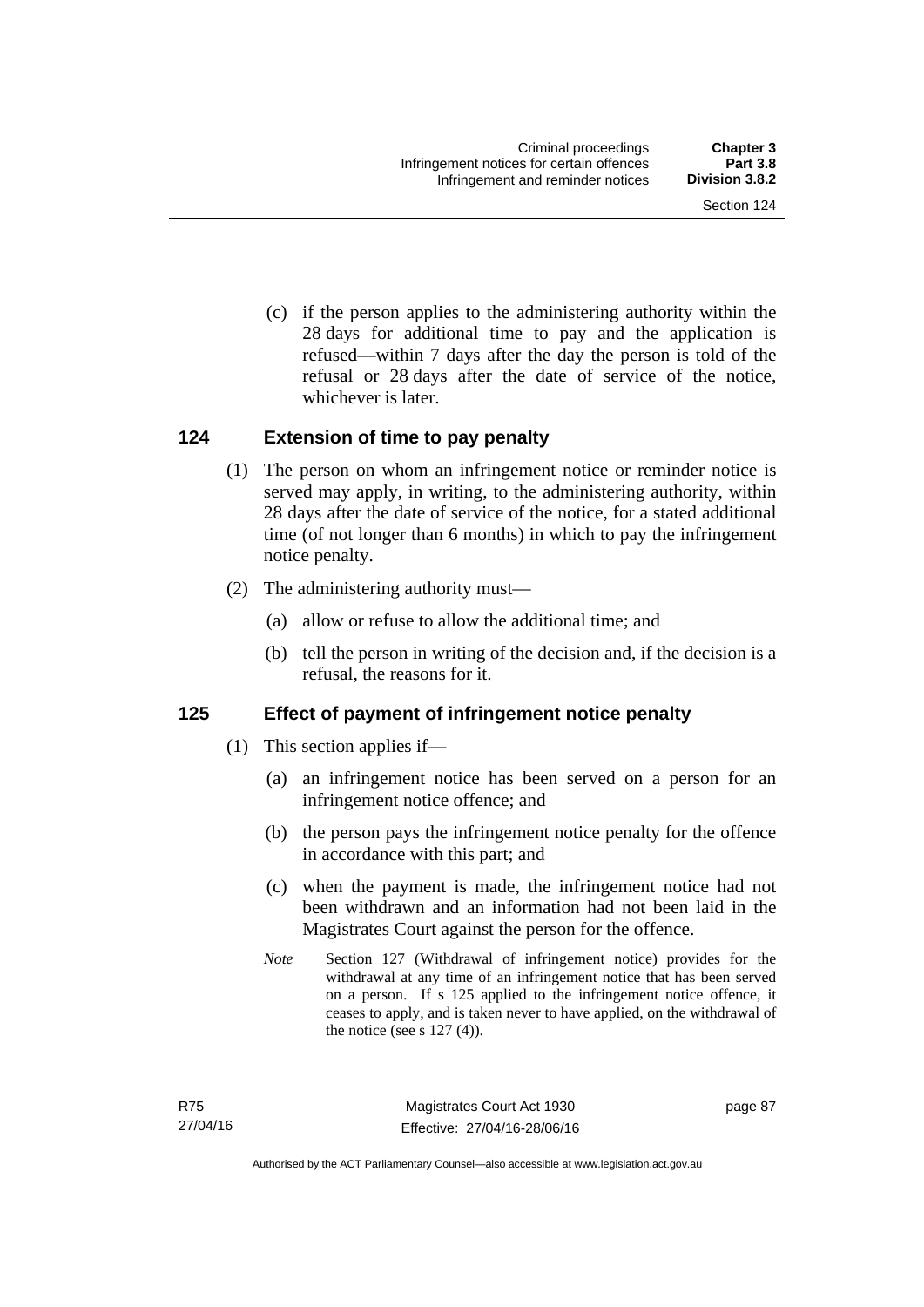- (2) If this section applies—
	- (a) any liability of the person for the offence is discharged; and
	- (b) the person must not be prosecuted in a court for the offence; and
	- (c) the person is not taken to have been convicted of the offence.
- (3) If 2 or more infringement notices were served on the person for the offence, then, unless all the infringement notices have been withdrawn, subsection (2) applies to the person in relation to the offence if the person pays, in accordance with this part, the infringement notice penalty in relation to any of the notices (together with any costs and disbursements payable under this part in relation to the notice).

#### **126 Application for withdrawal of infringement notice**

- (1) The person on whom an infringement notice for an infringement notice offence is served may apply to the administering authority, in writing, for the withdrawal of the notice within 28 days after the day when the infringement notice, or a reminder notice for the offence, is served on the person (or any additional time allowed by the administering authority).
- (2) The administering authority must—
	- (a) withdraw the notice or refuse to withdraw the notice; and
	- (b) tell the person in writing of the decision and, if the decision is a refusal, the reasons for it.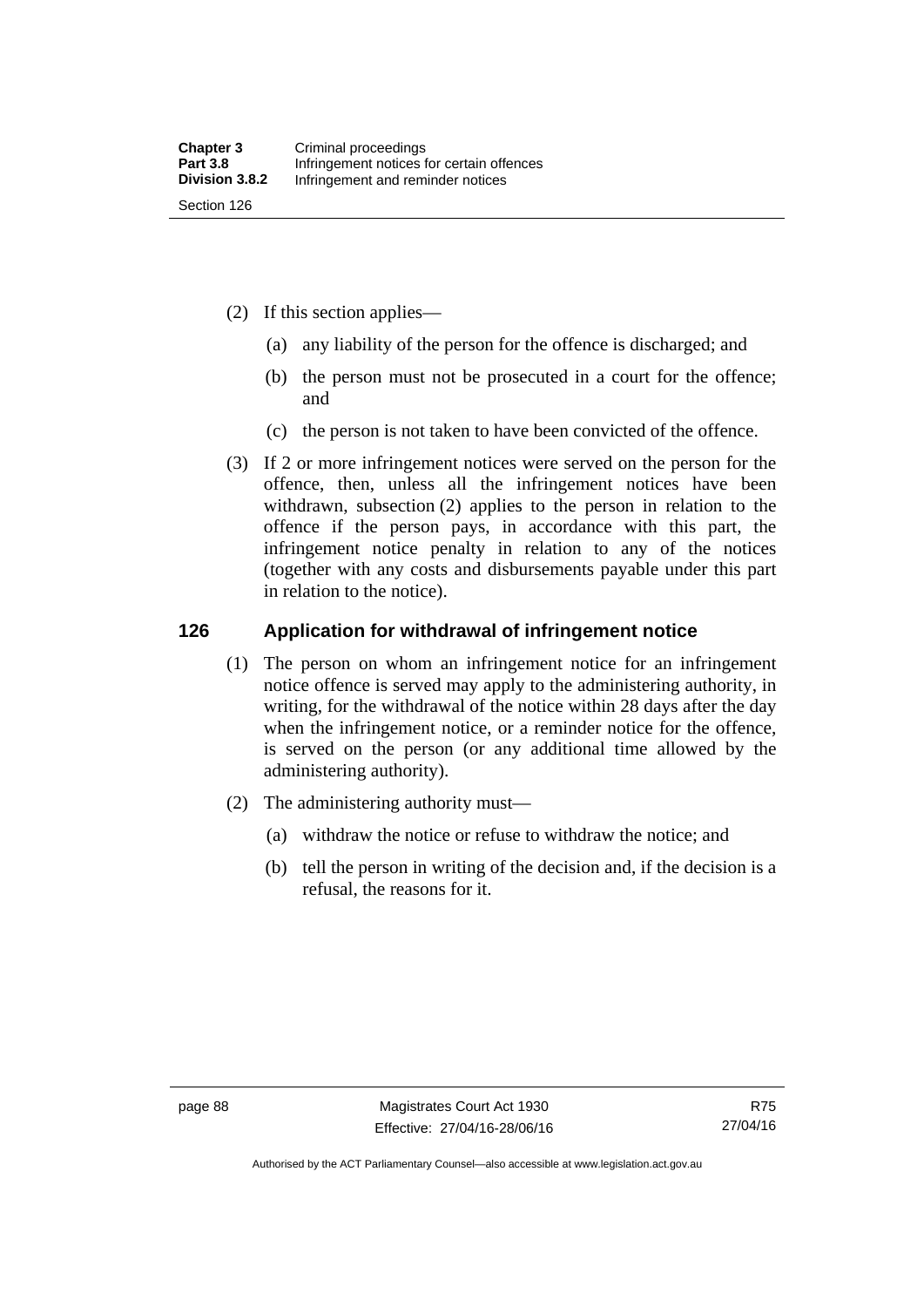# **127 Withdrawal of infringement notice**

- (1) This section applies to an infringement notice that has been served on a person for an infringement notice offence.
- (2) The administering authority may, by notice served on the person, withdraw the infringement notice, whether or not—
	- (a) the person has made an application for the withdrawal of the infringement notice; or
	- (b) the infringement notice penalty (or part of it) has been paid for the offence; or
	- (c) the person has disputed liability for the infringement notice offence.
- (3) The notice must—
	- (a) include the number of the infringement notice and the date of service of the infringement notice; and
	- (b) tell the person that the infringement notice is withdrawn and, in general terms, about subsection (4).
- (4) On service of the notice—
	- (a) this part ceases to apply to the infringement notice; and
	- (b) if the infringement notice penalty (or part of it) has been paid—the amount paid must be repaid by the administering authority; and
	- (c) if section 125 (Effect of payment of infringement notice penalty) applies to the offence—the section ceases to apply, and is taken never to have applied, to the offence; and
	- (d) a proceeding for the offence may be taken in a court against anyone (including the person) as if the infringement notice had not been served on the person.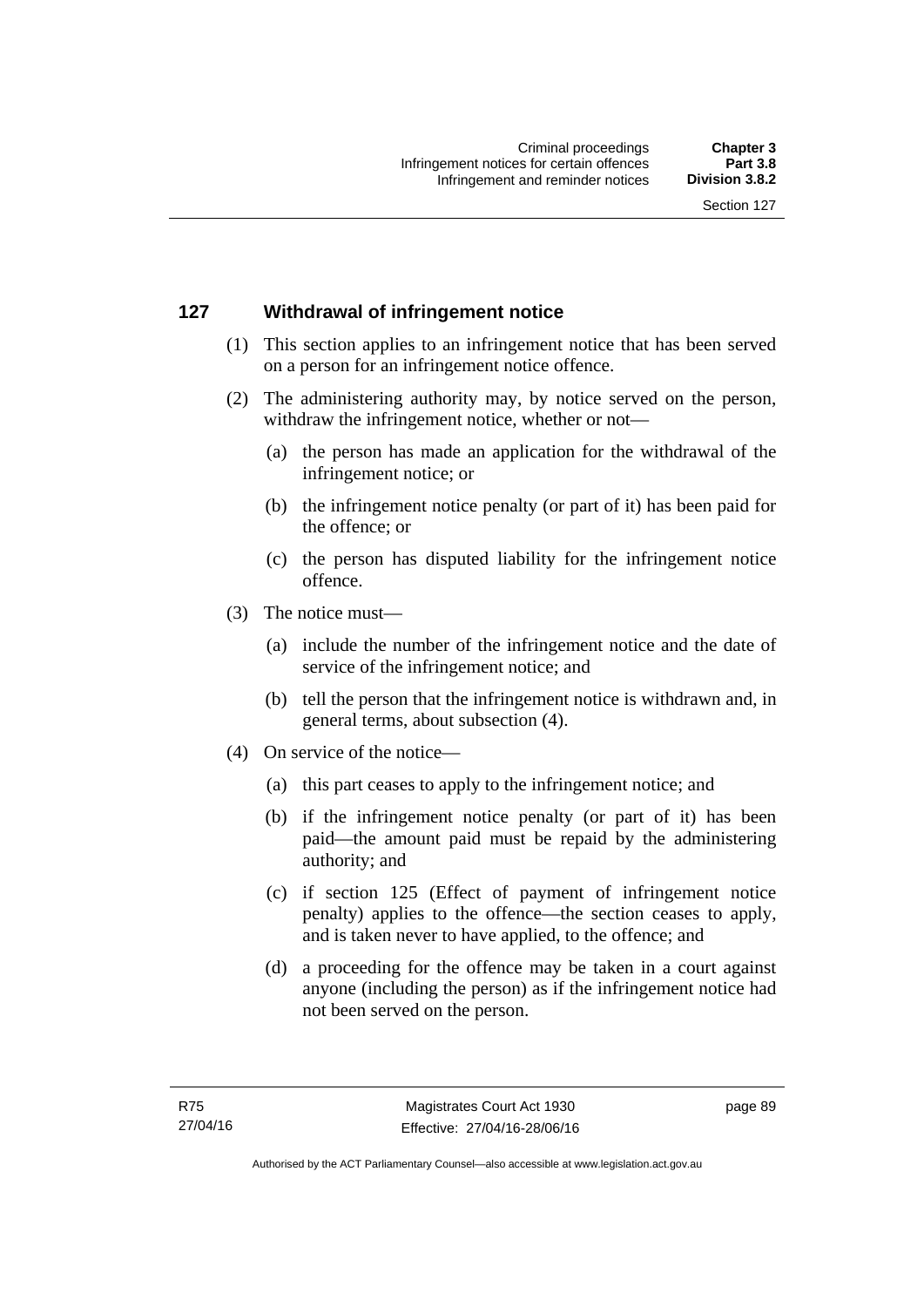#### **128 Guidelines about withdrawal of infringement notices**

- (1) The Minister may issue guidelines about the exercise of an administering authority's functions under section 126 (Application for withdrawal of infringement notice), section 127 (Withdrawal of infringement notice) or section 133 (Extension of time to dispute liability).
- (2) The administering authority for an infringement notice offence must comply with any guidelines applying to the offence.
- (3) A guideline is a disallowable instrument.
	- *Note* A disallowable instrument must be notified, and presented to the Legislative Assembly, under the [Legislation Act](http://www.legislation.act.gov.au/a/2001-14)*.*

#### **129 Reminder notices**

An authorised person may serve a notice (a *reminder notice*) on a person if—

- (a) an infringement notice has been served on the person for an infringement notice offence; and
- (b) the infringement notice has not been withdrawn; and
- (c) the infringement notice penalty has not been paid to the administering authority within the time for payment under this part; and
- (d) written notice disputing liability has not been given to the administering authority in accordance with this part; and
- (e) a reminder notice has not previously been served on the person for the offence.

Authorised by the ACT Parliamentary Counsel—also accessible at www.legislation.act.gov.au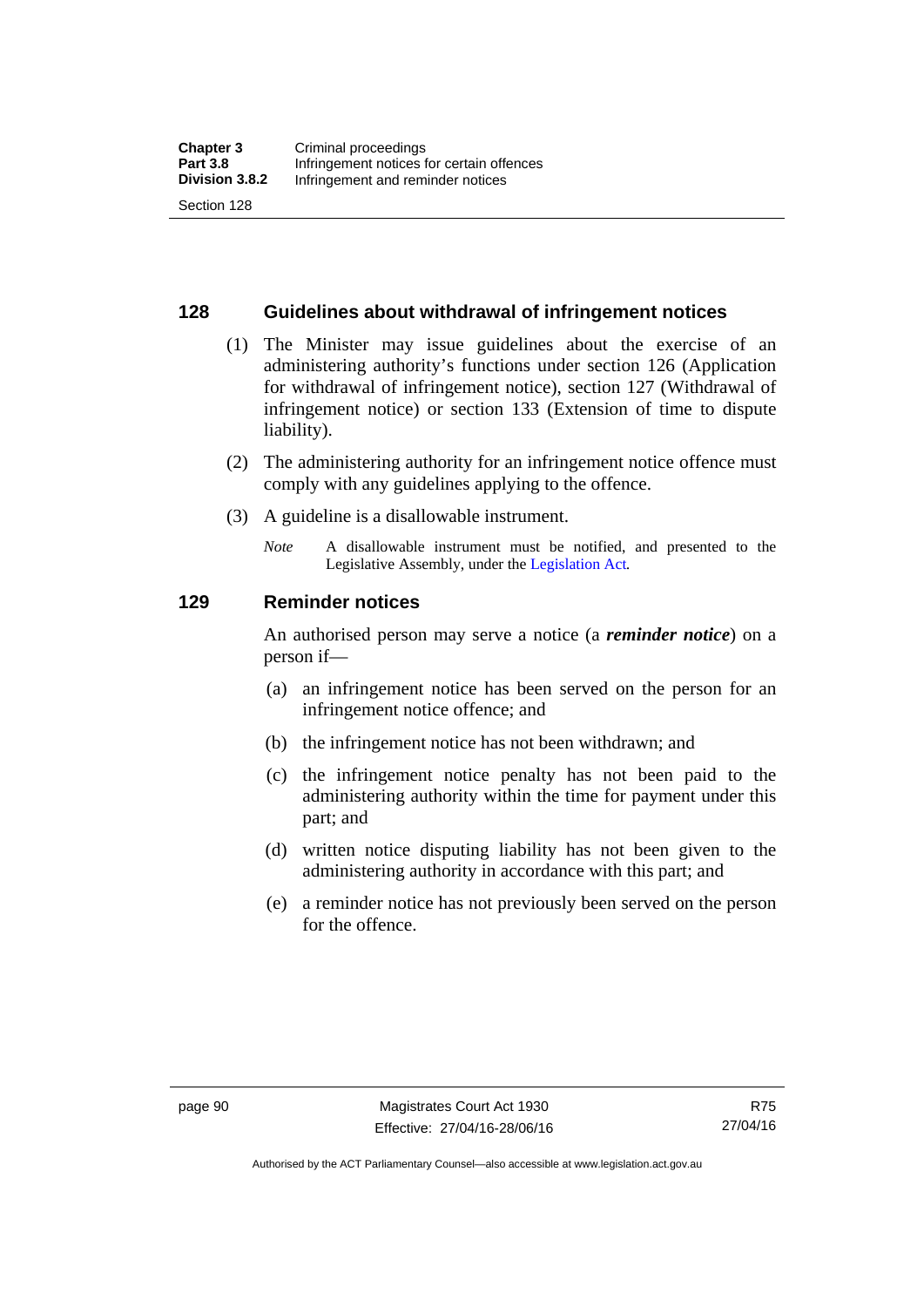## **130 Contents of reminder notices**

A reminder notice served on a person by an authorised person for an infringement notice offence must—

- (a) be identified by a unique number; and
- (b) include the following information:
	- (i) the Act or subordinate law, and the provision of it, contravened by the person;
	- (ii) the number of the infringement notice served on the person for the offence;
	- (iii) the date of service of the infringement notice; and
- (c) state the date of service of the reminder notice; and
- (d) state the infringement notice penalty that is now payable by the person for the offence; and
- (e) contain the information required by section 131 (Additional information in reminder notices); and
- (f) identify the authorised person in accordance with the regulations; and
- (g) include any other information required by regulation and any additional information that the administering authority considers appropriate.

## **131 Additional information in reminder notices**

- (1) The reminder notice must also tell the person on whom it is served that—
	- (a) the infringement notice penalty for the offence has not been paid; and
	- (b) the infringement notice has not been withdrawn; and

page 91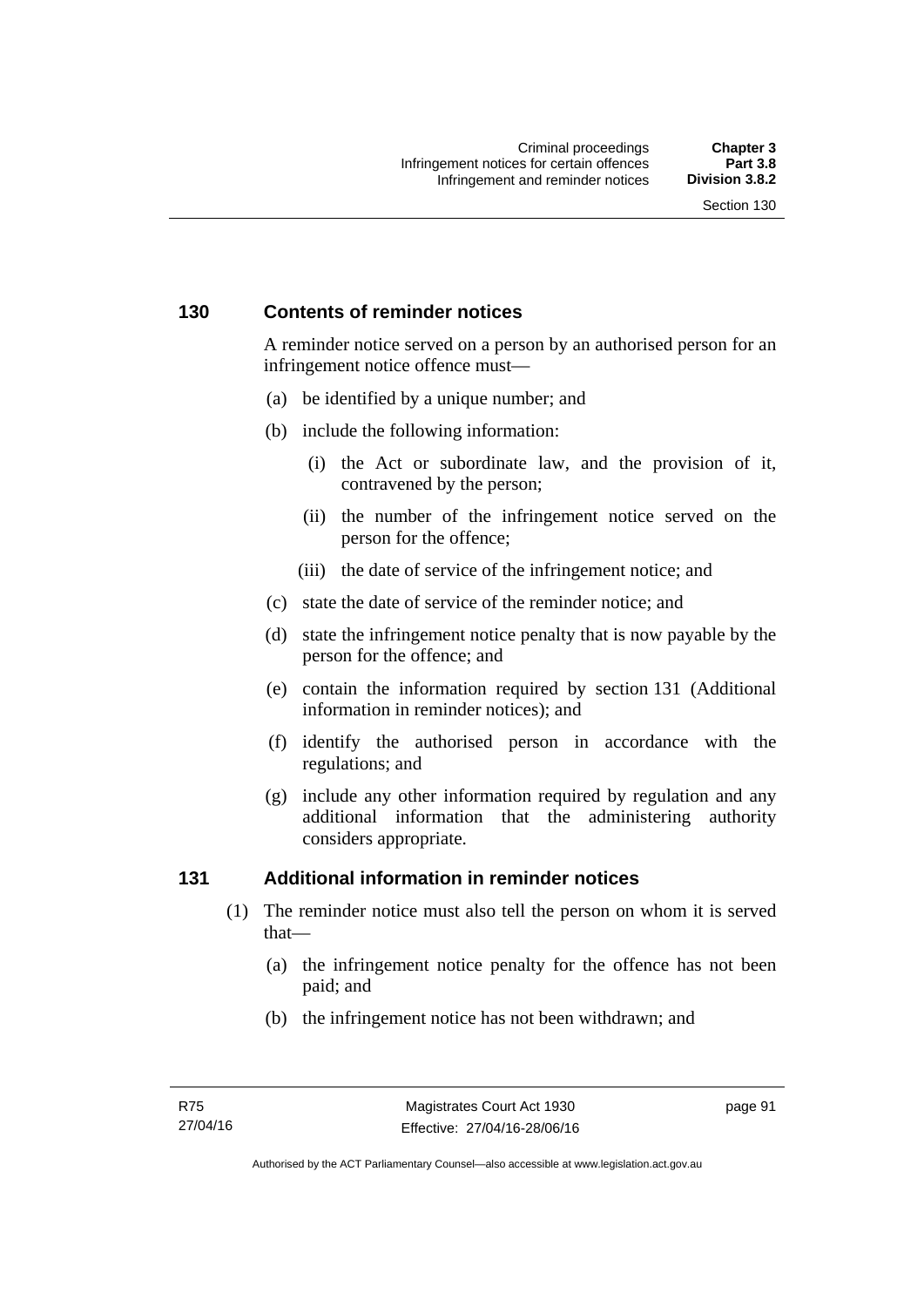(c) written notice disputing liability has not been received by the administering authority from the person for the offence; and

- (d) the infringement notice penalty for the offence has been increased by the amount payable by the person for the cost of serving the reminder notice; and
- (e) the person may pay the infringement notice penalty that is now payable by the person for the offence or dispute liability for the offence within 28 days after the day when the reminder notice is served on the person (the *date of service* of the notice); and
- (f) the person may apply to the administering authority for additional time in which to pay the penalty or dispute liability for the offence; and
- (g) the infringement notice may be withdrawn before or after the penalty is paid; and
- (h) if the person pays the penalty within the 28 days (or any additional time allowed by the administering authority), then, unless the infringement notice is withdrawn and any penalty refunded—
	- (i) any liability of the person for the offence is discharged; and
	- (ii) the person will not be prosecuted in court for the offence; and
	- (iii) the person will not be taken to have been convicted of the offence; and
- (i) if the person wishes to dispute liability for the offence, the issue may be referred to the Magistrates Court; and
- (j) if the Magistrates Court finds against the person or the person is prosecuted in court for the offence, the person may be convicted of the offence and ordered to pay a penalty and costs, and be subject to other court orders; and

Authorised by the ACT Parliamentary Counsel—also accessible at www.legislation.act.gov.au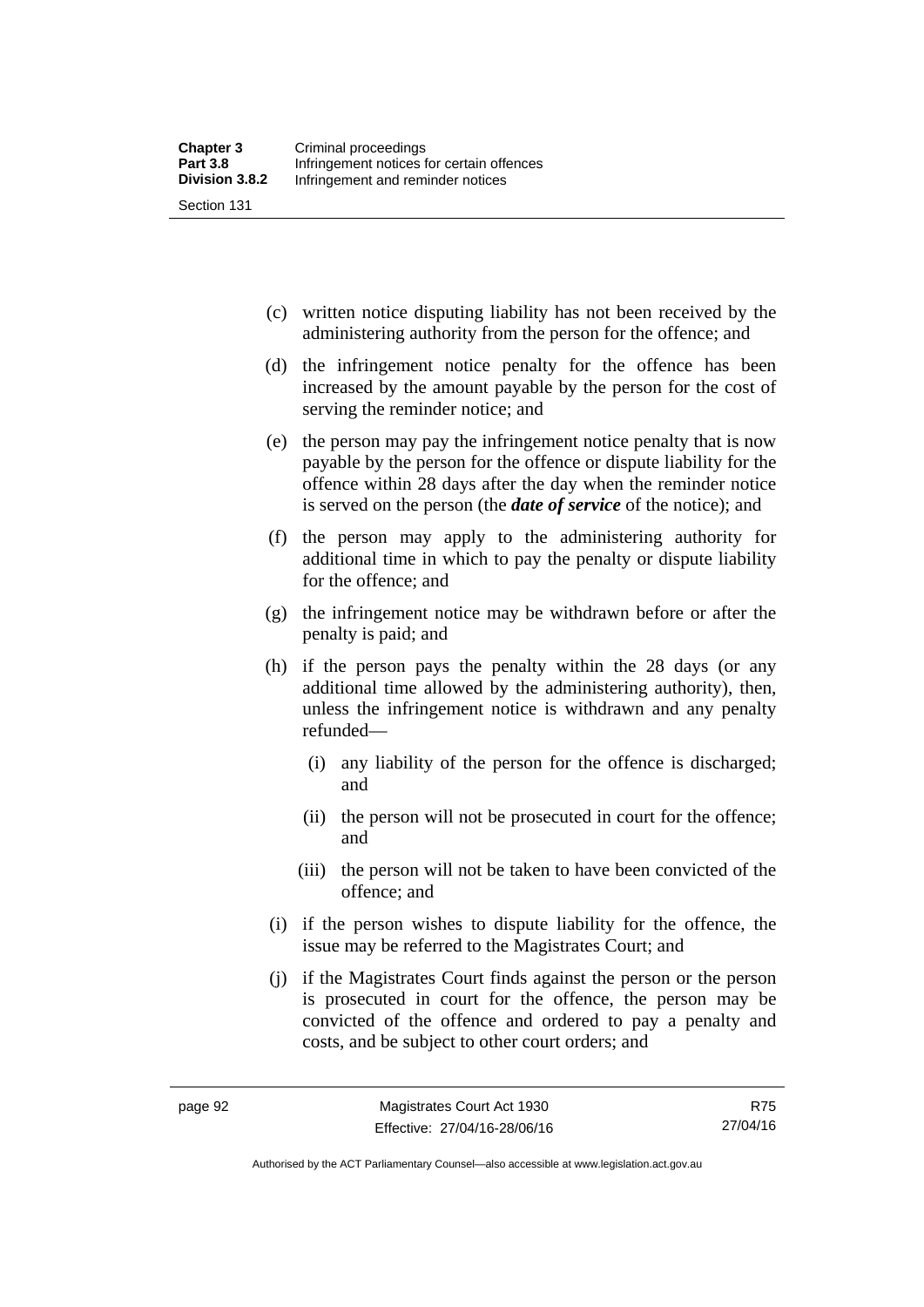- (k) if the person does not pay the infringement notice penalty, or dispute liability for the offence, within the 28 days (or any additional time allowed by the administering authority), the person may be prosecuted in court for the offence.
- (2) In addition, the reminder notice must—
	- (a) explain how the person may pay the infringement notice penalty or dispute liability for the offence; and
	- (b) explain how the person may apply for additional time to pay the infringement notice penalty or dispute liability for the offence.

# **Division 3.8.3 Additional provisions for vehiclerelated offences**

#### **131A Meaning of** *infringement notice*

In this division:

*infringement notice* means an infringement notice for a vehicle-related offence.

## **131B Service of infringement notice on responsible person for vehicles**

- (1) This section applies if an authorised person believes, on reasonable grounds, that a vehicle-related offence has been committed.
- (2) The authorised person may serve an infringement notice for the offence on—
	- (a) the responsible person for the vehicle at the time of the offence; or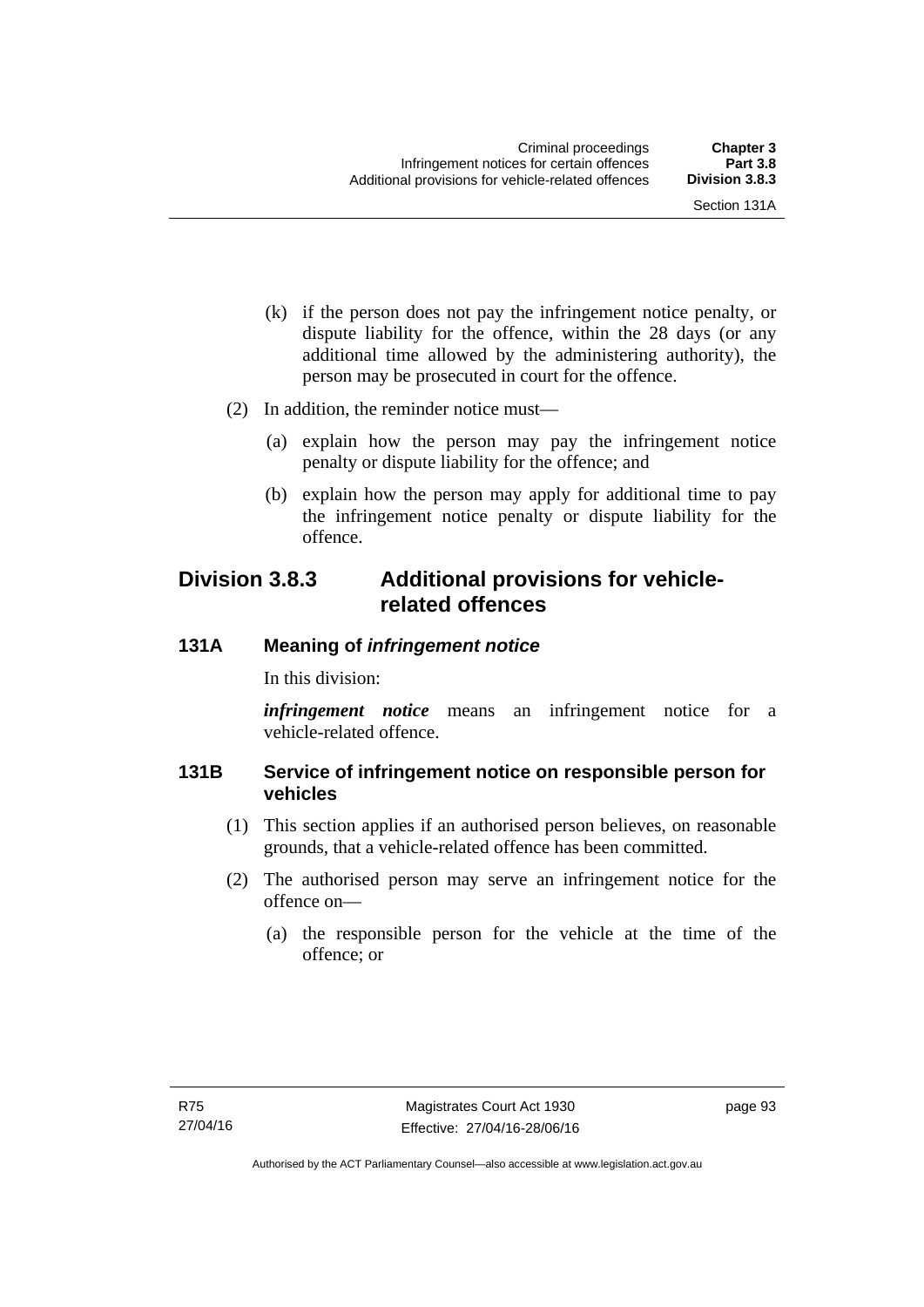Section 131B

- (b) if there is more than 1 responsible person for the vehicle at that time—each or any of them.
- *Note 1* For how documents may be served, see the [Legislation Act,](http://www.legislation.act.gov.au/a/2001-14) pt 19.5
- *Note 2* Subsections (3) and (4) provide additional ways for serving infringement notices (see [Legislation Act,](http://www.legislation.act.gov.au/a/2001-14) s 251 (1)).
- (3) If the infringement notice is to be served on a person under this section by post and the vehicle is registered under a law of another jurisdiction corresponding to the *[Road Transport \(Vehicle](http://www.legislation.act.gov.au/a/1999-81)  [Registration\) Act 1999](http://www.legislation.act.gov.au/a/1999-81)*, the notice may be served by sending it by prepaid post, addressed to the person, to the latest address of the person in the registration records kept under that law.
- (4) An infringement notice for a vehicle-related offence may be served by securely placing or attaching the notice, addressed to the responsible person (without further description), on or to the vehicle in a conspicuous position.
- (5) If an infringement notice is served in the way mentioned in subsection (4), it is taken to have been served, on the day that it is placed on or attached to the vehicle, on—
	- (a) the responsible person for the vehicle; or
	- (b) if there is more than 1 responsible person for the vehicle at that time—each of them.
- (6) A person must not remove, deface or interfere with an infringement notice placed on, or attached to, a vehicle unless the person is the driver of the vehicle or the responsible person (or a responsible person) for the vehicle.

Maximum penalty: 20 penalty units.

 (7) A regulation may provide that an infringement notice for a vehiclerelated offence may only be served on a person under this section within the prescribed period after the day the offence was committed.

R75 27/04/16

Authorised by the ACT Parliamentary Counsel—also accessible at www.legislation.act.gov.au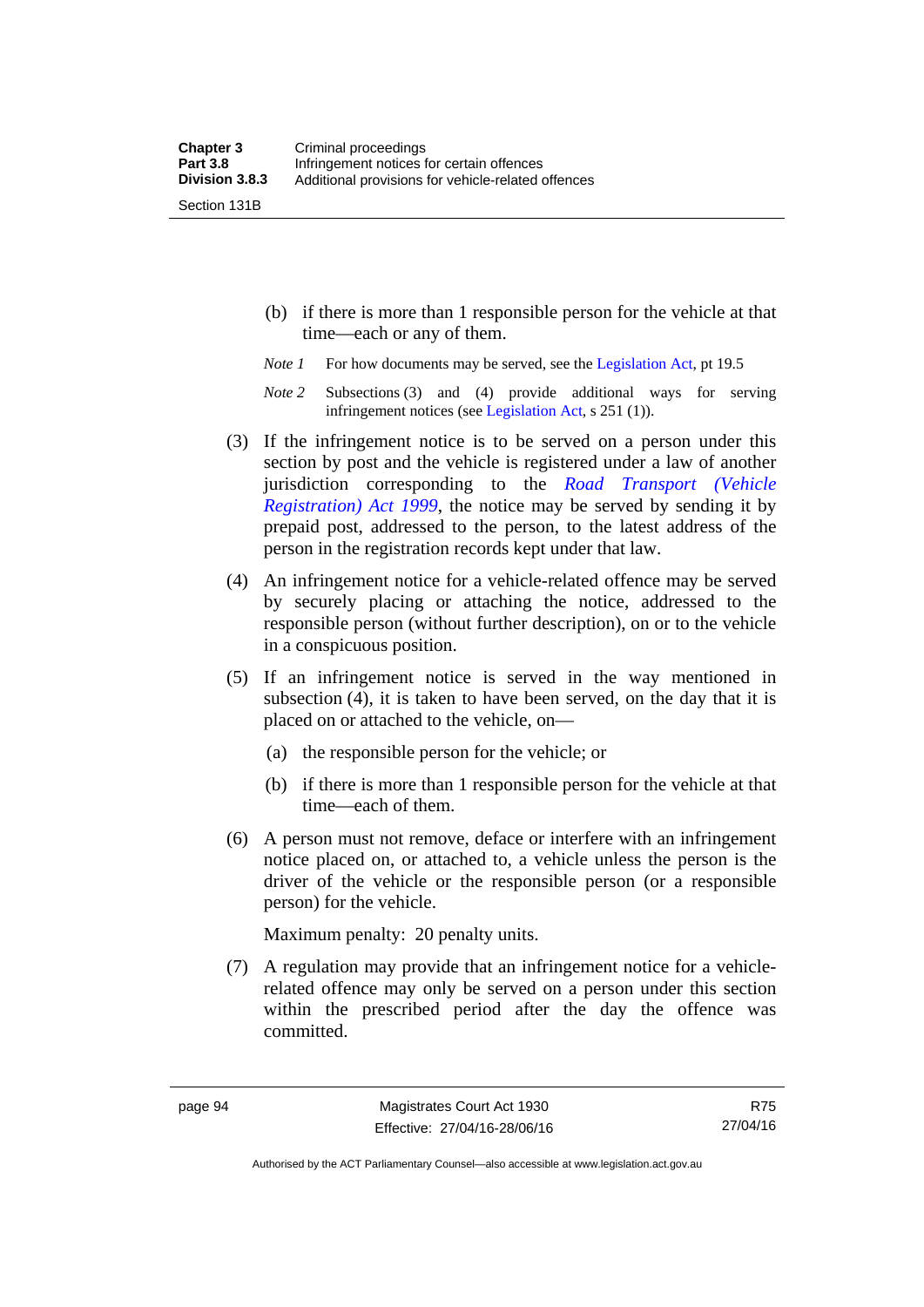- (8) To remove any doubt, an authorised person may not serve an infringement notice on a person under this section for an offence after—
	- (a) if a regulation under subsection (7) prescribes a period for the offence—the end of the prescribed period; or
	- (b) in any other case—the end of the time within which a prosecution may be brought against the person for the offence.
- (9) This section does not prevent an infringement notice for a vehiclerelated offence being served on a person under section 120 (Service of infringement notices).

# **131C Liability for vehicle-related offences**

- (1) If an infringement notice for a vehicle-related offence is served on a person under section 131B, the person is liable for the offence, and may be convicted of and punished for the offence, even though the person who actually committed the offence (the *actual offender*) may have been someone else.
- (2) If the actual offender is not the responsible person (or a responsible person) for the vehicle at the time of the offence, subsection (1) does not affect the liability of the actual offender, but—
	- (a) an additional penalty for the offence may not be recovered from or imposed on the actual offender if an infringement notice penalty for the offence has been paid by, or a penalty has been imposed on, the responsible person (or a responsible person) for the vehicle at that time; and
	- (b) an additional penalty for the offence may not be recovered from or imposed on the responsible person (or a responsible person) for the vehicle at that time if an infringement notice penalty for the offence has been paid by, or a penalty has been imposed on, the actual offender.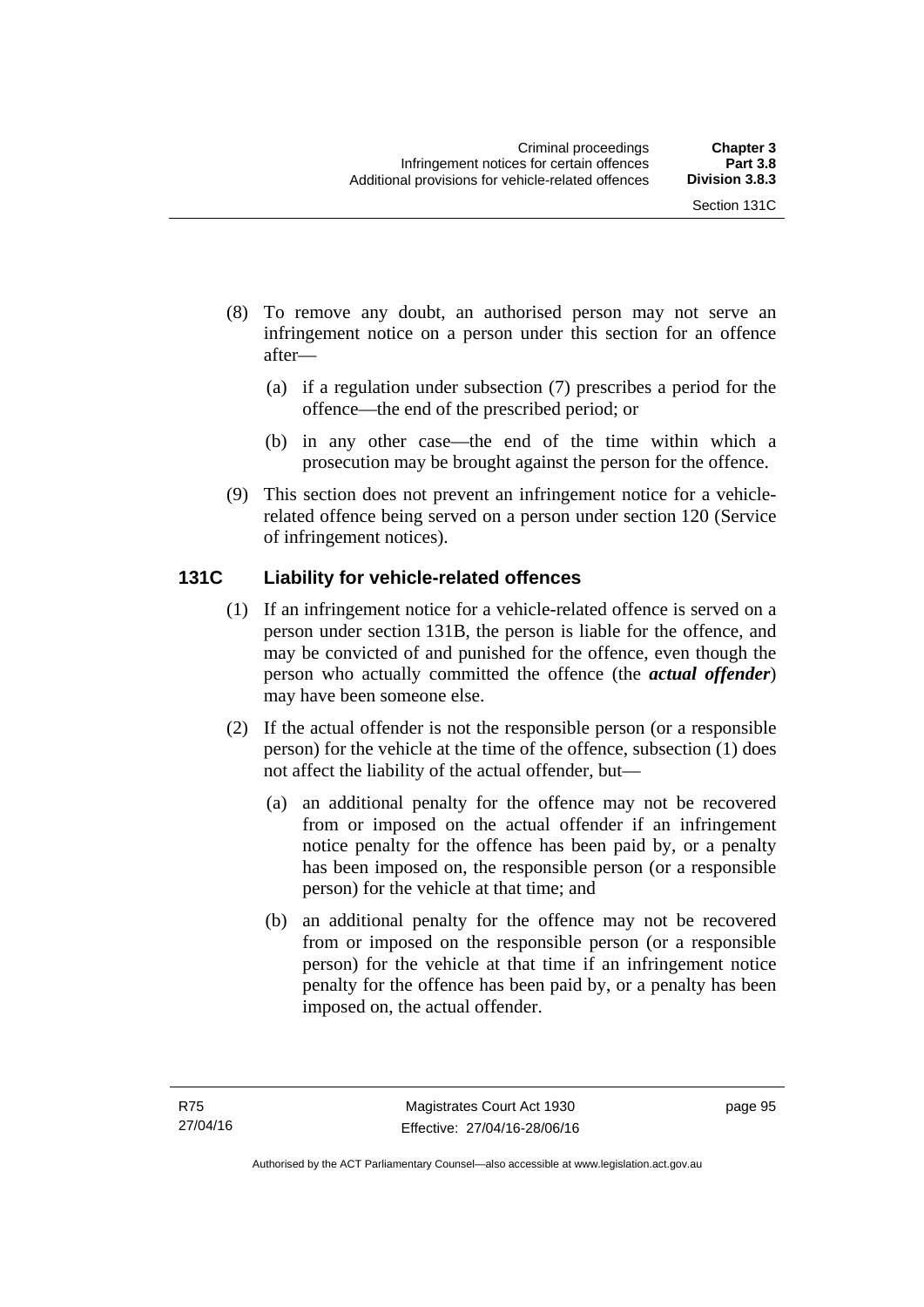- (3) However, in a prosecution against a responsible person for a vehicle-related offence, it is a defence if the responsible person establishes—
	- (a) that the vehicle was stolen, or illegally taken or used, at the time of the offence; or
	- (b) that the person made and gave to the administering authority a known offender declaration in accordance with section 131E (Known offender declaration) for the offence; or
	- (c) that the vehicle (or all of the person's interest in the vehicle) had been sold or disposed of by the person before the time of the offence, and that at that time the person did not have an interest in the vehicle; or
	- (d) that the person—
		- (i) was not the driver of the vehicle at the time of the offence; and
		- (ii) does not know, and could not with reasonable diligence have found out, the name and address of the driver of the vehicle at that time.

#### **131D Illegal user declarations**

- (1) This section applies if—
	- (a) an infringement notice for a vehicle-related offence is served on a person under section 131B (Service of infringement notice on responsible person for vehicles); and
	- (b) the person makes a declaration (an *illegal user declaration*) stating that the vehicle was stolen, or illegally taken or used, at the time of the offence and providing all relevant facts supporting that statement, including details of where and when the matter was reported to the police; and

R75 27/04/16

Authorised by the ACT Parliamentary Counsel—also accessible at www.legislation.act.gov.au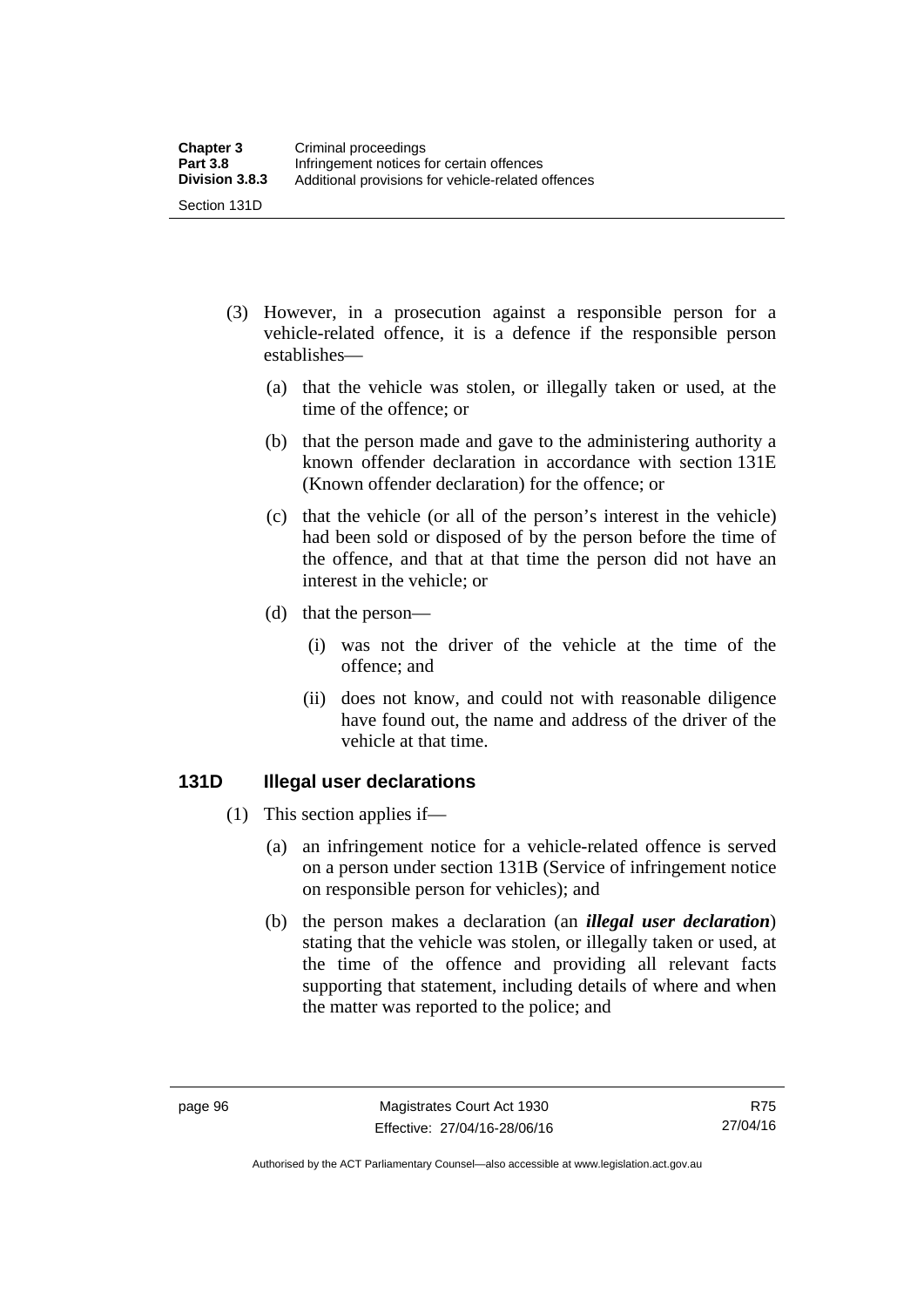- (c) the person gives the illegal user declaration to the administering authority within 28 days after the day when the infringement notice, or a reminder notice for the offence, is served on the person (or any additional time allowed by the administering authority).
- (2) An infringement notice for the offence may be served under section 120 (Service of infringement notices) on the person (if any) stated in the illegal user declaration as the person (the *named offender*) who was illegally in charge of the vehicle at the time of the offence.
- (3) If a document (including an infringement notice or reminder notice) is to be served on the named offender under this part by post in relation to the offence, the document may be addressed to the named offender at his or her home or business address stated in the illegal user declaration.
- (4) Section 131C (Liability for vehicle-related offences) and section 131E (Known offender declarations) apply as if the named offender were the responsible person for the vehicle at the time of the offence and the infringement notice had been served on the named offender under section 131B.
- (5) However, a proceeding for the offence may be brought in a court against the named offender only if a copy of the illegal user declaration has been served on the named offender by an authorised person.
- (6) In a proceeding against the named offender for the offence, the illegal user declaration is evidence that the named offender was the driver of the vehicle at the time of the offence.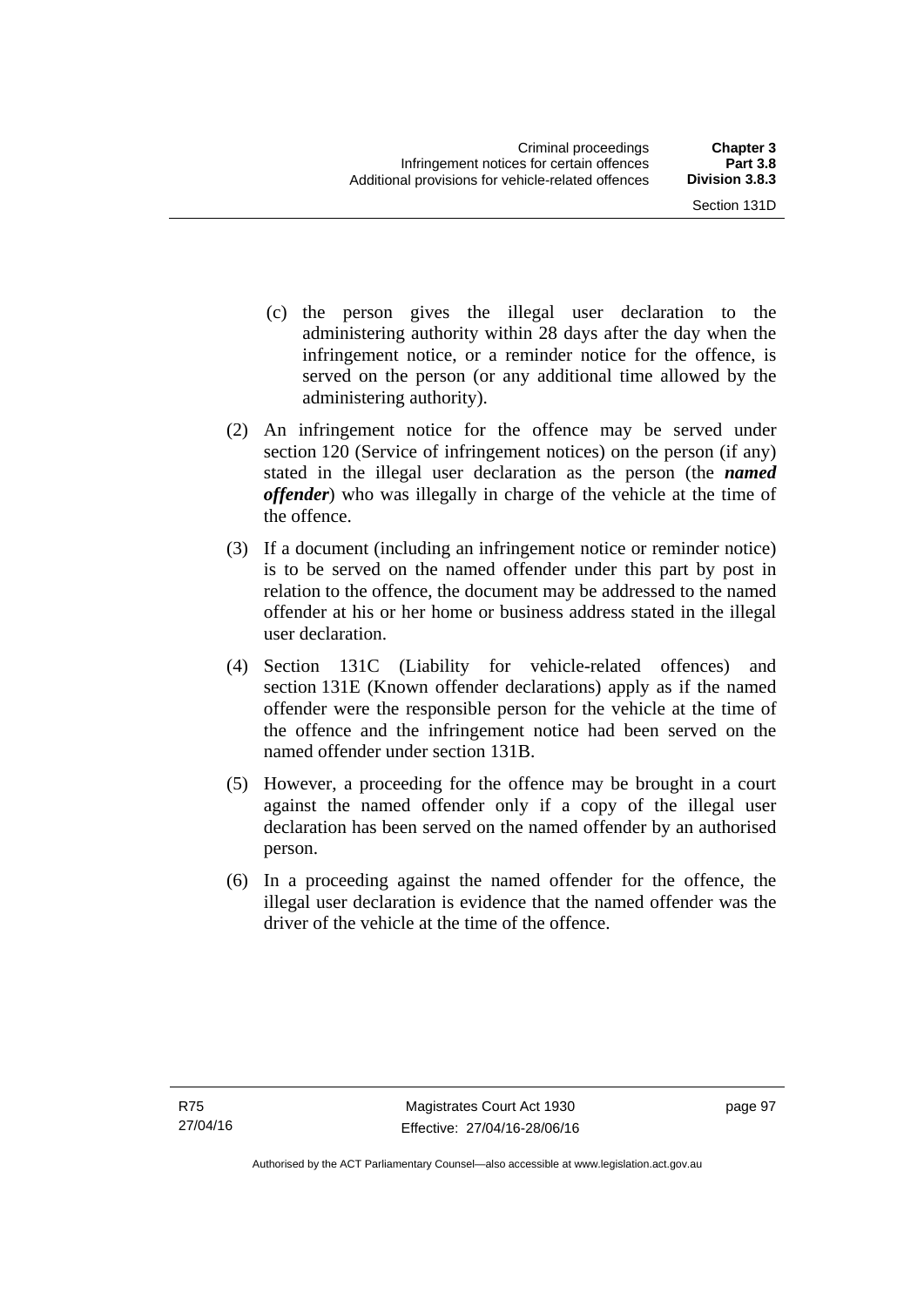### **131E Known offender declarations**

- (1) This section applies if—
	- (a) an infringement notice for a vehicle-related offence is served on a person under section 131B (Service of infringement notice on responsible person for vehicles); and
	- (b) the person makes a declaration (a *known offender declaration*) stating—
		- (i) if the person is an individual—
			- (A) that the person was not the driver of the vehicle at the time of the offence and did not commit the offence; and
			- (B) the name and home or business address of the person (the *named offender*) who was the driver of the vehicle at that time; and
			- (C) all relevant facts supporting those statements; or
		- (ii) if the person is a corporation—the name and home or business address of the person (also the *named offender*) who was the driver of the vehicle at the time of the offence and all relevant facts supporting that statement; or
		- (iii) for a vehicle-related offence under an Act declared by regulation to be an Act to which this subparagraph applies—the person saw another named person (also the *named offender*) do the act the subject of the offence and stating—
			- (A) the address of the named offender; and
			- (B) if the person does not know the other person's address—the reasons why the person does not know the address; and

R75 27/04/16

Authorised by the ACT Parliamentary Counsel—also accessible at www.legislation.act.gov.au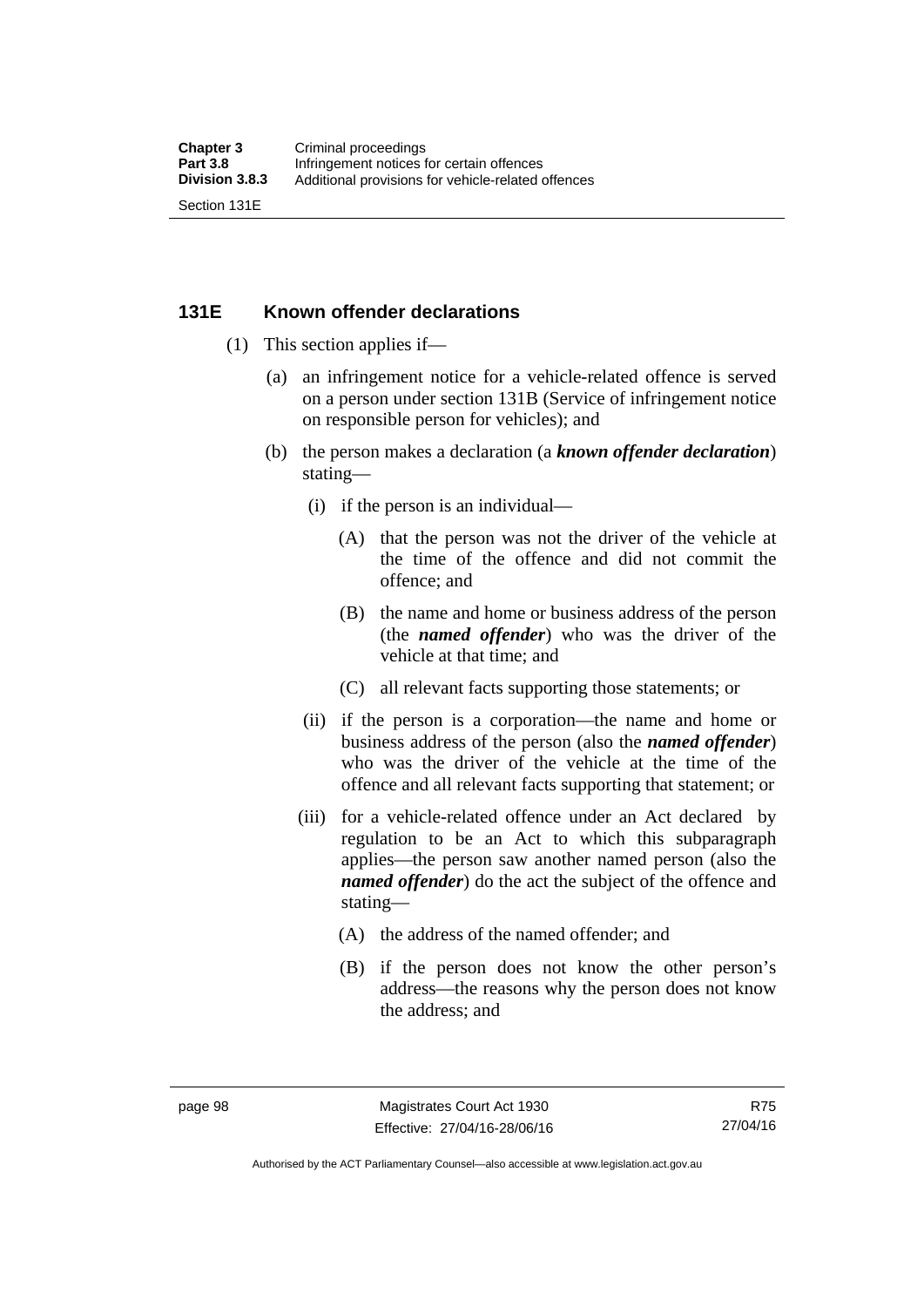- (c) the person gives the known offender declaration to the administering authority within 28 days after the day when the infringement notice, or a reminder notice for the offence, is served on the person (or any additional time allowed by the administering authority).
- (2) An infringement notice for the offence may be served under section 120 (Service of infringement notices) on the named offender.
- (3) If a document (including an infringement notice or reminder notice) is to be served on the named offender under this part by post in relation to the offence, the document may be addressed to the named offender at his or her home or business address stated in the known offender declaration.
- (4) Section 131C (Liability for vehicle-related offences), this section and section 131F apply as if the named offender were the responsible person for the vehicle at the time of the offence and the infringement notice had been served on the named offender under section 131B.
- (5) However, a proceeding for the offence may be brought in a court against the named offender only if a copy of the known offender declaration has been served on the named offender by an authorised person.
- (6) In a proceeding against the named offender for the offence, the known offender declaration is evidence that the named offender was the offender at the time of the offence.

# **131F Sold vehicle declarations**

- (1) This section applies if—
	- (a) an infringement notice for a vehicle-related offence is served on a person under section 131B (Service of infringement notice on responsible person for vehicles); and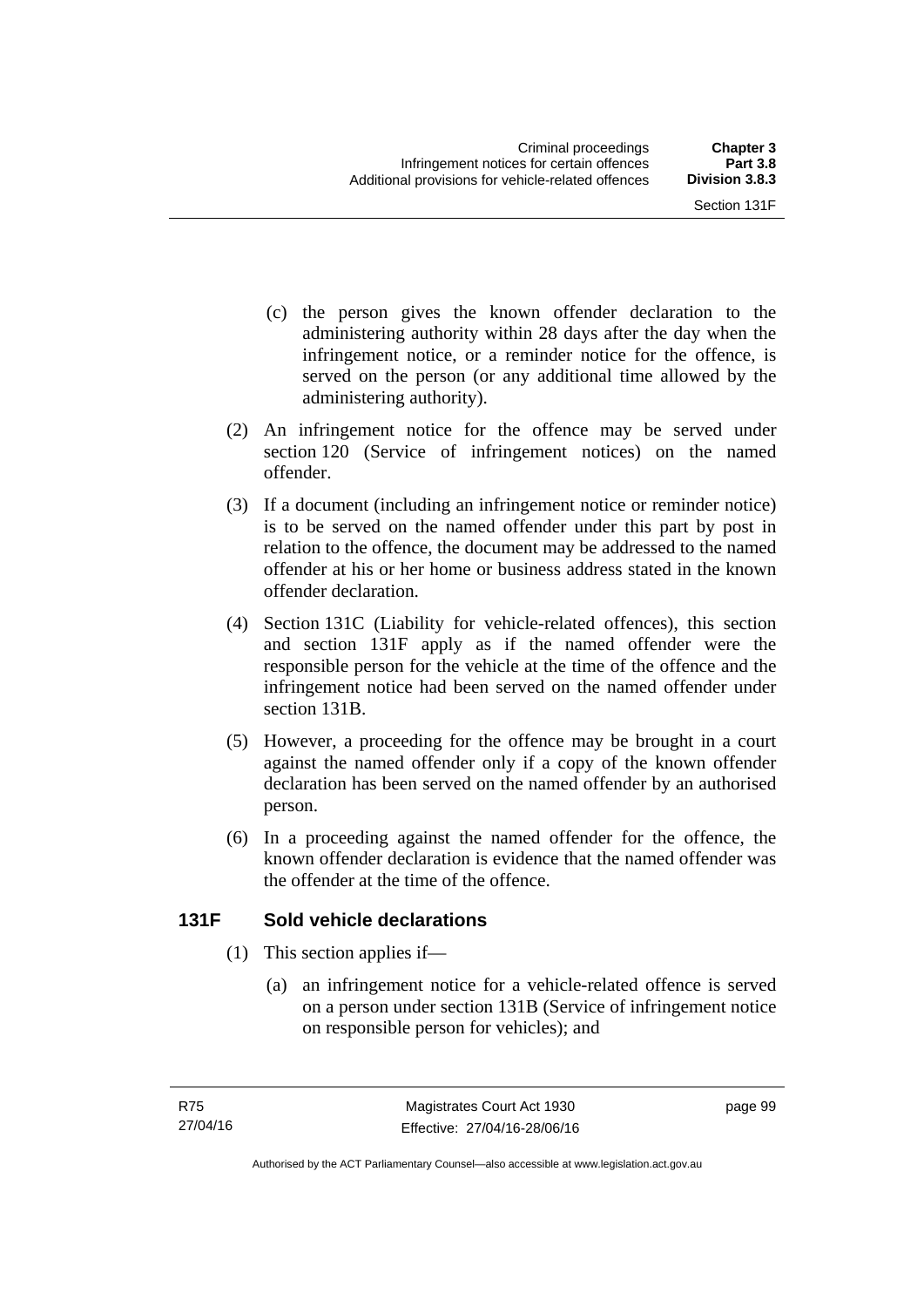- (b) the person makes a declaration (a *sold vehicle declaration*) stating that the vehicle (or all of the person's interest in the vehicle) had been sold or otherwise disposed of by the person before the time of the offence and providing all relevant facts supporting that statement, including—
	- (i) the name and home or business address of the person (the *buyer*) to whom the vehicle (or the person's interest in the vehicle) was sold or disposed of by the person; and
	- (ii) the date and, if relevant to the offence, time of the sale or disposal; and
	- (iii) if an agent made the sale or disposal for the person—the name and home or business address of the agent; and
	- (iv) whether the person had any interest in the vehicle at the time of the offence; and
- (c) the person gives the sold vehicle declaration to the administering authority within 28 days after the day when the infringement notice, or a reminder notice for the offence, is served on the person (or any additional time allowed by the administering authority).
- (2) An infringement notice for the offence may be served under section 120 (Service of infringement notices) on the buyer.
- (3) If a document (including an infringement notice or reminder notice) is to be served on the buyer under this part by post in relation to the offence, the document may be addressed to the buyer at his or her home or business address stated in the sold vehicle declaration.
- (4) Section 131C (Liability for vehicle-related offences), section 131E and this section apply as if the buyer were a responsible person for the vehicle at the time of the offence and the infringement notice had been served on the buyer under section 131B.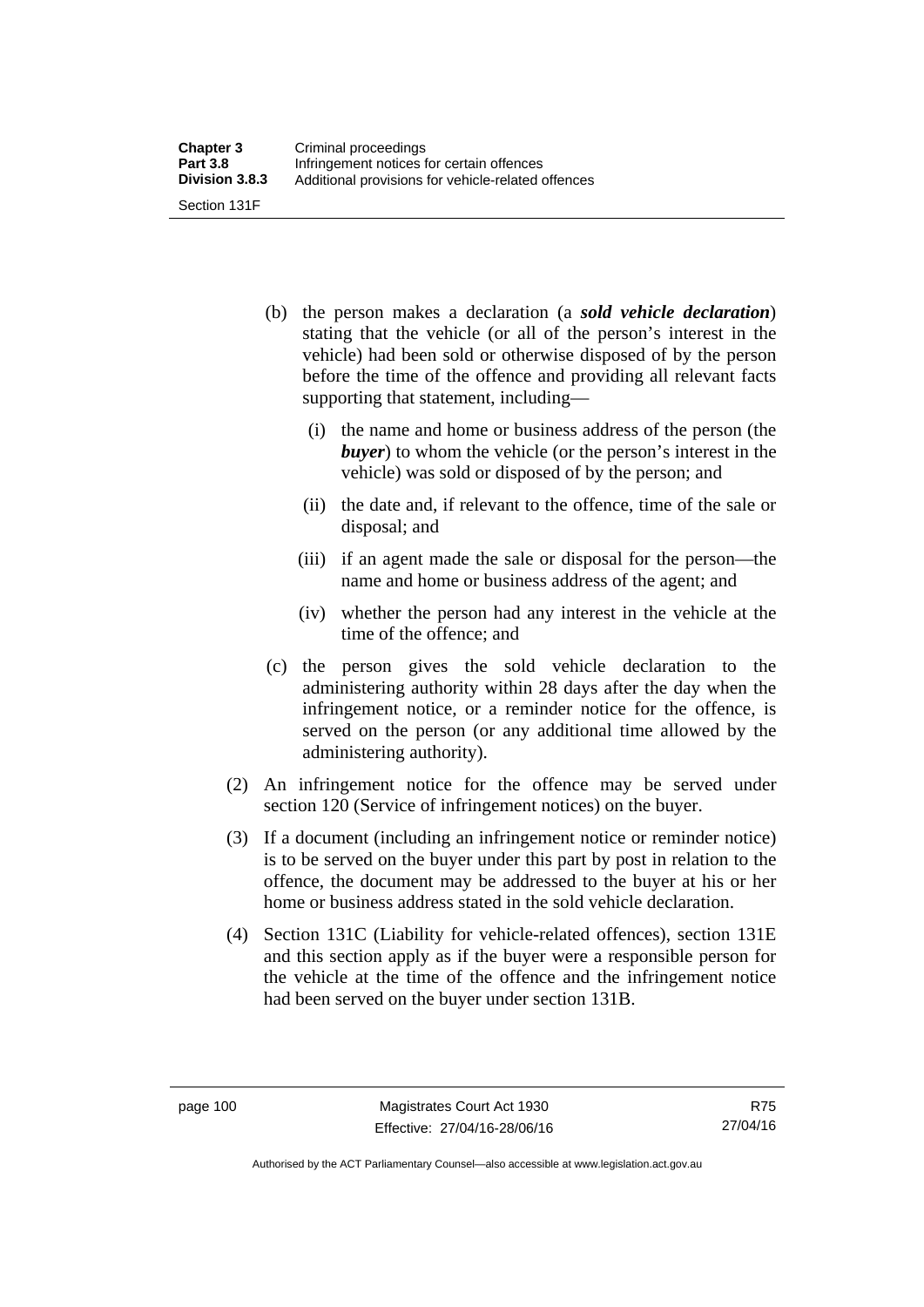- (5) However, a proceeding for the offence may be brought in a court against the buyer only if a copy of the sold vehicle declaration has been served on the buyer by an authorised person.
- (6) In a proceeding against the buyer for the offence, the sold vehicle declaration is evidence that the buyer was the responsible person for the vehicle at the time of the offence.

# **131G Unknown offender declarations**

If an infringement notice for a vehicle-related offence is served on a person under section 131B (Service of infringement notice on responsible person for vehicles), the person may—

- (a) make a declaration (an *unknown offender declaration*) stating—
	- (i) that—
		- (A) if the person is an individual—the person was not the driver of the vehicle at the time of the offence and did not commit the offence; or
		- (B) if the person is a corporation—the vehicle was not being used for the corporation's purposes at the time of the offence; and
	- (ii) that the person has made inquiries to find out who was—
		- (A) the driver of the vehicle at that time; or
		- (B) for a vehicle-related offence under an Act declared by regulation to be an Act to which this subparagraph applies—the offender was at that time; and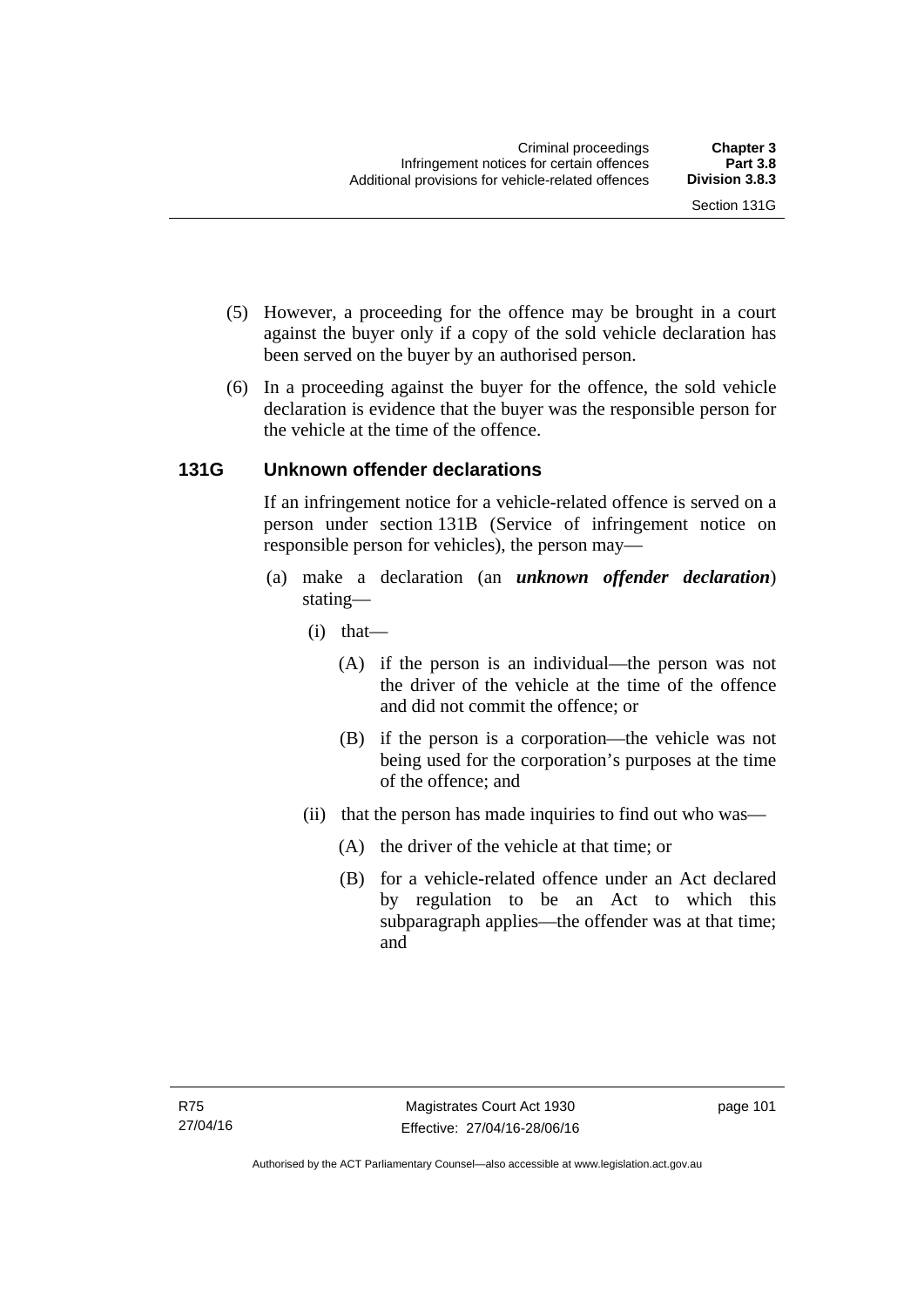- (iii) that the person does not know, and has not been able to find out, who was the driver of the vehicle, or the offender, at that time; and
- (iv) the nature and extent of the inquiries made by the person; and
- (b) give the unknown offender declaration to the administering authority within 28 days after the day when the infringement notice, or a reminder notice for the offence, is served on the person (or any additional time allowed by the administering authority).

# **Division 3.8.4 Disputing liability for infringement notices**

# **132 Disputing liability for infringement notice offence**

- (1) A person on whom an infringement notice or reminder notice has been served for an infringement notice offence may dispute liability for the offence by written notice given to the administering authority.
- (2) The notice must set out the grounds on which the person relies.
- (3) The notice must be given to the administering authority—
	- (a) within 28 days after the date of service of the infringement notice or reminder notice; or
	- (b) if the person applies to the administering authority within the 28 days for additional time to dispute liability for the offence and the additional time is allowed—within the additional time allowed by the administering authority; or

Authorised by the ACT Parliamentary Counsel—also accessible at www.legislation.act.gov.au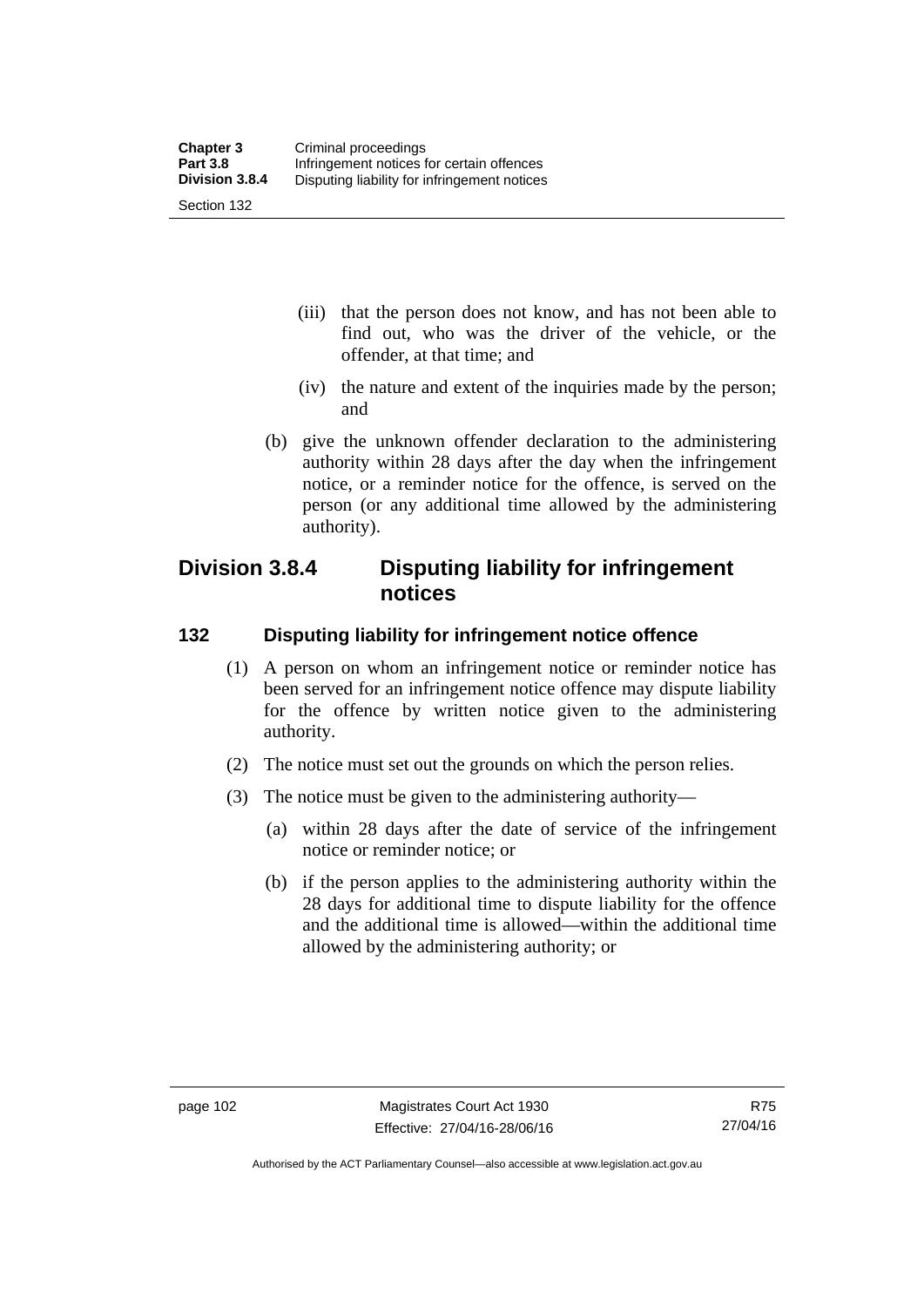Section 133

 (c) if the person applies to the administering authority within the 28 days for additional time to dispute liability for the offence and the application is refused—within 7 days after the day the person is told of the refusal or 28 days after the date of service of the infringement notice or reminder notice, whichever is

## **133 Extension of time to dispute liability**

later.

- (1) The person on whom an infringement notice or reminder notice is served may apply, in writing, to the administering authority, within 28 days after the date of service of the notice, for a stated additional time in which to dispute liability for the offence.
- (2) The administering authority must—
	- (a) allow or refuse to allow the additional time; and
	- (b) tell the person in writing of the decision and, if the decision is a refusal, the reasons for it.

## **134 Procedure if liability disputed**

- (1) This section applies if a person disputes liability for an infringement notice offence by giving the administering authority a notice in accordance with section 132 (Disputing liability for infringement notice offence).
- (2) The administering authority may lay an information in the Magistrates Court against the person for the offence within 60 days after being given the notice.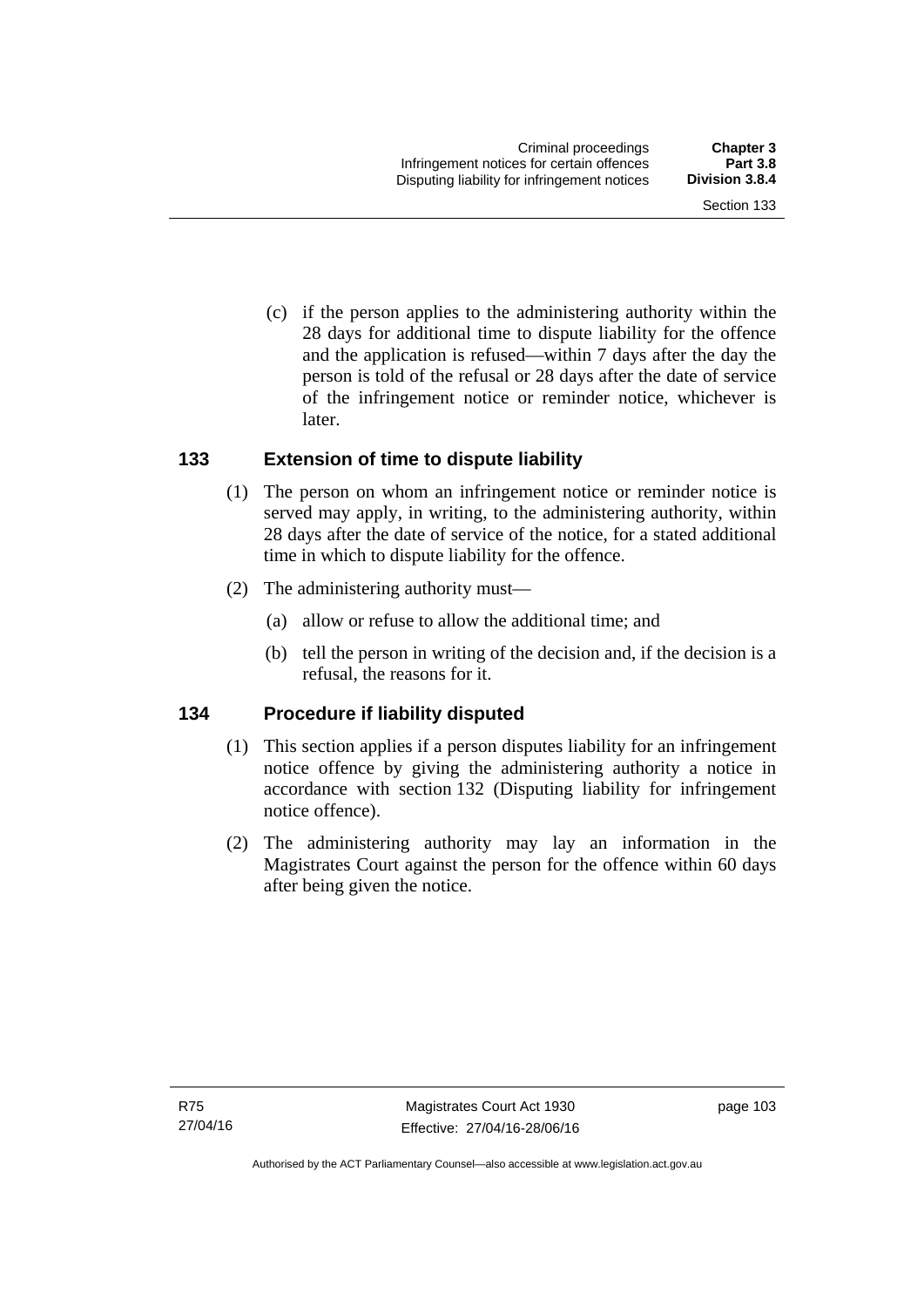- (3) The administering authority must discontinue a proceeding brought against the person for the offence if, before the hearing of the proceeding, the person pays the total of—
	- (a) the infringement notice penalty; and
	- (b) the costs (if any) prescribed by regulation for beginning the proceeding; and
	- (c) the disbursements (if any) incurred by the administering authority up to the day payment is made.
- (4) If subsection (3) applies, section 125 (Effect of payment of infringement notice penalty) also applies to the person in relation to the offence, even though the person paid the infringement notice penalty for the offence after an information had been laid in the Magistrates Court against the person for the offence.
- (5) If the administering authority does not lay an information in the Magistrates Court against the person for the offence within 60 days after being given the notice, the administering authority must—
	- (a) tell the person, in writing, that no further action will be taken against the person for the offence; and
	- (b) take no further action against the person for the offence.
- (6) To remove any doubt, subsection (2) does not permit the administering authority to lay an information against a person for an offence after the end of the time within which, apart from this section, a prosecution may be brought against the person for the offence.
	- *Note* For the time within which a prosecution must be begun, see the [Legislation Act,](http://www.legislation.act.gov.au/a/2001-14) s 192.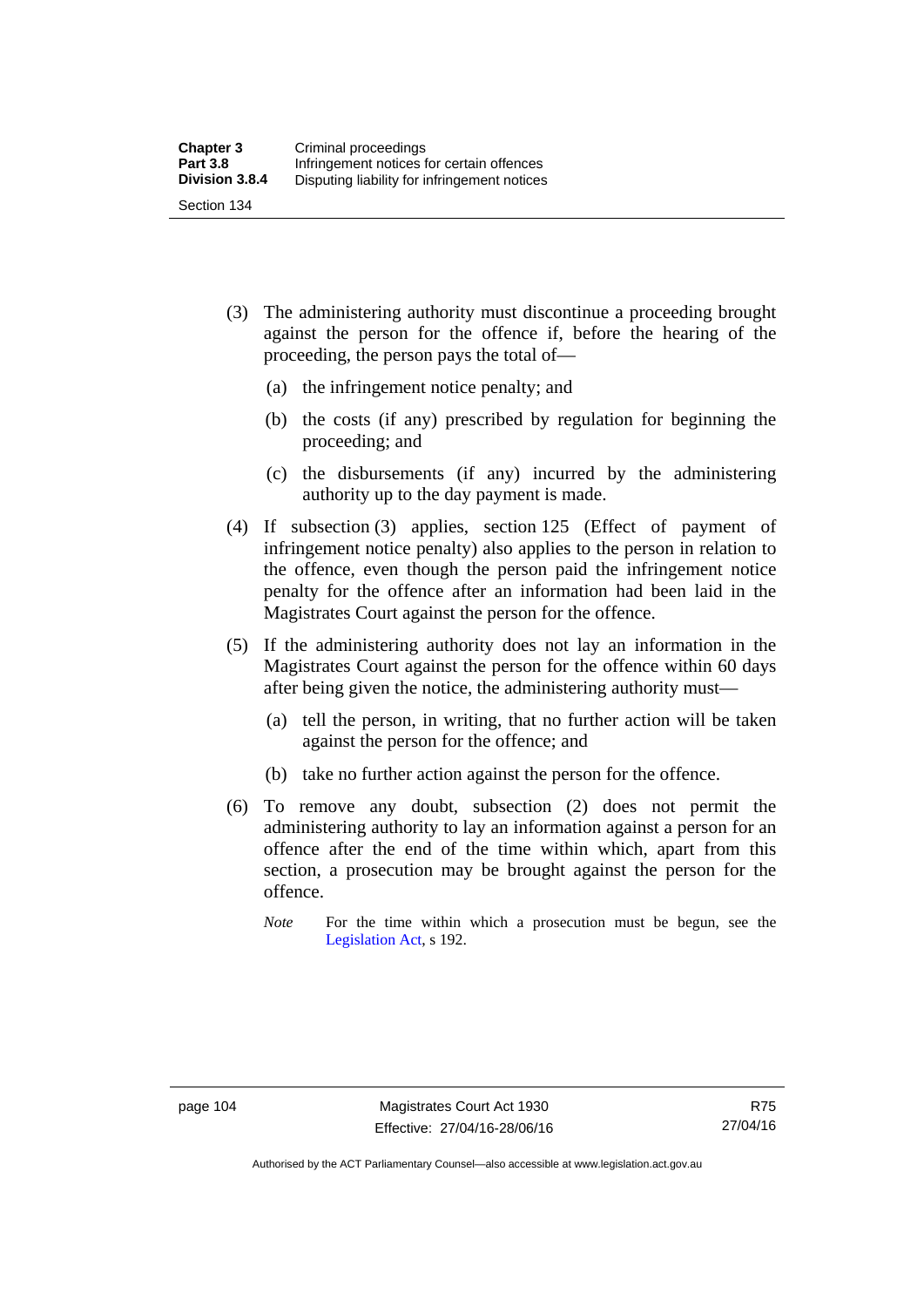# **Division 3.8.5 Infringement notices—other provisions**

#### **134A Authorised people for infringement notice offences**

- (1) The administering authority for an infringement notice offence may appoint a person to be an authorised person to serve infringement notices or reminder notices.
	- *Note 1* For the making of appointments (including acting appointments), see the [Legislation Act,](http://www.legislation.act.gov.au/a/2001-14) pt 19.3.
	- *Note 2* In particular, a person may be appointed for a particular provision of a law (see [Legislation Act,](http://www.legislation.act.gov.au/a/2001-14) s 7 (3)) and an appointment may be made by naming a person or nominating the occupant of a position (see s 207).
- (2) A regulation may prescribe a person to be an authorised person for the service of infringement notices or reminder notices.
- (3) In this part:

#### *authorised person* means—

- (a) for an infringement notice for an infringement notice offence—
	- (i) the administering authority; or
	- (ii) a person who is appointed under this section by the administering authority to serve an infringement notice for the offence; or
	- (iii) anyone else who, under the regulations, may serve an infringement notice for the offence; or
- (b) for a reminder notice for an infringement notice offence—
	- (i) the administering authority; or
	- (ii) a person who is appointed under this section by the administering authority to serve a reminder notice for the offence; or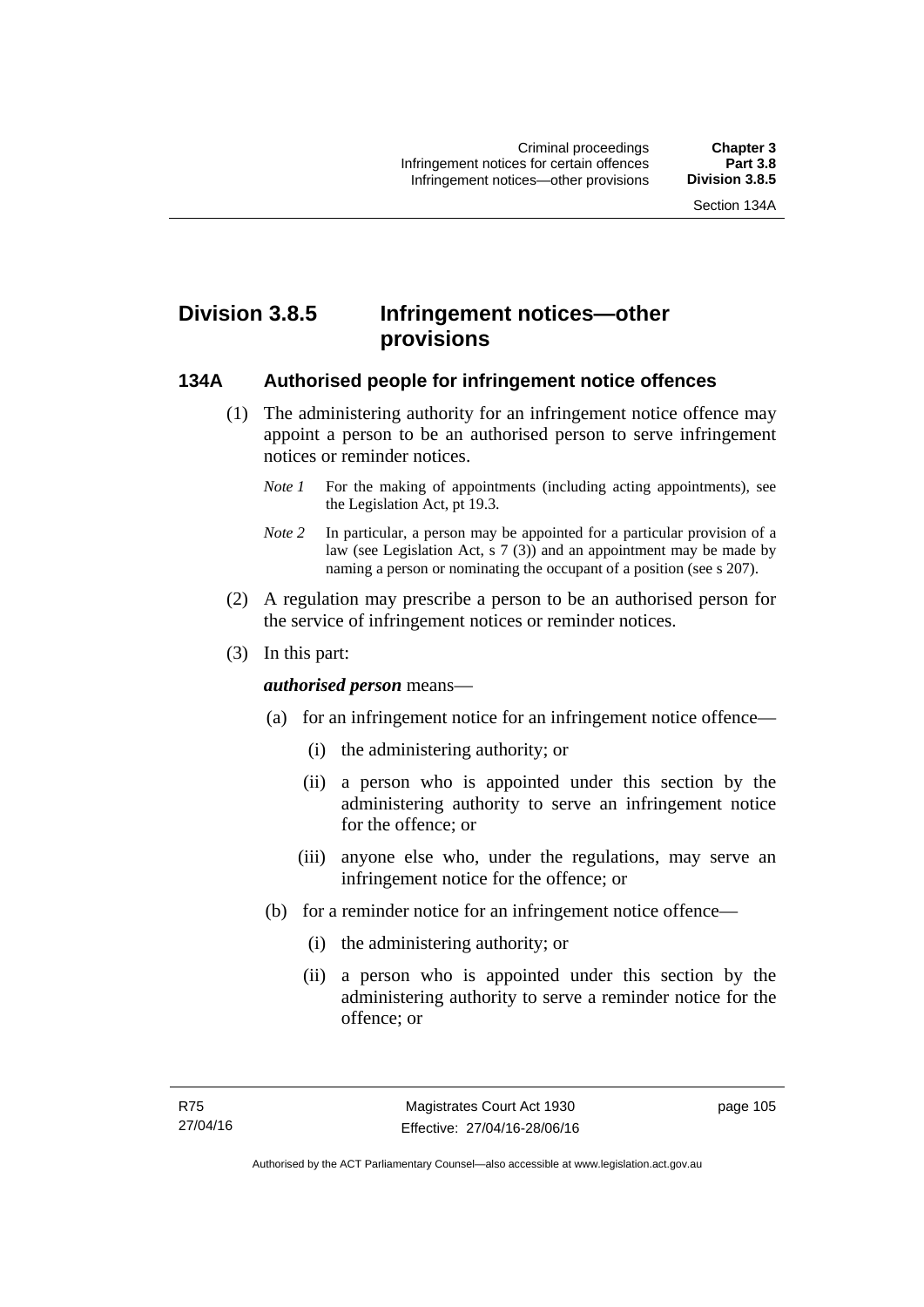(iii) anyone else who, under the regulations, may serve a reminder notice for the offence.

#### **135 Delegation of administering authority's functions**

- (1) The administering authority for an infringement notice offence may delegate the administering authority's functions under this part to an authorised person or a person prescribed by regulation.
- (2) A person prescribed by regulation for subsection (1) may delegate the functions delegated to the person under that subsection to anyone else.
	- *Note* For the making of delegations and the exercise of delegated functions, see [Legislation Act](http://www.legislation.act.gov.au/a/2001-14), pt 19.4.

#### **136 Evidentiary certificates**

- (1) This section applies to a proceeding for an infringement notice offence.
- (2) A certificate that appears to be signed by or on behalf of the administering authority, and states any matter relevant to anything done or not done under this part in relation to the offence, is evidence of the matter.
- (3) Without limiting subsection (2), a certificate given under that subsection may state any of the following:
	- (a) a stated infringement notice or reminder notice was served by a stated authorised person in a stated way on a stated person on a stated date for a stated infringement notice offence;
	- (b) the administering authority did not allow additional time, or allowed stated additional time, for payment of the infringement notice penalty or to dispute liability for the offence;
	- (c) the infringement notice penalty was not paid within the time in which it was required to be paid under this part;

Authorised by the ACT Parliamentary Counsel—also accessible at www.legislation.act.gov.au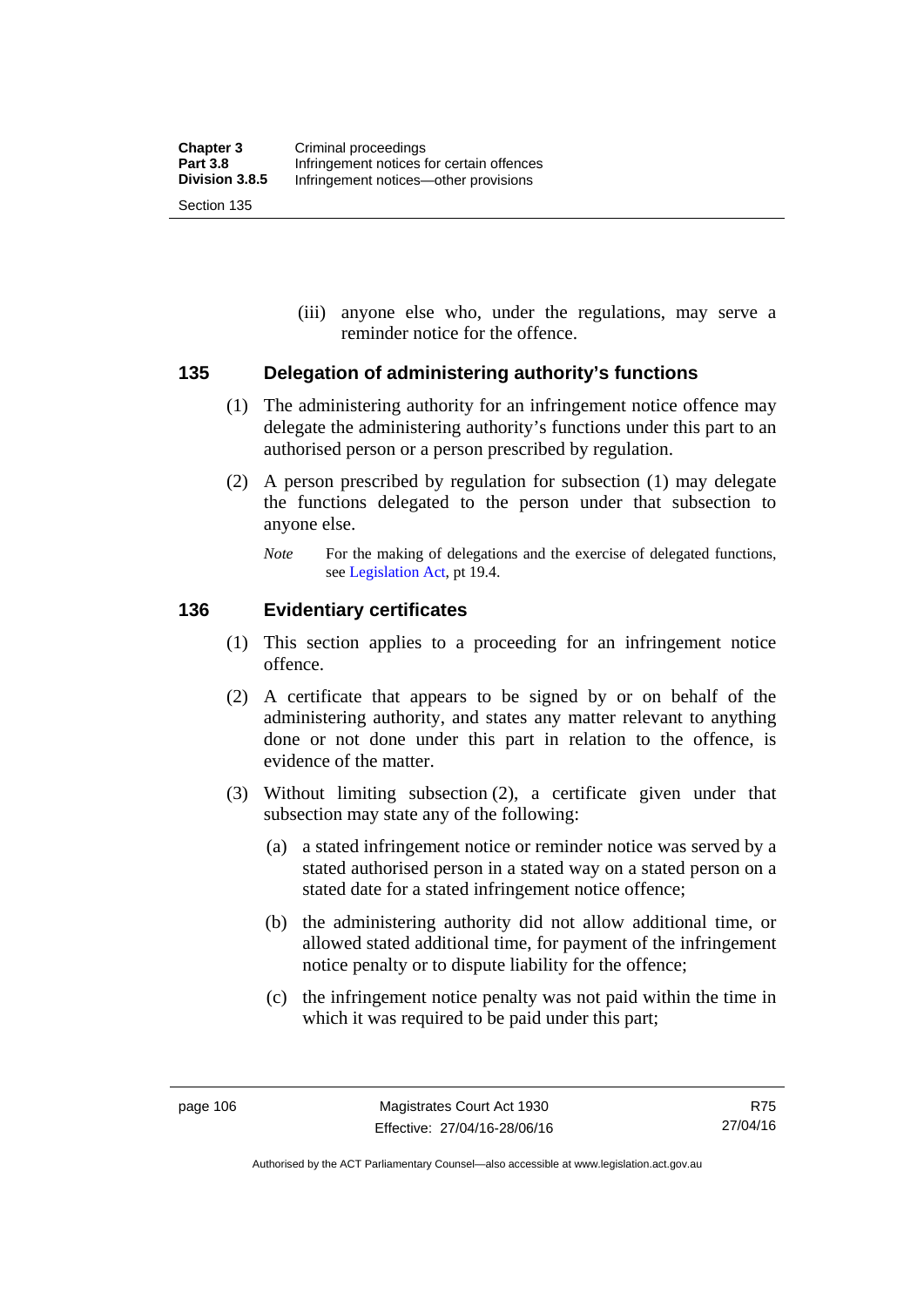- (d) the infringement notice has not been withdrawn or was withdrawn on a stated date:
- (e) a stated address was, on a stated date, the latest business, home or email address, or fax number, of a stated person recorded in a register or other record kept by the administering authority;
- (f) an infringement notice penalty has not been paid by, or a penalty has not been imposed on, a stated person or anyone for the offence.
- (4) A court must accept a certificate given under this section as proof of the matters stated in it if there is no evidence to the contrary.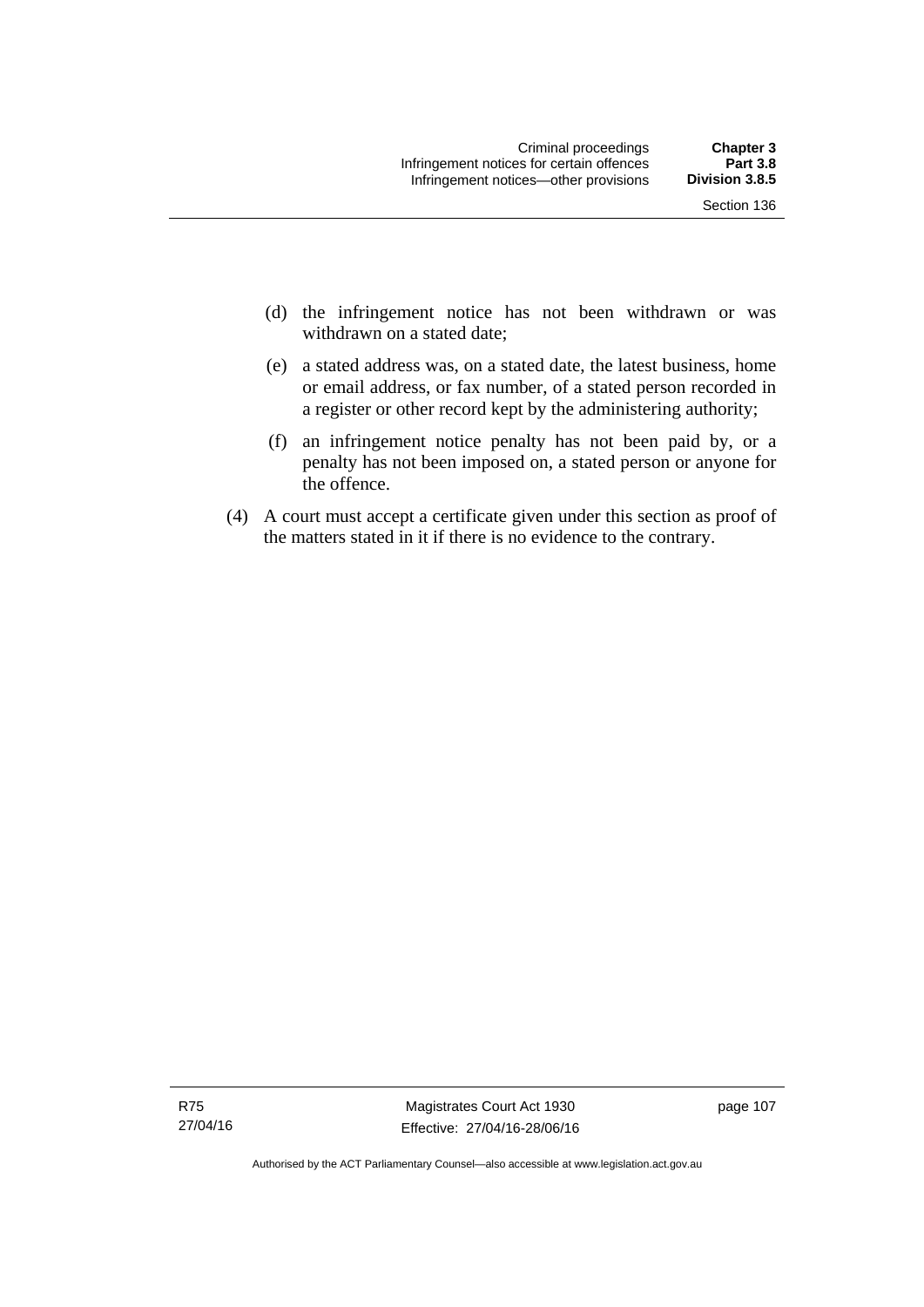Section 141

# **Part 3.9 Enforcement of criminal decisions**

# **Division 3.9.1 Enforcement of criminal decisions general**

#### **141 Minute of decision and notice to defendant**

- (1) If the court convicts or makes an order against a defendant—
	- (a) a minute or memorandum of the conviction or order must be made and signed by the magistrate exercising the jurisdiction of the court; and
	- (b) the defendant must be notified in writing of the conviction or order.
	- *Note 1* If the defendant is sentenced to imprisonment, the court must issue a warrant for the imprisonment of the defendant in the director-general's custody (see *[Crimes \(Sentence Administration\) Act 2005](http://www.legislation.act.gov.au/a/2005-59)*, s 12).
	- *Note* 2 If the defendant is liable to pay a fine, the notice must contain a penalty notice for the fine (see *[Crimes \(Sentence Administration\) Act 2005](http://www.legislation.act.gov.au/a/2005-59)*, s 116C (Registrar to send penalty notice)).
- (2) A minute or memorandum under subsection (1) (a) must specify the amount of any levy imposed under the *[Victims of Crime \(Financial](http://www.legislation.act.gov.au/a/1983-11)  [Assistance\) Act 1983](http://www.legislation.act.gov.au/a/1983-11)*, part 5.
	- *Note* The *[Victims of Crime Act 1994](http://www.legislation.act.gov.au/a/1994-83)*, s 25 (1) requires the amount of the victims services levy payable by a person (in relation to an offence to which that Act, pt 5 applies), to be stated on a fine order under the *[Crimes \(Sentencing\) Act 2005](http://www.legislation.act.gov.au/a/2005-58)* and on any notice or copy of the fine order given to the person.
- (3) Failure to comply with subsection (1) does not invalidate a conviction or order or the enforcement of a conviction or order.

R75 27/04/16

Authorised by the ACT Parliamentary Counsel—also accessible at www.legislation.act.gov.au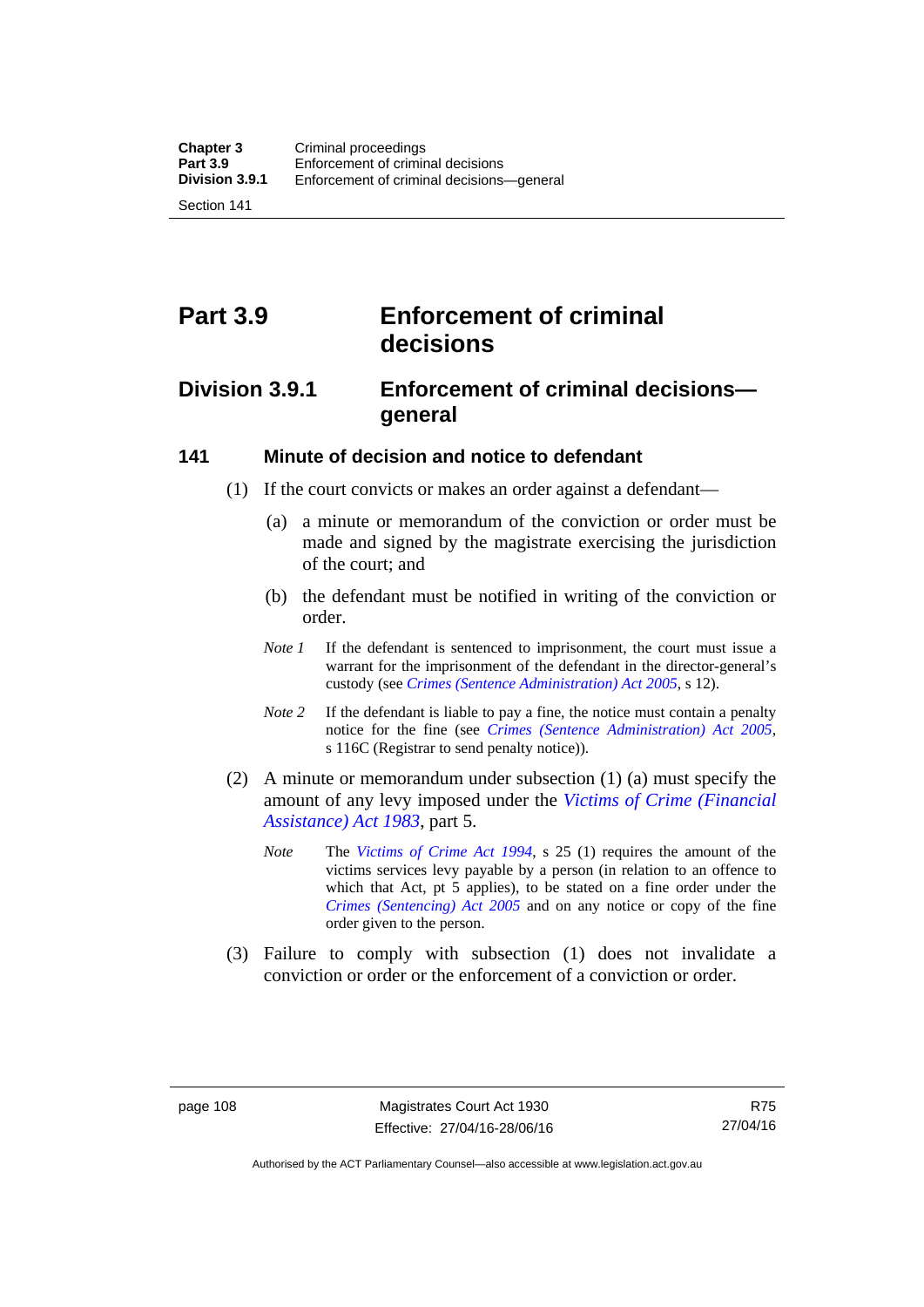- (4) The minute must not form part of—
	- (a) a warrant under the *[Crimes \(Sentence Administration\)](http://www.legislation.act.gov.au/a/2005-59)  [Act 2005](http://www.legislation.act.gov.au/a/2005-59)*, section 12 (Warrant for imprisonment); or
	- (b) an enforcement order.

#### **142 Formal convictions and orders**

- (1) The conviction or order must, if required, be drawn up by the court in proper form and be filed by the registrar in the court's records.
- (2) It is not necessary for a court formally to draw up a conviction or order or any other record of a decision, unless it is demanded by a party to the proceeding for the purpose of an appeal against the decision, or is required for the purpose of a habeas corpus order or another order from the Supreme Court.

#### **143 Consequences if information dismissed**

- (1) The court must make an order of dismissal if the court dismisses an information.
- (2) The court must give the defendant a certificate of dismissal signed by the adjudicating magistrate or the registrar if the defendant applies for it.
- (3) If a certificate of dismissal is produced to a court—
	- (a) the court must accept it as proof of the matters stated in it if there is no evidence to the contrary; and
	- (b) it is a bar to any other information or proceeding in any court (other than an appeal) for the same matter against the same party.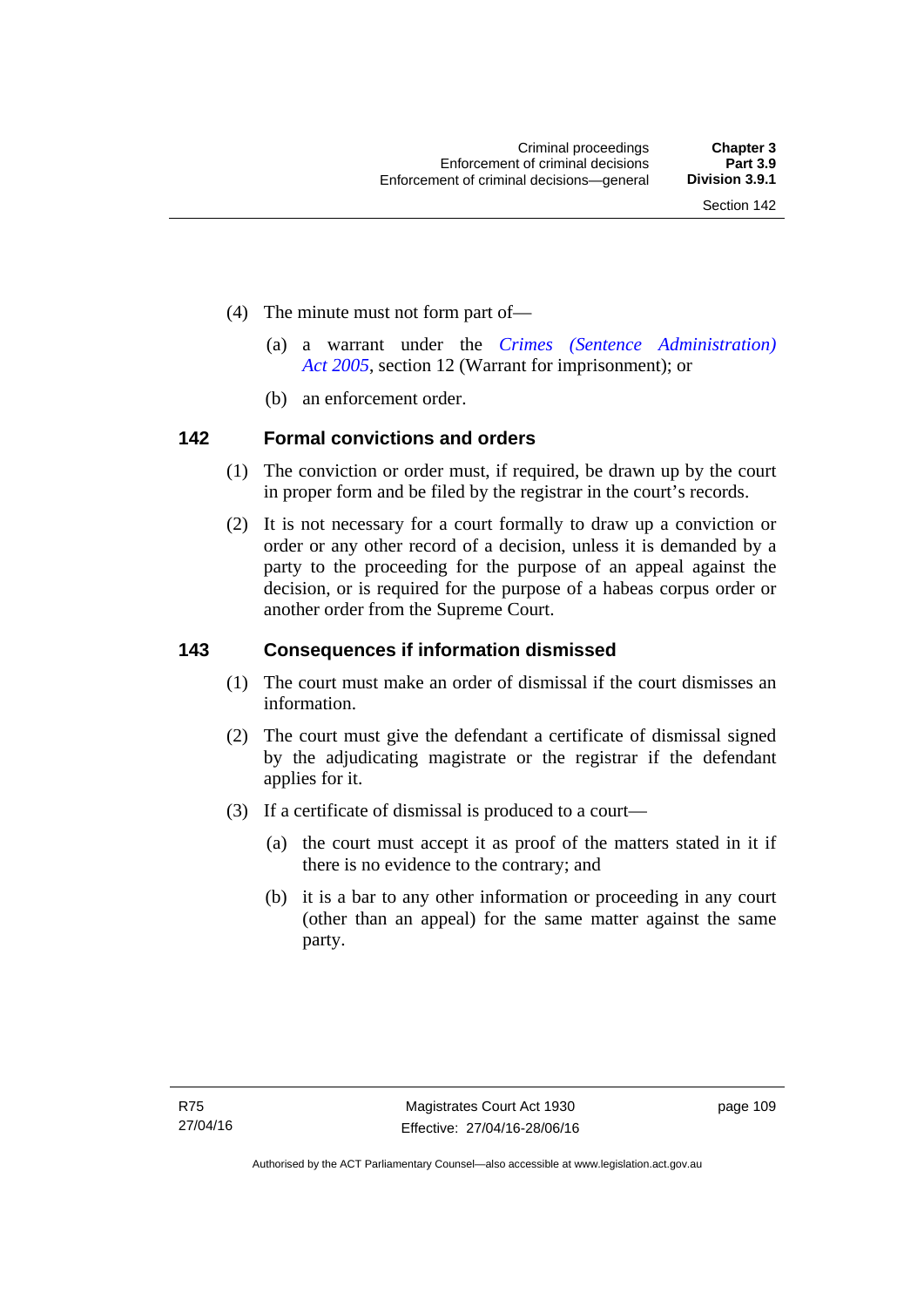# **144 Copies of informations and other documents**

- (1) On application, the registrar must give an applicant a copy of—
	- (a) an information; or
	- (b) a minute or memorandum of a conviction or order; or
	- (c) a formal conviction or order; or
	- (d) a committal order.
- (2) The registrar may refuse an application under subsection (1) if—
	- (a) the applicant is not a party to the relevant proceeding; and
	- (b) the registrar or a magistrate is not satisfied that the applicant has a good reason for being given that copy.

# **Division 3.9.3 Reciprocal enforcement of fines against bodies corporate**

## **166A Definitions for div 3.9.3**

In this division:

*conviction* means a conviction or order entered or made by a court in the exercise of summary jurisdiction in a proceeding for an offence.

*fine* includes—

- (a) a financial penalty, financial forfeiture and financial compensation; and
- (b) fees, charges and costs payable by a body corporate under an order made in a proceeding in which a conviction was entered in relation to the body corporate.

*reciprocating court* means a court declared under section 166B to be a reciprocating court.

Authorised by the ACT Parliamentary Counsel—also accessible at www.legislation.act.gov.au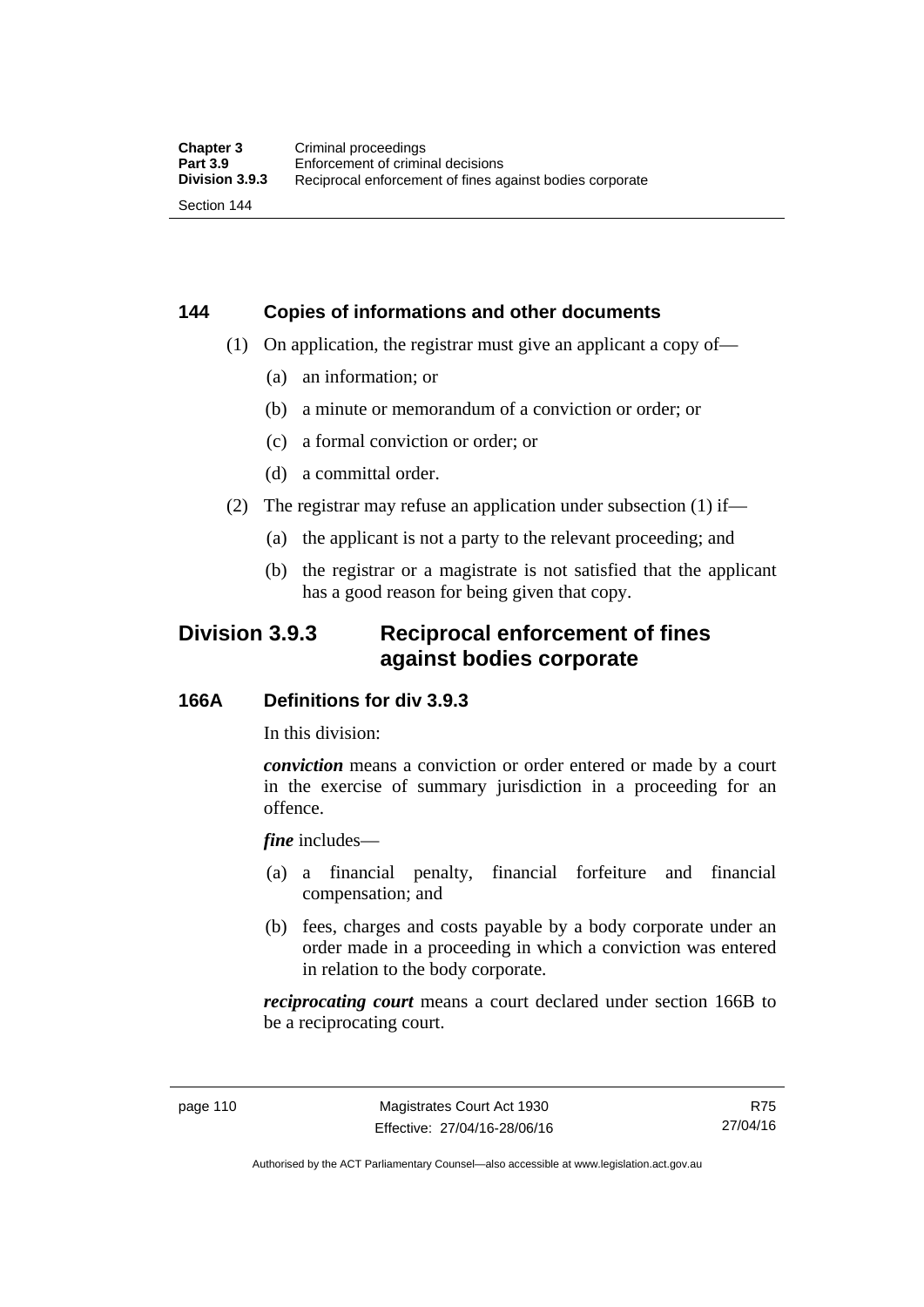*relevant officer*, in relation to a reciprocating court, means the registrar or other corresponding officer of the court.

*State* includes a Territory other than the Australian Capital Territory.

*territory fine* means a fine payable under a conviction of the court.

#### **166B Declarations relating to reciprocating courts**

- (1) If a State has laws providing for the enforcement in the State of a territory fine against a body corporate, the Attorney-General may declare a court of summary jurisdiction in the State to be a reciprocating court.
- (2) A declaration is a notifiable instrument.
	- *Note* A notifiable instrument must be notified under the [Legislation Act](http://www.legislation.act.gov.au/a/2001-14).

### **166C Enforcement of fine**

- $(1)$  If—
	- (a) a fine is payable by a body corporate under a conviction of a reciprocating court; and
	- (b) the registrar receives a written request from the relevant officer of the reciprocating court for the enforcement of the conviction accompanied by—
		- (i) a copy, certified by the relevant officer to be correct, of the conviction; and
		- (ii) a certificate signed by the relevant officer stating the amount of the fine that remains unpaid;

the registrar must register the conviction by filing in the court the certified copy of the conviction and noting the date of the registration on the copy.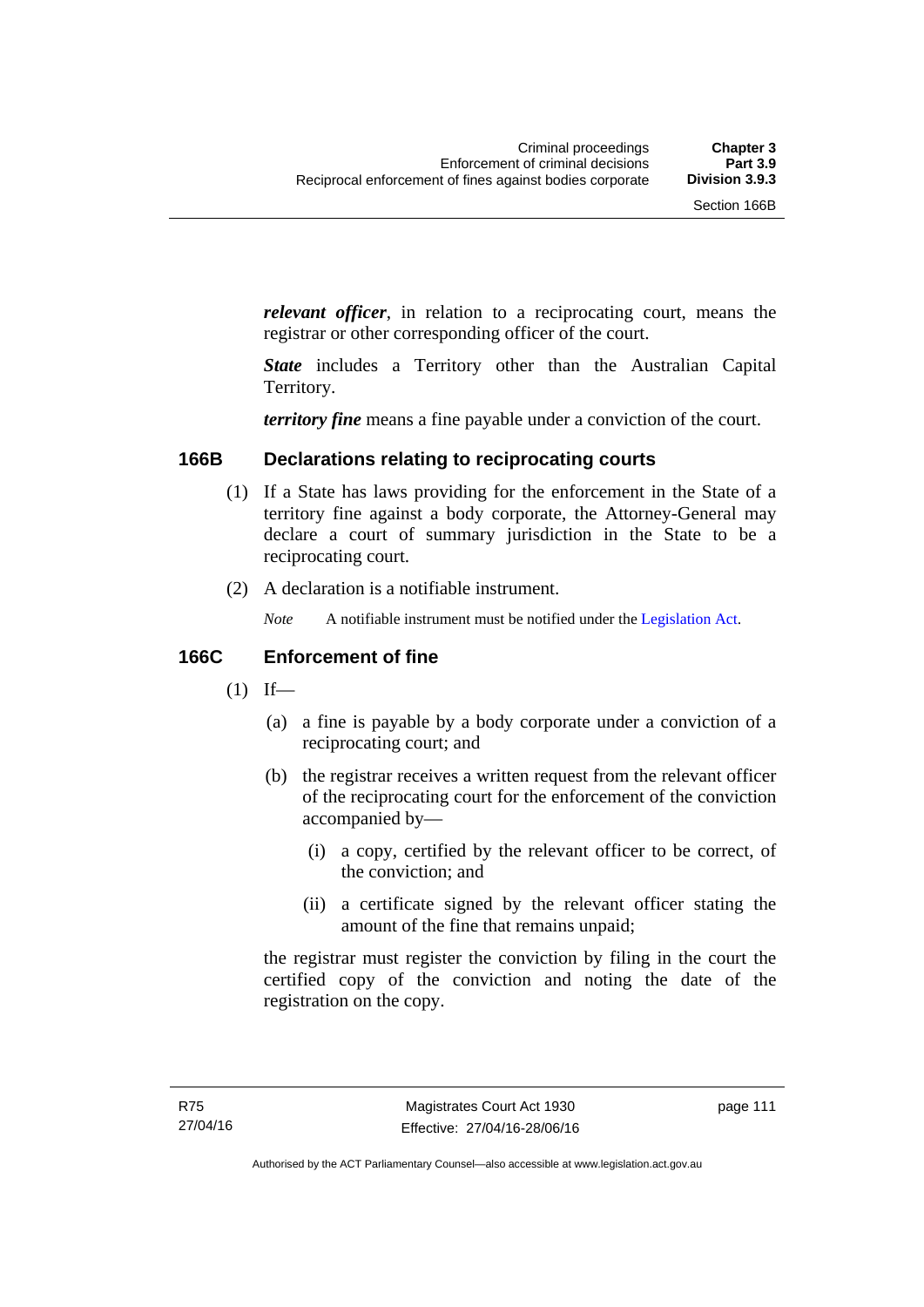- (2) On the registration of a conviction under subsection (1)—
	- (a) the conviction is taken, for this part, to be a conviction of the court adjudging payment of a fine by the body corporate in the amount stated as unpaid in the certificate mentioned in subsection (1) (b); and
	- (b) the registrar must make an enforcement order for the purpose of recovering the amount mentioned in paragraph (a); and
	- (c) subject to this section, this Act and the rules applying to civil proceedings in the Magistrates Court apply in relation to an enforcement order made under paragraph (b) as if the order had been made in a civil proceeding in the court.
- (3) If a request is made under this section in relation to a fine payable under a conviction of a reciprocating court and the registrar later receives a notification from the relevant officer of the reciprocating court of payment of an amount in satisfaction in whole or part of the amount of the fine, the registrar must note the particulars of the payment on the certified copy of the conviction filed in the court.
- $(4)$  If—
	- (a) an enforcement order is made under subsection (2) in relation to a fine; and
	- (b) before enforcement, the registrar receives a notification mentioned in subsection (3) in relation to the fine;

the registrar must stay the order.

- (5) On the stay of the order, the registrar must—
	- (a) if the amount of the fine has been paid in full—set aside the order; or
	- (b) if part of the amount of the fine remains unpaid—amend the order to show the amount still unpaid.

R75 27/04/16

Authorised by the ACT Parliamentary Counsel—also accessible at www.legislation.act.gov.au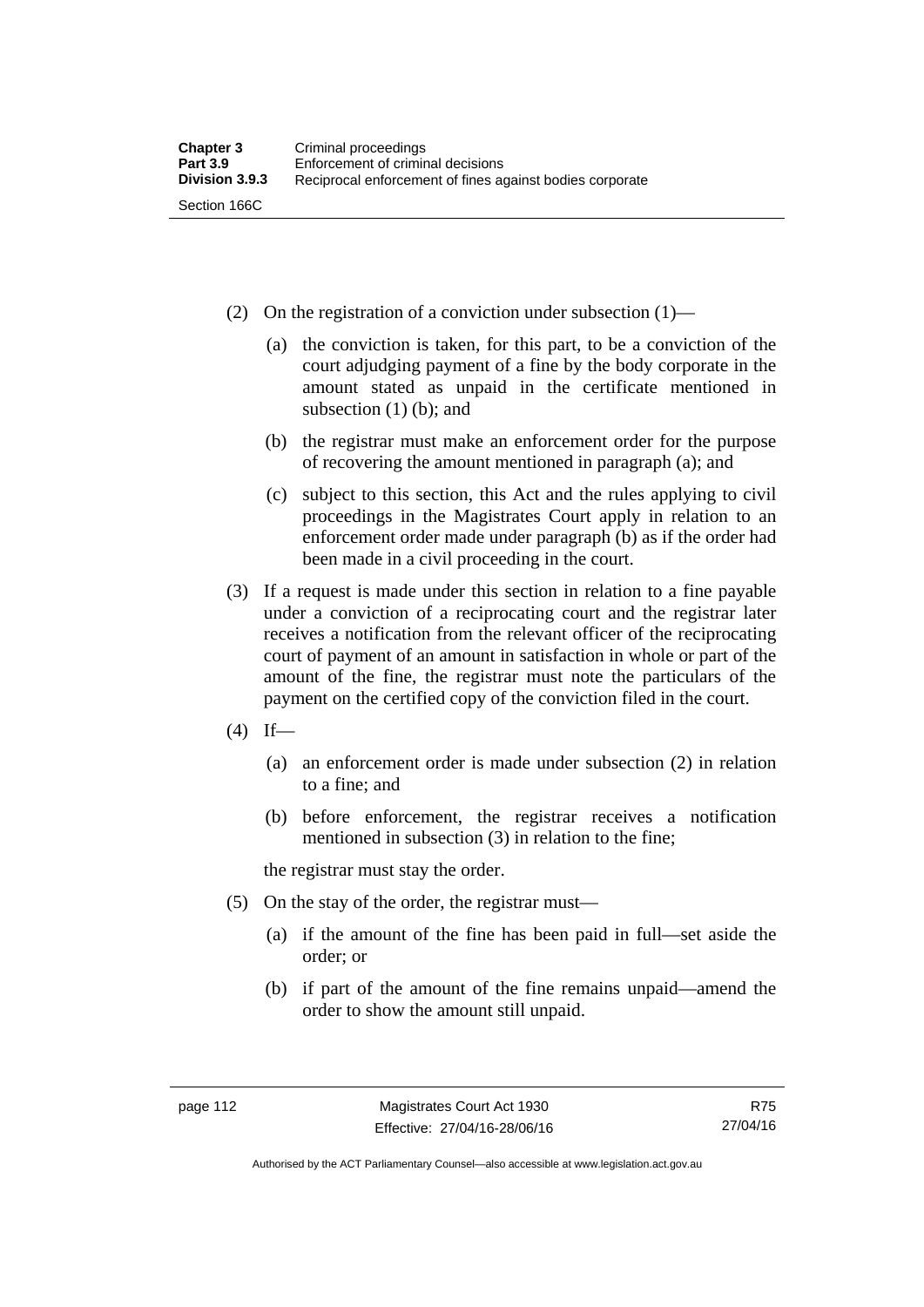- (6) If an enforcement order is amended under subsection (5) (b), the order must be enforced in relation to the amount of the fine shown in the order as unpaid.
- (7) If an amount of money is paid to the registrar in satisfaction in whole or in part of a fine payable under a conviction registered under subsection (1), the registrar must remit the amount to the relevant officer of the reciprocating court by which the conviction was entered.
- (8) For this section, a document that purports to have been signed by the relevant officer of a reciprocating court is taken to have been so signed unless the contrary is proved.

# **166D Effect of enforcement by reciprocating court**

An amount received by the registrar from a reciprocating court in satisfaction in whole or in part of a territory fine must be applied by the registrar as if the amount had been paid to the registrar by the body corporate by which the fine was payable in satisfaction in whole or in part of the fine.

# **166E Registrar to notify payment of territory fine**

 $If$ <sub>—</sub>

- (a) a conviction of the court under which a fine is payable is registered by the relevant officer of a reciprocating court; and
- (b) an amount is received by the registrar in satisfaction in whole or in part of the fine;

the registrar must, as soon as practicable, notify the relevant officer of the amount of that payment.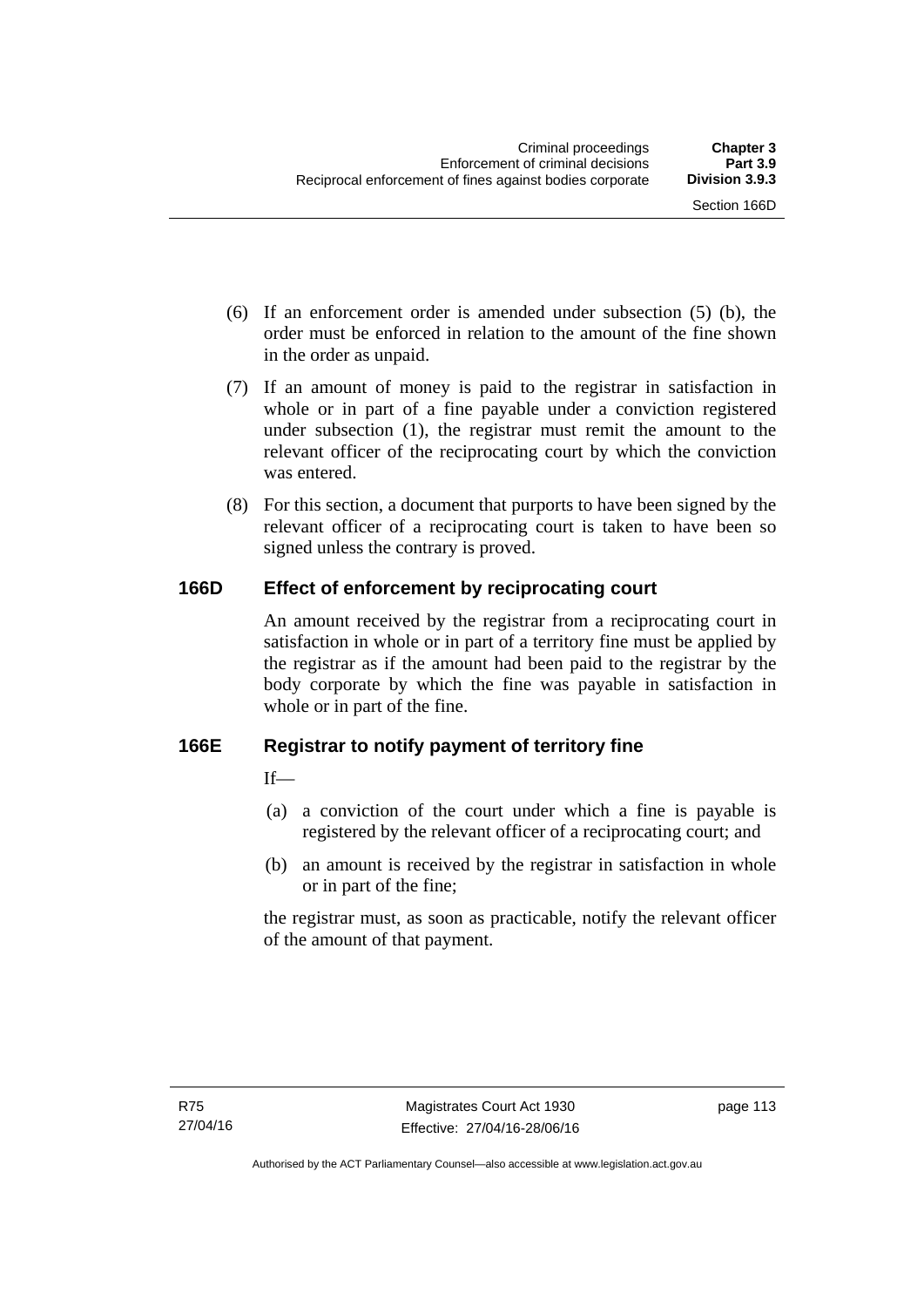Section 184

# **Division 3.9.4 Enforcement of criminal decisions other provisions**

#### **184 Enforcement of costs against informant**

If a court orders an informant in a criminal proceeding to pay costs to a defendant, the order operates as a judgment given or entered in relation to a claim for the payment of money and is enforceable accordingly.

#### **191 Accounts to be kept of amounts received**

Every registrar and person in charge of a correctional centre must keep a true and exact account of all amounts received by him or her under or because of any conviction or order, showing the people from whom and the time when the amounts were received and to whom and when the amounts were paid.

Maximum penalty: 1 penalty unit.

#### **193 Forfeited goods may be sold**

Except where otherwise provided, all forfeitures, not financial, that are incurred in relation to an offence triable by the court or that may be enforced by the court, may be sold or disposed of or dealt with in the way that the court directs, and the proceeds of the sale must be applied in a similar way as if the proceeds were a fine imposed under the Act, ordinance or law on which the proceeding for forfeiture is founded.

## **194 Enforcement order not void for form only**

An enforcement order is not void only because of a defect or error in it if there is a conviction or order that is valid, or that may be amended and made valid, under this Act to support it.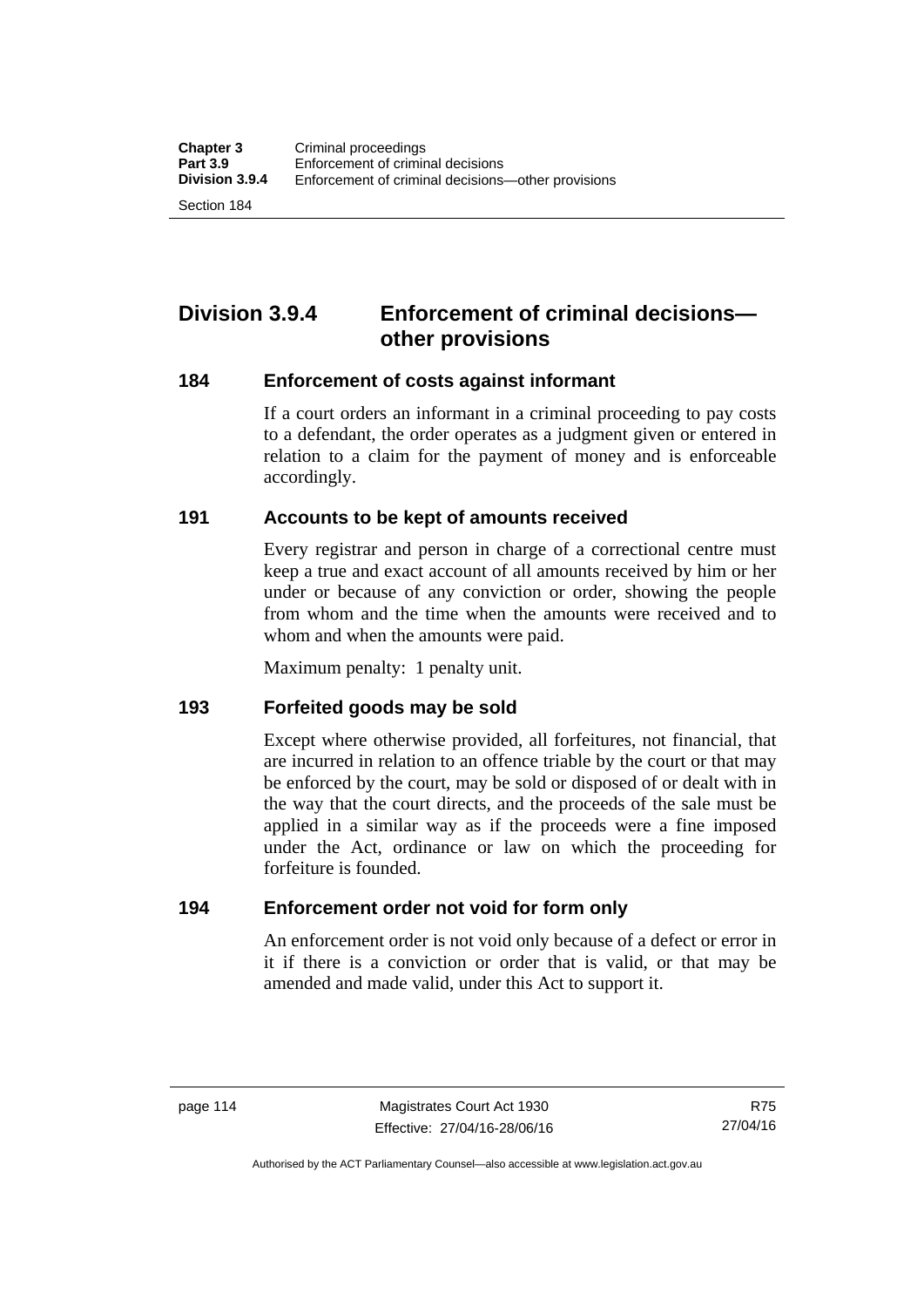# **195 Convictions etc to be given to Supreme Court registrar**

- (1) This section applies if a person is convicted of an indictable offence by the court or an information in relation to an indictable offence is dismissed by the court.
- (2) The court must immediately give the registrar of the Supreme Court a copy of the conviction and recognisances or a copy of the certificate of dismissal (if any).
- (3) The court must keep a conviction and dismissal book and record each conviction or dismissal in it.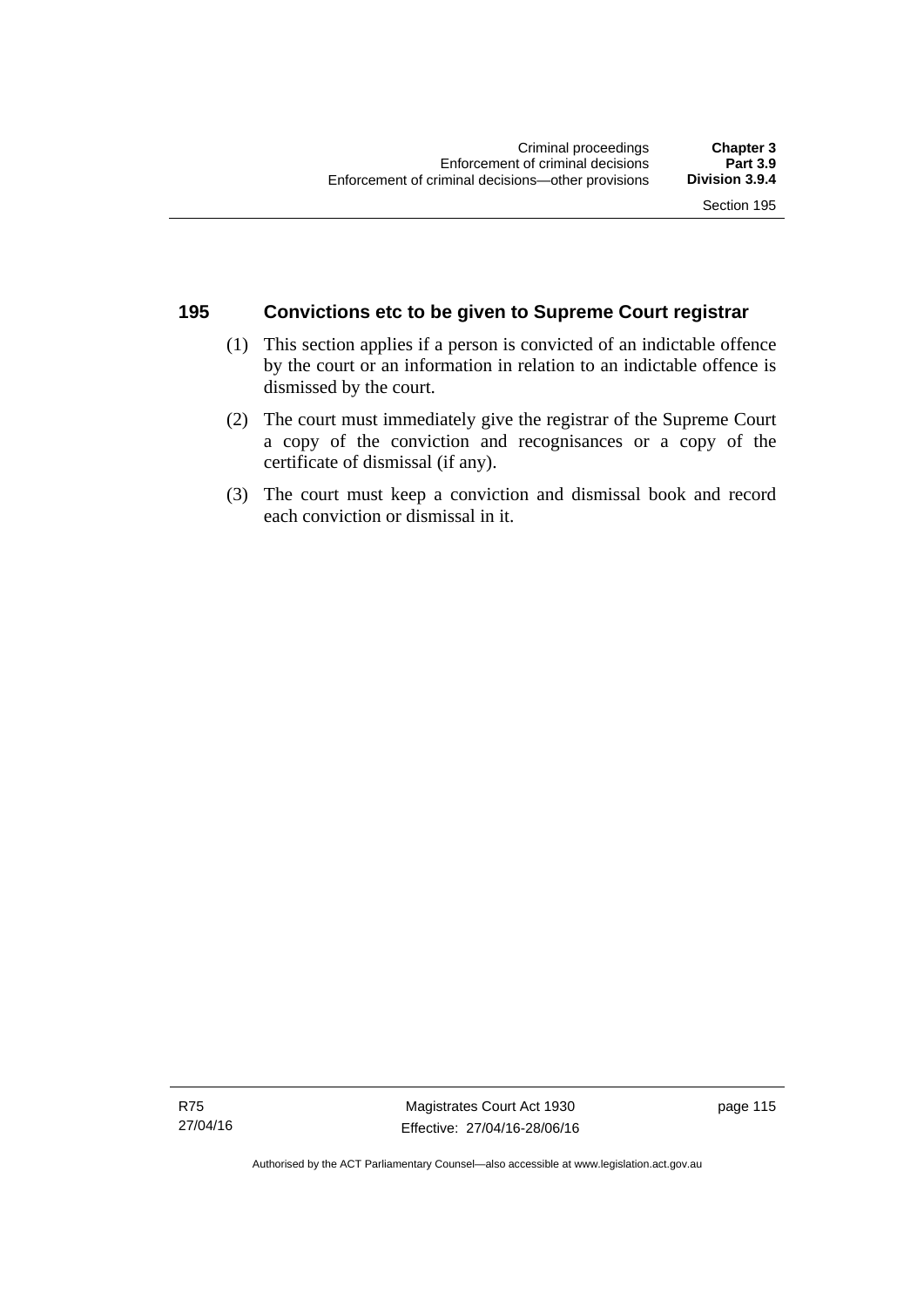Section 207

# **Part 3.10 Criminal appeals**

# **Division 3.10.1 Criminal appeals—jurisdiction of Supreme Court**

## **207 Jurisdiction of Supreme Court**

- (1) The appellate jurisdiction of the Supreme Court in relation to decisions of the Magistrates Court under this Act (other than chapter 4 (Civil proceedings)) extends to the hearing and deciding of the following appeals and to no others:
	- (a) appeals to which division 3.10.2 (Appeals in criminal matters) applies;
	- (b) reference appeals under division 3.10.2A (Reference appeals in criminal matters);
	- (c) review appeals under division 3.10.3 (Review appeals in criminal matters).
- (2) This part does not limit the operation of any other Act that makes provisions in relation to the appellate jurisdiction of the Supreme Court.

# **Division 3.10.2 Appeals in criminal matters**

## **208 Appeals to which div 3.10.2 applies**

- (1) Each of the following appeals is an appeal to which this division applies:
	- (a) an appeal by any of the following from a decision of the Magistrates Court under the [Crimes Act](http://www.legislation.act.gov.au/a/1900-40/default.asp), section 315A (2) or (3) (Investigation into fitness to plead) or section 315D (7) (Person found temporarily unfit to plead):
		- (i) the person whose fitness to plead was decided;

Authorised by the ACT Parliamentary Counsel—also accessible at www.legislation.act.gov.au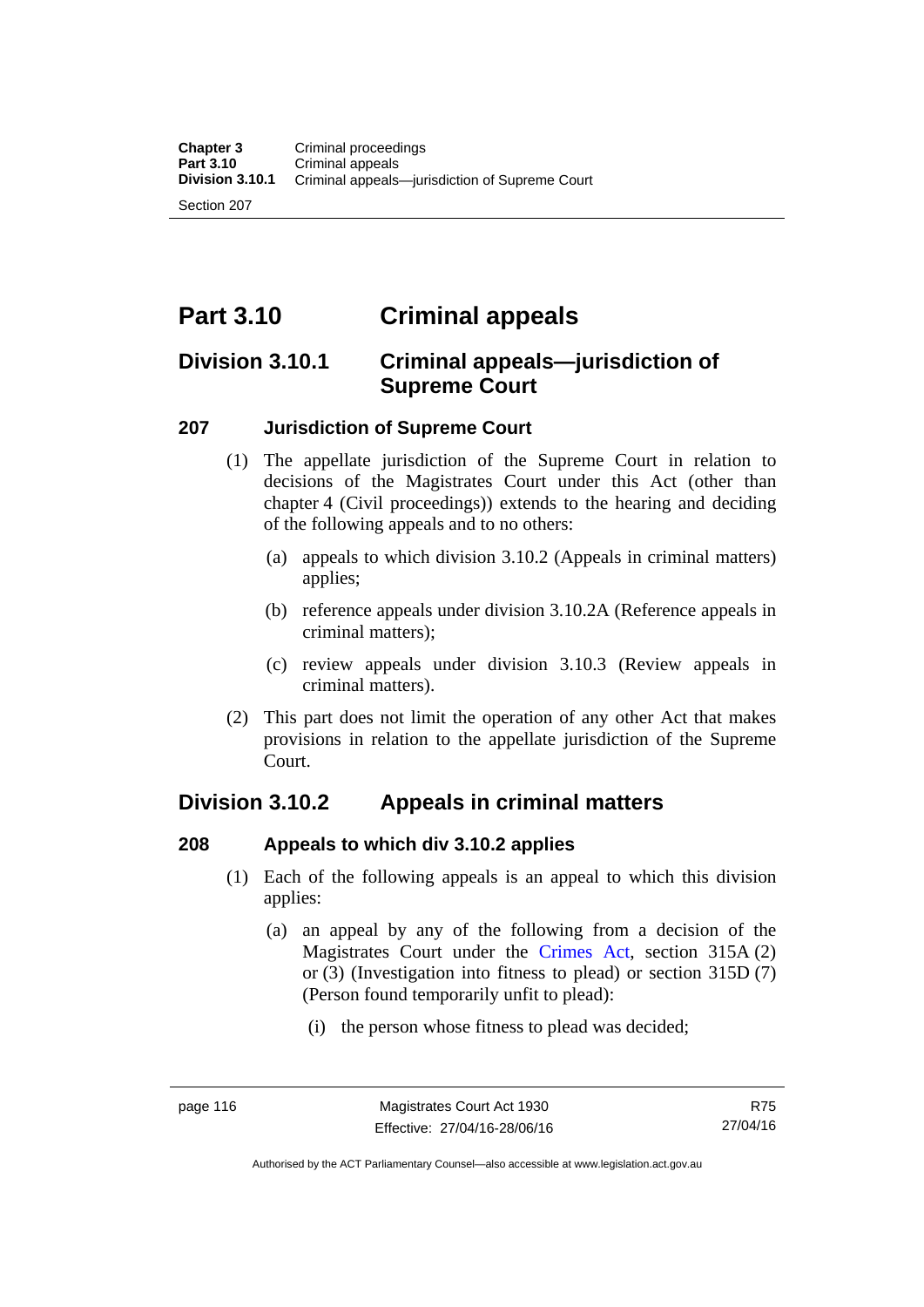- (ii) anyone who appeared at the proceeding in which the decision was made;
- (iii) anyone else with the leave of the court;
- (b) an appeal, by the person convicted, from a conviction for an offence dealt with by the Magistrates Court under this Act, part 3.6 (Proceedings for offences punishable summarily) or part 3.7 (Service and pleading by post for certain offences) or under the [Crimes Act,](http://www.legislation.act.gov.au/a/1900-40/default.asp) section 374 or section 375;
- (c) an appeal, by the person against whom the order is made, from an order made under this Act, section 113 or section 114 in a proceeding dealt with by the Magistrates Court under this Act, part 3.6 or under the [Crimes Act,](http://www.legislation.act.gov.au/a/1900-40/default.asp) section 374 or section 375;
- (d) an appeal from a sentence or penalty imposed by the Magistrates Court by a person convicted of an offence dealt with by that court under this Act, section 90A, part 3.6 or part 3.7, or under the [Crimes Act,](http://www.legislation.act.gov.au/a/1900-40/default.asp) section 374 or section 375, whether or not the person appeals against the conviction in relation to which the sentence or penalty was imposed;
- (e) an appeal from an order of the court under any of the following provisions of the *[Crimes \(Sentencing\) Act 2005](http://www.legislation.act.gov.au/a/2005-58)*:
	- (i) part 3.2 (Sentences of imprisonment);
	- (ii) part 3.3 (Non-custodial sentences);
	- (iii) part 3.4 (Non-association and place restriction orders);
	- (iv) part 3.5 (Deferred sentence orders);
	- (v) part 3.6 (Combination sentences);
	- *Note* Orders under the *[Crimes Act 1900](http://www.legislation.act.gov.au/a/1900-40)*, pt 18 (Conditional release of offenders) are taken to be orders under the *[Crimes \(Sentencing\)](http://www.legislation.act.gov.au/a/2005-58)  [Act 2005](http://www.legislation.act.gov.au/a/2005-58)* (see *[Crimes \(Sentence Administration\) Act 2005](http://www.legislation.act.gov.au/a/2005-59)*, ch 16).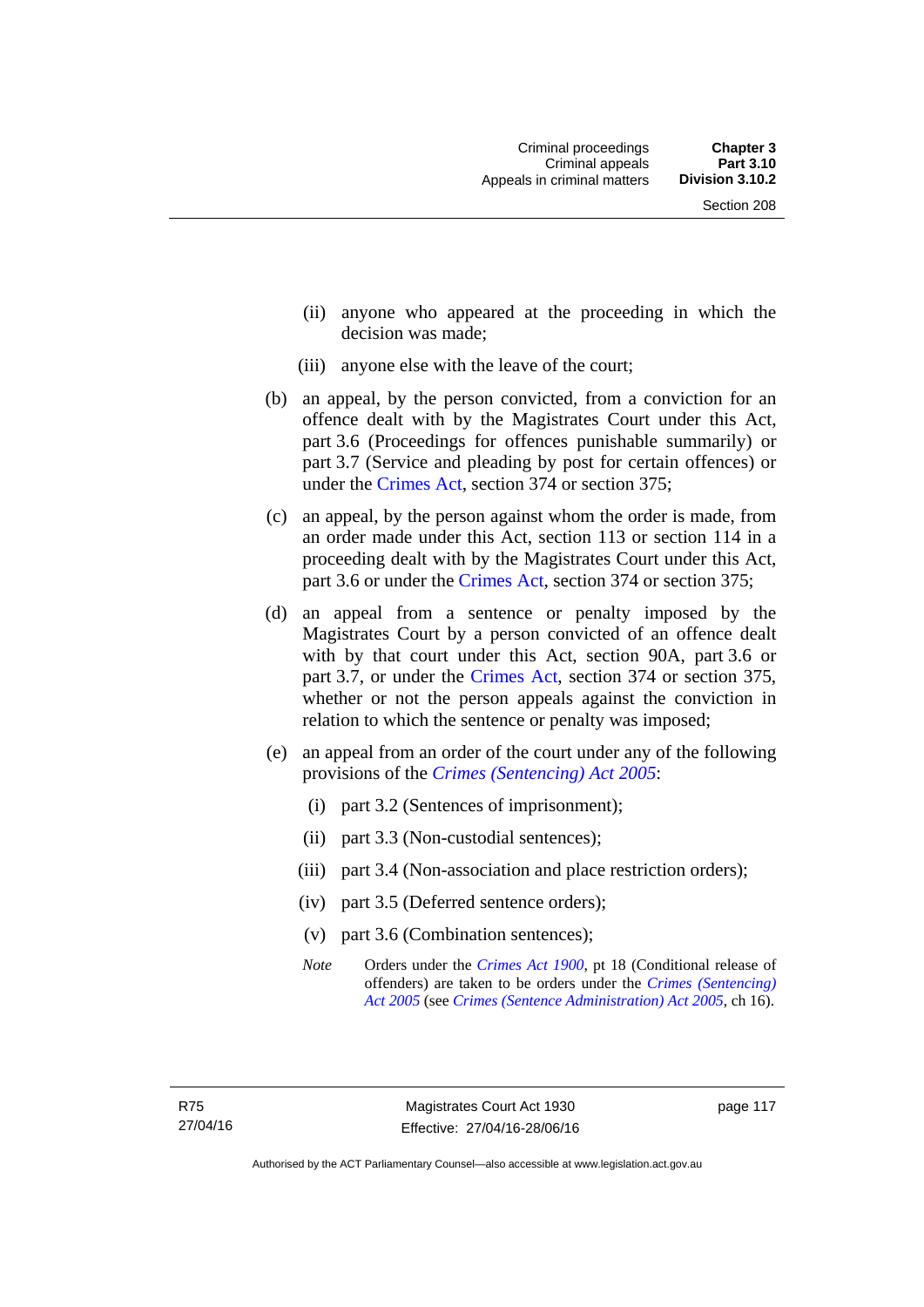- (f) an appeal from an order of the court under the *[Crimes](http://www.legislation.act.gov.au/a/2005-59)  [\(Sentence Administration\) Act 2005](http://www.legislation.act.gov.au/a/2005-59),* part 6.6 (Good behaviour orders—amendment and discharge);
- (g) an appeal from an order of the court to disqualify a person from holding or obtaining a driver licence under an automatic disqualification provision under the *[Road Transport \(General\)](http://www.legislation.act.gov.au/a/1999-77)  [Act 1999](http://www.legislation.act.gov.au/a/1999-77)*, division 4.2 (Licence suspension, disqualification and related matters), if the order is for a longer period than the minimum.

 (2) Subsection (1) does not affect any power that the Supreme Court has, apart from this Act, to grant bail or to vary the conditions of bail.

#### **209 Institution of appeal**

- (1) An appeal must be instituted by the appellant filing a notice of appeal in the office of the registrar of the Supreme Court within the period of 28 days after the conviction was entered, the order or decision was made or the sentence or penalty imposed, or within any further time the Supreme Court allows.
- (2) As soon as practicable after instituting the appeal, the appellant must—
	- (a) file a copy of the notice of appeal with the Magistrates Court; and
	- (b) serve a copy of the notice of appeal on—
		- (i) for an appeal mentioned in section  $208(1)(a)$ —each other person mentioned in that paragraph; and
		- (ii) for any other appeal—the director of public prosecutions.

*Note Automatic disqualification provision*—see the *[Road Transport](http://www.legislation.act.gov.au/a/1999-77)  [\(General\) Act 1999](http://www.legislation.act.gov.au/a/1999-77)*, s 61A.

Authorised by the ACT Parliamentary Counsel—also accessible at www.legislation.act.gov.au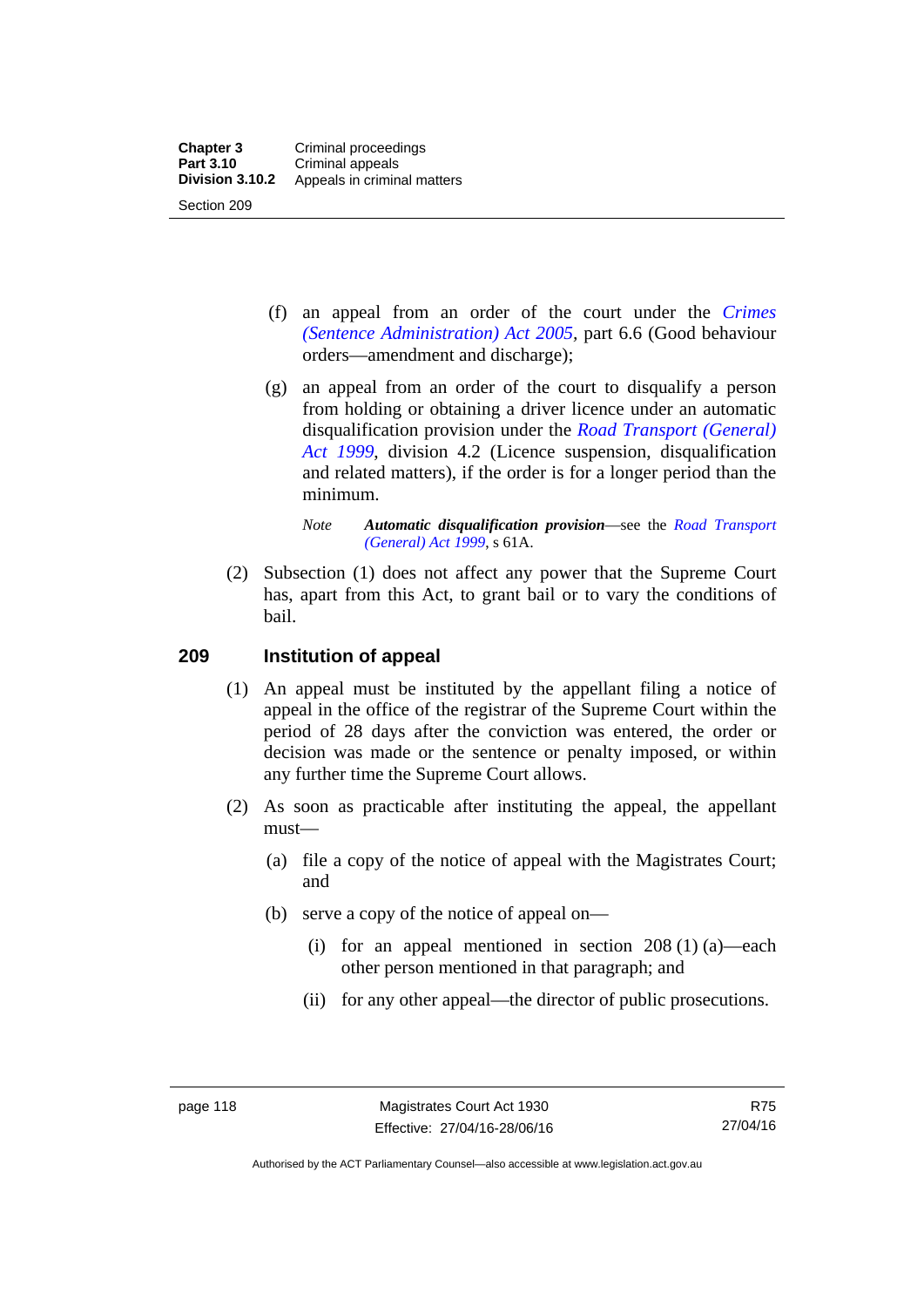# **210 Substituted service of notice of appeal**

- (1) If it appears to the Supreme Court, on an application made for an order under this section, that personal service of a notice of appeal under section 209 on a person on whom it is required to be served cannot be effected, the Supreme Court may make the order for substituted or other service the Supreme Court considers just.
- (2) The Supreme Court may, on an application made for an order under this subsection, dispense with service of a notice of appeal if the court considers it necessary or expedient to do so.
- (3) An order under subsection (2) may be made subject to the conditions (if any) the Supreme Court considers appropriate.

## **214 Appeals in cases other than civil cases**

- (1) This section applies to an appeal mentioned in section 208 (Appeals to which div 3.10.2 applies).
- (2) In an appeal to which this section applies, the Supreme Court must have regard to the evidence given in the proceeding out of which the appeal arose, and has power to draw inferences of fact.
- (3) In an appeal to which this section applies, the Supreme Court must—
	- (a) if it considers it necessary or expedient to do so in the interests of justice—
		- (i) order the production of a document or anything else that was an exhibit in, or was otherwise connected with, the proceeding out of which the appeal arose and that appears to it to be necessary to produce for deciding the appeal; and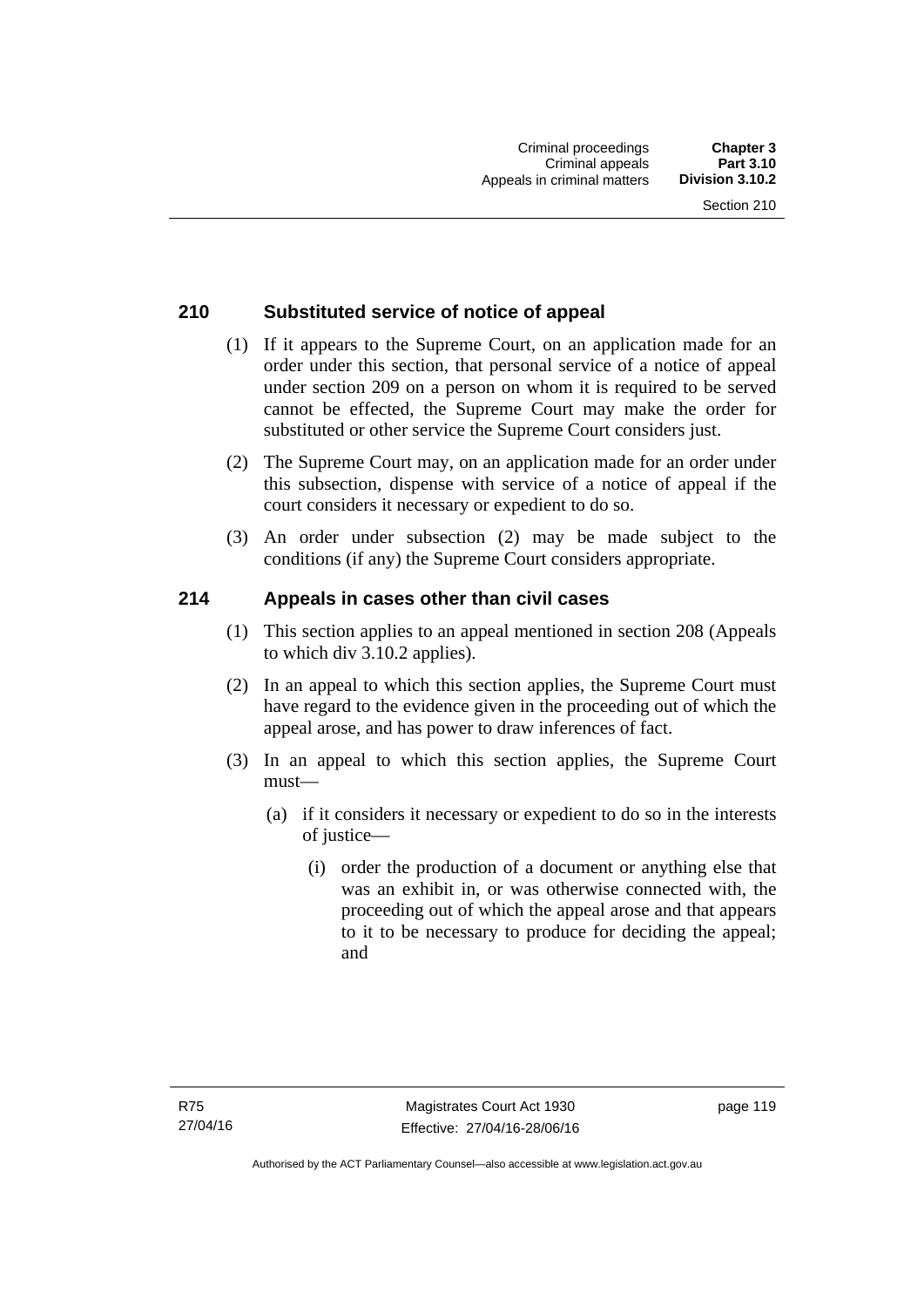- (ii) order any person who was, or would have been if the person had been called, a compellable witness in the proceeding to attend for examination before the Supreme Court; and
- (iii) receive the evidence, if tendered, of any witness; and
- (b) receive evidence with the consent of the parties to the appeal.
- (4) If evidence is tendered in an appeal to which this section applies, the Supreme Court must, unless satisfied that the evidence would not afford any ground for allowing the appeal, receive the evidence if—
	- (a) it appears to the Supreme Court that the evidence is likely to be credible and would have been admissible in the proceeding out of the which the appeal arose on an issue relevant to the appeal; and
	- (b) the Supreme Court is satisfied that the evidence was not adduced in the proceeding and there is a reasonable explanation for the failure to adduce it.

#### **216 Stay of execution pending appeal in certain cases**

- (1) If a person (the *appellant*) appeals under this division—
	- (a) the enforcement or execution of the decision, conviction, order, sentence or penalty that is the subject of the appeal is stayed until the appeal is decided or is abandoned or discontinued; and
	- (b) if the appellant is in custody—the appellant may, if not detained for another reason, apply for bail under the *[Bail](http://www.legislation.act.gov.au/a/1992-8)  [Act 1992](http://www.legislation.act.gov.au/a/1992-8)*.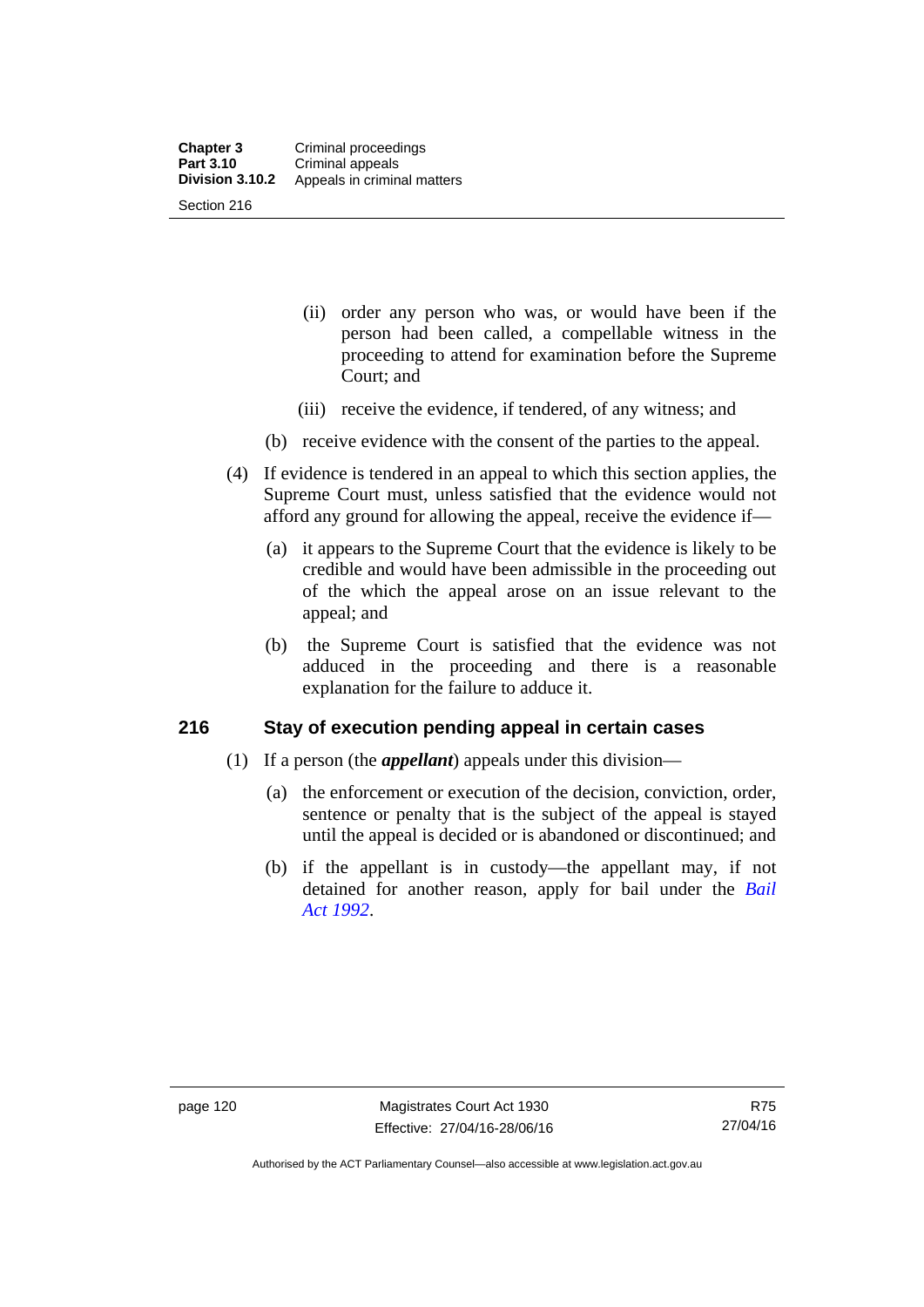- (2) Unless the appellant is detained for another reason, the appellant remains in the custody of the person who had custody of the appellant immediately before the enforcement or execution of the conviction or sentence was stayed until—
	- (a) the appellant is granted bail under the *[Bail Act 1992](http://www.legislation.act.gov.au/a/1992-8)*; or
	- (b) the appellant is remanded in custody.

# **218 Orders by Supreme Court on appeals**

- (1) On an appeal to which this division applies, the Supreme Court may—
	- (a) confirm, reverse or vary the conviction, order, sentence, penalty or decision appealed from; or
	- (b) give the judgment, or make the order, that, in all the circumstances, it considers appropriate, or refuse to make an order; or
	- (c) set aside the conviction, order, sentence, penalty or decision appealed from, in whole or in part, and remit the proceeding to the Magistrates Court for further hearing and decision, subject to the directions the Supreme Court considers appropriate.
- (2) A judgment or order of the Supreme Court under subsection (1) (a) or (b) has effect as if it were a decision of the Magistrates Court and may be enforced by the Magistrates Court accordingly.

## **219 No right of appeal under div 3.10.2 if review appeal**

- (1) A person is not entitled to appeal to the Supreme Court under this division against a decision of the Magistrates Court if the person has instituted an appeal against the decision under division 3.10.3 (Review appeals in criminal matters).
- (2) If a person institutes an appeal under division 3.10.3 in relation to a decision of the Magistrates Court, any appeal against the decision that has been instituted under this division is taken to be withdrawn.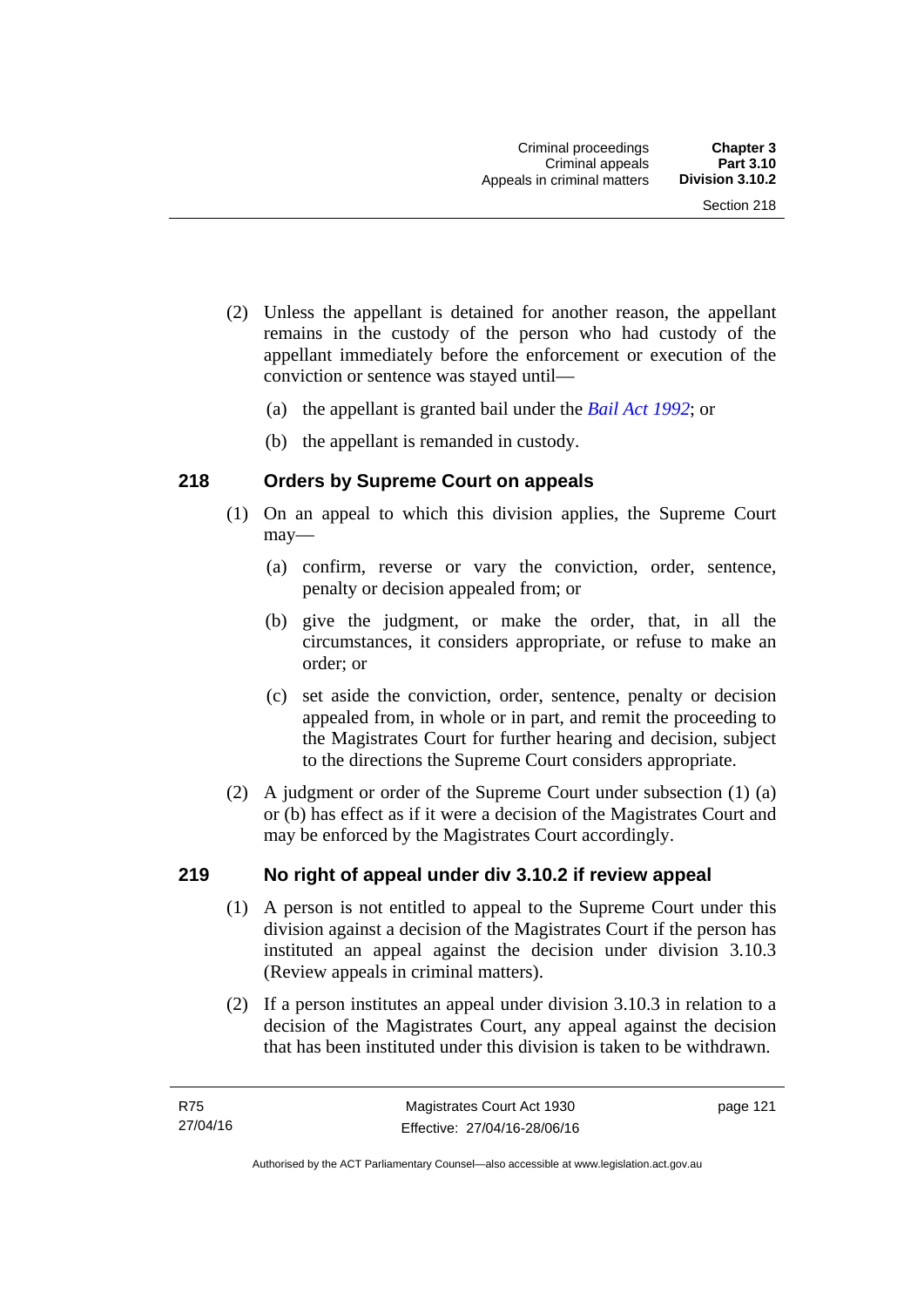# **Division 3.10.2A Reference appeals in criminal matters**

#### **219A What is a** *reference appeal***?**

In this division:

*reference appeal*—see section 219AB (2).

#### **219AB Reference appeal in relation to proceeding**

- (1) This section applies if a person has been charged on indictment in the Magistrates Court and the proceeding in relation to all or part of the indictment has concluded.
- (2) The Supreme Court may, on application by the Attorney-General, solicitor-general or director of public prosecutions (the *applicant*), hear and decide (by a *reference appeal*) any question of law arising at or in relation to the proceeding.

## **219AC Who may be heard at reference appeal**

- (1) Each of the following people (each *interested party*) may be heard in a reference appeal:
	- (a) a person charged in the proceeding;
	- (b) a person who seeks to be heard, if the court is satisfied that the person has a sufficient interest in the appeal to be heard.
- (2) If an interested party is not represented in the appeal, the applicant must instruct counsel to argue the reference appeal on the party's behalf.
- (3) The reasonable costs of legal representation of an interested party are payable by the Territory.

#### **219AD Reference appeal decision does not affect verdict**

The decision on a reference appeal does not invalidate or affect any verdict or decision given in the proceeding.

Authorised by the ACT Parliamentary Counsel—also accessible at www.legislation.act.gov.au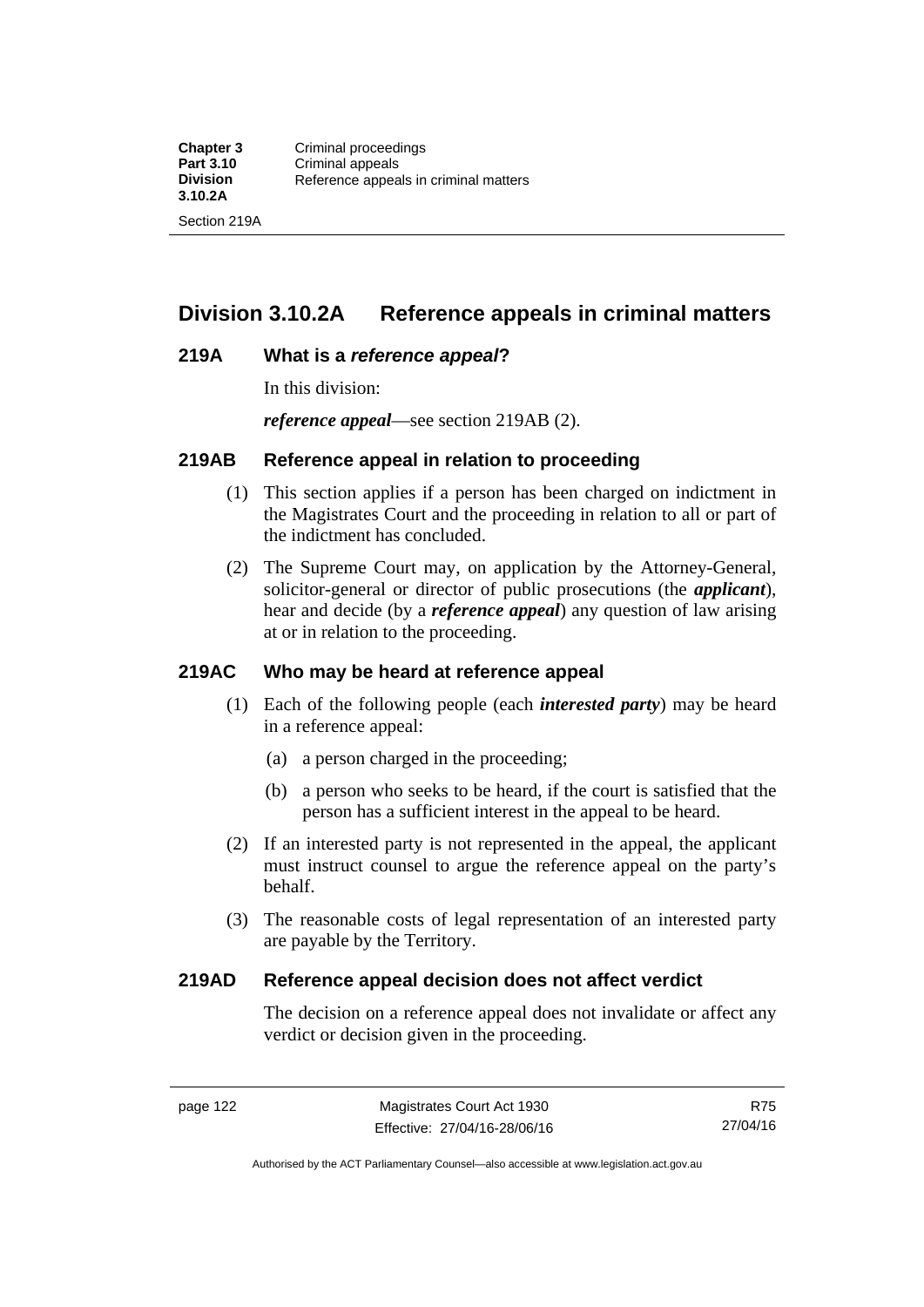# **Division 3.10.3 Review appeals in criminal matters**

#### **219B Decisions subject to review appeal**

- (1) Each of the following is a decision of the Magistrates Court from which an appeal by way of review (a *review appeal*) may be made in accordance with this division:
	- (a) an order of the Magistrates Court dismissing an information dealt with by that court under this Act, part 3.6 (Proceedings for offences punishable summarily) or part 3.7 (Service and pleading by post for certain offences) or under the [Crimes Act](http://www.legislation.act.gov.au/a/1900-40/default.asp), section 374 or section 375;
	- (b) a conviction by the Magistrates Court for an offence dealt with by that court under this Act, part 3.6 or part 3.7 or under the [Crimes Act,](http://www.legislation.act.gov.au/a/1900-40/default.asp) section 374 or section 375;
	- (c) an order made under this Act, section 113 or section 114 in a proceeding dealt with by the Magistrates Court under this Act, part 3.6 or under the [Crimes Act,](http://www.legislation.act.gov.au/a/1900-40/default.asp) section 374 or section 375;
	- (d) a decision of the Magistrates Court not to commit a person to the Supreme Court for sentence under section 92A;
	- (e) a decision of the Magistrates Court to dispose of a case summarily under the [Crimes Act,](http://www.legislation.act.gov.au/a/1900-40/default.asp) section 374 or section 375 (7) or (8);
	- (f) a sentence or penalty imposed by the Magistrates Court for an offence dealt with by that court under this Act, section 90A, part 3.6 or part 3.7 or under the [Crimes Act,](http://www.legislation.act.gov.au/a/1900-40/default.asp) section 374 or section 375.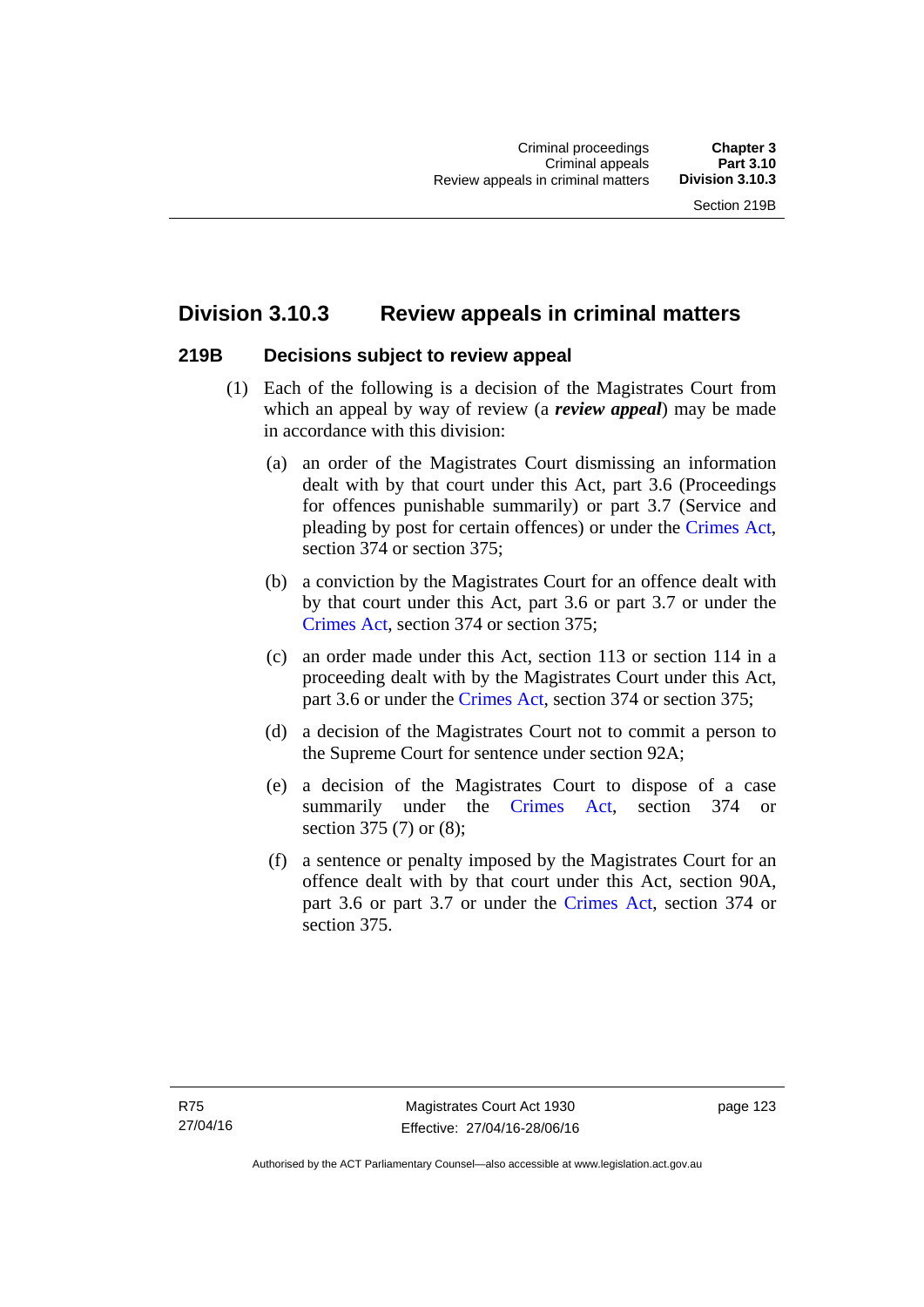(2) In subsection  $(1)$  (f):

*sentence or penalty* includes a sentence or penalty imposed by an order of the Magistrates Court under—

- (a) any of the following provisions of the *[Crimes \(Sentencing\)](http://www.legislation.act.gov.au/a/2005-58)  [Act 2005](http://www.legislation.act.gov.au/a/2005-58)*:
	- (i) part 3.2 (Sentences of imprisonment);
	- (ii) part 3.3 (Non-custodial sentences);
	- (iii) part 3.4 (Non-association and place restriction orders);
	- (iv) part 3.5 (Deferred sentence orders);
	- (v) part 3.6 (Combination sentences); or
	- *Note* Orders under the *[Crimes Act 1900](http://www.legislation.act.gov.au/a/1900-40)*, pt 18 (Conditional release of offenders) are taken to be orders under the *[Crimes \(Sentencing\)](http://www.legislation.act.gov.au/a/2005-58)  [Act 2005](http://www.legislation.act.gov.au/a/2005-58)* (see *[Crimes \(Sentence Administration\) Act 2005](http://www.legislation.act.gov.au/a/2005-59)*, ch 16).
- (b) the *[Crimes \(Sentence Administration\) Act 2005](http://www.legislation.act.gov.au/a/2005-59),* part 6.6 (Good behaviour orders—amendment and discharge).

#### **219C How review appeal is instituted**

- (1) A review appeal must be instituted by the appellant filing a notice of appeal in the Supreme Court within 28 days after the day the conviction was entered, the order or decision was made or the sentence or penalty imposed, or within any further time the Supreme Court allows.
- (2) As soon as practicable after instituting the appeal, the appellant must—
	- (a) file a copy of the notice of appeal in the Magistrates Court; and

Authorised by the ACT Parliamentary Counsel—also accessible at www.legislation.act.gov.au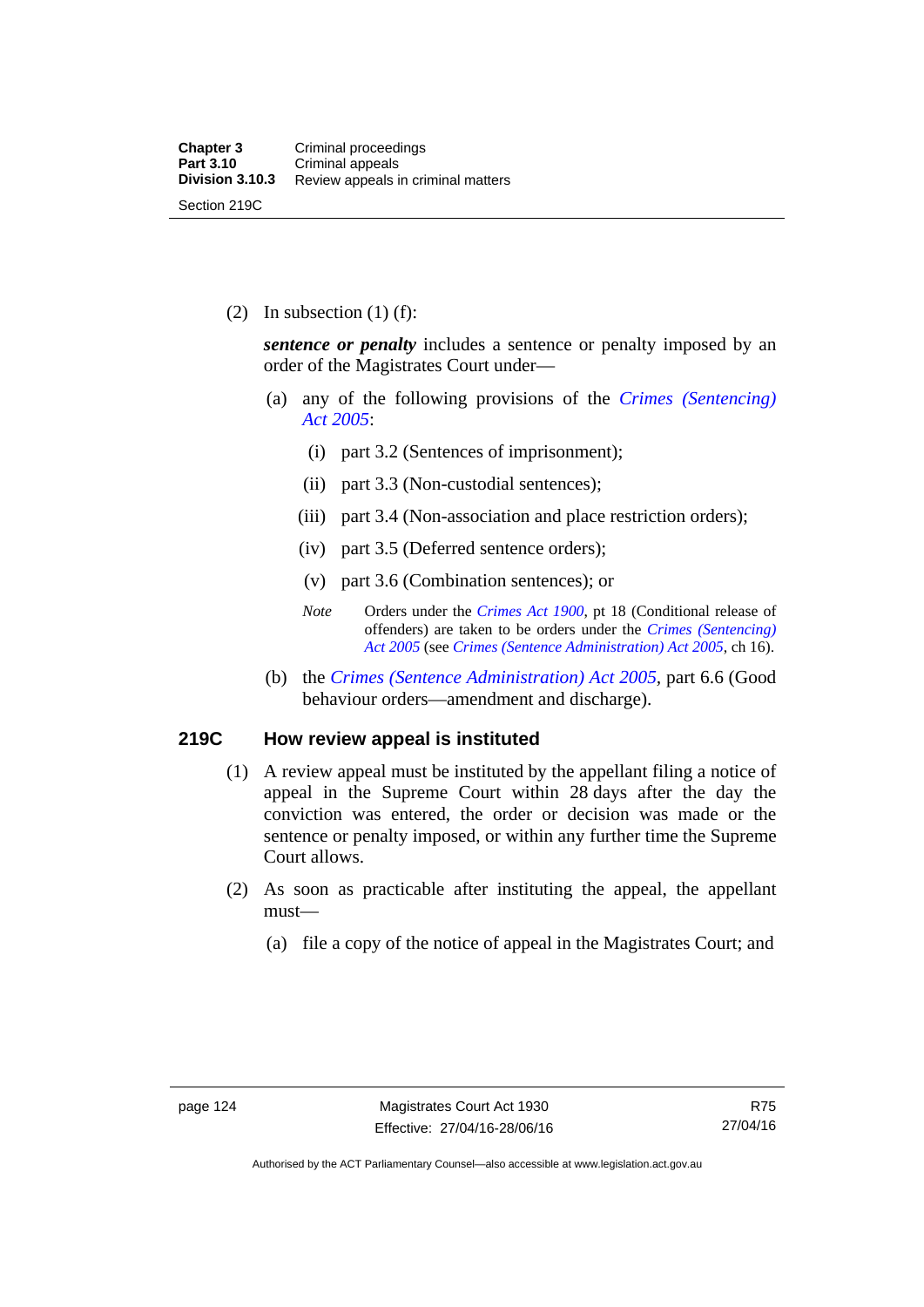- (b) serve a copy of the notice of appeal on—
	- (i) for an appeal mentioned in section 219B (1) (b) or  $(c)$  the director of public prosecutions; and
	- (ii) for any other appeal—the person who was the defendant in the proceeding in the Magistrates Court.

#### **219D Grounds for review**

The Supreme Court may review a decision of the Magistrates Court under this division on any 1 or more of the following grounds:

- (a) that there was a prima facie case of error or mistake on the part of the Magistrates Court;
- (b) that the Magistrates Court did not have jurisdiction or authority to make the decision;
- (c) that the decision of the Magistrates Court should not in law have been made;
- (d) for a decision mentioned in section 219B (1) (d) or (e)—that, in the circumstances of the case, the decision should not have been made;
- (e) for a decision mentioned in section 219B (1) (f)—that the sentence or penalty was manifestly inadequate or otherwise in error.

## **219E Report by Magistrate**

On a review appeal, the Supreme Court may, if it considers appropriate, make an order requiring the magistrate by whom the Magistrates Court was constituted to give to the Supreme Court a report setting out the reasons for the decision of the Magistrates Court and any facts or matters that in the view of the magistrate were relevant to the decision of the Magistrates Court.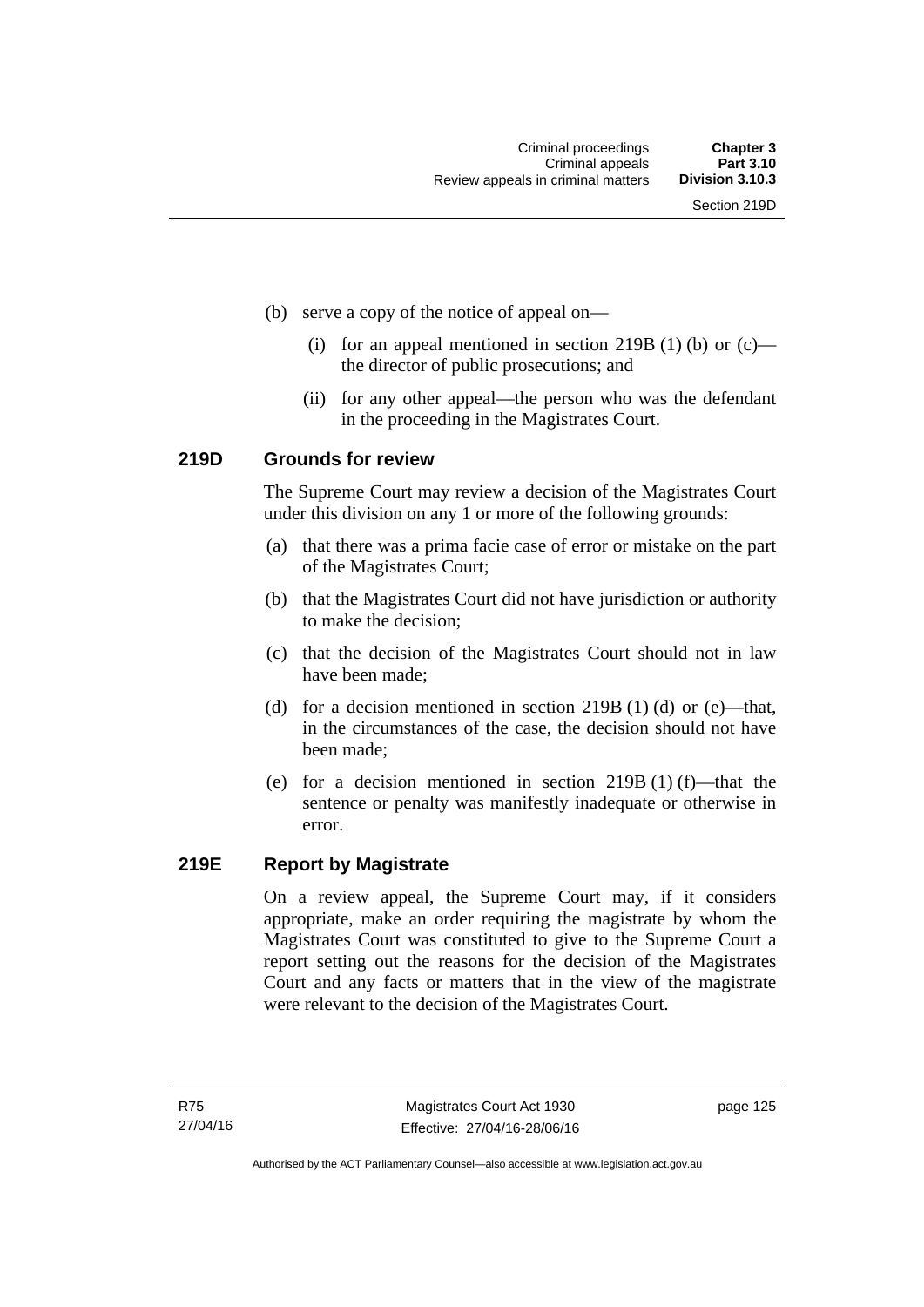**219F Powers of Supreme Court** 

- (1) On a review appeal, the Supreme Court may, after considering the evidence before the Magistrates Court and any further evidence called by leave of the Supreme Court—
	- (a) dismiss the appeal if satisfied that the decision of the Magistrates Court should be confirmed; or
	- (b) set aside or quash, in whole or part, or otherwise vary or amend, the decision of the Magistrates Court.
- (2) If, under subsection (1) (b), the Supreme Court sets aside, quashes or otherwise varies or amends a decision of the Magistrates Court, the Supreme Court may—
	- (a) for a decision mentioned in section 219B (1) (d)—order that the Magistrates Court commit the person to whom the decision relates to the Supreme Court for sentence under section 92A; or
	- (b) for a decision mentioned in section 219B (1) (e)—order that the Magistrates Court continue the committal hearing of the person to whom the decision relates in accordance with part 3.5; or
	- (c) for a decision mentioned in section 219B (1) (f)—
		- (i) impose the sentence or penalty the Supreme Court considers appropriate; or
		- (ii) by order, exercise any power that the Magistrates Court might have exercised; or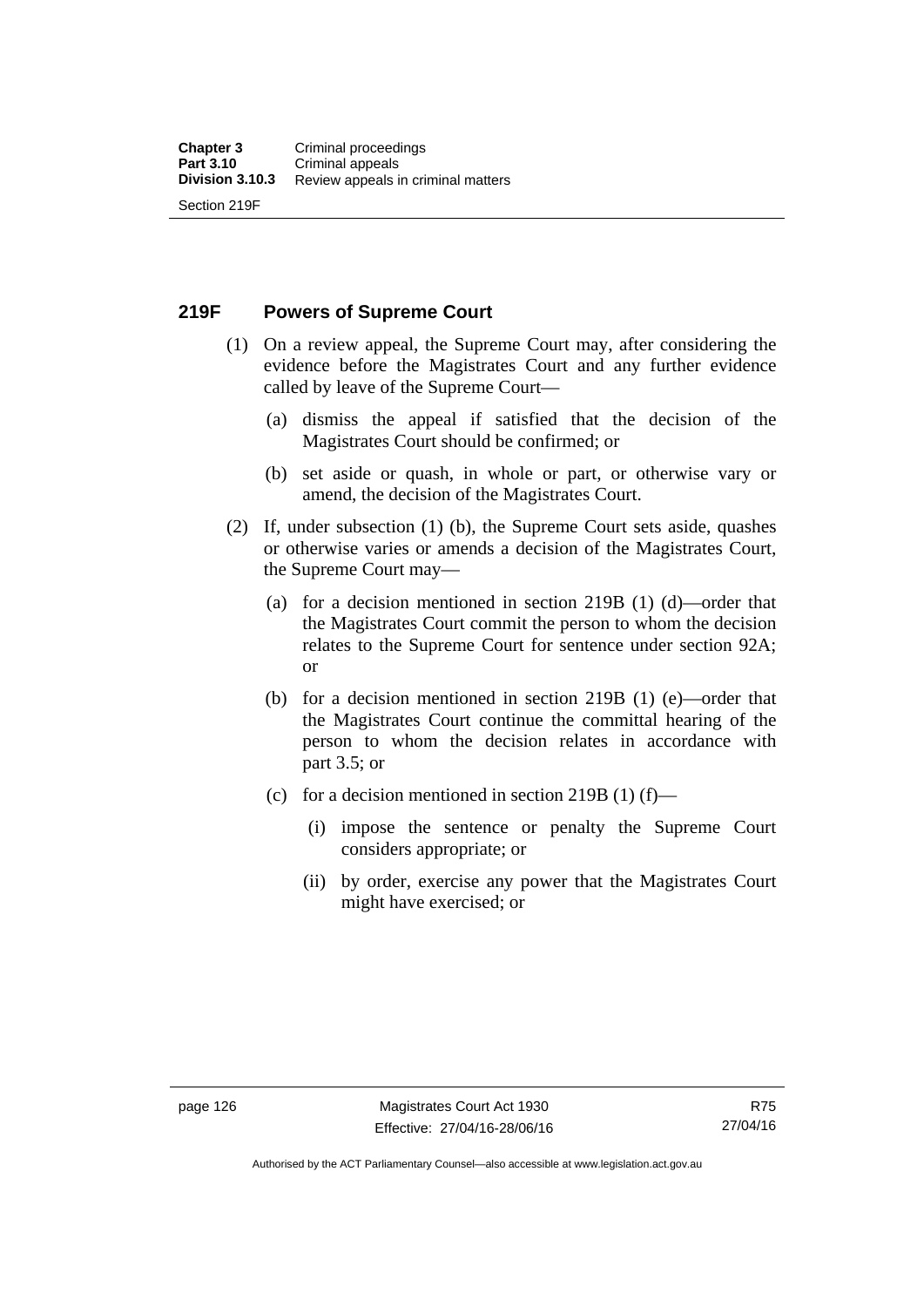- (d) in any other case—
	- (i) remit the matter to the Magistrates Court for rehearing or for further hearing with or without directions of law; or
	- (ii) make any other order the Supreme Court considers necessary to decide the matter finally, including a prohibition order or habeas corpus order.
- (3) For the purpose of—
	- (a) correcting any defect or error in the proceeding before the Magistrates Court; or
	- (b) enabling the matter to be decided on the merits;

the Supreme Court may make the amendments of the proceeding in the Magistrates Court it considers appropriate.

- (4) For subsections (1) (b) and (2) (c), the Supreme Court must not—
	- (a) vary a sentence or penalty such that the sentence or penalty as varied could not have been imposed by the Magistrates Court; or
	- (b) impose a sentence or penalty that could not have been imposed by the Magistrates Court.
- (5) The Supreme Court may, despite the ground or any of the grounds for review mentioned in section 219D being established, dismiss the appeal if the court considers that no substantial miscarriage of justice has happened.
- (6) On the dismissal of an appeal, the decision of the Magistrates Court appealed from may be enforced, executed or given effect to as if the appeal had not been instituted.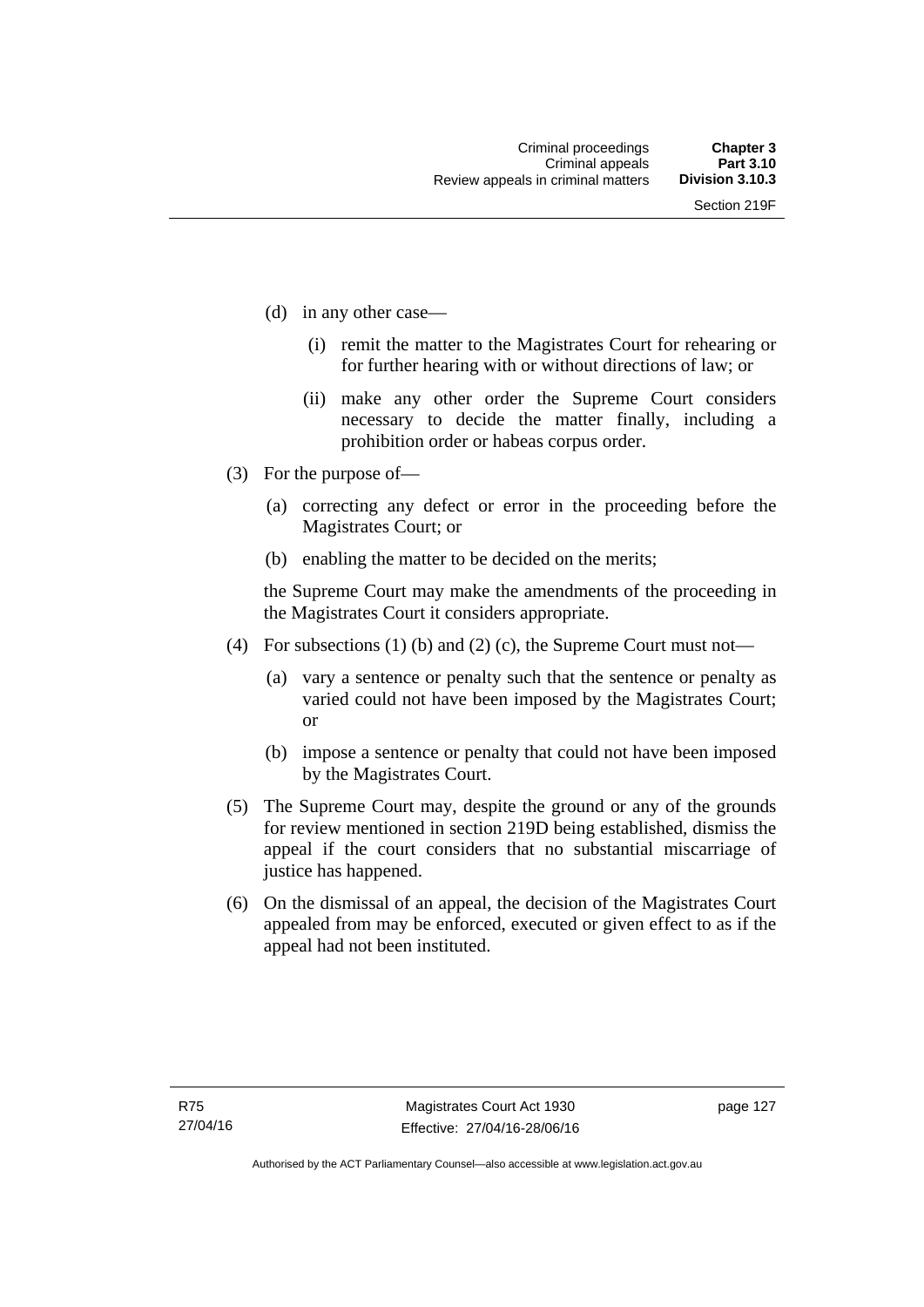- (7) If, in relation to a sentence or penalty mentioned in section 219B (1) (f), the Supreme Court—
	- (a) varies a sentence or penalty under subsection (1) (b); or
	- (b) imposes a sentence or penalty or makes an order under subsection  $(2)$  (b);

the sentence or penalty as varied or imposed or the order made has effect as if it were a decision of the Magistrates Court and may be enforced by the Magistrates Court accordingly.

- (8) On an appeal under this division from an order, decision, sentence or penalty mentioned in section 219B (1) (a), (d), (e) or (f), the Supreme Court must order that the costs of and incidental to the appeal are payable by the appellant.
- (9) Subsection (8) applies whether the Supreme Court dismisses the appeal or exercises any of the other powers given to it by this section.

# **Division 3.10.4 Criminal appeals—other provisions**

## **222 Control of Supreme Court over summary convictions**

- (1) A person brought before the Supreme Court, under a habeas corpus order or another order, must not be discharged from custody because any defect or error in a committal order of the Magistrates Court, unless the court, or the magistrate constituting the court, and the prosecutor or other party interested in supporting the committal order have received reasonable and sufficient notice of the intention to apply for the discharge.
- (2) The notice must require them to give to the Supreme Court the conviction, judgment or order (if any) on which the committal was founded, together with the depositions and information intended to be relied on in support of the conviction, judgment or order, or certified copies of them.

Authorised by the ACT Parliamentary Counsel—also accessible at www.legislation.act.gov.au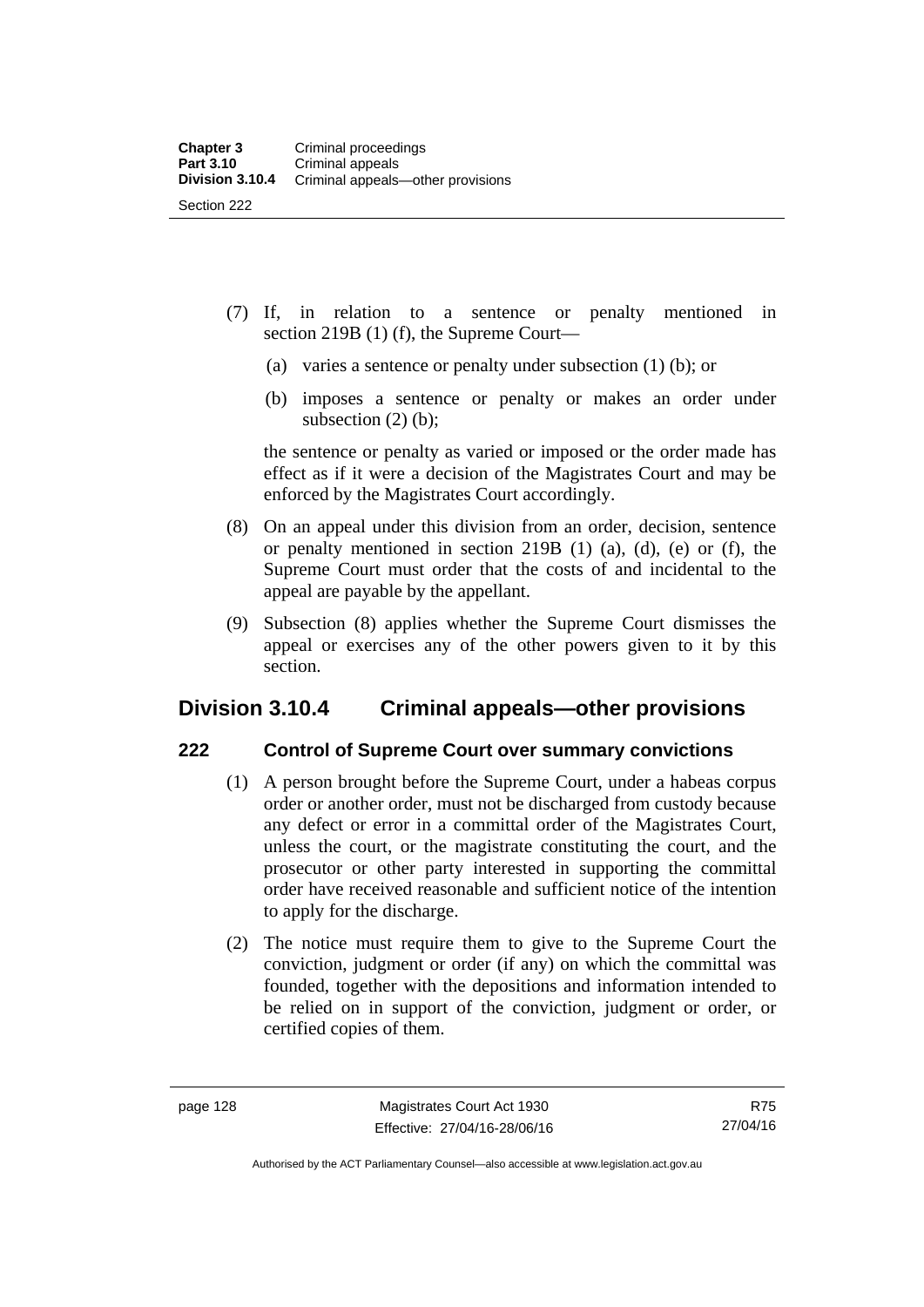### **223 Amendment of documents**

- (1) This section applies if—
	- (a) a document mentioned in section 222 (2) is given to the Supreme Court; and
	- (b) the offence charged or intended to be charged by the document appears to have been established; and
	- (c) the Magistrates Court's judgment appears to be in substance justified; and
	- (d) the defects or errors appear to be defects of form only or mistakes not affecting the substance of the proceeding before the Magistrates Court.
- (2) The Supreme Court must allow the committal order, and may allow the conviction or judgment, to be immediately amended as necessary in accordance with the facts.
- (3) The person committed must then be remanded to the person's former custody.

### **224 In cases of certiorari order**

The like proceedings as mentioned in section 222 and section 223 must be had, and the like amendments may and must be allowed to be made, in relation to every order brought before the Supreme Court by certiorari order, and after amendment in any such case the order may be enforced in the proper way, and must in all respects and for all purposes be regarded and dealt with as if it had been drawn up originally as amended.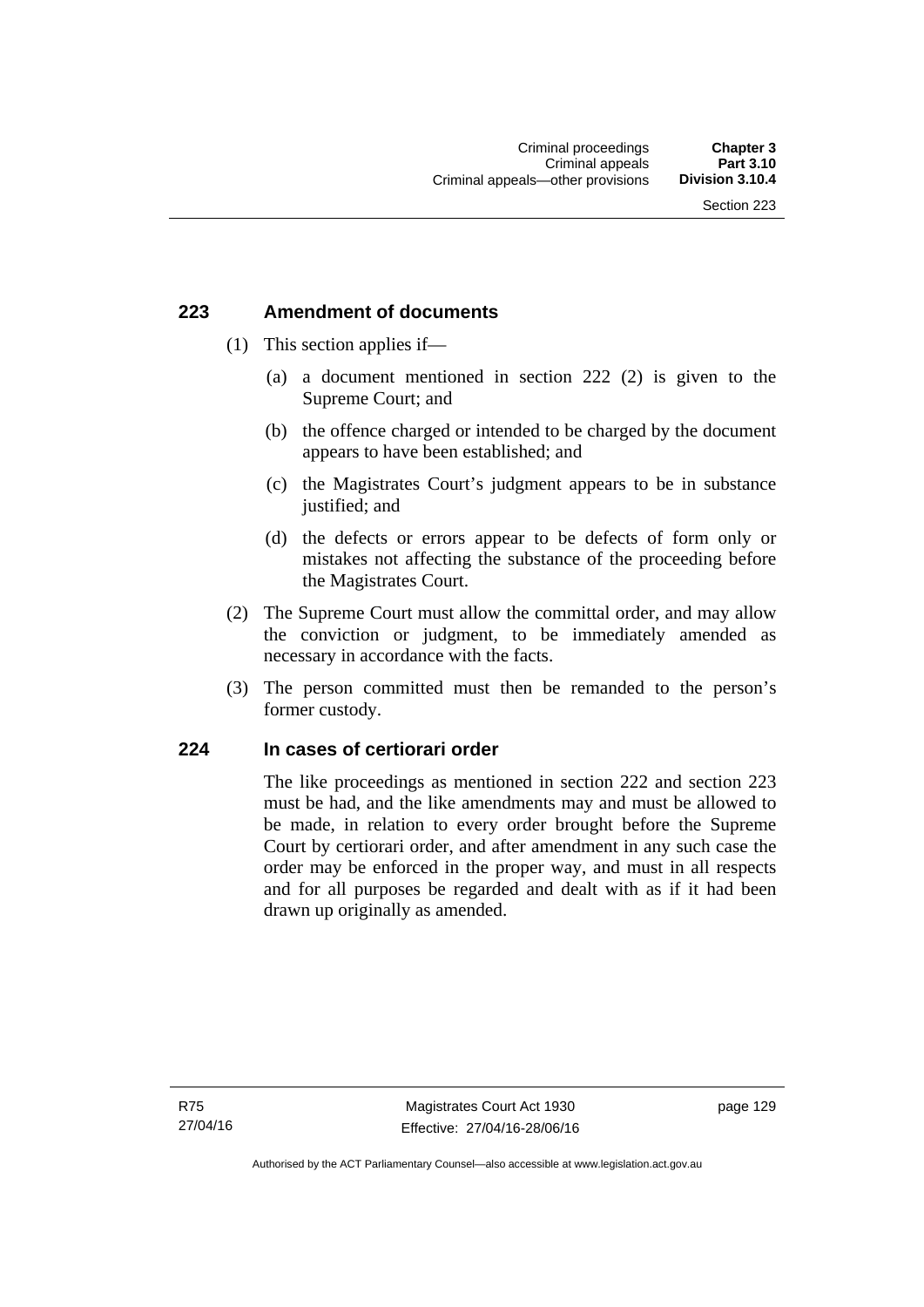### **225 Notice dispensed with**

- (1) The notice required by section 222 may be given either before or after the habeas corpus order, certiorari order or other order is made.
- (2) When at the time of applying for the order—
	- (a) copies of the conviction or order and depositions are produced; or
	- (b) in cases of committal for trial or for sentence all informations, depositions, and statements have been given, as provided in section 106, to the director of public prosecutions or a person authorised by the director of public prosecutions;

the Supreme Court may dispense with the notice.

### **226 Power of court to admit to bail**

- (1) If any person imprisoned or detained under a summary conviction or order is brought up by a habeas corpus order, and the Supreme Court postpones the final decision of the case, the Supreme Court may admit the person to bail in accordance with the *[Bail Act 1992](http://www.legislation.act.gov.au/a/1992-8)*.
- (2) If the judgment of the Supreme Court is against any person so brought up, the Supreme Court may remand the person to his or her former custody, there to serve the rest of the term for which the person was committed.

page 130 Magistrates Court Act 1930 Effective: 27/04/16-28/06/16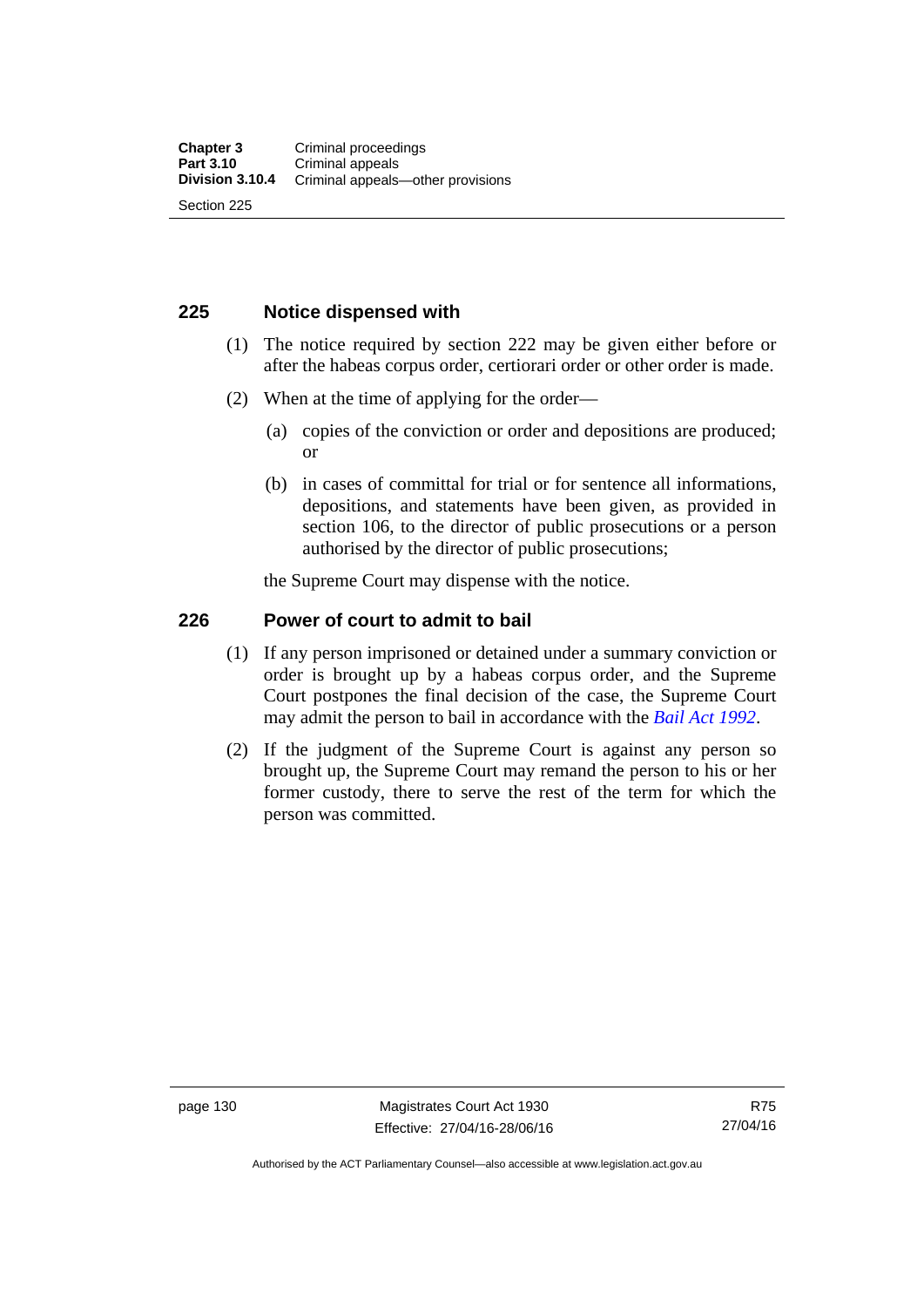### **227 Respecting the amendment of convictions etc**

- (1) Whenever the facts or evidence appearing by the depositions in substance support the decision of the Magistrates Court, if the decision does not extend beyond the information, and if the facts or evidence would have justified the court in making any necessary allegation or finding omitted in the decision, or in the formal conviction or order, or any warrant issued under the adjudication, the powers of amendment given by section 223 may be exercised, and if in a conviction there is some excess that may (consistently with the merits of the case) be corrected, the conviction must be amended accordingly and must stand good for the remainder.
- (2) All amendments are subject to the order about costs and otherwise the Supreme Court considers appropriate.

### **228 No summons or information**

- (1) This section applies to a conviction or order in a case if—
	- (a) a relevant person is present at the hearing of the case; and
	- (b) there is no summons or information (or an amendment of a summons or information) in relation to the person; and
	- (c) the person does not object at the hearing about the matter mentioned in paragraph (b).
- (2) The conviction or order stands.
- (3) In this section:

### *relevant person* means—

- (a) a convicted person; or
- (b) a person against whom an order has been made; or
- (c) a person whose goods have been condemned or ordered to be sold as forfeited.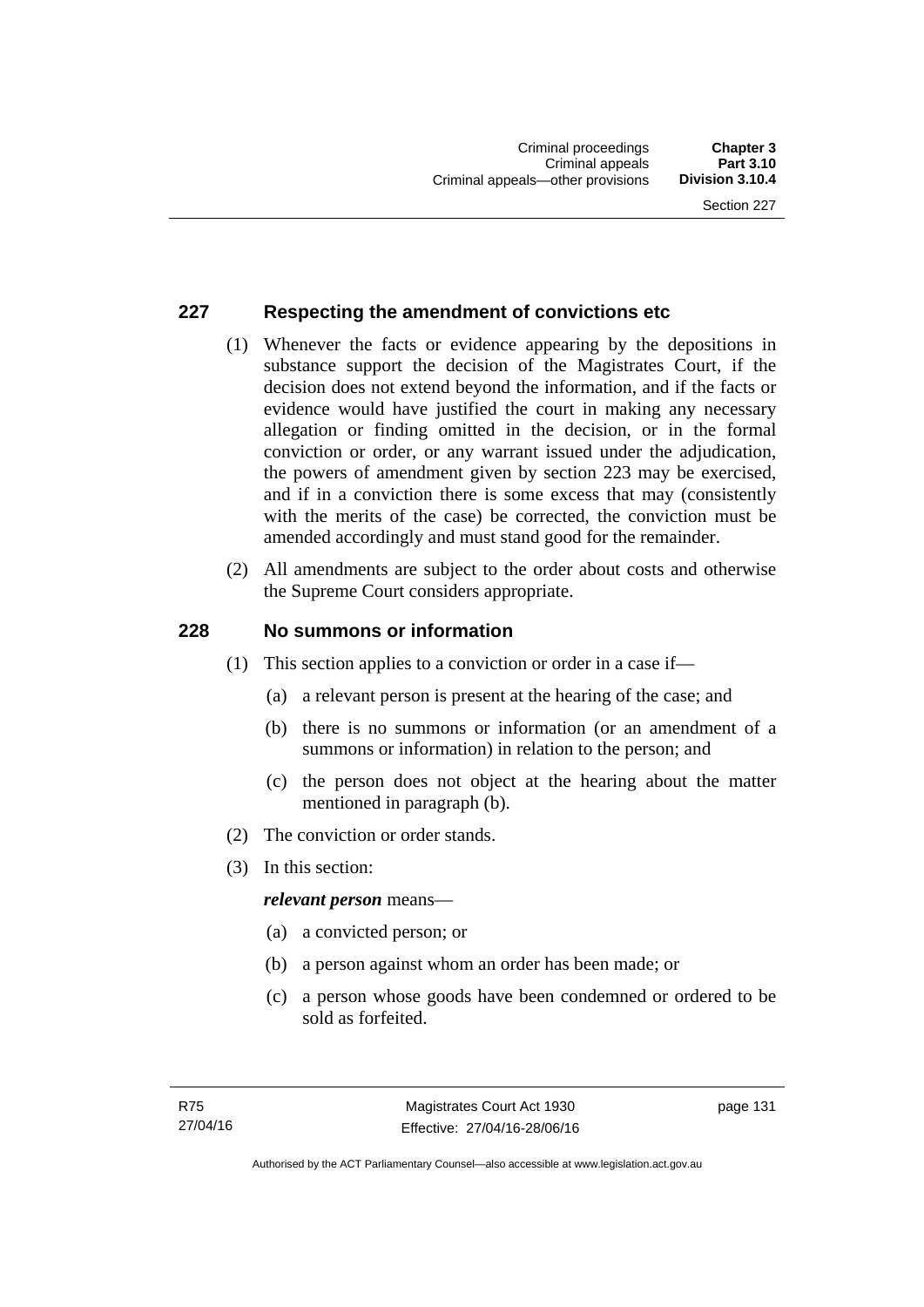### **229 Distribution of penalty**

A conviction or an order is not defeated for the want of any distribution, or for a wrong distribution of the penalty or forfeiture.

page 132 Magistrates Court Act 1930 Effective: 27/04/16-28/06/16

Authorised by the ACT Parliamentary Counsel—also accessible at www.legislation.act.gov.au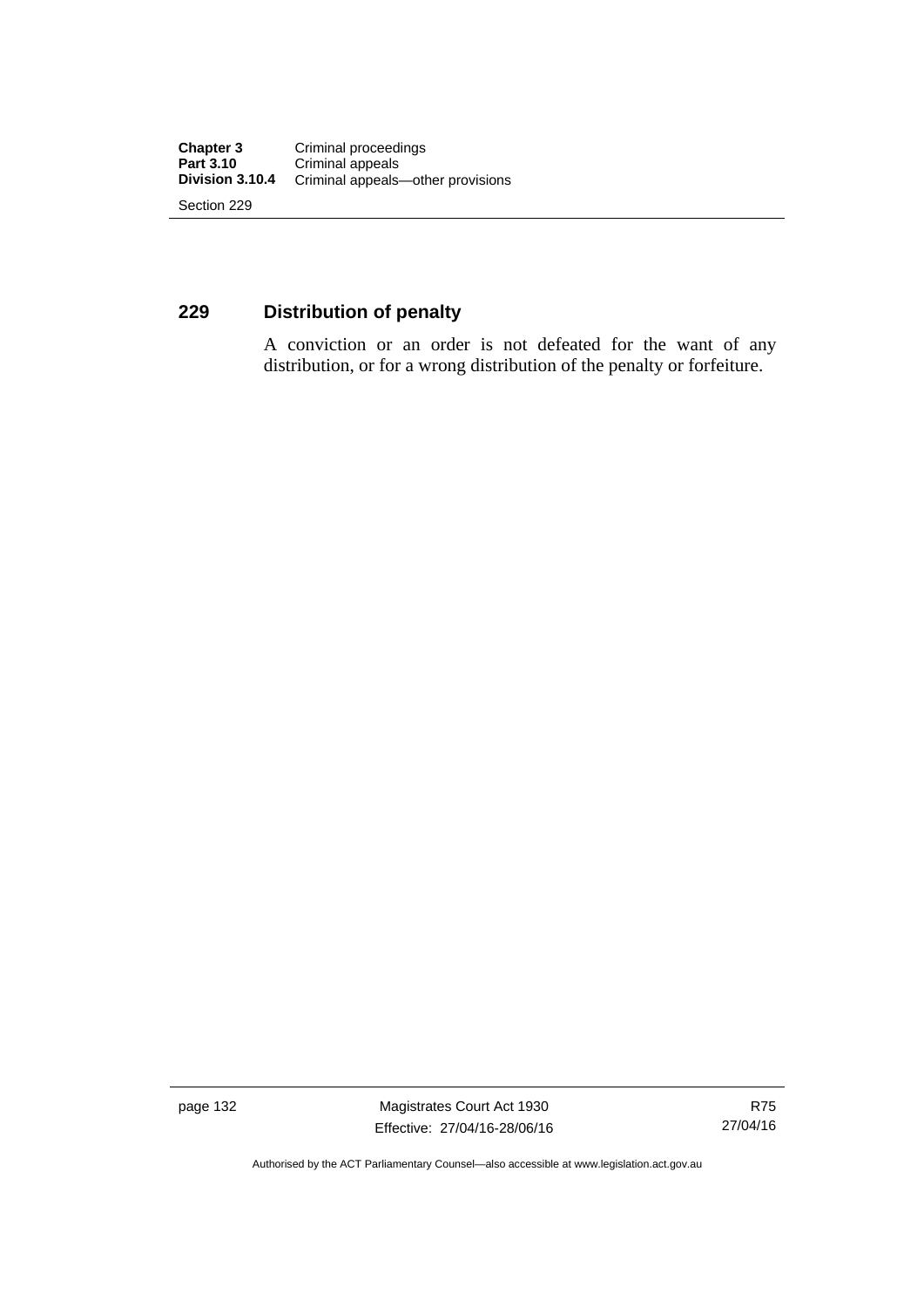# **Part 3.11 Costs in criminal matters**

### **244 Costs in criminal matters**

- (1) The power of the court to award costs is subject to the following:
	- (a) if the court makes a conviction or order in favour of the informant—it may order that the defendant must pay to the informant the informant's costs;
	- (b) if the court dismisses the information, or makes an order in favour of the defendant—it may order that the informant must pay to the defendant the defendant's costs;
	- (c) if a matter is adjourned—the court may order that the costs of and caused by the adjournment be paid by any party to any other party;
	- (d) costs ordered to be paid—
		- (i) must be awarded in the way prescribed by regulation; and
		- (ii) may be recovered under the rules about the enforcement of judgments of the court in civil proceedings.
- (2) Subject to any order of the court, the expenses of a person who attends at court to give evidence or to produce documents must be allowed to the person (whether or not they have been examined or produced documents and whether or not they were subpoenaed to attend).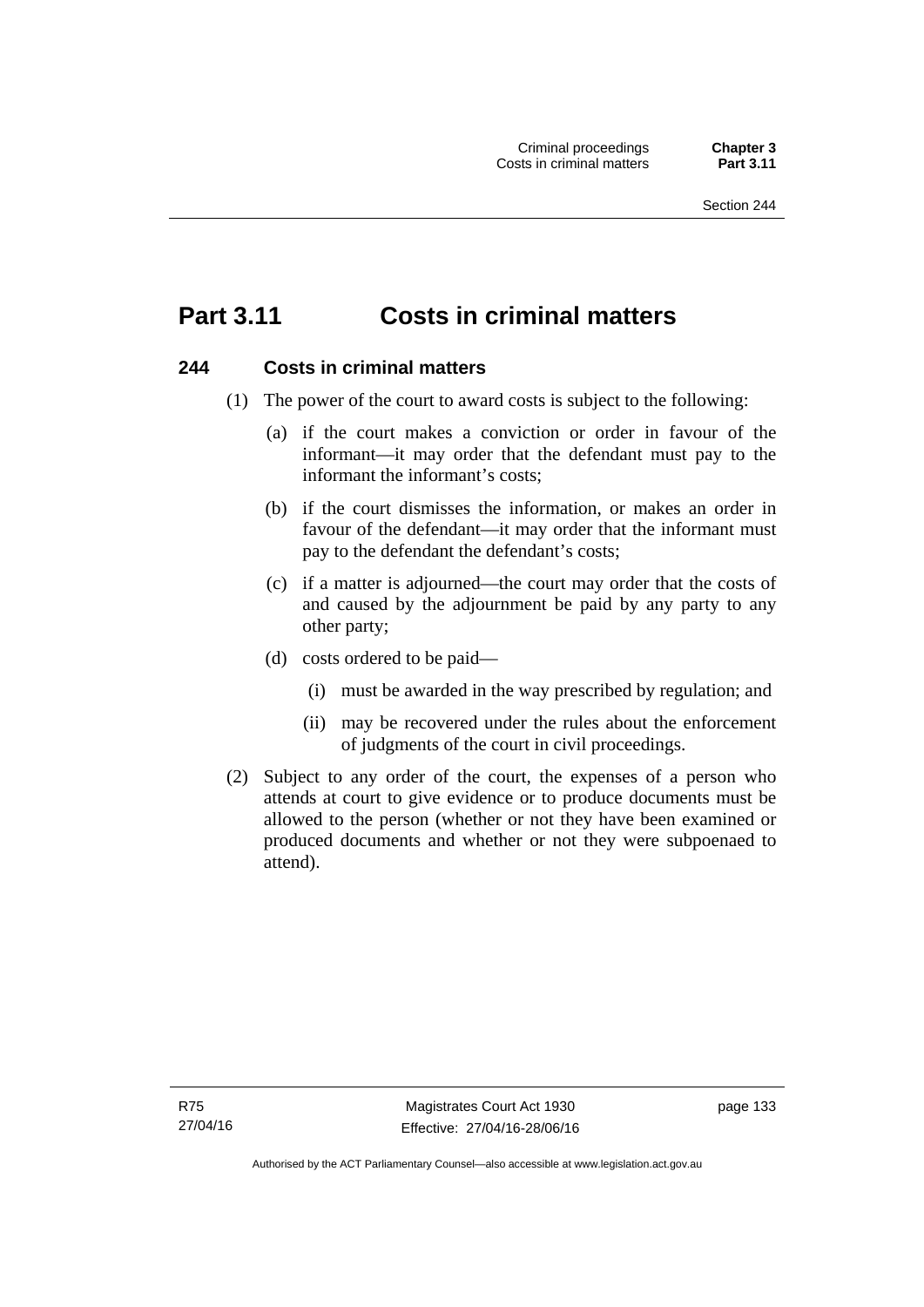**Chapter 3** Criminal proceedings<br>**Part 3.12** Securities in criminal **Securities in criminal matters** 

Section 248

# **Part 3.12 Securities in criminal matters**

### **248 Meaning of** *security***—pt 3.12**

In this part:

*security* means a security under the *[Crimes \(Sentencing\) Act 2005](http://www.legislation.act.gov.au/a/2005-58)*, section 15A (Fines—security for payment).

### **249 Securities taken under Act**

- (1) A person must give security, whether as principal or surety, either by the deposit of an amount with the registrar, or by an oral or written acknowledgment of the undertaking or condition by which, and of the amount for which, the person is bound.
	- *Note* If a form is approved under the *[Court Procedures Act 2004](http://www.legislation.act.gov.au/a/2004-59)* for this provision, the form must be used.
- (2) Record of the security having been made may be provided by entry of it in the court's records.

### **250 Recovery of amount due under security**

Any amount becoming due under a security is recoverable on a claim by a police officer or by the registrar or by some other person authorised by the court.

### **252 Sums paid by surety may be recovered from principal**

Any amount paid by a surety on behalf of his or her principal in relation to a security, together with all costs, charges and expenses incurred by the surety in relation to the security, is taken to be a debt due to the surety from the principal, and may be recovered on a claim by the surety.

Authorised by the ACT Parliamentary Counsel—also accessible at www.legislation.act.gov.au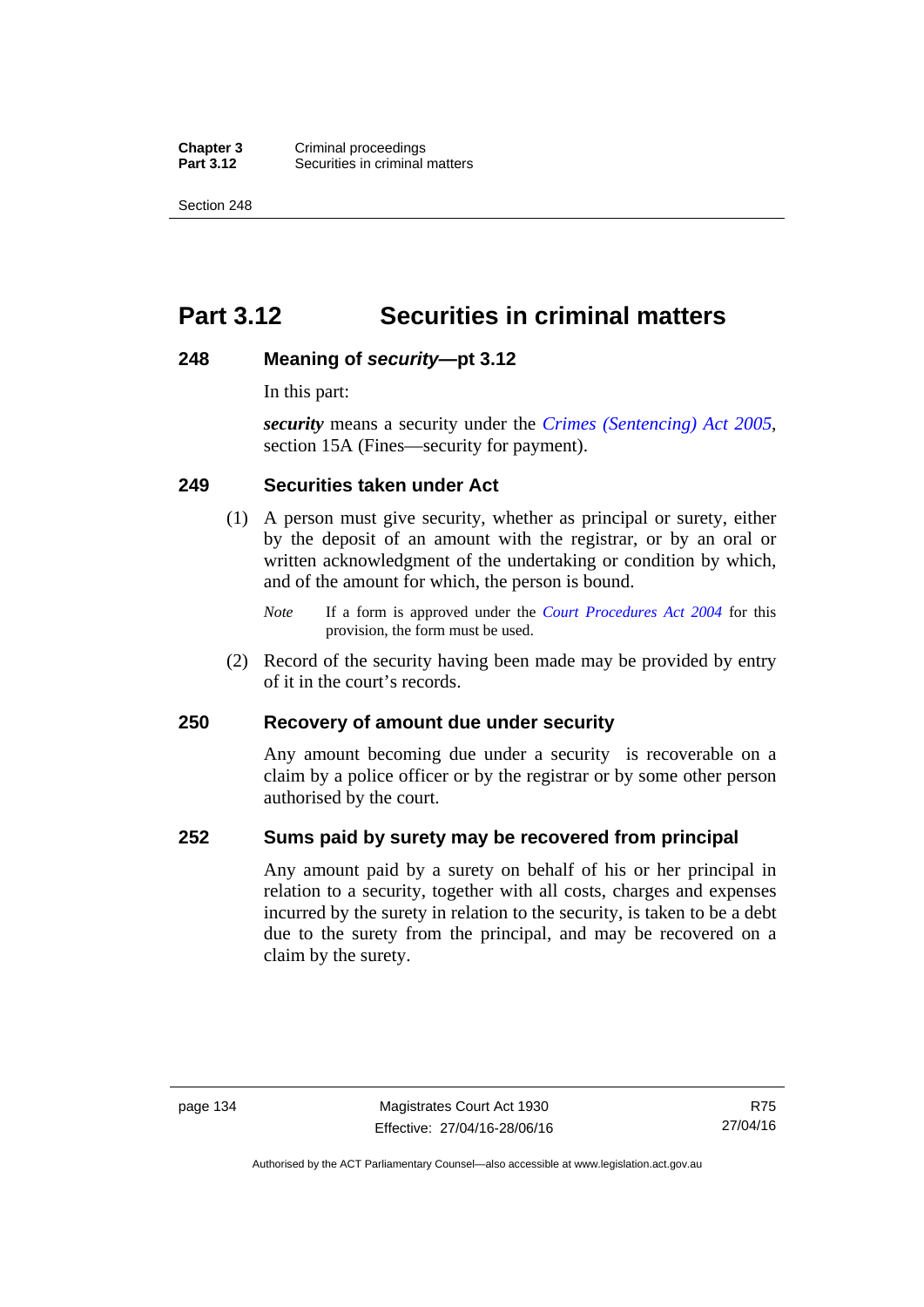### **253 Payment enforced by security**

If security is given for payment of an amount, the payment must be enforced by means of the security in substitution for other means of enforcing the payment.

### **254 Enforcement of recognisance**

- $(1)$  If—
	- (a) a witness or a person sought to be made a witness has entered into a recognisance for this Act; and
	- (b) the court is satisfied that the witness or person sought to be made a witness has failed to comply with a condition of the recognisance;

the court may declare the recognisance to be forfeited and may make an order that the witness or person sought to be made a witness pay the whole or a part of the amount in which the witness or person is bound under the recognisance.

- $(2)$  If—
	- (a) the court has declared a recognisance to be forfeited under subsection (1); and
	- (b) a person is bound by the recognisance as surety for the performance of that condition;

the court may make an order that the person mentioned in paragraph (b) pay the whole or a part of the amount in which the person is bound under the recognisance.

 (3) An order made under subsection (1) or (2) may be enforced as if it were a judgment entered on a claim by the registrar.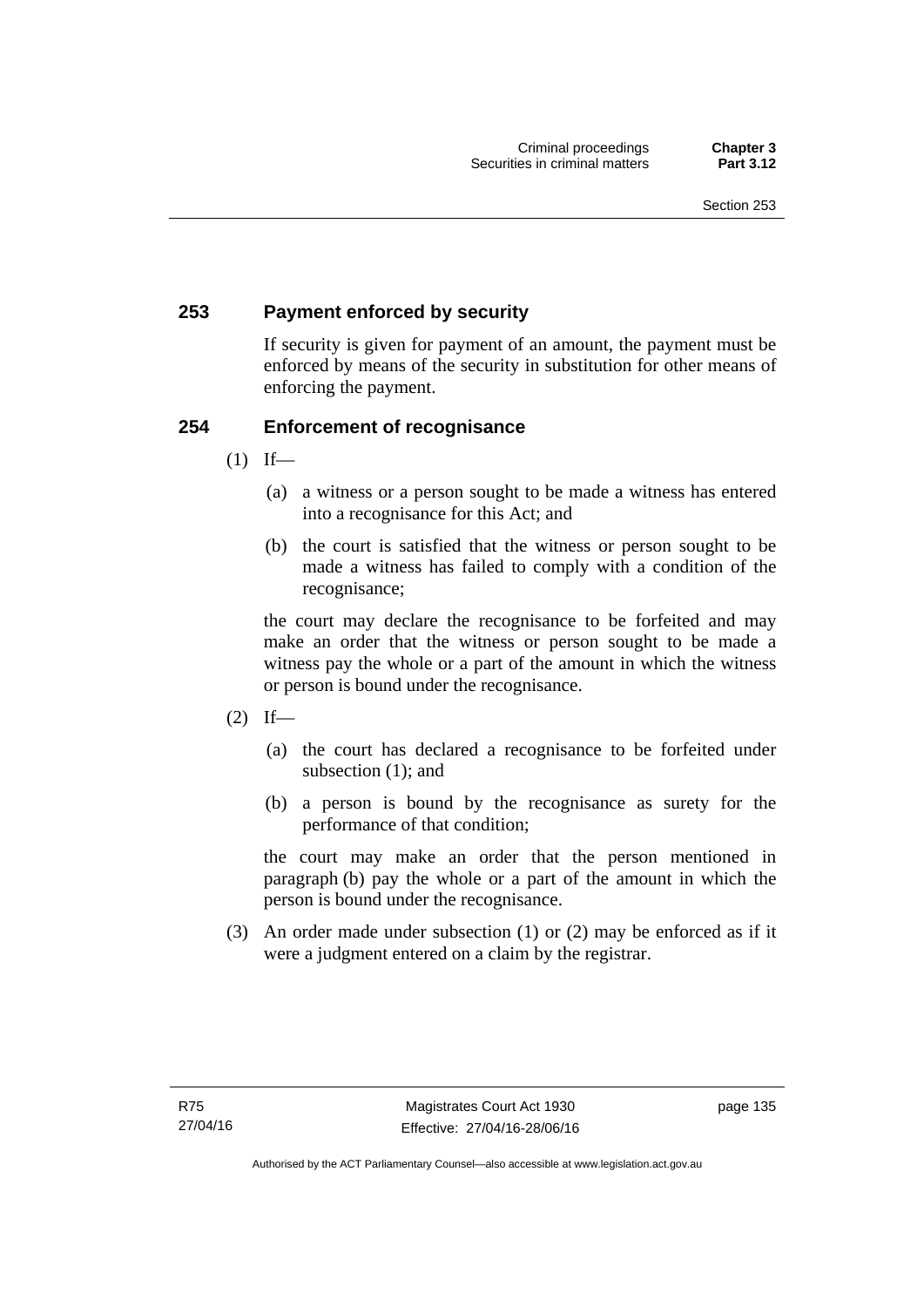Section 254

- (4) Subject to subsection (5), the court may, on application by a person against whom an order has been made under subsection (1) or (2)—
	- (a) vary the order by reducing the amount payable under the order; or
	- (b) revoke the order and, if the order was made under subsection (1), revoke the declaration that the recognisance is forfeited.
- $(5)$  If—
	- (a) the court has made an order under subsection (1) or (2); and
	- (b) an enforcement order has been made; and
	- (c) property has been sold under the enforcement order;

the court must not make an order under subsection (4).

 (6) It is not necessary that, for the purpose of hearing an application under subsection (4), the court be constituted by the magistrate who made the order to which the application relates.

page 136 Magistrates Court Act 1930 Effective: 27/04/16-28/06/16

Authorised by the ACT Parliamentary Counsel—also accessible at www.legislation.act.gov.au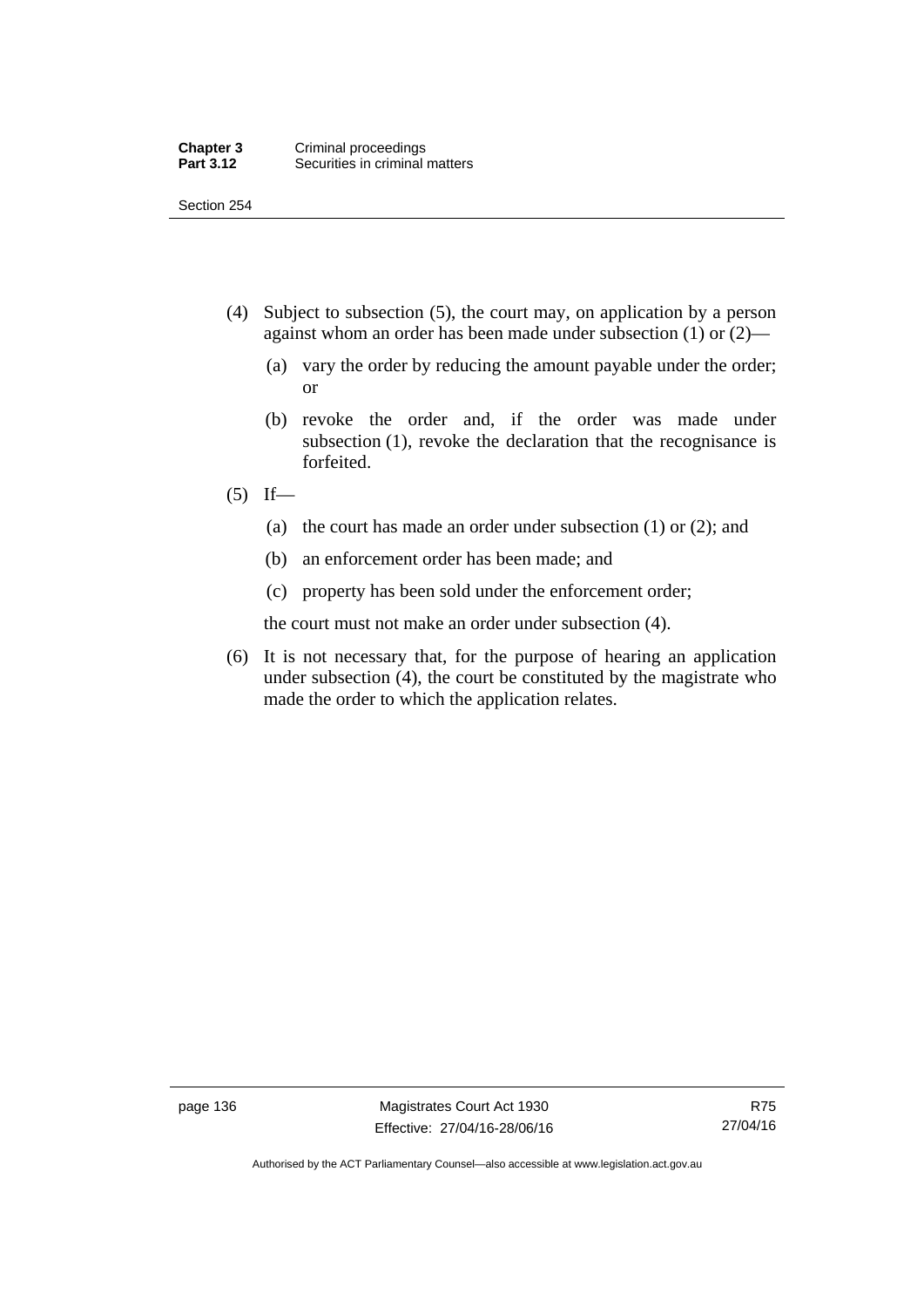# **Chapter 4 Civil proceedings**

# Part 4.1 **Preliminary**

### **256 Application of ch 4**

This chapter does not apply in relation to—

- (a) a proceeding under the *[Domestic Violence and Protection](http://www.legislation.act.gov.au/a/2008-46)  [Orders Act 2008](http://www.legislation.act.gov.au/a/2008-46)*; or
- (b) a proceeding under the *[Workers Compensation Act 1951](http://www.legislation.act.gov.au/a/1951-2)*; or
- (c) a proceeding on an information for an offence.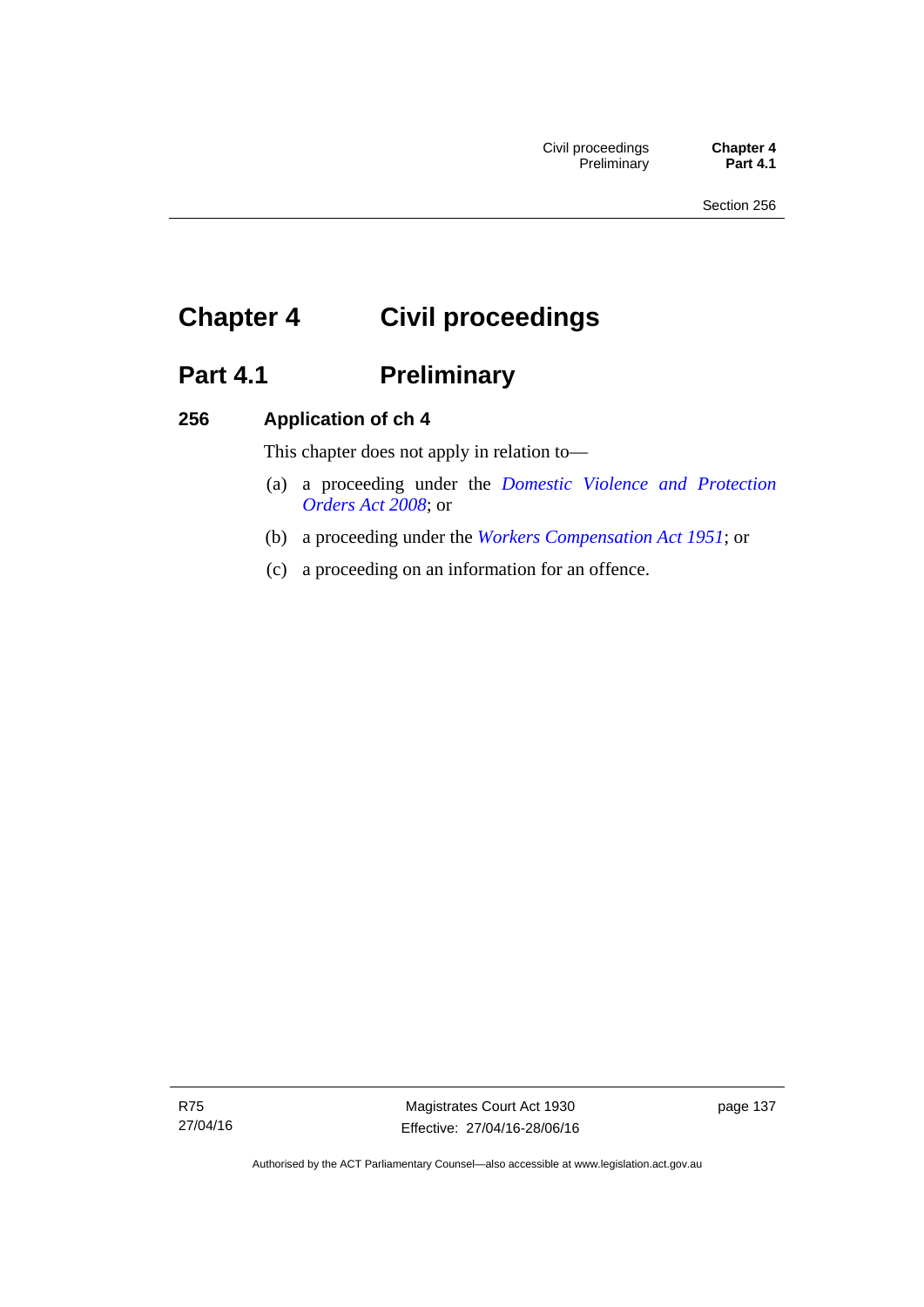**Chapter 4 Civil proceedings**<br>**Part 4.2 Civil iurisdiction Civil jurisdiction** 

Section 257

### **Part 4.2 Civil jurisdiction**

### **257 Personal actions at law—amount or value**

- (1) The Magistrates Court has jurisdiction to hear and decide any personal action at law if the amount claimed is not more than \$250 000, including a personal action at law if—
	- (a) the amount claimed is the amount owing on a balance of account, after an admitted set-off or otherwise; or
	- (b) any amount in excess of \$250 000 to which the plaintiff may be entitled in relation to the cause of action is abandoned in accordance with the rules.
- (2) If the amount claimed in a personal action includes interest up to judgment, or a lump sum instead of interest, in accordance with the rules, the interest is disregarded in working out whether or not the court has jurisdiction.
- (3) For this section, a *personal action at law* includes an action relating to the detention of goods, and the amount claimed in the action is the value of the goods plus any amount claimed for damages for the detention of the goods.
- (4) Subsection (1) does not limit the court's jurisdiction if, under another law in force in the ACT, an amount may be recovered by action in the court (even if the amount is more than \$250 000).
- (5) The court's jurisdiction under subsection (1) is additional to any jurisdiction that the court has under any other law in force in the ACT.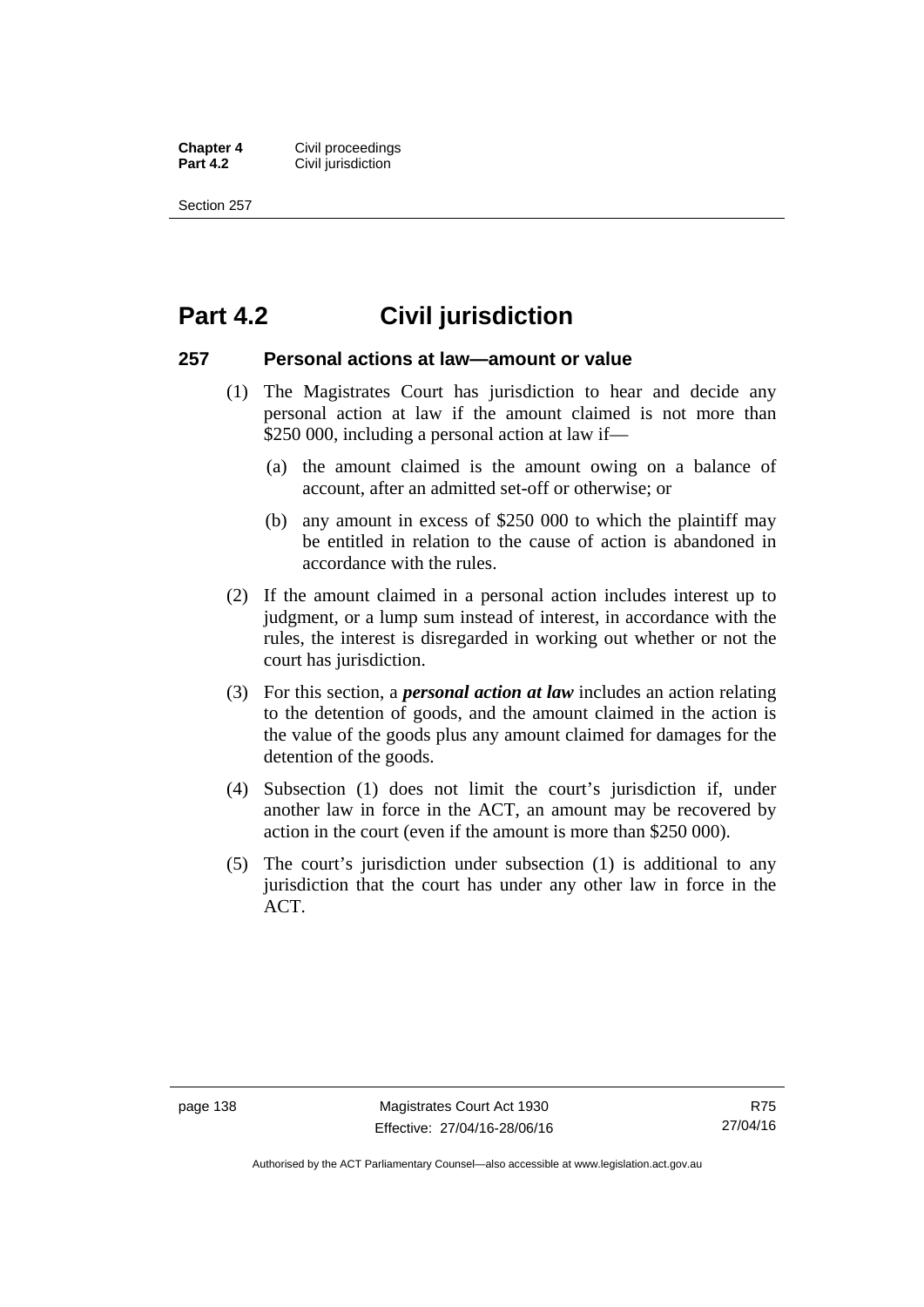### **258 Power of court to grant relief**

- (1) In any proceeding that the Magistrates Court has jurisdiction to hear and decide—
	- (a) the court may grant any relief, redress or remedy that the Supreme Court may grant in a similar action in that court, and for that purpose the Magistrates Court may make any order that the Supreme Court may make; and
	- (b) the court must give effect to any ground of defence, counterclaim or set-off, whether equitable or legal, in the same way and to the same extent that the Supreme Court would do.
- (2) For the exercise by the Magistrates Court of its powers under subsection (1) in any proceeding—
	- (a) a magistrate constituting the court has, as well as any other powers under this Act, all the powers of a judge in a similar action in the Supreme Court; and
	- (b) the registrar, bailiff or other appropriate officer of the Magistrates Court must exercise any function that a corresponding officer of the Supreme Court would exercise in a similar action in that court in accordance with the practice and procedure of that court.
- (3) In exercising a function mentioned in subsection (2), the registrar, a bailiff or other officer of the court must comply with this Act, the rules and any order of the Magistrates Court.

### **259 Rules of equity to prevail**

In any proceeding in the Magistrates Court, if there is a conflict between the rules of equity and the rules of common law, the rules of equity prevail.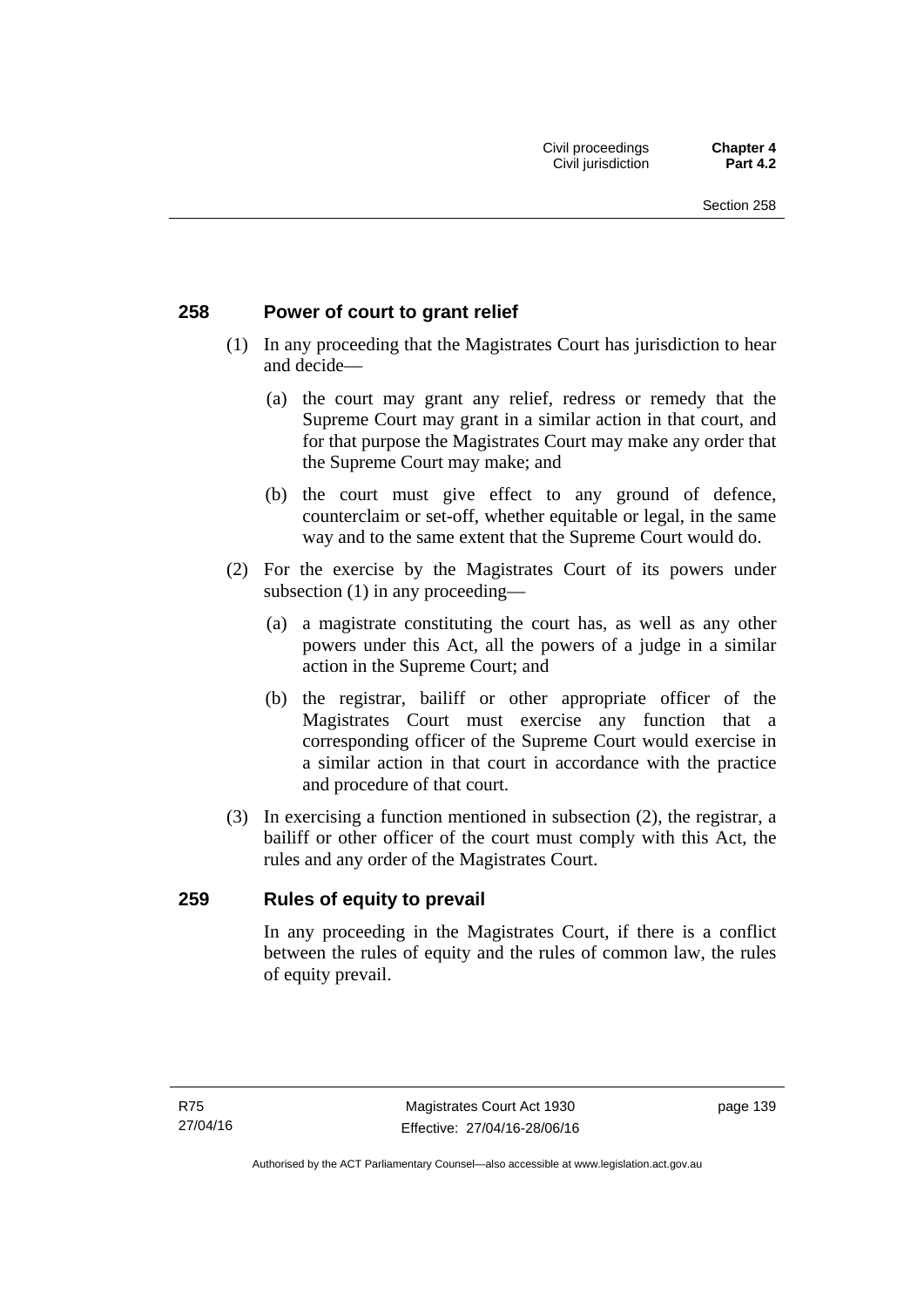| <b>Chapter 4</b> | Civil proceedings  |
|------------------|--------------------|
| <b>Part 4.2</b>  | Civil jurisdiction |

Section 260

### **260 Nuisance**

- (1) The Magistrates Court has the same jurisdiction as the Supreme Court to hear and decide a civil action for nuisance.
- (2) In a civil action for nuisance, the Magistrates Court may grant the same relief as the Supreme Court may grant in a similar action in that court.

### **261 Disputed debts**

- (1) The Magistrates Court may, in a proceeding in the court, declare that—
	- (a) a person is or is not indebted to someone else; or
	- (b) a person is or is not indebted to someone else in a stated amount; or
	- (c) a person is or is not indebted to someone else in an amount that is more than a stated amount.
- (2) This section applies only in relation to a debt that is not more than \$250 000.

### **262 Cause of action arising, or defendant resident, outside ACT**

The Magistrates Court has jurisdiction to hear and decide a proceeding if—

 (a) the defendant was resident in the ACT when the claim was served on the defendant, even though all of the cause of action in the proceeding arose outside the ACT; or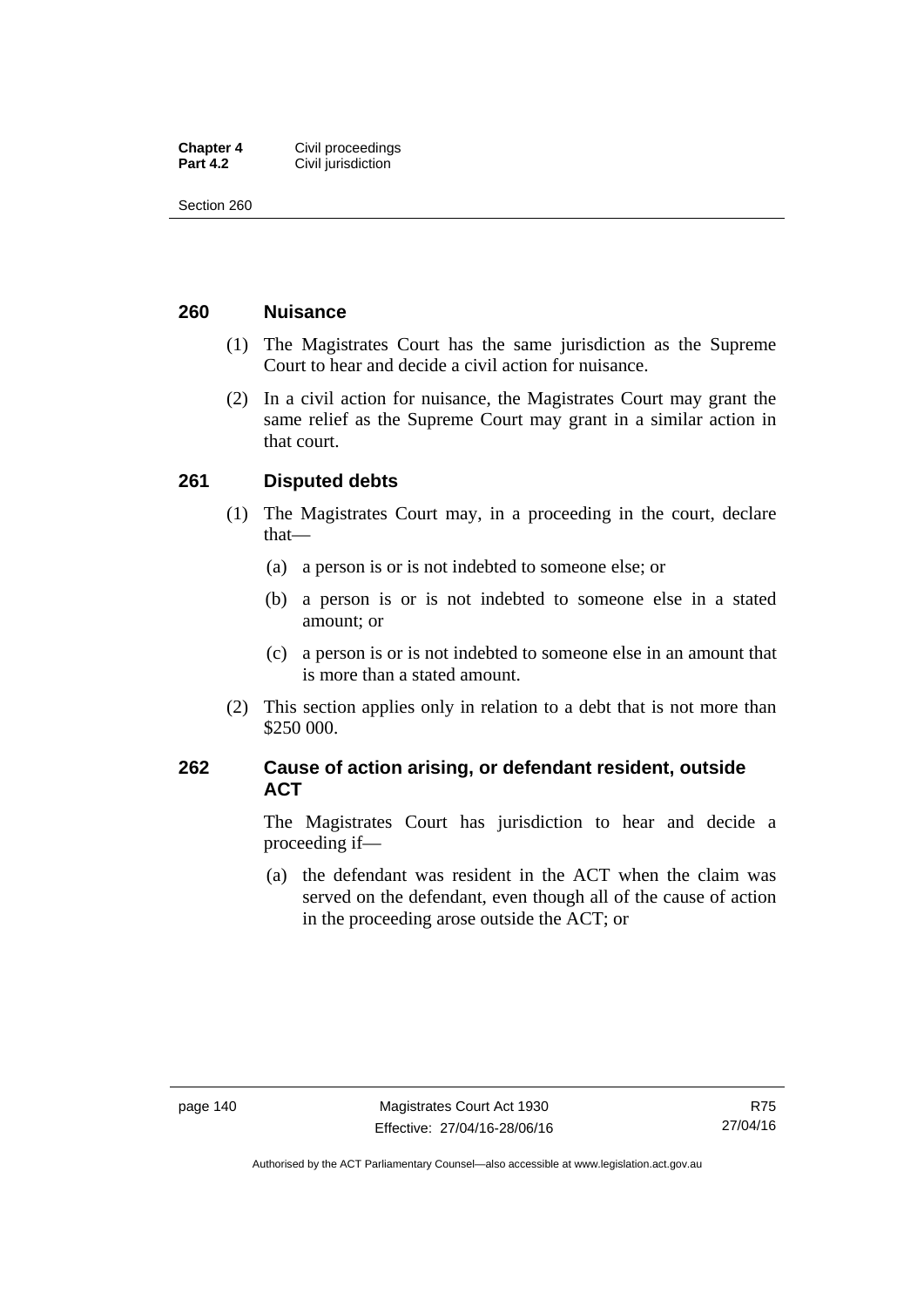- (b) both of the following apply, even though the defendant is not in the ACT:
	- (i) a material part of the cause of action in the proceeding arose in the ACT, even though part of the cause of action arose outside the ACT;
	- (ii) the claim is served on the defendant in Australia or an external territory.

### **263 Requests under conventions relating to legal proceedings in civil and commercial matters**

- (1) The Magistrates Court has jurisdiction to make any order or take any action necessary to comply with a request received from the consular or other authority of a relevant foreign country for serving documents in the ACT or taking evidence in the ACT.
- (2) In this section:

*relevant foreign country*—a foreign country is a *relevant foreign country* if a convention relating to legal proceedings in civil and commercial matters is in force between the country and Australia.

### **264 Proceedings affecting title to land**

- (1) The Magistrates Court does not have jurisdiction to hear and decide a proceeding in which the title to land is genuinely in question.
- (2) However, the jurisdiction of the Magistrates Court to hear and decide a proceeding is not affected only because the title to land incidentally comes in question in the proceeding.
- (3) In a proceeding mentioned in subsection (2), a judgment is not evidence of title to land.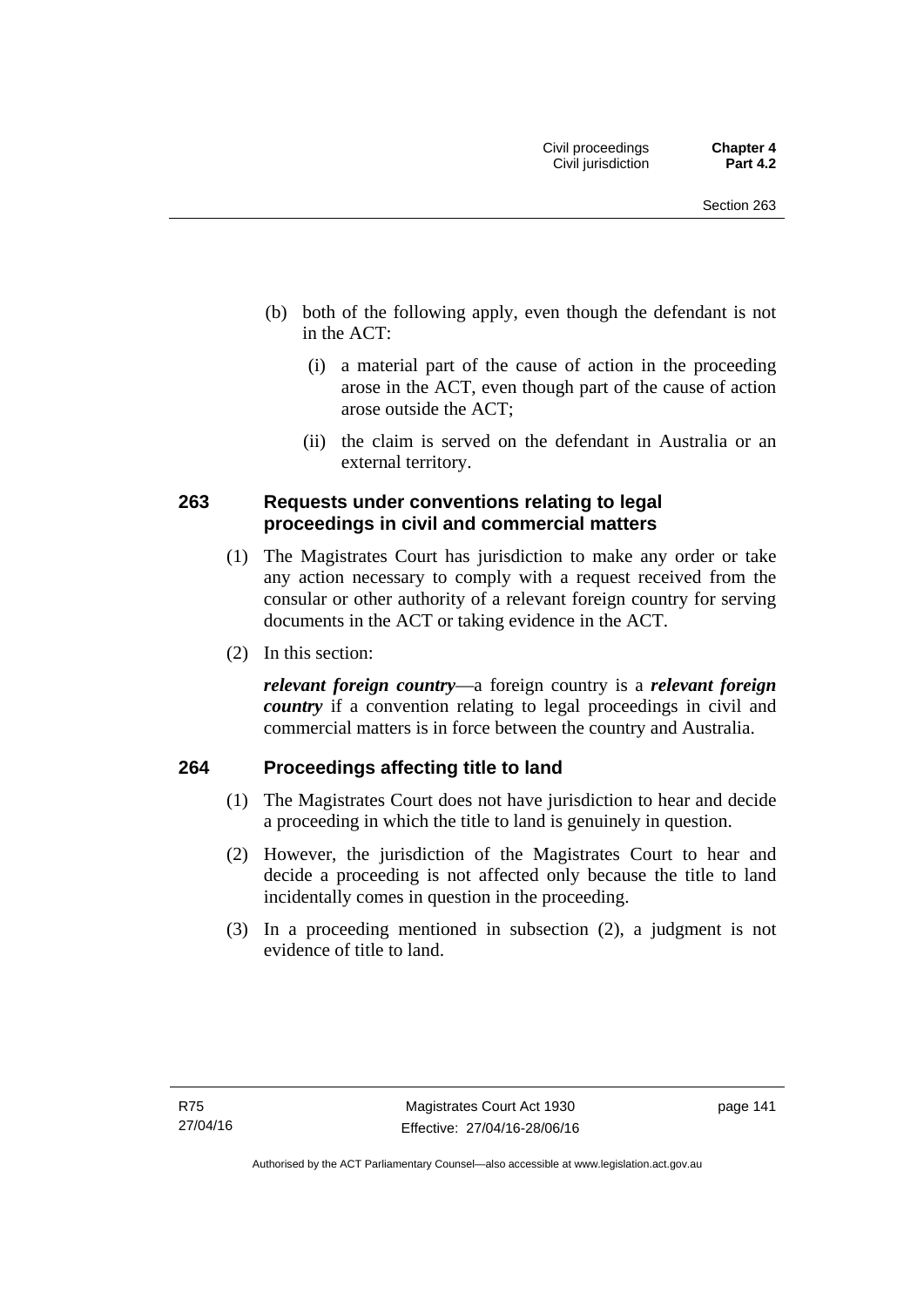#### **Chapter 4 Civil proceedings**<br>**Part 4.2 Civil iurisdiction Civil jurisdiction**

Section 265

### **265 Disputes under Residential Tenancies Act**

The Magistrates Court does not have jurisdiction in relation to a dispute to which the *[Residential Tenancies Act 1997](http://www.legislation.act.gov.au/a/1997-84)* applies if the amount in dispute is not more than \$10 000.

### **266 Complaints under Utilities Act, pt 12**

The Magistrates Court does not have jurisdiction in relation to a matter to the extent to which it is the subject of—

- (a) a complaint under the *[Utilities Act 2000](http://www.legislation.act.gov.au/a/2000-65)*, part 12 (Complaints); or
- (b) a direction or declaration of the ACAT under that part.

### **266A Civil disputes under ACT Civil and Administrative Tribunal Act**

- (1) A proceeding may not be started in the Magistrates Court in relation to—
	- (a) a common boundaries determination; or
	- (b) another civil dispute if an amount of not more than \$10 000 is claimed, or sought to be declared as a debt, whether or not any other relief is also sought.
- (2) To remove any doubt, this section does not apply in relation to the enforcement of an order made by the ACAT.
	- *Note* The *[ACT Civil and Administrative Tribunal Act 2008](http://www.legislation.act.gov.au/a/2008-35)*, s 71 provides that a money order or non-money order made by the ACAT is taken to have been filed in the Magistrates Court for enforcement under the *[Court](http://www.legislation.act.gov.au/sl/2006-29)  [Procedures Rules 2006](http://www.legislation.act.gov.au/sl/2006-29)*, pt 2.18 (Enforcement).

Authorised by the ACT Parliamentary Counsel—also accessible at www.legislation.act.gov.au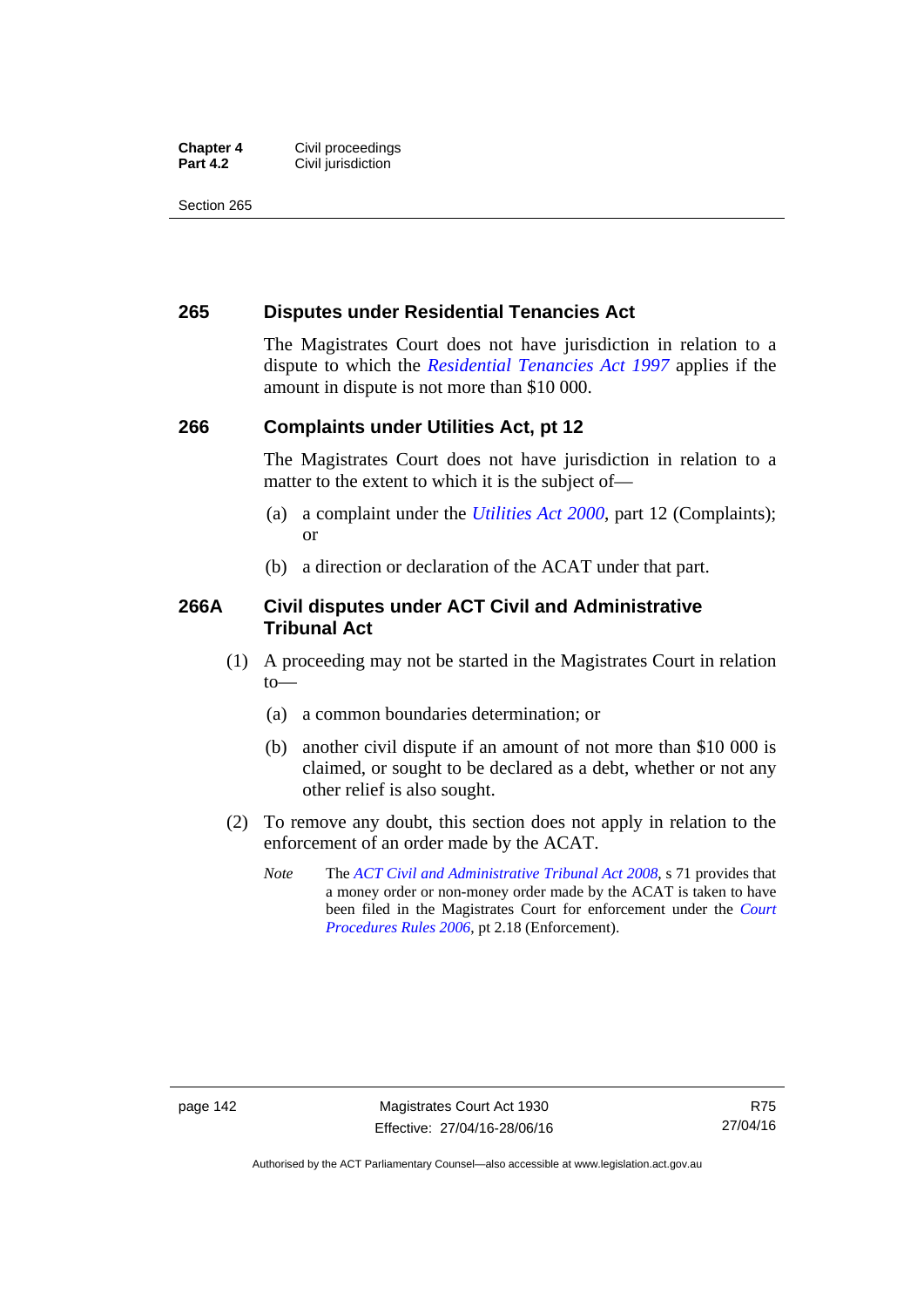(3) In this section:

*civil dispute*—see the *[ACT Civil and Administrative Tribunal](http://www.legislation.act.gov.au/a/2008-35)  [Act 2008](http://www.legislation.act.gov.au/a/2008-35)*, section 16.

*common boundaries determination*—see the *[ACT Civil and](http://www.legislation.act.gov.au/a/2008-35)  [Administrative Tribunal Act 2008](http://www.legislation.act.gov.au/a/2008-35)*, section 15.

*Note* An application may be made to the ACAT for civil disputes (see the *[ACT Civil and Administrative Tribunal Act 2008](http://www.legislation.act.gov.au/a/2008-35/default.asp)*, pt 4). The ACAT has, in relation to civil disputes, the same jurisdiction and powers as the Magistrates Court (see the *[ACT Civil and Administrative Tribunal](http://www.legislation.act.gov.au/a/2008-35)  [Act 2008](http://www.legislation.act.gov.au/a/2008-35)*, s 22).

### **266B Enforcement of ACT Civil and Administrative Tribunal order—representation**

- (1) This section applies if a person (the *first person*)—
	- (a) was represented in an application in the ACAT by someone else (the *second person*) under the *[ACT Civil and](http://www.legislation.act.gov.au/a/2008-35)  [Administrative Tribunal Act 2008](http://www.legislation.act.gov.au/a/2008-35)*, section 30; and
	- (b) the ACAT made a money order or non-money order in favour of the first person; and
	- (c) the first person enforces the order in the Magistrates Court under the *[Court Procedures Rules 2006](http://www.legislation.act.gov.au/sl/2006-29)*, part 2.18 (Enforcement).
- (2) The second person may represent the first person in the enforcement proceeding in the Magistrates Court.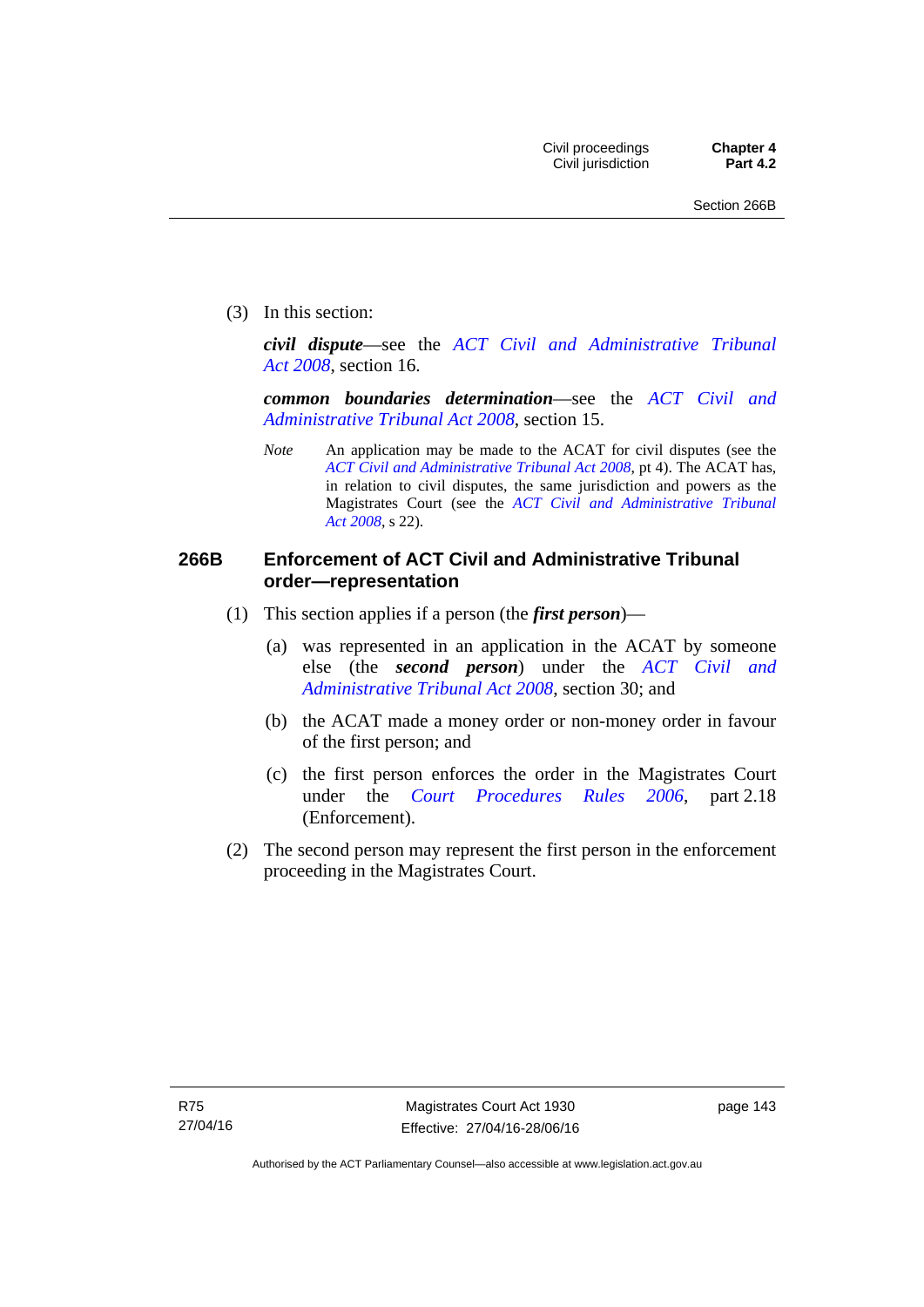Section 267

## **Part 4.3 Case stated for Supreme Court**

### **267 Case stated**

- (1) On the application of a party to a proceeding in the Magistrates Court, the court may state, in the form of a special case, any question of law that arises in the proceeding for the opinion of the Supreme Court.
- (2) The Supreme Court has jurisdiction to hear and decide a case stated under this section.

page 144 Magistrates Court Act 1930 Effective: 27/04/16-28/06/16

Authorised by the ACT Parliamentary Counsel—also accessible at www.legislation.act.gov.au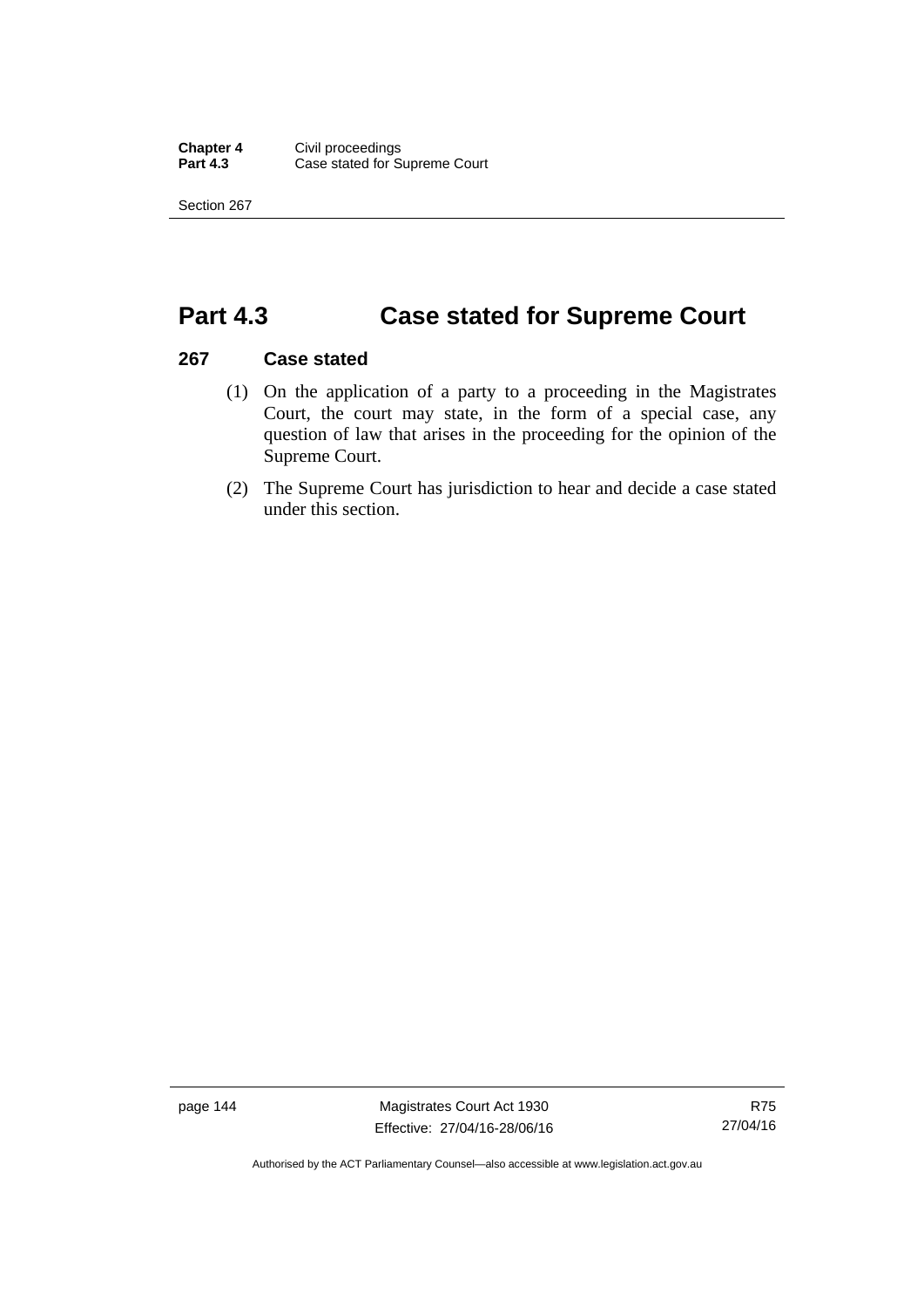# **Part 4.4 Transfer of proceedings from or to Supreme Court**

### **268 Transfer of action from Supreme Court**

- (1) This section applies if a proceeding in the Supreme Court relates to a cause of action that is a prescribed action.
- (2) The Supreme Court may, on the application of a party to the action or its own initiative, order that the action be transferred to the Magistrates Court if it considers it just to do so.
- (3) In subsection (1):

*prescribed action* means an action in which the amount claimed (whether initially or as reduced by payment, admitted set-off or otherwise) is not more than the amount for which the Magistrates Court has jurisdiction under this chapter.

### **269 Procedure on transfer of action from Supreme Court**

- (1) This section applies if the Supreme Court has made an order under section 268 that an action pending in the Supreme Court be transferred to the Magistrates Court.
- (2) A party to the action may file in the Magistrates Court a copy of the order, a copy of each of the pleadings (if any) in the action and any other relevant documents filed in the Supreme Court.
- (3) When the copies have been filed, the action—
	- (a) stops being an action in the Supreme Court; and
	- (b) becomes a proceeding in the Magistrates Court.
- (4) The proceeding is taken to have been begun in the Magistrates Court on the day the action was begun in the Supreme Court.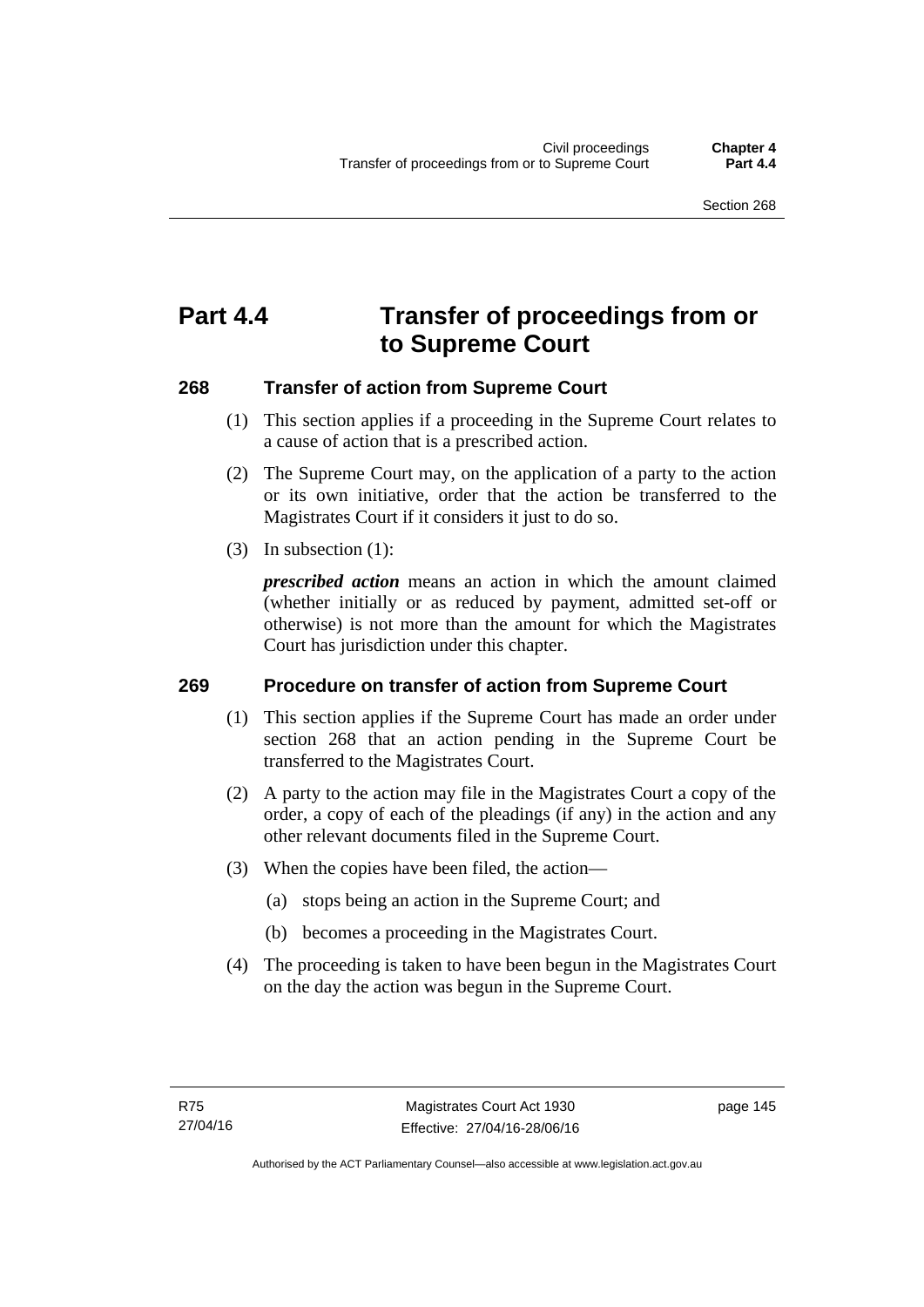Section 270

- (5) Costs in the proceeding are to be allowed—
	- (a) for costs incurred before the order under section 268 was made (including the costs of getting the order) and the costs of getting the copies mentioned in subsection (2)—in accordance with the rules under the *[Court Procedures Act 2004](http://www.legislation.act.gov.au/a/2004-59)* applying to the Supreme Court, but subject to any Supreme Court order; and
	- (b) for costs incurred after the order was made (not including the costs of getting the copies)—in accordance with the rules applying to the Magistrates Court.
- (6) If costs mentioned in subsection (5) (a) are to be assessed, the costs must be assessed by the registrar in accordance with the rules applying to the Supreme Court.

### **270 Removal of proceedings into Supreme Court**

On the application of a party to a proceeding in the Magistrates Court, the Supreme Court may order that the proceeding be removed into the Supreme Court on the conditions about costs, security for the amount claimed or costs, or otherwise, that the Supreme Court considers just.

### **271 Stay of proceedings**

- (1) This section applies if an application under section 270 to have a proceeding in the Magistrates Court removed into the Supreme Court is pending.
- (2) On the application of a party to the proceeding, the Supreme Court may order that the proceeding be stayed until the application under section 270 is decided or until the Supreme Court orders otherwise.
- (3) An order that a proceeding be stayed takes effect immediately on a copy of the order being filed in the Magistrates Court.

Authorised by the ACT Parliamentary Counsel—also accessible at www.legislation.act.gov.au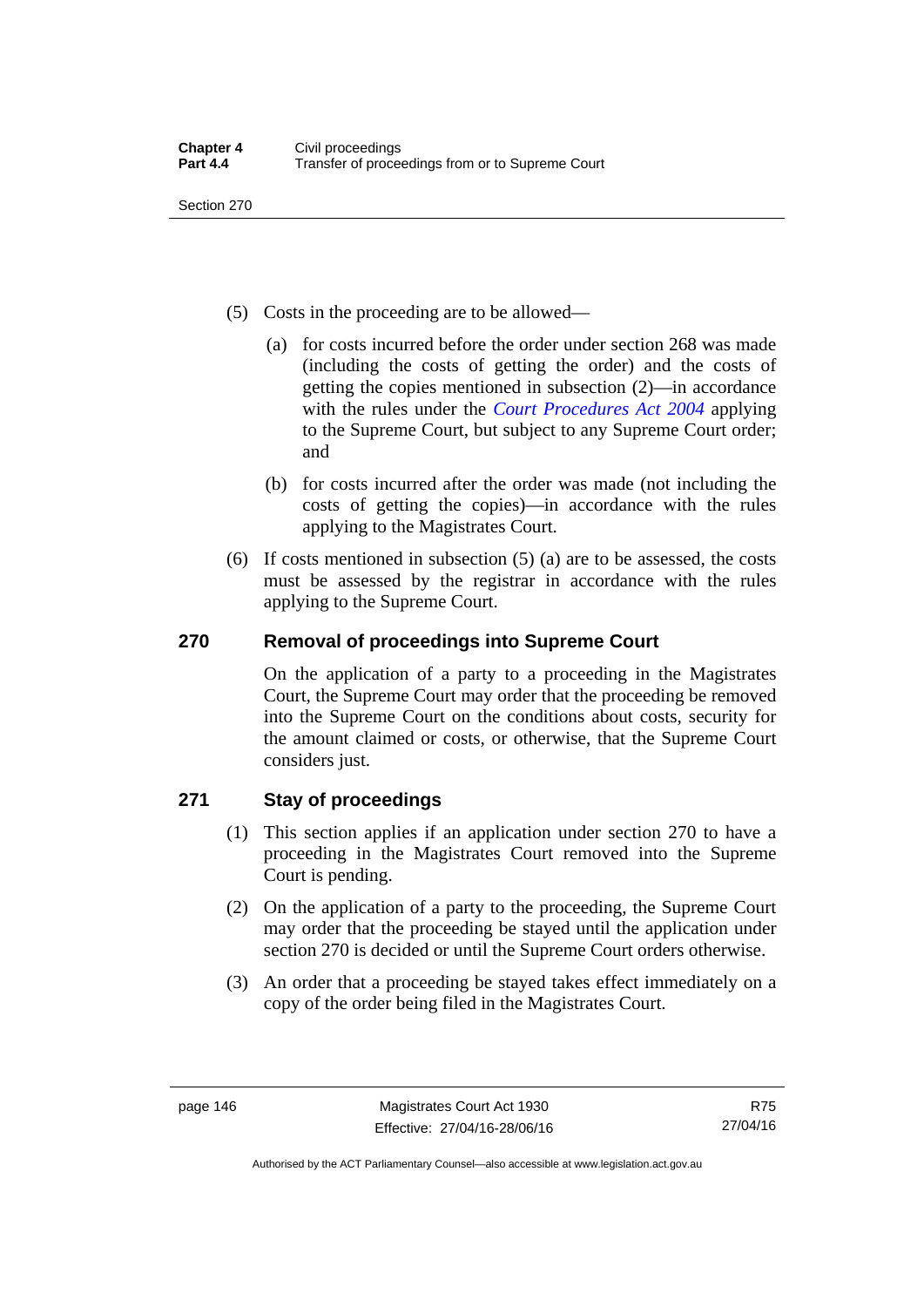# **Part 4.5 Civil appeals**

### **272 Meaning of** *appeal***—pt 4.5**

In this part:

*appeal* means an appeal to the Supreme Court from a judgment or order of the Magistrates Court, whether final or interlocutory, in a proceeding that the Magistrates Court has jurisdiction to hear and decide under this chapter.

### **273 Jurisdiction**

- (1) The jurisdiction of the Supreme Court to hear and decide appeals is subject to the exceptions and conditions in this part.
- (2) Subsection (1) does not affect the operation of any other law that provides for the appellate jurisdiction of the Supreme Court.

### **274 Cases in which appeal may be brought**

- (1) An appeal may be brought only with the leave of the Supreme Court.
- (2) However, an appeal may be brought as of right from a judgment or order—
	- (a) for, or for the payment of, an amount of \$2 000 or more; or
	- (b) in a proceeding in the Magistrates Court—
		- (i) in which the matter in issue amounts to, or is of the value of, \$2 000 or more; or
		- (ii) that involves directly or indirectly a claim, demand or question to or in relation to any property or any civil right amounting to, or of the value of, \$2 000 or more.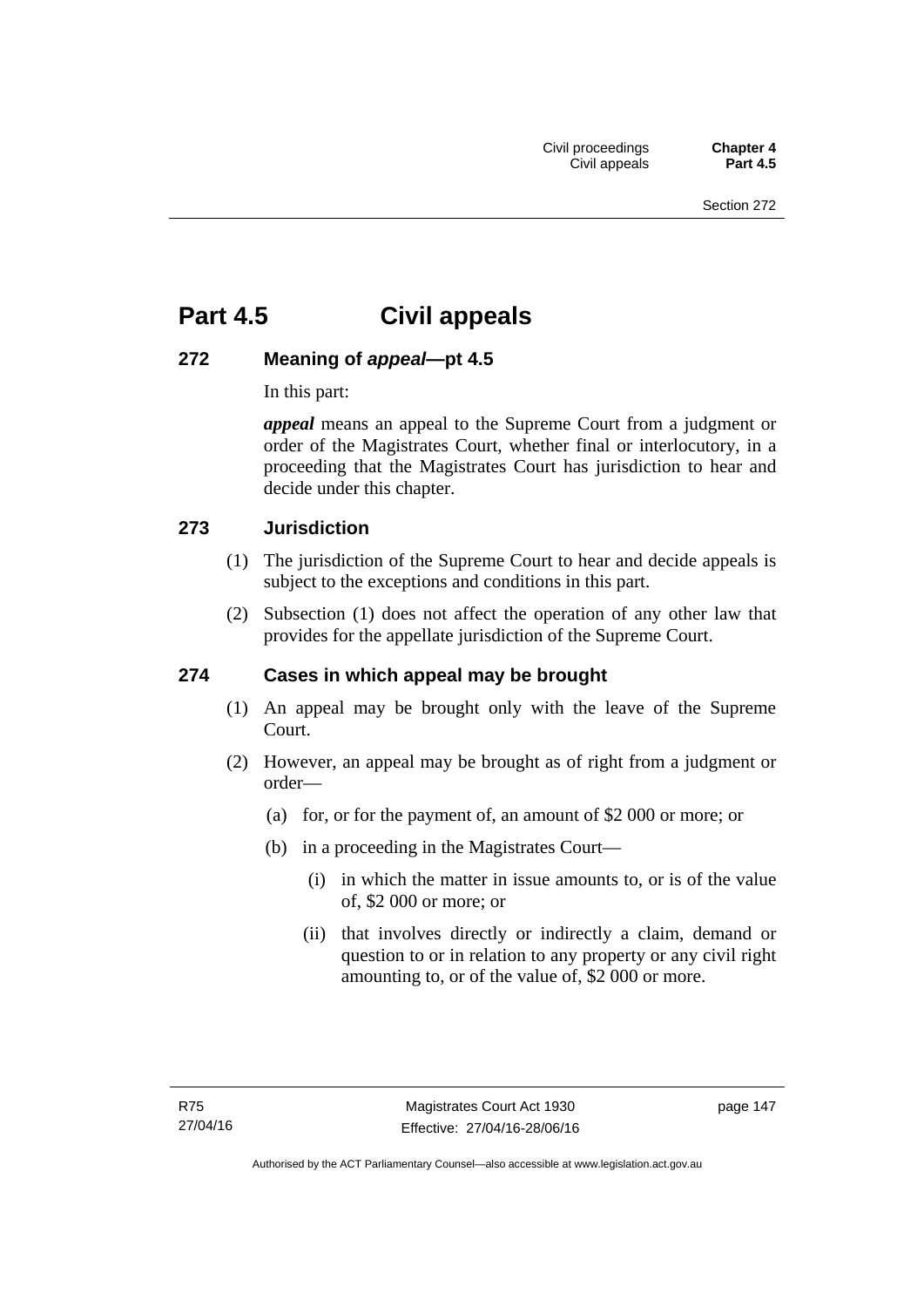| <b>Chapter 4</b> | Civil proceedings |
|------------------|-------------------|
| <b>Part 4.5</b>  | Civil appeals     |

Section 276

### **276 Evidence on appeal**

In an appeal, the Supreme Court must have regard to the evidence given in the proceeding in the Magistrates Court out of which the appeal arose, and has power to draw inferences of fact and, in its discretion, to receive further evidence.

page 148 Magistrates Court Act 1930 Effective: 27/04/16-28/06/16

Authorised by the ACT Parliamentary Counsel—also accessible at www.legislation.act.gov.au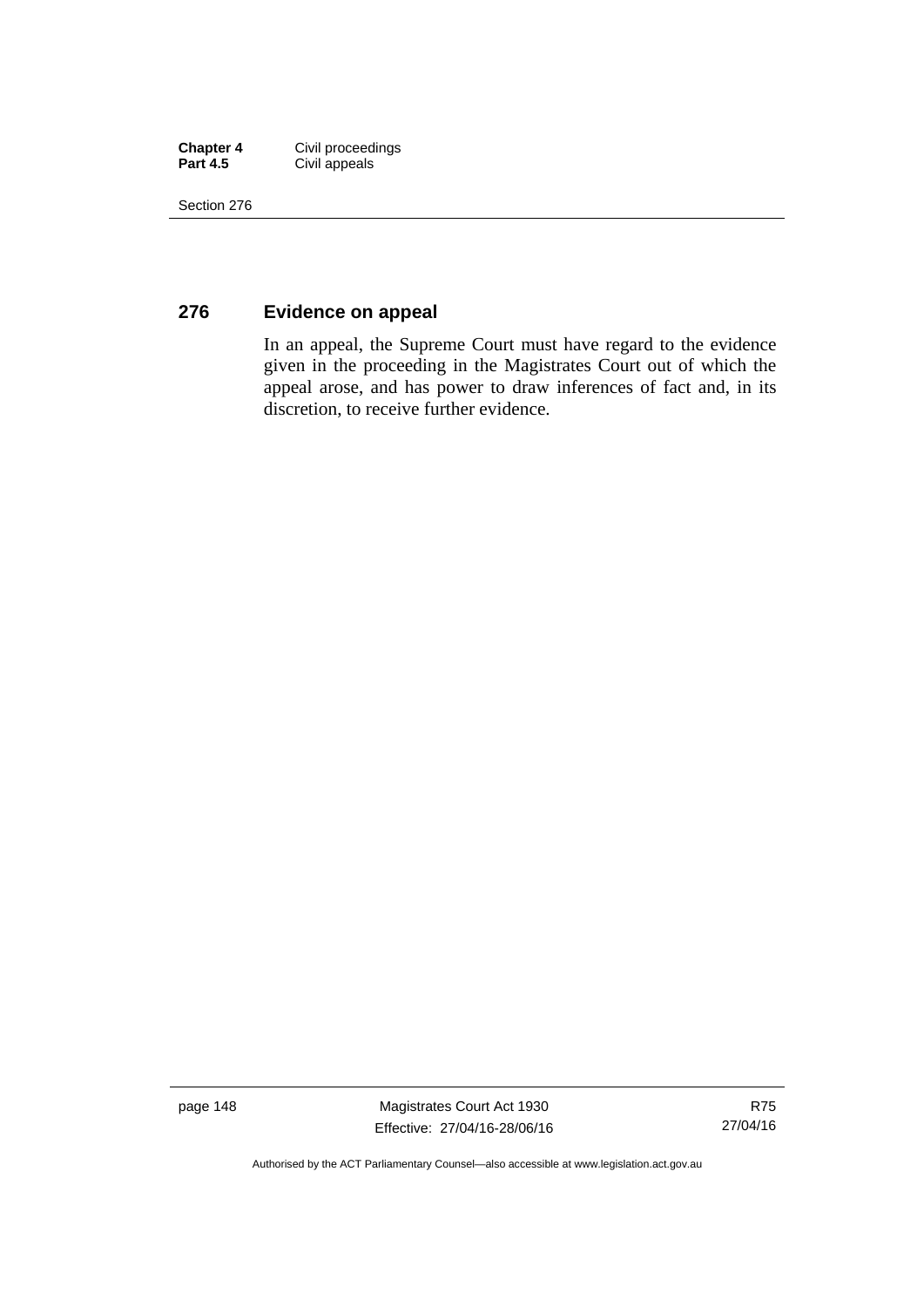# **Chapter 4A The Childrens Court**

### **Part 4A.1 The Childrens Court**

### **287 Childrens Court**

- (1) The Magistrates Court is known as the Childrens Court when it is constituted by the Childrens Court Magistrate exercising the jurisdiction given under section 288.
- (2) The Magistrates Court is also known as the Childrens Court when it is constituted by—
	- (a) a magistrate assigned under section 291C (Assignment of other magistrates for Childrens Court matters) who is exercising the jurisdiction given under section 288; or
	- (b) a magistrate acting under section 291D (2) (Completion of part-heard matters).
- (3) The Childrens Court may use the Magistrates Court seal.

### **288 Jurisdiction of Childrens Court**

- (1) The Childrens Court has jurisdiction to hear and decide—
	- (a) any criminal proceeding against a person in relation to a summary offence if the person was under 18 years old at the time of the alleged offence; and
	- (b) any criminal proceeding against a person in relation to an indictable offence (other than an offence punishable by imprisonment for life) if the person was under 18 years old at the time of the alleged offence; and
	- (c) a proceeding in relation to bail for a child; and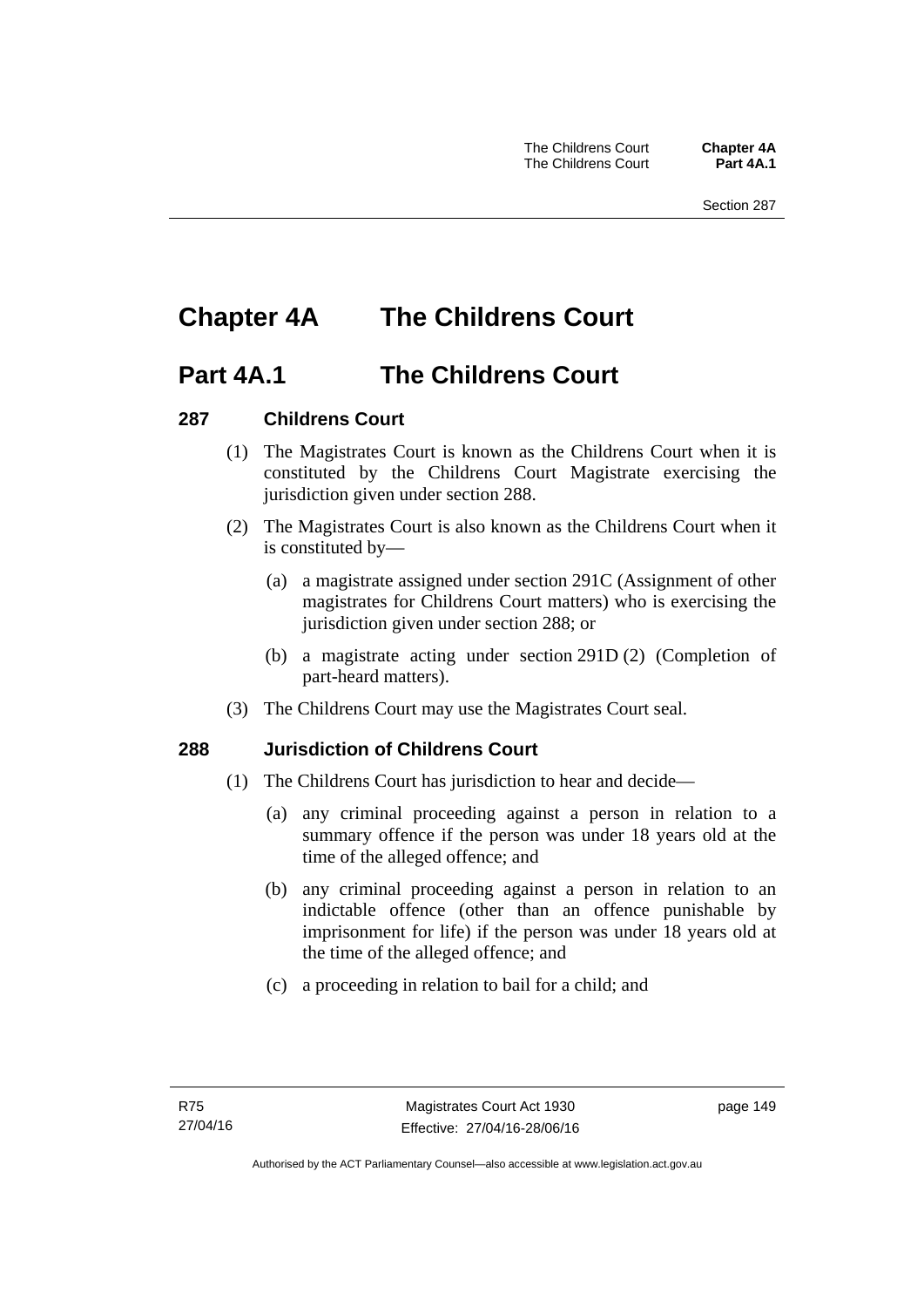| <b>Chapter 4A</b> | The Childrens Court |
|-------------------|---------------------|
| Part 4A.1         | The Childrens Court |

Section 289

- (d) any application or other proceeding under the *[Children and](http://www.legislation.act.gov.au/a/2008-19)  [Young People Act 2008](http://www.legislation.act.gov.au/a/2008-19)*, including a proceeding transferred to the court under the *[Children and Young People Act 2008](http://www.legislation.act.gov.au/a/2008-19)*, chapter 17 (Care and protection—interstate transfer of orders and proceedings); and
- (e) if a child and an adult are jointly charged with an offence—the proceeding against the child and the proceeding against the adult that arise out of the charge.
- (2) Subsection (1) (b) is subject to the *[Crimes Act 1900](http://www.legislation.act.gov.au/a/1900-40)*, section 374 (Summary disposal of certain cases at prosecutor's election) and section 375 (Summary disposal of certain cases).
- (3) Subsection (1) (c) is subject to the *[Bail Act 1992](http://www.legislation.act.gov.au/a/1992-8)*.

### **289 Procedure for proceedings where children jointly charged with adults**

- (1) If section 288 (1) (e) applies, a magistrate may, considering the nature of the alleged offence and the time and expense involved in carrying out hearings for the offence separately, order that the hearing for the offence against the child and the adult be heard together.
	- *Note* Section 288 (1) (e) applies if a child and an adult are jointly charged with an offence.
- (2) Subsection (1) does not affect the operation of the *[Court Procedures](http://www.legislation.act.gov.au/a/2004-59)  [Act 2004](http://www.legislation.act.gov.au/a/2004-59)*, part 7A (Procedural provisions—proceedings involving children or young people) in relation to the child.
- (3) To remove any doubt, the *[Court Procedures Act 2004](http://www.legislation.act.gov.au/a/2004-59)*, part 7A (Procedural provisions—proceedings involving children or young people) applies to a proceeding against a child even if the proceeding arises out of an offence for which the child and an adult were jointly charged.

R75 27/04/16

Authorised by the ACT Parliamentary Counsel—also accessible at www.legislation.act.gov.au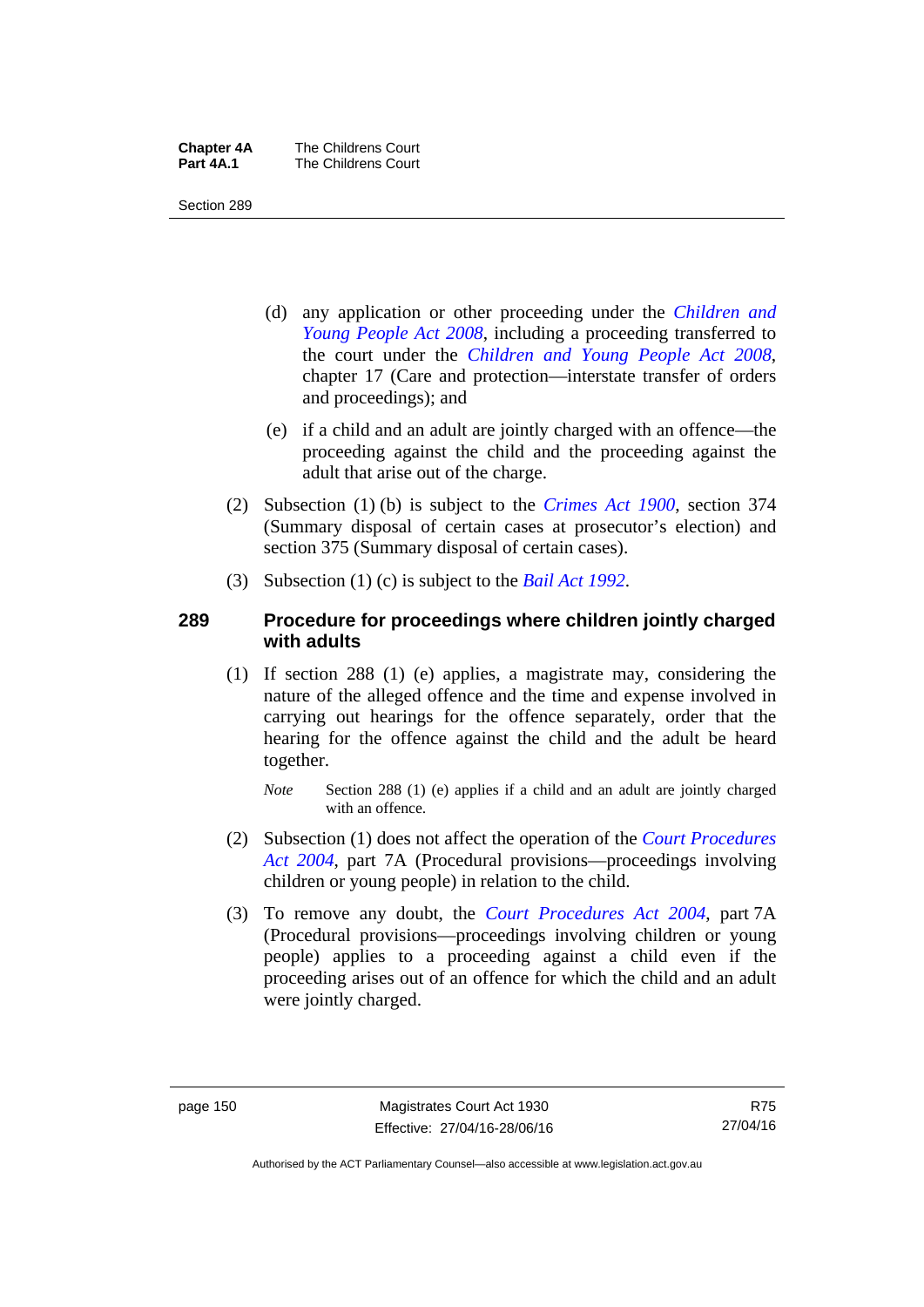### **290 Chief Magistrate to arrange business of Childrens Court**

- (1) The Chief Magistrate is responsible for ensuring the orderly and prompt discharge of the business of the Childrens Court.
- (2) The Chief Magistrate may, subject to appropriate and practicable consultation with the magistrates, make arrangements about—
	- (a) the magistrate who is to be the Childrens Court Magistrate; and
	- (b) the assignment of a magistrate under—
		- (i) section 291B (Acting Childrens Court Magistrate); or
		- (ii) section 291C (Assignment of other magistrates for Childrens Court matters).

#### **291 Childrens Court Magistrate to hear all matters**

- (1) The Childrens Court Magistrate is responsible for dealing with all matters within the jurisdiction of the Childrens Court.
- (2) Subsection (1) is subject to—
	- (a) section 291C (Assignment of other magistrates for Childrens Court matters); and
	- (b) section 291D (Completion of part-heard matters).
- (2) Also, subsection (1) does not prevent a magistrate other than the Childrens Court Magistrate from exercising—
	- (a) a function or power given to a magistrate under a provision of the *[Children and Young People Act 2008](http://www.legislation.act.gov.au/a/2008-19)*; or
	- (b) a power given to a magistrate under a territory law to admit a child or young person to bail under the *[Bail Act 1992](http://www.legislation.act.gov.au/a/1992-8)* or to remand a child or young person in custody.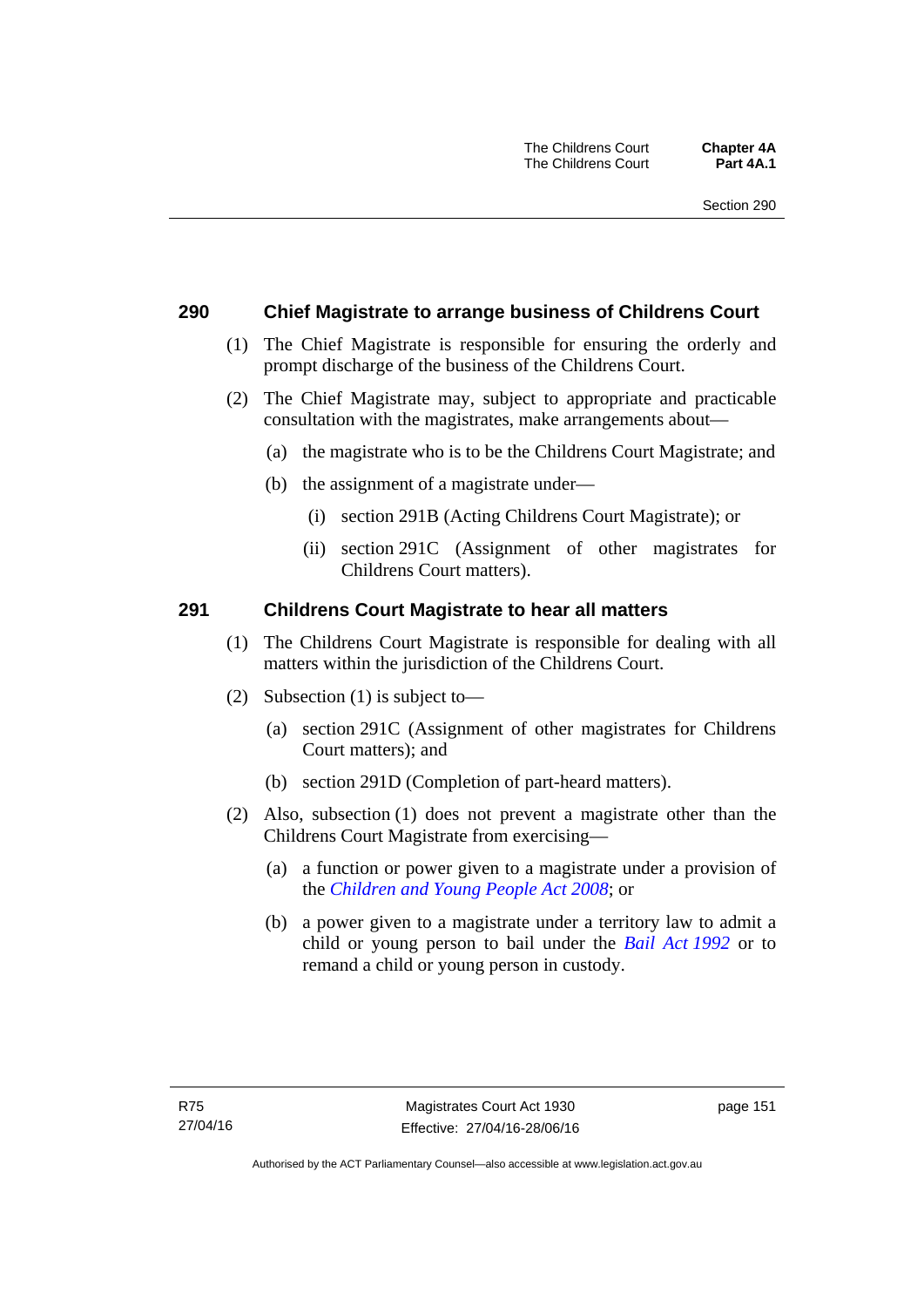**Chapter 4A** The Childrens Court<br>**Part 4A.2** Childrens Court Mag **Childrens Court Magistrate** 

Section 291A

# **Part 4A.2 Childrens Court Magistrate**

### **291A Childrens Court Magistrate**

- (1) The Chief Magistrate must declare 1 magistrate to be the Childrens Court Magistrate for a stated term of not longer than 2 years.
- (2) The Chief Magistrate may declare himself or herself to be the Childrens Court Magistrate.
- (3) The Chief Magistrate must not declare a magistrate to be the Childrens Court Magistrate unless satisfied the magistrate is suitably qualified to be the Childrens Court Magistrate.
- (4) The Chief Magistrate must revoke a declaration under this section if asked by the Childrens Court Magistrate.
- (5) A declaration, or revocation, under this section is a notifiable instrument.

*Note* A notifiable instrument must be notified under the [Legislation Act](http://www.legislation.act.gov.au/a/2001-14).

### **291B Acting Childrens Court Magistrate**

- (1) The Chief Magistrate may assign a magistrate to act as Childrens Court Magistrate only if—
	- (a) there is no Childrens Court Magistrate; or
	- (b) the Childrens Court Magistrate—
		- (i) is absent from duty or from the ACT; or
		- (ii) cannot exercise the functions of the Childrens Court Magistrate for another reason.
- (2) A magistrate assigned to act as Childrens Court Magistrate is the Childrens Court Magistrate for this Act and any other Act.

Authorised by the ACT Parliamentary Counsel—also accessible at www.legislation.act.gov.au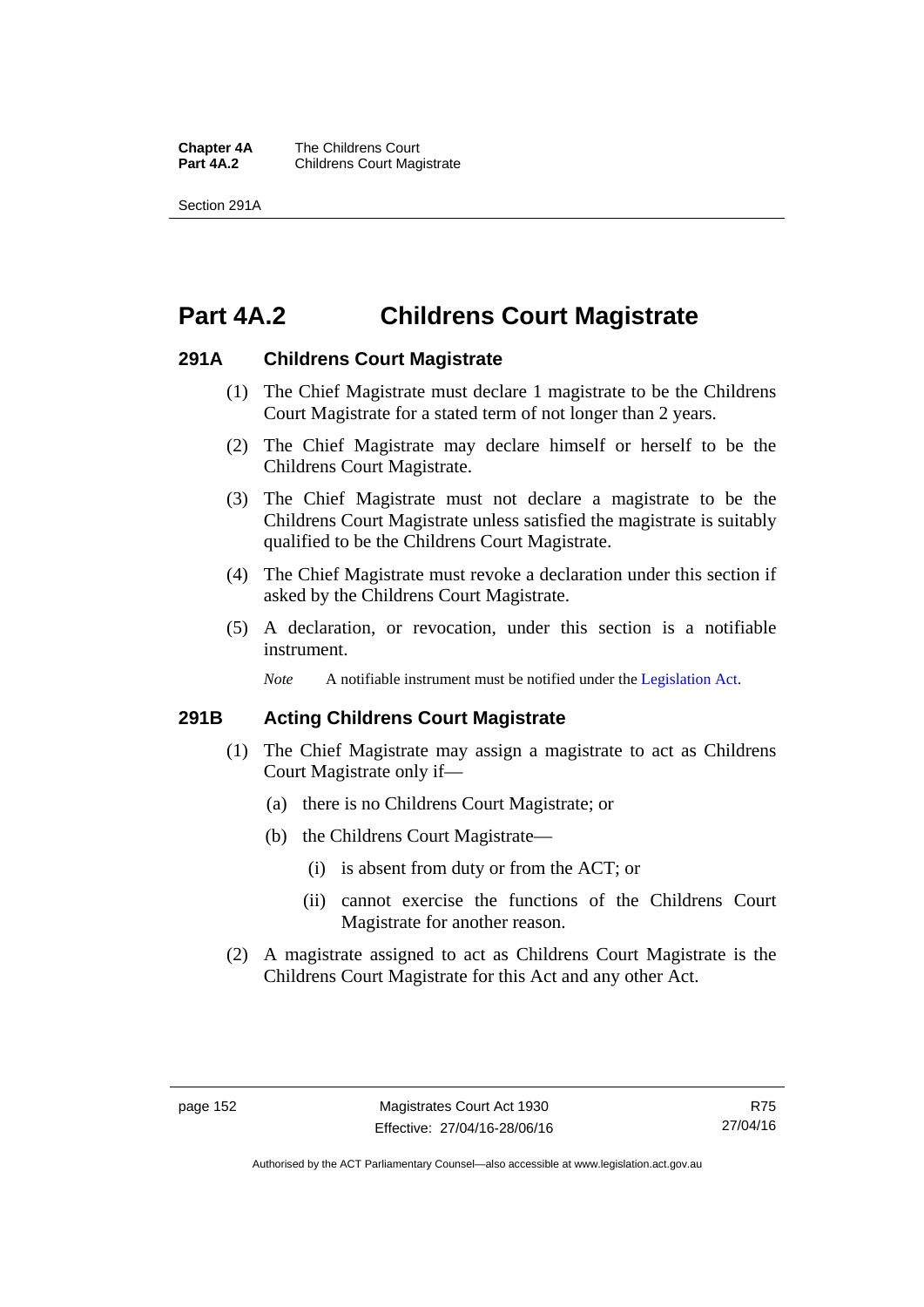### **291C Assignment of other magistrates for Childrens Court matters**

- (1) The Chief Magistrate may assign another magistrate to deal with a matter if the Childrens Court Magistrate is unable to deal with the matter—
	- (a) without delay that is likely to prejudice the wellbeing of a child or young person; or
	- (b) because of a conflict of interest, or a perceived conflict of interest.
- (2) A magistrate may be assigned under subsection (1) (a) only if the Chief Magistrate is satisfied the assignment is necessary having regard to—
	- (a) how the delay is likely to prejudice the child's or young person's wellbeing; and
	- (b) the principle in the *[Children and Young People Act 2008](http://www.legislation.act.gov.au/a/2008-19)*, section 8 that in making a decision under that Act in relation to a particular child or young person, the decision-maker must regard the best interests of the child or young person as the paramount consideration; and
	- (c) the degree of urgency of the matter to be dealt with by the assigned magistrate; and
	- (d) the views and wishes (if any) of the Childrens Court Magistrate on the proposed assignment.
- (3) This section is in addition to, and does not limit, section 291B (Acting Childrens Court Magistrate).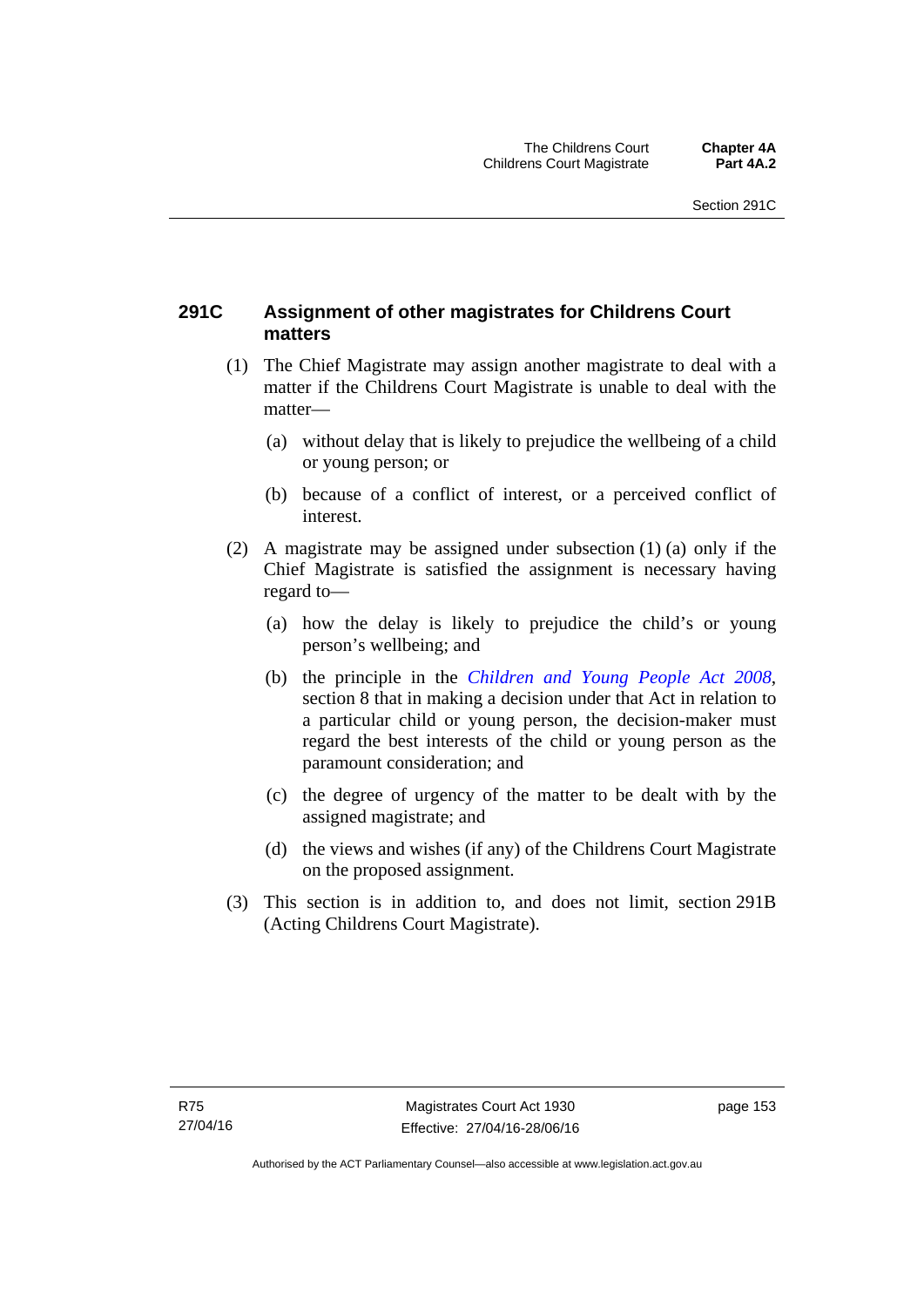#### **Chapter 4A** The Childrens Court<br>**Part 4A.2** Childrens Court Mag **Childrens Court Magistrate**

Section 291D

### **291D Completion of part-heard matters**

- (1) This section applies if—
	- (a) a magistrate begins to deal with a Childrens Court matter under this chapter; and
	- (b) before the matter is finally decided, the magistrate ceases to—
		- (i) be the Childrens Court Magistrate; or
		- (ii) hold an assignment under section 291B or section 291C.
- (2) The magistrate may continue to deal with the matter until it is finally decided.

page 154 Magistrates Court Act 1930 Effective: 27/04/16-28/06/16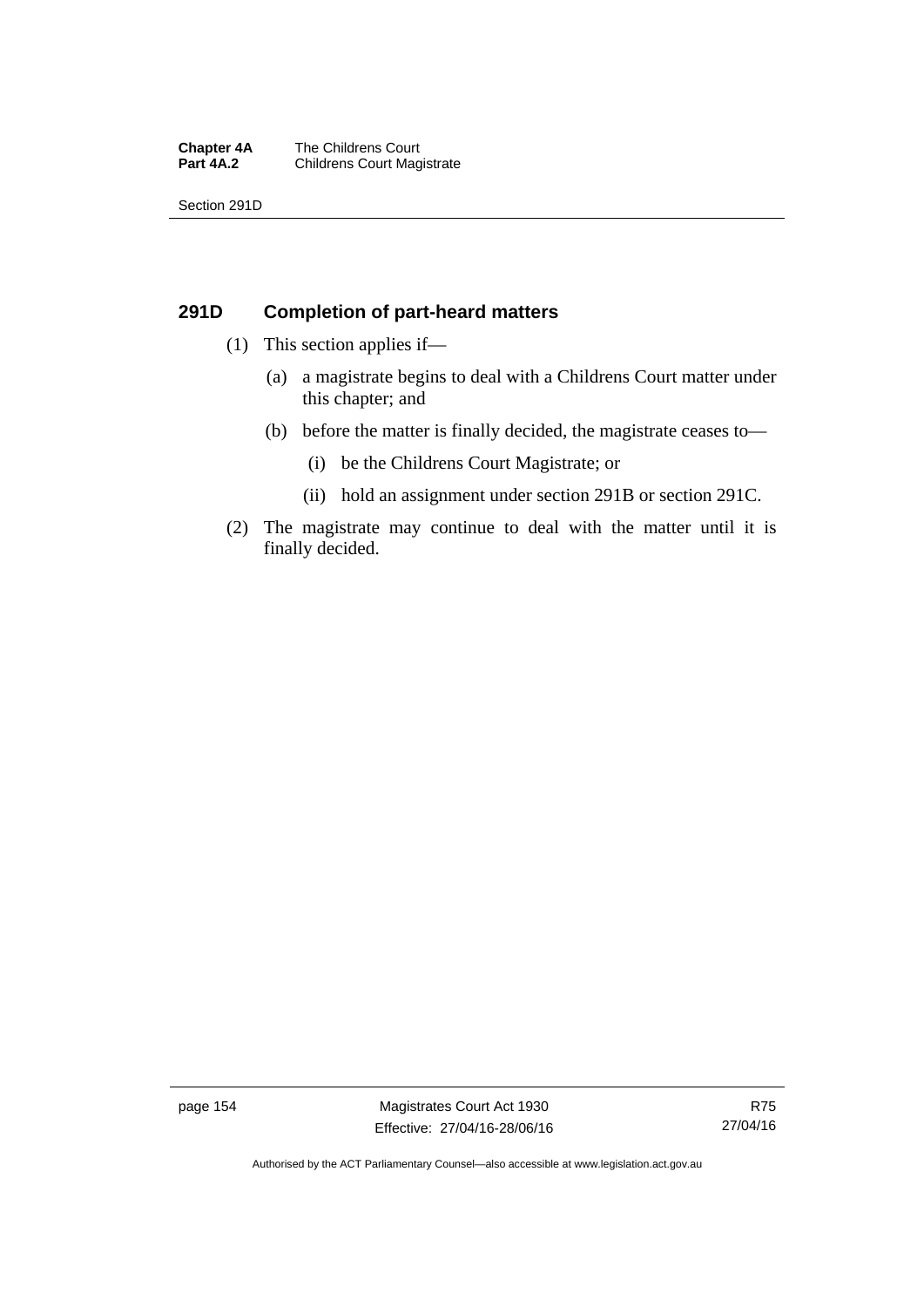# **Part 4A.3 Criminal proceedings**

### **291E Procedures for hearing indictable offences**

- (1) This section applies if—
	- (a) a child charged with an indictable offence is brought before the Childrens Court; and
	- (b) the court—
		- (i) has no power to hear and decide the charge summarily; or
		- (ii) has the power to hear and decide the charge summarily, but decides not to.
- (2) The Childrens Court must deal with the charge as if—
	- (a) the charge were a charge for an indictable offence to which this Act applied; and
	- (b) the Childrens Court were the Magistrates Court; and
	- (c) any necessary changes were made.

### **291F Childrens Court may adjourn hearings to allow access to legal advice**

- (1) This section applies to a charge for an indictable offence against a child that the Childrens Court is hearing summarily.
- (2) The court may, at any time, adjourn the hearing to allow any of the following people to get legal advice:
	- (a) the child;
	- (b) a parent of the child;
	- (c) someone else who has daily care responsibility, or long-term care responsibility, for the child.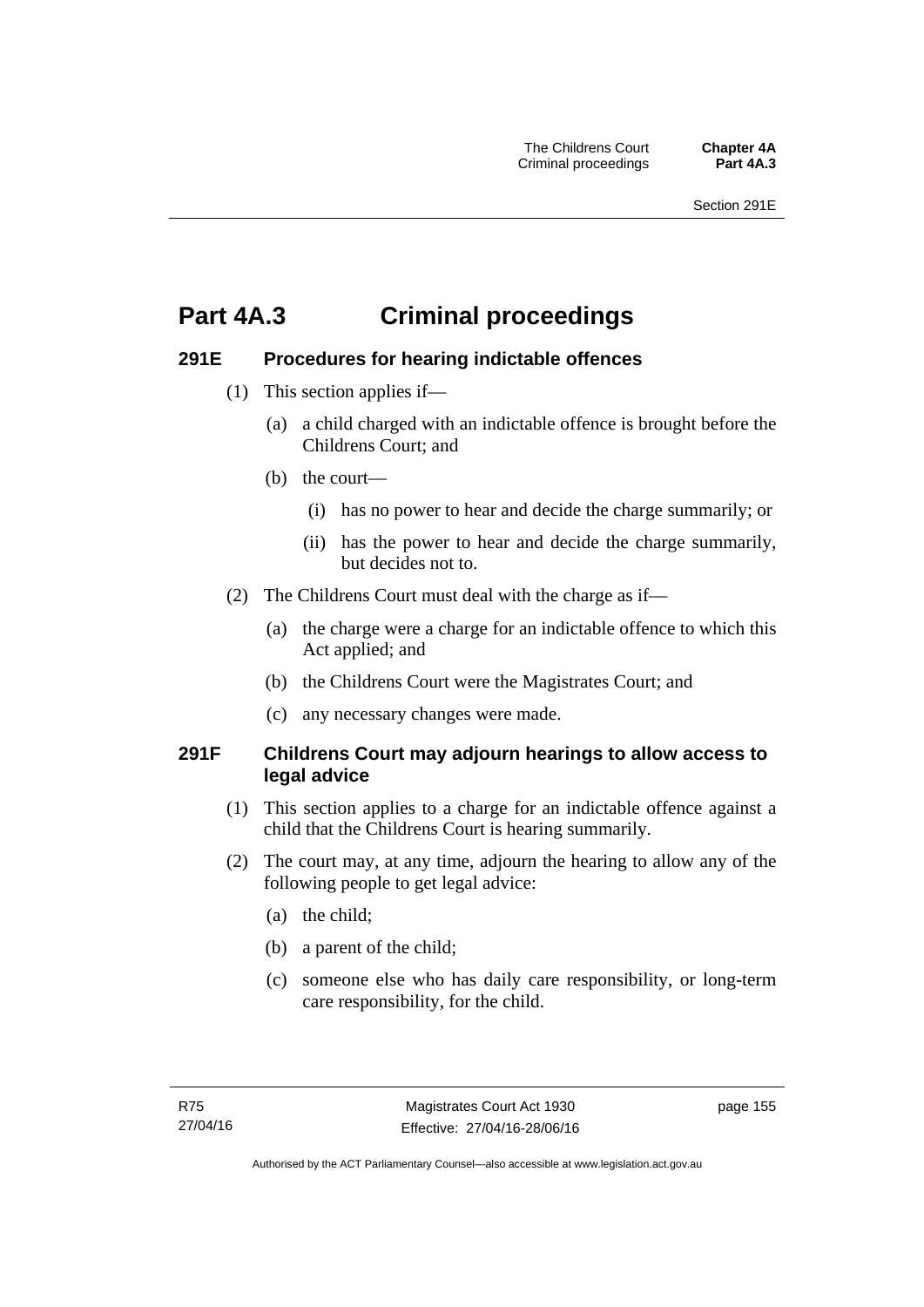Section 291G

(3) In this section:

*daily care responsibility*—see the *[Children and Young People](http://www.legislation.act.gov.au/a/2008-19)  [Act 2008](http://www.legislation.act.gov.au/a/2008-19)*, section 19.

*long-term care responsibility*—see the *[Children and Young People](http://www.legislation.act.gov.au/a/2008-19)  [Act 2008](http://www.legislation.act.gov.au/a/2008-19)*, section 20.

### **291G Childrens Court may send cases to Supreme Court for sentencing**

- (1) This section applies if the Childrens Court convicts a person of an indictable offence.
- (2) The Childrens Court may, by order, commit the person to the Supreme Court for sentence if satisfied that—
	- (a) sentence should be passed on the person by the Supreme Court because of the character and history of the person; or
	- (b) the sentence that is likely to be appropriate is a sentence the Childrens Court does not have power to impose.
- (3) In deciding whether to make an order under subsection (2) (a), the Childrens Court must consider any report provided under the *[Court](http://www.legislation.act.gov.au/a/2004-59)  [Procedures Act 2004](http://www.legislation.act.gov.au/a/2004-59)*, section 74D (Court may order report about young person).
- (4) If the Childrens Court makes an order under subsection (2), the Supreme Court may deal with the person as if the person had been convicted of the offence in the Supreme Court.
- (5) Also, if the Childrens Court makes an order under subsection (2), the Childrens Court must, if the person has been charged with a back-up or related offence, deal with the back-up or related offence in accordance with section 94 (2) (Discharge or committal for trial) in the same way as a person who is committed for trial under that section.

R75 27/04/16

Authorised by the ACT Parliamentary Counsel—also accessible at www.legislation.act.gov.au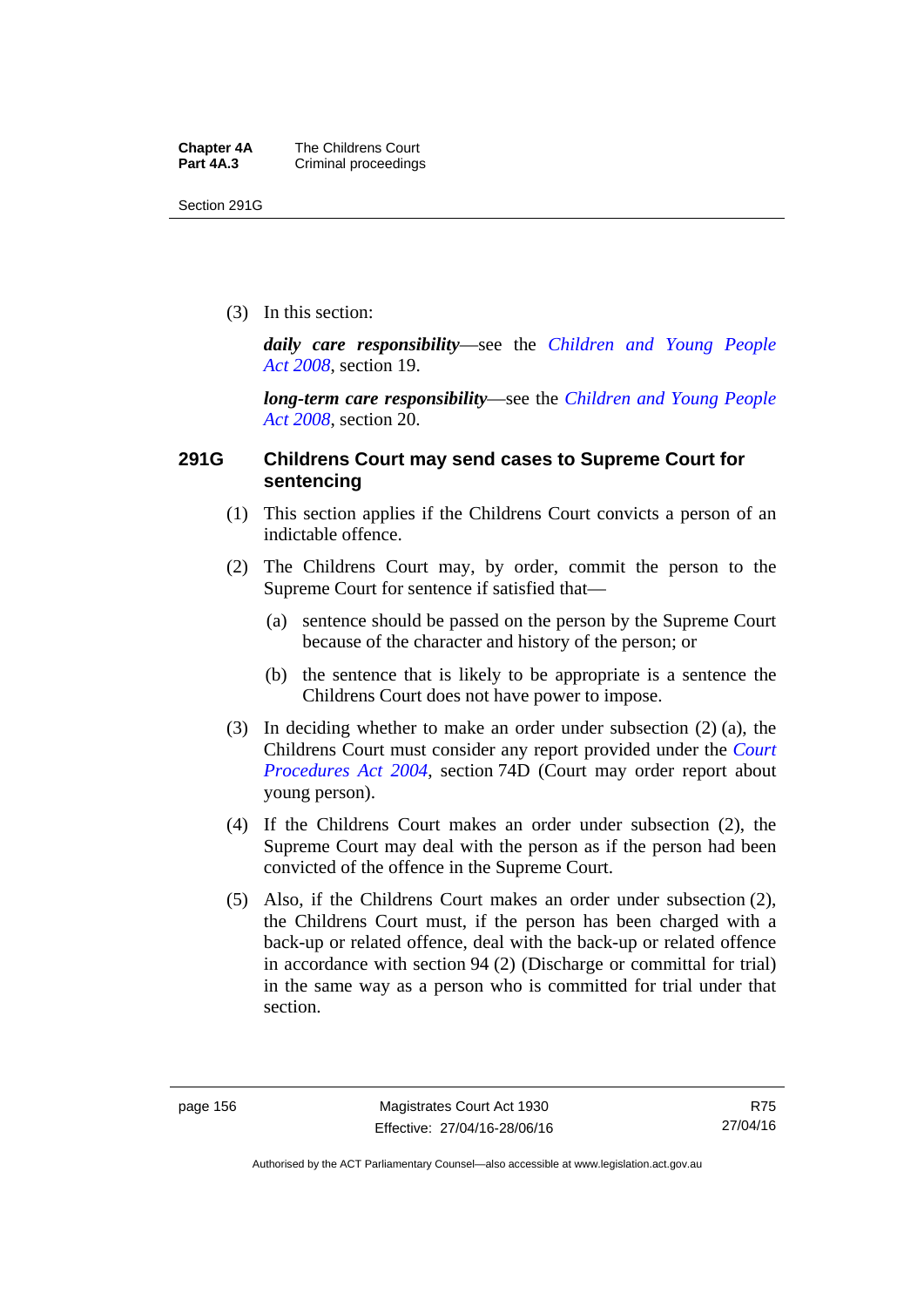# **Chapter 4B The Family Violence Court**

### **Part 4B.1** Preliminary

### **291H Meaning of** *domestic violence offence*

In this Act:

*domestic violence offence* means an offence—

- (a) that is a domestic violence offence under the *[Domestic](http://www.legislation.act.gov.au/a/2008-46)  [Violence and Protection Orders Act 2008](http://www.legislation.act.gov.au/a/2008-46)*; and
- (b) for which a victim of the offence is a relevant person, under that Act, in relation to the person who committed the offence.
- *Note 1 Domestic violence offence*—see the *[Domestic Violence and Protection](http://www.legislation.act.gov.au/a/2008-46)  [Orders Act 2008](http://www.legislation.act.gov.au/a/2008-46)*, s 13 (2).
- *Note 2 Relevant person*—see the *[Domestic Violence and Protection Orders](http://www.legislation.act.gov.au/a/2008-46)  [Act 2008](http://www.legislation.act.gov.au/a/2008-46)*, s 15.

#### **291I Purpose—ch 4B**

The purpose of this chapter is to establish a specialised court to deal with domestic violence offences, recognising that—

- (a) the nature of domestic violence and the particular needs involved in protecting victims is complex; and
- (b) great social harm results from domestic violence; and
- (c) domestic violence offences take place in the context of a special relationship between people.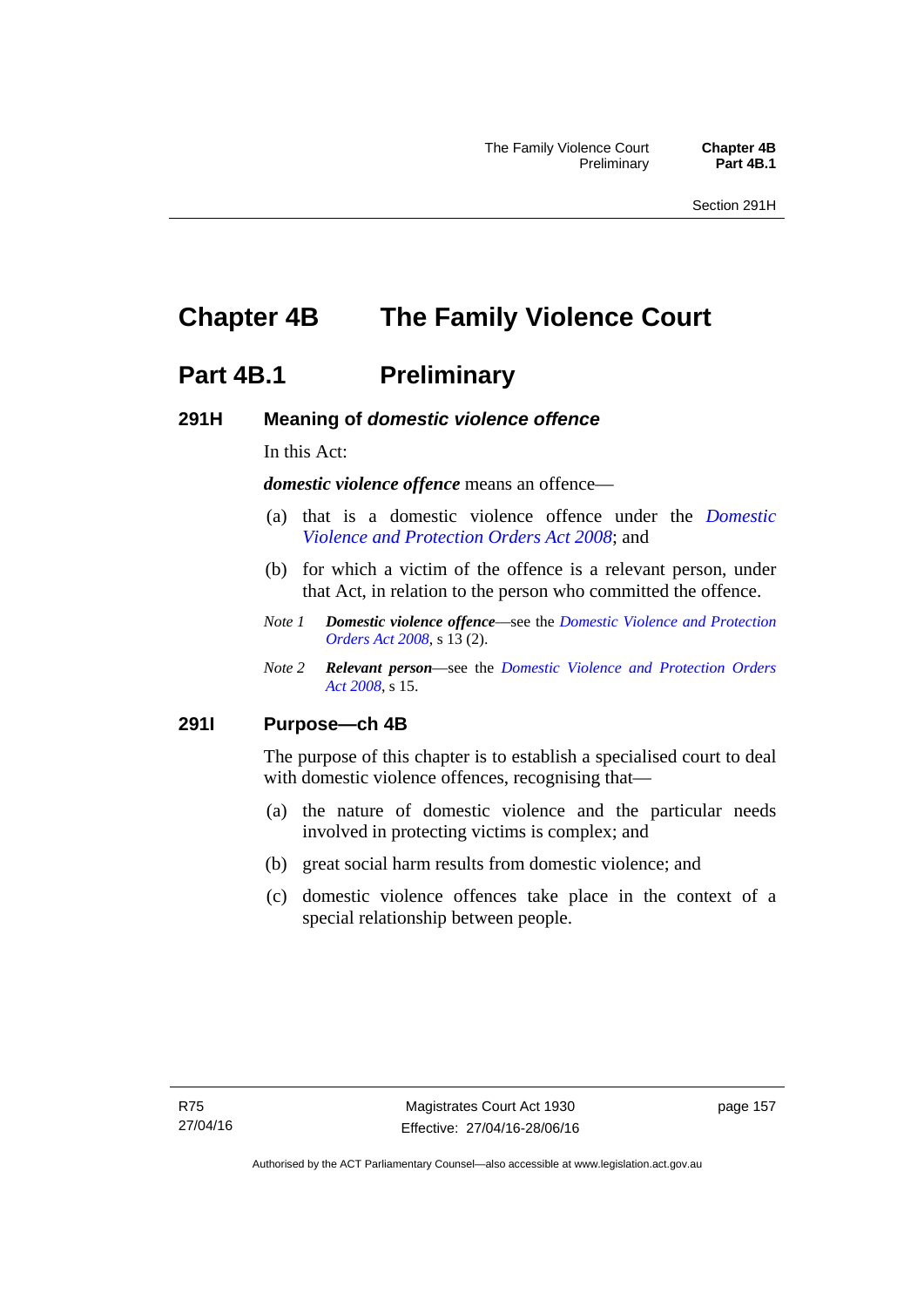**Chapter 4B** The Family Violence Court<br>**Part 4B.2** The Family Violence Court **The Family Violence Court** 

Section 291J

## **Part 4B.2 The Family Violence Court**

### **291J Family Violence Court**

- (1) The Magistrates Court is known as the Family Violence Court when it is exercising the jurisdiction of the Magistrates Court in relation to a proceeding mentioned in section 291K.
- (2) The Family Violence Court may use the Magistrates Court seal.
- (3) When a magistrate sits as the Family Violence Court, the magistrate may be referred to as the Family Violence Court Magistrate.
- (4) The Chief Magistrate is responsible for ensuring the orderly and prompt discharge of the business of the Family Violence Court.

### **291K Jurisdiction of Family Violence Court**

- (1) The Family Violence Court may exercise the jurisdiction of the Magistrates Court in relation to the following:
	- (a) any criminal proceeding against a person in relation to a summary domestic violence offence if the person was 18 years old or over at the time of the alleged offence;
	- (b) any criminal proceeding against a person in relation to an indictable domestic violence offence if the person was 18 years old or over at the time of the alleged offence;
	- (c) a proceeding in relation to bail for an adult charged with a domestic violence offence;
	- (d) a proceeding in relation to a breach of a sentence imposed by the Magistrates Court or the Family Violence Court on a person for a domestic violence offence.
- (2) Subsection (1) (b) is subject to the *[Crimes Act 1900](http://www.legislation.act.gov.au/a/1900-40)*, section 374 (Summary disposal of certain cases at prosecutor's election) and section 375 (Summary disposal of certain cases).
- (3) Subsection (1) (c) is subject to the *[Bail Act 1992](http://www.legislation.act.gov.au/a/1992-8)*.

R75 27/04/16

Authorised by the ACT Parliamentary Counsel—also accessible at www.legislation.act.gov.au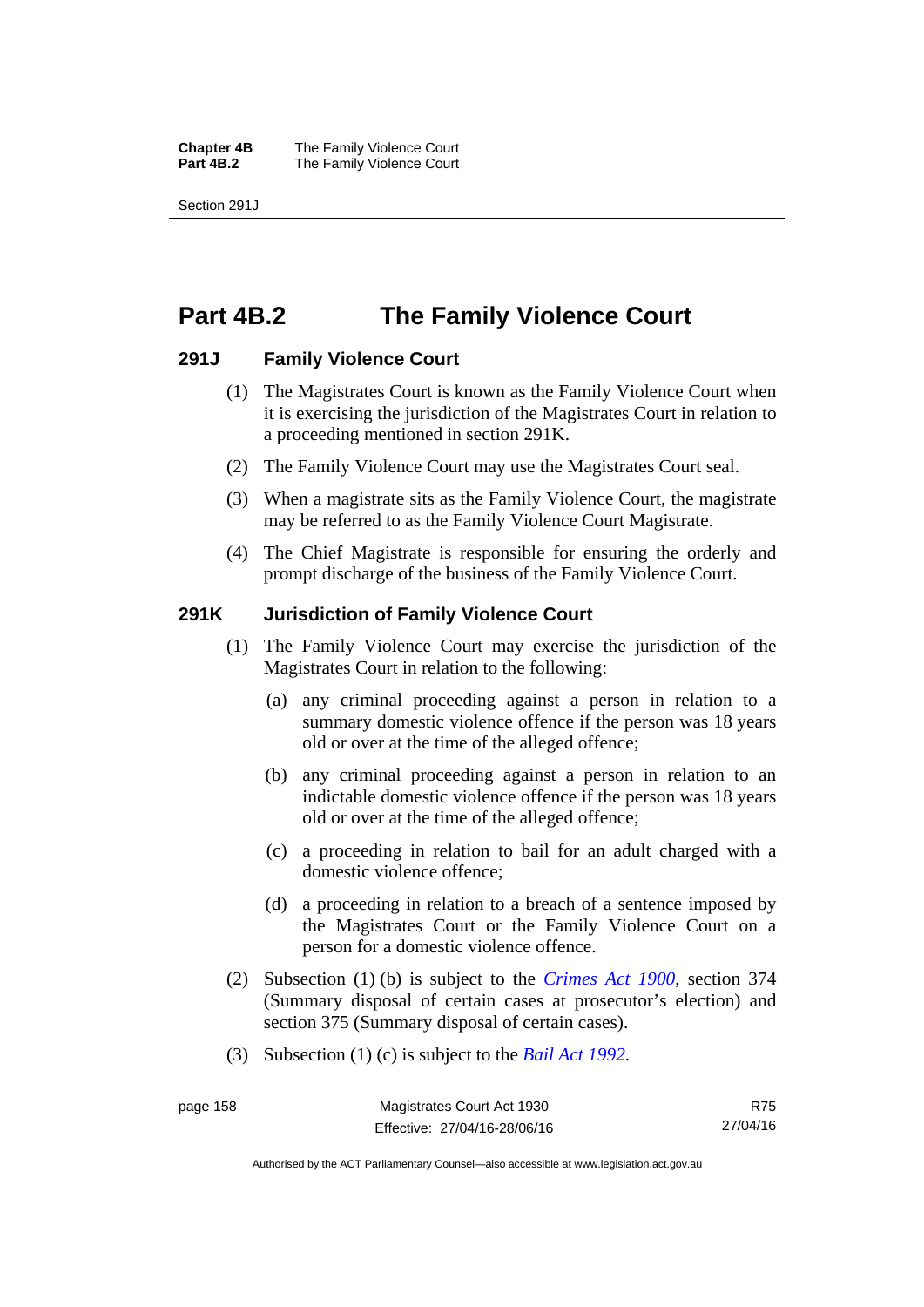# **Chapter 4C Galambany Court**

### **291L Definitions—ch 4C**

In this chapter:

*Aboriginal or Torres Strait Islander offender* means an offender who—

- (a) is a descendant of an Aboriginal or Torres Strait Islander person; and
- (b) identifies as an Aboriginal or Torres Strait Islander person; and
- (c) is accepted as an Aboriginal or Torres Strait Islander person by an Aboriginal or Torres Strait Islander community.

*circle sentencing* means the step in a sentencing proceeding for an Aboriginal or Torres Strait Islander offender that includes members of the Aboriginal or Torres Strait Islander community.

### **291M Galambany Court**

The Magistrates Court is known as the Galambany Court when it is sitting to provide circle sentencing.

### **291N Directions about procedure for Galambany Court**

- (1) The Magistrates Court may give a direction in relation to the procedure to be followed in relation to circle sentencing for certain Aboriginal or Torres Strait Islander offenders, and any other relevant matter in relation to circle sentencing.
- (2) To remove any doubt, a direction mentioned in subsection (1) is not taken to limit the Magistrates Court's discretion in sentencing an offender.
- (3) Nothing in this section limits the Magistrates Court's power to give a direction under section 309 (Directions about procedure).

page 159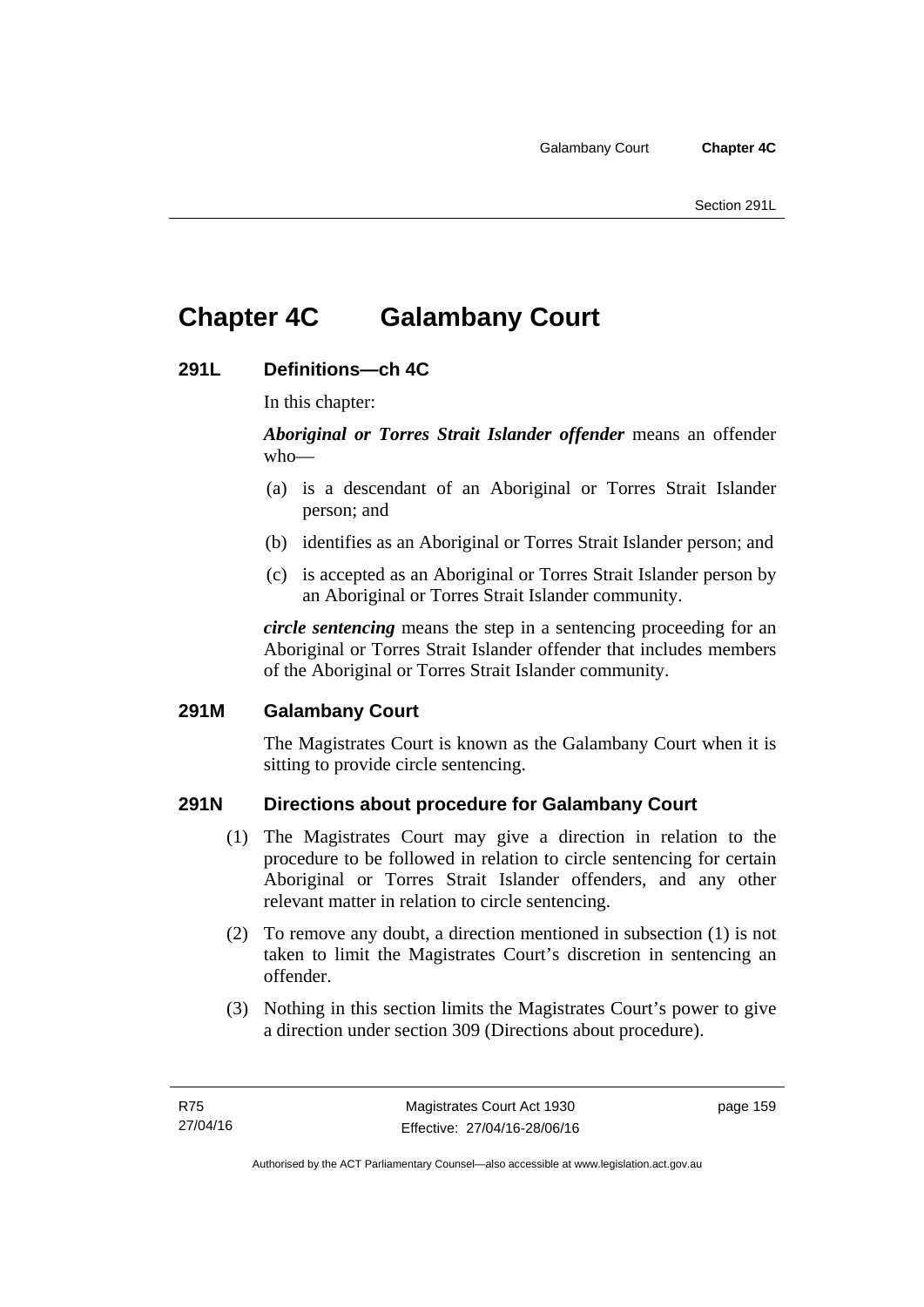**Chapter 4D** The Industrial Court<br>**Part 4D.1** Preliminary **Preliminary** 

Section 291O

# **Chapter 4D The Industrial Court**

# Part 4D.1 **Preliminary**

### **291O Definitions—ch 4D**

In this chapter:

*industrial or work safety matter*—see section 291Q (1).

*industrial or work safety offence* means an offence under an Act mentioned in section 291Q (1) (a).

page 160 Magistrates Court Act 1930 Effective: 27/04/16-28/06/16

Authorised by the ACT Parliamentary Counsel—also accessible at www.legislation.act.gov.au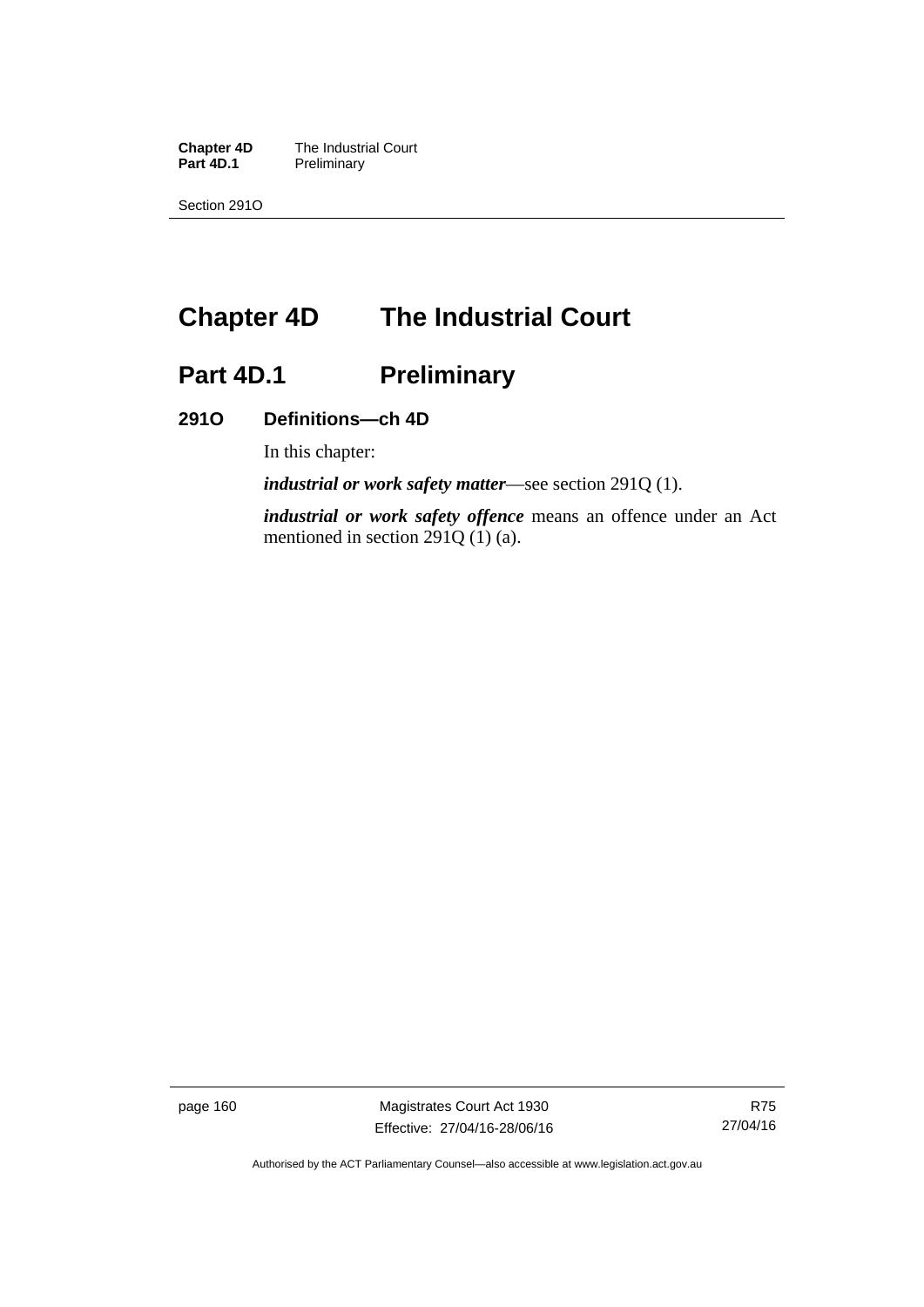# **Part 4D.2 The Industrial Court**

### **291P Industrial Court**

- (1) The Magistrates Court is known as the Industrial Court when it is constituted by the Industrial Court Magistrate exercising the jurisdiction given under section 291Q.
- (2) The Magistrates Court is also known as the Industrial Court when it is constituted by—
	- (a) a magistrate assigned under section 291W (Assignment of other magistrates for Industrial Court matters) who is exercising the jurisdiction given under section 291Q; or
	- (b) a magistrate acting under section 291X (2) (Industrial Court completion of part-heard matters).
- (3) The Industrial Court may use the Magistrates Court seal.

### **291Q Jurisdiction of Industrial Court**

- (1) The Industrial Court has jurisdiction to hear and decide the following (an *industrial or work safety matter*):
	- (a) a proceeding under the following Acts:
		- (i) the *[Dangerous Substances Act 2004](http://www.legislation.act.gov.au/a/2004-7)*;
		- (ii) the *[Machinery Act 1949](http://www.legislation.act.gov.au/a/1949-11)*;
		- (iii) the *[Scaffolding and Lifts Act 1912](http://www.legislation.act.gov.au/a/1912-38)*;
		- (iv) the *[Workers Compensation Act 1951](http://www.legislation.act.gov.au/a/1951-2)*;
		- (v) the *[Work Health and Safety Act 2011](http://www.legislation.act.gov.au/a/2011-35)*;
	- (b) a proceeding that an Act states must be heard and decided by the Industrial Court;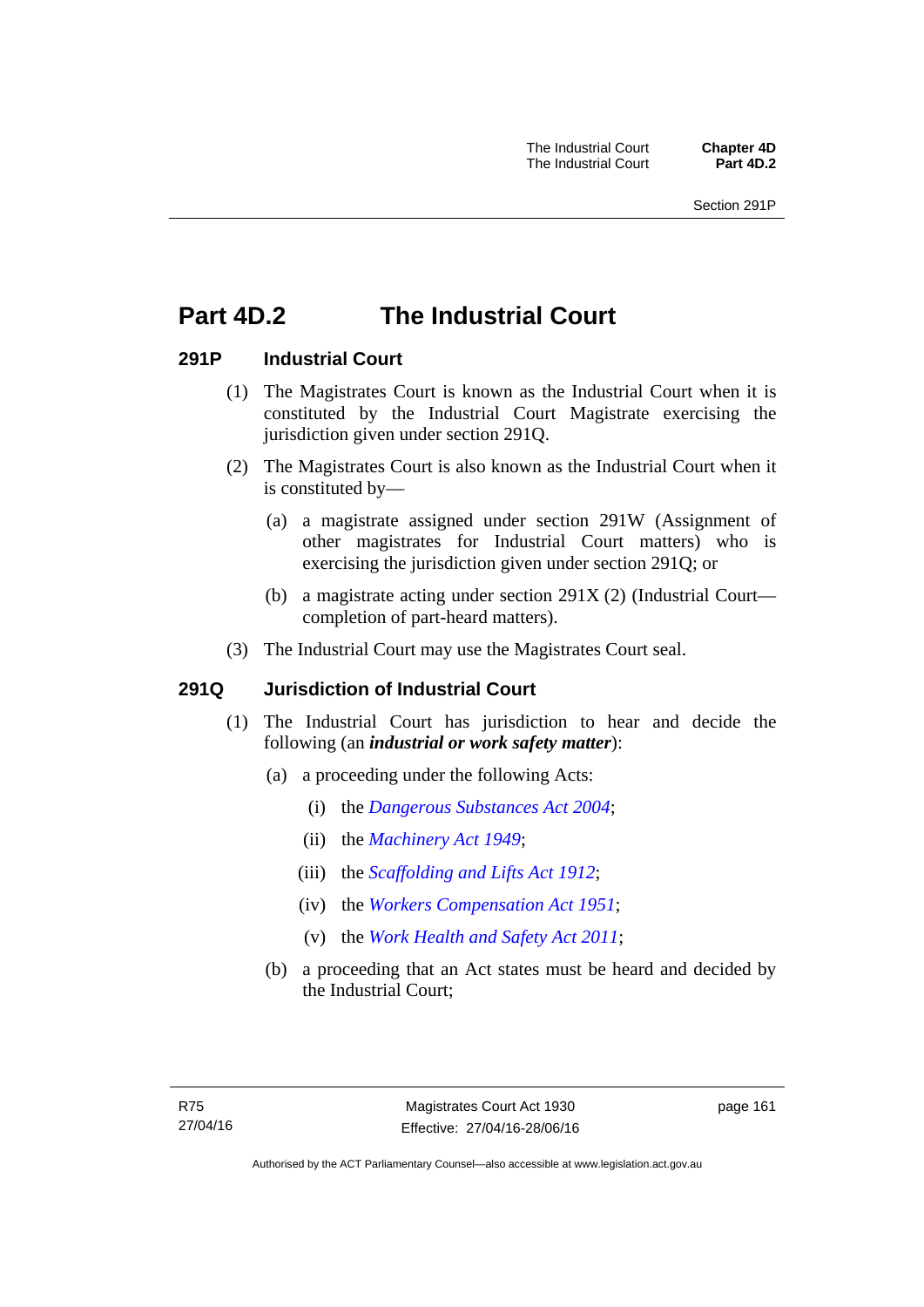| <b>Chapter 4D</b> | The Industrial Court |
|-------------------|----------------------|
| Part 4D.2         | The Industrial Court |

Section 291Q

- (c) a personal action at law arising from substantially the same facts that form the basis of a proceeding mentioned in paragraph (a) or (b) before the court.
- *Note* A reference to an Act includes a reference to the statutory instruments made or in force under the Act, including any regulation (see [Legislation Act,](http://www.legislation.act.gov.au/a/2001-14) s 104).
- (2) The Industrial Court may exercise the jurisdiction of the Magistrates Court in relation to the following:
	- (a) any criminal proceeding in relation to an industrial or work safety offence that is a summary offence against a person, if the person was an adult at the time of the alleged offence;
	- (b) any criminal proceeding in relation to an industrial or work safety offence that is an indictable offence against a person, if the person was an adult at the time of the alleged offence;
	- (c) a proceeding in relation to bail for an adult charged with an industrial or work safety offence;
	- (d) a proceeding in relation to a breach of a sentence imposed by the Magistrates Court for an industrial or work safety offence.
- (3) Subsection (2) (b) is subject to the *[Crimes Act 1900](http://www.legislation.act.gov.au/a/1900-40)*, section 374 (Summary disposal of certain cases at prosecutor's election) and section 375 (Summary disposal of certain cases).
- (4) Subsection (2) (c) is subject to the *[Bail Act 1992](http://www.legislation.act.gov.au/a/1992-8)*.
- (5) The Industrial Court may exercise the jurisdiction of the Magistrates Court in relation to any industrial or work safety matter.
- (6) This section applies—
	- (a) for a civil proceeding—to an industrial or work safety matter commenced after the commencement of the *Magistrates Court (Industrial Proceedings) Amendment Act 2013*; and

R75 27/04/16

Authorised by the ACT Parliamentary Counsel—also accessible at www.legislation.act.gov.au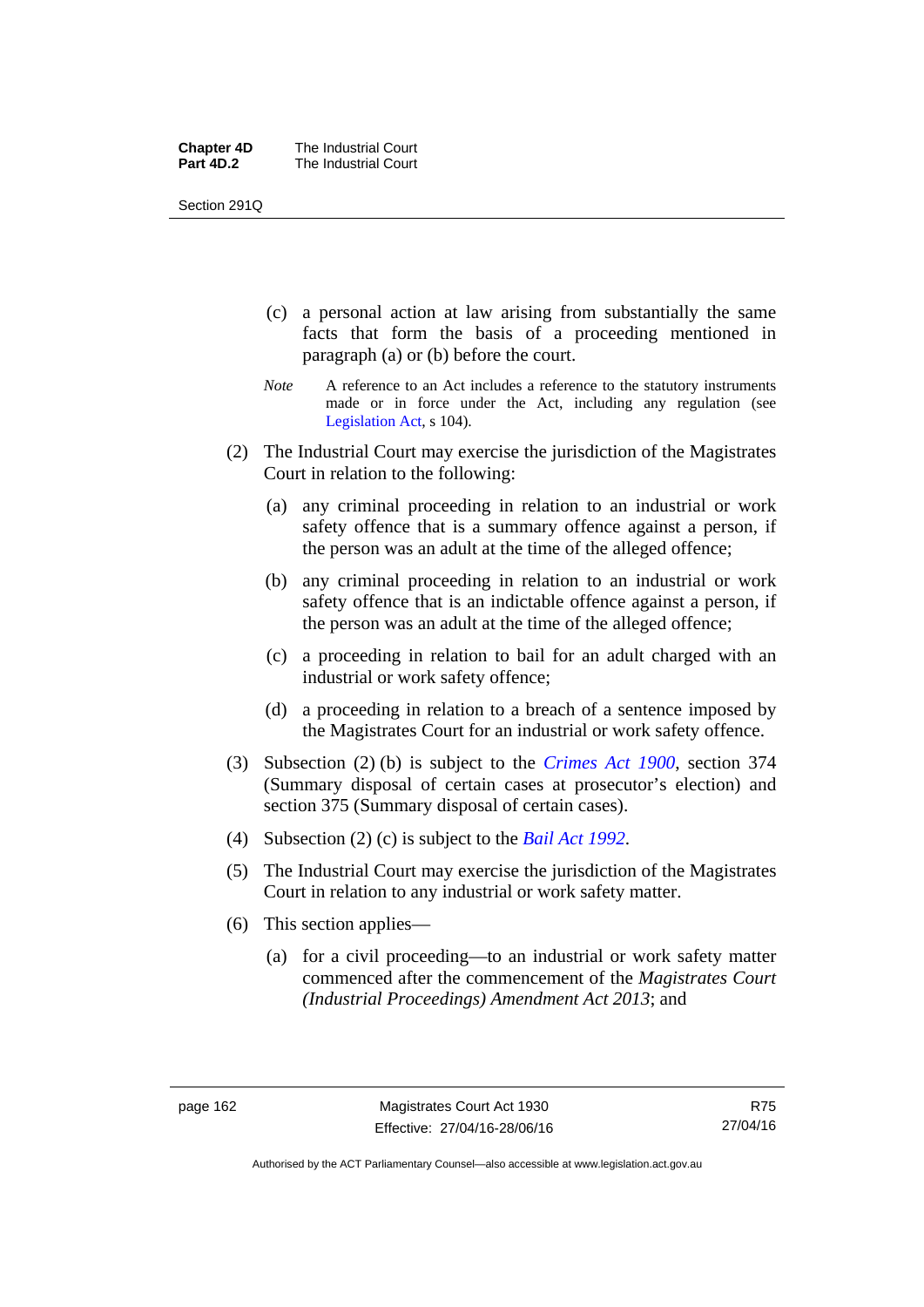- (b) for a criminal proceeding—to a prosecution for an industrial or work safety offence commenced after the commencement of the *Magistrates Court (Industrial Proceedings) Amendment Act 2013*.
- (7) In this section:

*proceeding*, under an Act mentioned in subsection (1) (a)—

- (a) includes arbitration; but
- (b) does not include a matter that may be brought before the ACAT under the Act.

### **291R Chief Magistrate to arrange business of Industrial Court**

- (1) The Chief Magistrate is responsible for allocating, and ensuring the orderly and prompt discharge of, the business of the Industrial Court.
- (2) The Chief Magistrate may, subject to appropriate and practicable consultation with the magistrates, make arrangements about—
	- (a) the magistrate who is to be the Industrial Court Magistrate; and
	- (b) the assignment of a magistrate under—
		- (i) section 291V (Acting Industrial Court Magistrate); or
		- (ii) section 291W (Assignment of other magistrates for Industrial Court matters).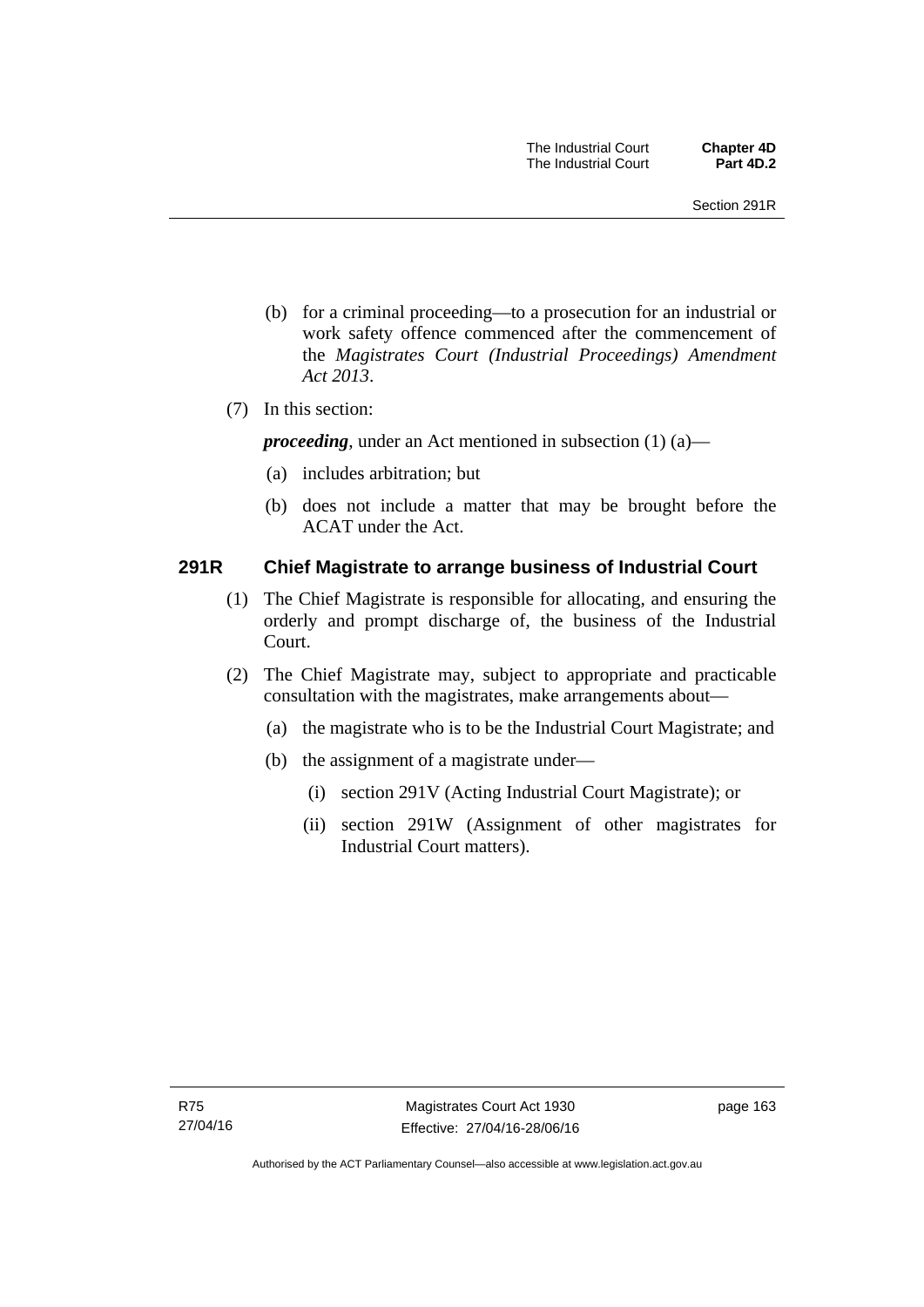| <b>Chapter 4D</b> | The Industrial Court |
|-------------------|----------------------|
| Part 4D.2         | The Industrial Court |

Section 291S

### **291S Industrial Court Magistrate to hear all matters**

- (1) The Industrial Court Magistrate is responsible for dealing with all matters before the Industrial Court.
- (2) Subsection (1) is subject to—
	- (a) section 291W (Assignment of other magistrates for Industrial Court matters); and
	- (b) section 291X (Industrial Court—completion of part-heard matters).

### **291T Transfer of industrial or work safety matter to Supreme Court**

- (1) If a party to an industrial or work safety matter (a *matter*) applies to have the matter transferred to the Supreme Court, the Industrial Court may, if it considers it appropriate, order that the matter be transferred to the Supreme Court.
- (2) If the parties to a matter jointly apply to have the matter transferred to the Supreme Court, the Industrial Court must order that the matter be transferred to the Supreme Court.
- (3) If the Industrial Court considers that a matter would be more appropriately dealt with by the Supreme Court, the Industrial Court may order that the matter be transferred to the Supreme Court.
- (4) This section does not apply to a proceeding mentioned in section 291Q (2).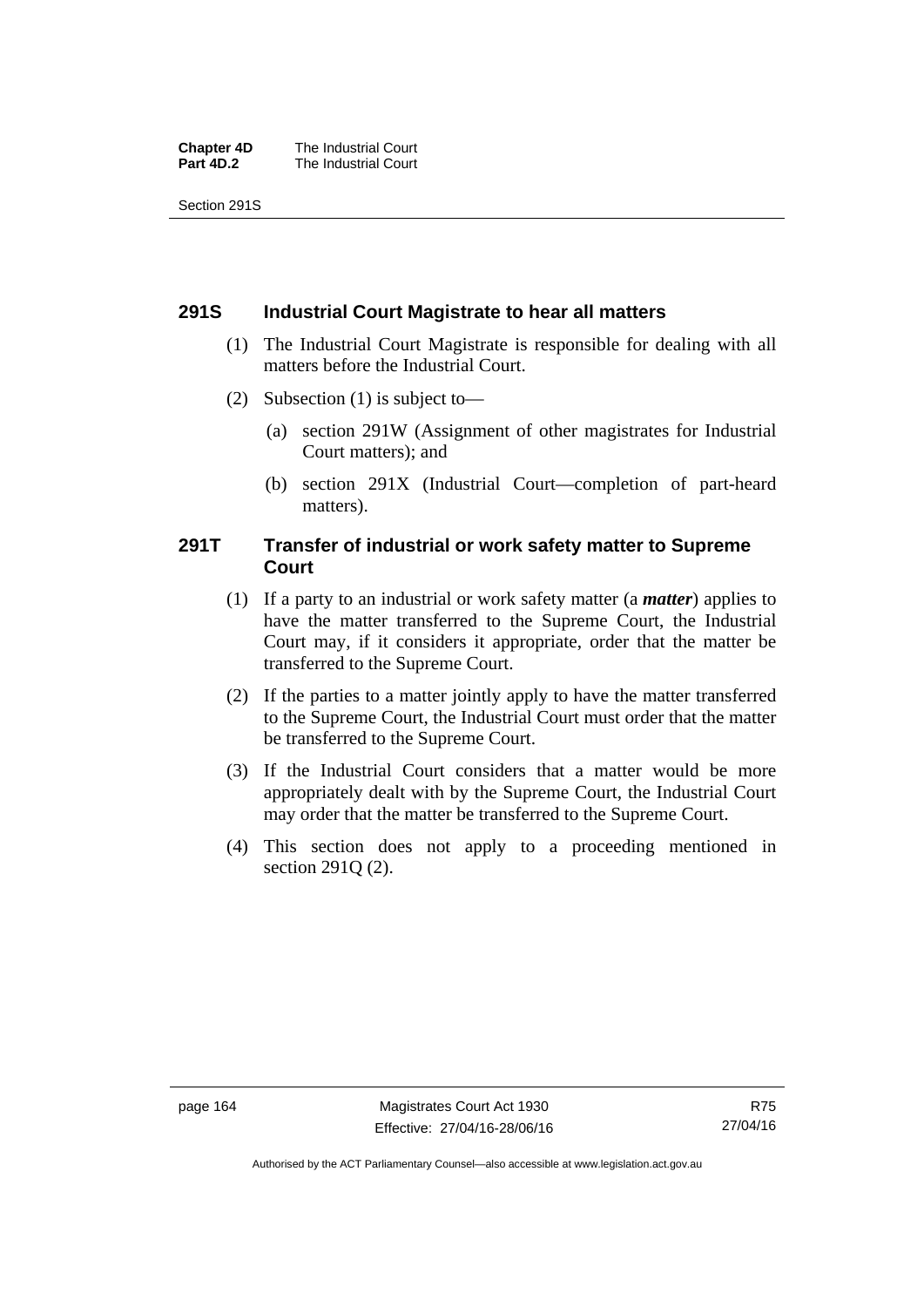# **Part 4D.3 Industrial Court Magistrate**

## **291U Industrial Court Magistrate**

- (1) The Chief Magistrate must declare 1 magistrate to be the Industrial Court Magistrate for a stated term of not longer than 4 years.
- (2) The Chief Magistrate may declare himself or herself to be the Industrial Court Magistrate.
- (3) The Chief Magistrate must not declare a magistrate to be the Industrial Court Magistrate unless satisfied the magistrate is suitably qualified to be the Industrial Court Magistrate.
- (4) The Chief Magistrate must revoke a declaration under this section if asked by the Industrial Court Magistrate.
- (5) A declaration, or revocation, under this section is a notifiable instrument.

*Note* A notifiable instrument must be notified under the [Legislation Act](http://www.legislation.act.gov.au/a/2001-14).

# **291V Acting Industrial Court Magistrate**

- (1) The Chief Magistrate may assign a magistrate to act as Industrial Court Magistrate only if—
	- (a) there is no Industrial Court Magistrate; or
	- (b) the Industrial Court Magistrate—
		- (i) is absent from duty or from the ACT; or
		- (ii) cannot exercise the functions of the Industrial Court Magistrate for another reason.
- (2) A magistrate assigned to act as Industrial Court Magistrate is the Industrial Court Magistrate for this Act and any other Act.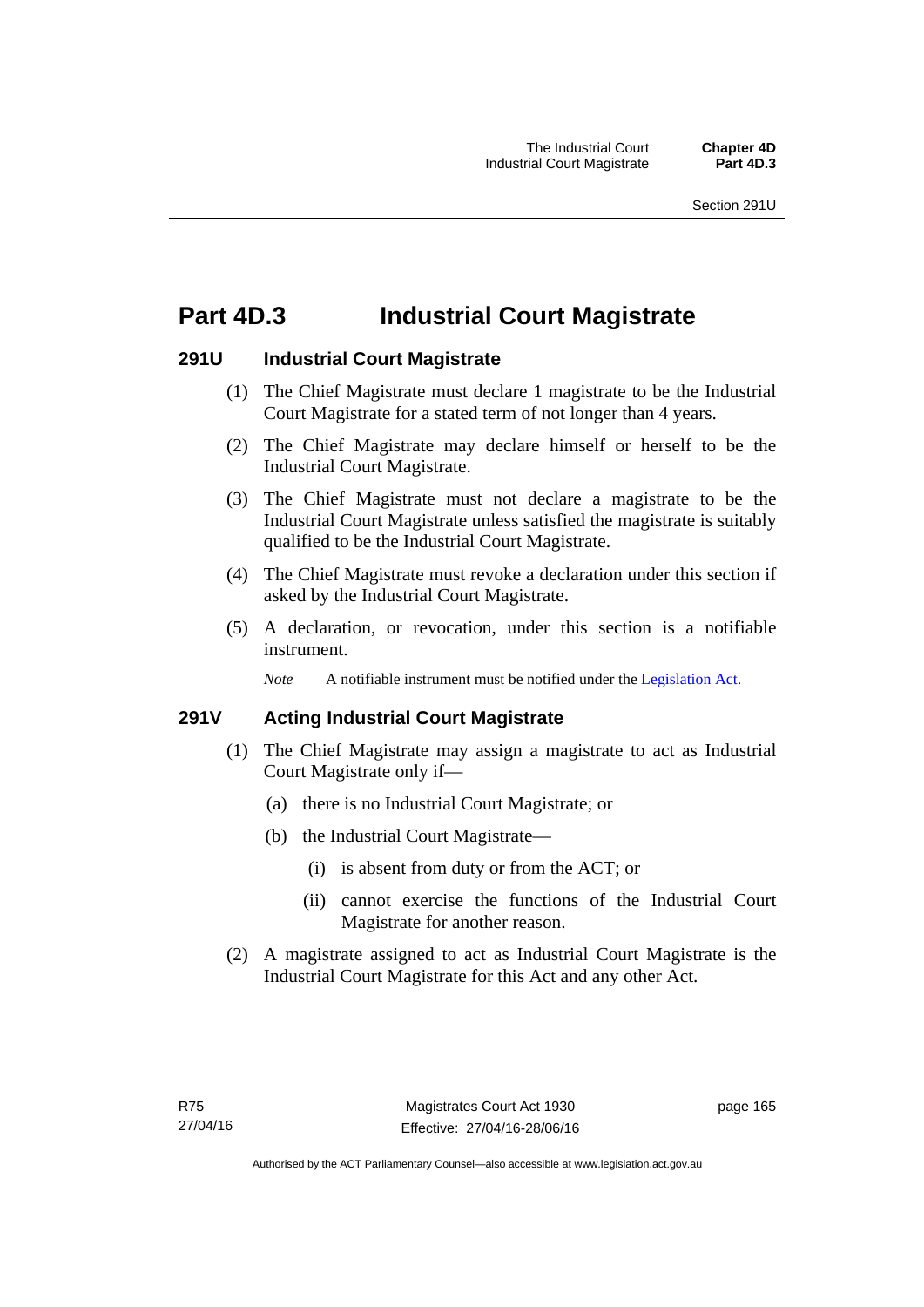#### **Chapter 4D** The Industrial Court<br>**Part 4D.3** Industrial Court Mag **Industrial Court Magistrate**

Section 291W

# **291W Assignment of other magistrates for Industrial Court matters**

- (1) The Chief Magistrate may assign another magistrate to deal with an industrial or work safety matter if—
	- (a) the Chief Magistrate is satisfied that—
		- (i) a perception of bias may arise if the Industrial Court Magistrate were to deal with the matter; or
		- (ii) it is in the interests of justice to do so; or
	- (b) a magistrate begins to deal with the matter under this chapter but before the matter is finally decided, the magistrate—
		- (i) dies; or
		- (ii) becomes mentally or physically incapacitated, if the incapacity substantially affects the exercise of the magistrate's functions; or
		- (iii) resigns; or
		- (iv) is otherwise unable to continue to deal with the matter.
- (2) This section is in addition to, and does not limit, section 291V (Acting Industrial Court Magistrate).

## **291X Industrial Court—completion of part-heard matters**

- (1) This section applies if—
	- (a) a magistrate begins to deal with an Industrial Court matter under this chapter; and

Authorised by the ACT Parliamentary Counsel—also accessible at www.legislation.act.gov.au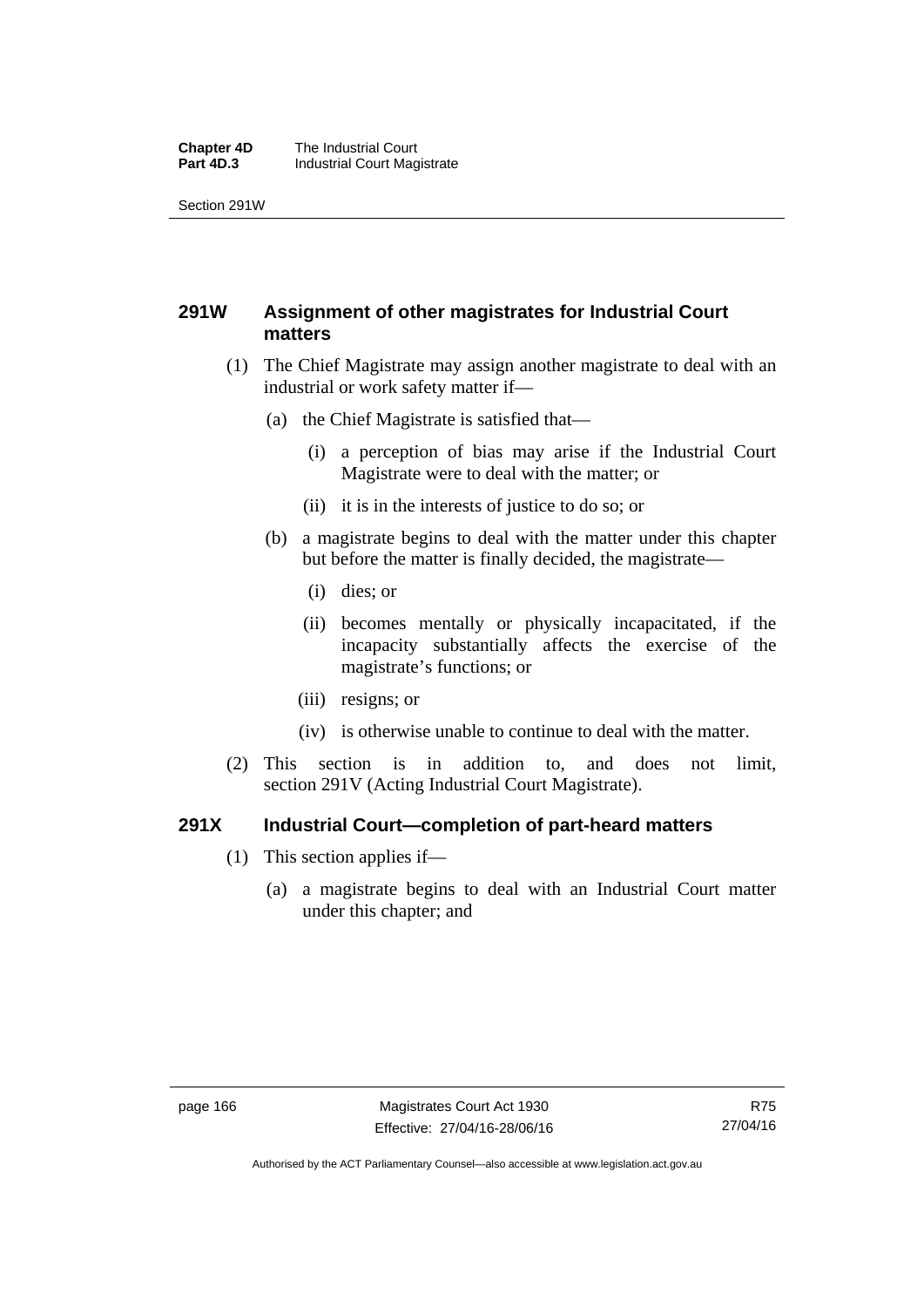- (b) before the matter is finally decided, the magistrate ceases to—
	- (i) be the Industrial Court Magistrate; or
	- (ii) hold an assignment under section 291V or section 291W.
- (2) The magistrate may continue to deal with the matter until it is finally decided.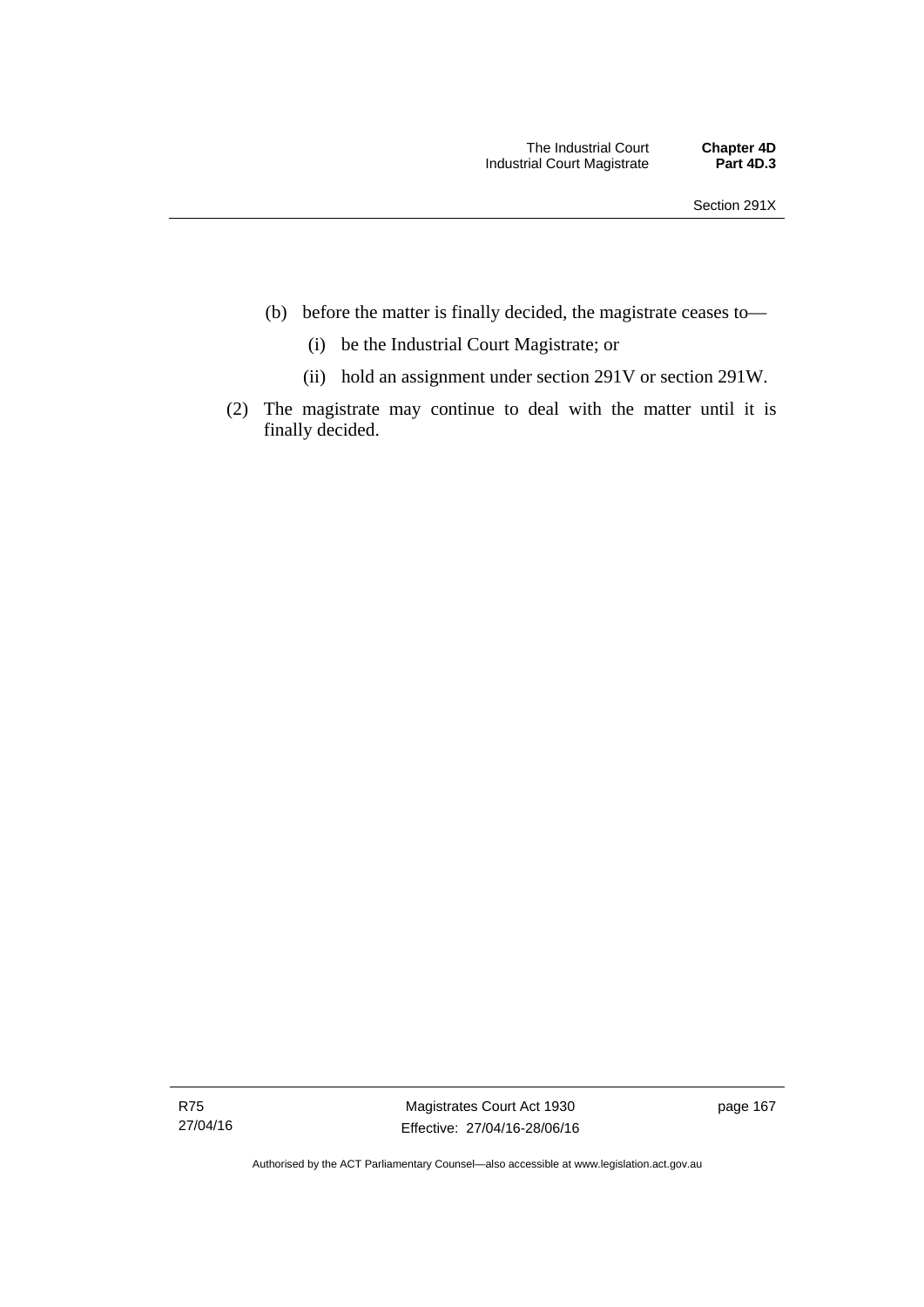**Chapter 5** Miscellaneous<br>**Part 5.1** Offences **Part 5.1** 

Section 292

# **Chapter 5 Miscellaneous**

# **Part 5.1 Offences**

## **292 Failure to comply with order in nuisance action**

A person must not contravene an order made by the court in a civil action for nuisance.

Maximum penalty: 50 penalty units, imprisonment for 6 months or both.

# **298 Prejudice to employee**

(1) An employer must not dismiss an employee, or otherwise prejudice an employee in his or her employment, because a garnishee order attaching the earnings of the employee has been made by the court.

Maximum penalty: 50 penalty units, imprisonment for 6 months or both.

- $(2)$  If—
	- (a) an employee is dismissed or prejudiced within 6 months after a garnishee order is made; and
	- (b) all the elements of the offence other than the reason for the employer's action are proved;

the onus of proving that the dismissal or prejudice was not because of the garnishee order is on the employer.

 (3) A conviction under subsection (1) does not limit, restrict or otherwise effect any obligation that the garnishee may have in relation to the judgment debtor or any right or remedy that the judgment debtor may have against the garnishee under any other law in force in the ACT.

R75 27/04/16

Authorised by the ACT Parliamentary Counsel—also accessible at www.legislation.act.gov.au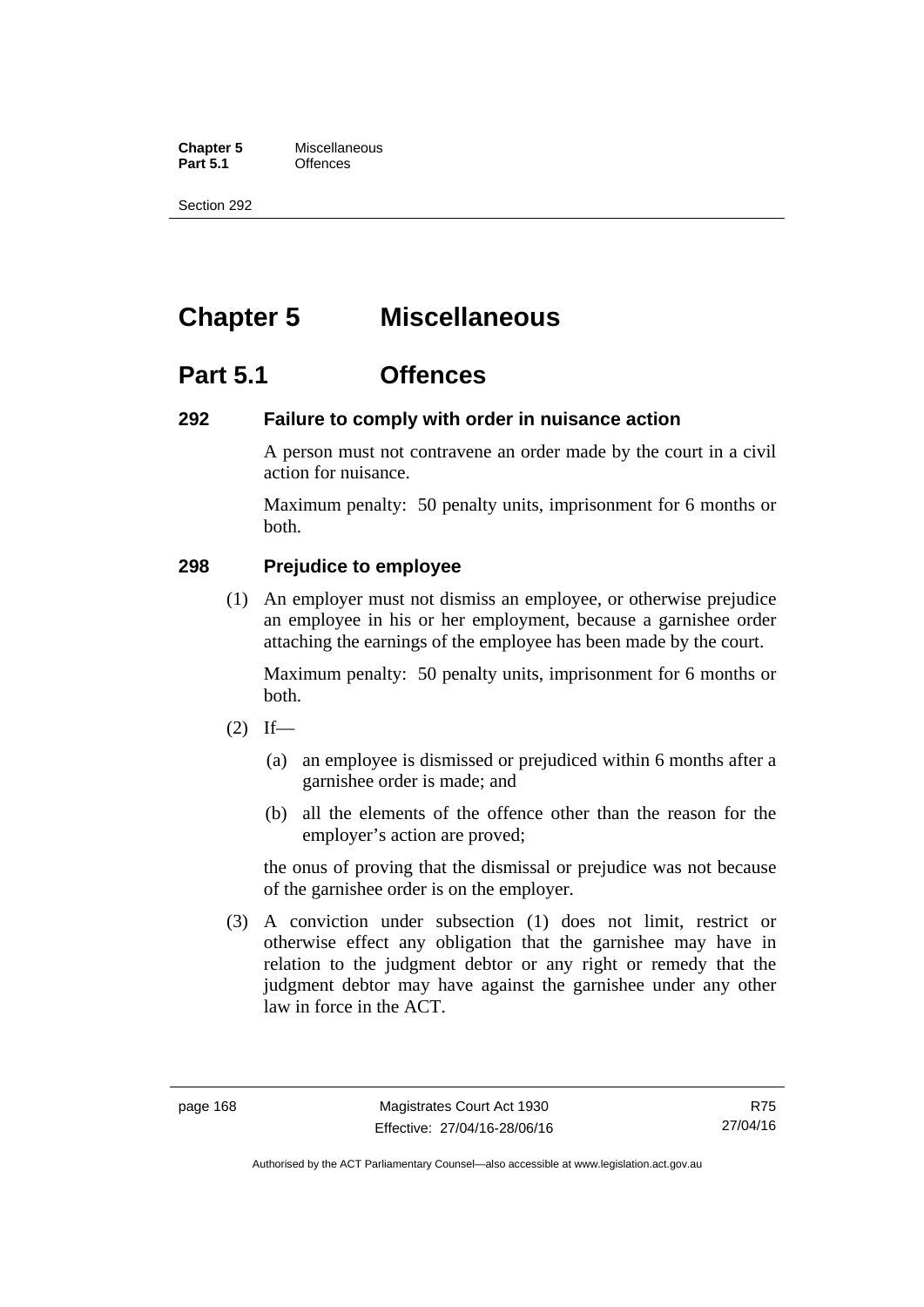# **Part 5.2 Other**

## **307 Contempt of court**

- (1) A person is in contempt of the Magistrates Court if the person—
	- (a) contravenes an order of the court or an undertaking given to the court; or
	- (b) commits a contempt in the face or in the hearing of the court; or
	- (c) commits any other contempt of court.

### **Examples—par (b)**

- 1 insulting a magistrate, the registrar, deputy registrar, bailiff or other court officer during the officer's sitting or attendance in court
- 2 interrupting a proceeding of the court or misbehaving in court
- 3 obstructing or assaulting someone in attendance in court
- 4 disobeying a direction of the court at the hearing of a proceeding
- *Note* An example is part of the Act, is not exhaustive and may extend, but does not limit, the meaning of the provision in which it appears (see [Legislation Act,](http://www.legislation.act.gov.au/a/2001-14) s 126 and s 132).
- (2) The Magistrates Court has the same power to deal with contempt of the Magistrates Court as the Supreme Court has to deal with contempt of the Supreme Court.
- (3) However, a contempt mentioned in subsection (1) (a) may be dealt with as a contempt of court only if there is no other effective way to enforce the order or undertaking.
- (4) To remove any doubt, this section does not limit the Supreme Court's power to deal with contempt of the Magistrates Court.

## **308 Magistrates Court's seal**

The Magistrates Court must have a seal.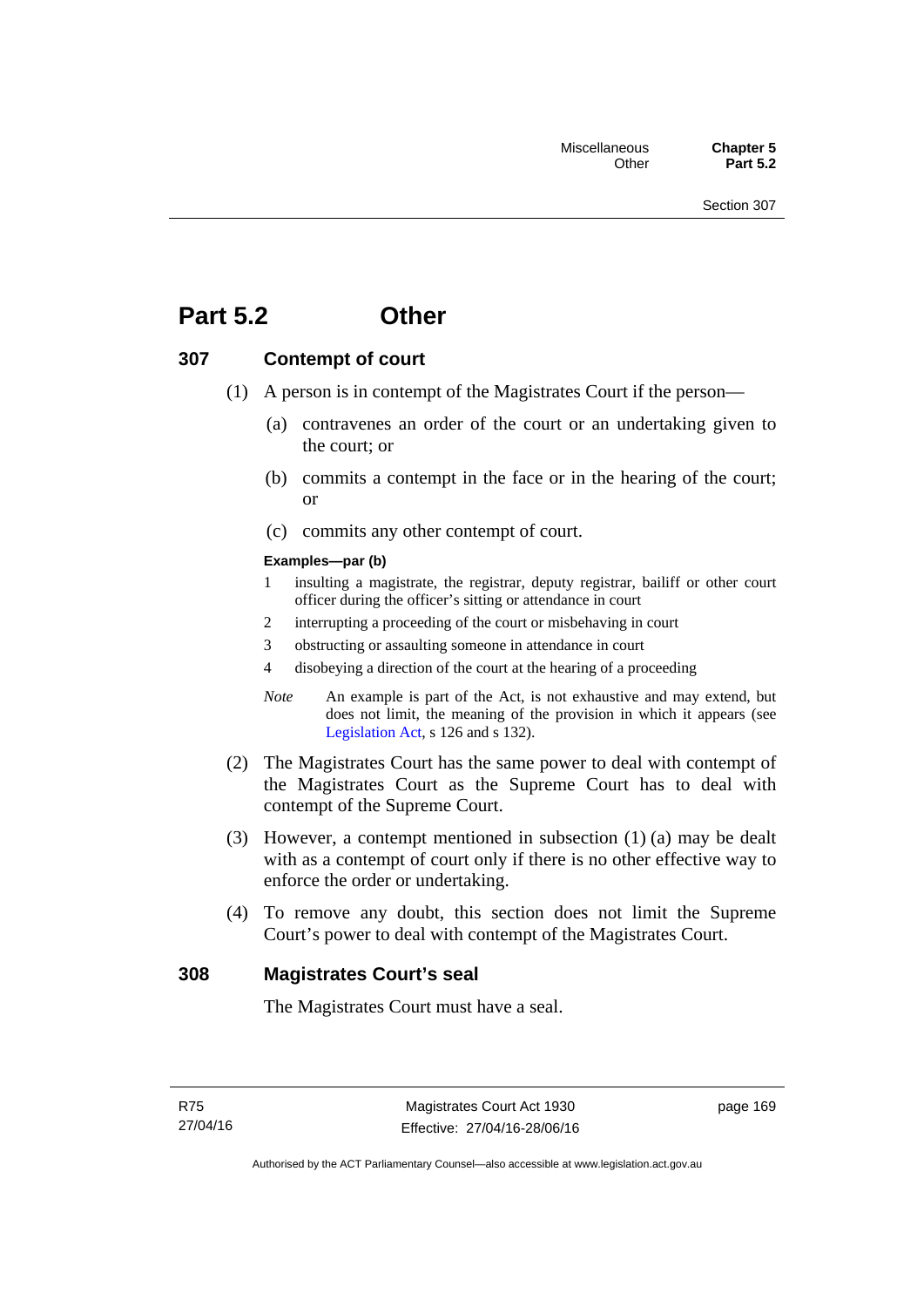## **Chapter 5** Miscellaneous **Part 5.2** Other

Section 309

# **309 Directions about procedure**

If the procedure for taking a step in a proceeding is not set out in this Act or the law under which the step is to be taken, the court may give a direction in relation to—

- (a) the procedure to be followed in relation to the step; and
- (b) any other relevant matter in relation to the step.
- *Note* The Magistrates Court may make procedures to be followed in relation to circle sentencing for certain Aboriginal or Torres Strait Islander offenders (see s 291N).

# **310 Hearings generally to be in public**

- (1) The hearing of a proceeding before the Magistrates Court must be in public.
- (2) However, if the magistrate presiding at a hearing is of the opinion that it is desirable in the public interest or in the interests of justice to do so, the magistrate may, by order—
	- (a) direct that the hearing or part of the hearing take place in private and give directions about the people who may be present; and
	- (b) give directions prohibiting or restricting the publication of evidence given at the hearing, whether in public or in private, or of matters contained in documents lodged with the court or received in evidence by the court for the purposes of the proceeding; and
	- (c) give directions prohibiting or restricting the disclosure to some or all of the parties to the proceeding of evidence given at the hearing, or of a matter contained in a document lodged with the court or received in evidence by the court for the purposes of the proceeding.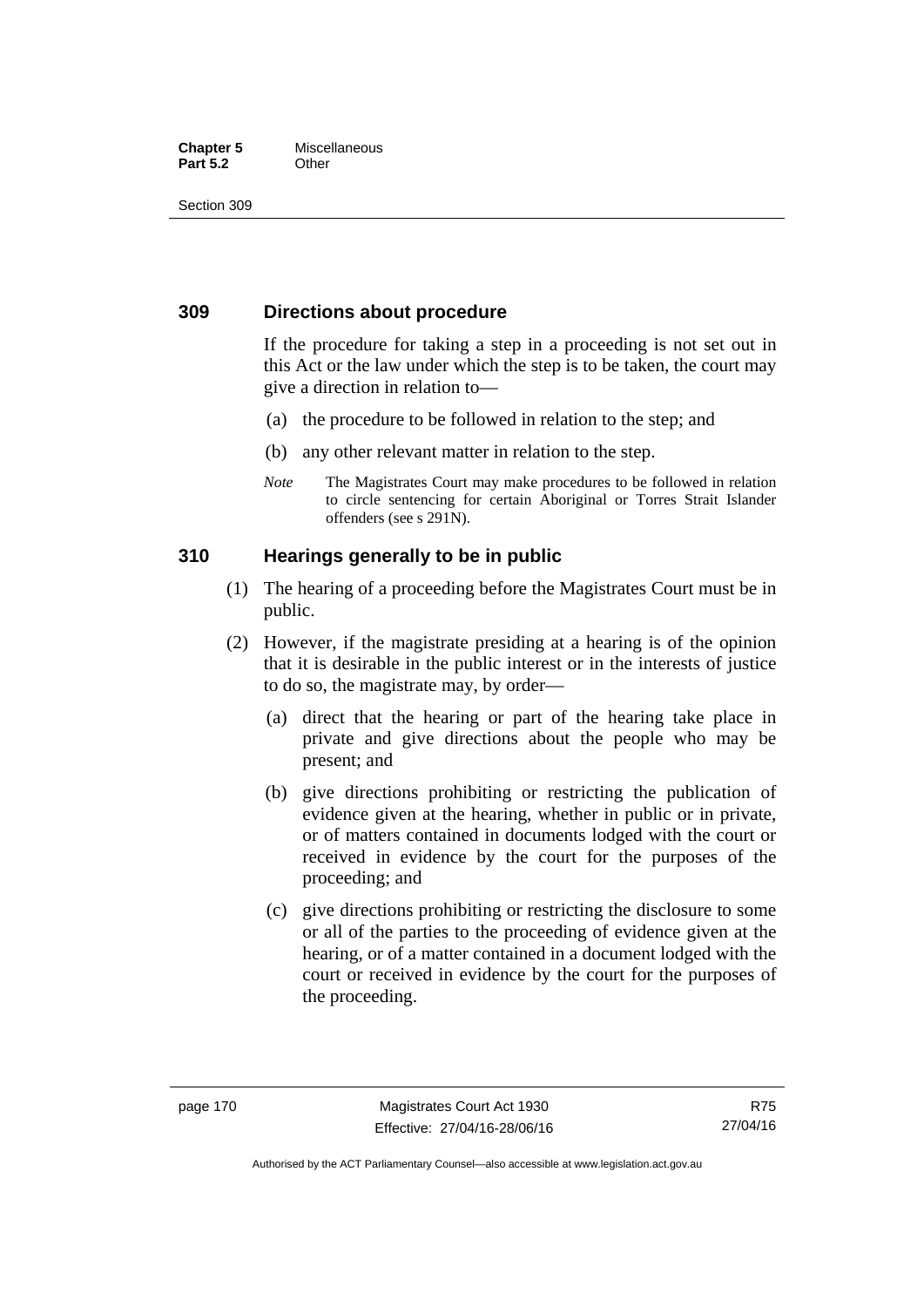(3) A person who, without reasonable excuse, contravenes an order under subsection (2) commits an offence.

Maximum penalty: 100 penalty units, imprisonment for 1 year or both.

- (4) Subsection  $(1)$ 
	- (a) does not apply in relation to a civil matter that, under another territory law, may be dealt with otherwise than in open court; and
	- (b) is subject to any other territory law that restricts who may be present at a hearing.

## **311 Appearance by audiovisual or audio links etc**

- (1) This section applies if, in relation to a proceeding or a part of a proceeding (the *relevant proceeding*), the court has—
	- (a) given a direction under the *[Evidence \(Miscellaneous](http://www.legislation.act.gov.au/a/1991-34)  [Provisions\) Act 1991](http://www.legislation.act.gov.au/a/1991-34)*, section 20 (1) (Territory courts may take evidence and submissions from participating States) or section 32 (1) (Territory courts may take evidence and submissions from place other than participating State); or
	- (b) made an order under the *[Court Procedures Rules 2006](http://www.legislation.act.gov.au/sl/2006-29)*, rule 6703 (Evidence by telephone etc) about receiving evidence or submissions by telephone, video link or another form of communication in the proceeding.
- (2) If this section applies, a person who, in a relevant proceeding—
	- (a) is required or entitled to appear personally, whether as a party or as a witness; or
	- (b) is entitled to appear for another person;

may appear in the relevant proceeding and participate or give evidence in accordance with the direction or order.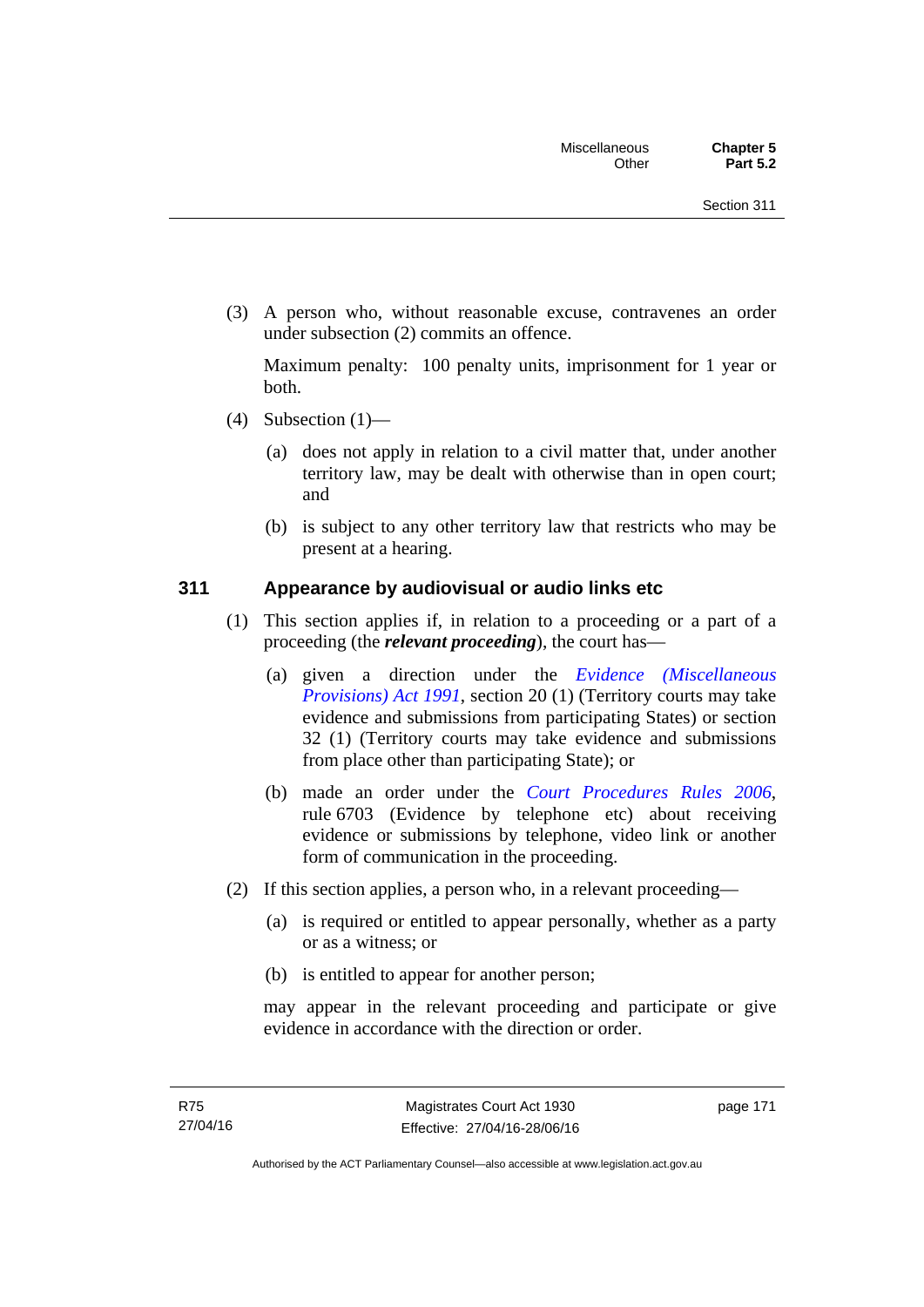Section 312

- (3) A person who appears in a relevant proceeding in accordance with this section is taken to be before the court.
- (4) In this Act:

*appearance*, in relation to a proceeding and whether by a party or anyone else, includes appearance in accordance with this section if this section applies.

(5) In this section:

*proceeding* does not include a proceeding about bail.

## **312 Failure to give evidence—committal**

- (1) This section applies if the court is satisfied—
	- (a) that a witness before the court has contravened any of the following provisions of the [Criminal Code](http://www.legislation.act.gov.au/a/2002-51) (the *relevant Code provisions*):
		- (i) section 720 (Failing to produce document or other thing);
		- (ii) section 721 (Failing to take oath);
		- (iii) section 722 (Failing to answer question or give information); or
	- (b) a person has contravened any of the relevant Code provisions in relation to an examination before the registrar under the rules.
- (2) The court may—
	- (a) adjourn the proceeding for not longer than 8 days; and
	- (b) order that the person be remanded in custody until the earlier of the following:
		- (i) the date to which the proceeding is adjourned;

R75 27/04/16

Authorised by the ACT Parliamentary Counsel—also accessible at www.legislation.act.gov.au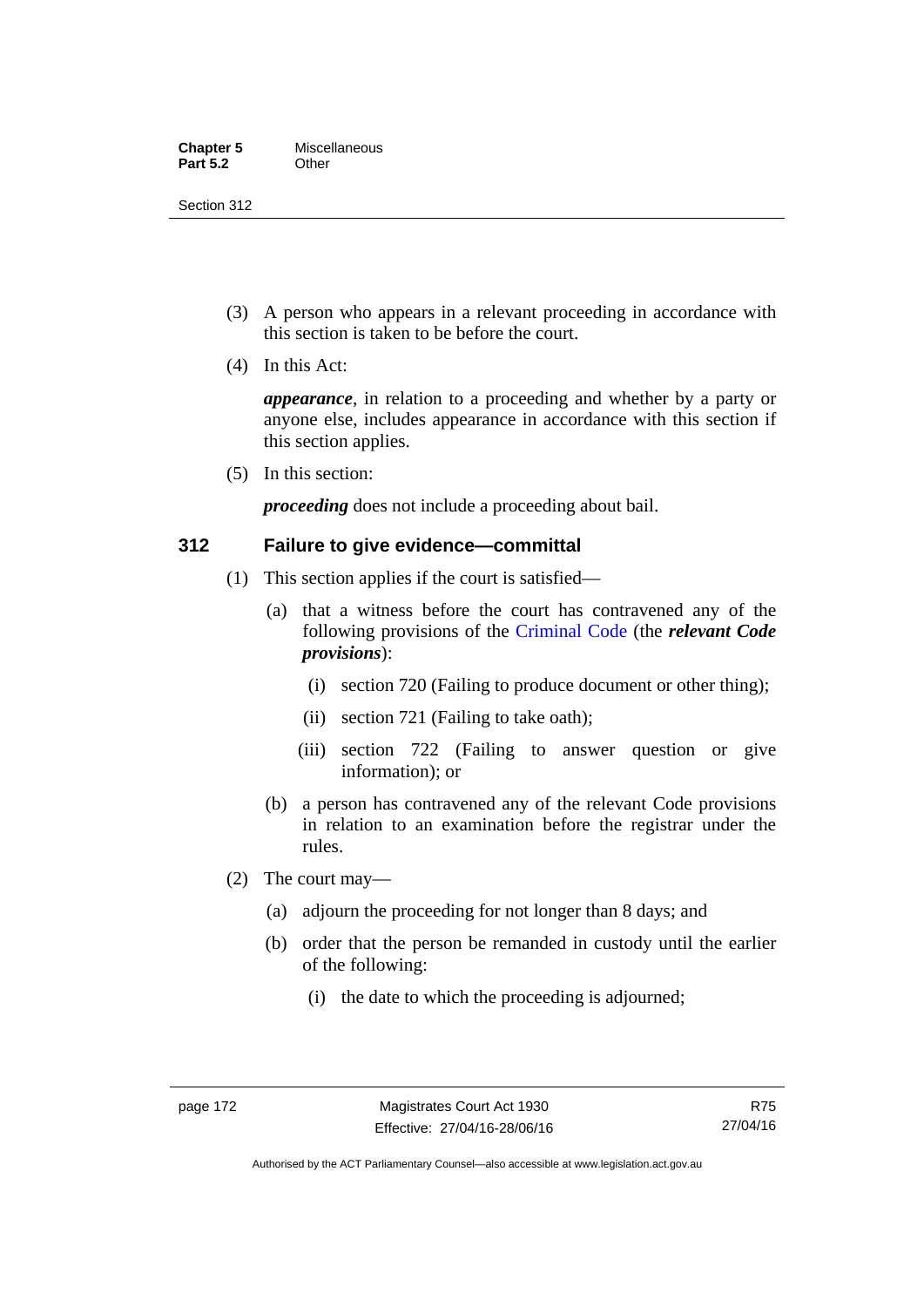- (ii) the person agrees to comply with the relevant Code provisions.
- *Note* The court must issue a warrant for the remand of the person in the director-general's custody (see *[Crimes \(Sentence Administration\)](http://www.legislation.act.gov.au/a/2005-59)  [Act 2005](http://www.legislation.act.gov.au/a/2005-59)*, s 17).
- $(3)$  If—
	- (a) the court has adjourned the proceeding, and ordered the person's remand, under subsection (2) or this subsection; and
	- (b) the person is later brought before the court; and
	- (c) the person does not consent to comply with the relevant Code provisions;

the court may exercise the powers mentioned in subsection (2) in relation to the person.

- (4) The periods for which a person is remanded under this section must not total more than 28 days.
- (5) However, the court must not commit a person under subsection (2) or (3) if the person is punished for an offence against any or the relevant Code provisions in relation to the contravention mentioned in subsection (1).

## **314 Registrar to give directions for preparation of transcript**

(1) If an application has been made for a copy of a transcript of depositions of which a record was made in accordance with section 316 (2), the registrar must give the directions the registrar considers necessary for ensuring that a transcript of the record is prepared and, for the purpose of enabling the transcript to be prepared, the record must be produced out of the custody of the registrar.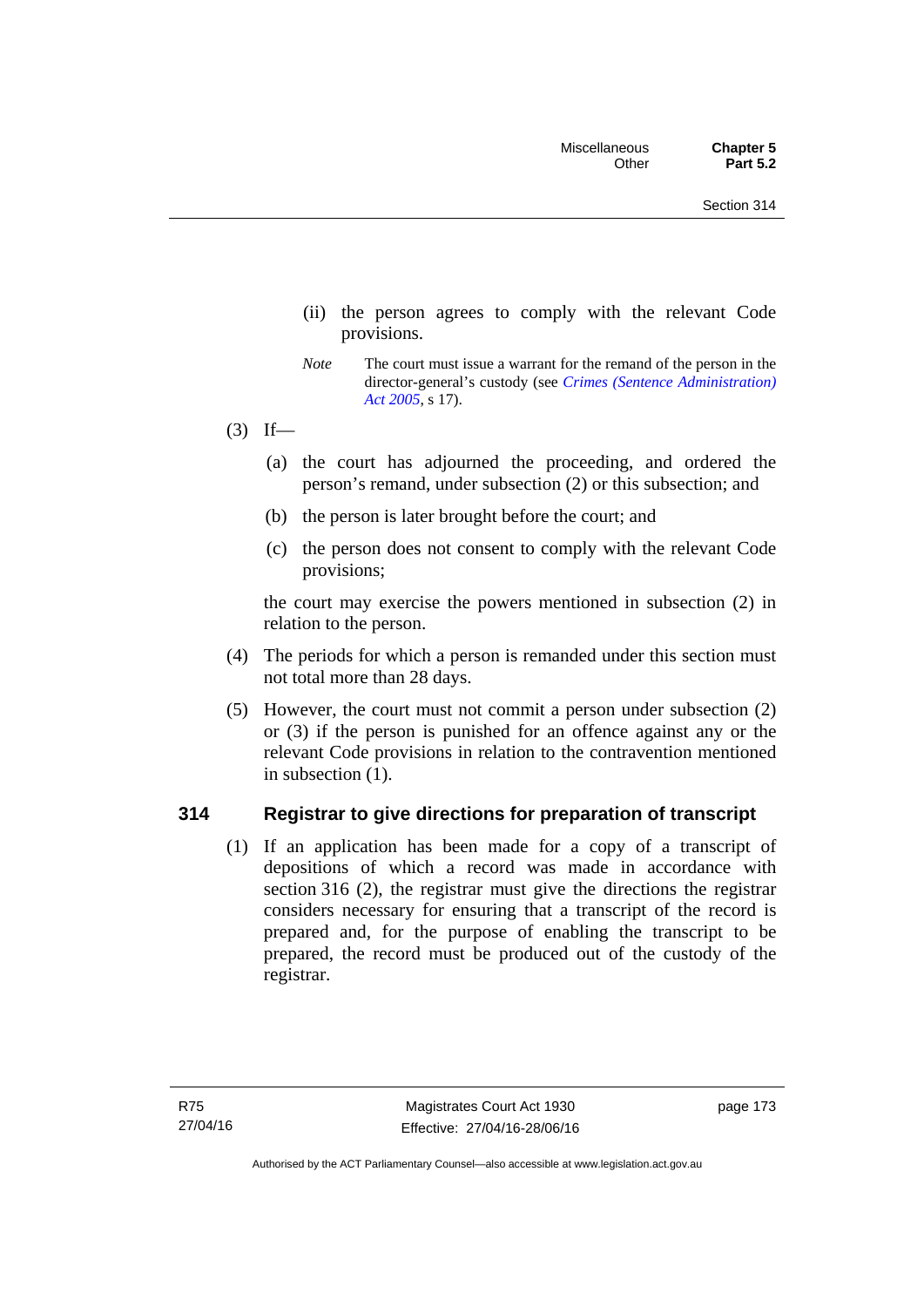Section 315

 (2) If a transcript of a record is prepared in accordance with directions given under subsection (1), the person who prepared the transcript, or under whose supervision the transcript was prepared, must certify on the transcript, by signed writing, that the transcript is a true transcript of a record produced out of the custody of the registrar.

# **315 Applications for transcripts**

- (1) Subject to this section, if a record of any proceeding is constituted  $by-$ 
	- (a) an audiovisual or a sound recording made in accordance with section 316 (2); or
	- (b) a shorthand or similar record made in accordance with section 316 (2); or
	- (c) writing taken down in accordance with section 316 (3); or
	- (d) a written statement or statements in accordance with section 90AA or section 110 (2);

a person may make application to the registrar for a copy or a transcript of all or part of the record.

- (2) The registrar must give the applicant a copy of the record or a transcript or a copy of the transcript of the record if—
	- (a) the applicant is a party to the proceeding; or
	- (b) for an applicant who is not a party to the proceeding—the registrar or a magistrate is satisfied that the applicant has good reason for applying.
- (3) If a person applies for a transcript that has not been prepared, the registrar may require the applicant to deposit with the registrar in advance an amount that the registrar considers will not exceed the amount of the fee determined under the *[Court Procedures Act 2004](http://www.legislation.act.gov.au/a/2004-59)*, part 3 for the preparation of the transcript.

R75 27/04/16

Authorised by the ACT Parliamentary Counsel—also accessible at www.legislation.act.gov.au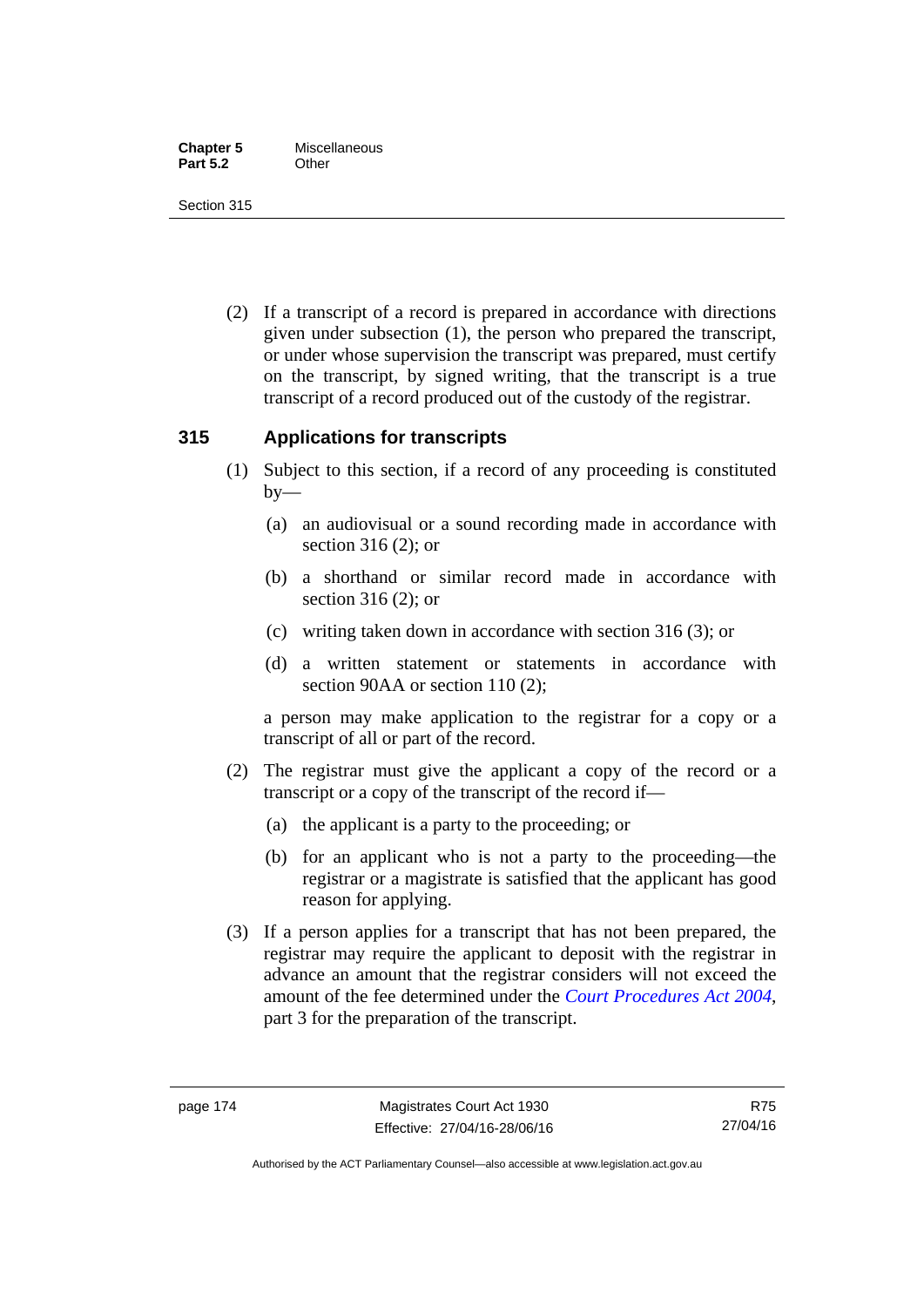- (4) Subject to subsections (5) and (6), if the registrar receives an application in accordance with this section—
	- (a) the registrar must, for an application relating to depositions; and
	- (b) the registrar may, in any other case;

give to the applicant a copy of the record or a copy of a transcript of the record relating to the depositions or other matter.

- (5) The registrar must not give a copy of the record or a copy of a transcript under subsection (4) (a) unless there is written on the copy a certificate signed by the registrar stating that the copy is a true copy of the record or a true copy of a transcript of the record produced out of the custody of the registrar.
- (6) This section does not require the registrar to give a copy of a transcript of any proceeding if—
	- (a) the proceeding was recorded by means of an audiovisual or a sound recording made in accordance with section 316 (2); and
	- (b) the application for the copy was made after the end of 7 years after the date of completion of the proceeding to which the record relates; and
	- (c) the registrar does not have the record or a transcript of the record in his or her custody.
- (7) If an amount deposited by a person under subsection (3) exceeds the fee determined under the *[Court Procedures Act 2004](http://www.legislation.act.gov.au/a/2004-59)*, part 3 for the preparation of the transcript, there is payable to the person the amount of the excess.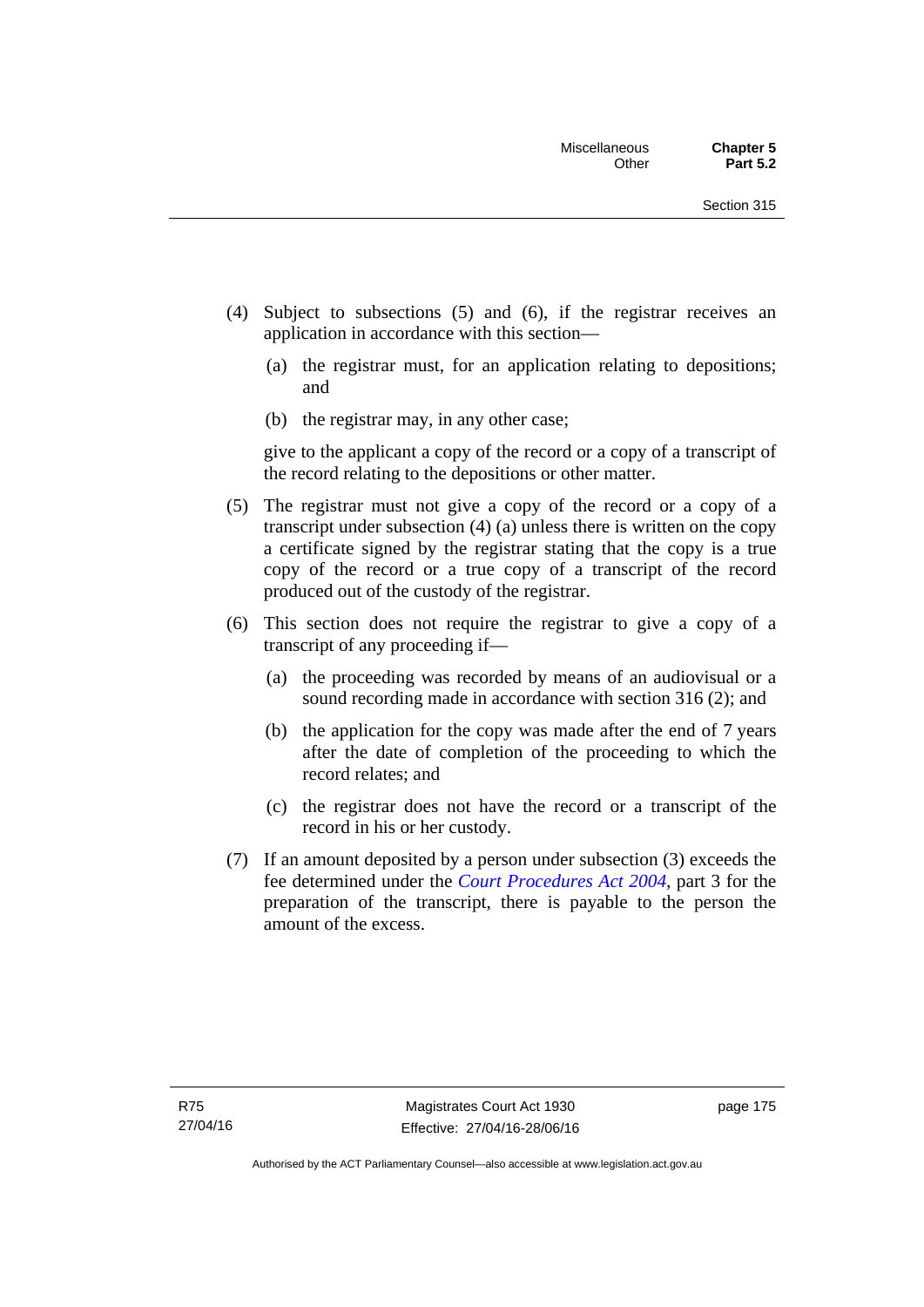## **Chapter 5** Miscellaneous **Part 5.2** Other

Section 316

# **316 Record of proceedings**

(1) In this section:

*deposition* includes a statement made by an accused person in reply to the question mentioned in section 91 (1), but does not include a written statement admitted under section 90AA or section 110 (2).

- (2) Subject to subsection (3), a record of the depositions of a witness in any proceeding must be made—
	- (a) in a proceeding in relation to bail and if, in relation to proceeding or a part of the proceeding, the court has given a direction under the *[Evidence \(Miscellaneous Provisions\) Act](http://www.legislation.act.gov.au/a/1991-34)  [1991](http://www.legislation.act.gov.au/a/1991-34)*, section 20 (1) (Territory courts may take evidence and submissions from participating States) or section 32 (1) (Territory courts may take evidence and submissions from place other than participating State) that evidence be taken or a submission be made by audiovisual link—by means of audiovisual recording apparatus or sound-recording apparatus; and
	- (b) in any other case—
		- (i) by means of sound-recording apparatus; or
		- (ii) if the court so directs, by means of shorthand or any similar means.
- (3) If the court so directs, the depositions of a witness in any proceeding must not be recorded in accordance with subsection (2), but must be taken down in writing, and, after being read over to the witness or given to the witness to read, signed by the witness and the magistrate constituting the court.
- (4) The registrar has the custody of any record of depositions made in accordance with subsection (2).

R75 27/04/16

Authorised by the ACT Parliamentary Counsel—also accessible at www.legislation.act.gov.au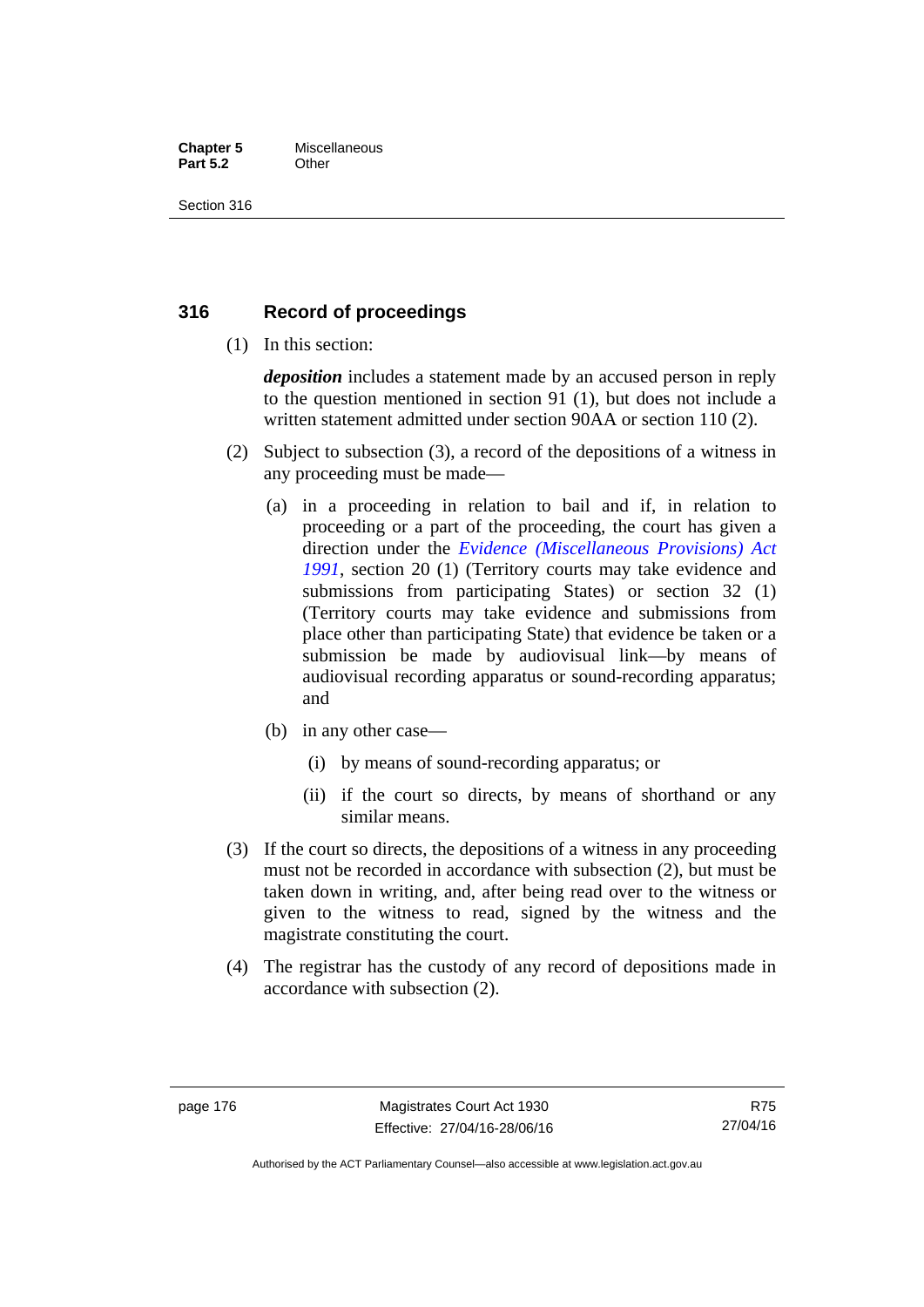- (5) The registrar may erase the record of the depositions of a witness recorded by means of recording apparatus and the record of any other part of a proceeding made by means of recording apparatus after the end of 7 years after the date of completion of the proceeding in which the record was made.
- (6) However, the sound recording of any part of the following proceedings must not be erased unless a transcript of the record of that part of the proceeding has been prepared:
	- (a) a proceeding in which a person charged with an indictable offence is committed to trial before the Supreme Court;
	- (b) a proceeding in which evidence is taken under a request mentioned in section 263 (Requests under conventions relating to legal proceedings in civil and commercial matters).
- (7) This section applies in relation to a proceeding before a magistrate as if a reference to the court were a reference to a magistrate.

# **317 Record of proceedings and transcript**

- (1) If a record made by means of recording apparatus, shorthand or similar means is produced out of the custody of the registrar and the record purports to be a record made in accordance with section 316 (2) of the depositions of a witness in any proceeding, the record is evidence that the person made the depositions in the proceeding.
- $(2)$  If—
	- (a) a recording is produced out of the custody of the registrar; and
	- (b) the recording contains a record of comments that purport—
		- (i) to have been made at the same time as a recording made in accordance with section 316 (2) of the depositions of a person in any proceeding; and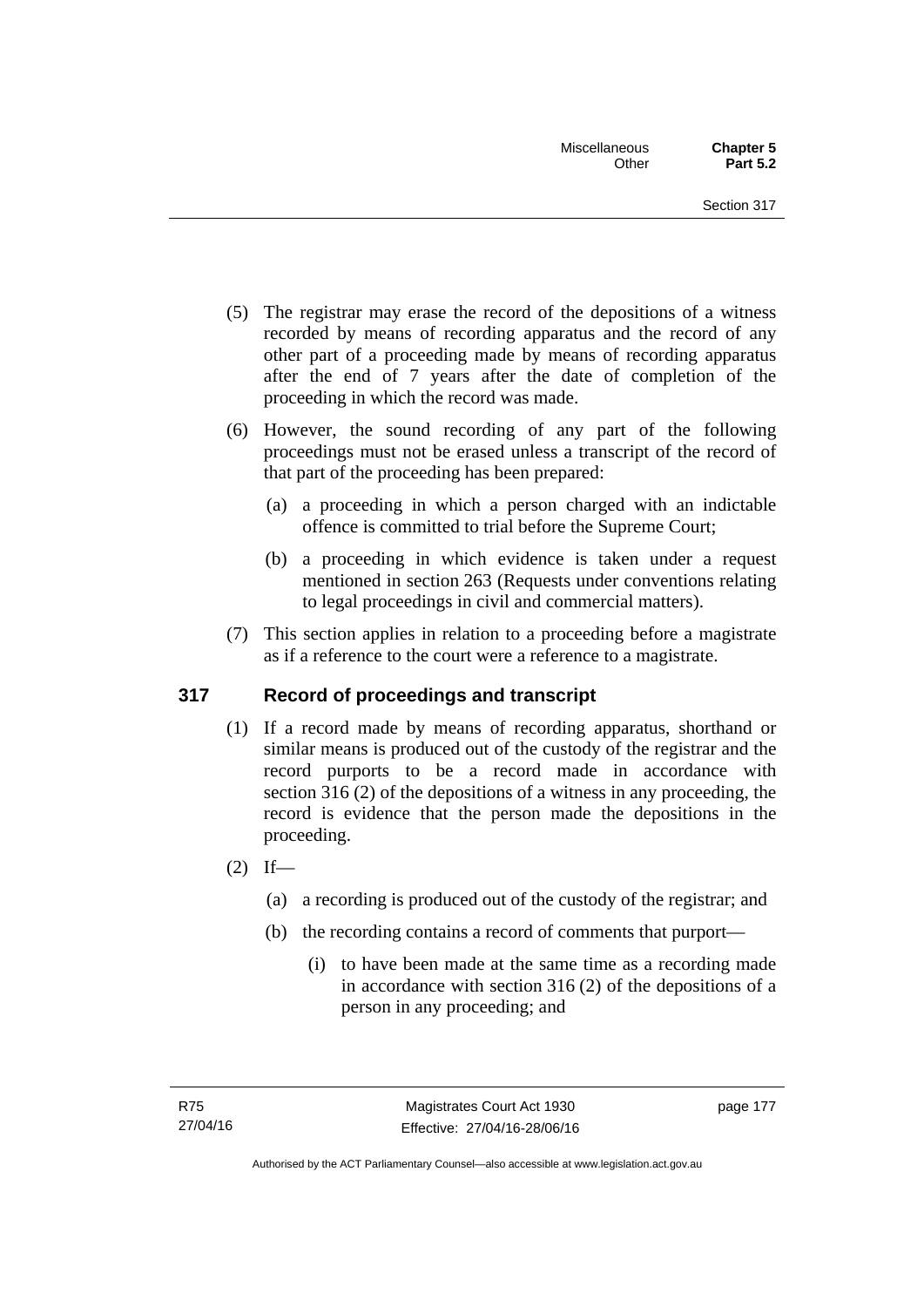| <b>Chapter 5</b> | Miscellaneous |
|------------------|---------------|
| <b>Part 5.2</b>  | Other         |

Section 317

(ii) to have been made for the purpose of identifying the proceeding, voices recorded on the lastmentioned recording or anything else so recorded;

the firstmentioned recording is evidence of the identity of the proceeding, of the voices or of the thing.

- $(3)$  If—
	- (a) a document purports to be a transcript, or a copy of a transcript, of a record made in accordance with section 316 (2) of depositions made by a person in any proceeding; and
	- (b) the document bears a certificate that purports to be a certificate given in accordance with section 314 (2) or section 315 (5);

the document is evidence that the person made the depositions in the proceeding.

- (4) If a document—
	- (a) purports to be the depositions of a witness in any proceeding as taken down in writing and signed in accordance with section 316 (3); or
	- (b) purports to be a copy of the depositions of a witness in any proceeding as so taken down in writing and signed and bears a certificate that purports to be a certificate given in accordance with section 315 (5):

the document is evidence that the witness made the depositions in the proceeding.

(5) In this section:

*recording apparatus* means the recording apparatus, whether audiovisual or sound, by means of which a record of depositions of witnesses has been made under section 316 (2).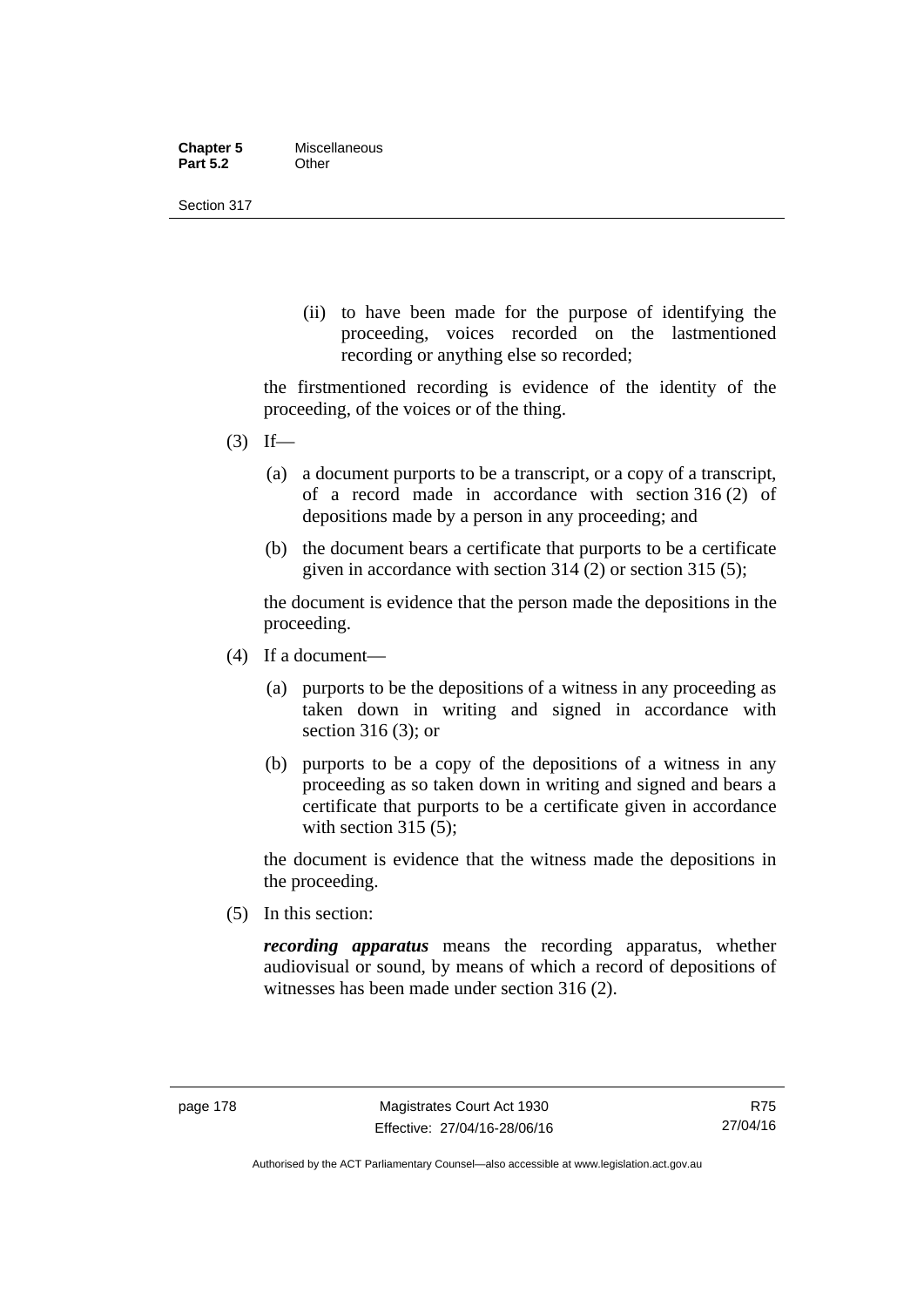# **318 Person about to leave ACT may be ordered to be examined or produce documents**

- (1) If, by evidence on oath, a magistrate is satisfied that any person is able to give material evidence or to produce relevant or material documents relating to any information or claim pending before a court, and that the person is likely to be absent from the ACT when the case comes on for hearing, the magistrate may, on the application of any party, order that the evidence of the person be taken or the documents be produced before the magistrate, at any time before the hearing, in the same way as the evidence would be taken or the documents be produced at the hearing and after reasonable notice of the intended examination or production is given to the other party.
- (2) If an order under subsection (1) is served on a person, it must be accompanied by a form to be completed by the person to claim his or her reasonable costs and expenses of attending the examination or production.
- (3) A person is not entitled to refuse to comply with an order under subsection (1) because the person was not given the form mentioned in subsection (2) when the order was served on the person.
- (4) The taking of depositions before a magistrate under subsection (1) is a proceeding for section 316 (Recordings of proceedings).

# **319 Witnesses' rights and liabilities**

On service on any person of an order made under section 318, the person must attend at the time and place appointed by the order, and has all the rights and liabilities that the person would have if the person was duly required by subpoena to appear to give evidence or to produce documents on the hearing.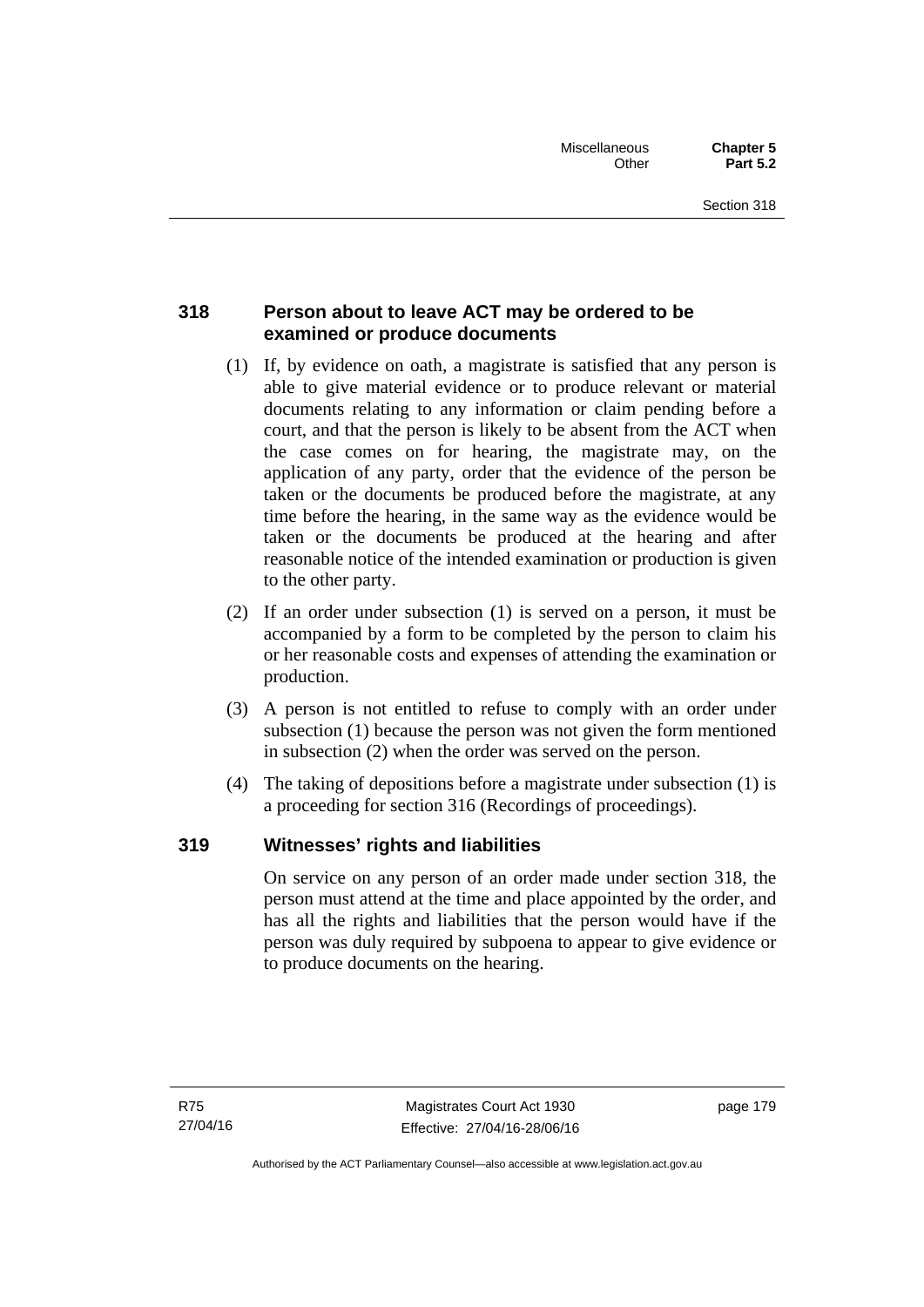## **Chapter 5** Miscellaneous **Part 5.2** Other

Section 320

## **320 Depositions to be given to registrar**

- (1) If depositions are taken before a magistrate under section 318, there must be given to the registrar—
	- (a) the record of the depositions made in accordance with section 316 (2) or the document containing the depositions as taken down in writing and signed in accordance with section 316 (3); and
	- (b) any documents produced to the magistrate.
- (2) If documents are produced by a person not giving evidence, the documents, must, when given to the registrar, be accompanied by a certificate signed by the magistrate stating the name of the person producing them.
- (3) If the court is satisfied that the person who made the depositions is not in the ACT, his or her depositions may be read by any party.
- (4) Any documents so given to the registrar may, subject to all just exceptions, be put in at the hearing as if produced at the hearing by the person producing them.

## **320A Domestic violence offence information**

- (1) The Minister may determine what statistical information in relation to domestic violence offences (the *domestic violence offence information*) must be collected by the registrar.
- (2) The registrar must give the domestic violence offence information for a financial year to the domestic violence project coordinator by 31 July in the following financial year.
- (3) The registrar must also give the coordinator domestic violence offence information otherwise requested, in writing, by the coordinator.
- (4) A determination is a notifiable instrument.

*Note* A notifiable instrument must be notified under the [Legislation Act](http://www.legislation.act.gov.au/a/2001-14).

R75 27/04/16

Authorised by the ACT Parliamentary Counsel—also accessible at www.legislation.act.gov.au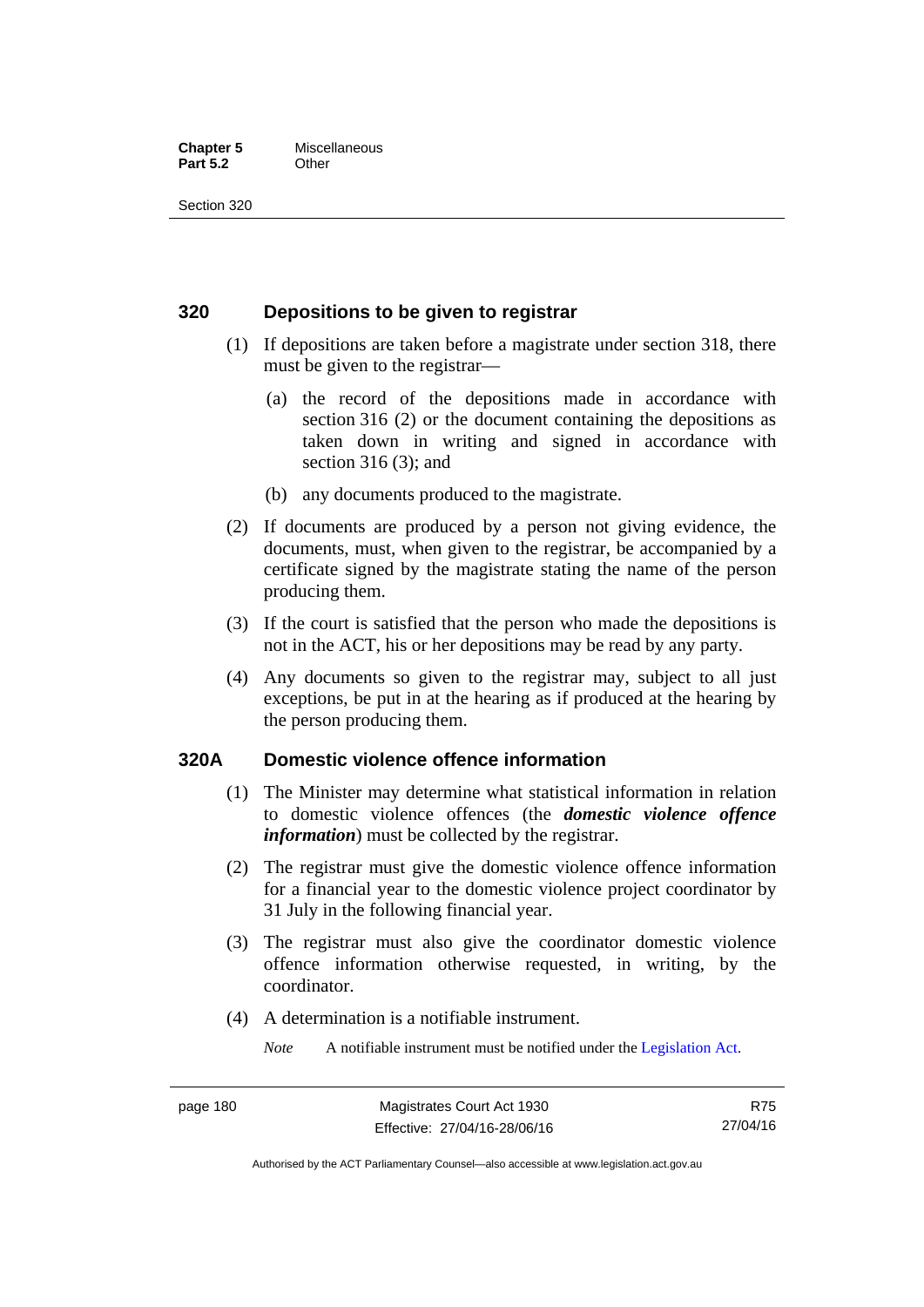(5) In this section:

*domestic violence project coordinator* means the Domestic Violence Project Coordinator appointed under the *[Domestic](http://www.legislation.act.gov.au/a/1986-52)  [Violence Agencies Act 1986](http://www.legislation.act.gov.au/a/1986-52)*, section 11.

## **321 Regulation-making power**

The Executive may make regulations for this Act.

*Note* A regulation must be notified, and presented to the Legislative Assembly, under the [Legislation Act](http://www.legislation.act.gov.au/a/2001-14).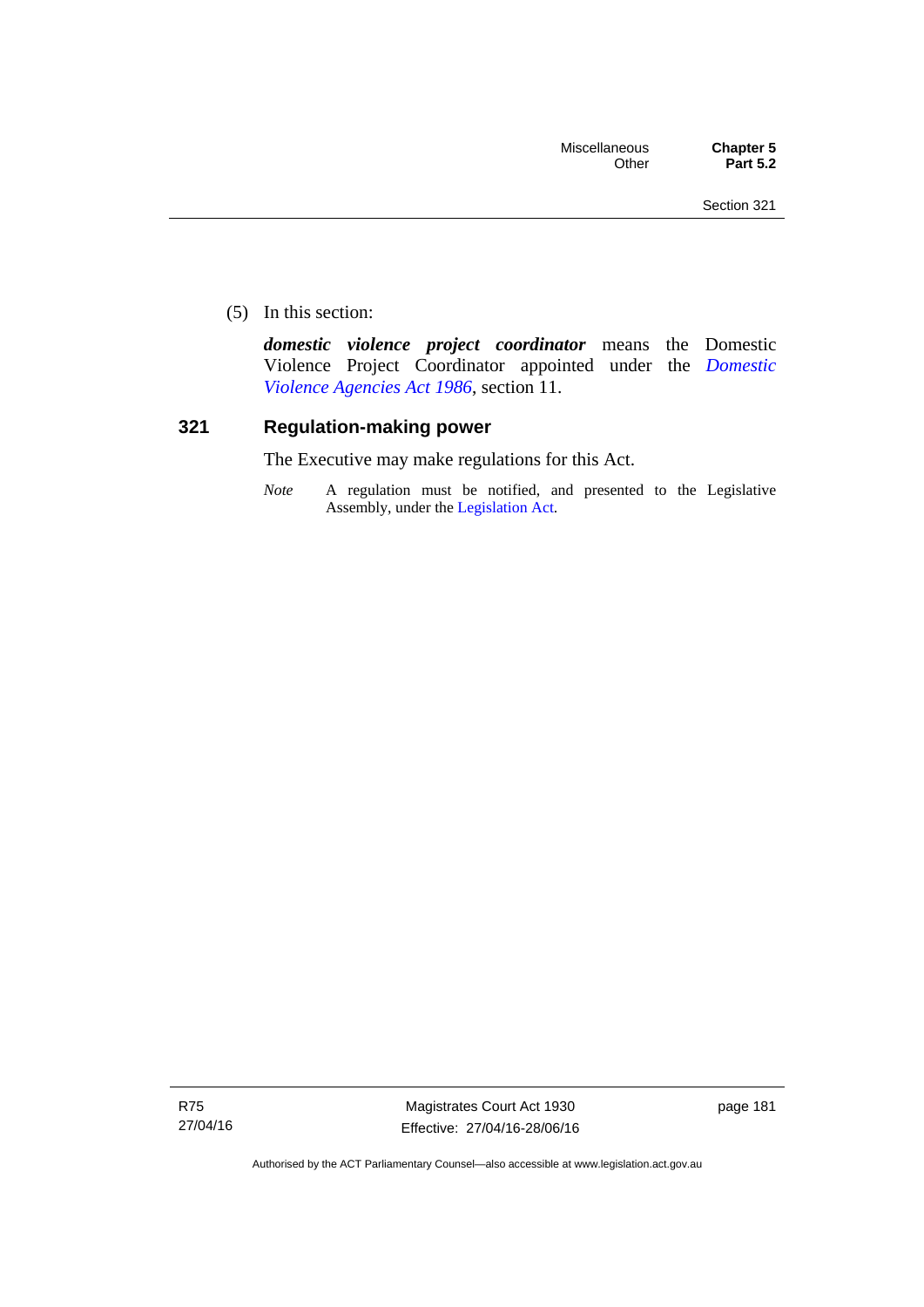# **Schedule 1 Oath and affirmation of office**

(see s 10P)

**Oath** 

I, [*name*], do swear that I will well and truly serve in the office of and that I will do right to all manner of people according to law, without fear or favour, affection or ill will. So help me God!

Affirmation

I, [*name*], do solemnly and sincerely affirm and declare that I will well and truly serve in the office of and that I will do right to all manner of people, according to law, without fear or favour, affection or ill will.

page 182 Magistrates Court Act 1930 Effective: 27/04/16-28/06/16 27/04/16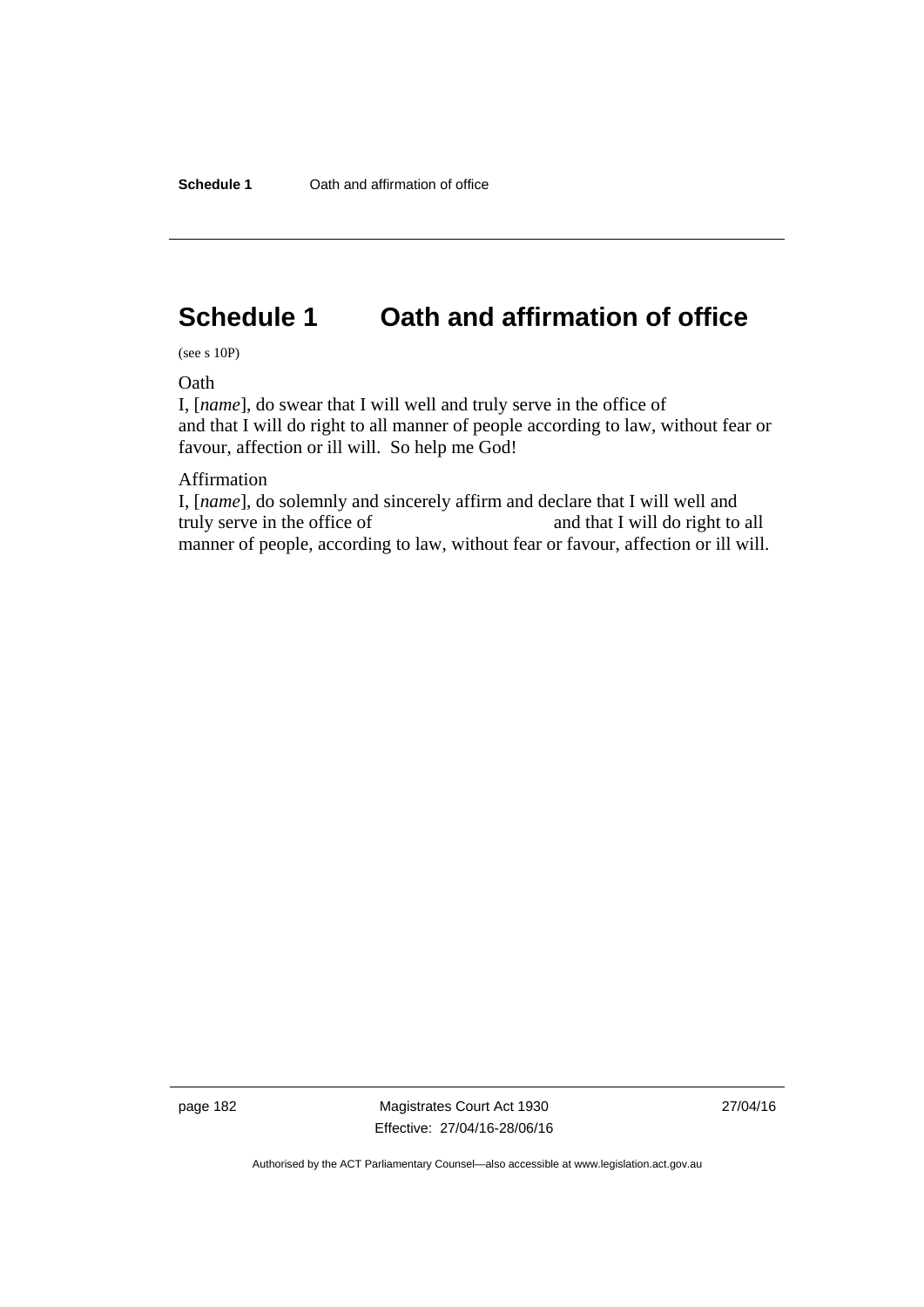# **Schedule 2 ACT and corresponding courts**

(see s 9C, defs *ACT court* and *corresponding court*)

| column 1 | column 2                 | column 3                                                                           |
|----------|--------------------------|------------------------------------------------------------------------------------|
| item     | <b>ACT court</b>         | corresponding court                                                                |
| 1        | Childrens Court          | Children's Court of Western Australia                                              |
|          | Coroner's Court          | Coroners Court of South Australia                                                  |
|          | <b>Industrial Court</b>  | Local Court of New South Wales                                                     |
|          | <b>Magistrates Court</b> | Local Court of the Northern Territory                                              |
|          |                          | Magistrates Courts of South Australia,<br>Tasmania, Victoria and Western Australia |
|          |                          | Warden's Courts of South Australia and the<br>Northern Territory                   |
|          |                          | Work Health Court of the Northern Territory                                        |
|          |                          | Youth Court of South Australia (constituted)<br>by a Magistrate)                   |
|          |                          | Youth Justice Court of the Northern<br>Territory                                   |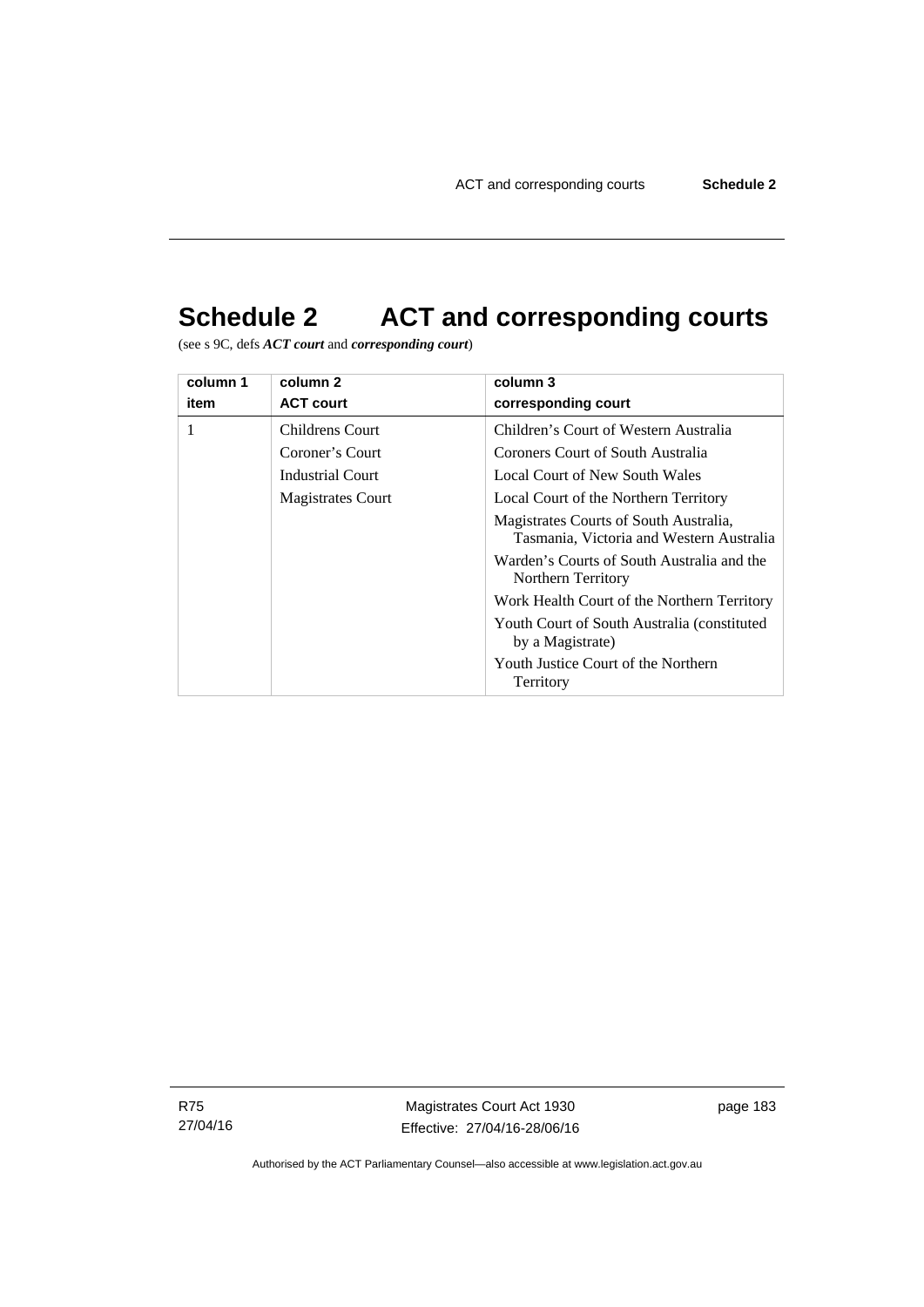**Dictionary** 

# **Dictionary**

(see s 2)

*Note 1* The [Legislation Act](http://www.legislation.act.gov.au/a/2001-14) contains definitions and other provisions relevant to this Act.

*Note 2* For example, the [Legislation Act,](http://www.legislation.act.gov.au/a/2001-14) pt 1 defines the following terms:

- ACAT
- ACT
- adult
- Attorney-General
- child
- correctional centre
- Commonwealth
- Criminal Code
- director-general (see s 163)
- director of public prosecutions
- disallowable instrument (see s 9)
- document
- Executive
- exercise, a function
- external territory
- fail
- file
- function
- home address
- individual
- in relation to
- instrument (see s 14)
- judge
- lawyer
- may (see s 146)
- month
- must

page 184 Magistrates Court Act 1930 Effective: 27/04/16-28/06/16

R75 27/04/16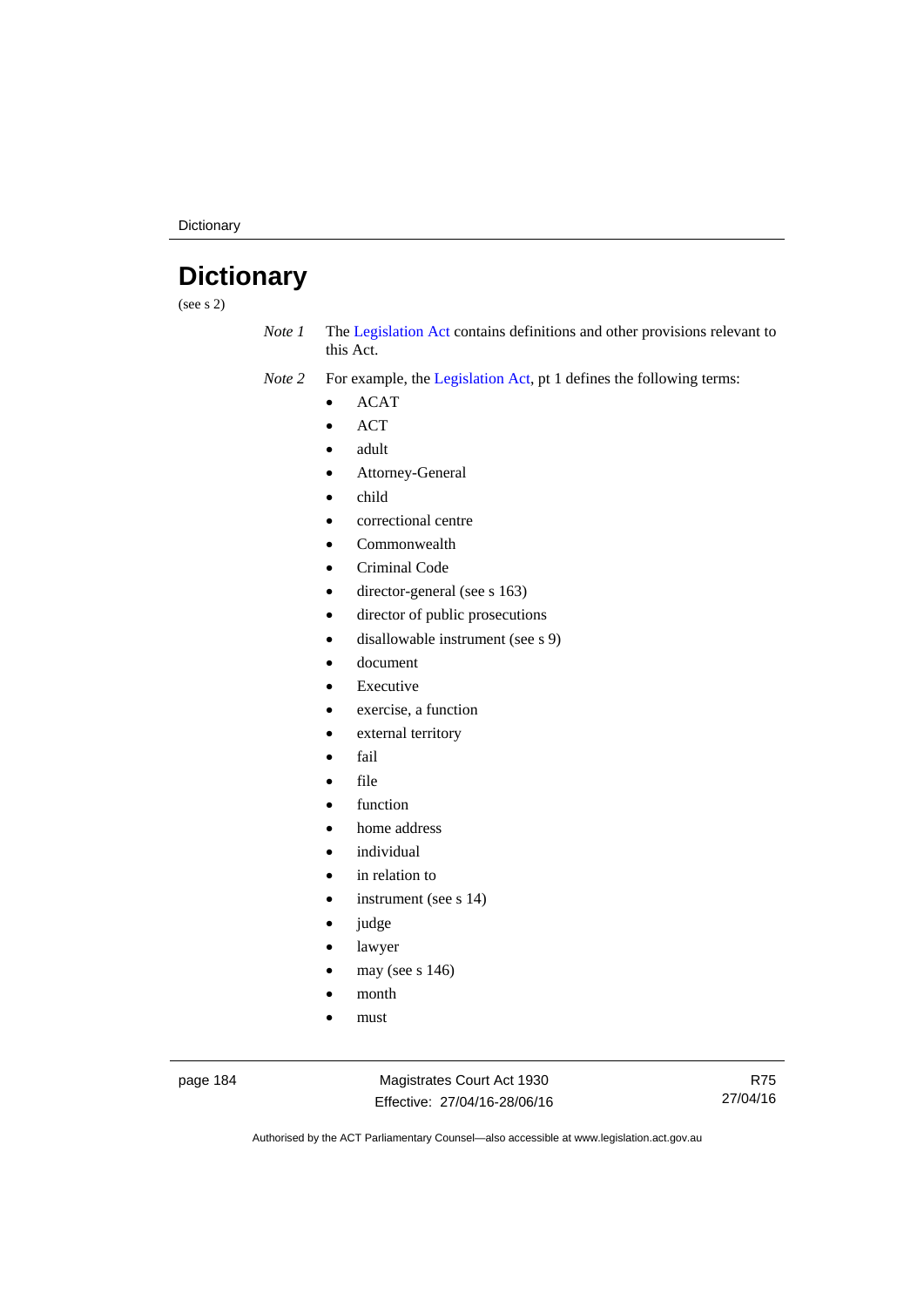#### **Dictionary**

- notifiable instrument (see s 10)
- NSW correctional centre
- oath
- parent
- penalty unit (see s 133)
- police officer
- prescribed
- proceeding
- sign
- summary offence (see s 190)
- territory law
- under.

*Aboriginal or Torres Strait Islander offender*, for chapter 4C (Galambany Court)—see section 291L.

*ACT court*, for division 2.2.3A (Judicial officers exchange)—see section 9C.

*administering authority*, for an infringement notice offence, for part 3.8 (Infringement notices for certain offences)—see section 117.

*another jurisdiction*, for part 3.8 (Infringement notices for certain offences)—see section 117.

*appeal*, for part 4.5 (Civil appeals)—see section 272.

*appearance*—see section 311 (4).

## *authorised person*—

- (a) for division 3.3.3A (Court attendance notices)—see section 41A; and
- (b) for part 3.8 (Infringement notices for certain offences)—see section 134A (3).

page 185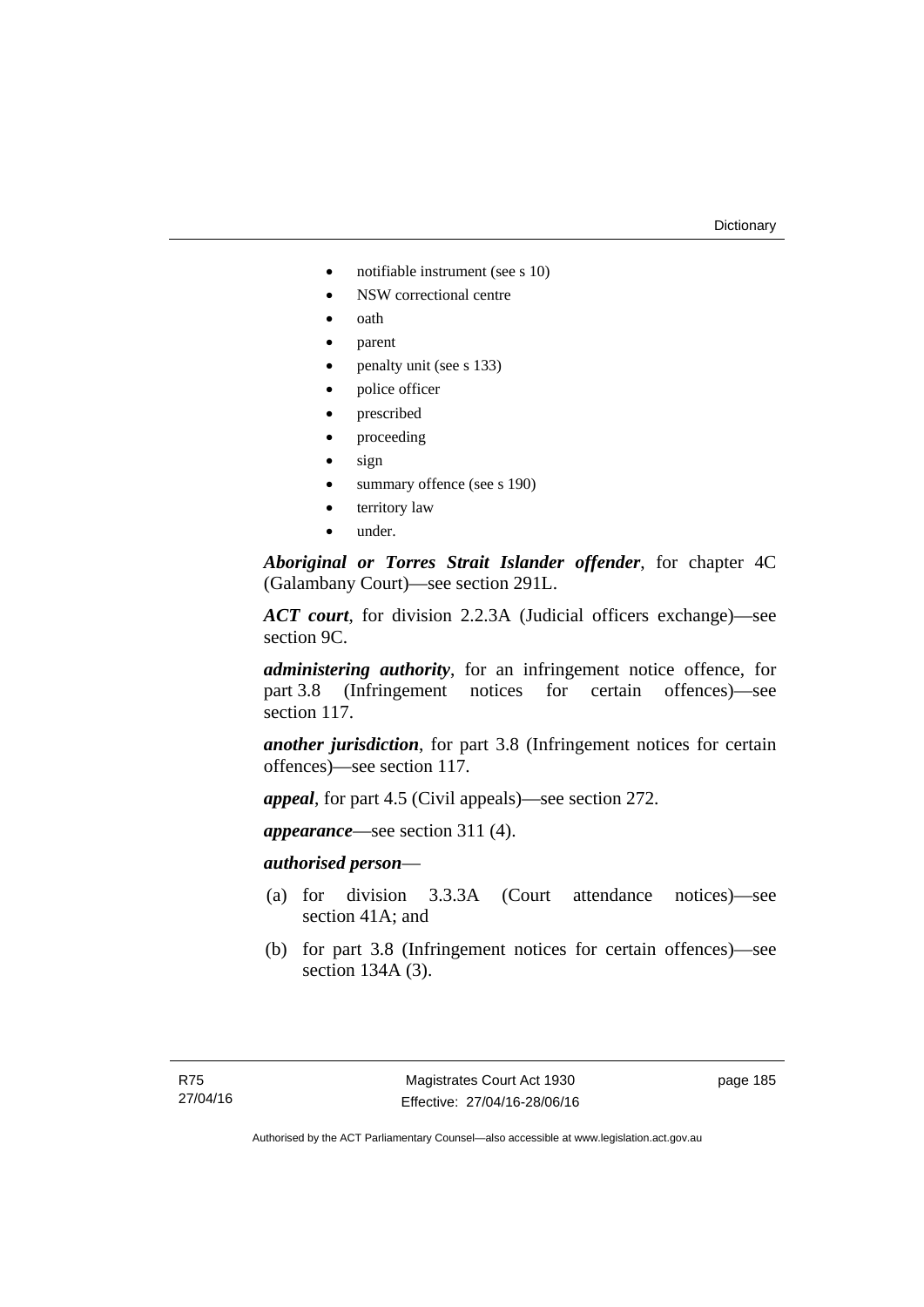**back-up** offence, in relation to an indictable offence—see the *[Supreme Court Act 1933](http://www.legislation.act.gov.au/a/1933-34)*, section 68CA.

*bailiff* means a bailiff under this Act.

*certified copy*, of depositions, for division 3.5.6 (Indictable offences—other provisions)—see section 105A.

*circle sentencing*, for chapter 4C (Galambany Court)—see section 291L.

*claim* means a claim under the rules.

*committal order*—see the *[Crimes \(Sentence Administration\)](http://www.legislation.act.gov.au/a/2005-59)  [Act 2005](http://www.legislation.act.gov.au/a/2005-59)*, section 10.

## *conviction*—

- (a) means conviction by a magistrate for an offence; and
- (b) for division 3.9.3 (Reciprocal enforcement of fines against bodies corporate)—see section 166A.

*corresponding court*, for division 2.2.3A (Judicial officers exchange)—see section 9C.

*court* means the Magistrates Court.

*court*, for division 2.2.3A (Judicial officers exchange)—see section 9C.

*court attendance notice*, for division 3.3.3A (Court attendance notices)—see section 41B.

*Crimes Act*, for chapter 3 (Criminal proceedings)—see section 18A.

*date of service*, of an infringement notice or reminder notice that has been, or is to be, served on a person, for part 3.8 (Infringement notices for certain offences)—see section 117.

*decision*, for chapter 3 (Criminal proceedings)—see section 18A.

R75 27/04/16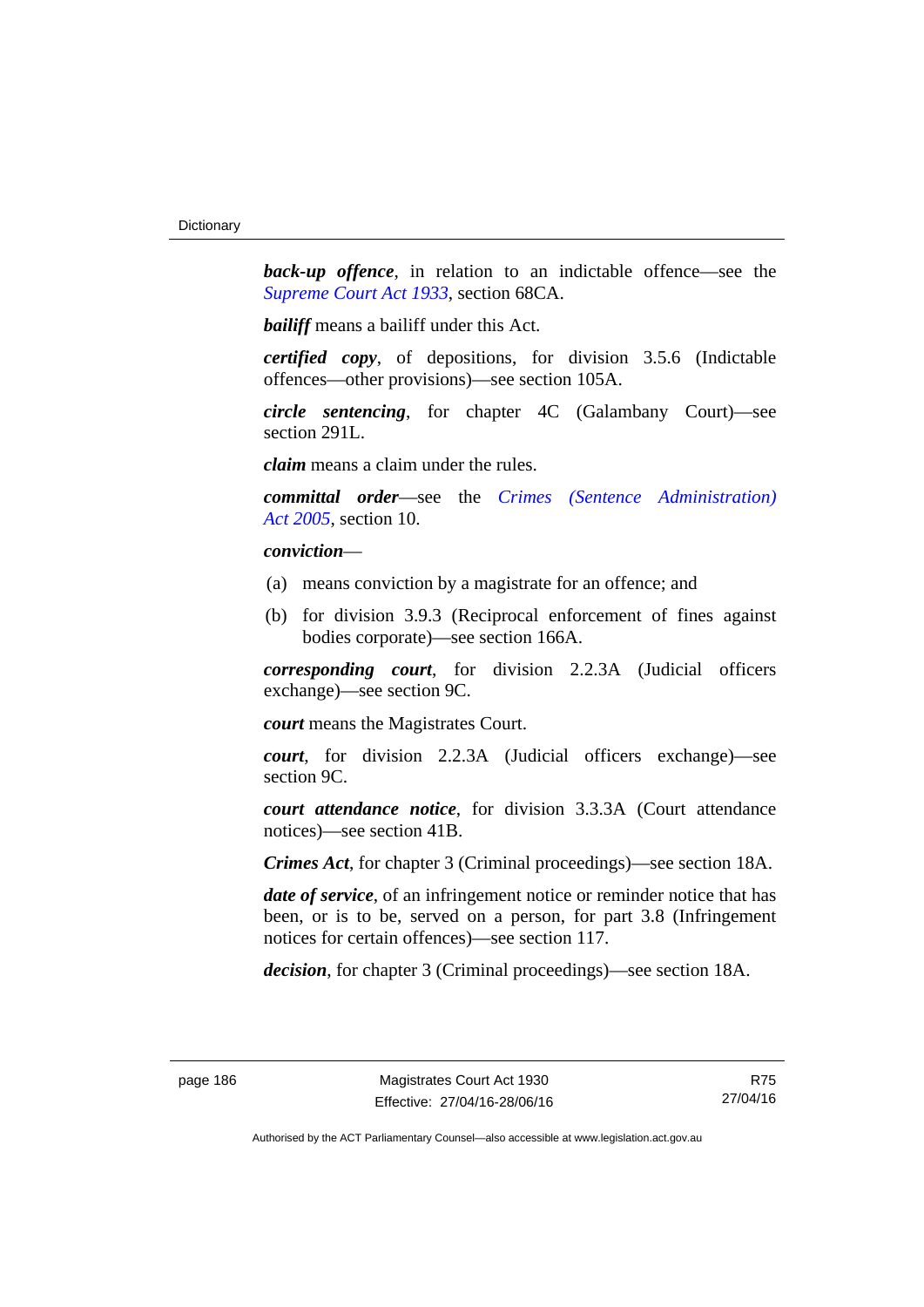## *defendant*—

- (a) for chapter 3 (Criminal proceedings)—see section 18A; and
- (b) for part 3.7 (Service and pleading by post for certain offences)—see section 116A (1).

*domestic violence offence*—see section 291H.

*driver*, of a vehicle, for part 3.8 (Infringement notices for certain offences)—see section 117.

*fine*, for division 3.9.3 (Reciprocal enforcement of fines against bodies corporate)—see section 166A.

*hearing* includes the examination of a person charged with an indictable offence.

*illegal user declaration*, for part 3.8 (Infringement notices for certain offences)—see section 131D.

*indictable offence* means an offence that may be prosecuted before the Supreme Court by charge or indictment.

*indictment* means an information for an indictable offence presented by an authorised officer to a court with jurisdiction to try the accused person.

*industrial or work safety matter*, for chapter 4D (The Industrial Court)—see section 291Q (1).

*industrial or work safety offence*, for chapter 4D (The Industrial Court)—see section 291O.

*information* includes a complaint brought to enforce a criminal penalty or forfeiture under a territory law.

## *infringement notice*—

R75

- (a) for part 3.8 (Infringement notices for certain offences)—see section 117; and
- (b) for division 3.8.3 (Additional provisions for vehicle-related offences)—see section 131A.

| R75      | Magistrates Court Act 1930   | page 187 |
|----------|------------------------------|----------|
| 27/04/16 | Effective: 27/04/16-28/06/16 |          |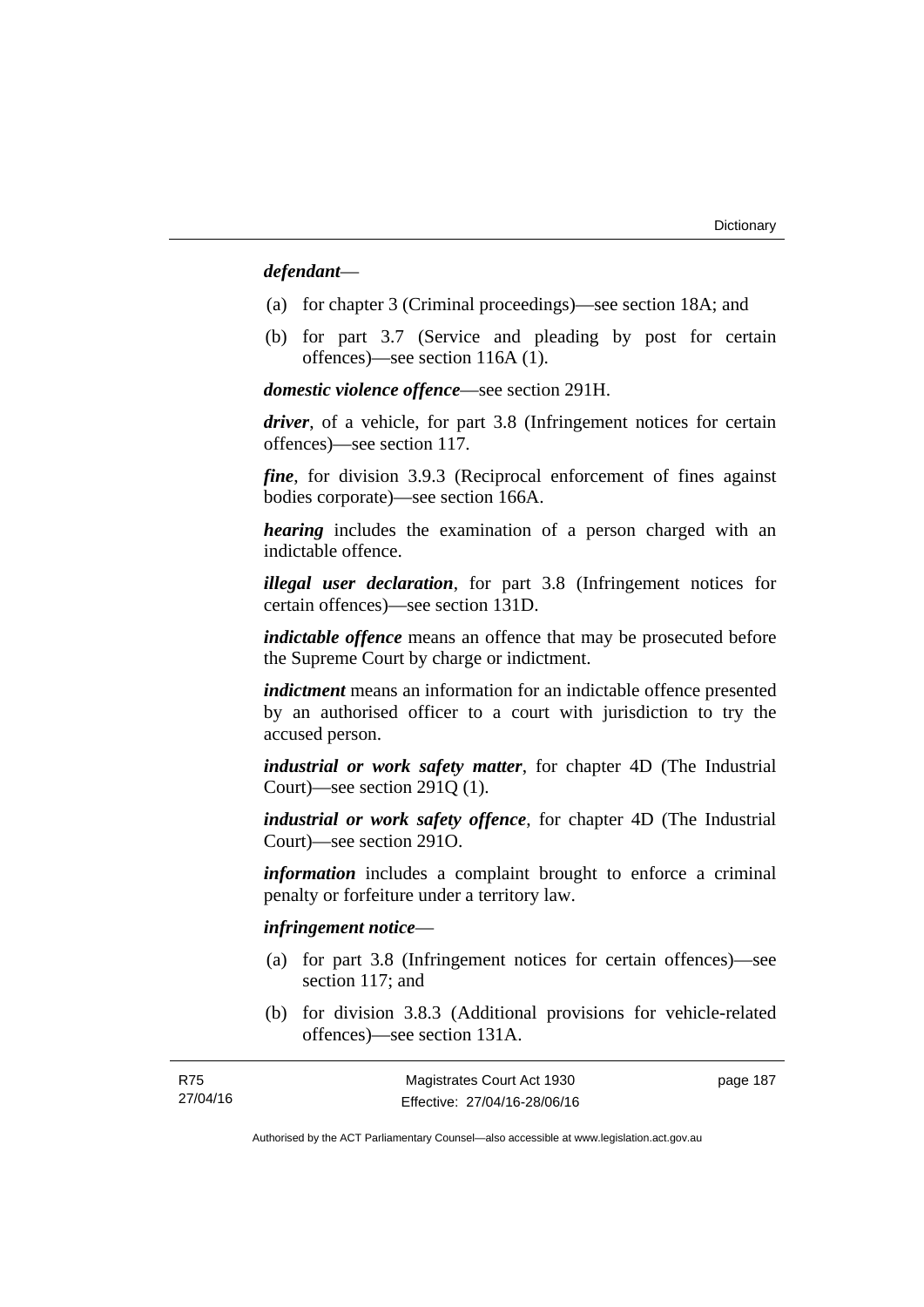*infringement notice offence*, for part 3.8 (Infringement notices for certain offences)—see section 117.

*infringement notice penalty*, for a person for an infringement notice offence, for part 3.8 (Infringement notices for certain offences)—see section 117.

*judicial exchange arrangement*, for division 2.2.3A (Judicial officers exchange)—see section 9C.

*judicial officer*, for division 2.2.3A (Judicial officers exchange) see section 9C.

*known offender declaration*, for part 3.8 (Infringement notices for certain offences)—see section 131E.

*law in force in the ACT*, for part 3.7 (Service and pleading by post for certain offences)—see section 116A (1).

## *magistrate*—

- (a) means the Chief Magistrate, a magistrate, or a special magistrate and, if a function of a magistrate is exercisable by a registrar, includes a registrar exercising the function; and
- (b) for division 2.2.1 (Magistrates other than special magistrates) see section 6.

*notice of intention to defend form*, for part 3.7 (Service and pleading by post for certain offences) (other than section 116B (2))—see section 116A (2).

*notice to defendant form*, for part 3.7 (Service and pleading by post) for certain offences) (other than section 116B (2))—see section 116A (2).

*participating jurisdiction*, for division 2.2.3A (Judicial officers exchange)—see section 9C.

*plea of guilty form*, for part 3.7 (Service and pleading by post for certain offences) (other than section 116B (2))—see section 116A (2).

R75 27/04/16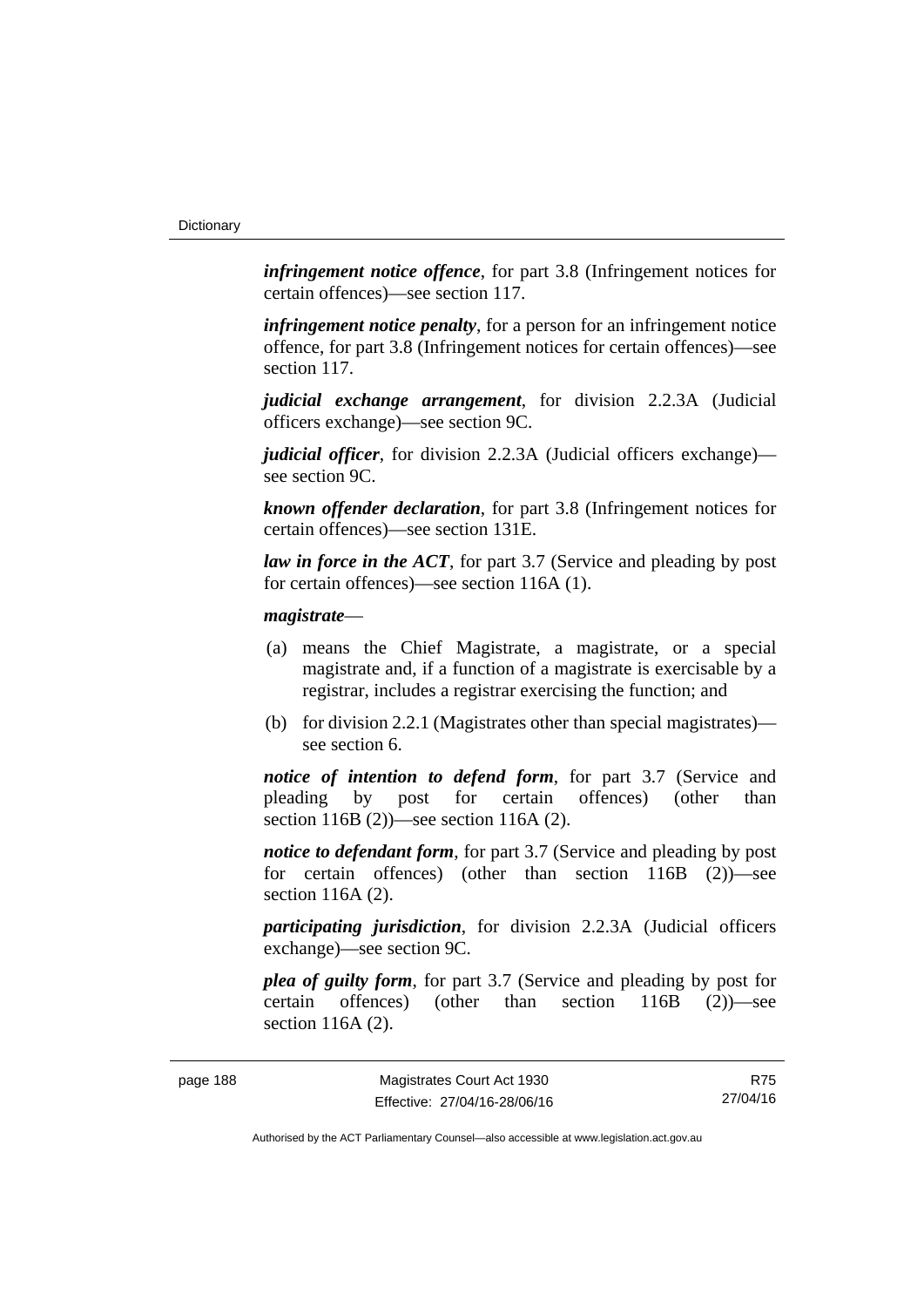*prescribed offence*, for part 3.7 (Service and pleading by post for certain offences)—see section 116AA.

*prescribed period*, for division 3.4.2 (Warrants for witnesses)—see section 62.

*reciprocating court*, for division 3.9.3 (Reciprocal enforcement of fines against bodies corporate)—see section 166A.

*reference appeal*, for division 3.10.2A (Reference appeals in criminal matters)—see section 219AB (2).

*registered*, for a vehicle, for part 3.8 (Infringement notices for certain offences)—see section 117.

*registrar* means the registrar of the Magistrates Court, and includes a deputy registrar of the court.

*related offence*, in relation to an indictable offence––see the *[Supreme Court Act 1933](http://www.legislation.act.gov.au/a/1933-34)*, section 68CA.

*relevant officer*, in relation to a reciprocating court, for division 3.9.3 (Reciprocal enforcement of fines against bodies corporate)—see section 166A.

*reminder notice*, for part 3.8 (Infringement notices for certain offences)—see section 117.

*reporting officer*, for division 3.4.2 (Warrants for witnesses)—see section 62.

*responsible person*, for a vehicle, for part 3.8 (Infringement notices for certain offences)—see the *[Road Transport \(General\) Act 1999](http://www.legislation.act.gov.au/a/1999-77)*, section 10 and section 11.

*review appeal*, for division 3.10.3 (Review appeals in criminal matters)—see section 219B (1).

*rules* means rules under the *[Court Procedures Act 2004](http://www.legislation.act.gov.au/a/2004-59)* applying in relation to the Magistrates Court.

*security*—for part 3.12 (Securities in criminal matters)—see section 248.

page 189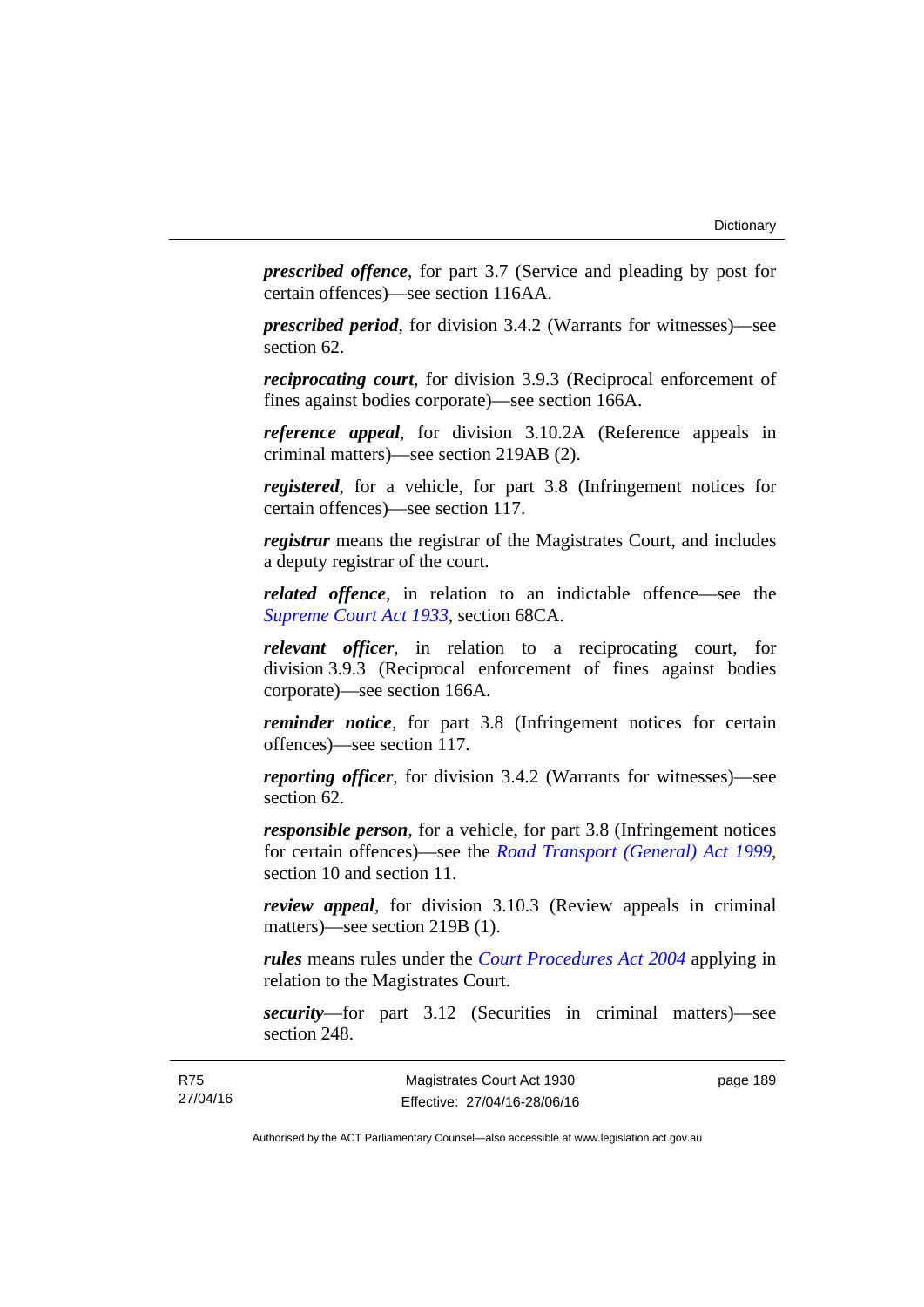*sold vehicle declaration*, for part 3.8 (Infringement notices for certain offences)—see section 131F.

*State*, for division 3.9.3 (Reciprocal enforcement of fines against bodies corporate)—see section 166A.

*summary conviction* means conviction by a magistrate for an offence.

*territory fine*, for division 3.9.3 (Reciprocal enforcement of fines against bodies corporate)—see section 166A.

*this jurisdiction*, for division 2.2.3A (Judicial officers exchange) see section 9C.

*unknown offender declaration*, for part 3.8 (Infringement notices for certain offences)—see section 131G.

*vehicle*, for part 3.8 (Infringement notices for certain offences)—see the *[Road Transport \(Vehicle Registration\) Act 1999](http://www.legislation.act.gov.au/a/1999-81)*, dictionary.

*vehicle-related offence*, for part 3.8 (Infringement notices for certain offences)—see section 117.

*warrant*, for division 3.4.2 (Warrants for witnesses)—see section 62.

page 190 Magistrates Court Act 1930 Effective: 27/04/16-28/06/16

R75 27/04/16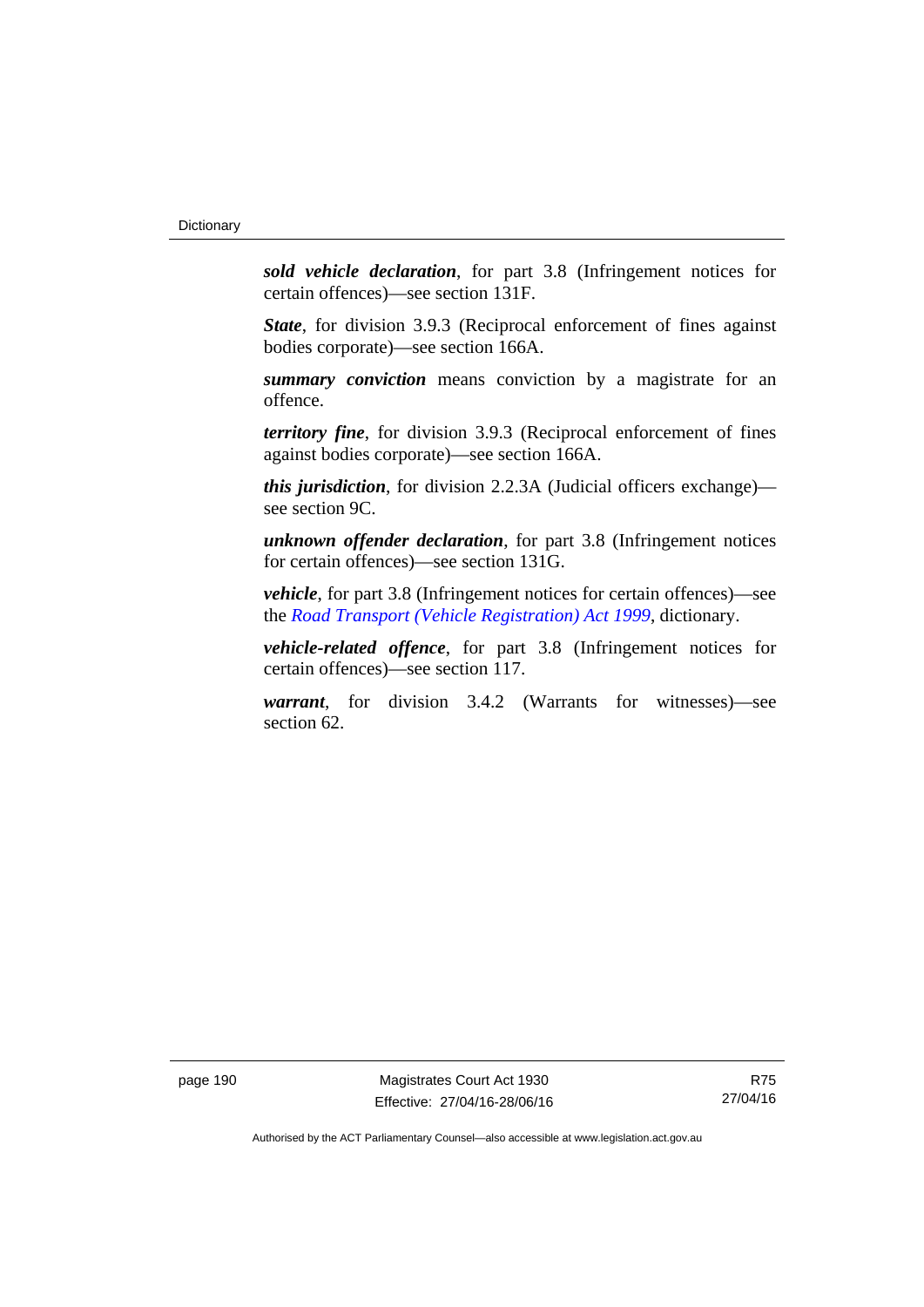# **Endnotes**

## **1 About the endnotes**

Amending and modifying laws are annotated in the legislation history and the amendment history. Current modifications are not included in the republished law but are set out in the endnotes.

Not all editorial amendments made under the *[Legislation Act 2001](http://www.legislation.act.gov.au/a/2001-14)*, part 11.3 are annotated in the amendment history. Full details of any amendments can be obtained from the Parliamentary Counsel's Office.

Uncommenced amending laws are not included in the republished law. The details of these laws are underlined in the legislation history. Uncommenced expiries are underlined in the legislation history and amendment history.

If all the provisions of the law have been renumbered, a table of renumbered provisions gives details of previous and current numbering.

The endnotes also include a table of earlier republications.

| $A = Act$                                    | NI = Notifiable instrument                  |
|----------------------------------------------|---------------------------------------------|
| $AF =$ Approved form                         | $o = order$                                 |
| $am = amended$                               | $om = omitted/repealed$                     |
| $amdt = amendment$                           | $ord = ordinance$                           |
| $AR = Assembly resolution$                   | $orig = original$                           |
| $ch = chapter$                               | par = paragraph/subparagraph                |
| $CN =$ Commencement notice                   | $pres = present$                            |
| $def = definition$                           | $prev = previous$                           |
| $DI = Disallowable instrument$               | $(\text{prev}) = \text{previously}$         |
| $dict = dictionary$                          | $pt = part$                                 |
| $disallowed = disallowed by the Legislative$ | $r = rule/subrule$                          |
| Assembly                                     | $reloc = relocated$                         |
| $div = division$                             | $renum = renumbered$                        |
| $exp = expires/expired$                      | $R[X]$ = Republication No                   |
| $Gaz = gazette$                              | $RI = reissue$                              |
| $hdg = heading$                              | $s = section/subsection$                    |
| $IA = Interpretation Act 1967$               | $sch = schedule$                            |
| $ins = inserted/added$                       | $sdiv = subdivision$                        |
| $LA =$ Legislation Act 2001                  | $SL = Subordinate$ law                      |
| $LR =$ legislation register                  | $sub =$ substituted                         |
| LRA = Legislation (Republication) Act 1996   | $underlining = whole or part not commenced$ |
| $mod = modified/modification$                | or to be expired                            |
|                                              |                                             |

# **2 Abbreviation key**

R75 27/04/16

Magistrates Court Act 1930 Effective: 27/04/16-28/06/16 page 191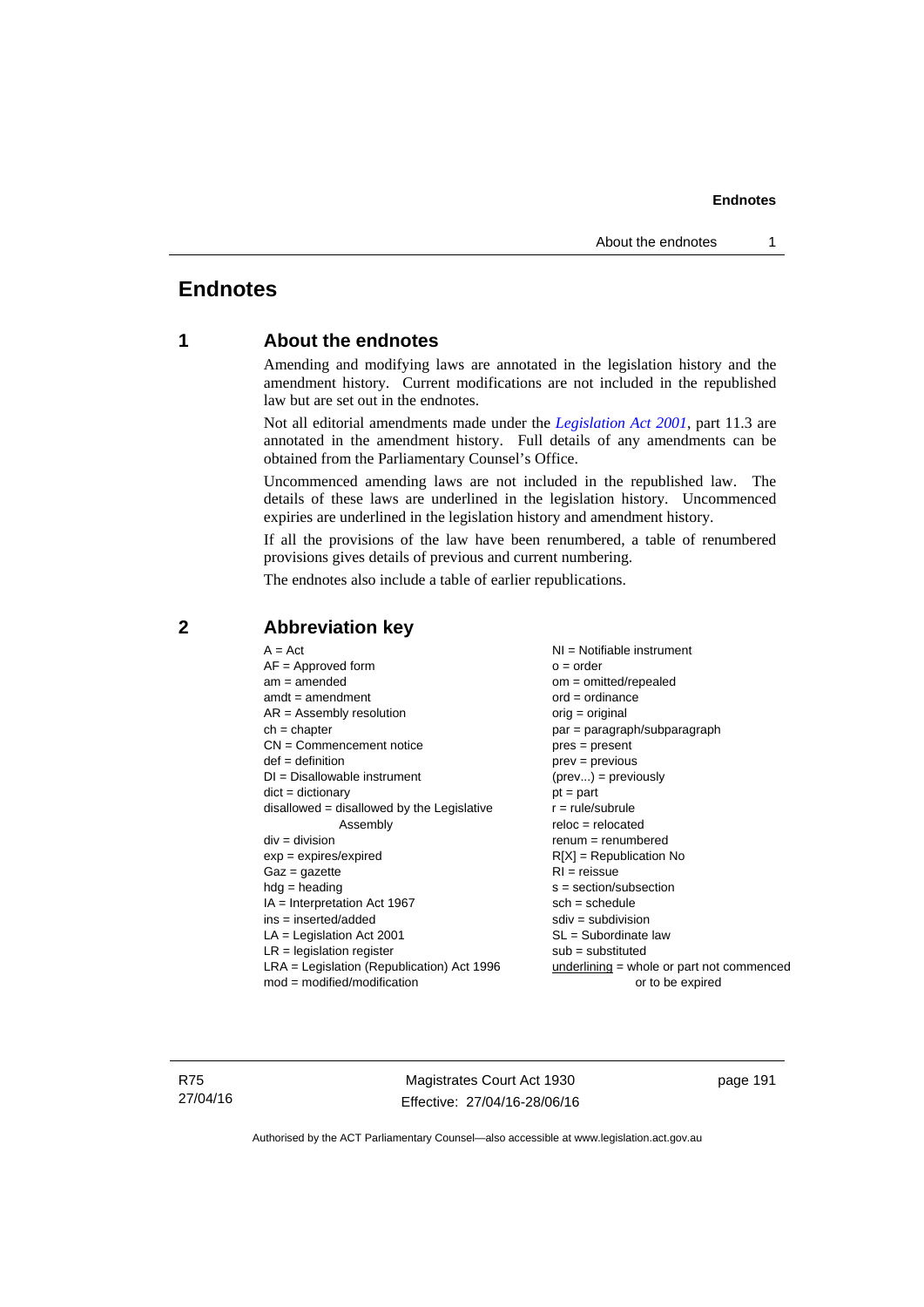3 Legislation history

## **3 Legislation history**

This Act was originally a Commonwealth ordinance—the *[Court of Petty Sessions](http://www.legislation.act.gov.au/a/1930-21)  [Ordinance \(No 2\) 1930](http://www.legislation.act.gov.au/a/1930-21)* No 21 (Cwlth). It was renamed as the *Magistrates Court Ordinance 1930* by the *[Magistrates Court Ordinance 1985](http://www.legislation.act.gov.au/a/1985-67)* No 67 (s 3).

The *[ACT Self-Government \(Consequential Provisions\) Act 1988](http://www.comlaw.gov.au/Details/C2004A03702)* No 109 (Cwlth), s 12 converted some former Commonwealth ordinances in force in the ACT into ACT enactments. This allowed the ACT Legislative Assembly to amend and repeal the laws. This Act was converted into an ACT enactment on 1 July 1990.

As with most ordinances in force in the ACT, the name was changed from *Ordinance* to *Act* by the *[Self-Government \(Citation of Laws\) Act 1989](http://www.legislation.act.gov.au/a/alt_ord1989-21/default.asp)* A1989-21, s 5 on its conversion to an ACT enactment on 1 July 1990.

Before 11 May 1989, ordinances commenced on their notification day unless otherwise stated (see *[Seat of Government \(Administration\) Act 1910](http://www.comlaw.gov.au/Current/C1910A00025)* (Cwlth), s 12).

After 11 May 1989 and before 10 November 1999, Acts commenced on their notification day unless otherwise stated (see *[Australian Capital Territory](http://www.comlaw.gov.au/Current/C2004A03699)  [\(Self-Government\) Act 1988](http://www.comlaw.gov.au/Current/C2004A03699)* (Cwlth) s 25).

## **Legislation before becoming Territory enactment**

## **Magistrates Court Act 1930 A1930-21**

notified 21 November 1930 commenced 21 November 1930

as amended by

### **[Court of Petty Sessions Ordinance 1932](http://www.legislation.act.gov.au/a/1932-21) Ord1932-21**

notified 17 November 1932 commenced 17 November 1932

## **[Court of Petty Sessions Ordinance 1934](http://www.legislation.act.gov.au/a/1934-17) Ord1934-17**  notified 19 July 1934

commenced 19 July 1934

## **[Money Lenders Ordinance 1936](http://www.legislation.act.gov.au/ord/1936-13) Ord1936-13**  notified 9 April 1936

commenced 1 May 1936

## **[Court of Petty Sessions Ordinance 1937](http://www.legislation.act.gov.au/a/1937-5) Ord1937-5**

notified 27 May 1937 commenced 27 May 1937

page 192 Magistrates Court Act 1930 Effective: 27/04/16-28/06/16

R75 27/04/16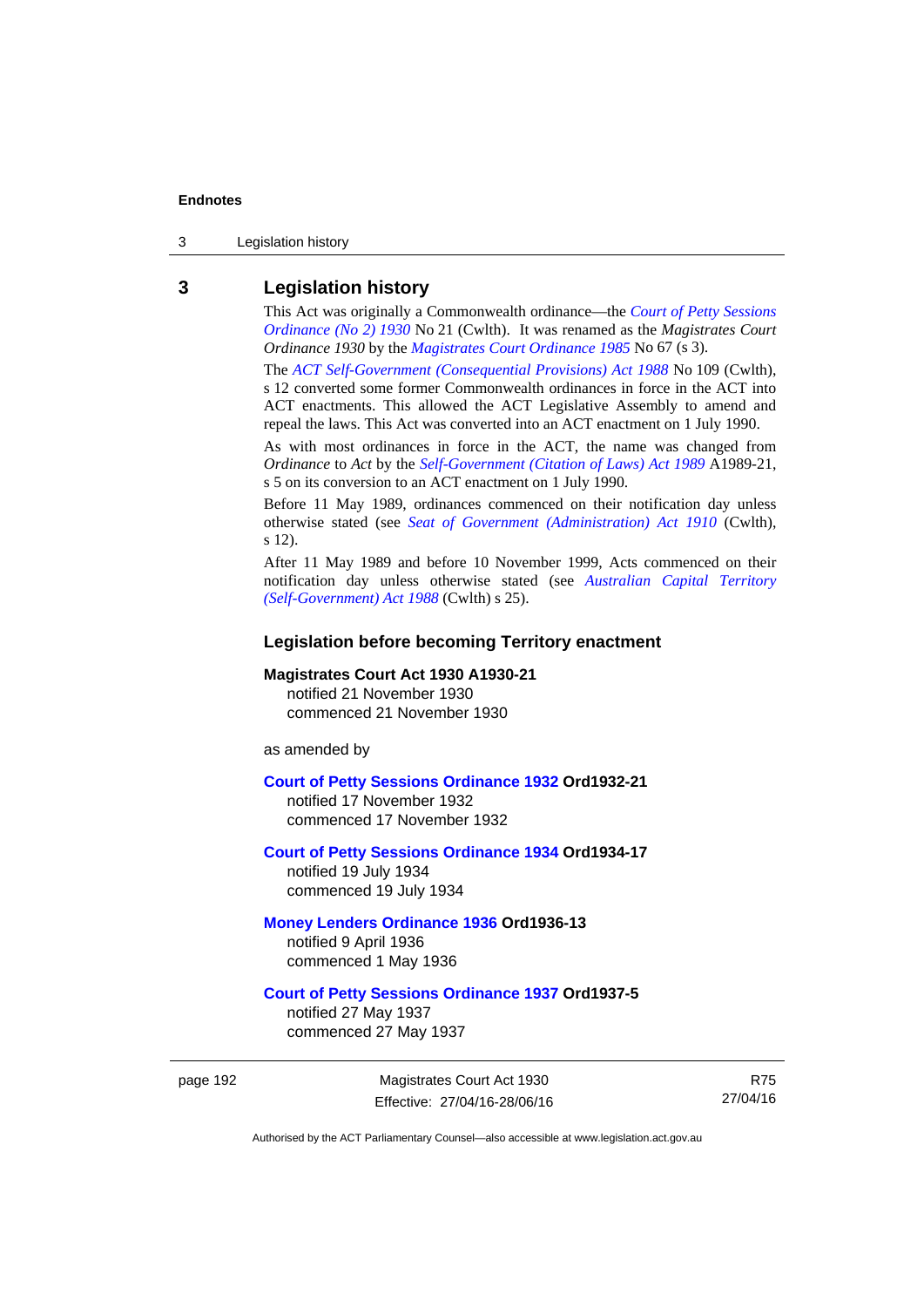## **[Court of Petty Sessions Ordinance \(No 2\) 1937](http://www.legislation.act.gov.au/a/1937-28) Ord1937-28**

notified 23 December 1937 commenced 23 December 1937

## **[Seat of Government \(Designation\) Ordinance 1938](http://www.legislation.act.gov.au/a/1938-25) Ord1938-25 (as am by [Ord1938-35](http://www.legislation.act.gov.au/a/1938-35))**  notified 8 September 1938

commenced 8 September 1938

## **[Ordinances Revision Ordinance 1938](http://www.legislation.act.gov.au/a/1938-35) Ord1938-35**

notified 15 December 1938 commenced 15 December 1938

**[Court of Petty Sessions Ordinance 1940](http://www.legislation.act.gov.au/a/1940-20) Ord1940-20**  notified 7 November 1940 commenced 7 November 1940

## **[Court of Petty Sessions Ordinance \(No 2\) 1940](http://www.legislation.act.gov.au/a/1940-22) Ord1940-22**

notified 12 December 1940 commenced 12 December 1940

## **[Court of Petty Sessions Ordinance 1949](http://www.legislation.act.gov.au/a/1949-13) Ord1949-13**

notified 1 December 1949 commenced 1 December 1949

## **[Court of Petty Sessions Ordinance 1951](http://www.legislation.act.gov.au/a/1951-7) Ord1951-7**  notified 26 July 1951

commenced 26 July 1951

## **[Court of Petty Sessions Ordinance \(No 2\) 1951](http://www.legislation.act.gov.au/a/1951-12) Ord1951-12**

notified 14 December 1951 commenced 14 December 1951

## **[Court of Petty Sessions Ordinance 1953](http://www.legislation.act.gov.au/a/1953-14) Ord1953-14**  notified 12 November 1953

commenced 3 December 1953

## **[Court of Petty Sessions Ordinance 1958](http://www.legislation.act.gov.au/a/1958-12) Ord1958-12**

notified 24 July 1958 commenced 24 July 1958

R75 27/04/16

Magistrates Court Act 1930 Effective: 27/04/16-28/06/16 page 193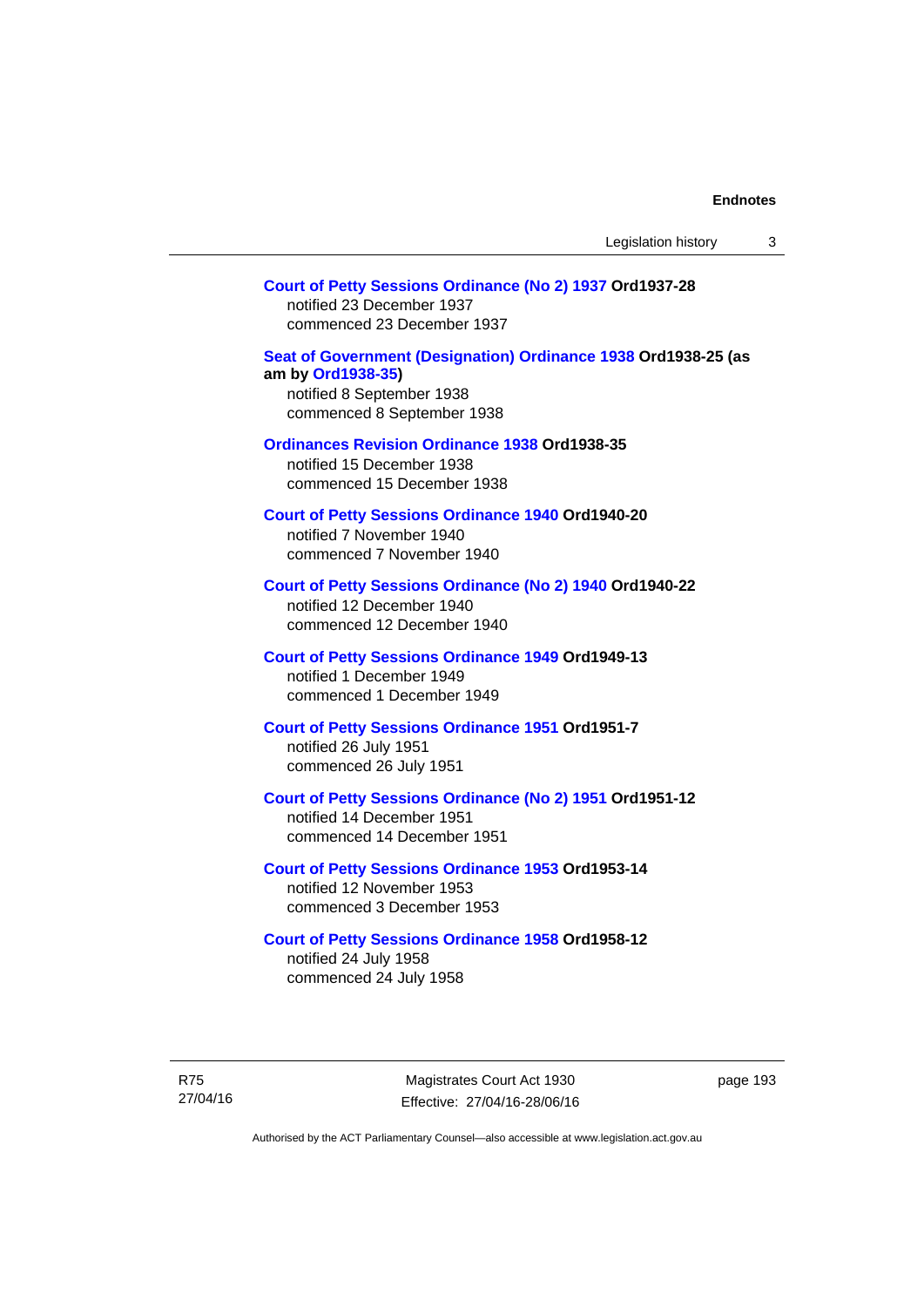| <b>Court of Petty Sessions Ordinance 1961 Ord1961-2</b><br>notified 29 March 1961<br>commenced 29 March 1961                                                                                            |
|---------------------------------------------------------------------------------------------------------------------------------------------------------------------------------------------------------|
| <b>Court of Petty Sessions Ordinance 1966 Ord1966-2</b><br>notified 10 February 1966<br>commenced 14 February 1966                                                                                      |
| <b>Court of Petty Sessions Ordinance 1967 Ord1967-1</b><br>notified 9 February 1967<br>commenced 9 February 1967                                                                                        |
| <b>Court of Petty Sessions Ordinance 1968 Ord1968-25</b><br>notified 19 December 1968<br>commenced 1 January 1969 (Cwlth Gaz 1968 p 7565)                                                               |
| <b>Court of Petty Sessions Ordinance 1969 Ord1969-12</b><br>notified 20 June 1969<br>commenced 20 June 1969                                                                                             |
| <b>Court of Petty Sessions Ordinance 1970 Ord1970-15</b><br>notified 19 March 1970<br>commenced 19 March 1970                                                                                           |
| <b>Court of Petty Sessions Ordinance 1972 Ord1972-37</b><br>notified 16 November 1972<br>s 1, s 2, s 6, s 14, commenced 16 November 1972<br>remainder commenced 1 February 1973 (Cwlth Gaz 1972 No 118) |
| <b>Court of Petty Sessions Ordinance 1973 Ord1973-48</b><br>notified 17 December 1973<br>commenced 17 December 1973                                                                                     |
| <b>Court of Petty Sessions Ordinance 1974 Ord1974-14</b><br>notified 17 April 1974<br>commenced 17 April 1974                                                                                           |
| <b>Ordinances Revision (Age of Majority) Ordinance 1974 Ord1974-47</b><br>notified 24 October 1974<br>commenced 1 November 1974                                                                         |

page 194 Magistrates Court Act 1930 Effective: 27/04/16-28/06/16

R75 27/04/16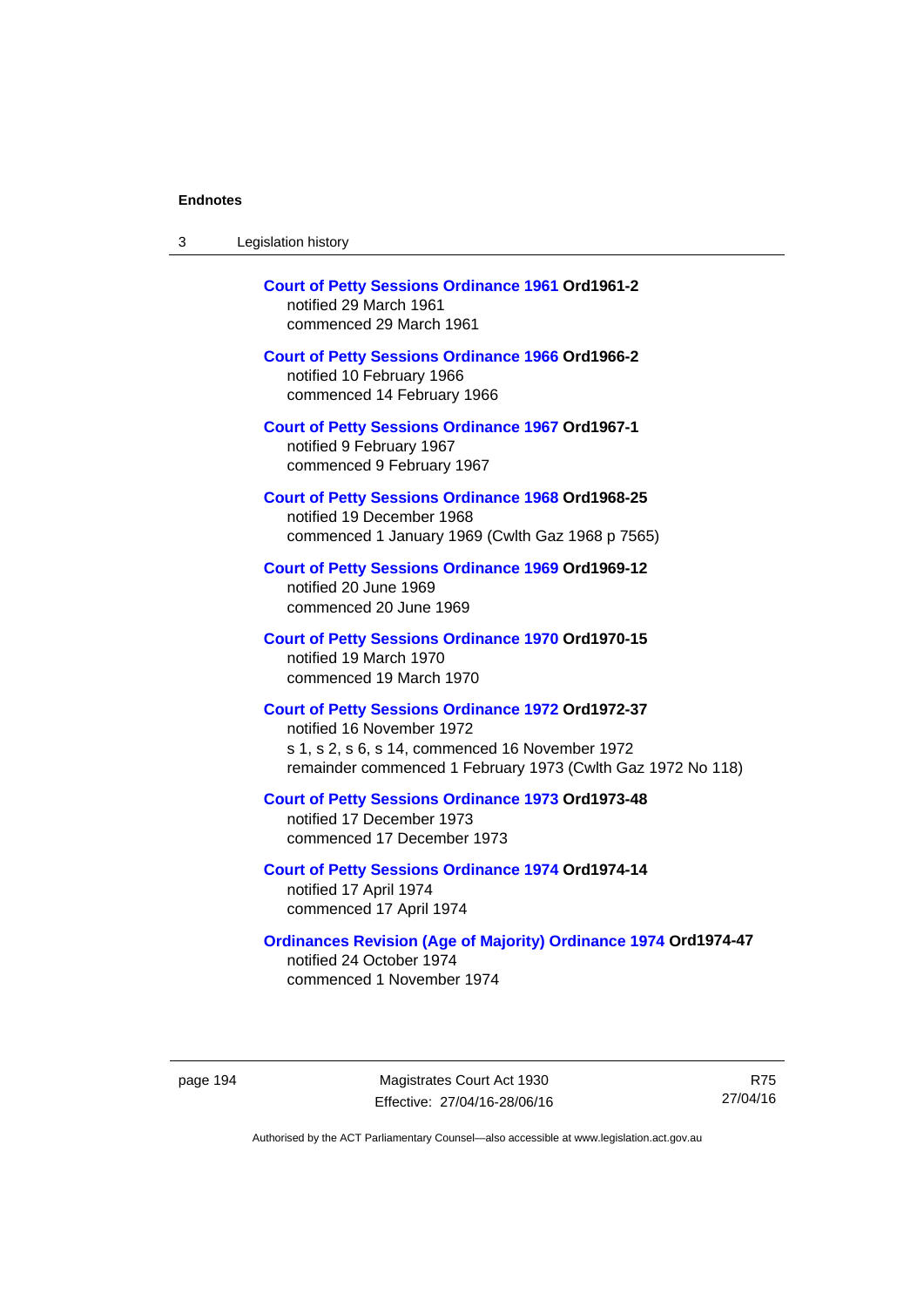## **[Court of Petty Sessions \(Amendment\) Ordinance 1976](http://www.legislation.act.gov.au/a/1976-42) Ord1976-42**  notified 13 September 1976 commenced 13 September 1976

## **[Court of Petty Sessions \(Amendment\) Ordinance 1977](http://www.legislation.act.gov.au/a/1977-4) Ord1977-4**

notified 24 March 1977 ss 1-3, 10 commenced 24 March 1977 remainder commenced 28 March 1977 (Cwlth Gaz 1977 No S52)

## **[Court of Petty Sessions \(Amendment\) Ordinance \(No 2\) 1977](http://www.legislation.act.gov.au/a/1977-34)**

**Ord1977-34**  notified 28 July 1977

commenced 28 July 1977

## **[Court of Petty Sessions \(Amendment\) Ordinance \(No 3\) 1977](http://www.legislation.act.gov.au/ord/1977-56)**

**Ord1977-56**  notified 6 October 1977 ceased to have effect because not tabled

#### **[Court of Petty Sessions \(Amendment\) Ordinance \(No 4\) 1977](http://www.legislation.act.gov.au/a/1977-61) Ord1977-61**

notified 21 November 1977 commenced 21 November 1977

## **[Ordinances Revision Ordinance 1978](http://www.legislation.act.gov.au/a/1978-46) Ord1978-46**

notified 28 December 1978 commenced 28 December 1978

## **[Court of Petty Sessions \(Amendment\) Ordinance 1979](http://www.legislation.act.gov.au/a/1979-33) Ord1979-33**

notified 14 November 1979 commenced 14 November 1979

## **[Court of Petty Sessions \(Amendment\) Ordinance \(No 2\) 1979](http://www.legislation.act.gov.au/a/1979-41) Ord1979-41**

notified 18 December 1979 commenced 18 December 1979

## **[Court of Petty Sessions \(Amendment\) Ordinance 1980](http://www.legislation.act.gov.au/a/1980-4) Ord1980-4**

notified 20 March 1980 commenced 1 April 1980 (Cwlth Gaz 1980 No S66)

R75 27/04/16

Magistrates Court Act 1930 Effective: 27/04/16-28/06/16 page 195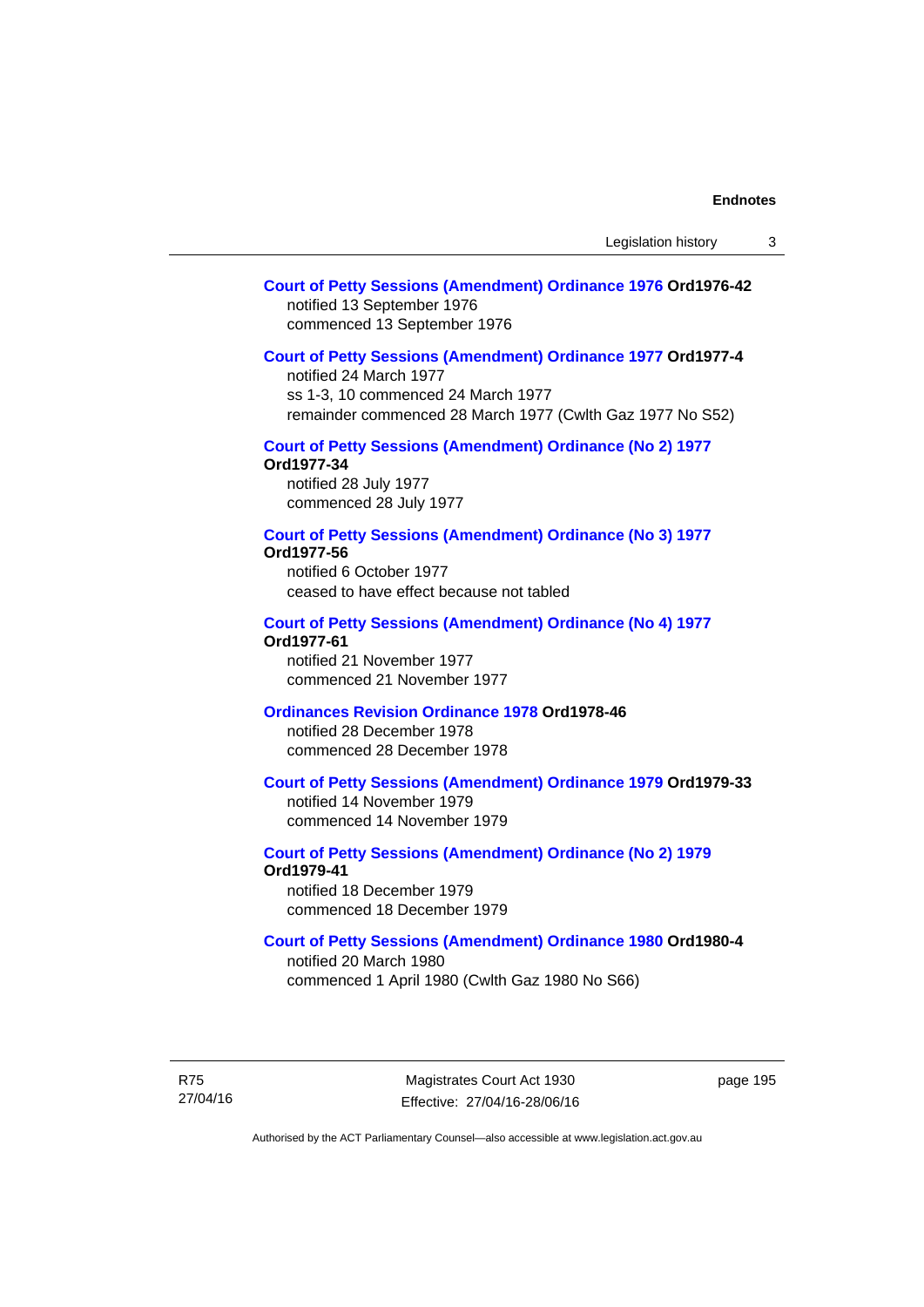| -3 | Legislation history |  |
|----|---------------------|--|
|----|---------------------|--|

#### **[Court of Petty Sessions \(Amendment\) Ordinance \(No 2\) 1980](http://www.legislation.act.gov.au/a/1980-10) Ord1980-10**  notified 26 March 1980

commenced 26 March 1980

## **[Court of Petty Sessions \(Amendment\) Ordinance 1982](http://www.legislation.act.gov.au/a/1982-2) Ord1982-2**

notified 26 February 1982 commenced 1 September 1982 (Cwlth Gaz 1982 No S178)

# **[Court of Petty Sessions \(Amendment\) Ordinance \(No 2\) 1982](http://www.legislation.act.gov.au/a/1982-3)**

**Ord1982-3** 

notified 26 February 1982 commenced 26 February 1982

## **[Court of Petty Sessions \(Amendment\) Ordinance 1984](http://www.legislation.act.gov.au/a/1984-9) Ord1984-9**

notified 11 April 1984 commenced 11 April 1984

#### **[Court of Petty Sessions \(Amendment\) Ordinance \(No 2\) 1984](http://www.legislation.act.gov.au/a/1984-10) Ord1984-10**

notified 11 April 1984 commenced 11 April 1984

#### **[Court of Petty Sessions \(Amendment\) Ordinance \(No 3\) 1984](http://www.legislation.act.gov.au/a/1984-16) Ord1984-16**

notified 1 June 1984 commenced 1 June 1984

# **[Court of Petty Sessions \(Amendment\) Ordinance \(No 4\) 1984](http://www.legislation.act.gov.au/a/1984-61)**

**Ord1984-61** 

notified 2 November 1984 commenced 2 November 1984

#### **[Court of Petty Sessions \(Amendment\) Ordinance \(No 5\) 1984](http://www.legislation.act.gov.au/a/1984-62) Ord1984-62**

notified 2 November 1984 commenced 2 November 1984

## **[Court of Petty Sessions \(Amendment\) Ordinance 1985](http://www.legislation.act.gov.au/a/1985-17) Ord1985-17**

notified 17 April 1985 commenced 17 April 1985

page 196 Magistrates Court Act 1930 Effective: 27/04/16-28/06/16

R75 27/04/16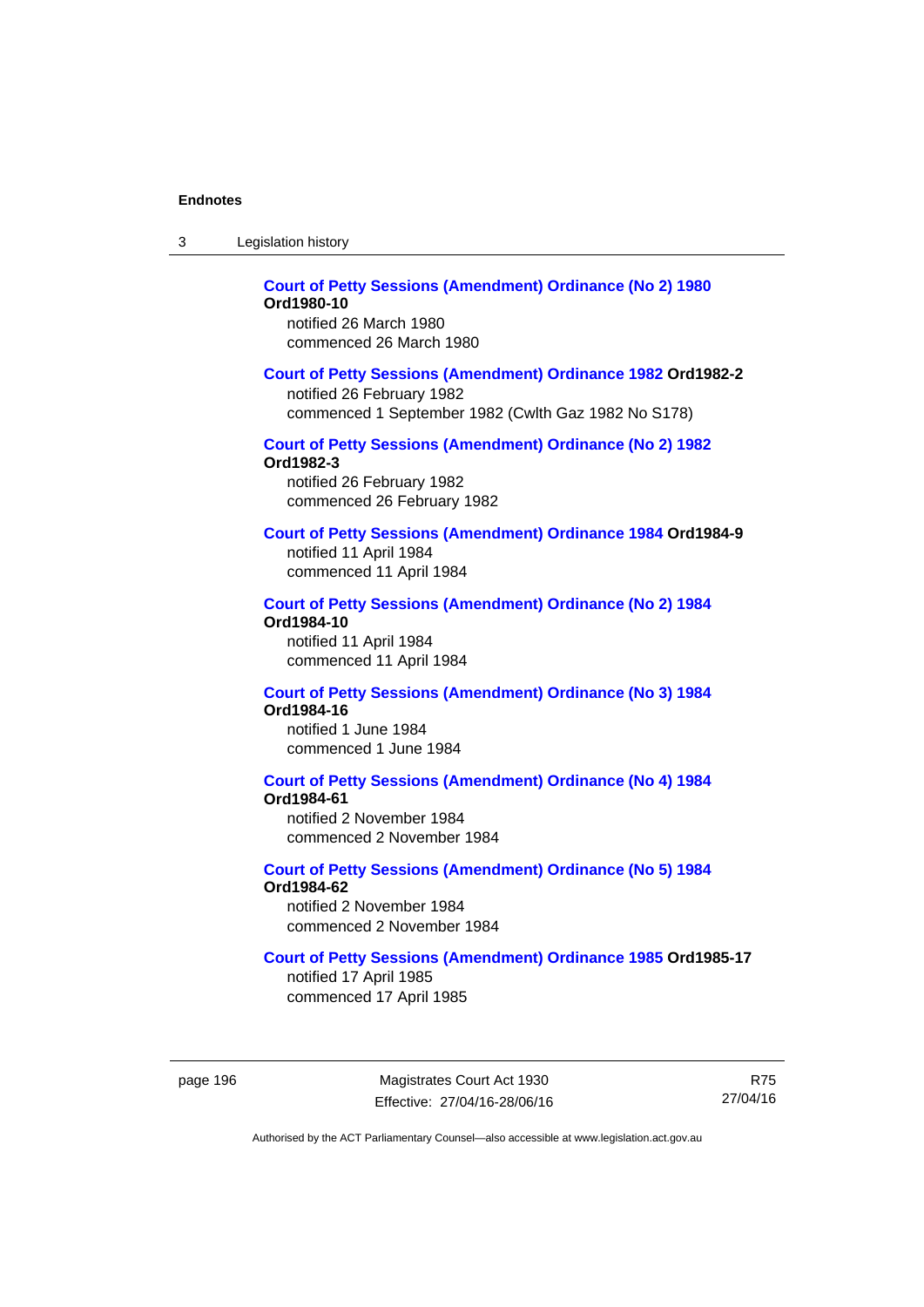Legislation history 3

## **[Court of Petty Sessions \(Amendment\) Ordinance \(No 2\) 1985](http://www.legislation.act.gov.au/a/1985-18) Ord1985-18**

notified 17 April 1985 commenced 17 April 1985

#### **[Court of Petty Sessions \(Amendment\) Ordinance \(No 3\) 1985](http://www.legislation.act.gov.au/a/1985-41)**

#### **Ord1985-41**

notified 5 September 1985 commenced 5 September 1985

#### **[Limitation Ordinance 1985](http://www.legislation.act.gov.au/a/1985-66) Ord1985-66**

notified 19 December 1985 commenced 19 December 1985

## **[Magistrates Court Ordinance 1985](http://www.legislation.act.gov.au/a/1985-67) Ord1985-67**

notified 19 December 1985 commenced 1 February 1986 (Cwlth Gaz 1986 No G3)

## **[Magistrates Court \(Amendment\) Ordinance 1986](http://www.legislation.act.gov.au/a/1986-33) Ord1986-33**

notified 7 August 1986 commenced 7 August 1986

#### **[Domestic Violence \(Miscellaneous Amendments\) Ordinance 1986](http://www.legislation.act.gov.au/a/1986-53) Ord1986-53**

notified 4 September 1986 commenced 1 October 1986 (Cwlth Gaz 1986 No S484)

## **[Crimes \(Amendment\) Ordinance \(No 4\) 1986](http://www.legislation.act.gov.au/a/1986-57) Ord1986-57**

notified 3 October 1986 commenced 3 October 1986

## **[Magistrates Court \(Amendment\) Ordinance \(No 2\) 1986](http://www.legislation.act.gov.au/a/1986-71) Ord1986-71**

notified 30 October 1986 commenced 1 April 1987 (Cwlth Gaz 1987 No S52)

## **[Magistrates Court \(Amendment\) Ordinance \(No 3\) 1986](http://www.legislation.act.gov.au/a/1986-74) Ord1986-74**  notified 14 November 1986 commenced 14 November 1986

## **[Magistrates Court \(Amendment\) Ordinance \(No 4\) 1986](http://www.legislation.act.gov.au/a/1986-83) Ord1986-83**  notified 22 December 1986

commenced 22 December 1986

R75 27/04/16

Magistrates Court Act 1930 Effective: 27/04/16-28/06/16 page 197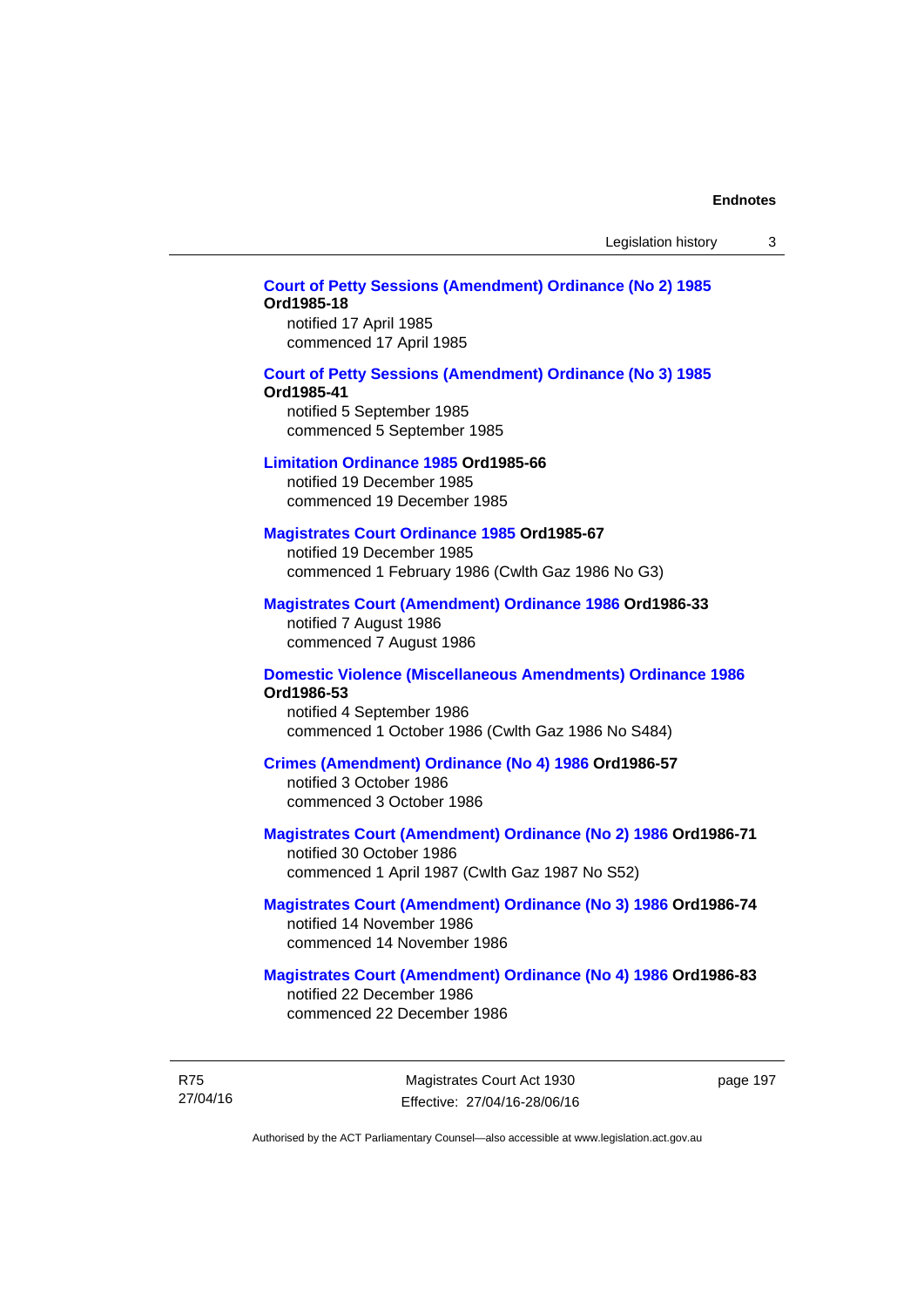| -3 | Legislation history |  |
|----|---------------------|--|
|----|---------------------|--|

# **[Magistrates Court \(Amendment\) Ordinance 1987](http://www.legislation.act.gov.au/a/1987-56) Ord1987-56**  notified 21 October 1987 commenced 21 October 1987

# **[Magistrates Court \(Amendment\) Ordinance 1988](http://www.legislation.act.gov.au/a/1988-45) Ord1988-45**

notified 27 July 1988 commenced 27 July 1988

**[Magistrates Court \(Amendment\) Ordinance 1989](http://www.legislation.act.gov.au/a/1989-55) Ord1989-55**  notified 30 June 1989 commenced 1 July 1989

## **[Magistrates Court \(Amendment\) Ordinance \(No 2\) 1989](http://www.legislation.act.gov.au/a/1989-59) Ord1989-59**

notified 25 October 1989 s 11, s 12, s 14 commenced 27 June 1990 (Cwlth Gaz 1990 No GN25) remainder commenced 25 October 1989

## **[Magistrates Court \(Amendment\) Ordinance \(No 3\) 1989](http://www.legislation.act.gov.au/a/1989-60) Ord1989-60**

notified 20 December 1989 commenced 14 February 1990 (Cwlth Gaz 1990 No GN5)

## **[Crimes \(Amendment\) Ordinance 1990](http://www.legislation.act.gov.au/a/alt_ord1990-1) Ord1990-1**

notified 23 May 1990 commenced 23 May 1990

## **[Self-Government \(Consequential Amendments\) Ordinance 1990](http://www.legislation.act.gov.au/a/alt_ord1990-5) Ord1990-5**

notified 27 June 1990 s 1, s 2 commenced 27 June 1990 remainder commenced 1 July 1990

#### **[Magistrates Court \(Appeals Against Sentence\) Ordinance 1990](http://www.legislation.act.gov.au/a/alt_ord1990-9) Ord1990-9**

notified 29 June 1990 commenced 29 June 1990

## **Legislation after becoming Territory enactment**

#### **[Magistrates Court \(Amendment\) Act 1990](http://www.legislation.act.gov.au/a/1990-65) A1990-65**

notified 24 December 1990 commenced 24 December 1990

page 198 Magistrates Court Act 1930 Effective: 27/04/16-28/06/16

R75 27/04/16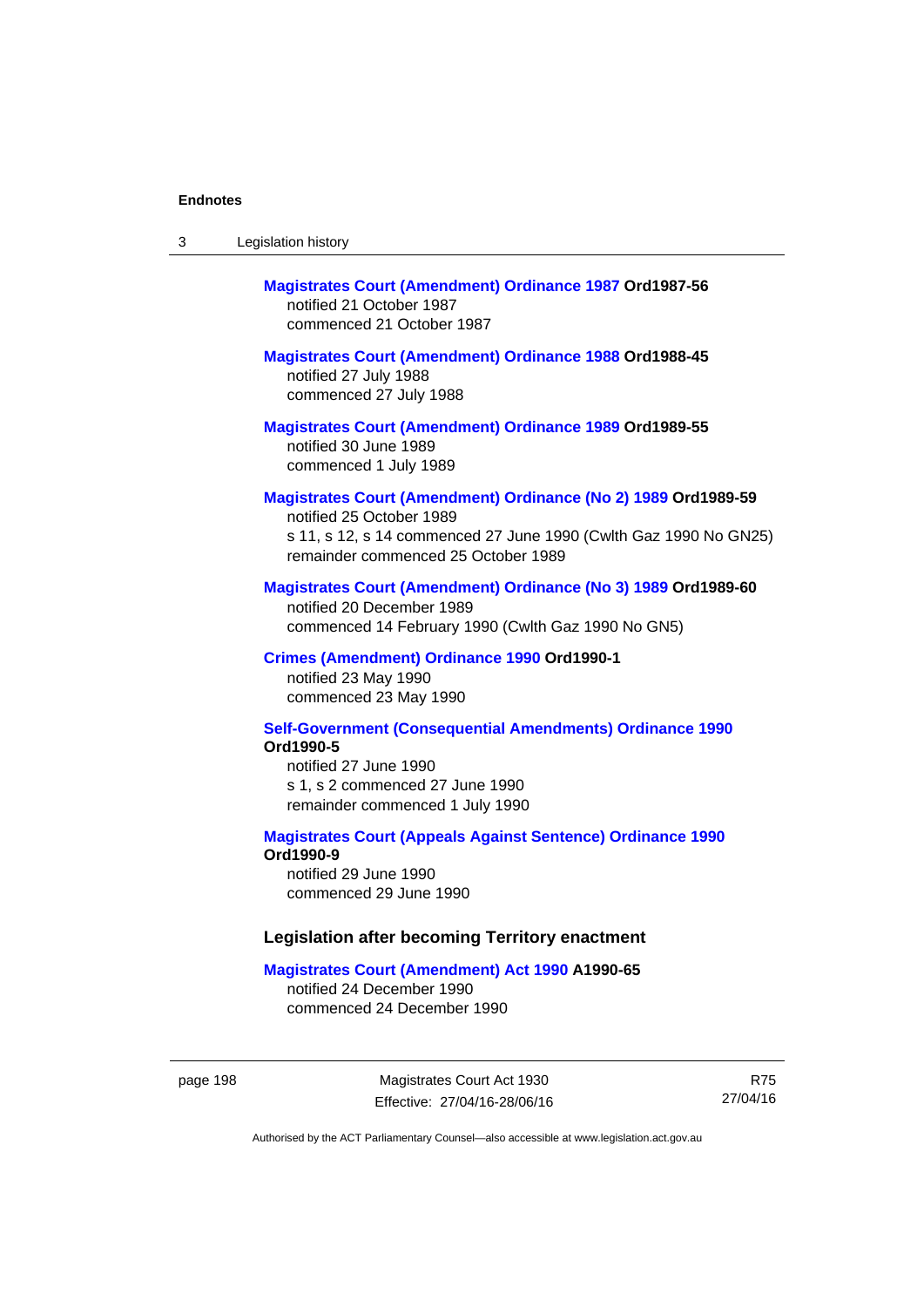#### **[Weapons \(Consequential Amendments\) Act 1991](http://www.legislation.act.gov.au/a/1991-9) A1991-9 sch**

notified 3 April 1991 ([Gaz 1991 No S19](http://www.legislation.act.gov.au/gaz/1991-S19/default.asp)) s 1, s 2 commenced 3 April 1991 (s 2 (1)) sch commenced 3 October 1991 (s 2 (2))

#### **[Magistrates Court \(Amendment\) Act 1991](http://www.legislation.act.gov.au/a/1991-38) A1991-38**

notified 20 September 1991 ss 1-3 commenced 20 September 1991 remainder commenced 25 September 1991 [\(Gaz 1991 No S103](http://www.legislation.act.gov.au/gaz/1991-S103/default.asp))

## **[Magistrates and Coroner's Courts \(Registrar\) Act 1991](http://www.legislation.act.gov.au/a/1991-44) A1991-44**

notified 20 September 1991 [\(Gaz 1991 No S95\)](http://www.legislation.act.gov.au/gaz/1991-S95/default.asp) s 1, s 2 commenced 20 September 1991 (s 2 (1)) remainder commenced 25 September 1991 (s 2 (2) and [Gaz 1991](http://www.legislation.act.gov.au/gaz/1991-S103/default.asp)  [No S103\)](http://www.legislation.act.gov.au/gaz/1991-S103/default.asp)

#### **[Magistrates Court \(Amendment\) Act \(No 2\) 1991](http://www.legislation.act.gov.au/a/1991-79) A1991-79**

notified 11 December 1991 ss 1-3 commenced 11 December 1991 remainder commenced 11 June 1992

#### **[Workers' Compensation \(Consequential Amendments\) Act 1991](http://www.legislation.act.gov.au/a/1991-106) A1991-106 sch**

notified 15 January 1991 ([Gaz 1992 No S3\)](http://www.legislation.act.gov.au/gaz/1992-S3/default.asp) s 1, s 2 commenced 15 January 1992 (s 2 (1)) remainder commenced 22 January 1992 (s 2 (2) and [Gaz 1992 No S9](http://www.legislation.act.gov.au/gaz/1992-S9/default.asp))

## **[Magistrates Court \(Amendment\) Act \(No 3\) 1991](http://www.legislation.act.gov.au/a/1991-112) A1991-112**

notified 10 January 1992 s 1, s 2 commenced 10 January 1992 remainder commenced 18 May 1992 [\(Gaz 1992 No S57\)](http://www.legislation.act.gov.au/gaz/1992-S57/default.asp)

## **[Bail \(Consequential Amendments\) Act 1992](http://www.legislation.act.gov.au/a/1992-9) A1992-9**

notified 28 May 1992 ([Gaz 1992 No S59](http://www.legislation.act.gov.au/gaz/1992-S59/default.asp)) s 1, s 2 commenced 28 May 1992 (s 2 (1)) remainder commenced 28 November 1992 (s 2 (3))

## **[Statute Law Revision \(Miscellaneous Provisions\) Act 1992](http://www.legislation.act.gov.au/a/1992-23) A1992-23 sch 1**

notified 4 June 1992 [\(Gaz 1992 No S71\)](http://www.legislation.act.gov.au/gaz/1992-S71/default.asp) commenced 4 June 1992

R75 27/04/16

Magistrates Court Act 1930 Effective: 27/04/16-28/06/16 page 199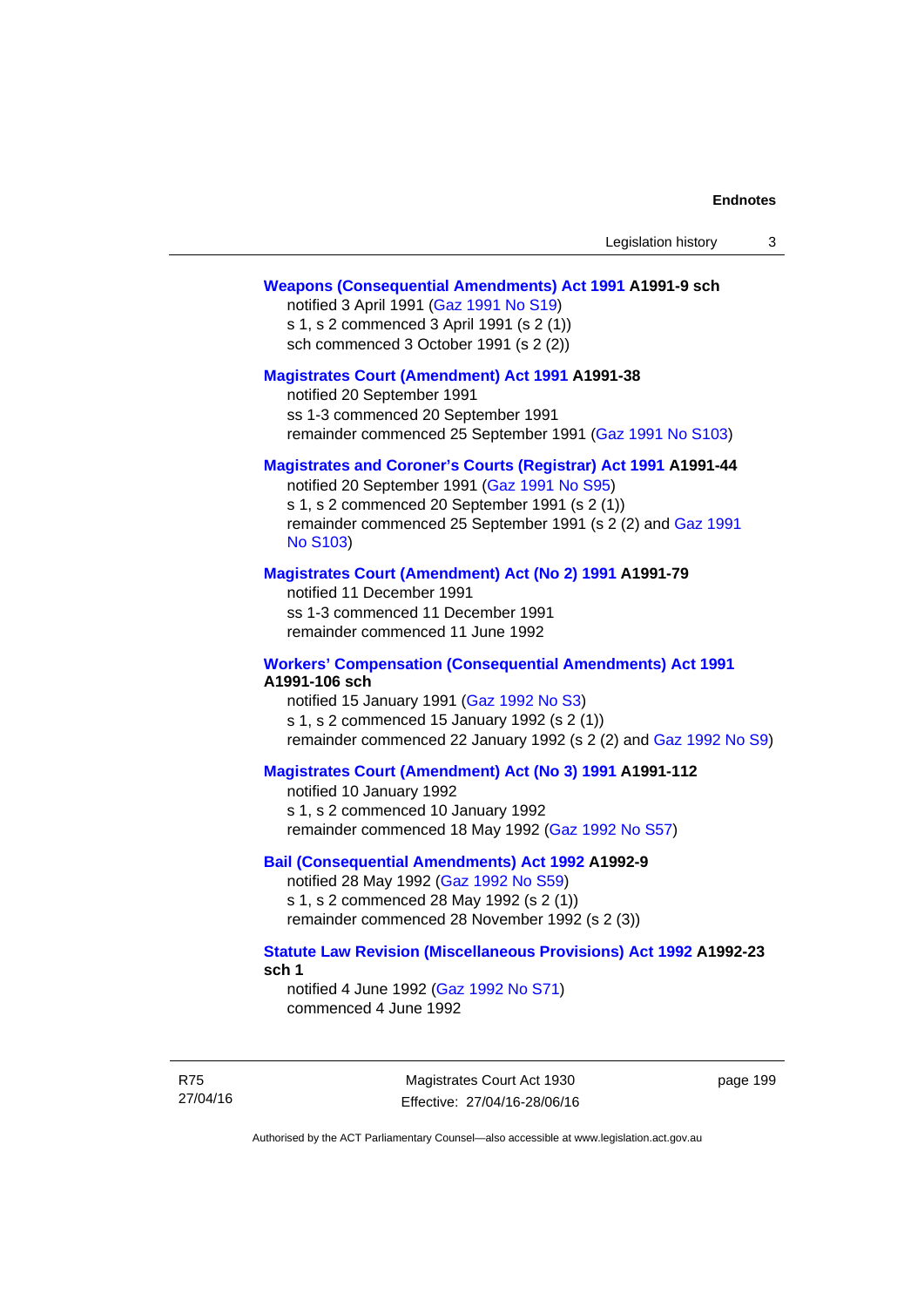| 3 | Legislation history |  |
|---|---------------------|--|
|---|---------------------|--|

## **[Protection Orders \(Reciprocal Arrangements\) \(Consequential](http://www.legislation.act.gov.au/a/1992-37)  [Amendments\) Act 1992](http://www.legislation.act.gov.au/a/1992-37) A1992-37 pt 3**

notified 8 July 1992 [\(Gaz 1992 No S103](http://www.legislation.act.gov.au/gaz/1992-S103/default.asp)) ss 1-6 and 8-11 commenced 8 July 1992 (s 2 (1)) s 7, s 12 commenced 3 August 1992 (s 2 (2) and [Gaz 1992 No S130](http://www.legislation.act.gov.au/gaz/1992-S130/default.asp))

## **[Evidence \(Amendment\) Act 1993](http://www.legislation.act.gov.au/a/1993-2) A1993-2**

notified 1 March 1993 commenced 1 March 1993

## **[Magistrates Court \(Amendment\) Act 1993](http://www.legislation.act.gov.au/a/1993-4) A1993-4**

notified 1 March 1993 ss 1-3 commenced 1 March 1993 ss 4-19, 21-24, 26-32 commenced 8 March 1993 [\(Gaz 1993 No 32](http://www.legislation.act.gov.au/gaz/1993-32/default.asp)) remainder commenced 1 September 1993

## **[Magistrates Court \(Amendment\) Act \(No 2\) 1993](http://www.legislation.act.gov.au/a/1993-48) A1993-48**

notified 27 August 1993 ss 1-3 commenced 27 August 1993 remainder commenced 27 September 1993 (s 2 (2) and [Gaz 1993](http://www.legislation.act.gov.au/gaz/1993-S201/default.asp)  [No S201\)](http://www.legislation.act.gov.au/gaz/1993-S201/default.asp)

## **[Supreme Court \(Amendment\) Act \(No 2\) 1993](http://www.legislation.act.gov.au/a/1993-91) A1993-91**

notified 17 December 1993 commenced 17 December 1993

#### **[Magistrates Court \(Amendment\) Act 1994](http://www.legislation.act.gov.au/a/1994-4) A1994-4**

notified 14 March 1994 ss 1-4, s 10, s 12, s 13 commenced 14 March 1994 remainder commenced 1 July 1994 (s 2 (2))

## **[Judicial Commissions \(Consequential Amendments\) Act 1994](http://www.legislation.act.gov.au/a/1994-10) A1994-10**

notified 14 March 1994 ([Gaz 1994 No S44](http://www.legislation.act.gov.au/gaz/1994-S44/default.asp)) commenced 14 March 1994 (s 2)

## **[Public Sector Management \(Consequential and Transitional](http://www.legislation.act.gov.au/a/1994-38)  [Provisions\) Act 1994](http://www.legislation.act.gov.au/a/1994-38) A1994-38**

notified 30 June 1994 ([Gaz 1994 No S121\)](http://www.legislation.act.gov.au/gaz/1994-S121/default.asp) s 1, s 2 commenced 30 June 1994 (s 2 (1)) remainder commenced 1 July 1994 (s 2 (2) and [Gaz 1994 No S142\)](http://www.legislation.act.gov.au/gaz/1994-S142/default.asp)

page 200 Magistrates Court Act 1930 Effective: 27/04/16-28/06/16

R75 27/04/16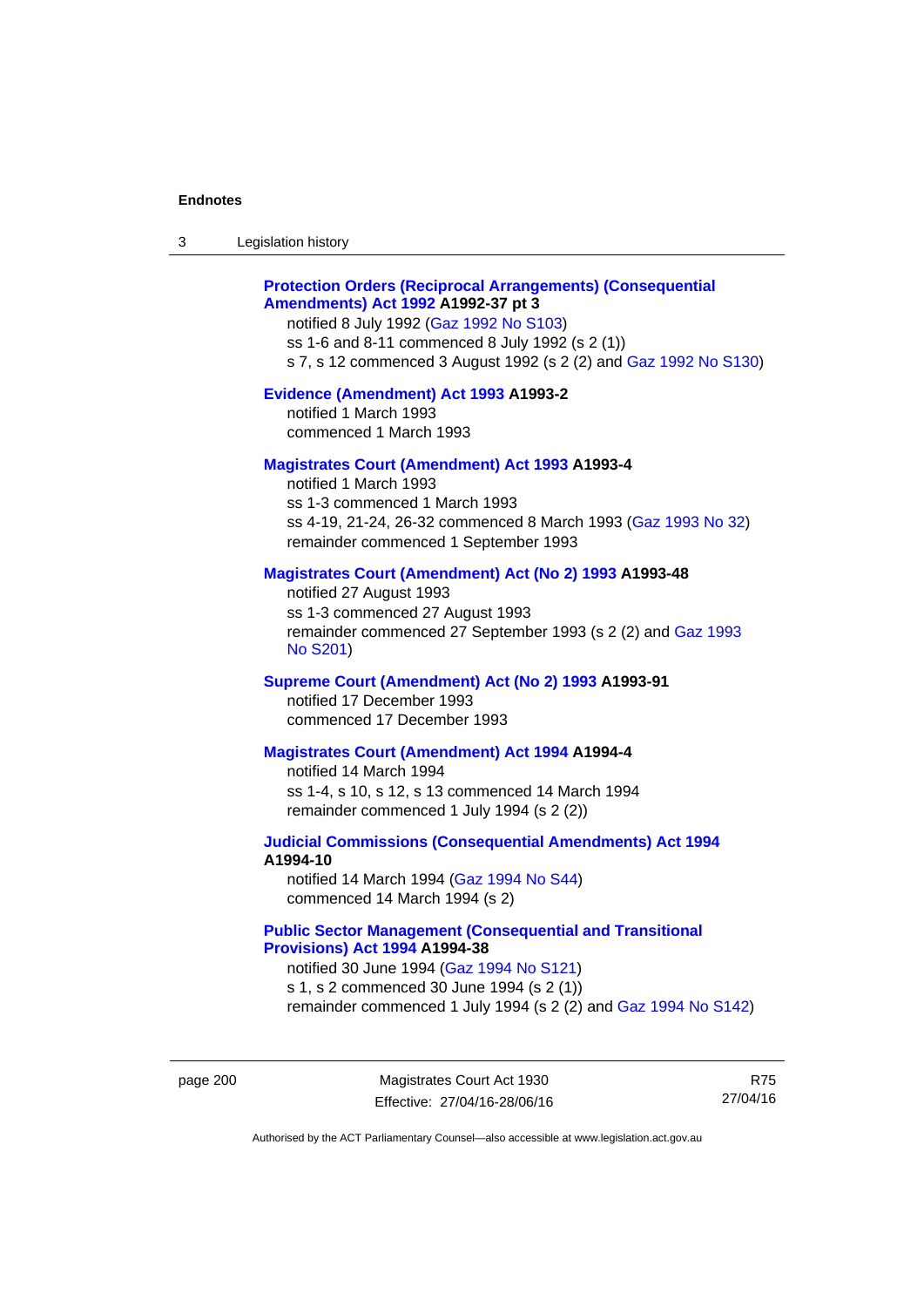| Legislation history |  |
|---------------------|--|
|---------------------|--|

## **[Mental Health \(Consequential Provisions\) Act 1994](http://www.legislation.act.gov.au/a/1994-45) A1994-45**

notified 7 September 1994 [\(Gaz 1994 No S177\)](http://www.legislation.act.gov.au/gaz/1994-S177/default.asp) s 1, s 2 commenced 7 September 1994 (s 2 (1)) remainder commenced 6 February 1995 (s 2 (2) and [Gaz 1995](http://www.legislation.act.gov.au/gaz/1995-S33/default.asp)  [No S33](http://www.legislation.act.gov.au/gaz/1995-S33/default.asp))

### **[Magistrates Court \(Enforcement of Judgments\) Act 1994](http://www.legislation.act.gov.au/a/1994-61) A1994-61**

notified 11 October 1994 s 1, s 2 commenced 11 October 1994 remainder commenced 10 April 1995 [\(Gaz 1995 No S75\)](http://www.legislation.act.gov.au/gaz/1995-S75/default.asp)

## **[Coroners \(Amendment\) Act \(No 2\) 1994](http://www.legislation.act.gov.au/a/1994-66) A1994-66**

notified 11 October 1994 commenced 11 October 1994

## **[Statute Law Revision \(Penalties\) Act 1994](http://www.legislation.act.gov.au/a/1994-81) A1994-81 sch**

notified 29 November 1994 [\(Gaz 1994 No S253](http://www.legislation.act.gov.au/gaz/1994-S253/default.asp)) s 1, s 2 commenced 29 November 1994 (s 2 (1)) remainder commenced 29 November 1994 (s 2 (2) and [Gaz 1994](http://www.legislation.act.gov.au/gaz/1994-S269/default.asp)  [No S269\)](http://www.legislation.act.gov.au/gaz/1994-S269/default.asp)

## **[Magistrates Court \(Amendment\) Act 1995](http://www.legislation.act.gov.au/a/1995-41) A1995-41**

notified 7 November 1995 s 1, s 2 commenced 7 November 1995 remainder commenced 7 May 1996

#### **[Statute Law Revision Act 1995](http://www.legislation.act.gov.au/a/1995-46) A1995-46 sch**

notified 18 December 1995 [\(Gaz 1995 No S306](http://www.legislation.act.gov.au/gaz/1995-S306/default.asp)) amdts commenced 18 December 1995 (s 2)

## **[Magistrates Court \(Amendment\) Act 1996](http://www.legislation.act.gov.au/a/1996-6) A1996-6**

notified 12 March 1996 ss 1-3 commenced 12 March 1996 s 7 commenced 25 September 1991 remainder commenced 12 September 1996

## **[Criminal Injuries Compensation \(Amendment\) Act 1996](http://www.legislation.act.gov.au/a/1996-68) A1996-68**

notified 20 December 1996 ss 1-3 commenced 20 December 1996 remainder commenced 1 January 1997 [\(Gaz 1996 No S352](http://www.legislation.act.gov.au/gaz/1996-S352/default.asp))

R75 27/04/16

Magistrates Court Act 1930 Effective: 27/04/16-28/06/16 page 201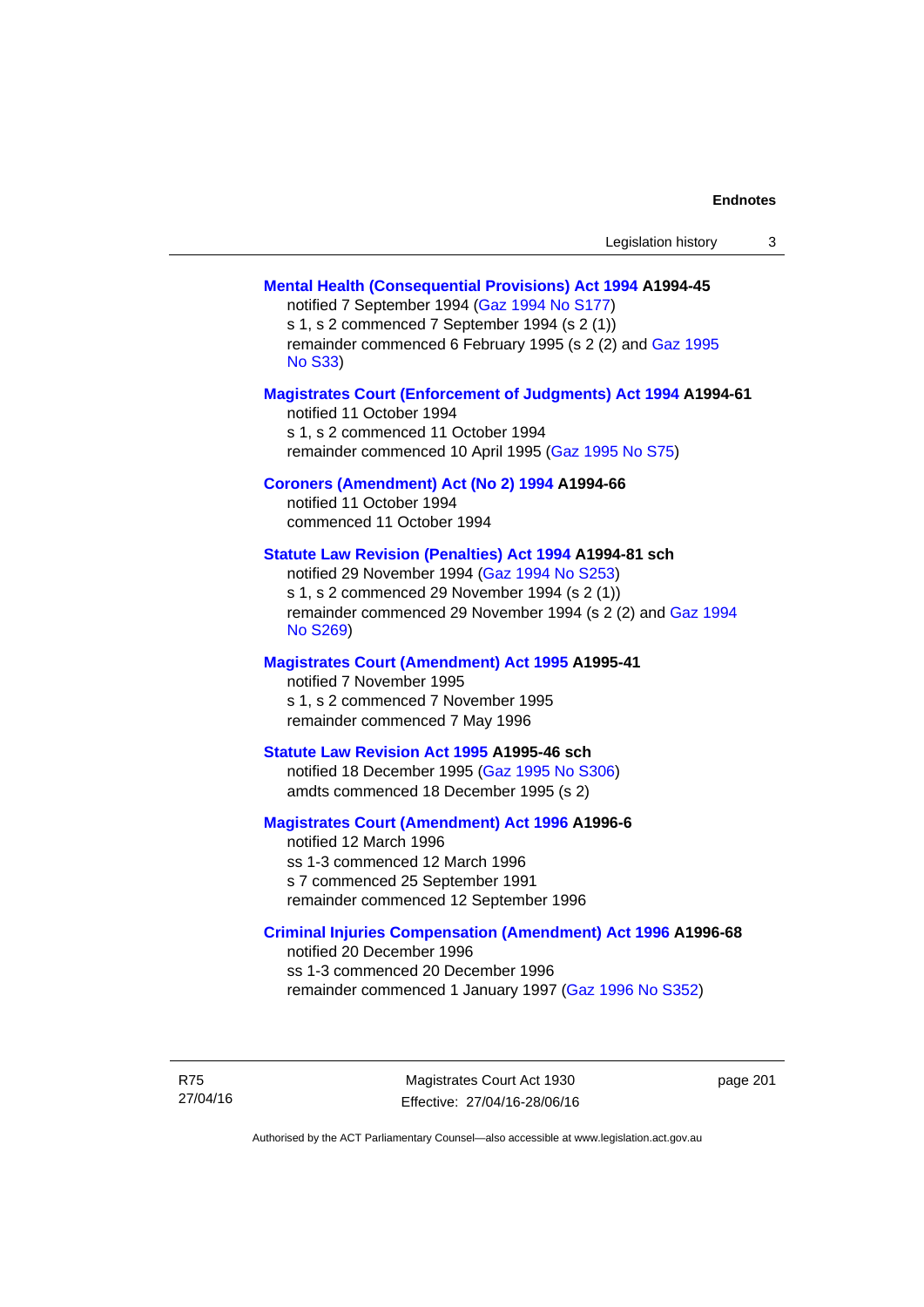3 Legislation history

# **[Firearms Act 1996](http://www.legislation.act.gov.au/a/1996-74) A1996-74**

notified 20 December 1996 s 1, s 2 commenced 20 December 1996 remainder commenced 17 May 1997 [\(Gaz 1997 No S135](http://www.legislation.act.gov.au/gaz/1997-S135/default.asp))

#### **[Magistrates Court \(Amendment\) Act \(No 2\) 1996](http://www.legislation.act.gov.au/a/1996-82) A1996-82**

notified 20 December 1996 ss 1-3 commenced 20 December 1996 remainder commenced 1 January 1997 [\(Gaz 1996 No S353](http://www.legislation.act.gov.au/gaz/1996-S353/default.asp))

## **[Magistrates Court \(Amendment\) Act 1997](http://www.legislation.act.gov.au/a/1997-25) A1997-25**

notified 29 May 1997 ss 1-3 commenced 29 May 1997 remainder commenced 30 May 1997 (s 2 (2) and [Gaz 1997 No S149\)](http://www.legislation.act.gov.au/gaz/1997-S149/default.asp)

## **[Remuneration Tribunal \(Consequential Amendments\) Act 1997](http://www.legislation.act.gov.au/a/1997-41) A1997-41 sch 1 (as am by [A2002-49](http://www.legislation.act.gov.au/a/2002-49) amdt 3.222)**

notified 19 September 1997 [\(Gaz 1997 No S264](http://www.legislation.act.gov.au/gaz/1997-S264/default.asp)) commenced 24 September 1997 (s 2 as am by [A2002-49](http://www.legislation.act.gov.au/a/2002-49) amdt 3.222)

**[Magistrates Court \(Civil Jurisdiction\) \(Amendment\) Act 1997](http://www.legislation.act.gov.au/a/1997-94) A1997-94** 

notified 1 December 1997 ss 1-3 commenced 1 December 1997 remainder commenced 25 May 1998 [\(Gaz 1998 No S140](http://www.legislation.act.gov.au/gaz/1998-S140/default.asp))

#### **[Legal Practitioners \(Consequential Amendments\) Act 1997](http://www.legislation.act.gov.au/a/1997-96) A1997-96 sch 1**

notified 1 December 1997 ([Gaz 1997 No S380\)](http://www.legislation.act.gov.au/gaz/1997-S380/default.asp) s 1, s 2 commenced 1 December 1997 (s 2 (1))

sch 1 commenced 1 June 1998 (s 2 (2))

### **[Magistrates Court \(Amendment\) Act 1998](http://www.legislation.act.gov.au/a/1998-25) A1998-25**

notified 10 July 1998 s 1, s 2 commenced 10 July 1998 remainder commenced 1 January 1999 [\(Gaz 1998 No 50](http://www.legislation.act.gov.au/gaz/1998-50/default.asp))

## **[Magistrates Court \(Amendment\) Act \(No 2\) 1998](http://www.legislation.act.gov.au/a/1998-38) A1998-38**

notified 14 October 1998 ss 1-3 commenced 14 October 1998 remainder commenced 19 October 1998 ([Gaz 1998 No 41\)](http://www.legislation.act.gov.au/gaz/1998-41/default.asp)

R75 27/04/16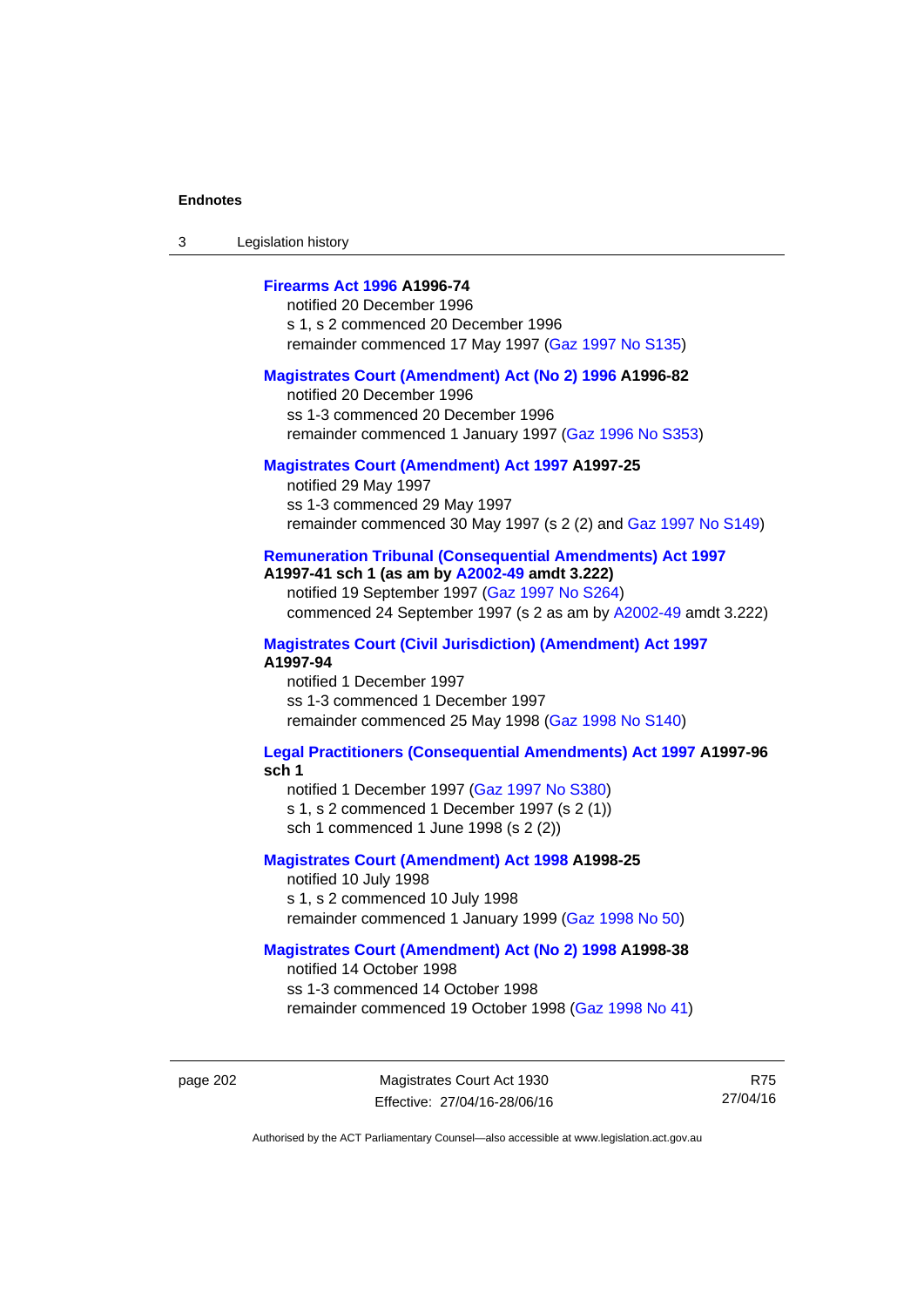## **[Statute Law Revision \(Penalties\) Act 1998](http://www.legislation.act.gov.au/a/1998-54) A1998-54 sch**

notified 27 November 1998 [\(Gaz 1998 No S207](http://www.legislation.act.gov.au/gaz/1998-S207/default.asp))

s 1, s 2 commenced 27 November 1998 (s 2 (1))

remainder commenced 9 December 1998 (s 2 (2) and [Gaz 1998](http://www.legislation.act.gov.au/gaz/1998-49/default.asp)  [No 49\)](http://www.legislation.act.gov.au/gaz/1998-49/default.asp)

## **[Custodial Escorts \(Consequential Provisions\) Act 1998](http://www.legislation.act.gov.au/a/1998-67) A1998-67**

notified 23 December 1998 [\(Gaz 1998 No S212](http://www.legislation.act.gov.au/gaz/1998-S212/default.asp)) s 1, s 2 commenced 23 December 1998 (s 2 (1)) remainder commenced 23 December 1998 (s 2 (2) and [Gaz 1998](http://www.legislation.act.gov.au/gaz/1998-51/default.asp)  [No 51\)](http://www.legislation.act.gov.au/gaz/1998-51/default.asp)

## **[Children's Services \(Amendment\) Act 1999](http://www.legislation.act.gov.au/a/1999-12) A1999-12**

notified 23 March 1999 commenced 1 May 1999

# **[Courts and Tribunals \(Audio Visual and Audio Linking\) Act 1999](http://www.legislation.act.gov.au/a/1999-22) A1999-22**

notified 14 April 1999 [\(Gaz 1999 No S16\)](http://www.legislation.act.gov.au/gaz/1999-S16/default.asp) s 1, s 2 commenced 14 April 1999 (s 2 (1)) remainder commenced 1 September 1999 (s 2 (2) and [Gaz 1999](http://www.legislation.act.gov.au/gaz/1999-35/default.asp)  [No 35\)](http://www.legislation.act.gov.au/gaz/1999-35/default.asp)

# **[Magistrates Court \(Amendment\) Act 1999](http://www.legislation.act.gov.au/a/1999-34) A1999-34**

notified 2 July 1999 commenced 2 July 1999

## **[Magistrates Court Amendment Act \(No 2\) 1999](http://www.legislation.act.gov.au/a/1999-59) A1999-59**

notified 10 November 1999 [\(Gaz 1999 No 45 a](http://www.legislation.act.gov.au/gaz/1999-45/default.asp)nd 1999 No 47) commenced 10 November 1999

#### **[Children's Services Amendment Act \(No 2\) 1999](http://www.legislation.act.gov.au/a/1999-61) A1999-61**  notified 10 November 1999

s 1, s 2 commenced 10 November 1999 remainder commenced 1 December 1999

## **[Children and Young People \(Consequential Amendments\) Act 1999](http://www.legislation.act.gov.au/a/1999-64) A1999-64 sch 2**

notified 10 November 1999 [\(Gaz 1999 No 45](http://www.legislation.act.gov.au/gaz/1999-45/default.asp)) s 1, s 2 commenced 10 November 1999 (s 2 (1)) remainder commenced 10 May 2000 (s 2 (2))

R75 27/04/16

Magistrates Court Act 1930 Effective: 27/04/16-28/06/16 page 203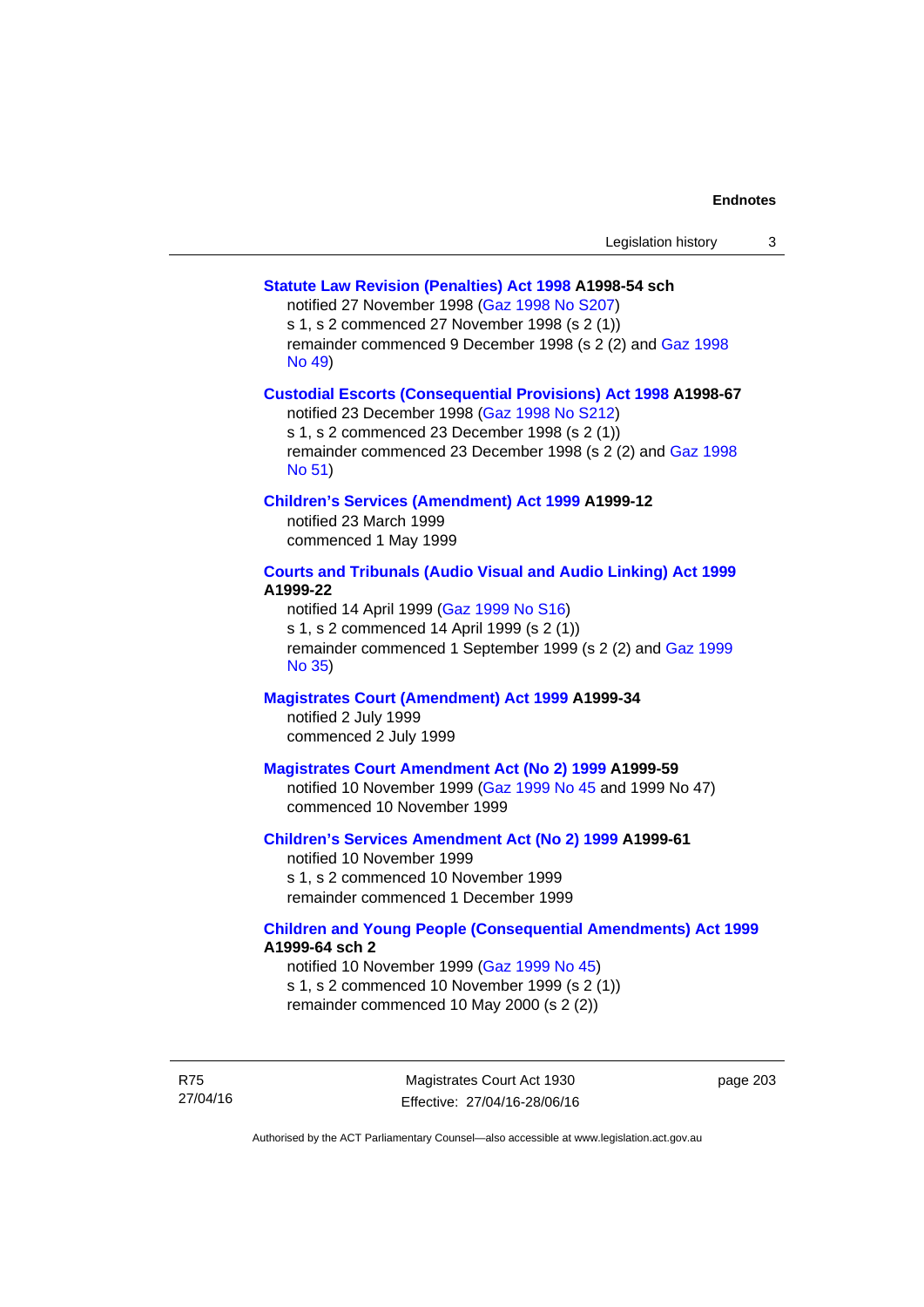| -3 | Legislation history |  |
|----|---------------------|--|
|----|---------------------|--|

| Law Reform (Miscellaneous Provisions) Act 1999 A1999-66 sch 3 |
|---------------------------------------------------------------|
| notified 10 November 1999 (Gaz 1999 No 45)                    |
| commenced 10 November 1999 (s 2)                              |

### **[Road Transport Legislation Amendment Act 1999](http://www.legislation.act.gov.au/a/1999-79) A1999-79 sch 3**

notified 23 December 1999 [\(Gaz 1999 No S65\)](http://www.legislation.act.gov.au/gaz/1999-S65/default.asp) s 1, s 2 commenced 23 December 1999 (IA s 10B) remainder commenced 1 March 2000 (s 2 (2) and [Gaz 2000 No S5\)](http://www.legislation.act.gov.au/gaz/2000-S5/default.asp)

## **[Victims of Crime \(Financial Assistance\) \(Amendment\) Act 1999](http://www.legislation.act.gov.au/a/1999-91) A1999-91 sch 2**

notified 23 December 1999 [\(Gaz 1999 No S65\)](http://www.legislation.act.gov.au/gaz/1999-S65/default.asp) s 1, s 2 commenced 23 December 1999 (IA s 10B) remainder commenced 24 December (s 2 (2) and [Gaz 1999 No S69](http://www.legislation.act.gov.au/gaz/1999-S69/default.asp))

#### **[Justice and Community Safety Legislation Amendment Act 2000](http://www.legislation.act.gov.au/a/2000-1) A2000-1 sch**

notified 9 March 2000 [\(Gaz 2000 No 10](http://www.legislation.act.gov.au/gaz/2000-10/default.asp)) s 1, s 2 commenced 9 March 2000 (s 2 (1)) amdts commenced 9 September 2000 (s 2 (3))

## **[Justice and Community Safety Legislation Amendment Act](http://www.legislation.act.gov.au/a/2000-17)  [2000 \(No 3\)](http://www.legislation.act.gov.au/a/2000-17) A2000-17 sch 1**

notified 1 June 2000 [\(Gaz 2000 No 22](http://www.legislation.act.gov.au/gaz/2000-22/default.asp)) commenced 1 June 2000 (s 2)

# **[Magistrates Court Amendment Act 2000](http://www.legislation.act.gov.au/a/2000-60) A2000-60**

notified 5 October 2000 [\(Gaz 2000 No 40\)](http://www.legislation.act.gov.au/gaz/2000-40/default.asp) commenced 5 October 2000 (s 2)

## **[Leases \(Commercial and Retail\) Act 2001](http://www.legislation.act.gov.au/a/2001-18) A2001-18 s 174**

notified 19 April 2001 [\(Gaz 2001 No 16\)](http://www.legislation.act.gov.au/gaz/2001-16/default.asp) s 1, s 2 commenced 19 April 2001 (IA s 10B) s 174 commenced 1 July 2002 (s 2)

# **[Legislation \(Consequential Amendments\) Act 2001](http://www.legislation.act.gov.au/a/2001-44) A2001-44 pt 237**  notified 26 July 2001 ([Gaz 2001 No 30\)](http://www.legislation.act.gov.au/gaz/2001-30/default.asp)

s 1, s 2 commenced 26 July 2001 (IA s 10B) pt 237 commenced 12 September 2001 (s 2 and see [Gaz 2001](http://www.legislation.act.gov.au/gaz/2001-S65/default.asp)  [No S65](http://www.legislation.act.gov.au/gaz/2001-S65/default.asp))

page 204 Magistrates Court Act 1930 Effective: 27/04/16-28/06/16

R75 27/04/16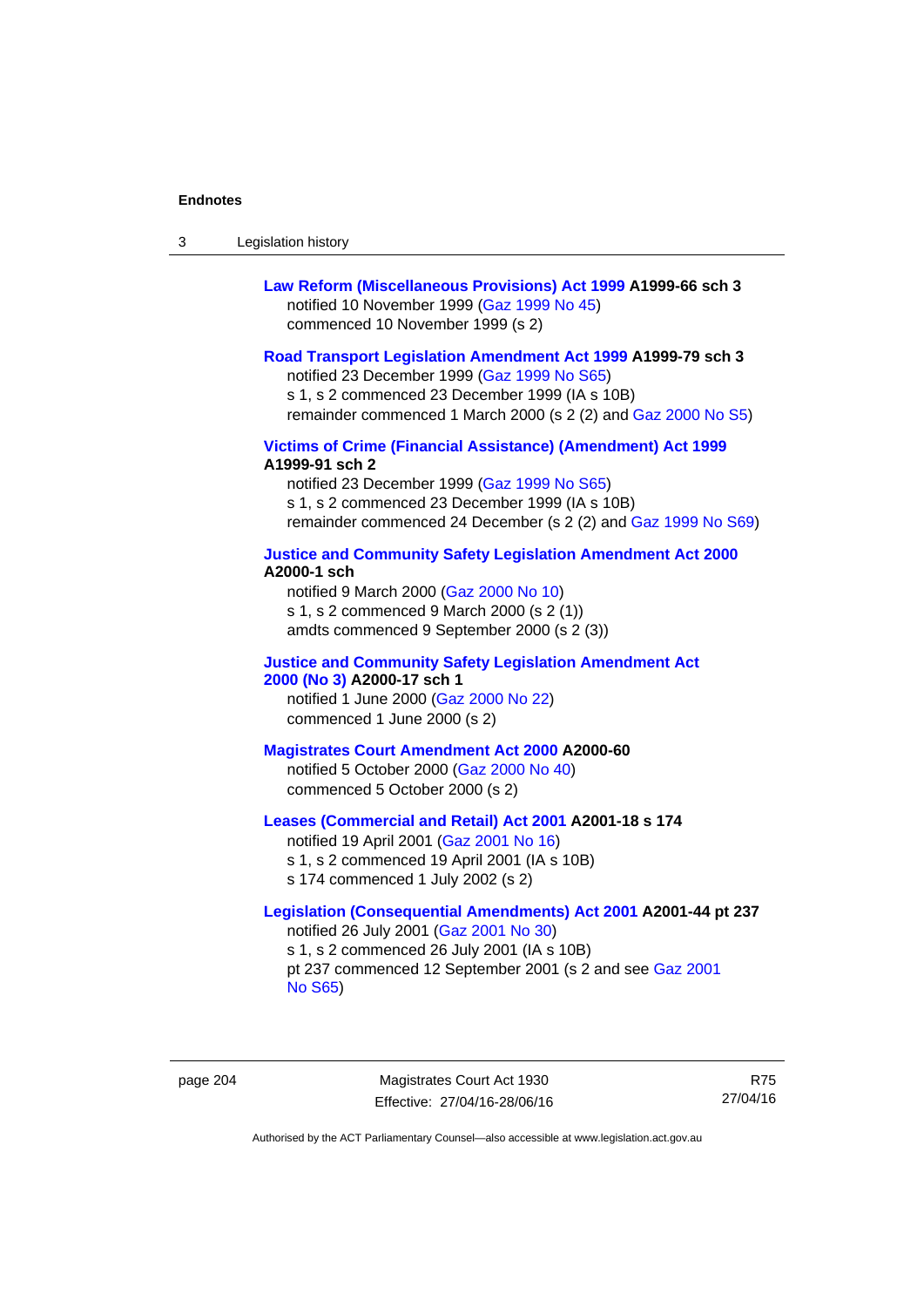# **[Statute Law Amendment Act 2001 \(No 2\)](http://www.legislation.act.gov.au/a/2001-56) 2001 No 56 pt 3.37**  notified 5 September 2001 [\(Gaz 2001 No S65\)](http://www.legislation.act.gov.au/gaz/2001-S65/default.asp) commenced 5 September 2001 (s 2 (1))

**[Road Transport \(Public Passenger Services\) Act 2001](http://www.legislation.act.gov.au/a/2001-62) A2001-62 pt 1.1** 

notified 10 September 2001 [\(Gaz 2001 No S66\)](http://www.legislation.act.gov.au/gaz/2001-S66/default.asp)

s 1, s 2 commenced 10 September 2001 (IA s 10B)

pt 1.1 commences 1 December 2001 (s 2 and CN 2001 No 2)

# **[Crimes Legislation Amendment Act 2001](http://www.legislation.act.gov.au/a/2001-63) A2001-63 pt 8**

notified 10 September 2001 [\(Gaz 2001 No S66\)](http://www.legislation.act.gov.au/gaz/2001-S66/default.asp) s 1, s 2 commenced 10 September 2001 (IA s 10B) pt 8 commenced 27 September 2001 (s 2 (2) and CN 2001 No 3)

## **[Criminal Code 2001](http://www.legislation.act.gov.au/a/2001-64) Act No 64 sch 1 (as am by [Criminal Code](http://www.legislation.act.gov.au/a/2002-2)  [Amendment Act 2002](http://www.legislation.act.gov.au/a/2002-2) A2002-2 )**

notified 10 September 2001 [\(Gaz 2001 No S66\)](http://www.legislation.act.gov.au/gaz/2001-S66/default.asp) repealed before commencement by [Criminal Code 2002](http://www.legislation.act.gov.au/a/2002-51) No 51 s 126

#### **[Justice and Community Safety Legislation Amendment Act 2001](http://www.legislation.act.gov.au/a/2001-70) A2001-70 sch 1**

notified LR 14 September 2001 amdt commenced 14 September 2001 (s 2 (5))

## **[Fair Trading Legislation Amendment Act 2001](http://www.legislation.act.gov.au/a/2001-77) A2001-77 pt 4**

notified LR 14 September 2001 s 1, s 2 commenced 14 September 2001 (LA s 75) pt 4 commenced 14 March 2002 (LA s 79)

## **[Protection Orders \(Consequential Amendments\) Act 2001](http://www.legislation.act.gov.au/a/2001-90) A2001-90 sch 1 pt 8**

notified LR 27 September 2001

s 1, s 2 commenced 27 September 2001 (LA s 75)

sch 1 pt 8 commenced 27 March 2002 (s 2 and LA s 79)

page 205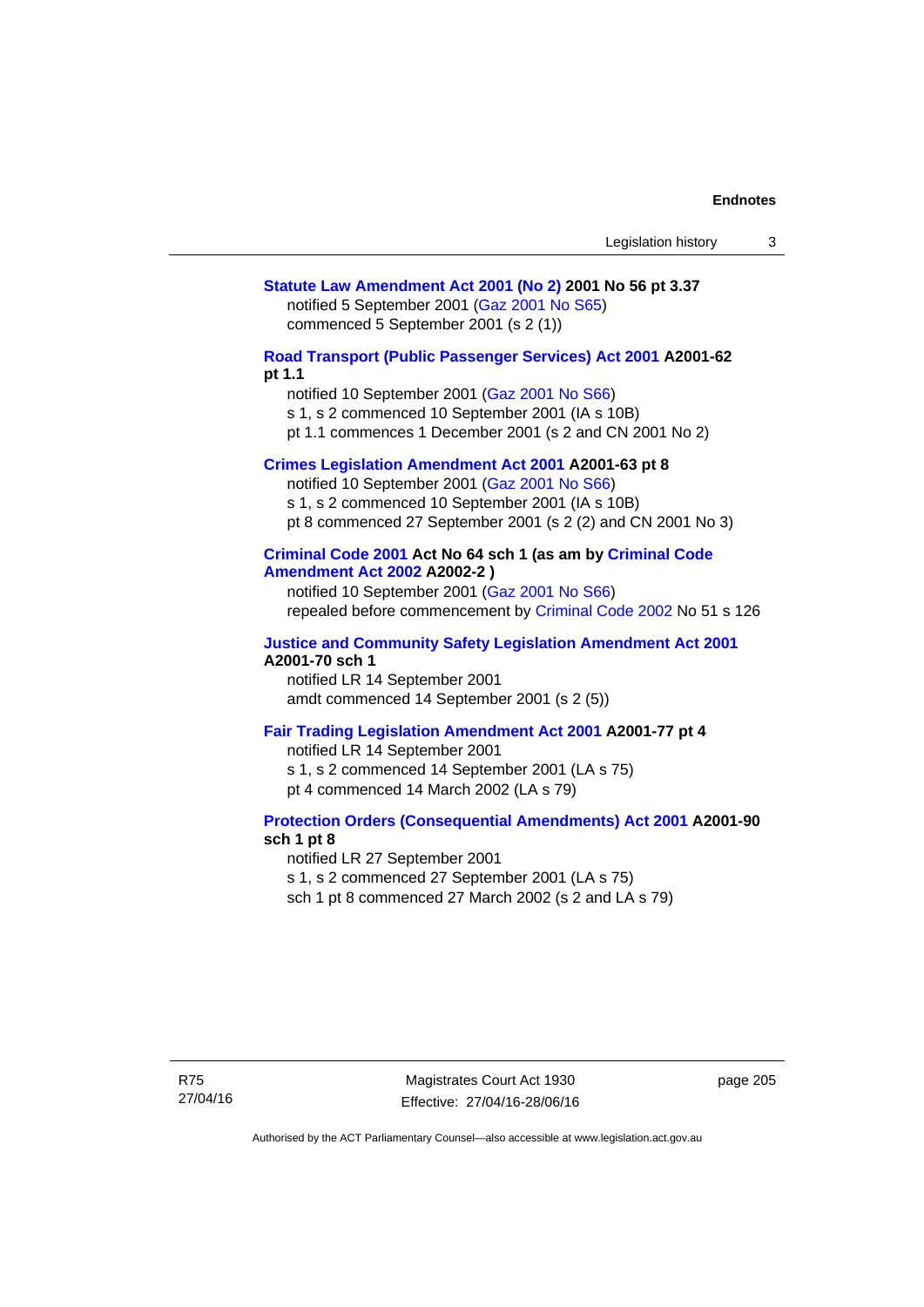| ⌒<br>- 3 | Legislation history |
|----------|---------------------|
|----------|---------------------|

# **[Criminal Code Amendment Act 2002](http://www.legislation.act.gov.au/a/2002-2) A2002-2 s 4**

notified LR 7 March 2002 s 1, s 2 commenced 7 March 2002 (LA s 75) remainder commenced 9 March 2002 (s 2) *Note* This Act only amends the [Criminal Code 2001](http://www.legislation.act.gov.au/a/2001-64) Act No 64. The [Criminal Code](http://www.legislation.act.gov.au/a/2002-51) 2001 was repealed before it commenced (see [A2002-51](http://www.legislation.act.gov.au/a/2002-51) s 126) **[Statute Law Amendment Act 2002](http://www.legislation.act.gov.au/a/2002-30) A2002-30 pt 3.46**  notified LR 16 September 2002

s 1, s 2 taken to have commenced 19 May 1997 (LA s 75 (2))

pt 3.46 commenced 17 September 2002 (s 2 (1))

# **[Magistrates Court \(Refund of Fees\) Amendment Act 2002](http://www.legislation.act.gov.au/a/2002-36) A2002-36**

notified LR 10 October 2002 s 1, s 2 commenced 10 October 2002 (LA s 75 (1)) remainder commenced 11 October 2002 (s 2)

# **[Statute Law Amendment Act 2002 \(No 2\)](http://www.legislation.act.gov.au/a/2002-49) A2002-49 amdt 3.222**

notified LR 20 December 2002

s 1, s 2 taken to have commenced 7 October 1994 (LA s 75 (2)) amdt 3.222 taken to have commenced 24 September 1997 (s 2 (3)) *Note* This Act only amends the Remuneration Tribunal [\(Consequential Amendments\) Act 1997](http://www.legislation.act.gov.au/a/1997-41) A1997-41 .

### **[Justice and Community Safety Legislation Amendment Act 2003](http://www.legislation.act.gov.au/a/2003-2) A2003-2 pt 14**

notified LR 3 March 2003 s 1, s 2 commenced 3 March 2003 (LA s 75 (1)) pt 14 commenced 31 March 2003 (s 2 (2))

## **[Evidence \(Miscellaneous Provisions\) Amendment Act 2003](http://www.legislation.act.gov.au/a/2003-48) A2003-48 sch 2 pt 2.8**

notified LR 31 October 2003 s 1, s 2 commenced 31 October 2003 (LA s 75 (1)) sch 2 pt 2.8 commenced 30 April 2004 (s 2 and LA s 79)

## **[Statute Law Amendment Act 2003 \(No 2\)](http://www.legislation.act.gov.au/a/2003-56) A2003-56 sch 3 pt 3.14**

notified LR 5 December 2003 s 1, s 2 commenced 5 December 2003 (LA s 75 (1)) sch 3 pt 3.14 commenced 19 December 2003 (s 2)

page 206 Magistrates Court Act 1930 Effective: 27/04/16-28/06/16

R75 27/04/16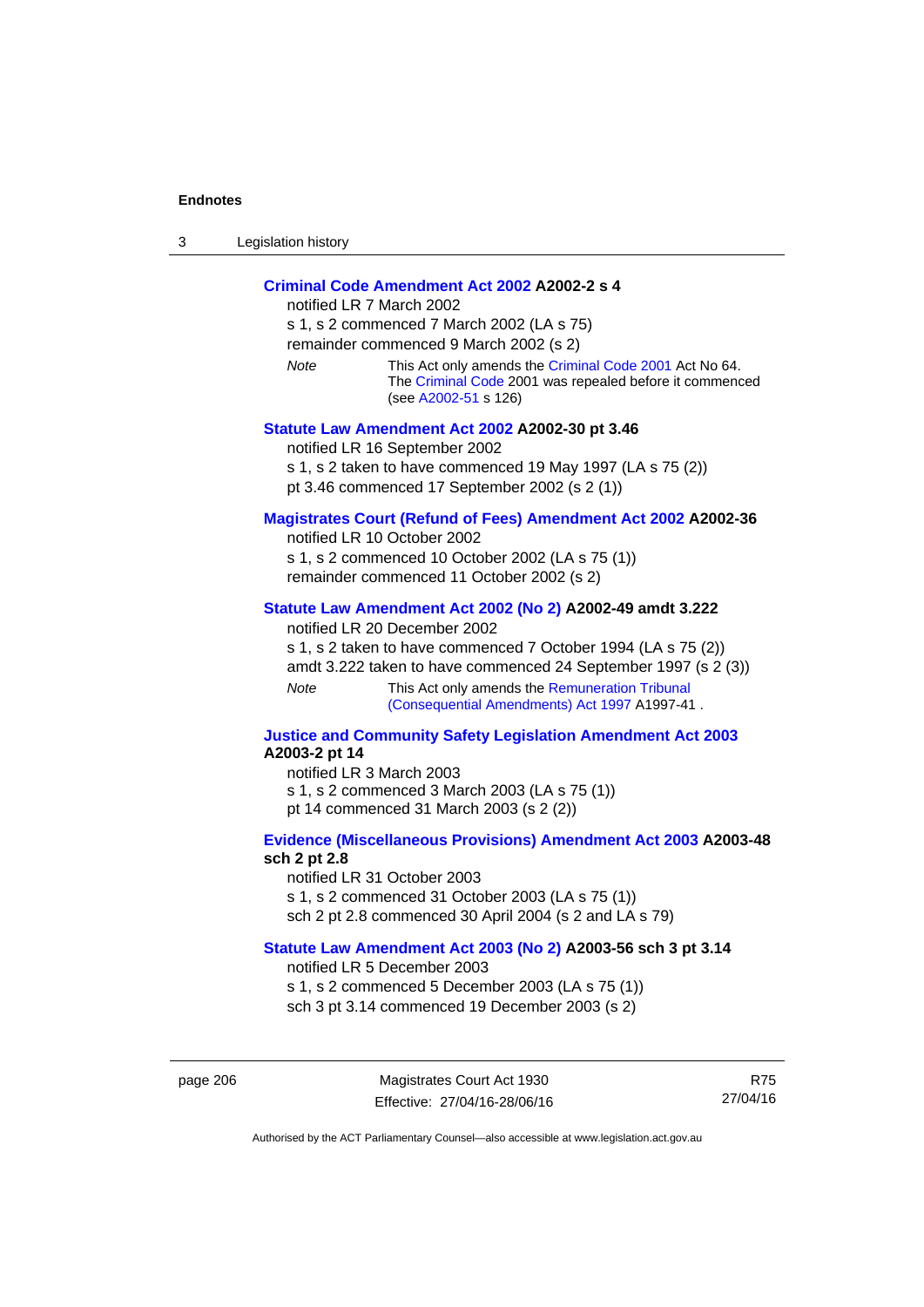# **[Sexuality Discrimination Legislation Amendment Act 2004](http://www.legislation.act.gov.au/a/2004-2) A2004-2 sch 2 pt 2.6**

notified LR 18 February 2004 s 1, s 2 commenced 18 February 2004 (LA s 75 (1)) sch 2 pt 2.6 commenced 22 March 2004 (s 2 and [CN2004-4\)](http://www.legislation.act.gov.au/cn/2004-4/default.asp)

### **[Bail Amendment Act 2004](http://www.legislation.act.gov.au/a/2004-14) A2004-14 sch 2 pt 2.2**

notified LR 26 March 2004

s 1, s 2 commenced 26 March 2004 (LA s 75 (1))

sch 2 pt 2.2 commenced 26 June 2004 (s 2 (1))

### **[Criminal Code \(Theft, Fraud, Bribery and Related Offences\)](http://www.legislation.act.gov.au/a/2004-15)  [Amendment Act 2004](http://www.legislation.act.gov.au/a/2004-15) A2004-15 sch 3 pt 3.4**

notified LR 26 March 2004 s 1, s 2 commenced 26 March 2004 (LA s 75 (1)) sch 3 pt 3.4 commenced 9 April 2004 (s 2 (1))

## **[Statute Law Amendment Act 2004](http://www.legislation.act.gov.au/a/2004-42) A2004-42 sch 1 pt 1.4**

notified LR 11 August 2004 s 1, s 2 commenced 11 August 2004 (LA s 75 (1)) amdt 1.10, amdt 1.11 commenced 30 September 2004(s 2 (2) and see [Litter Act 2004](http://www.legislation.act.gov.au/a/2004-47) A2004-47, s 2 and [CN2004-22\)](http://www.legislation.act.gov.au/cn/2004-22/default.asp) sch 1 pt 1.4 remainder commenced 25 August 2004 (s 2 (1))

## **[Litter Act 2004](http://www.legislation.act.gov.au/a/2004-47) A2004-47 sch 1**

notified LR 16 August 2004 s 1, s 2 commenced 16 August 2004 (LA s 75 (1)) sch 1 commenced 30 September 2004 (s 2 and [CN2004-22\)](http://www.legislation.act.gov.au/cn/2004-22/default.asp)

#### **[Court Procedures \(Consequential Amendments\) Act 2004](http://www.legislation.act.gov.au/a/2004-60) A2004-60 sch 1 pt 1.40, pt 1.51 (in part)**

notified LR 2 September 2004 s 1, s 2 commenced 2 September 2004 (LA s 75 (1)) sch 1 pt 1.40, pt 1.51 commenced 10 January 2005 (s 2 and see [Court](http://www.legislation.act.gov.au/a/2004-59)  [Procedures Act 2004](http://www.legislation.act.gov.au/a/2004-59) A2004-59, s 2 and [CN2004-29\)](http://www.legislation.act.gov.au/cn/2004-29/default.asp)

### **[Justice and Community Safety Legislation Amendment Act 2005](http://www.legislation.act.gov.au/a/2005-5) A2005-5 pt 8**

notified LR 23 February 2005 s 1, s 2 commenced 23 February 2005 (LA s 75 (1)) pt 8 commenced 24 February 2005 (s 2 (2))

R75 27/04/16

Magistrates Court Act 1930 Effective: 27/04/16-28/06/16 page 207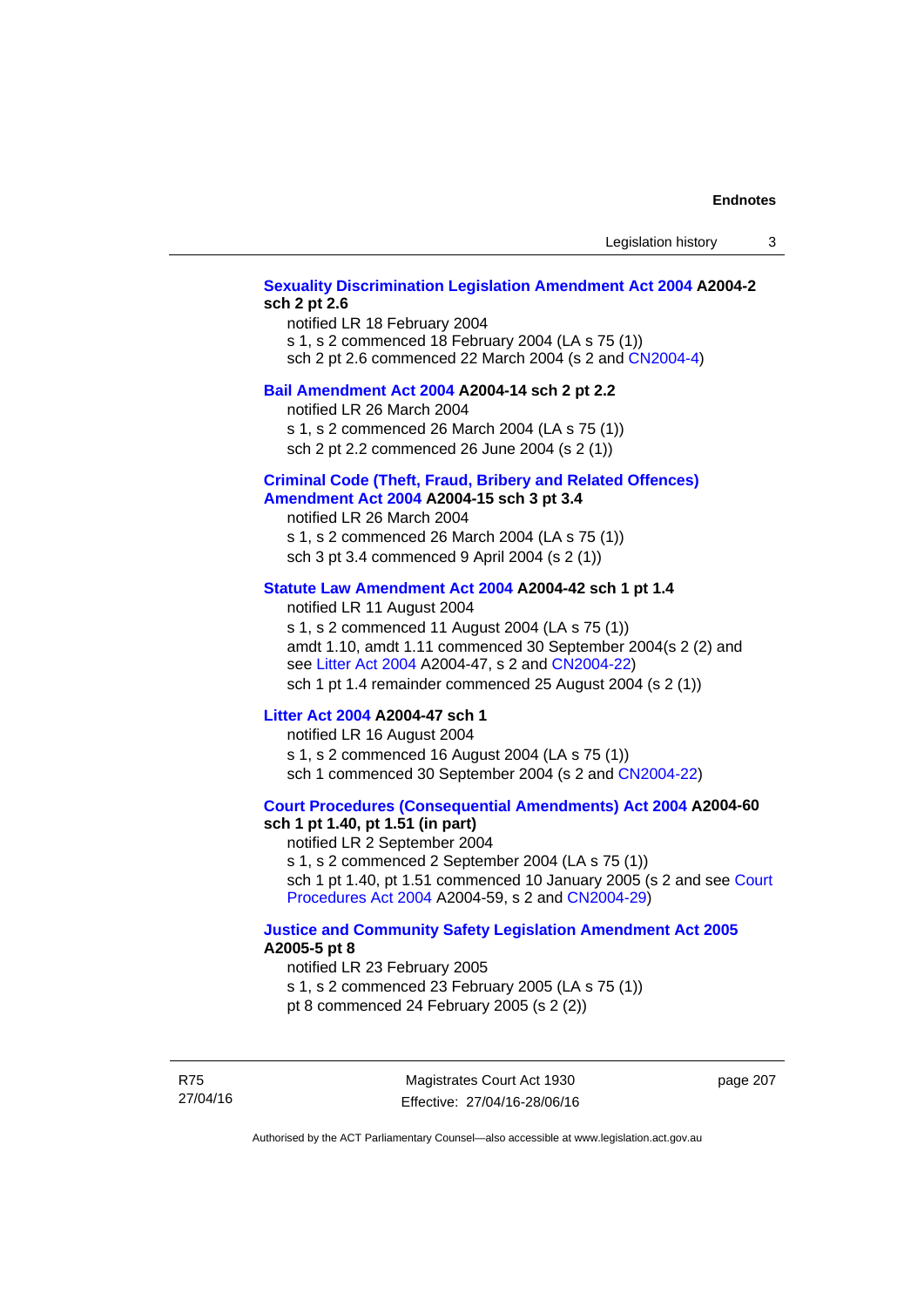3 Legislation history

## **[Crimes Amendment Act 2005](http://www.legislation.act.gov.au/a/2005-7) A2005-7 pt 4**

notified LR 23 February 2005 s 1, s 2 commenced 23 February 2005 (LA s 75 (1)) pt 4 commenced 24 February 2005 (s 2)

## **[Domestic Violence and Protection Orders Amendment Act 2005](http://www.legislation.act.gov.au/a/2005-13) A2005-13 sch 1 pt 1.12**

notified LR 24 March 2005 s 1, s 2 commenced 24 March 2005 (LA s 75 (1)) sch 1 pt 1.12 commenced 25 March 2005 (s 2)

## **[Statute Law Amendment Act 2005](http://www.legislation.act.gov.au/a/2005-20) A2005-20 sch 3 pt 3.35**

notified LR 12 May 2005 s 1, s 2 taken to have commenced 8 March 2005 (LA s 75 (2)) sch 1 pt 3.35 commenced 2 June 2005 (s 2 (1))

#### **[Criminal Code \(Administration of Justice Offences\) Amendment](http://www.legislation.act.gov.au/a/2005-53)  [Act 2005](http://www.legislation.act.gov.au/a/2005-53) A2005-53 sch 1 pt 1.20**

notified LR 26 October 2005 s 1, s 2 commenced 26 October 2005 (LA s 75 (1)) sch 1 pt 1.20 commenced 23 November 2005 (s 2)

#### **[Justice and Community Safety Legislation Amendment Act 2005](http://www.legislation.act.gov.au/a/2005-60)  [\(No 4\)](http://www.legislation.act.gov.au/a/2005-60) A2005-60 sch 1 pt 1.19**

notified LR 1 December 2005 s 1, s 2 taken to have commenced 23 November 2005 (LA s 75 (2)) sch 1 pt 1.19 commenced 22 December 2005 (s 2 (4))

## **[Sentencing Legislation Amendment Act 2006](http://www.legislation.act.gov.au/a/2006-23) A2006-23 sch 1 pt 1.27**  notified LR 18 May 2006

s 1, s 2 commenced 18 May 2006 (LA s 75 (1)) sch 1 pt 1.27 commenced 2 June 2006 (s 2 (1) and see [Crimes](http://www.legislation.act.gov.au/a/2005-59)  [\(Sentence Administration\) Act 2005](http://www.legislation.act.gov.au/a/2005-59) A2005-59 s 2, [Crimes](http://www.legislation.act.gov.au/a/2005-58)  [\(Sentencing\) Act 2005](http://www.legislation.act.gov.au/a/2005-58) A2005-58, s 2 and LA s 79)

page 208 Magistrates Court Act 1930 Effective: 27/04/16-28/06/16

R75 27/04/16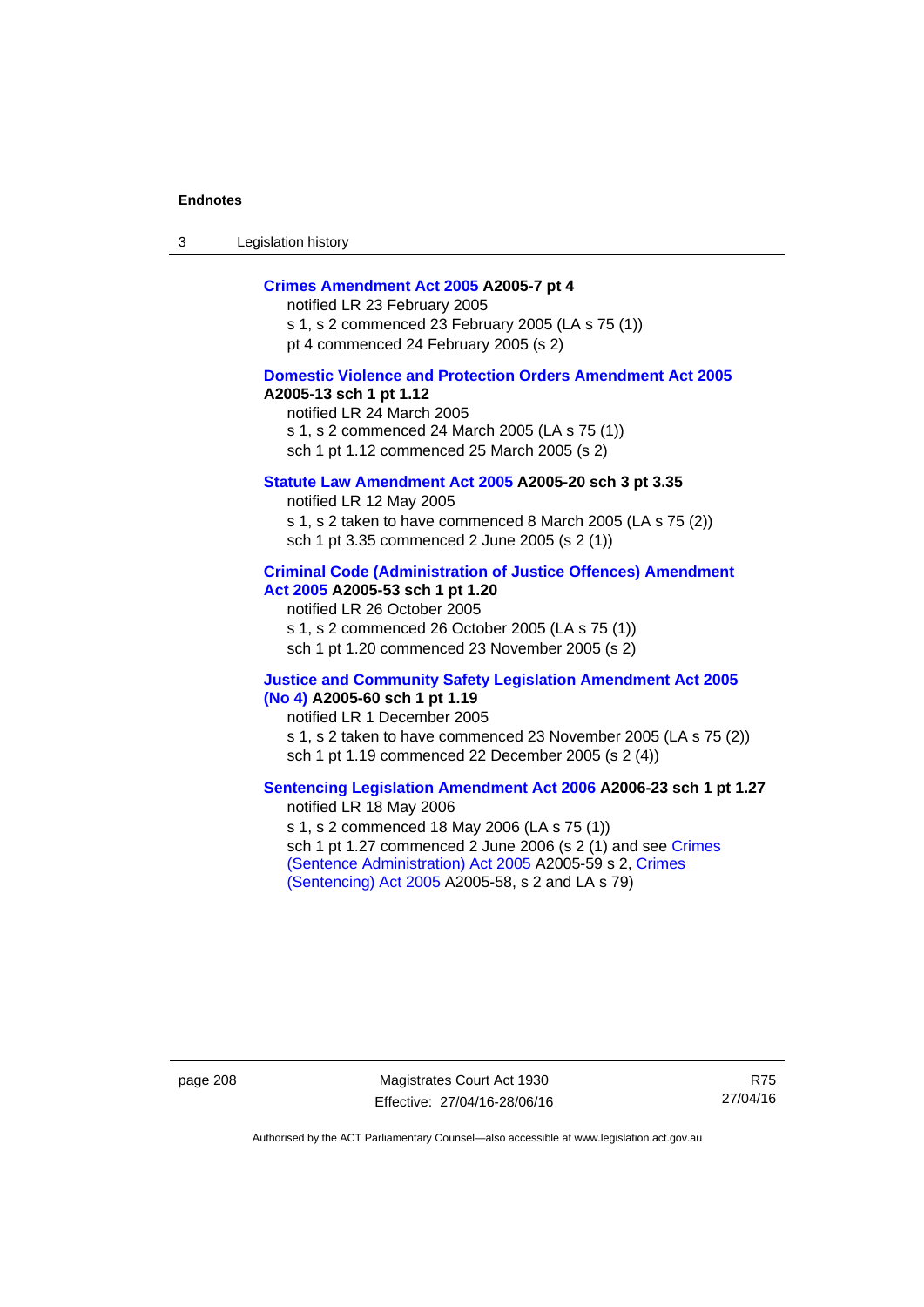| Legislation history |  |
|---------------------|--|
|---------------------|--|

# **[Justice and Community Safety Legislation Amendment Act 2006](http://www.legislation.act.gov.au/a/2006-40) A2006-40 sch 2 pt 2.23 (as am by [A2006-55](http://www.legislation.act.gov.au/a/2006-55) pt 4)**  notified LR 28 September 2006 s 1, s 2 commenced 28 September 2006 (LA s 75 (1)) sch 2 pt 2.23 commenced 1 January 2007 (s 2 (4)) **[Court Legislation Amendment Act 2006](http://www.legislation.act.gov.au/a/2006-55) A2006-55 pt 4, pt 5**  notified LR 18 December 2006 s 1, s 2 commenced 18 December 2006 (LA s 75 (1)) pt 4 commenced 1 January 2007 (LA s 79A and [A2006-40](http://www.legislation.act.gov.au/a/2006-40)) pt 5 commenced 19 December 2006 (s 2) **[Housing Assistance Act 2007](http://www.legislation.act.gov.au/a/2007-8) A2007-8 sch 1 pt 1.7**  notified LR 10 May 2007 s 1, s 2 commenced 10 May 2007 (LA s 75 (1)) sch 1 pt 1.7 commenced 10 November 2007 (s 2 and LA s 79) **[Corrections Management Act 2007](http://www.legislation.act.gov.au/a/2007-15) A2007-15 sch 1 pt 1.6**  notified LR 18 June 2007 s 1, s 2 commenced 18 June 2007 (LA s 75 (1)) sch 1 pt 1.6 commenced 18 December 2007 (s 2 and LA s 79) **[Victims of Crime Amendment Act 2007](http://www.legislation.act.gov.au/a/2007-44) A2007-44 sch 1 pt 1.2**  notified LR 13 December 2007 s 1, s 2 commenced 13 December 2007 (LA s 75 (1)) sch 1 pt 1.2 commenced 20 December 2007 (s 2) **[Crimes Amendment Act 2008](http://www.legislation.act.gov.au/a/2008-6) A2008-6 pt 5**  notified LR 15 April 2008 s 1, s 2 commenced 15 April 2008 (LA s 75 (1)) pt 5 commenced 16 April 2008 (s 2) **[Children and Young People Act 2008](http://www.legislation.act.gov.au/a/2008-19) A2008-19 sch 1 pt 1.8**  notified LR 17 July 2008 s 1, s 2 commenced 17 July 2008 (LA s 75 (1)) sch 1 pt 1.8 commenced 27 February 2009 (s 2 and [CN2008-17](http://www.legislation.act.gov.au/cn/2008-17/default.asp) (and see [CN2008-13](http://www.legislation.act.gov.au/cn/2008-13/default.asp)))

page 209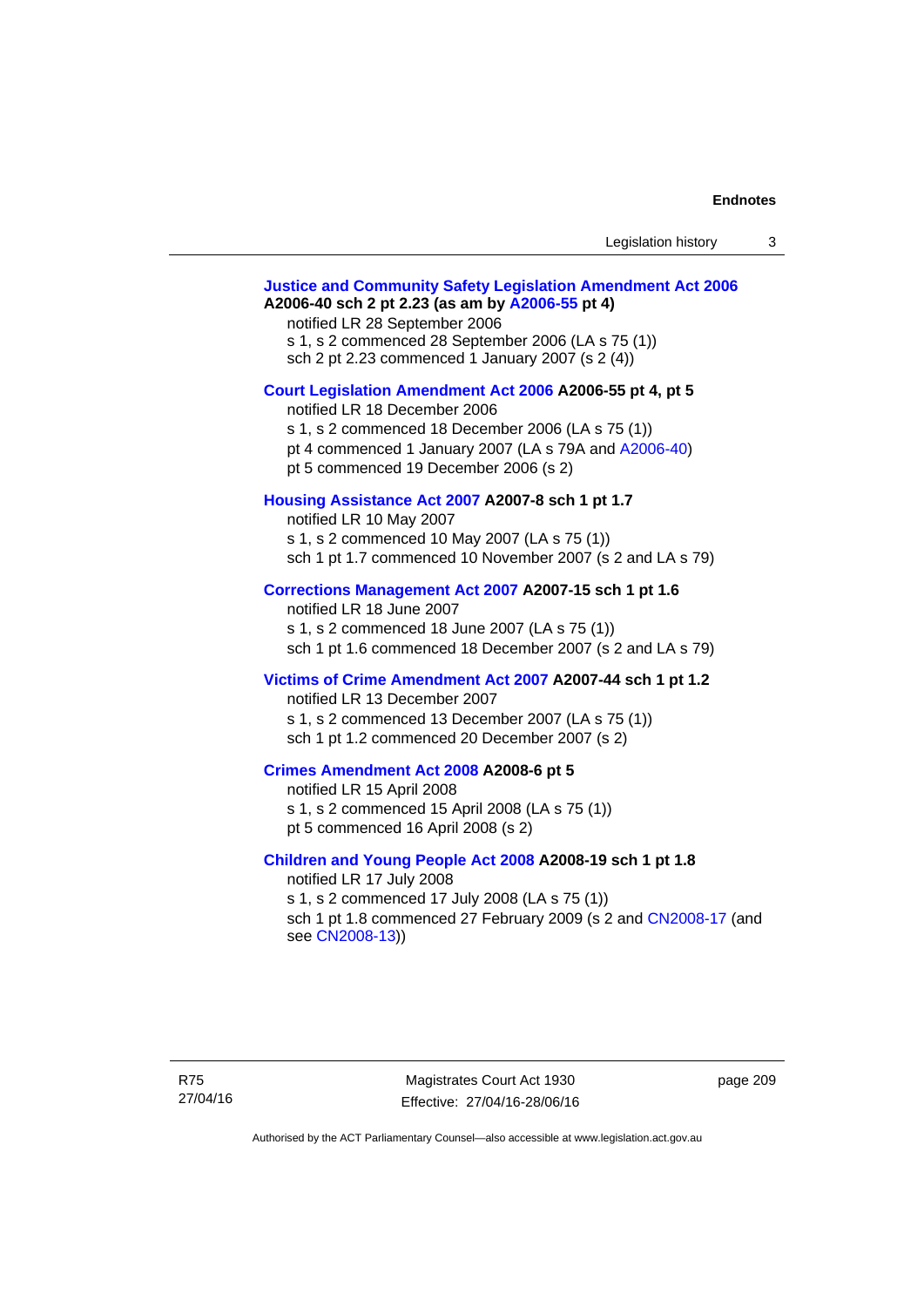3 Legislation history

# **[Children and Young People \(Consequential Amendments\) Act 2008](http://www.legislation.act.gov.au/a/2008-20) A2008-20 sch 1 pt 1.5**

notified LR 17 July 2008

s 1, s 2 commenced 17 July 2008 (LA s 75 (1))

s 3 commenced 18 July 2008 (s 2 (1))

sch 1 pt 1.5 commenced 27 February 2009 (s 2 (5) and see Children [and Young People Act 2008](http://www.legislation.act.gov.au/a/2008-19) A2008-19, s 2 and [CN2008-17 \(](http://www.legislation.act.gov.au/cn/2008-17/default.asp)and see [CN2008-13](http://www.legislation.act.gov.au/cn/2008-13/default.asp)))

## **[Justice and Community Safety Legislation Amendment Act 2008](http://www.legislation.act.gov.au/a/2008-22)  [\(No 2\)](http://www.legislation.act.gov.au/a/2008-22) A2008-22 sch 1 pt 1.6**

notified LR 8 July 2008

s 1, s 2 commenced 8 July 2008 (LA s 75 (1))

sch 1 pt 1.6 commenced 29 July 2008 (s 2)

# **[Justice and Community Safety Legislation Amendment](http://www.legislation.act.gov.au/a/2008-29)**

**[Act 2008 \(No 3\)](http://www.legislation.act.gov.au/a/2008-29) A2008-29 sch 1 pt 1.10** 

notified LR 13 August 2008 s 1, s 2 commenced 13 August 2008 (LA s 75 (1))

sch 1 pt 1.10 commenced 27 August 2008 (s 2)

### **[ACT Civil and Administrative Tribunal Legislation Amendment](http://www.legislation.act.gov.au/a/2008-36)  [Act 2008](http://www.legislation.act.gov.au/a/2008-36) A2008-36 sch 1 pt 1.36**

notified LR 4 September 2008

s 1, s 2 commenced 4 September 2008 (LA s 75 (1)) sch 1 pt 1.36 commenced 2 February 2009 (s 2 (1) and see [ACT Civil](http://www.legislation.act.gov.au/a/2008-35)  [and Administrative Tribunal Act 2008](http://www.legislation.act.gov.au/a/2008-35) A2008-35, s 2 (1) and [CN2009-2](http://www.legislation.act.gov.au/cn/2009-2/default.asp))

**[ACT Civil and Administrative Tribunal Legislation Amendment](http://www.legislation.act.gov.au/a/2008-37)  [Act 2008 \(No 2\)](http://www.legislation.act.gov.au/a/2008-37) A2008-37 sch 1 pt 1.74** 

notified LR 4 September 2008

s 1, s 2 commenced 4 September 2008 (LA s 75 (1)) sch 1 pt 1.74 commenced 2 February 2009 (s 2 (1) and see ACT Civil

[and Administrative Tribunal Act 2008](http://www.legislation.act.gov.au/a/2008-35) A2008-35, s 2 (1) and [CN2009-2](http://www.legislation.act.gov.au/cn/2009-2/default.asp))

# **[Sexual and Violent Offences Legislation Amendment Act 2008](http://www.legislation.act.gov.au/a/2008-41) A2008-41 pt 3**

notified LR 8 September 2008

s 1, s 2 commenced 8 September 2008 (LA s 75 (1))

pt 3 commenced 30 May 2009 (s 2 and [CN2009-3\)](http://www.legislation.act.gov.au/cn/2009-3/default.asp)

page 210 Magistrates Court Act 1930 Effective: 27/04/16-28/06/16

R75 27/04/16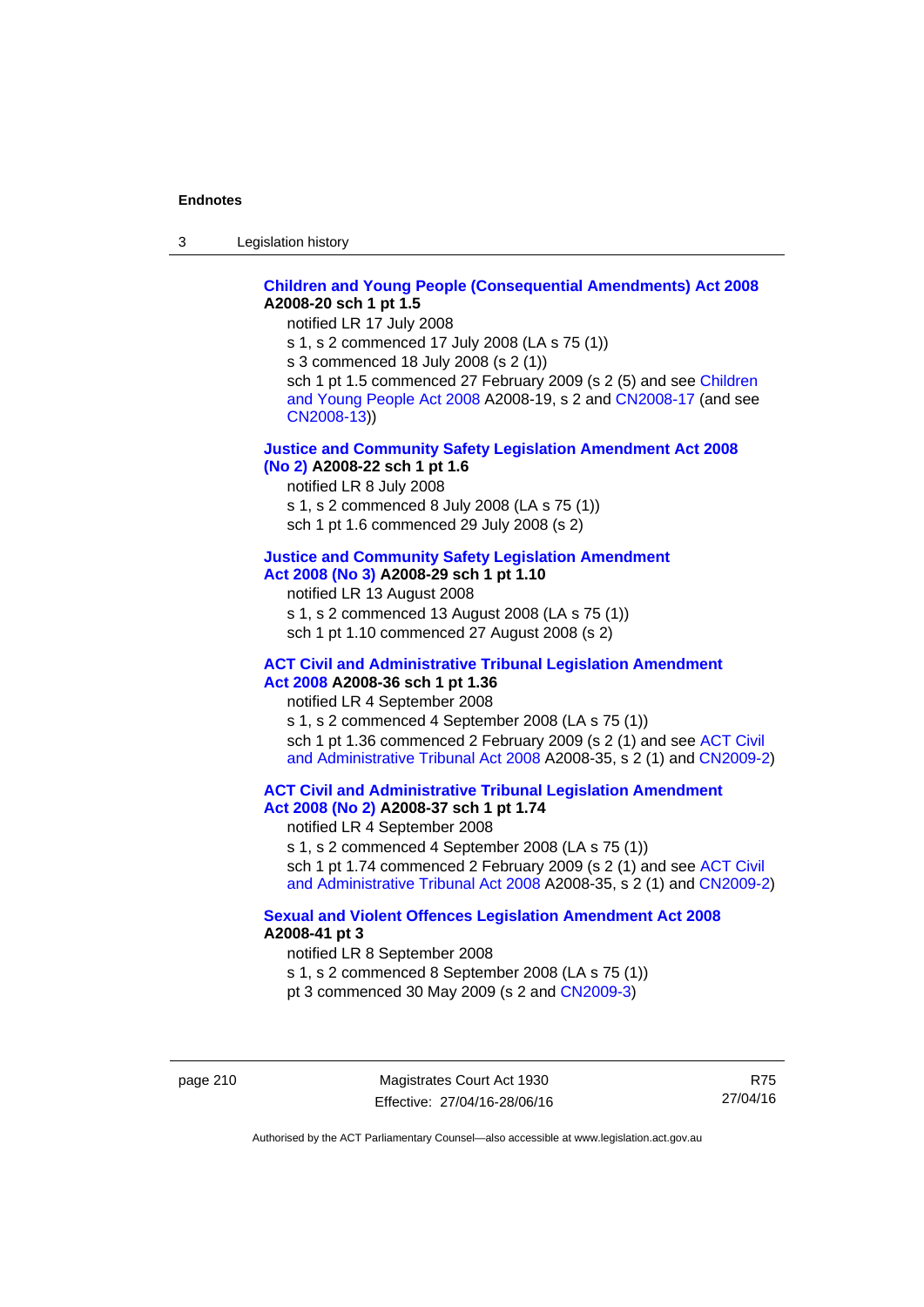## **[Court Legislation Amendment Act 2008](http://www.legislation.act.gov.au/a/2008-42) A2008-42 pt 4**

notified LR notified LR 8 September 2008

s 1, s 2 commenced 8 September 2008 (LA s 75 (1)) pt 4 commenced 8 March 2009 (s 2 and LA s 79)

#### **[Crimes Legislation Amendment Act 2008](http://www.legislation.act.gov.au/a/2008-44) A2008-44 sch 1 pt 1.11**

notified LR 9 September 2008

s 1, s 2 commenced 9 September 2008 (LA s 75 (1))

sch 1 pt 1.11 commenced 30 May 2009 (s 2 and [CN2009-4](http://www.legislation.act.gov.au/cn/2009-4/default.asp))

## **[Domestic Violence and Protection Orders Act 2008](http://www.legislation.act.gov.au/a/2008-46) A2008-46 sch 3 pt 3.12**

notified LR 10 September 2008 s 1, s 2 commenced 10 September 2008 (LA s 75 (1)) sch 3 pt 3.12 commenced 30 March 2009 (s 2)

## **[Justice and Community Safety Legislation Amendment Act 2009](http://www.legislation.act.gov.au/a/2009-7) A2009-7 sch 1 pt 1.8**

notified LR 5 March 2009

s 1, s 2 commenced 5 March 2009 (LA s 75 (1))

sch 1 pt 1.8 commenced 30 May 2009 (s 2 (4) and see Crimes [Legislation Amendment Act 2008](http://www.legislation.act.gov.au/a/2008-44) A2008-44, s 2 and [CN2009-4\)](http://www.legislation.act.gov.au/cn/2009-4/default.asp)

as modified by

### **[Magistrates Court \(Transitional Provisions\) Regulation 2009](http://www.legislation.act.gov.au/sl/2009-20) SL2009-20**

notified LR 18 May 2009

s 1, s 2 commenced 18 May 2009 (LA s 75 (1)) remainder commenced 30 May 2009 (s 2 and see [Crimes Legislation](http://www.legislation.act.gov.au/a/2008-44)  [Amendment Act 2008](http://www.legislation.act.gov.au/a/2008-44) A2008-44, s 2 and [CN2009-4](http://www.legislation.act.gov.au/cn/2009-4/default.asp))

as amended by

## **[Justice and Community Safety Legislation Amendment Act 2009](http://www.legislation.act.gov.au/a/2009-19)  [\(No 2\)](http://www.legislation.act.gov.au/a/2009-19) A2009-19 pt 11**

notified LR 1 September 2009

s 1, s 2 commenced 1 September 2009 (LA s 75 (1))

pt 11 commenced 29 September 2009 (s 2)

R75 27/04/16

Magistrates Court Act 1930 Effective: 27/04/16-28/06/16 page 211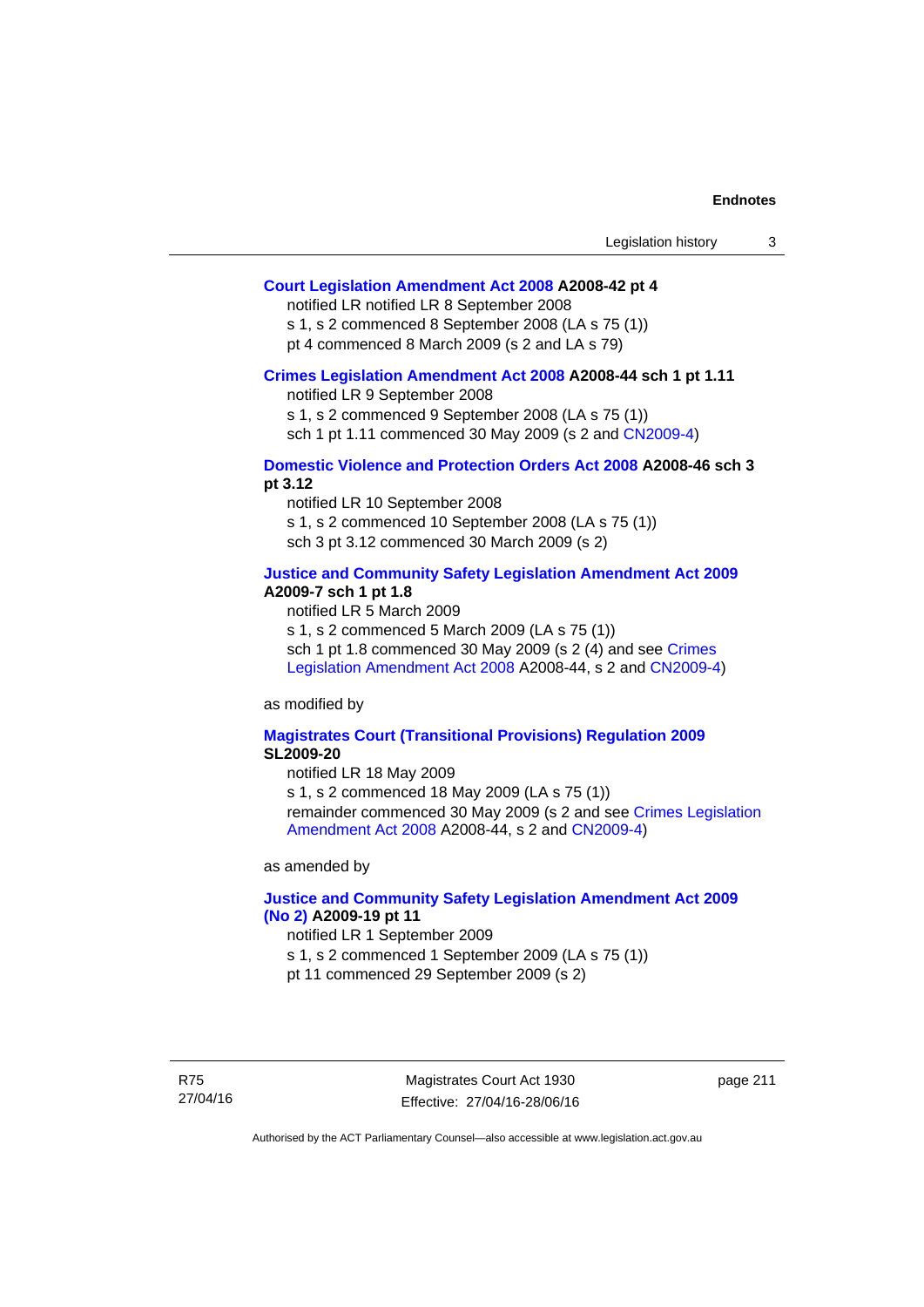| -3 | Legislation history |  |
|----|---------------------|--|
|----|---------------------|--|

# **[Road Transport \(Mass, Dimensions and Loading\) Act 2009](http://www.legislation.act.gov.au/a/2009-22) A2009-22 sch 1 pt 1.1**

notified LR 3 September 2009 s 1, s 2 commenced 3 September 2009 (LA s 75 (1)) sch 1 pt 1.1 commenced 3 March 2010 (s 2 and LA s 79)

#### **[Crimes Legislation Amendment Act 2009](http://www.legislation.act.gov.au/a/2009-24) A2009-24 sch 1 pt 1.9**

notified LR 3 September 2009

s 1, s 2 commenced 3 September 2009 (LA s 75 (1))

sch 1 pt 1.9 commenced 4 September 2009 (s 2)

### **[Courts \(Appointments\) Amendment Act 2009](http://www.legislation.act.gov.au/a/2009-37) A2009-37 pt 2**

notified LR 21 October 2009 s 1, s 2 commenced 21 October 2009 (LA s 75 (1)) pt 2 commenced 22 October 2009 (s 2)

as modified by

### **[ACT Civil and Administrative Tribunal \(Transitional Provisions\)](http://www.legislation.act.gov.au/sl/2009-2)  [Regulation 2009](http://www.legislation.act.gov.au/sl/2009-2) SL2009-2 s 67 (as am by [SL2009-51](http://www.legislation.act.gov.au/sl/2009-51) s 6, s 8, [A2009-54](http://www.legislation.act.gov.au/a/2009-54) amdt 1.3)**

notified LR 29 January 2009

s 1, s 2 commenced 29 January 2009 (LA s 75 (1)) s 67 commenced 2 February 2009 (s 2 and see [ACT Civil and](http://www.legislation.act.gov.au/a/2008-35)  [Administrative Tribunal Act 2008](http://www.legislation.act.gov.au/a/2008-35) A2008-35, s 2 (1) and [CN2009-2\)](http://www.legislation.act.gov.au/cn/2009-2/default.asp)

## **[ACT Civil and Administrative Tribunal \(Transitional Provisions\)](http://www.legislation.act.gov.au/sl/2009-51)  [Amendment Regulation 2009 \(No 1\)](http://www.legislation.act.gov.au/sl/2009-51) SL2009-51 s 6, s 8**

notified LR 30 October 2009

- s 1, s 2 commenced 30 October 2009 (LA s 75 (1))
- s 6, s 8 commenced 31 October 2009 (s 2)
- *Note* This regulation only amends the [ACT Civil and Administrative](http://www.legislation.act.gov.au/sl/2009-2)  [Tribunal \(Transitional Provisions\) Regulation 2009](http://www.legislation.act.gov.au/sl/2009-2) SL2009-2.

as amended by

#### **[Statute Law Amendment Act 2009 \(No 2\)](http://www.legislation.act.gov.au/a/2009-49) A2009-49 sch 3 pt 3.48**

notified LR 26 November 2009

s 1, s 2 commenced 26 November 2009 (LA s 75 (1)) sch 3 pt 3.48 commenced 17 December 2009 (s 2)

page 212 Magistrates Court Act 1930 Effective: 27/04/16-28/06/16

R75 27/04/16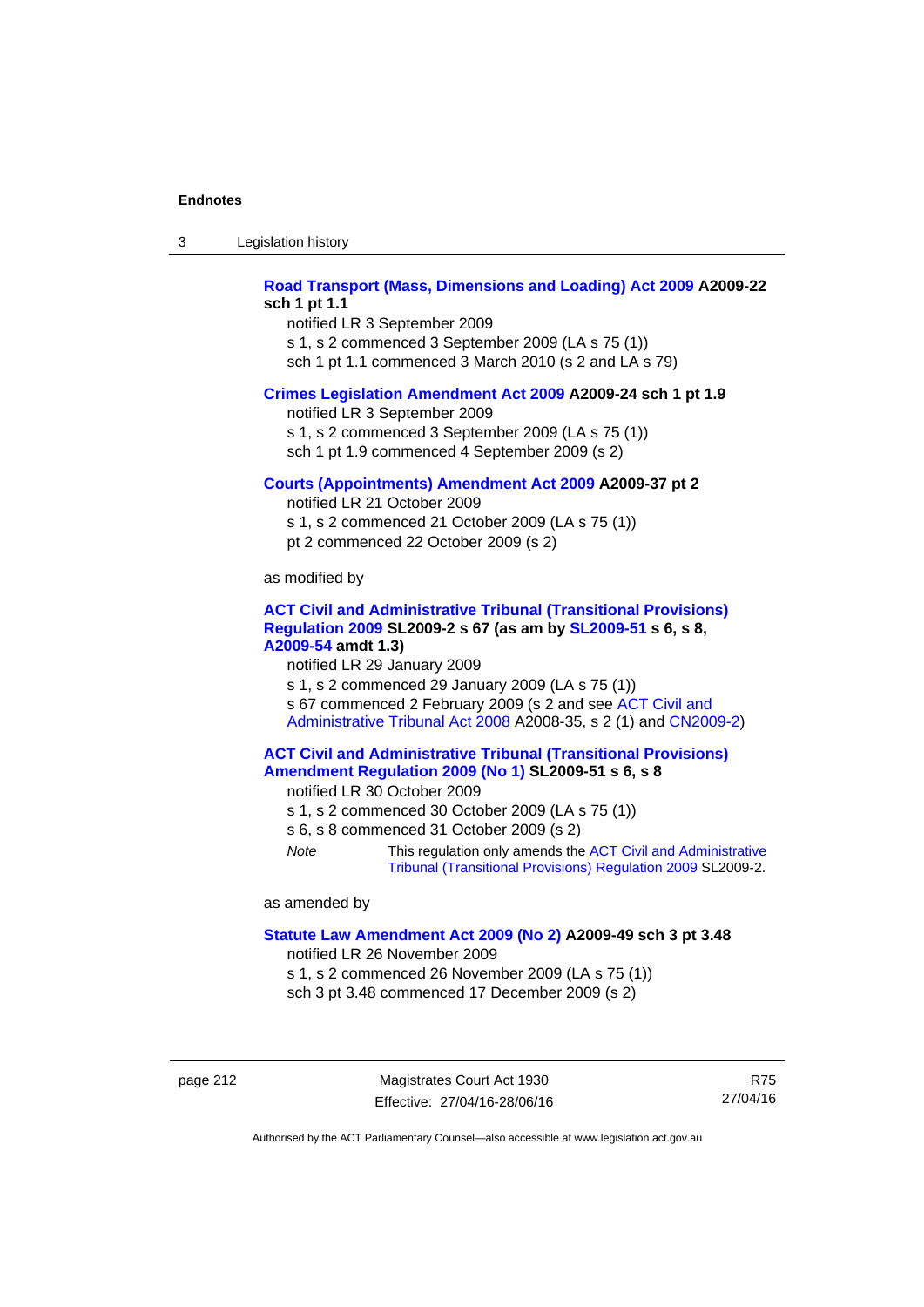# **[Justice and Community Safety Legislation Amendment Act 2009](http://www.legislation.act.gov.au/a/2009-54)  [\(No 4\)](http://www.legislation.act.gov.au/a/2009-54) A2009-54 sch 1 pt 1.2, sch 1 pt 1.4**

notified LR 18 December 2009

s 1, s 2 commenced 18 December 2009 (LA s 75 (1)) sch 1 pt 1.2, sch 1 pt 1.4 commenced 22 December 2009 (s 2 (2) (a) and see [Justice and Community Safety Legislation Amendment Act](http://www.legislation.act.gov.au/a/2009-44)  [2009 \(No 3\)](http://www.legislation.act.gov.au/a/2009-44) A2009-44 s 2 (3)) *Note* This Act also amends the [ACT Civil and Administrative Tribunal](http://www.legislation.act.gov.au/sl/2009-2) 

[\(Transitional Provisions\) Regulation 2009](http://www.legislation.act.gov.au/sl/2009-2) SL2009-2.

#### **[Justice and Community Safety Legislation Amendment Act 2010](http://www.legislation.act.gov.au/a/2010-13) A2010-13 sch 1 pt 1.4**

notified LR 31 March 2010 s 1, s 2 commenced 31 March 2010 (LA s 75 (1)) s 3 commenced 1 April 2010 (LA s 75AA) sch 1 pt 1.4 commenced 28 April 2010 (s 2 (4))

#### **[Crimes \(Sentence Administration\) Amendment Act 2010](http://www.legislation.act.gov.au/a/2010-21) A2010-21 sch 1 pt 1.6**

notified LR 30 June 2010 s 1, s 2 commenced 30 June 2010 (LA s 75 (1)) sch 1 pt 1.6 commenced 1 July 2010 (s 2)

#### **[Justice and Community Safety Legislation Amendment Act 2010](http://www.legislation.act.gov.au/a/2010-30)**

# **[\(No 2\)](http://www.legislation.act.gov.au/a/2010-30) A2010-30 sch 1 pt 1.15**

notified LR 31 August 2010

s 1, s 2 commenced 31 August 2010 (LA s 75 (1))

s 3 commenced 1 September 2010 (s 2 (1))

sch 1 pt 1.15 commenced 28 September 2010 (s 2 (2))

# **[Justice and Community Safety Legislation Amendment Act 2010](http://www.legislation.act.gov.au/a/2010-40)**

# **[\(No 3\)](http://www.legislation.act.gov.au/a/2010-40) A2010-40 sch 2 pt 2.10**

notified LR 5 October 2010

- s 1, s 2 commenced 5 October 2010 (LA s 75 (1))
- s 3 commenced 6 October 2010 (s 2 (1))

sch 2 pt 2.10 commenced 2 November 2010 (s 2 (2))

# **[Courts Legislation Amendment Act 2011](http://www.legislation.act.gov.au/a/2011-13) A2011-13 sch 1 pt 1.5**

notified LR 11 May 2011 s 1, s 2 commenced 11 May 2011 (LA s 75 (1)) sch 1 pt 1.5 commenced 25 July 2011 (s 2 and [CN2011-8\)](http://www.legislation.act.gov.au/cn/2011-8/default.asp)

R75 27/04/16

Magistrates Court Act 1930 Effective: 27/04/16-28/06/16 page 213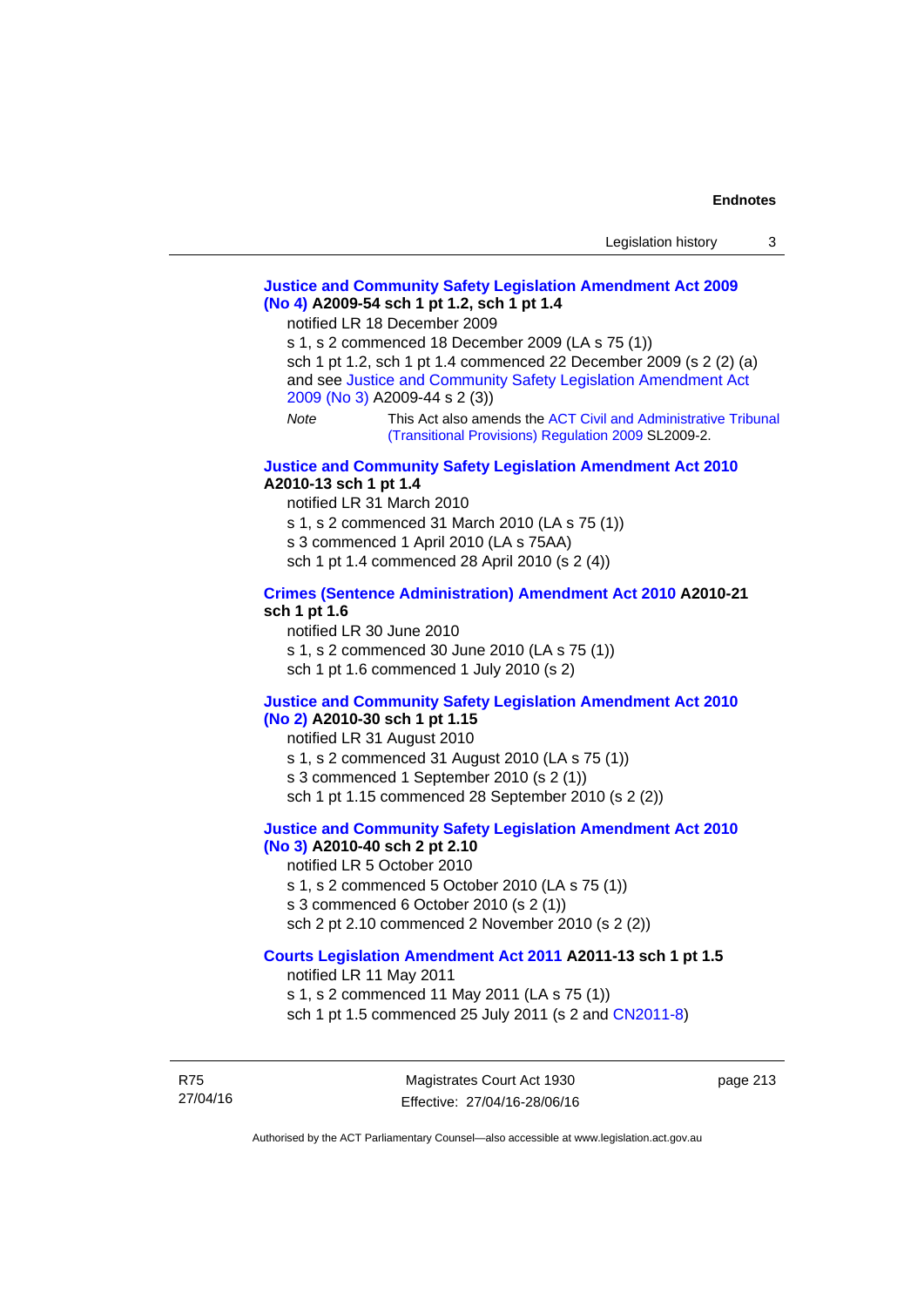| -3 | Legislation history |  |
|----|---------------------|--|
|----|---------------------|--|

# **[Administrative \(One ACT Public Service Miscellaneous Amendments\)](http://www.legislation.act.gov.au/a/2011-22)  [Act 2011](http://www.legislation.act.gov.au/a/2011-22) A2011-22 sch 1 pt 1.99**

notified LR 30 June 2011 s 1, s 2 commenced 30 June 2011 (LA s 75 (1)) sch 1 pt 1.99 commenced 1 July 2011 (s 2 (1))

#### **[Statute Law Amendment Act 2011 \(No 2\)](http://www.legislation.act.gov.au/a/2011-28) A2011-28 sch 3 pt 3.26**

notified LR 31 August 2011 s 1, s 2 commenced 31 August 2011 (LA s 75 (1)) sch 3 pt 3.26 commenced 21 September 2011 (s 2 (1))

# **[Law Officers Act 2011](http://www.legislation.act.gov.au/a/2011-30) A2011-30 sch 1 pt 1.5**

notified LR 29 August 2011 s 1, s 2 commenced 29 August 2011 (LA s 75 (1)) sch 1 pt 1.5 commenced 31 August 2011 (s 2 and [CN2011-9](http://www.legislation.act.gov.au/cn/2011-9/default.asp))

## **[Evidence \(Consequential Amendments\) Act 2011](http://www.legislation.act.gov.au/a/2011-48) A2011-48 sch 1 pt 1.23**

notified LR 22 November 2011 s 1, s 2 commenced 22 November 2011 (LA s 75 (1)) sch 1 pt 1.23 commenced 1 March 2012 (s 2 (1) and see [Evidence](http://www.legislation.act.gov.au/a/2011-12)  [Act 2011](http://www.legislation.act.gov.au/a/2011-12) A2011-12, s 2 and [CN2012-4](http://www.legislation.act.gov.au/cn/2012-4/default.asp))

#### **[Statute Law Amendment Act 2011 \(No 3\)](http://www.legislation.act.gov.au/a/2011-52) A2011-52 sch 3 pt 3.37**

notified LR 28 November 2011 s 1, s 2 commenced 28 November 2011 (LA s 75 (1)) sch 3 pt 3.37 commenced 12 December 2011 (s 2)

#### **[Justice and Community Safety Legislation Amendment Act 2012](http://www.legislation.act.gov.au/a/2012-13) A2012-13 sch 1 pt 1.8**

notified LR 11 April 2012 s 1, s 2 commenced 11 April 2012 (LA s 75 (1)) sch 1 pt 1.8 commenced 12 April 2012 (s 2 (1))

## **[Crimes Legislation Amendment Act 2013](http://www.legislation.act.gov.au/a/2013-12) A2013-12 pt 9**  notified LR 17 April 2013

s 1, s 2 commenced 17 April 2013 (LA s 75 (1)) pt 9 commenced 24 April 2013 (s 2)

R75 27/04/16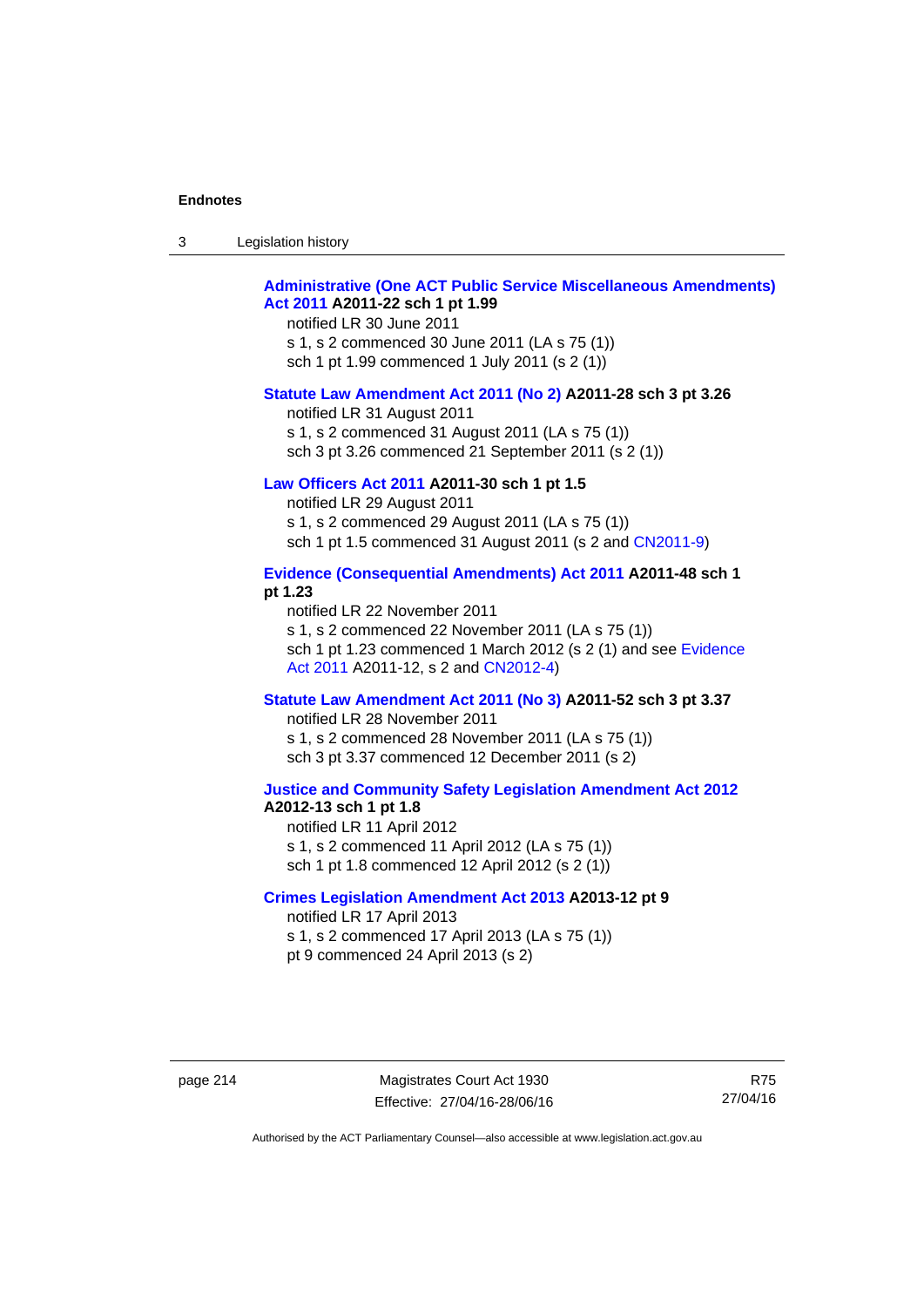# **[Magistrates Court \(Industrial Proceedings\) Amendment Act 2013](http://www.legislation.act.gov.au/a/2013-43) A2013-43**

notified LR 7 November 2013 s 1, s 2 commenced 7 November 2013 (LA s 75 (1)) remainder commenced 8 November 2013 (s 2)

## **[Justice and Community Safety Legislation Amendment Act 2013](http://www.legislation.act.gov.au/a/2013-45)  [\(No](http://www.legislation.act.gov.au/a/2013-45) 4) A2013-45 sch 1 pt 1.2**

notified LR 11 November 2013 s 1, s 2 commenced 11 November 2013 (LA s 75 (1)) sch 1 pt 1.2 commenced 12 November 2013 (s 2)

## **[Heavy Vehicle National Law \(Consequential Amendments\) Act 2013](http://www.legislation.act.gov.au/a/2013-52) A2013-52 pt 4**

notified LR 9 December 2013 s 1, s 2 commenced 9 December 2013 (LA s 75 (1)) pt 4 commenced 10 February 2014 (s 2 and see [Heavy Vehicle](http://www.legislation.act.gov.au/a/2013-51/default.asp)  [National Law \(ACT\) Act 2013](http://www.legislation.act.gov.au/a/2013-51/default.asp) A2013-51, s 2 (1) and [CN2014-2](http://www.legislation.act.gov.au/cn/2014-2/default.asp))

# **[Courts Legislation Amendment Act 2014](http://www.legislation.act.gov.au/a/2014-1) A2014-1 pt 5**

notified LR 5 March 2014

s 1, s 2 commenced 5 March 2014 (LA s 75 (1)) pt 5 commenced 2 April 2014 (s 2)

## **[Courts Legislation Amendment Act 2015](http://www.legislation.act.gov.au/a/2015-10) A2015-10 pt 12**

notified LR 7 April 2015 s 1, s 2 commenced 7 April 2015 (LA s 75 (1)) pt 12 commenced 21 April 2015 (s 2 (2))

## **[Courts Legislation Amendment Act 2015 \(No 2\)](http://www.legislation.act.gov.au/a/2015-52/default.asp) A2015-52 pt 13**

notified LR 26 November 2015 s 1, s 2 commenced 26 November 2015 (LA s 75 (1)) pt 13 commenced 10 December 2015 (s 2 (2))

## **[Victims of Crime \(Financial Assistance\) Act 2016](http://www.legislation.act.gov.au/a/2016-12/default.asp) A2016-12 sch 3 pt 3.4**

notified LR 16 March 2016 s 1, s 2 commenced 16 March 2016 (LA s 75 (1)) sch 3 pt 3.4 commences 1 July 2016 or another day fixed by notice (s 2) *Note* default commencement under s 2 (2): 16 September 2017 (LA s 79 does not apply to this Act)

| R75      |
|----------|
| 27/04/16 |

Magistrates Court Act 1930 Effective: 27/04/16-28/06/16 page 215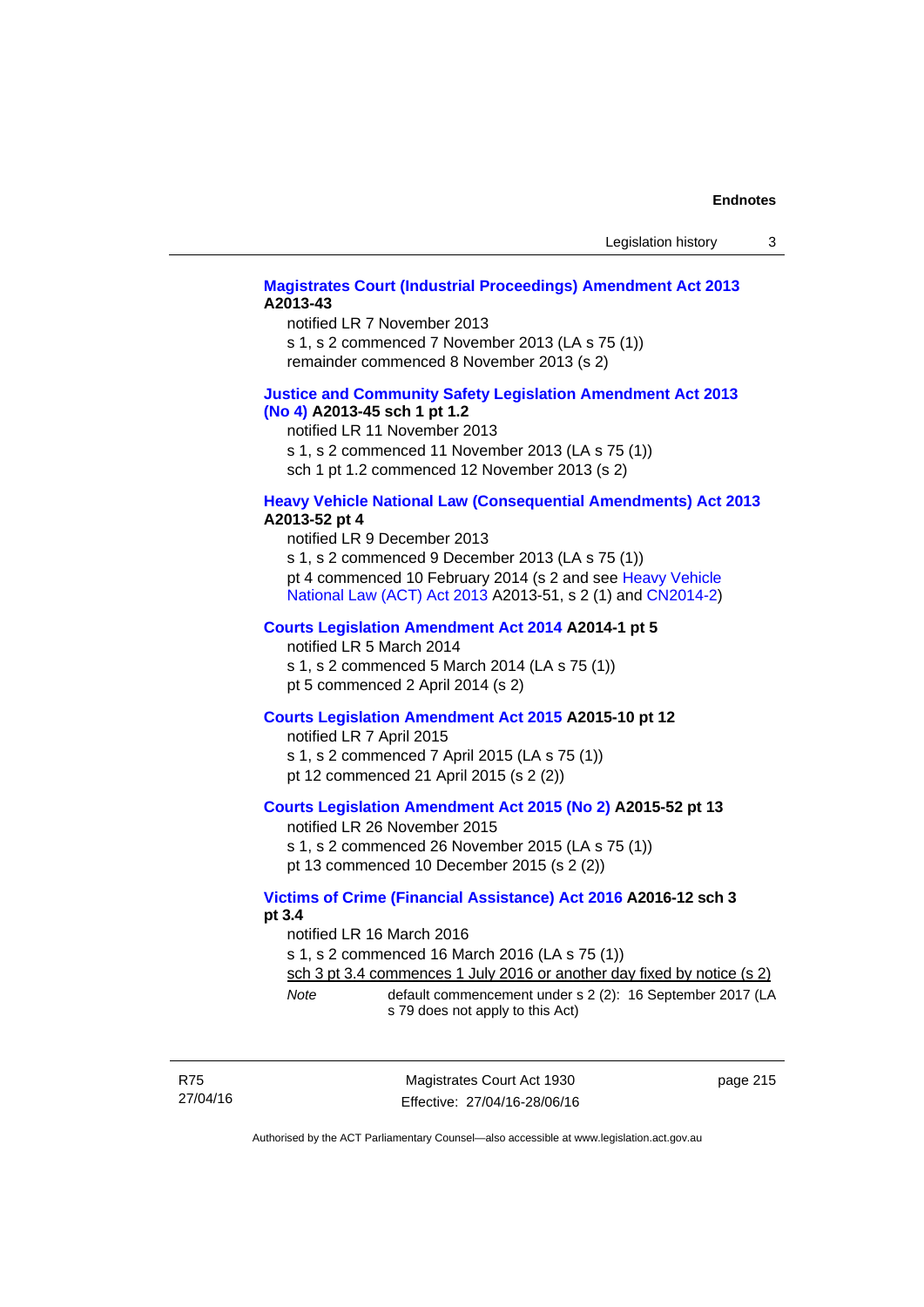3 Legislation history

**[Red Tape Reduction Legislation Amendment Act 2016](http://www.legislation.act.gov.au/a/2016-18) A2016-18 sch 3 pt 3.29** 

notified LR 13 April 2016 s 1, s 2 commenced 13 April 2016 (LA s 75 (1)) sch 3 pt 3.29 commenced 27 April 2016 (s 2)

page 216 Magistrates Court Act 1930 Effective: 27/04/16-28/06/16

R75 27/04/16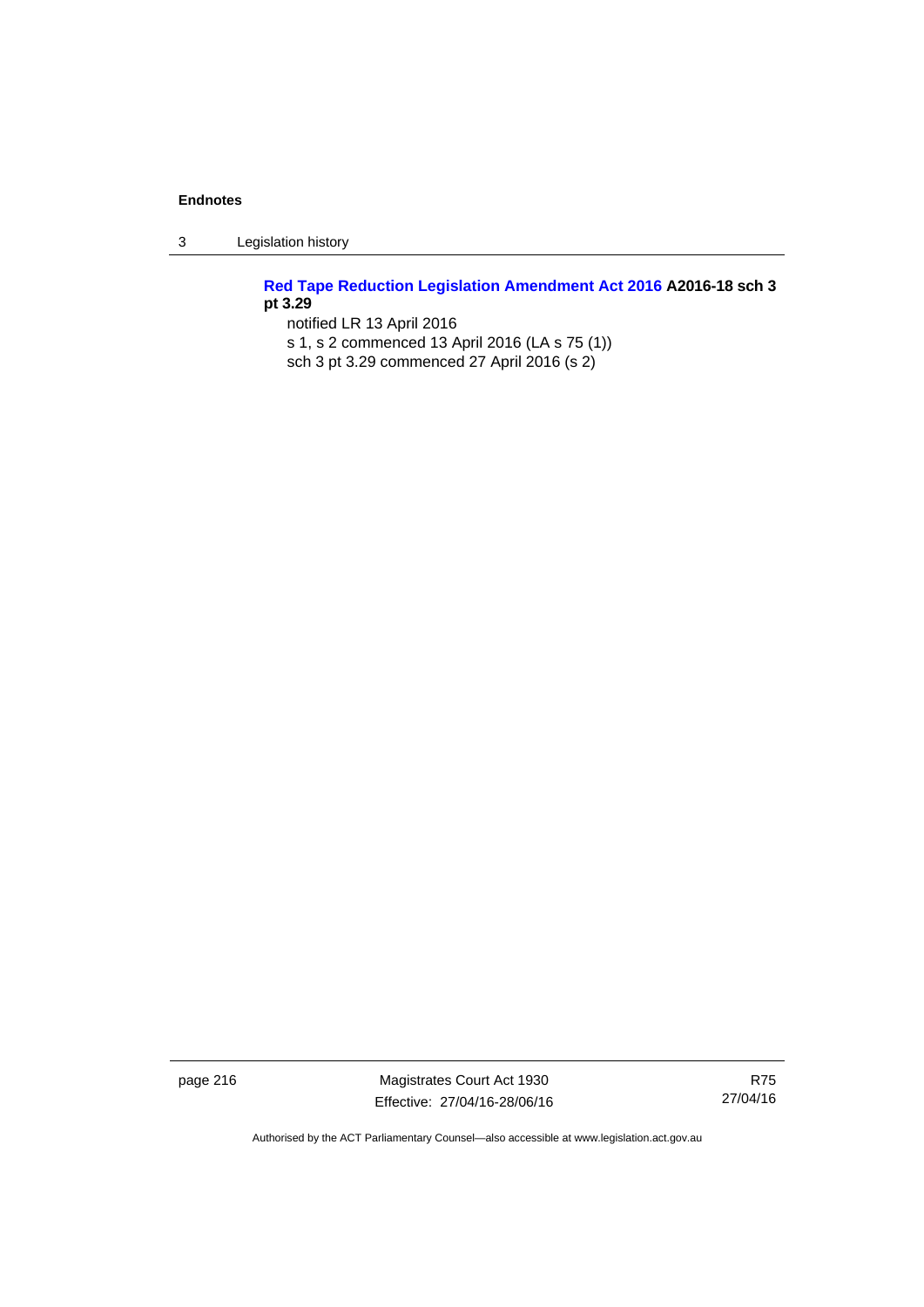# **4 Amendment history**

The *[Magistrates Court \(Enforcement of Judgments\) Act 1994](http://www.legislation.act.gov.au/a/1994-61/default.asp)* A1994-61 s 28 amended the Act by reversing the order of masculine and feminine pronouns. The amendments have been incorporated in the republication but have not been noted in the amendment history.

| <b>Title</b><br>title                                | am Ord1985-67                                                                                                                                                                                                                                                                             |
|------------------------------------------------------|-------------------------------------------------------------------------------------------------------------------------------------------------------------------------------------------------------------------------------------------------------------------------------------------|
| Preliminary<br>ch 1 hdg                              | ins A2004-60 amdt 1.181                                                                                                                                                                                                                                                                   |
| <b>Preliminary</b><br>pt 1 hdg                       | om A2004-60 amdt 1.181                                                                                                                                                                                                                                                                    |
| <b>Name of Act</b><br>s 1                            | sub A2003-56 amdt 3.161                                                                                                                                                                                                                                                                   |
| <b>Dictionary</b><br>s <sub>2</sub>                  | om Ord1978-46<br>ins A2004-60 amdt 1.182<br>am A2005-20 amdt 3.193                                                                                                                                                                                                                        |
| <b>Notes</b><br>s <sub>3</sub>                       | om A1994-61<br>ins A2004-60 amdt 1.182<br>$(2)$ , $(3)$ exp 10 January 2006 (s 3 $(3)$ )                                                                                                                                                                                                  |
| s 3A                                                 | Offences against Act-application of Criminal Code etc<br>ins A2005-53 amdt 1.107<br>om A2006-55 s 12                                                                                                                                                                                      |
| <b>Magistrates Court and magistrates</b><br>ch 2 hdg | ins A2004-60 amdt 1.184                                                                                                                                                                                                                                                                   |
| pt 2 hdg                                             | Appointment and jurisdiction of magistrates<br>renum as pt 2.2 hdg                                                                                                                                                                                                                        |
| The court<br>pt 2.1 hdg                              | ins A2004-60 amdt 1.184                                                                                                                                                                                                                                                                   |
| <b>Constitution of court</b><br>s <sub>4</sub>       | orig s 4 am Ord1937-28, Ord1953-14<br>sub Ord1958-12<br>am Ord1968-25; Ord1972-37<br>om Ord1974-14<br>(prev s 18) am Ord1940-20; Ord1985-67; Ord1990-5;<br>A2001-44 amdt 1.2750; A2004-60 amdt 1.195, amdt 1.196<br>reloc by A2004-60 amdt 1.197<br>am A2005-20 amdt 3.194; A2006-55 s 13 |

R75 27/04/16

Magistrates Court Act 1930 Effective: 27/04/16-28/06/16 page 217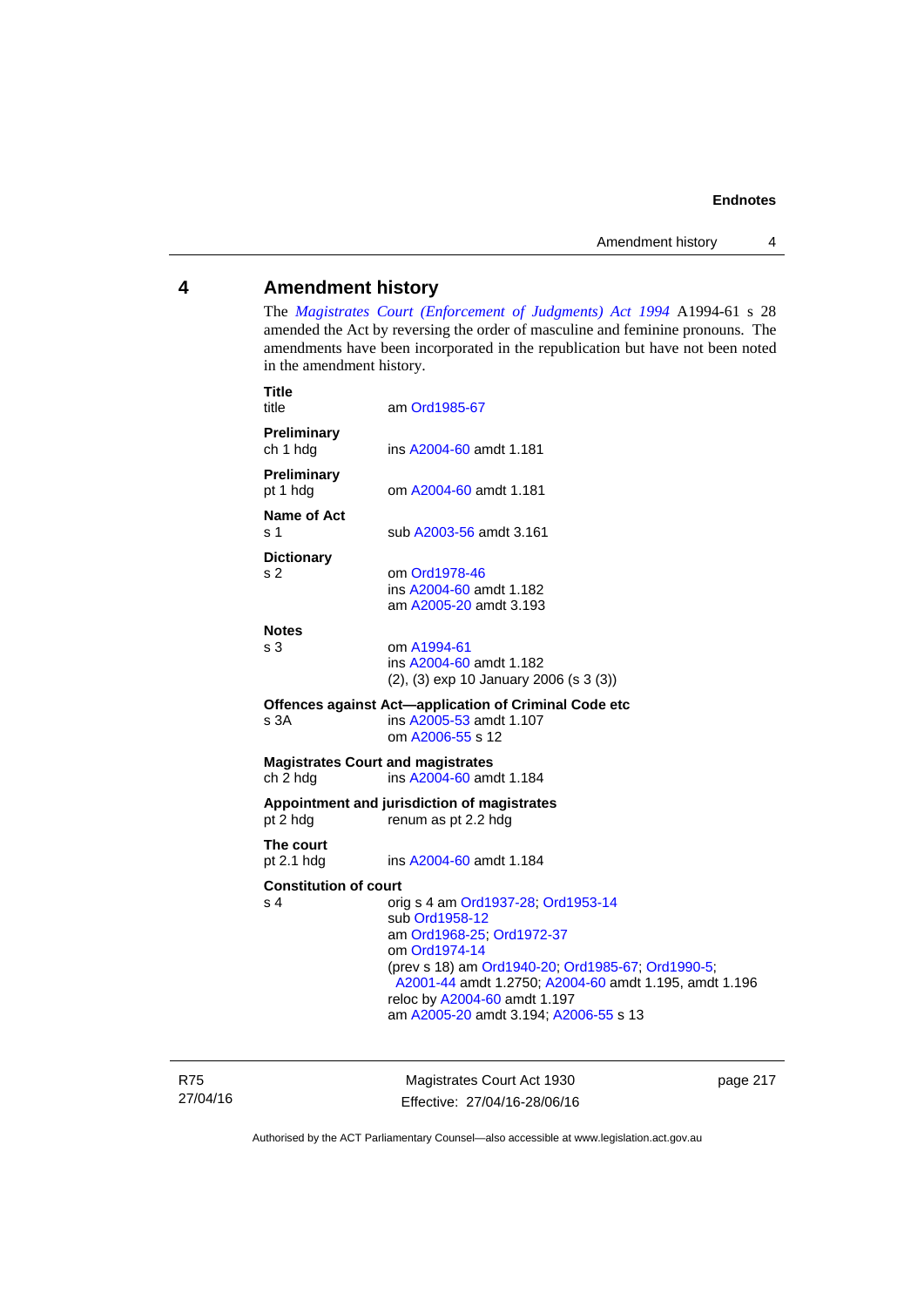4 Amendment history

#### **Arrangement of court business**

| s 5                                                    | am Ord1937-28; Ord1938-35; Ord1951-7; Ord1951-12;<br>Ord1953-14; Ord1958-12; Ord1967-1; Ord1968-25;<br>Ord1973-48; Ord1976-42; Ord1980-4; Ord1984-62;<br>Ord1985-17, Ord1985-41, Ord1985-67, Ord1986-74,<br>Ord1989-59, Ord1989-60, Ord1990-5, A1991-38, A1991-44,<br>A1992-9; A1993-4; A1993-91; A1994-4; A1996-6; A1996-82;<br>A1997-96, A1998-67, A1999-22 s 18; A1999-66 sch 3;<br>A1999-79 s 5 sch 3; A2001-44 amdt 1.2748<br>om A2004-60 amdt 1.183<br>ins A2005-20 amdt 3.195 |
|--------------------------------------------------------|--------------------------------------------------------------------------------------------------------------------------------------------------------------------------------------------------------------------------------------------------------------------------------------------------------------------------------------------------------------------------------------------------------------------------------------------------------------------------------------|
| Magistrate for matter not available<br>s 5A            | ins A2013-45 amdt 1.9                                                                                                                                                                                                                                                                                                                                                                                                                                                                |
| pt 2.2 h dq                                            | Appointment and jurisdiction of magistrates<br>(prev pt 2 hdg) renum A2004-60 amdt 1.184                                                                                                                                                                                                                                                                                                                                                                                             |
| div 2.2.1 hdg                                          | Magistrates other than special magistrates<br>(prev pt 2 div 1 hdg) ins Ord1977-4<br>am Ord1985-67<br>renum as div 2.1 hdg R8 LA<br>sub and renum A2004-60 amdt 1.186<br>sub A2005-20 amdt 3.196                                                                                                                                                                                                                                                                                     |
| Meaning of <i>magistrate</i> in div 2.2.1<br>s 6       | sub Ord1951-12<br>am Ord1990-5<br>om A2004-60 amdt 1.183<br>ins A2005-20 amdt 3.196                                                                                                                                                                                                                                                                                                                                                                                                  |
| Meaning of magistrate in div 2.2.1<br>s 6A hdg<br>s 6A | sub A2004-60 amdt 1.187<br>ins Ord1977-4<br>am Ord1985-67<br>om A2005-20 amdt 3.196                                                                                                                                                                                                                                                                                                                                                                                                  |
| s 7                                                    | Appointment of Chief Magistrate and other magistrates<br>sub Ord1949-13<br>am Ord1951-7; Ord1951-12; Ord1973-48<br>sub Ord1977-4, Ord1985-67<br>am Ord1990-5<br>sub A2005-20 amdt 3.196                                                                                                                                                                                                                                                                                              |
| s 7AA                                                  | Requirements of appointment-magistrates<br>ins A2009-37 s 4                                                                                                                                                                                                                                                                                                                                                                                                                          |
| s 7A                                                   | Eligibility for appointment as magistrate<br>ins A2005-20 amdt 3.196                                                                                                                                                                                                                                                                                                                                                                                                                 |

page 218 Magistrates Court Act 1930 Effective: 27/04/16-28/06/16

R75 27/04/16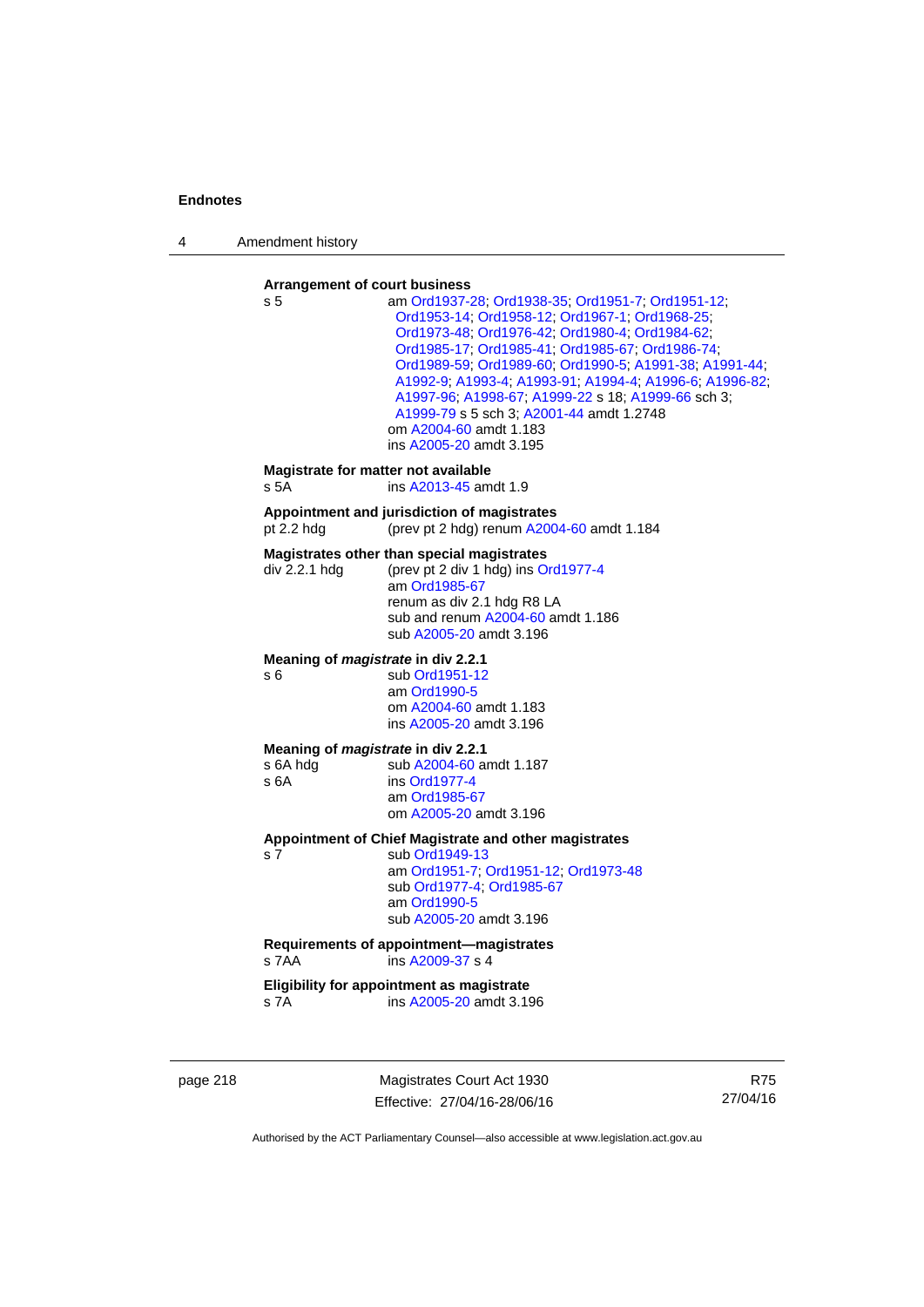# **Seniority of magistrates**  s 7B ins [A2005-20](http://www.legislation.act.gov.au/a/2005-20) amdt 3.196 **Conditions of appointment of magistrates**  s 7C ins [A2005-20](http://www.legislation.act.gov.au/a/2005-20) amdt 3.196 **Term of appointment of magistrates**  s 7D ins [A2005-20](http://www.legislation.act.gov.au/a/2005-20) amdt 3.196 **Acting Chief Magistrate**  s 7E ins [A2005-20](http://www.legislation.act.gov.au/a/2005-20) amdt 3.196 **Retirement**  ins [A2005-20](http://www.legislation.act.gov.au/a/2005-20) amdt 3.196 sub [A2009-19](http://www.legislation.act.gov.au/a/2009-19) s 57 **Magistrates not to do other work**  s 7G **ins [A2005-20](http://www.legislation.act.gov.au/a/2005-20)** amdt 3.196 **Rights of public servants**  s 7H ins [A2005-20](http://www.legislation.act.gov.au/a/2005-20) amdt 3.196 **Special magistrates**<br>div 2.2.2 hdg (p (prev pt 2 div 2 hdg) ins [Ord1977-4](http://www.legislation.act.gov.au/a/1977-4) renum as div 2.2 hdg R8 LA renum [A2004-60](http://www.legislation.act.gov.au/a/2004-60) amdt 1.189 sub [A2005-20](http://www.legislation.act.gov.au/a/2005-20) amdt 3.197 **Appointment of special magistrates**  s 8 am [Ord1949-13](http://www.legislation.act.gov.au/a/1949-13) sub [Ord1977-4](http://www.legislation.act.gov.au/a/1977-4) am [A1997-96](http://www.legislation.act.gov.au/a/1997-96) sub [A2005-20](http://www.legislation.act.gov.au/a/2005-20) amdt 3.197 **Requirements of appointment—special magistrates**  s 8AA ins [A2009-37](http://www.legislation.act.gov.au/a/2009-37) s 5 **Term of appointment of special magistrates**  s 8A ins [Ord1973-48](http://www.legislation.act.gov.au/a/1973-48) om [Ord1977-4](http://www.legislation.act.gov.au/a/1977-4) ins [A2005-20](http://www.legislation.act.gov.au/a/2005-20) amdt 3.197 **Conditions of appointment of special magistrates**  s 8B ins [Ord1973-48](http://www.legislation.act.gov.au/a/1973-48) om [Ord1977-4](http://www.legislation.act.gov.au/a/1977-4) ins [A2005-20](http://www.legislation.act.gov.au/a/2005-20) amdt 3.197

R75 27/04/16

Magistrates Court Act 1930 Effective: 27/04/16-28/06/16 page 219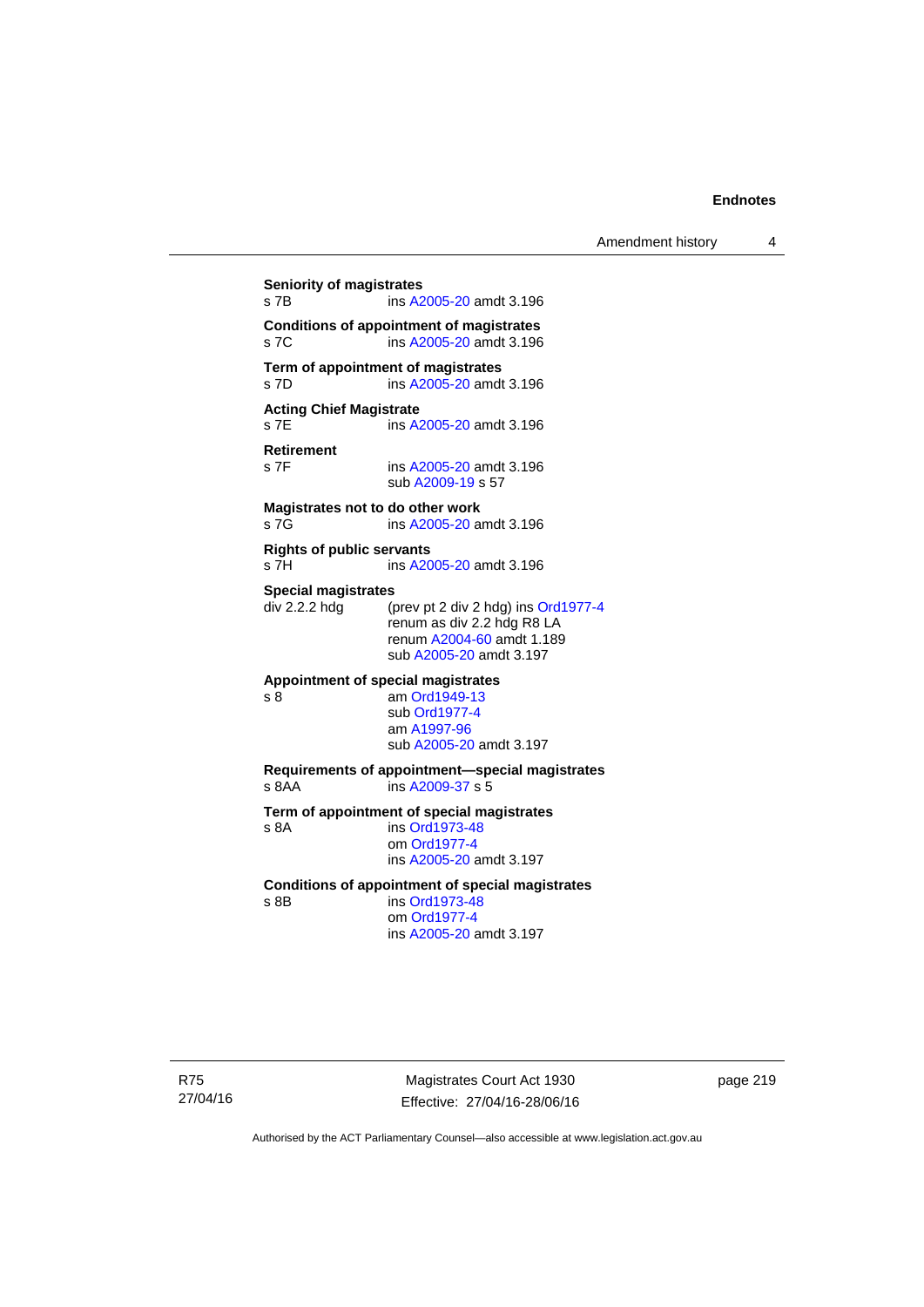4 Amendment history

| div 2.2.3 hdg                                | <b>Registrar and other court officers</b><br>(prev pt 2 div 3 hdg) ins Ord1977-4<br>am Ord1985-67; A1991-44<br>renum as div 2.3 hdg R8 LA<br>sub and renum A2004-60 amdt 1.190<br>sub A2005-20 amdt 3.198                                                                                                                                                                |
|----------------------------------------------|--------------------------------------------------------------------------------------------------------------------------------------------------------------------------------------------------------------------------------------------------------------------------------------------------------------------------------------------------------------------------|
| Appointment of registrar etc<br>s 9          | sub Ord1977-4<br>am Ord1985-67<br>om A2005-20 amdt 3.196<br>ins A2005-20 amdt 3.198                                                                                                                                                                                                                                                                                      |
| <b>Staff assisting registrar</b><br>s 9A     | ins A2005-20 amdt 3.198                                                                                                                                                                                                                                                                                                                                                  |
| s 9B                                         | Functions of registrar and deputy registrars<br>ins A2005-20 amdt 3.198<br>sub A2006-40 amdt 2.129 (as am A2006-55 s 10)                                                                                                                                                                                                                                                 |
| Judicial officers exchange<br>div 2.2.3A hdg | ins A2010-13 amdt 1.25                                                                                                                                                                                                                                                                                                                                                   |
| Definitions-div 2.2.3A<br>s 9C               | ins A2010-13 amdt 1.25<br>def ACT court ins A2010-13 amdt 1.25<br>def corresponding court ins A2010-13 amdt 1.25<br>def court ins A2010-13 amdt 1.25<br>def judicial exchange arrangement ins A2010-13 amdt 1.25<br>def judicial officer ins A2010-13 amdt 1.25<br>def participating jurisdiction ins A2010-13 amdt 1.25<br>def this jurisdiction ins A2010-13 amdt 1.25 |
| s 9D                                         | Establishment of judicial exchange arrangements<br>ins A2010-13 amdt 1.25                                                                                                                                                                                                                                                                                                |
| s 9E                                         | Transfer of judicial officer of another jurisdiction to ACT court<br>ins A2010-13 amdt 1.25                                                                                                                                                                                                                                                                              |
| s 9F                                         | Service in ACT court of judicial officer of another jurisdiction<br>ins A2010-13 amdt 1.25                                                                                                                                                                                                                                                                               |
| s.9G                                         | Service of ACT judicial officer in corresponding court<br>ins A2010-13 amdt 1.25                                                                                                                                                                                                                                                                                         |
| s 9H                                         | Judicial office not affected by appointment to another judicial office<br>ins A2010-13 amdt 1.25                                                                                                                                                                                                                                                                         |
|                                              | Other arrangements not affected                                                                                                                                                                                                                                                                                                                                          |

page 220 Magistrates Court Act 1930 Effective: 27/04/16-28/06/16

R75 27/04/16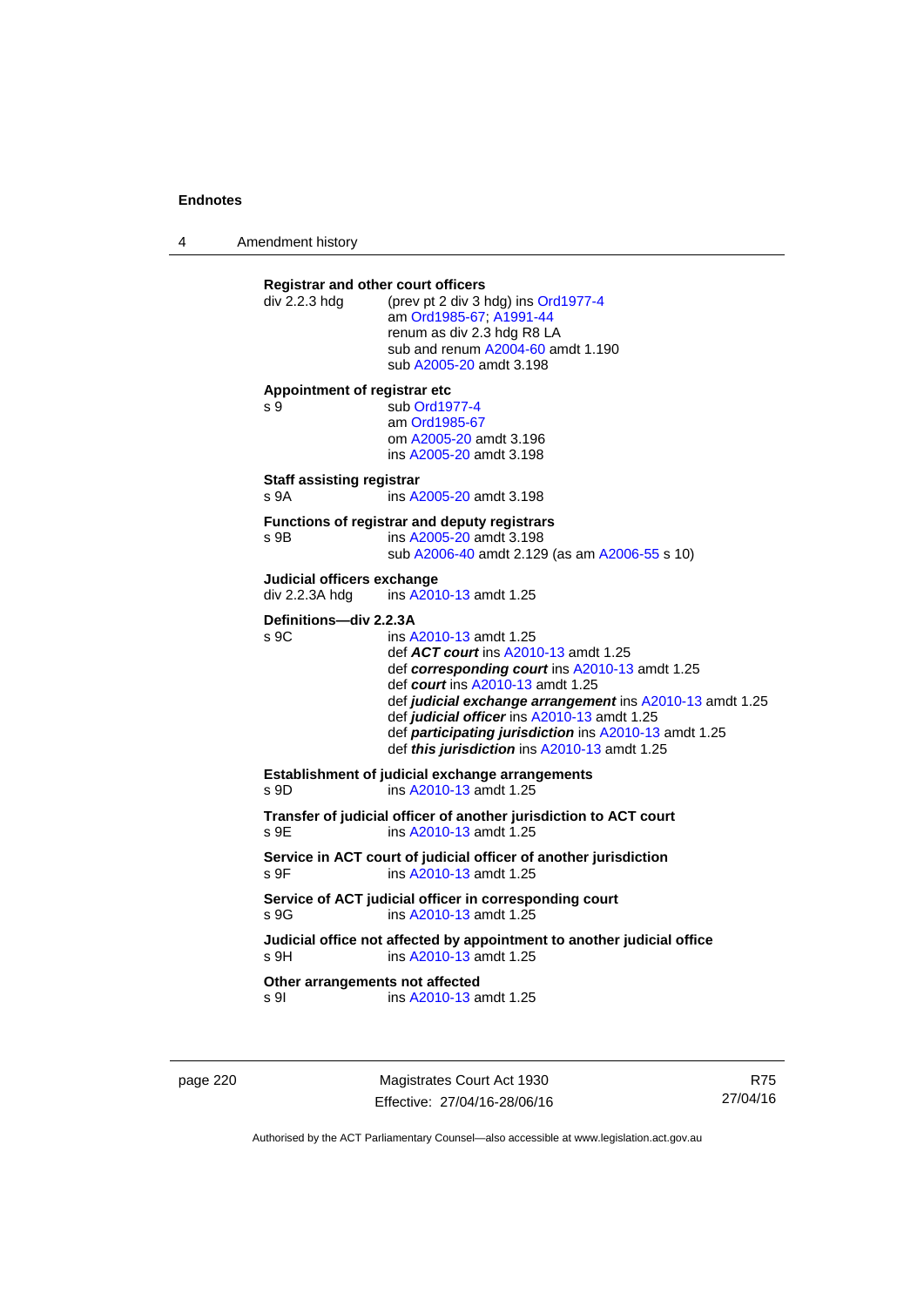# **Amendment of sch 2**  ins [A2010-13](http://www.legislation.act.gov.au/a/2010-13) amdt 1.25 **Terms and conditions of appointment**  s 10 am [Ord1938-35](http://www.legislation.act.gov.au/a/1938-35); [Ord1973-48](http://www.legislation.act.gov.au/a/1973-48) sub [Ord1977-4](http://www.legislation.act.gov.au/a/1977-4) am [Ord1990-5](http://www.legislation.act.gov.au/a/alt_ord1990-5) sub [A1997-41](http://www.legislation.act.gov.au/a/1997-41) om [A2005-20](http://www.legislation.act.gov.au/a/2005-20) amdt 3.196 **Tenure of office**  s 10A ins [Ord1977-4](http://www.legislation.act.gov.au/a/1977-4) om [A2005-20](http://www.legislation.act.gov.au/a/2005-20) amdt 3.196 **Resignation**  ins [Ord1977-4](http://www.legislation.act.gov.au/a/1977-4) am [Ord1990-5](http://www.legislation.act.gov.au/a/alt_ord1990-5) om [A2005-20](http://www.legislation.act.gov.au/a/2005-20) amdt 3.196 **Acting Chief Magistrate**  s 10C ins [Ord1977-4](http://www.legislation.act.gov.au/a/1977-4) am [Ord1985-67](http://www.legislation.act.gov.au/a/1985-67); [Ord1990-5](http://www.legislation.act.gov.au/a/alt_ord1990-5) om [A2005-20](http://www.legislation.act.gov.au/a/2005-20) amdt 3.196 **Retirement**  s 10D ins [Ord1977-4](http://www.legislation.act.gov.au/a/1977-4) sub [A1994-10](http://www.legislation.act.gov.au/a/1994-10) om [A2005-20](http://www.legislation.act.gov.au/a/2005-20) amdt 3.196 **Magistrates not to undertake other work**  ins [Ord1977-4](http://www.legislation.act.gov.au/a/1977-4) am [A1993-4;](http://www.legislation.act.gov.au/a/1993-4) [A1996-6](http://www.legislation.act.gov.au/a/1996-6) om [A2005-20](http://www.legislation.act.gov.au/a/2005-20) amdt 3.196 **Rights of public servants**  s 10F ins [Ord1977-4](http://www.legislation.act.gov.au/a/1977-4) sub [A1994-38](http://www.legislation.act.gov.au/a/1994-38) om [A2005-20](http://www.legislation.act.gov.au/a/2005-20) amdt 3.196 **Arrangement of business of courts**  ins [Ord1977-4](http://www.legislation.act.gov.au/a/1977-4) am [Ord1985-67](http://www.legislation.act.gov.au/a/1985-67); [Ord1986-74](http://www.legislation.act.gov.au/a/1986-74); [A1994-66](http://www.legislation.act.gov.au/a/1994-66) sub [A1999-12](http://www.legislation.act.gov.au/a/1999-12) am [A1999-61](http://www.legislation.act.gov.au/a/1999-61) s 6; [A1999-64](http://www.legislation.act.gov.au/a/1999-64) s 4 sch 2; [A2004-60](http://www.legislation.act.gov.au/a/2004-60) amdt 1.188 om [A2005-20](http://www.legislation.act.gov.au/a/2005-20) amdt 3.196 **Appointment of special magistrates**  s 10H ins [Ord1977-4](http://www.legislation.act.gov.au/a/1977-4) am [Ord1990-5](http://www.legislation.act.gov.au/a/alt_ord1990-5) om [A2005-20](http://www.legislation.act.gov.au/a/2005-20) amdt 3.197

R75 27/04/16

Magistrates Court Act 1930 Effective: 27/04/16-28/06/16 page 221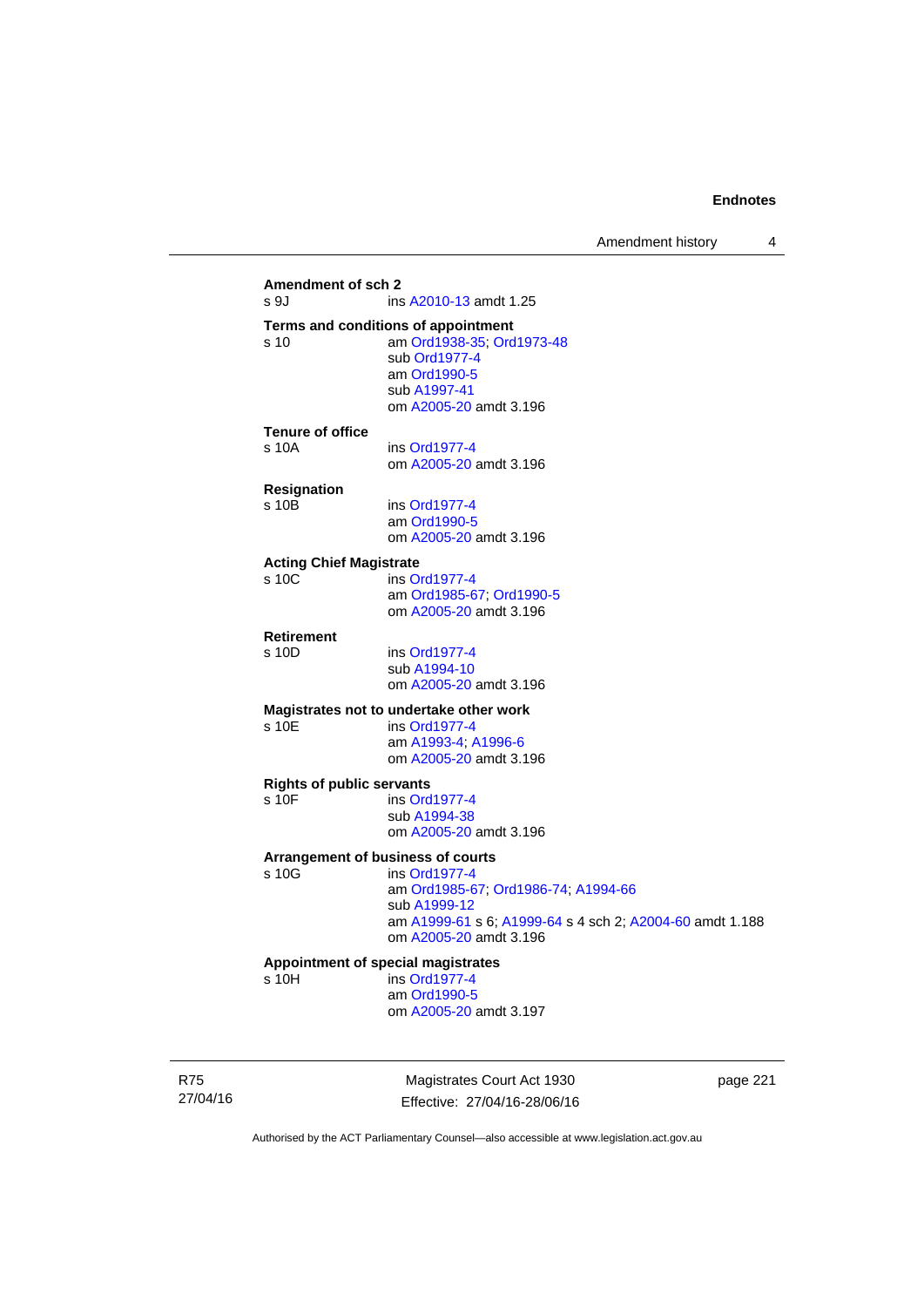4 Amendment history

| s 10J                                | ins Ord1977-4                          |
|--------------------------------------|----------------------------------------|
|                                      | sub A1994-10<br>am A1996-6             |
|                                      | om A2005-20 amdt 3.197                 |
|                                      |                                        |
| <b>Resignation</b>                   |                                        |
| s 10K                                | ins Ord1977-4                          |
|                                      | am Ord1990-5<br>om A2005-20 amdt 3.197 |
|                                      |                                        |
|                                      | Terms and conditions of appointment    |
| s 10L                                | ins Ord1977-4                          |
|                                      | am Ord1990-5                           |
|                                      | sub A1997-41                           |
|                                      | om A2005-20 amdt 3.197                 |
| Appointment of registrar etc         |                                        |
| s 10M hdg                            | am A1991-44                            |
| s 10M                                | ins Ord1977-4                          |
|                                      | am Ord1985-67; A1991-44                |
|                                      | sub A1993-4                            |
|                                      | om A2005-20 amdt 3.198                 |
| <b>Staff assisting registrar</b>     |                                        |
| s 10MA                               | ins A1994-38                           |
|                                      | om A2005-20 amdt 3.198                 |
| Duties of registrar                  |                                        |
| s 10N hdg                            | am A1991-44                            |
| $s$ 10 $N$                           | ins Ord1977-4                          |
|                                      | am A1991-44                            |
|                                      | om A2005-20 amdt 3.198                 |
| <b>Jurisdiction of magistrates</b>   |                                        |
| div 2.2.4 hdg                        | (prev pt 2 div 4 hdg) ins Ord1977-4    |
|                                      | renum as div 2.4 hdg R8 LA             |
|                                      | renum A2004-60 amdt 1.191              |
| Oath etc of office                   |                                        |
| s 10P                                | ins Ord1977-4                          |
|                                      | am Ord1990-5; A2001-44 amdt 1.2749     |
|                                      | sub A2005-20 amdt 3.199                |
|                                      |                                        |
|                                      |                                        |
| <b>Acts done beyond ACT</b><br>s 10Q | renum as s 11                          |

page 222 Magistrates Court Act 1930 Effective: 27/04/16-28/06/16

R75 27/04/16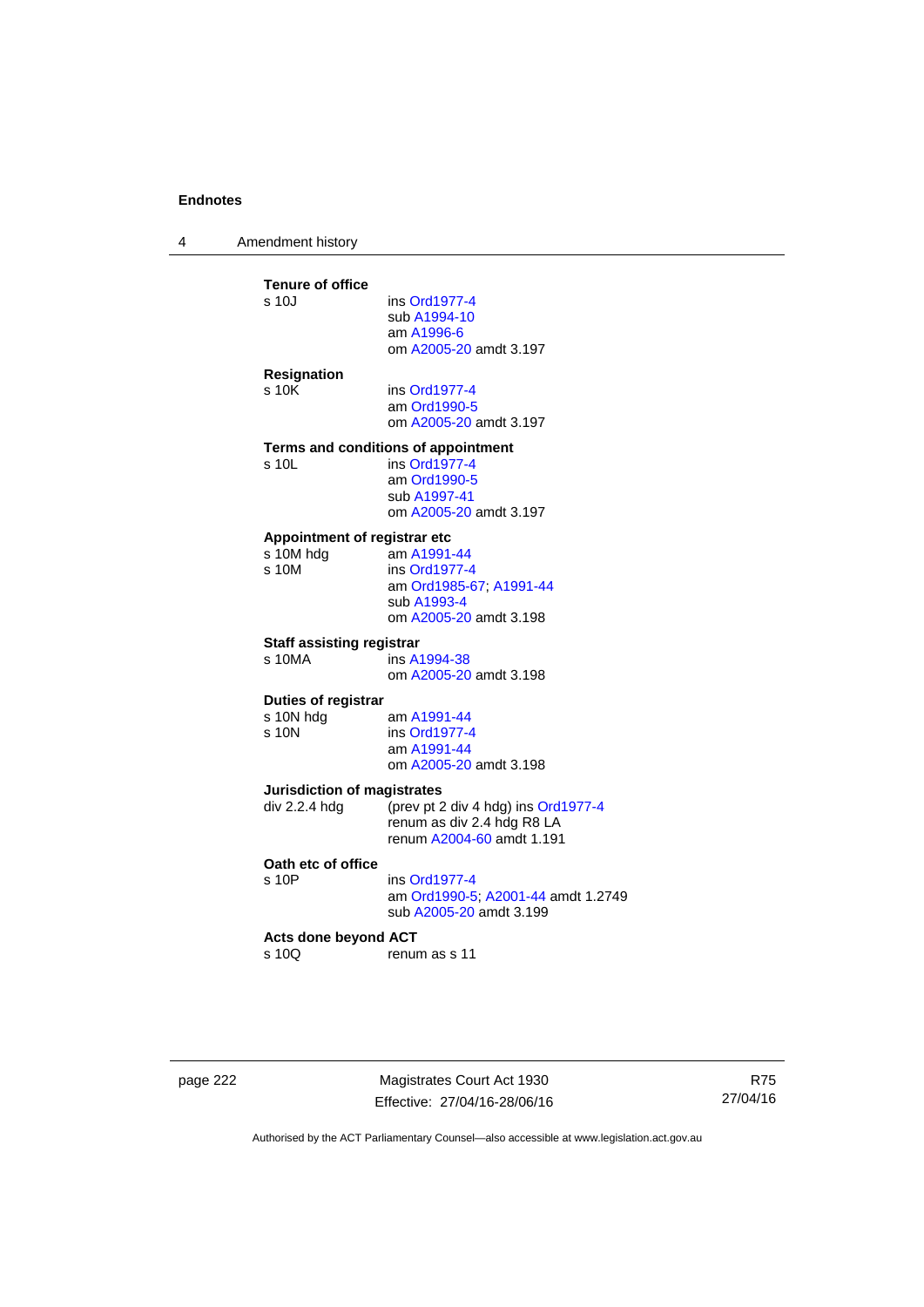# **Acts done beyond ACT**

| Acts done beyond ACT                                               |                                                                                                                                                                                                                                   |
|--------------------------------------------------------------------|-----------------------------------------------------------------------------------------------------------------------------------------------------------------------------------------------------------------------------------|
| s 11 hdg<br>s 11                                                   | am A1991-44<br>orig s 11 am A1991-44; A1994-61; A1996-6<br>reloc to Magistrates Court Rules 1932, pt 19 as rule 99 by<br>A2005-20 amdt 3.202<br>(prev s 10Q) ins Ord1977-4<br>am A2005-20 amdt 3.200<br>renum A2005-20 amdt 3.201 |
| Acts by magistrate out of court etc<br>s 12 hdg<br>s <sub>12</sub> | am A1991-44<br>am Ord1937-28; Ord1986-74; A1991-44; A1996-6<br>sub A2005-20 amdt 3.203                                                                                                                                            |
| s 13 hdg<br>s 13                                                   | Making of enforcement order after case decided<br>sub A2006-40 amdt 2.130<br>am A1991-44; A1994-61<br>sub A2005-20 amdt 3.203; A2006-23 amdt 1.220<br>am A2006-40 amdt 2.131                                                      |
| Warrants of execution after appeal<br>s <sub>14</sub>              | om Ord1972-37                                                                                                                                                                                                                     |
| s 15 hdg<br>s 15                                                   | Process not invalid only because of death of magistrate etc<br>am A1991-44<br>am A1991-44, A1994-61<br>sub A2005-20 amdt 3.204<br>am A2006-40 amdt 2.132                                                                          |
| Order instead of mandamus order<br>s 16 hdg<br>s 16                | sub A2006-40 amdt 2.133<br>am Ord1937-28, Ord1977-4, A1991-44, A1996-6,<br>A2004-60 amdt 1.192; A2006-40 amdt 2.134, amdt 2.135                                                                                                   |
| s 17 hdg<br>s <sub>17</sub>                                        | Magistrates may exercise functions of justices of peace<br>sub A2005-20 amdt 3.205<br>am Ord1937-28; Ord1990-5                                                                                                                    |
| pt 2.3 hdg                                                         | Protection of magistrates in execution of their office<br>ins A2004-60 amdt 1.193                                                                                                                                                 |
| s 17A                                                              | Magistrate sued for act not within jurisdiction<br>(prev s 231) am Ord1937-28; Ord1953-14; A1994-61<br>reloc by A2004-60 amdt 1.370<br>am A2005-20 amdt 3.206, amdt 3.207                                                         |
| s 17B                                                              | Magistrate sued for act not within jurisdiction<br>(prev s 232) reloc by A2004-60 amdt 1.370<br>om A2008-44 amdt 1.63                                                                                                             |

R75 27/04/16

Magistrates Court Act 1930 Effective: 27/04/16-28/06/16 page 223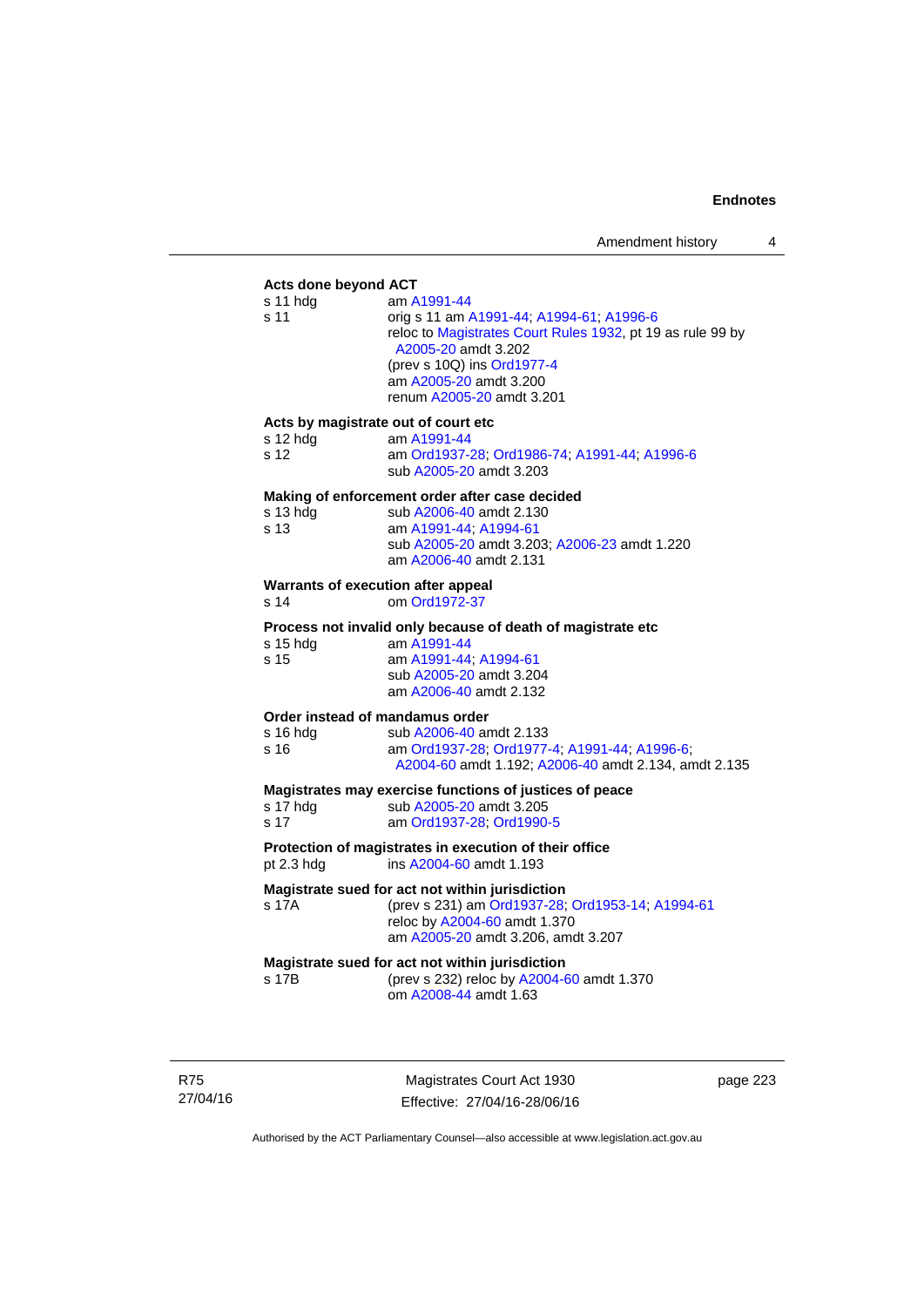4 Amendment history

|          | s 17C                                   | (prev s 233) am A1994-61<br>reloc by A2004-60 amdt 1.370<br>am A2006-23 amdt 1.221; A2006-40 amdt 2.137                                                                                                        |                        |
|----------|-----------------------------------------|----------------------------------------------------------------------------------------------------------------------------------------------------------------------------------------------------------------|------------------------|
|          | s 17D                                   | No action for acts done under Supreme Court order<br>(prev s 234) am Ord1937-28<br>reloc by A2004-60 amdt 1.370<br>sub A2005-20 amdt 3.208                                                                     |                        |
|          | s 17E                                   | No action if proceeding confirmed on appeal<br>(prev s 235) am A1994-61<br>reloc by A2004-60 amdt 1.370<br>am A2006-23 amdt 1.222, amdt 1.223; A2006-40<br>amdts 2.137-2.139                                   |                        |
|          | Actions in cases prohibited<br>s 17F    | (prev s 236) am Ord1937-28<br>reloc by A2004-60 amdt 1.370<br>am A2005-20 amdt 3.209                                                                                                                           |                        |
|          | <b>Payment into court</b><br>s 17G      | (prev s 239) am Ord1937-28; Ord1986-74<br>reloc by A2004-60 amdt 1.370<br>sub A2005-20 amdt 3.210                                                                                                              |                        |
|          | s 17H                                   | No action against magistrate for judicial acts in Magistrates Court<br>(prev s 240) am Ord1985-67<br>reloc by A2004-60 amdt 1.370                                                                              |                        |
|          | s 17l                                   | Magistrate sued for acts within magistrate's jurisdiction only liable in case of<br>malice and absence of reasonable and probable cause<br>(prev s 241) reloc by A2004-60 amdt 1.370<br>am A2005-20 amdt 3.211 |                        |
|          | <b>Verdict for defendant</b><br>s 17J   | (prev s 242) am Ord1937-28; Ord1986-74<br>sub A1996-6<br>reloc by A2004-60 amdt 1.370                                                                                                                          |                        |
|          | <b>Damages</b><br>s 17K                 | (prev s 243) am Ord1966-2<br>sub A1994-61<br>reloc by A2004-60 amdt 1.370                                                                                                                                      |                        |
|          | <b>Criminal proceedings</b><br>ch 3 hdg | ins A2004-60 amdt 1.198                                                                                                                                                                                        |                        |
|          | <b>Magistrates Court</b><br>pt 3 hdg    | sub Ord1985-67<br>om A2004-60 amdt 1.194                                                                                                                                                                       |                        |
| page 224 |                                         | Magistrates Court Act 1930<br>Effective: 27/04/16-28/06/16                                                                                                                                                     | <b>R75</b><br>27/04/16 |

Authorised by the ACT Parliamentary Counsel—also accessible at www.legislation.act.gov.au

Effective: 27/04/16-28/06/16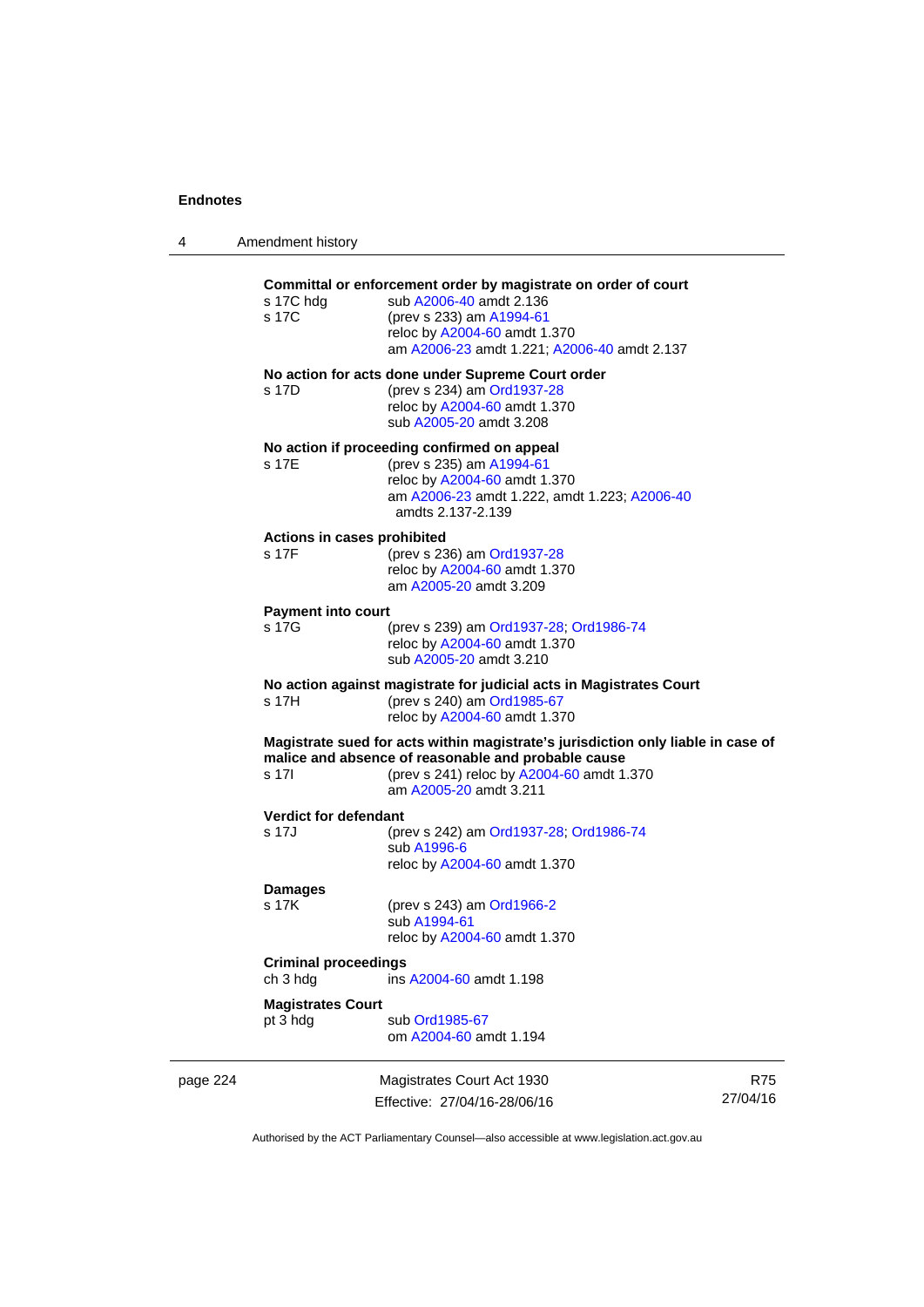Amendment history 4

```
Preliminary 
                 A2004-60 amdt 1.198
Establishment of Magistrates Court 
div 3.1 hdg (prev pt 3 div 1 hdg) am Ord1985-67
                 renum R8 LA 
                  om A2004-60 amdt 1.194
Constitution of court 
s 18 reloc as s 4
Jurisdiction of Magistrates Court 
div 3.2 hdg (prev pt 3 div 2 hdg) am Ord1985-67
                 renum R8 LA 
                  om A2004-60 amdt 1.199
Definitions for ch 3 
s 18A ins A2004-60 amdt 1.198 
                  def administrator ins A2004-60 amdt 1.198 
                      om A2006-23 amdt 1.224
                  def Crimes Act ins A2004-60 amdt 1.198
                  def decision ins A2004-60 amdt 1.198 
                  def defendant ins A2004-60 amdt 1.198 
                  def escort ins A2004-60 amdt 1.198 
                      om A2006-23 amdt 1.224
                  def superintendent ins A2004-60 amdt 1.198 
                     om A2006-23 amdt 1.224
Criminal jurisdiction 
pt 3.2 hdg ins A2004-60 amdt 1.199 
Jurisdiction of court 
s 19 am Ord1937-28; Ord1985-67; Ord1986-74; Ord1990-5; 
                  A1999-66 sch 3; A2001-44 amdt 1.2751; A2001-56
                  amdt 3.447, amdt 3.448; A2004-60 amdt 1.200; A2005-20
                  amdt 3.212
Civil jurisdiction of the court 
s 20 am Ord1936-13; Ord1967-1; Ord1969-12; Ord1977-4
                  om Ord1986-74
Civil jurisdiction of court in action for nuisance 
s 20A ins Ord1961-2
                  am Ord1967-1
                  om Ord1986-74
Jurisdiction of court if defendant absent from ACT 
s 21 am Ord1937-28; Ord1958-12; Ord1986-74; A1996-6
```
R75 27/04/16

Magistrates Court Act 1930 Effective: 27/04/16-28/06/16 page 225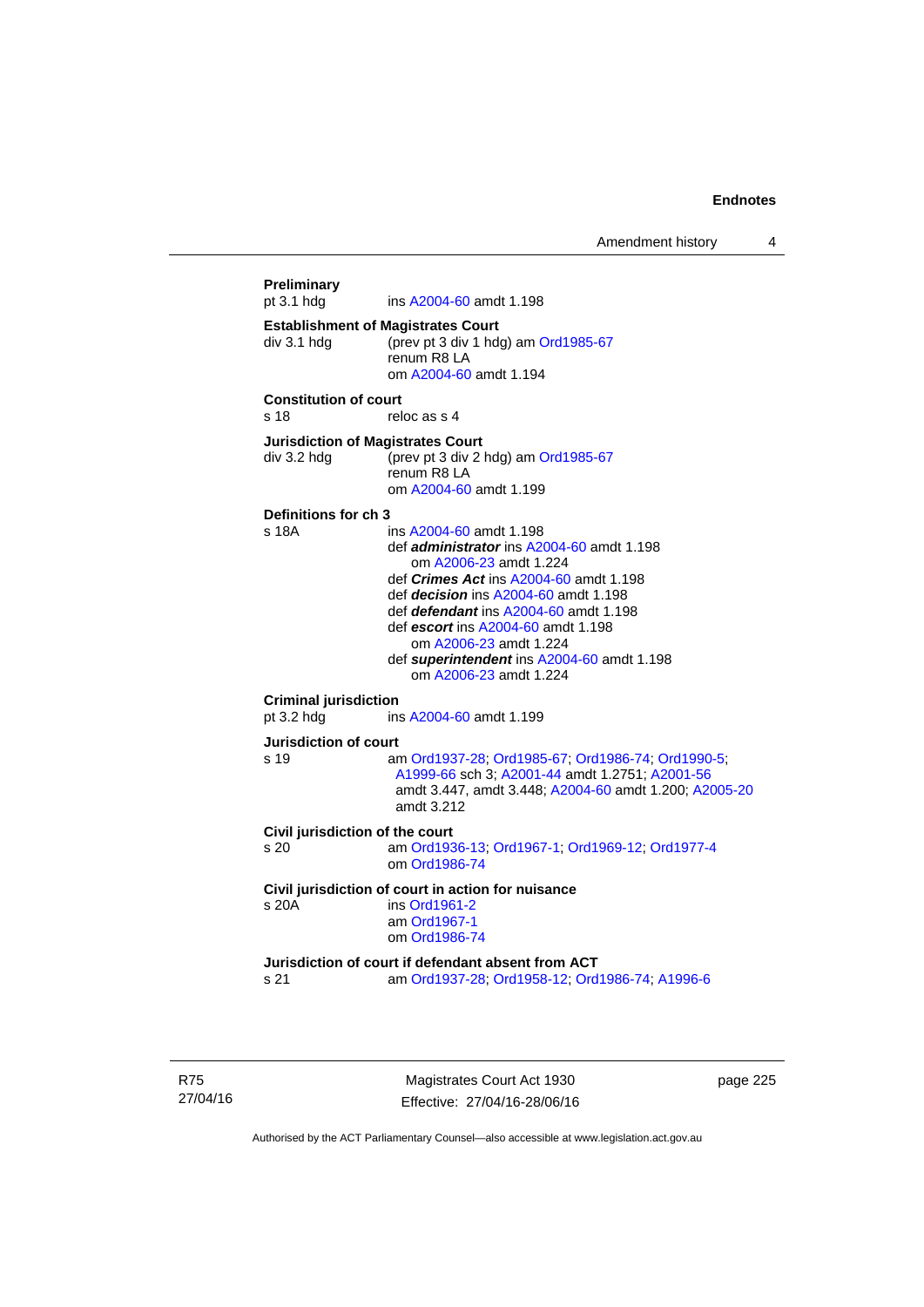4 Amendment history

**Ex parte order may be set aside**  s 23 am [Ord1970-15](http://www.legislation.act.gov.au/a/1970-15) sub [Ord1974-14](http://www.legislation.act.gov.au/a/1974-14) am [Ord1979-33](http://www.legislation.act.gov.au/a/1979-33); [Ord1986-74;](http://www.legislation.act.gov.au/a/1986-74) [Ord1989-60](http://www.legislation.act.gov.au/a/1989-60); [A1991-44](http://www.legislation.act.gov.au/a/1991-44); [A1991-112;](http://www.legislation.act.gov.au/a/1991-112) [A1993-4](http://www.legislation.act.gov.au/a/1993-4); [A1993-48](http://www.legislation.act.gov.au/a/1993-48); [A1998-25](http://www.legislation.act.gov.au/a/1998-25); [A2004-60](http://www.legislation.act.gov.au/a/2004-60) amdts 1.201-1.209 reloc to [Magistrates Court Rules 1932](http://www.legislation.act.gov.au/sl/1932-4/default.asp), pt 4 as rule 10 by [A2004-60](http://www.legislation.act.gov.au/a/2004-60) amdt 1.210 **Ex parte conviction may be set aside on application by informant**  s 23AA ins [Ord1982-3](http://www.legislation.act.gov.au/a/1982-3) am [A2004-60](http://www.legislation.act.gov.au/a/2004-60) amdts 1.211-1.215 reloc to [Magistrates Court Rules 1932](http://www.legislation.act.gov.au/sl/1932-4/default.asp), pt 4 as rule 11 by [A2004-60](http://www.legislation.act.gov.au/a/2004-60) amdt 1.216 **Requests under conventions regarding legal proceedings in civil and commercial matters**  s 23A ins [Ord1932-21](http://www.legislation.act.gov.au/a/1932-21) om [A2004-60](http://www.legislation.act.gov.au/a/2004-60) amdt 1.217 **Rectification of certain orders etc**<br>s 23B ins Ord1985-18 ins [Ord1985-18](http://www.legislation.act.gov.au/a/1985-18) am [A1991-44](http://www.legislation.act.gov.au/a/1991-44); [A2004-60](http://www.legislation.act.gov.au/a/2004-60) amdt 1.218; [A2005-20](http://www.legislation.act.gov.au/a/2005-20) amdt 3.213, amdt 3.214 om [A2006-23](http://www.legislation.act.gov.au/a/2006-23) amdt 1.225 **Beginning criminal proceedings**  pt 3.3 hdg (prev pt 4 hdg) sub and renum [A2004-60](http://www.legislation.act.gov.au/a/2004-60) amdt 1.219 **Beginning criminal proceedings—general**  div 3.3.1 hdg (prev pt 4 div 1 hdg) renum as div 4.1 hdg R8 LA sub and renum [A2004-60](http://www.legislation.act.gov.au/a/2004-60) amdt 1.220 **Cases excepted from court's jurisdiction**  s 24 om [Ord1986-74](http://www.legislation.act.gov.au/a/1986-74) **Removal of civil cases to the Supreme Court**  s 24A ins [Ord1937-28](http://www.legislation.act.gov.au/a/1937-28) om [Ord1986-74](http://www.legislation.act.gov.au/a/1986-74) **Procedure after removal of cases**  s 24B ins [Ord1937-28](http://www.legislation.act.gov.au/a/1937-28) am [Ord1953-14](http://www.legislation.act.gov.au/a/1953-14); [Ord1980-10;](http://www.legislation.act.gov.au/a/1980-10) [Ord1985-67](http://www.legislation.act.gov.au/a/1985-67) om [Ord1986-74](http://www.legislation.act.gov.au/a/1986-74) **Informations** sub [Ord1974-14](http://www.legislation.act.gov.au/a/1974-14) am [Ord1986-74](http://www.legislation.act.gov.au/a/1986-74); [A1996-6](http://www.legislation.act.gov.au/a/1996-6) sub [A2005-20](http://www.legislation.act.gov.au/a/2005-20) amdt 3.215

page 226 Magistrates Court Act 1930 Effective: 27/04/16-28/06/16

R75 27/04/16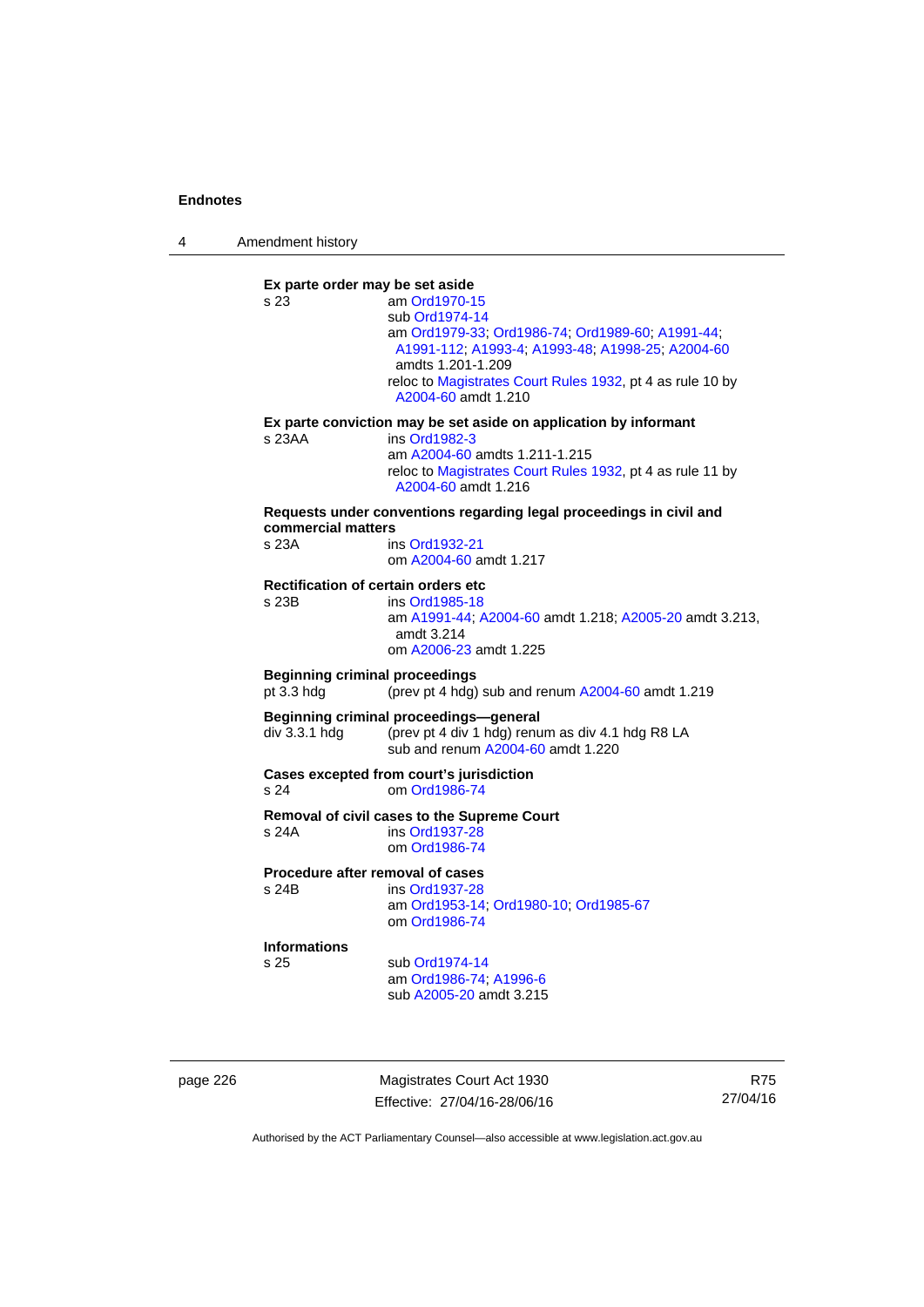Amendment history 4

|                                                                 | Magistrates Court Act 1930                                                                               | page 227 |  |
|-----------------------------------------------------------------|----------------------------------------------------------------------------------------------------------|----------|--|
| Ex parte proceedings<br>s 39                                    | om Ord1986-74                                                                                            |          |  |
| Form of summons<br>s 38                                         | am Ord1937-28; Ord1979-33; Ord1986-74; A1996-6                                                           |          |  |
| s 37                                                            | When magistrate may issue summons<br>am Ord1986-74; Ord1989-55; Ord1990-5; A1991-38; A1993-4;<br>A1996-6 |          |  |
| <b>Summonses</b><br>div 3.3.3 hdg                               | (prev pt 4 div 4 hdg) renum as div 4.4 hdg R8 LA<br>renum A2004-60 amdt 1.221                            |          |  |
| Copy of information or complaint<br>s 36                        | om Ord1986-74                                                                                            |          |  |
| Infant may sue<br>s 35                                          | am Ord1974-47<br>om Ord1986-74                                                                           |          |  |
| s 34                                                            | Demands not to be divided into 2 suits or complaints<br>om Ord1986-74                                    |          |  |
| s 33                                                            | Complaint may be for 1 or more matters<br>am Ord1967-1, Ord1969-12, Ord1977-4<br>om Ord1986-74           |          |  |
| s 32                                                            | Commencement of action by entry of complaint<br>am Ord1961-2<br>om Ord1986-74                            |          |  |
| <b>Limitation of proceedings</b><br>s 31                        | am Ord1989-59; Ord1990-5; A1996-6; A1999-59 s 3<br>om A2001-63 s 58                                      |          |  |
| Form of information<br>s 30                                     | sub A2005-20 amdt 3.216                                                                                  |          |  |
| s 27A                                                           | Authority to appear etc in place of informant<br>ins Ord1974-14<br>om Ord1985-17                         |          |  |
| s 27                                                            | Description of people and property and of offences<br>am Ord1990-5                                       |          |  |
| Laying of informations<br>s 26<br>am A1991-38, A1993-4, A1994-4 |                                                                                                          |          |  |
| <b>Informations</b><br>div 3.3.2 hdg                            | (prev pt 4 div 2 hdg) renum as div 4.2 hdg R8 LA<br>renum A2004-60 amdt 1.221                            |          |  |
|                                                                 |                                                                                                          |          |  |

R75 27/04/16

Effective: 27/04/16-28/06/16

page 227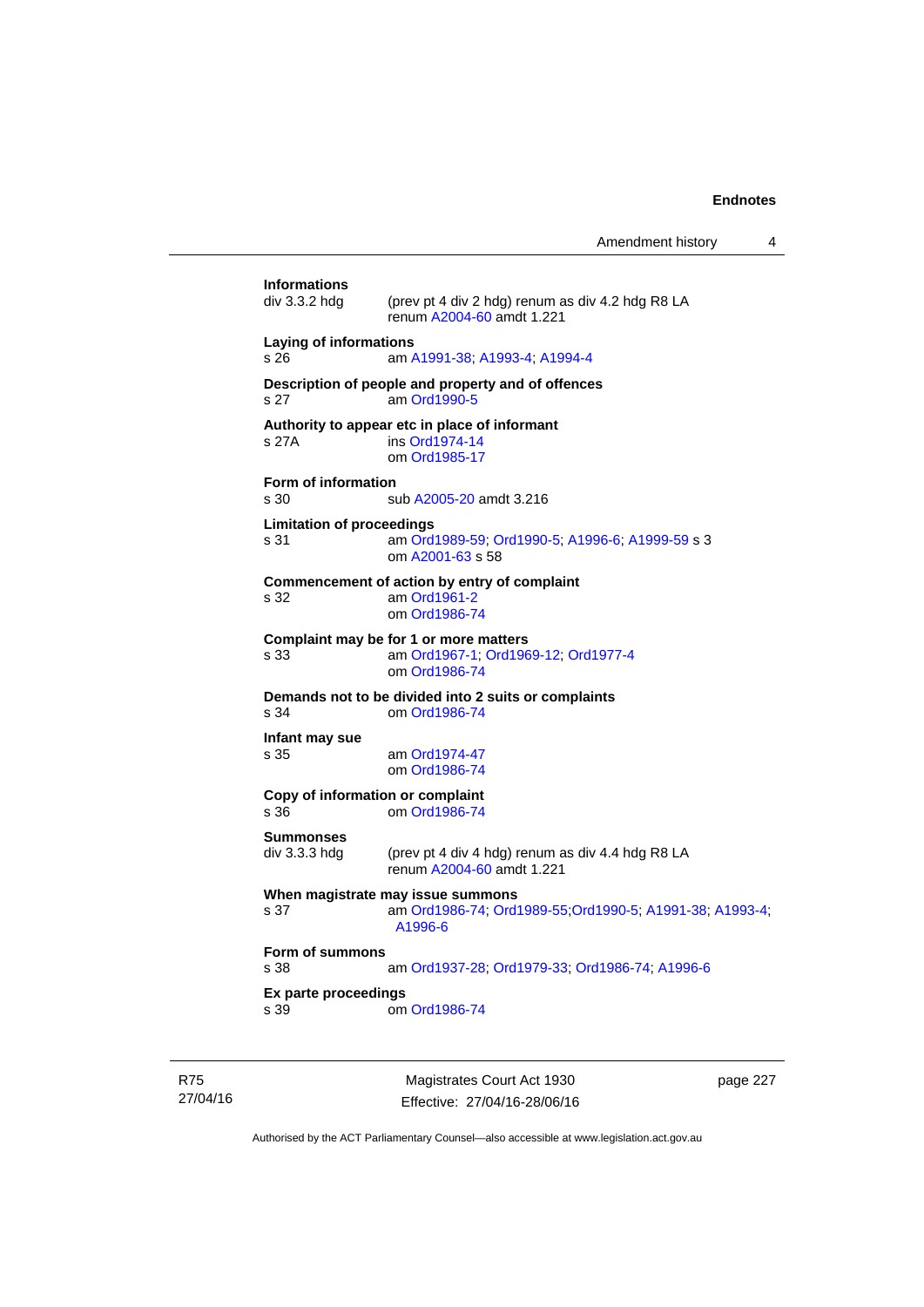4 Amendment history

**Signature and contents of summons**<br>s 40 am Ord1979-33 am [Ord1979-33](http://www.legislation.act.gov.au/a/1979-33) om [A1996-6](http://www.legislation.act.gov.au/a/1996-6) **Service of summons**  s 41 sub [Ord1937-28](http://www.legislation.act.gov.au/a/1937-28) am [Ord1953-14](http://www.legislation.act.gov.au/a/1953-14); [Ord1986-74](http://www.legislation.act.gov.au/a/1986-74); [A1991-44](http://www.legislation.act.gov.au/a/1991-44); ss renum R10 LA; [A2005-20](http://www.legislation.act.gov.au/a/2005-20) amdt 3.217 **Court attendance notices**<br>div 3.3.3A hdq ins A20 ins [A2008-42](http://www.legislation.act.gov.au/a/2008-42) s 10 **Definitions—div 3.3.3A**  s 41A ins [A2008-42](http://www.legislation.act.gov.au/a/2008-42) s 10 def *authorised person* ins [A2008-42](http://www.legislation.act.gov.au/a/2008-42) s 10 def *court attendance notice* ins [A2008-42](http://www.legislation.act.gov.au/a/2008-42) s 10 **Commencing criminal proceeding by court attendance notice**  s 41B ins [A2008-42](http://www.legislation.act.gov.au/a/2008-42) s 10 **Court attendance notice—service**<br>s 41C **ins A2008-42 s** 1 ins [A2008-42](http://www.legislation.act.gov.au/a/2008-42) s 10 **Court attendance notice—filing**  s 41D ins [A2008-42](http://www.legislation.act.gov.au/a/2008-42) s 10 **Court attendance notice—relationship to information and summons**  ins [A2008-42](http://www.legislation.act.gov.au/a/2008-42) s 10 **Warrants**  div 3.3.4 hdg (prev pt 4 div 5 hdg) renum as div 4.5 hdg R8 LA renum [A2004-60](http://www.legislation.act.gov.au/a/2004-60) amdt 1.221 sub [A2005-20](http://www.legislation.act.gov.au/a/2005-20) amdt 3.218 **Issue of warrant and summons**  s 42 am [Ord1974-14](http://www.legislation.act.gov.au/a/1974-14), [Ord1979-33](http://www.legislation.act.gov.au/a/1979-33); ss renum R10 LA sub [A2005-20](http://www.legislation.act.gov.au/a/2005-20) amdt 3.219 **Procedure on filing indictment**  s 43 am [Ord1937-28](http://www.legislation.act.gov.au/a/1937-28); [Ord1990-5](http://www.legislation.act.gov.au/a/alt_ord1990-5); [A1992-9](http://www.legislation.act.gov.au/a/1992-9); [A1996-6](http://www.legislation.act.gov.au/a/1996-6); [A2006-23](http://www.legislation.act.gov.au/a/2006-23) amdt 1.226; [A2006-40](http://www.legislation.act.gov.au/a/2006-40) amdt 2.140 **Warrants to be signed and, where so required, sealed**  s 46 om [A1996-6](http://www.legislation.act.gov.au/a/1996-6) **Form of arrest warrant**<br>**s** 47 am / am [A1998-67](http://www.legislation.act.gov.au/a/1998-67) sub [A2005-20](http://www.legislation.act.gov.au/a/2005-20) amdt 3.220 **Sunday warrants**  s 49 am [A2005-20](http://www.legislation.act.gov.au/a/2005-20) amdt 3.221

page 228 Magistrates Court Act 1930 Effective: 27/04/16-28/06/16

R75 27/04/16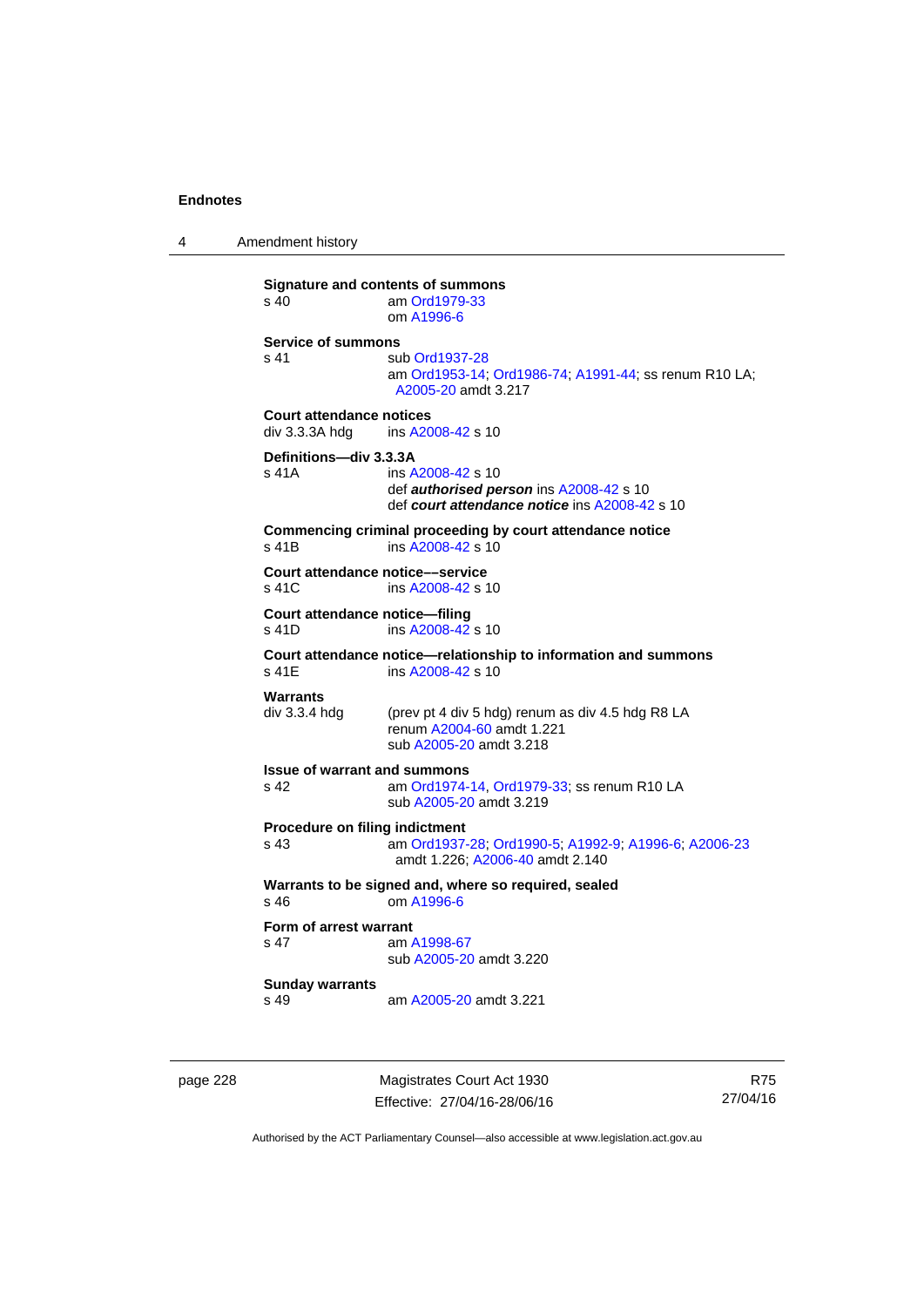**Bail of persons arrested without a warrant**  s 50 am [A1991-44](http://www.legislation.act.gov.au/a/1991-44) om [A1992-9](http://www.legislation.act.gov.au/a/1992-9) **Hearings generally to be in public**  s 51 reloc as s 310 **Exclusion of strangers**  s 52 om [A1996-6](http://www.legislation.act.gov.au/a/1996-6) **Hearing of criminal proceedings**  pt 3.4 hdg (prev pt 5 hdg) sub and renum [A2004-60](http://www.legislation.act.gov.au/a/2004-60) amdt 1.222 **Hearing of criminal proceedings—general**  div 3.4.1 hdg (prev pt 5 div 1 hdg) renum as div 5.1 hdg R8 LA sub and renum [A2004-60](http://www.legislation.act.gov.au/a/2004-60) amdt 1.223 **Conduct of case generally**  s 53 am [Ord1986-74](http://www.legislation.act.gov.au/a/1986-74); [A1996-6](http://www.legislation.act.gov.au/a/1996-6) sub [A2005-20](http://www.legislation.act.gov.au/a/2005-20) amdt 3.222 **If both parties present in court to hear case**  s 54 am [Ord1986-74](http://www.legislation.act.gov.au/a/1986-74); [A1991-79](http://www.legislation.act.gov.au/a/1991-79); [A1993-2](http://www.legislation.act.gov.au/a/1993-2); [A1996-6](http://www.legislation.act.gov.au/a/1996-6) sub [A2005-20](http://www.legislation.act.gov.au/a/2005-20) amdt 3.222 **Interpreter**  ins [A1991-79](http://www.legislation.act.gov.au/a/1991-79) om [A1993-2](http://www.legislation.act.gov.au/a/1993-2) **Record of proceedings**  s 54A reloc as s 316 **Warrants for witnesses**<br>div 3.4.2 hda (prev (prev pt 5 div 2 hdg) renum as div 5.2 hdg R8 LA sub and renum [A2004-60](http://www.legislation.act.gov.au/a/2004-60) amdt 1.232 sub [A2005-20](http://www.legislation.act.gov.au/a/2005-20) amdt 3.223 **Examination to be on oath**  s 55 om [A2005-20](http://www.legislation.act.gov.au/a/2005-20) amdt 3.224 **Power to order witnesses out of Court**  s 56 am [Ord1986-74](http://www.legislation.act.gov.au/a/1986-74) om [A1996-6](http://www.legislation.act.gov.au/a/1996-6) **Husband or wife of complainant or defandant to be competent witness**  s 57 om [Ord1986-74](http://www.legislation.act.gov.au/a/1986-74) **Defendant and husband or wife, when competent in criminal proceedings**  s 58 om [A2004-2](http://www.legislation.act.gov.au/a/2004-2) amdt 2.14 **Proof of negative etc**  s 59 am [Ord1990-5](http://www.legislation.act.gov.au/a/alt_ord1990-5) om [A2004-15](http://www.legislation.act.gov.au/a/2004-15) amdt 3.20

R75 27/04/16

Magistrates Court Act 1930 Effective: 27/04/16-28/06/16 page 229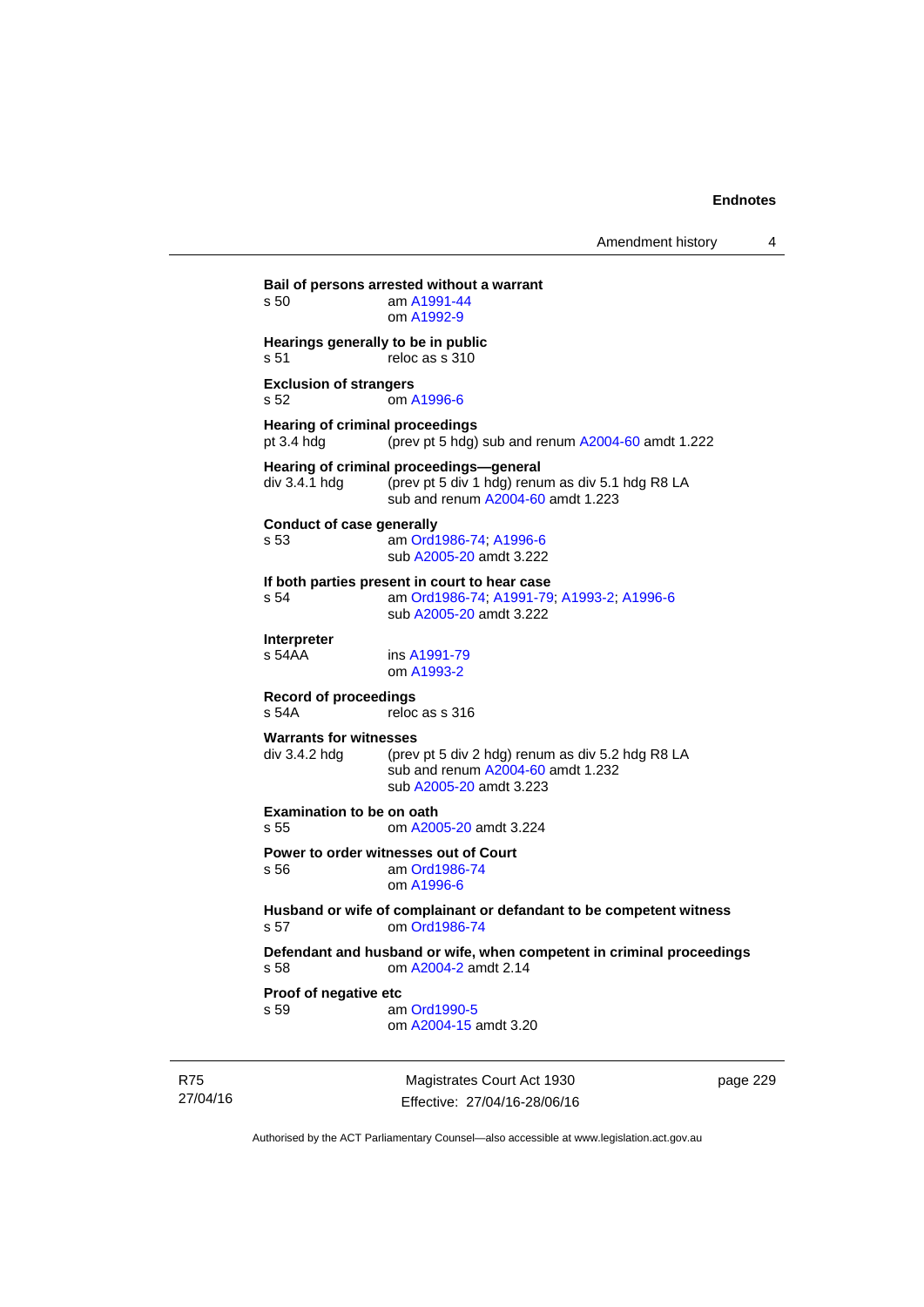| 4 | Amendment history |  |
|---|-------------------|--|
|   |                   |  |

## **Record of proceedings and transcript**  s 60 reloc as s 317 **Informant may request witnesses to attend**  ins [A1996-6](http://www.legislation.act.gov.au/a/1996-6) reloc to [Magistrates Court Rules 1932](http://www.legislation.act.gov.au/sl/1932-4/default.asp), pt 4 as rule 12 by [A2004-60](http://www.legislation.act.gov.au/a/2004-60) amdt 1.239 **Power of magistrate to summon witnesses**  s 61 hdg sub [A2004-60](http://www.legislation.act.gov.au/a/2004-60) amdt 1.240<br>s 61 am Ord1986-74 am [Ord1986-74](http://www.legislation.act.gov.au/a/1986-74) sub [A1996-6](http://www.legislation.act.gov.au/a/1996-6) am [A2004-60](http://www.legislation.act.gov.au/a/2004-60) amdt 1.241 reloc to [Magistrates Court Rules 1932](http://www.legislation.act.gov.au/sl/1932-4/default.asp), pt 4 as rule 13 by [A2004-60](http://www.legislation.act.gov.au/a/2004-60) amdt 1.242 **Warrants for witnesses**<br>div 3.4.2 hdg sub / sub [A2009-19](http://www.legislation.act.gov.au/a/2009-19) s 58 **Definitions—div 3.4.2**  s 62 hdg am [A2004-60](http://www.legislation.act.gov.au/a/2004-60) amdt 1.243 s 62 sub [Ord1937-28](http://www.legislation.act.gov.au/a/1937-28); [A1996-6](http://www.legislation.act.gov.au/a/1996-6) am [A2004-60](http://www.legislation.act.gov.au/a/2004-60) amdt 1.243, amdt 1.244 reloc to [Magistrates Court Rules 1932](http://www.legislation.act.gov.au/sl/1932-4/default.asp), pt 4 as rule 14 by [A2004-60](http://www.legislation.act.gov.au/a/2004-60) amdt 1.245 ins [A2009-19](http://www.legislation.act.gov.au/a/2009-19) s 58 def *prescribed period* ins [A2009-19](http://www.legislation.act.gov.au/a/2009-19) s 58 def *reporting officer* ins [A2009-19](http://www.legislation.act.gov.au/a/2009-19) s 58 def *warrant* ins [A2009-19](http://www.legislation.act.gov.au/a/2009-19) s 58 **Witnesses entitled to claim expenses**  s 62A ins [A1996-6](http://www.legislation.act.gov.au/a/1996-6) reloc to [Magistrates Court Rules 1932](http://www.legislation.act.gov.au/sl/1932-4/default.asp), pt 4 as rule 15 by [A2004-60](http://www.legislation.act.gov.au/a/2004-60) amdt 1.246 **Warrant to bring witness to court**  s 63 am [Ord1967-1](http://www.legislation.act.gov.au/a/1967-1) sub [A1996-6](http://www.legislation.act.gov.au/a/1996-6) am [A2004-60](http://www.legislation.act.gov.au/a/2004-60) amdts 1.247-1.249 (2), (3) exp 1 July 2006 (s 63 (3)) ss renum R34 LA

sub [A2009-19](http://www.legislation.act.gov.au/a/2009-19) s 58

#### **First instance warrant**

s 64 am [A2004-60](http://www.legislation.act.gov.au/a/2004-60) amdt 1.250 sub [A2009-19](http://www.legislation.act.gov.au/a/2009-19) s 58

#### **Warrant remains in force until executed**

s 65 am [Ord1976-42](http://www.legislation.act.gov.au/a/1976-42); [Ord1986-74](http://www.legislation.act.gov.au/a/1986-74) om [A1994-61](http://www.legislation.act.gov.au/a/1994-61) ins [A2009-19](http://www.legislation.act.gov.au/a/2009-19) s 58

page 230 Magistrates Court Act 1930 Effective: 27/04/16-28/06/16

R75 27/04/16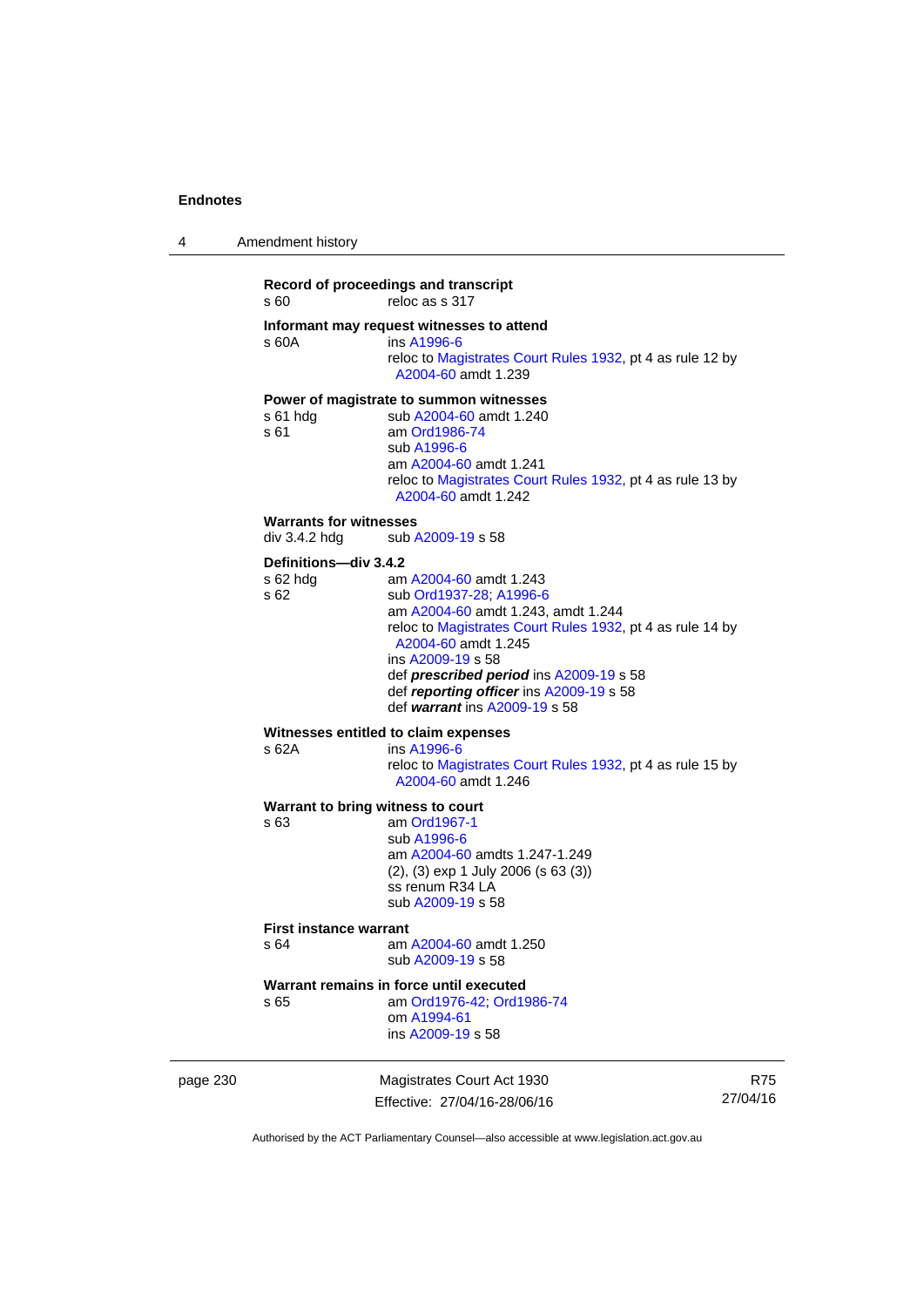| <b>Executing a warrant</b>    |                                                                                                                                                    |
|-------------------------------|----------------------------------------------------------------------------------------------------------------------------------------------------|
| s 66                          | am Ord1937-28; A2004-60 amdts 1.251-1.253<br>reloc to Magistrates Court Rules 1932, pt 4 as rule 16 by<br>A2004-60 amdt 1.254<br>ins A2009-19 s 58 |
| <b>Setting aside summons</b>  |                                                                                                                                                    |
| s 66A                         | ins Ord1987-56                                                                                                                                     |
|                               | am A2004-60 amdt 1.255, amdt 1.256<br>reloc to Magistrates Court Rules 1932, pt 4 as rule 17 by<br>A2004-60 amdt 1.257                             |
| <b>Procedure after arrest</b> |                                                                                                                                                    |
| s 67                          | reloc as s 318                                                                                                                                     |
|                               | ins A2009-19 s 58                                                                                                                                  |
| <b>Jurisdiction) Act</b>      | Examination of witnesses-application of Magistrates Court (Civil                                                                                   |
| s 67A                         | ins Ord1986-74                                                                                                                                     |
|                               | am Ord1990-5; A1995-46                                                                                                                             |
|                               | om A2004-60 amdt 1.262                                                                                                                             |
|                               | Affidavits-application of Magistrates Court (Civil Jurisdiction) Act                                                                               |
| s 67B                         | ins Ord1986-74                                                                                                                                     |
|                               | am Ord1990-5; A1995-46                                                                                                                             |
|                               | om A2004-60 amdt 1.262                                                                                                                             |
|                               | <b>Orders following executed warrant</b>                                                                                                           |
| s 68                          | reloc as s 319                                                                                                                                     |
|                               | ins A2009-19 s 58                                                                                                                                  |
|                               | Depositions to be delivered to registrar                                                                                                           |
| s 69                          | reloc as s 320                                                                                                                                     |
| Remand                        |                                                                                                                                                    |
| div 3.4.3 hdg                 | (prev pt 5 div 3 hdg) renum as div 5.3 hdg R8 LA                                                                                                   |
|                               | renum A2004-60 amdt 1.270                                                                                                                          |
|                               | sub A2006-23 amdt 1.227                                                                                                                            |
| <b>Remand of defendant</b>    |                                                                                                                                                    |
| s 70                          | am Ord1977-61; A1996-6                                                                                                                             |
|                               | sub A1996-82                                                                                                                                       |
|                               | am A1998-67                                                                                                                                        |
|                               | sub A2004-14 amdt 2.4; A2006-23 amdt 1.227<br>am A2011-22 amdt 1.305, amdt 1.306, amdt 1.310                                                       |
| <b>Verbal remand</b>          |                                                                                                                                                    |
| s 71                          | am A1996-6                                                                                                                                         |
|                               | om A1996-82                                                                                                                                        |

R75 27/04/16

Magistrates Court Act 1930 Effective: 27/04/16-28/06/16 page 231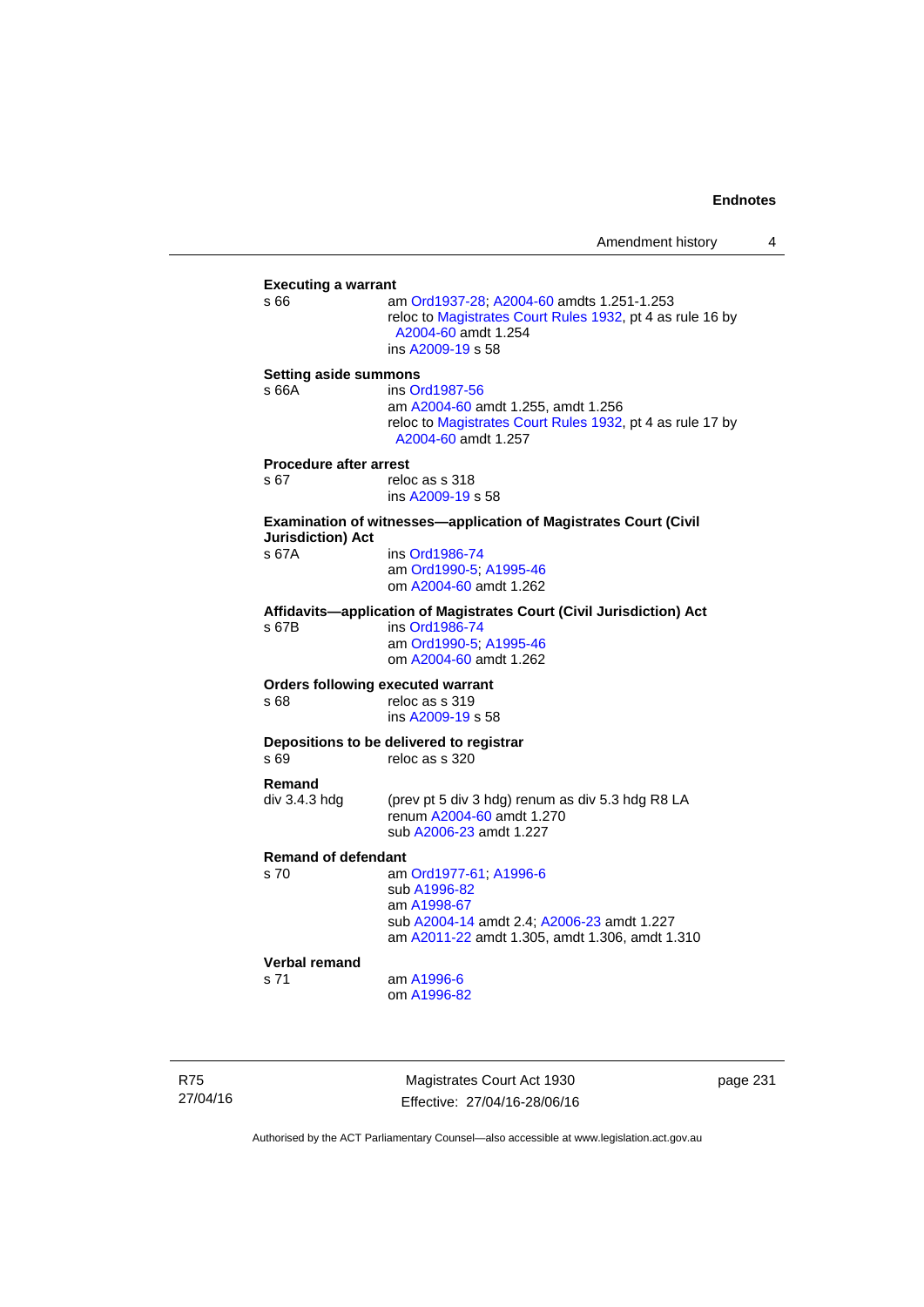4 Amendment history

**Bringing remanded defendant before court**  s 72 sub [A2006-23](http://www.legislation.act.gov.au/a/2006-23) amdt 1.227 am [A2011-22](http://www.legislation.act.gov.au/a/2011-22) amdt 1.310 **Bail application hearings—audiovisual links**  s 72A ins [A1999-22](http://www.legislation.act.gov.au/a/1999-22) s 21 am [A2000-17](http://www.legislation.act.gov.au/a/2000-17) s 3 sch 1; [A2003-48](http://www.legislation.act.gov.au/a/2003-48) amdt 2.10 sub [A2006-23](http://www.legislation.act.gov.au/a/2006-23) amdt 1.227 **Defendant's appearance in non-bail proceedings—audiovisual links**  s 72B ins [A1999-22](http://www.legislation.act.gov.au/a/1999-22) s 21 am [A2004-60](http://www.legislation.act.gov.au/a/2004-60) amdt 1.271 sub [A2006-23](http://www.legislation.act.gov.au/a/2006-23) amdt 1.227 am [A2010-40](http://www.legislation.act.gov.au/a/2010-40) amdt 2.16; [A2011-22](http://www.legislation.act.gov.au/a/2011-22) amdt 1.310 **Bail of defendant during examination**  s 73 am [A1992-9](http://www.legislation.act.gov.au/a/1992-9) **Committal and recognisance**  div 3.4.4 hdg (prev pt 5 div 4 hdg) renum as div 5.4 hdg R8 LA renum [A2004-60](http://www.legislation.act.gov.au/a/2004-60) amdt 1.272 **Extended application of div 3.4.4**  ins [Ord1986-74](http://www.legislation.act.gov.au/a/1986-74) am [A1995-46](http://www.legislation.act.gov.au/a/1995-46) sub [A2004-60](http://www.legislation.act.gov.au/a/2004-60) amdt 1.273 **Remand of defendant before decision**  s 74 am [A1996-6;](http://www.legislation.act.gov.au/a/1996-6) [A1996-82](http://www.legislation.act.gov.au/a/1996-82) sub [A2006-23](http://www.legislation.act.gov.au/a/2006-23) amdt 1.228 am [A2011-22](http://www.legislation.act.gov.au/a/2011-22) amdt 1.307 **Remand of witness or defendant after decision**  s 75 sub [Ord1976-42](http://www.legislation.act.gov.au/a/1976-42) am [A1996-82](http://www.legislation.act.gov.au/a/1996-82) sub [A2006-23](http://www.legislation.act.gov.au/a/2006-23) amdt 1.228 **Witnesses may be discharged on recognisance**<br>s 76 am Ord1986-74: A1994-61: A2 s 76 am [Ord1986-74](http://www.legislation.act.gov.au/a/1986-74); [A1994-61](http://www.legislation.act.gov.au/a/1994-61); [A2004-60](http://www.legislation.act.gov.au/a/2004-60) amdt 1.274 **Recognisances**  s 77 am [Ord1970-15](http://www.legislation.act.gov.au/a/1970-15); [A1992-9](http://www.legislation.act.gov.au/a/1992-9) **Issue of warrant for non-appearance**  s 78 am [A1992-9;](http://www.legislation.act.gov.au/a/1992-9) [A2004-60](http://www.legislation.act.gov.au/a/2004-60) amdt 1.275; [A2005-20](http://www.legislation.act.gov.au/a/2005-20) amdt 3.225 **Recognisances taken out of court**  s 79 am [Ord1974-14](http://www.legislation.act.gov.au/a/1974-14); [Ord1976-42](http://www.legislation.act.gov.au/a/1976-42); [A1991-44](http://www.legislation.act.gov.au/a/1991-44); [A1992-9](http://www.legislation.act.gov.au/a/1992-9); [A1996-6](http://www.legislation.act.gov.au/a/1996-6) sub [A2005-20](http://www.legislation.act.gov.au/a/2005-20) amdt 3.226 am [A2006-23](http://www.legislation.act.gov.au/a/2006-23) amdt 1.229

page 232 Magistrates Court Act 1930 Effective: 27/04/16-28/06/16

R75 27/04/16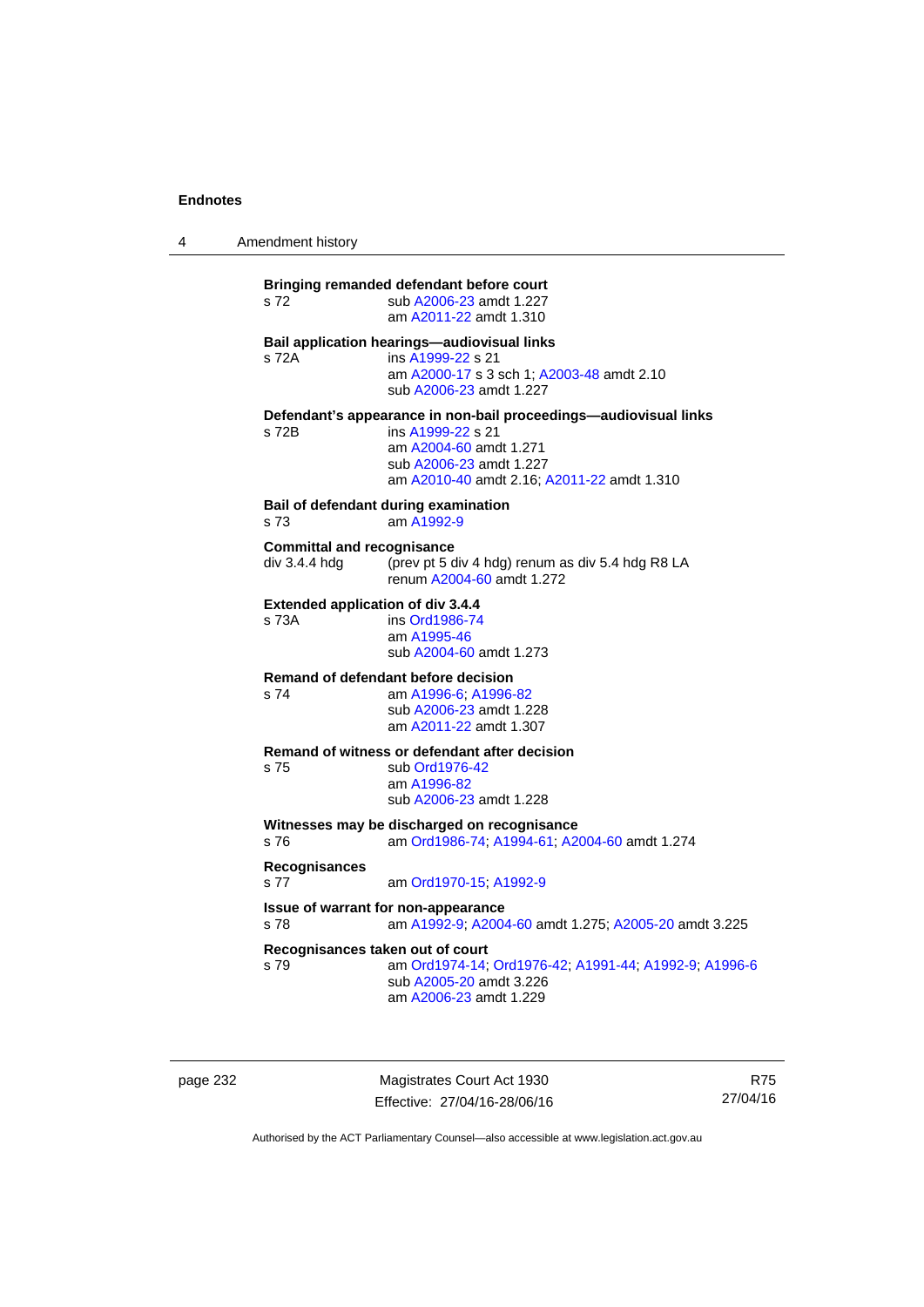| s 80                                    | am Ord1974-14; Ord1984-62; Ord1986-53; Ord1990-5;<br>A1992-9, A1996-6                                                                                                                  |
|-----------------------------------------|----------------------------------------------------------------------------------------------------------------------------------------------------------------------------------------|
| Arrest of principal by sureties<br>s 81 | am Ord1937-28; Ord1976-42<br>om A1992-9                                                                                                                                                |
| Conveying people to custody<br>S.82     | am Ord1976-42; A1996-82<br>om A2006-23 amdt 1.230                                                                                                                                      |
| div 3.4.5 hdg                           | Adjournment of criminal proceedings<br>(prev pt 5 div 5 hdg) renum as div 5.5 hdg R8 LA<br>sub and renum A2004-60 amdt 1.276                                                           |
| s 84                                    | Particular cases may be adjourned<br>am Ord1986-74, A1992-9, A1996-6, A2005-20 amdt 3.227<br>sub A2006-23 amdt 1.231<br>am A2011-22 amdt 1.308                                         |
| s 85                                    | Proceeding if either party not present at adjourned hearing<br>am Ord1986-74: A1996-6<br>sub A2005-20 amdt 3.228                                                                       |
| s 86                                    | Proceeding if both parties present at adjourned hearing<br>am A1996-6<br>sub A2005-20 amdt 3.228                                                                                       |
| s 87                                    | Witness to attend adjourned etc hearing<br>am Ord1977-61<br>sub A2005-20 amdt 3.228                                                                                                    |
| <b>Postponement of hearing</b><br>s 88  | am Ord1986-74; A1991-44                                                                                                                                                                |
| pt 3.5 hdg                              | Proceedings for indictable offences<br>(prev pt 6 hdg) sub and renum A2004-60 amdt 1.277                                                                                               |
| div 3.5.1 hdg                           | Dispensing with application of part<br>(prev pt 6 div 1A hdg) ins Ord1987-56<br>renum as div 6.1A hdg R8 LA<br>renum A2004-60 amdt 1.278<br>om A2011-28 amdt 3.176<br>ins A2014-1 s 22 |
| s 88A hdg<br>s 88A                      | Dispensing with application of part in interests of justice<br>sub A2004-60 amdt 1.279<br>ins Ord1987-56<br>om A2011-28 amdt 3.176<br>ins A2014-1 s 22                                 |

R75 27/04/16

Magistrates Court Act 1930 Effective: 27/04/16-28/06/16 page 233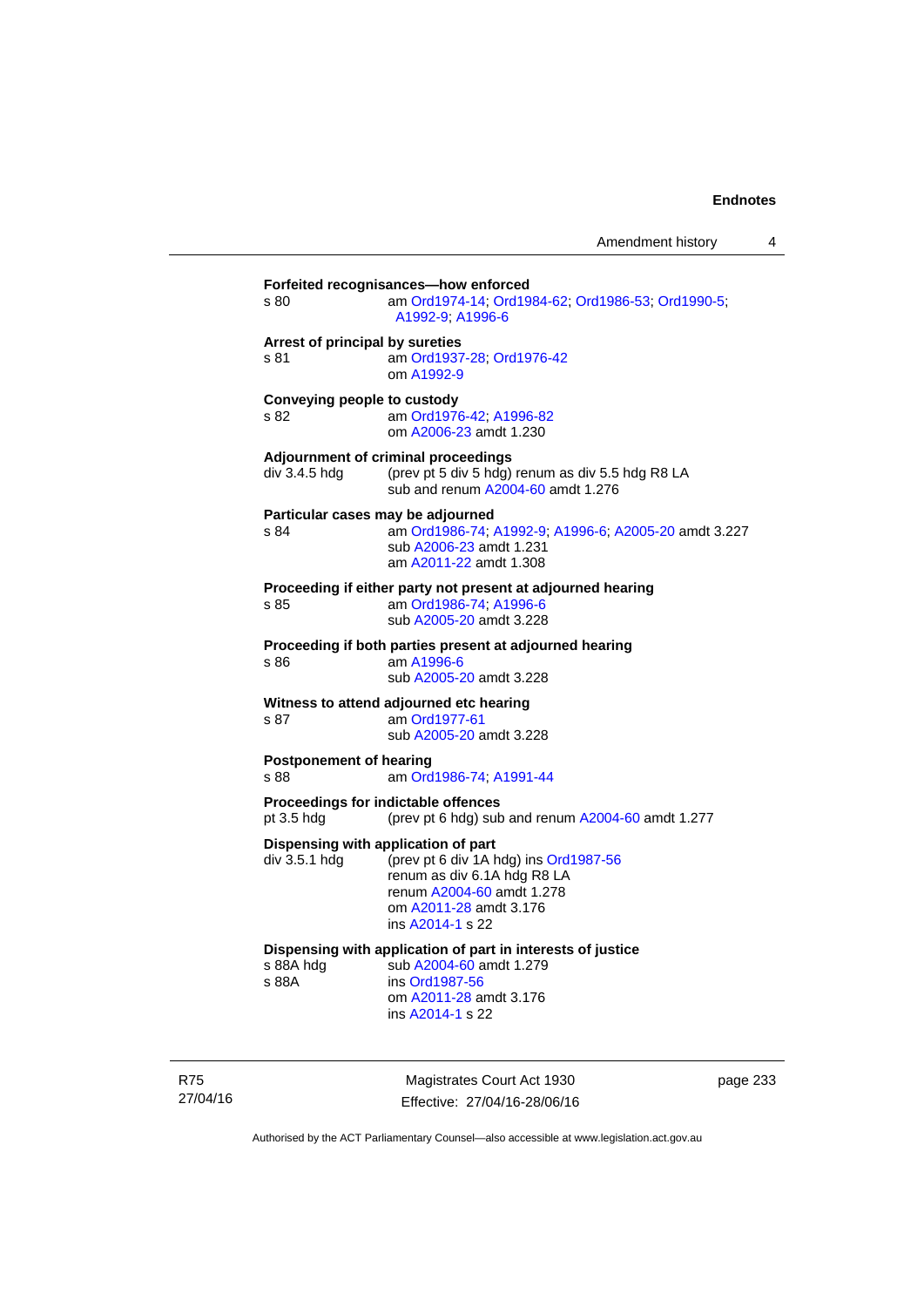| 4 | Amendment history                                        |                                                                                                                                                                                                                                                                                        |
|---|----------------------------------------------------------|----------------------------------------------------------------------------------------------------------------------------------------------------------------------------------------------------------------------------------------------------------------------------------------|
|   | <b>Waiver of committal proceedings</b><br>div 3.5.1A hdg | ins A2015-52 s 42                                                                                                                                                                                                                                                                      |
|   | s 88B                                                    | Court may waive committal proceedings<br>ins A2015-52 s 42                                                                                                                                                                                                                             |
|   | div 3.5.2 hdg                                            | Indictable offences-beginning of proceedings<br>(prev pt 6 div 1 hdg) renum as div 6.1 hdg R8 LA<br>sub and renum A2004-60 amdt 1.280                                                                                                                                                  |
|   | s 89 hda<br>s 89                                         | Indictable offences-issue of warrant for non-appearance<br>sub A2010-30 amdt 1.40<br>am Ord1977-61<br>sub A2005-20 amdt 3.229<br>am A2010-30 amdt 1.41; ss renum R58 LA                                                                                                                |
|   | s 89A                                                    | Accused person may be excused from attendance before court<br>ins Ord1977-61<br>am Ord1987-56; A1992-9; A1996-6; A2005-20 amdt 3.230,<br>amdt 3.231; A2008-44 amdt 1.64                                                                                                                |
|   | person                                                   | Committal proceedings--prosecution evidence to be given to accused                                                                                                                                                                                                                     |
|   | s 90                                                     | sub Ord1958-12<br>am Ord1967-1<br>sub Ord1974-14<br>am Ord1977-61, A1991-44, A1996-6; A2005-20 amdt 3.232;<br>A2008-41 s 31<br>sub A2008-44 amdt 1.65                                                                                                                                  |
|   |                                                          | Written statements may be admitted in evidence                                                                                                                                                                                                                                         |
|   | s 90AA                                                   | ins Ord1974-14<br>am A1991-44; A1996-6; A2005-20 amdt 3.233, amdt 3.234; ss<br>renum R29 LA (see A2005-20 amdt 3.235); A2008-42 s 11;<br>A2008-41 ss 32-34; A2008-44 amdts 1.66-1.69; A2009-7<br>amdts 1.32-1.35; ss renum R47 LA; A2009-24 amdt 1.34,<br>amdt 1.35; pars renum R48 LA |
|   | s 90AB                                                   | Witnesses generally not to be cross-examined at committal hearing<br>ins Ord1974-14<br>am Ord1977-61; A1996-6<br>sub A2005-20 amdt 3.236; A2008-44 amdt 1.71                                                                                                                           |
|   | s 90ABA hdg<br>s 90ABA                                   | Attendance of accused not required if order made under s 89A<br>sub A2005-20 amdt 3.237<br>ins Ord1977-61<br>sub A2008-44 amdt 1.72                                                                                                                                                    |

page 234 Magistrates Court Act 1930 Effective: 27/04/16-28/06/16

R75 27/04/16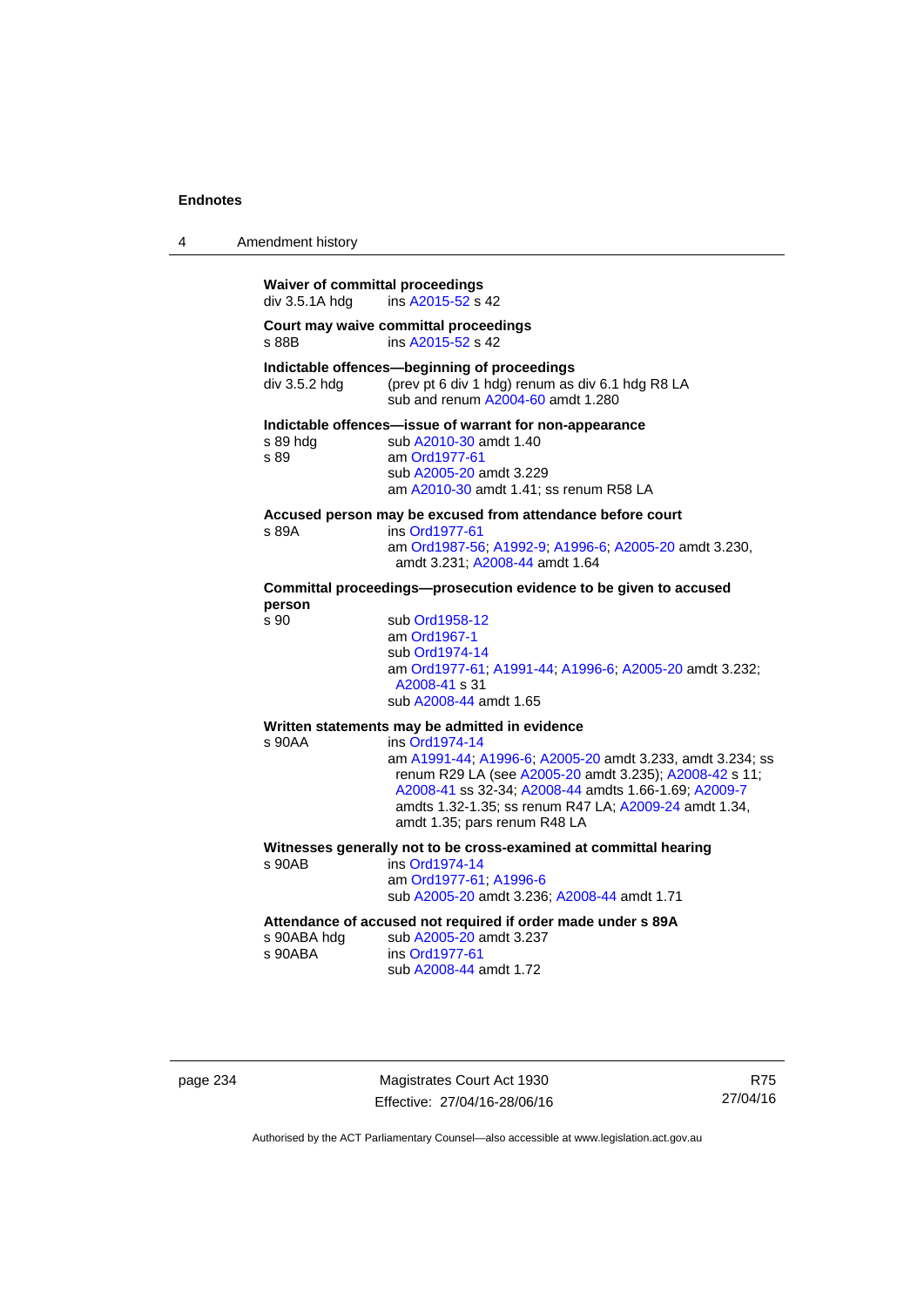# **Plea of guilty at committal hearing**  s 90A hdg sub [A2008-44](http://www.legislation.act.gov.au/a/2008-44) amdt 1.70 s 90A ins [Ord1958-12](http://www.legislation.act.gov.au/a/1958-12) am [Ord1985-41](http://www.legislation.act.gov.au/a/1985-41); [Ord1990-5](http://www.legislation.act.gov.au/a/alt_ord1990-5); [A1996-6](http://www.legislation.act.gov.au/a/1996-6); ss renum R10 LA; [A2004-60](http://www.legislation.act.gov.au/a/2004-60) amdt 1.281; [A2005-20](http://www.legislation.act.gov.au/a/2005-20) amdts 3.238-3.240; ss renum R29 LA (see [A2005-20](http://www.legislation.act.gov.au/a/2005-20) amdt 3.241); [A2011-13](http://www.legislation.act.gov.au/a/2011-13) amdt 1.10 **Back-up and related offences––transfer to Supreme Court**  s 90B ins [A2014-1](http://www.legislation.act.gov.au/a/2014-1) s 23 **Proceeding following prosecution evidence**  s 91 **orig s 91** am [Ord1974-14](http://www.legislation.act.gov.au/a/1974-14); [Ord1987-56](http://www.legislation.act.gov.au/a/1987-56) sub [A2005-20](http://www.legislation.act.gov.au/a/2005-20) amdt 3.242 om [A2008-44](http://www.legislation.act.gov.au/a/2008-44) amdt 1.73 **pres s 91** (prev s 92) am [Ord1951-12;](http://www.legislation.act.gov.au/a/1951-12) [Ord1958-12;](http://www.legislation.act.gov.au/a/1958-12) [Ord1967-1;](http://www.legislation.act.gov.au/a/1967-1) [Ord1974-14;](http://www.legislation.act.gov.au/a/1974-14) [Ord1977-61](http://www.legislation.act.gov.au/a/1977-61); [Ord1985-41](http://www.legislation.act.gov.au/a/1985-41); [Ord1986-74](http://www.legislation.act.gov.au/a/1986-74); [Ord1987-56;](http://www.legislation.act.gov.au/a/1987-56) [A2008-44](http://www.legislation.act.gov.au/a/2008-44) amdt 1.75 renum as s 91 [A2008-44](http://www.legislation.act.gov.au/a/2008-44) amdt 1.74 **Proceeding if evidence sufficient to put accused on trial**  s 92 renum as s 91 **Committal for sentence for indictable offence tried summarily**  s 92A ins [Ord1974-14](http://www.legislation.act.gov.au/a/1974-14) am [A2011-13](http://www.legislation.act.gov.au/a/2011-13) amdt 1.11; [A2014-1](http://www.legislation.act.gov.au/a/2014-1) s 24 **Depositions as evidence**  s 92B ins [Ord1985-41](http://www.legislation.act.gov.au/a/1985-41) **Admissions and confessions**  s 93 am [Ord1958-12](http://www.legislation.act.gov.au/a/1958-12); [Ord1967-1](http://www.legislation.act.gov.au/a/1967-1); [A1996-6](http://www.legislation.act.gov.au/a/1996-6); [A2005-20](http://www.legislation.act.gov.au/a/2005-20) amdt 3.243 **Indictable offences—proceedings after hearing of evidence**  div 3.5.3 hdg (prev pt 6 div 2 hdg) renum as div 6.2 hdg R8 LA sub and renum [A2004-60](http://www.legislation.act.gov.au/a/2004-60) amdt 1.282 **Discharge or committal for trial**  s 94 am [Ord1937-28](http://www.legislation.act.gov.au/a/1937-28); [Ord1976-42](http://www.legislation.act.gov.au/a/1976-42); [Ord1987-56](http://www.legislation.act.gov.au/a/1987-56); [A1996-6](http://www.legislation.act.gov.au/a/1996-6) sub [A2005-20](http://www.legislation.act.gov.au/a/2005-20) amdt 3.244 am [A2006-23](http://www.legislation.act.gov.au/a/2006-23) amdt 1.232; [A2008-44](http://www.legislation.act.gov.au/a/2008-44) amdt 1.76; [A2009-24](http://www.legislation.act.gov.au/a/2009-24) amdt 1.36; [A2011-22](http://www.legislation.act.gov.au/a/2011-22) amdt 1.311; [A2014-1](http://www.legislation.act.gov.au/a/2014-1) s 25 **Depositions of dead or absent people**  sub [Ord1958-12](http://www.legislation.act.gov.au/a/1958-12) am [Ord1967-1;](http://www.legislation.act.gov.au/a/1967-1) [Ord1989-59](http://www.legislation.act.gov.au/a/1989-59); [A1996-6](http://www.legislation.act.gov.au/a/1996-6); [A2004-60](http://www.legislation.act.gov.au/a/2004-60) amdt 1.283, amdt 1.284; [A2005-20](http://www.legislation.act.gov.au/a/2005-20) amdt 3.245

R75 27/04/16

Magistrates Court Act 1930 Effective: 27/04/16-28/06/16 page 235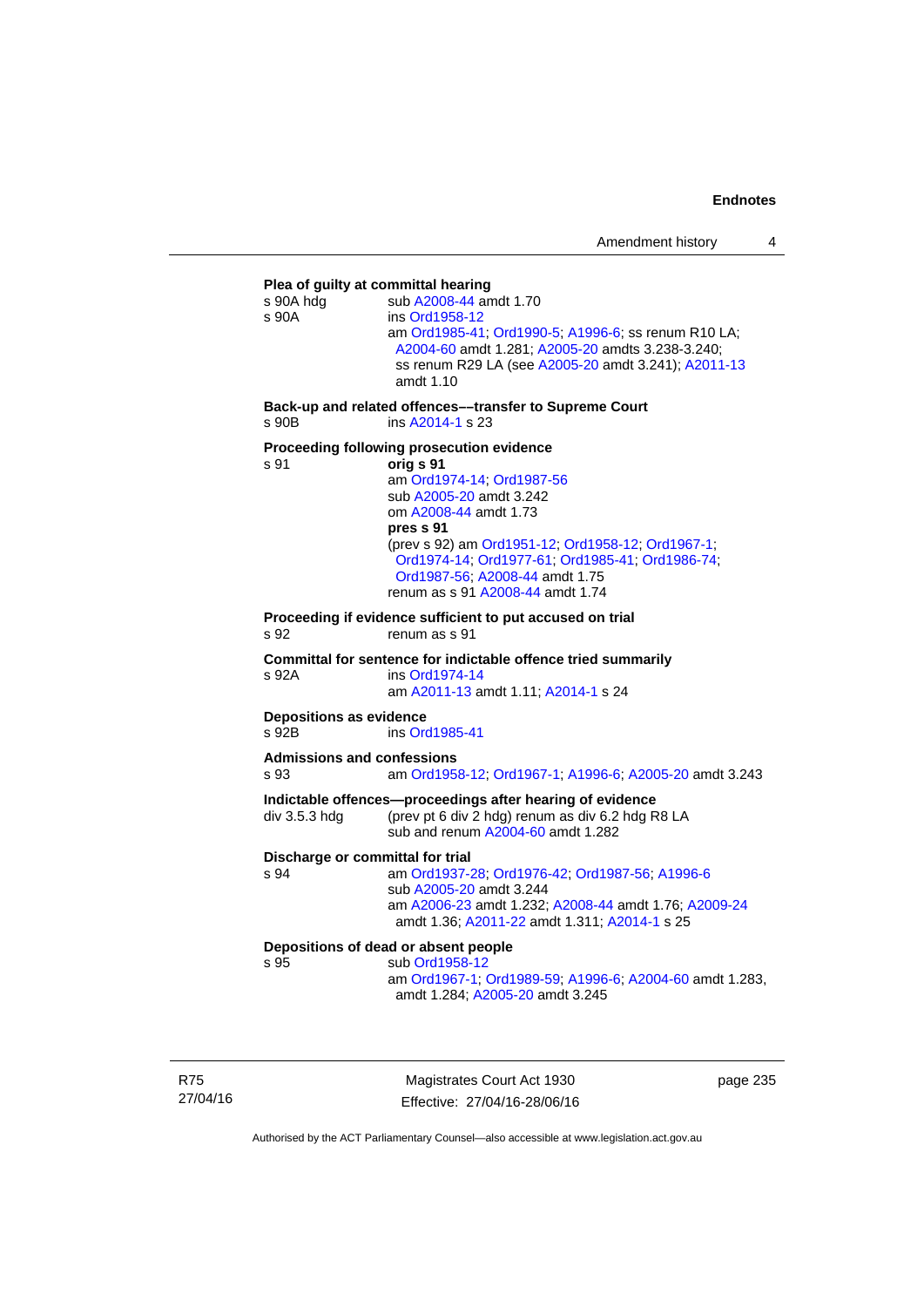4 Amendment history page 236 Magistrates Court Act 1930 27/04/16 **Indictable offences—costs**  div 3.5.4 hdg (prev pt 6 div 2A hdg) ins [Ord1984-9](http://www.legislation.act.gov.au/a/1984-9) renum as div 6.2A hdg R8 LA sub and renum [A2004-60](http://www.legislation.act.gov.au/a/2004-60) amdt 1.285 **Discontinued proceeding**  s 97 am [Ord1937-28](http://www.legislation.act.gov.au/a/1937-28) om [Ord1958-12](http://www.legislation.act.gov.au/a/1958-12) ins [Ord1984-9](http://www.legislation.act.gov.au/a/1984-9) am [Ord1987-56](http://www.legislation.act.gov.au/a/1987-56); [A2008-44](http://www.legislation.act.gov.au/a/2008-44) amdt 1.77; [A2009-24](http://www.legislation.act.gov.au/a/2009-24) amdt 1.37 **Indictable offences—witness recognisances**  div 3.5.5 hdg (prev pt 6 div 3 hdg) am [A1992-9](http://www.legislation.act.gov.au/a/1992-9) renum as div 6.3 hdg R8 LA sub and renum [A2004-60](http://www.legislation.act.gov.au/a/2004-60) amdt 1.286 **Bail in capital offences**  s 98 am [Ord1937-28](http://www.legislation.act.gov.au/a/1937-28) om [Ord1989-59](http://www.legislation.act.gov.au/a/1989-59) **Admission of persons committed for trial to bail**  s 99 am [Ord1937-28](http://www.legislation.act.gov.au/a/1937-28); [Ord1976-42](http://www.legislation.act.gov.au/a/1976-42); [Ord1989-59](http://www.legislation.act.gov.au/a/1989-59) om [A1992-9](http://www.legislation.act.gov.au/a/1992-9) **Admission of persons committed for trial and are in prison awaiting trial to bail**  am [Ord1937-28](http://www.legislation.act.gov.au/a/1937-28); [Ord1976-42;](http://www.legislation.act.gov.au/a/1976-42) [Ord1989-59](http://www.legislation.act.gov.au/a/1989-59) om [A1992-9](http://www.legislation.act.gov.au/a/1992-9) **Recognisances to be transmitted to Crown Solicitor**  s 101 am [Ord1967-1;](http://www.legislation.act.gov.au/a/1967-1) [Ord1976-42](http://www.legislation.act.gov.au/a/1976-42); [Ord1985-17](http://www.legislation.act.gov.au/a/1985-17) om [A1992-9](http://www.legislation.act.gov.au/a/1992-9) **Warrant of deliverance**  s 102 am [Ord1976-42](http://www.legislation.act.gov.au/a/1976-42) om [A1992-9](http://www.legislation.act.gov.au/a/1992-9) **Recognisance of witnesses etc**  am [Ord1974-14](http://www.legislation.act.gov.au/a/1974-14); [A1996-6](http://www.legislation.act.gov.au/a/1996-6) **Court may remand noncompliant witness**  s 105 am [Ord1976-42](http://www.legislation.act.gov.au/a/1976-42) sub [A2005-20](http://www.legislation.act.gov.au/a/2005-20) amdt 3.246; [A2006-23](http://www.legislation.act.gov.au/a/2006-23) amdt 1.233 am [A2011-22](http://www.legislation.act.gov.au/a/2011-22) amdt 1.310 **Indictable offences—other provisions**  div 3.5.6 hdg (prev pt 6 div 4 hdg) renum as div 6.4 hdg R8 LA sub and renum [A2004-60](http://www.legislation.act.gov.au/a/2004-60) amdt 1.287 **Meaning of** *certified copy* **of depositions in div 3.5.6**  s 105A ins [A2004-60](http://www.legislation.act.gov.au/a/2004-60) amdt 1.288 sub [A2005-20](http://www.legislation.act.gov.au/a/2005-20) amdt 3.247

Authorised by the ACT Parliamentary Counsel—also accessible at www.legislation.act.gov.au

R75

Effective: 27/04/16-28/06/16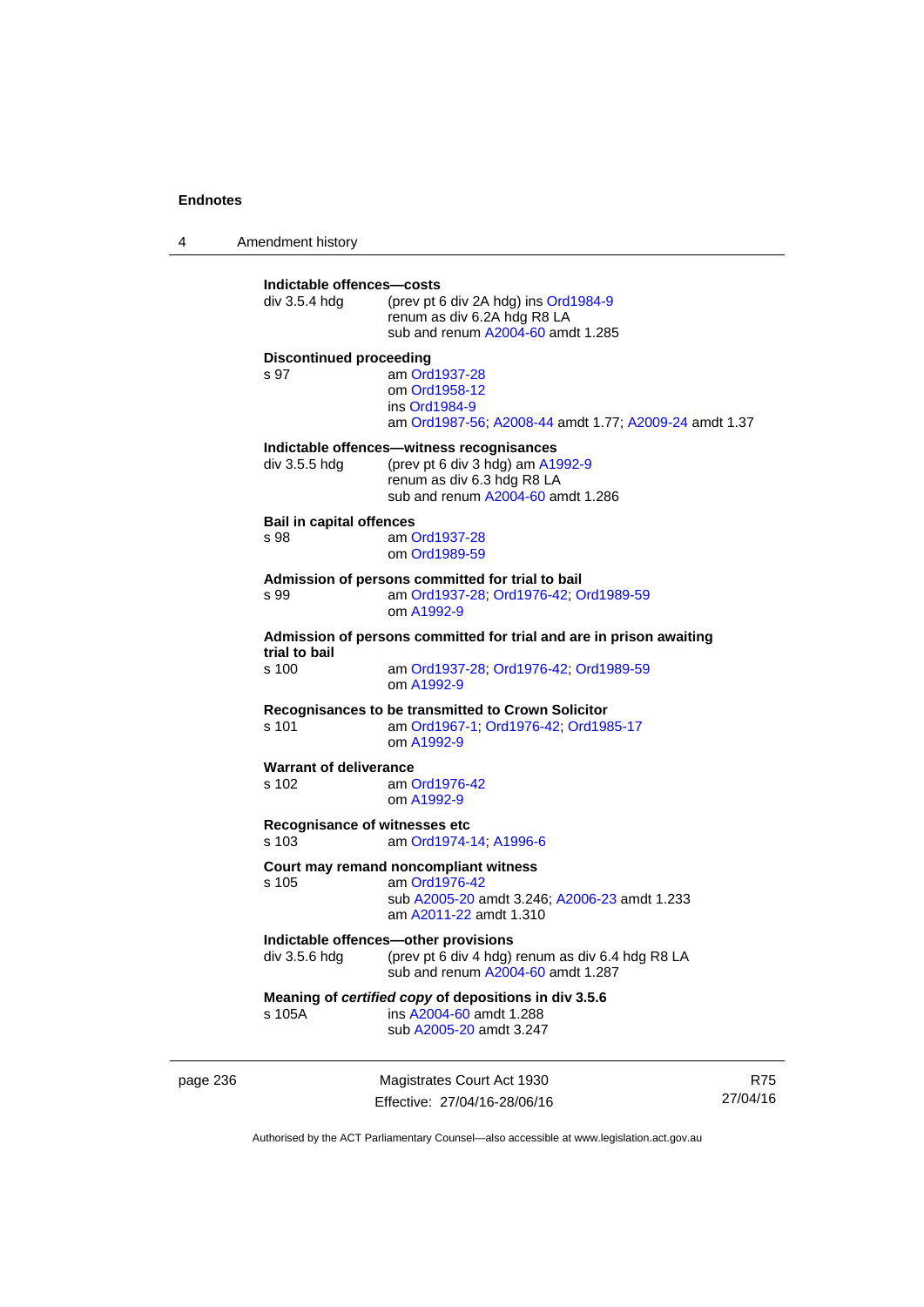| Amendment history |  |
|-------------------|--|
|                   |  |

| s 106              | Giving depositions etc to director of public prosecutions<br>am Ord1967-1; Ord1985-17; Ord1985-41; A1992-9; A2005-20<br>amdt 3.248                                                                                                  |
|--------------------|-------------------------------------------------------------------------------------------------------------------------------------------------------------------------------------------------------------------------------------|
| s 107              | Giving documents to proper officer of court<br>am Ord1967-1, Ord1985-17, A1996-6, A1999-66 sch 3;<br>A2005-20 amdt 3.249; A2006-40 amdt 2.141, amdt 2.142                                                                           |
| s 108              | Accused person may obtain copies of depositions etc<br>am Ord1967-1; A1999-66 sch 3<br>sub A2005-20 amdt 3.250                                                                                                                      |
| pt 3.6 hdg         | Proceedings for offences punishable summarily<br>(prev pt 7 hdg) renum A2004-60 amdt 1.289                                                                                                                                          |
| s 108A             | Indictable offences dealt with summarily<br>ins Ord1985-41<br>am A2004-60 amdt 1.290                                                                                                                                                |
| s 109              | Dismissal or adjournment in absence of informant<br>sub A1996-6<br>am A2005-20 amdt 3.251                                                                                                                                           |
| s 110 hdg<br>s 110 | Hearing in absence of defendant<br>sub A2005-20 amdt 3.252<br>am Ord1974-14; Ord1986-83; Ord1989-59; A1996-6;<br>A2005-20 amdts 3.253-3.256; A2008-44 amdt 1.78; ss renum<br>R47 LA; A2009-24 amdt 1.38, amdt 1.39; ss renum R48 LA |
| s 111              | Adjournment if defendant does not appear<br>sub A2005-20 amdt 3.257<br>am A2006-23 amdt 1.234                                                                                                                                       |
| postponed hearing  | Summary proceedings-issue of warrant for non-appearance at adjourned or                                                                                                                                                             |
| s 112              | am A1996-6<br>om A2005-20 amdt 3.258<br>ins A2010-30 amdt 1.42                                                                                                                                                                      |
| s 112A             | Court may direct defendant to appear<br>ins A2010-30 amdt 1.42                                                                                                                                                                      |
| s 114              | If defendant does not admit the case<br>am Ord1937-28<br>sub A2005-20 amdt 3.259                                                                                                                                                    |
| s 115              | <b>Conduct of summary proceeding</b><br>am A1996-6<br>sub A2005-20 amdt 3.259                                                                                                                                                       |

R75 27/04/16

Magistrates Court Act 1930 Effective: 27/04/16-28/06/16 page 237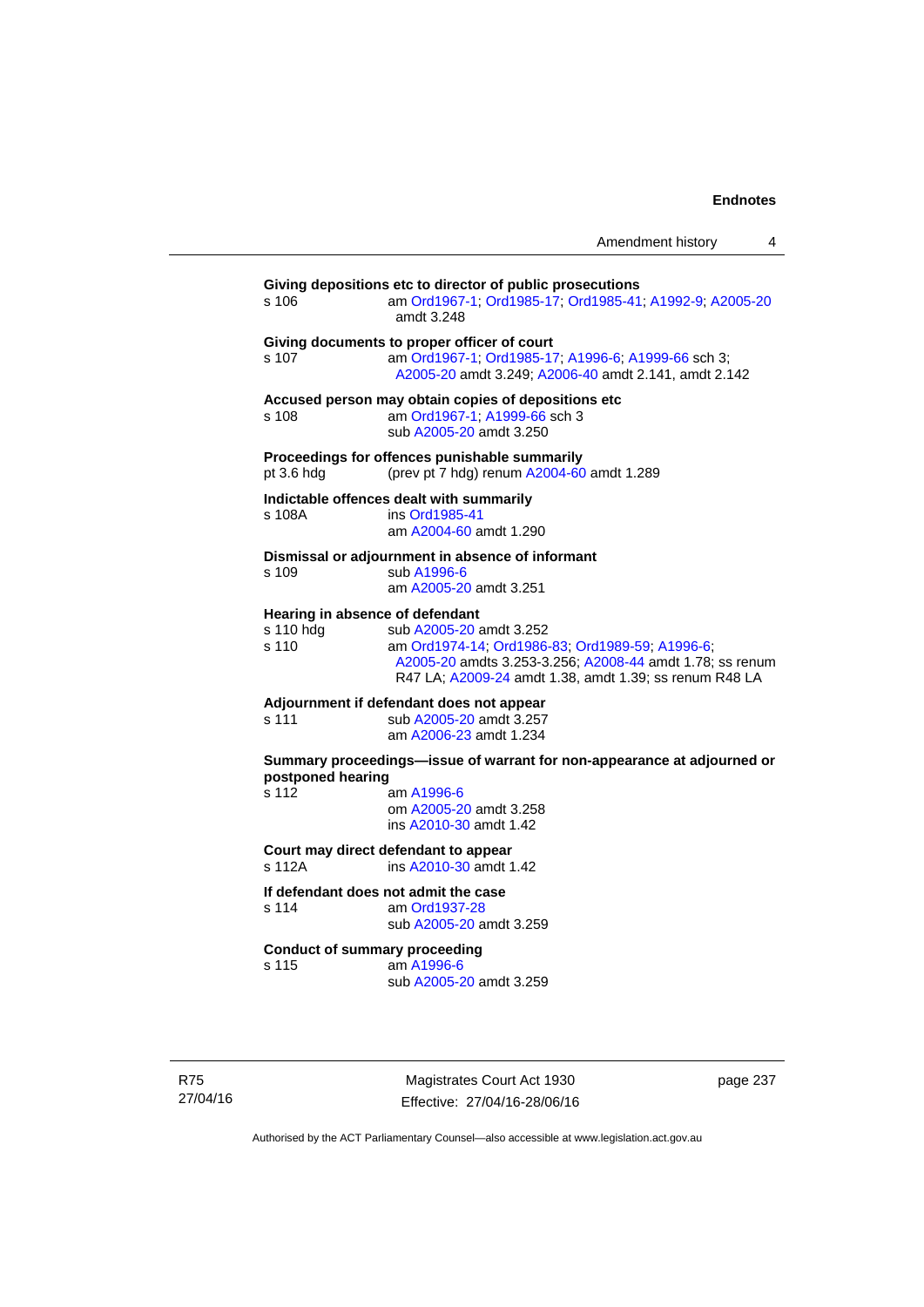4 Amendment history

## **Conduct of summary proceedings regulated**  s 116 am [A1996-6](http://www.legislation.act.gov.au/a/1996-6) om [A2005-20](http://www.legislation.act.gov.au/a/2005-20) amdt 3.259 **Service and pleading by post for certain offences**  pt 3.7 hdg (prev pt 7A hdg) ins [Ord1974-14](http://www.legislation.act.gov.au/a/1974-14) sub [Ord1979-33](http://www.legislation.act.gov.au/a/1979-33) renum [A2004-60](http://www.legislation.act.gov.au/a/2004-60) amdt 1.291 **Definitions for pt 3.7**  sub [A2004-60](http://www.legislation.act.gov.au/a/2004-60) amdt 1.292 s 116A ins [Ord1974-14](http://www.legislation.act.gov.au/a/1974-14) sub [Ord1979-33](http://www.legislation.act.gov.au/a/1979-33) am [Ord1990-5;](http://www.legislation.act.gov.au/a/alt_ord1990-5) [A1993-4](http://www.legislation.act.gov.au/a/1993-4); [A1996-6](http://www.legislation.act.gov.au/a/1996-6); [A1998-54](http://www.legislation.act.gov.au/a/1998-54); [A1999-79](http://www.legislation.act.gov.au/a/1999-79) sch 3; [A2004-60](http://www.legislation.act.gov.au/a/2004-60) amdt 1.294 sub [A2005-20](http://www.legislation.act.gov.au/a/2005-20) amdt 3.260 def *defendant* ins [A2005-20](http://www.legislation.act.gov.au/a/2005-20) amdt 3.260 def *law in force in the ACT* ins [A2004-60](http://www.legislation.act.gov.au/a/2004-60) amdt 1.293 sub [A2005-20](http://www.legislation.act.gov.au/a/2005-20) amdt 3.260 def *prescribed offence* am [A1984-10](http://www.legislation.act.gov.au/a/1984-10) s 2; [Ord1990-5](http://www.legislation.act.gov.au/a/alt_ord1990-5) sch 1 sub [A1993-4](http://www.legislation.act.gov.au/a/1993-4) s 10 om [A1999-79](http://www.legislation.act.gov.au/a/1999-79) sch 3 **Meaning of** *prescribed offence* **for pt 3.7**  s 116AA hdg sub [A2004-60](http://www.legislation.act.gov.au/a/2004-60) amdt 1.295 s 116AA ins [A1999-79](http://www.legislation.act.gov.au/a/1999-79) s 5 sch 3 am [A2001-62](http://www.legislation.act.gov.au/a/2001-62) amdts 1.1-1.3; [A2004-60](http://www.legislation.act.gov.au/a/2004-60) amdt 1.296; [A2005-20](http://www.legislation.act.gov.au/a/2005-20) amdt 3.261; [A2009-22](http://www.legislation.act.gov.au/a/2009-22) amdt 1.1; [A2013-52](http://www.legislation.act.gov.au/a/2013-52) s 7, s 8; pars renum R71 LA **Service of summons for prescribed offence**  s 116B hdg sub [A2004-60](http://www.legislation.act.gov.au/a/2004-60) amdt 1.297<br>s 116B ins Ord1974-14 ins [Ord1974-14](http://www.legislation.act.gov.au/a/1974-14) sub [Ord1979-33](http://www.legislation.act.gov.au/a/1979-33) am [A1993-4;](http://www.legislation.act.gov.au/a/1993-4) [A2004-60](http://www.legislation.act.gov.au/a/2004-60) amdt 1.298; [A2005-20](http://www.legislation.act.gov.au/a/2005-20) amdt 3.262, amdt 3.263 **Giving of notice by registrar**  s 116BA ins [A1993-4](http://www.legislation.act.gov.au/a/1993-4) sub [A2005-20](http://www.legislation.act.gov.au/a/2005-20) amdt 3.264 **Proof of service**

s 116C ins [Ord1974-14](http://www.legislation.act.gov.au/a/1974-14)

 sub [Ord1979-33](http://www.legislation.act.gov.au/a/1979-33) am [A1991-44](http://www.legislation.act.gov.au/a/1991-44); [A1993-4](http://www.legislation.act.gov.au/a/1993-4); [A1996-6](http://www.legislation.act.gov.au/a/1996-6); [A2005-20](http://www.legislation.act.gov.au/a/2005-20) amdt 3.265, amdt 3.266

| page 238 |  |
|----------|--|
|----------|--|

page 238 Magistrates Court Act 1930 Effective: 27/04/16-28/06/16

R75 27/04/16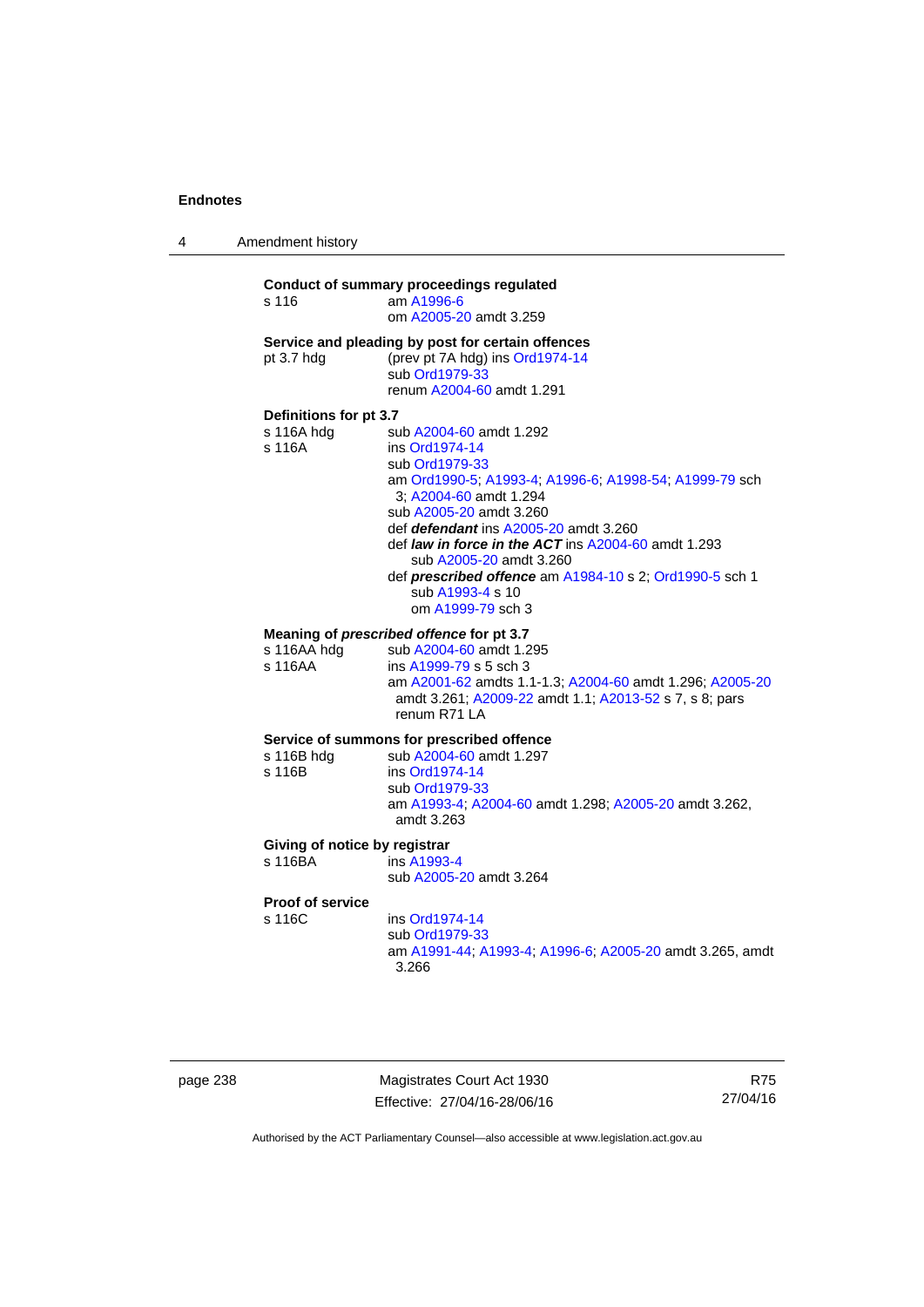| Pleas to prescribed offence                                      |                                                                                                                                                                                                     |
|------------------------------------------------------------------|-----------------------------------------------------------------------------------------------------------------------------------------------------------------------------------------------------|
| s 116D hdg<br>s 116D                                             | sub A2004-60 amdt 1.299<br>ins Ord1974-14<br>sub Ord1979-33<br>am A1991-44, A1993-4                                                                                                                 |
| Procedure if plea of guilty entered<br>s 116E                    | ins Ord1974-14<br>sub Ord1979-33<br>am A1991-44; A1993-4; A2011-28 amdt 3.177                                                                                                                       |
| s 116F                                                           | Procedure if notice of intention to defend given<br>ins Ord1974-14<br>sub Ord1979-33<br>am A1991-44, A1993-4                                                                                        |
| s 116FA                                                          | Procedure if defendant pleads not guilty<br>ins Ord1989-59                                                                                                                                          |
| s 116G                                                           | Procedure if defendant does not plead<br>ins Ord1974-14<br>sub Ord1979-33<br>am Ord1989-59; A1991-44; A1993-4                                                                                       |
| <b>Restricted penalties under pt 3.7</b><br>s 116H hda<br>s 116H | sub A2004-60 amdt 1.300<br>ins Ord1974-14<br>sub Ord1979-33, A1993-4<br>am A1996-6; A1998-25; A2003-56 amdt 3.162; A2005-20<br>amdt 3.267, amdt 3.268; ss renum R29 LA (see A2005-20<br>amdt 3.269) |
| s 116l hdg<br>s 116l                                             | Consequences of conviction in absence of defendant<br>sub A2005-20 amdt 3.270<br>ins Ord1974-14<br>sub Ord1979-33<br>am A1991-44, A1993-4, A1996-6, A2004-60 amdt 1.301;<br>A2010-21 amdt 1.9       |
| Date of conviction<br>s 116J                                     | ins Ord1974-14<br>om Ord1979-33                                                                                                                                                                     |
|                                                                  | Infringement notices for certain offenses                                                                                                                                                           |

**Infringement notices for certain offences**<br>pt 3.8 hdg (prev pt 8 hdg) om Ord1 (prev pt 8 hdg) om [Ord1986-74](http://www.legislation.act.gov.au/a/1986-74)

 ins [A2001-77](http://www.legislation.act.gov.au/a/2001-77) s 21 renum [A2004-60](http://www.legislation.act.gov.au/a/2004-60) amdt 1.302

# **Preliminary**

ins [A2001-77](http://www.legislation.act.gov.au/a/2001-77) s 21

renum [A2004-60](http://www.legislation.act.gov.au/a/2004-60) amdt 1.303

R75 27/04/16

Magistrates Court Act 1930 Effective: 27/04/16-28/06/16 page 239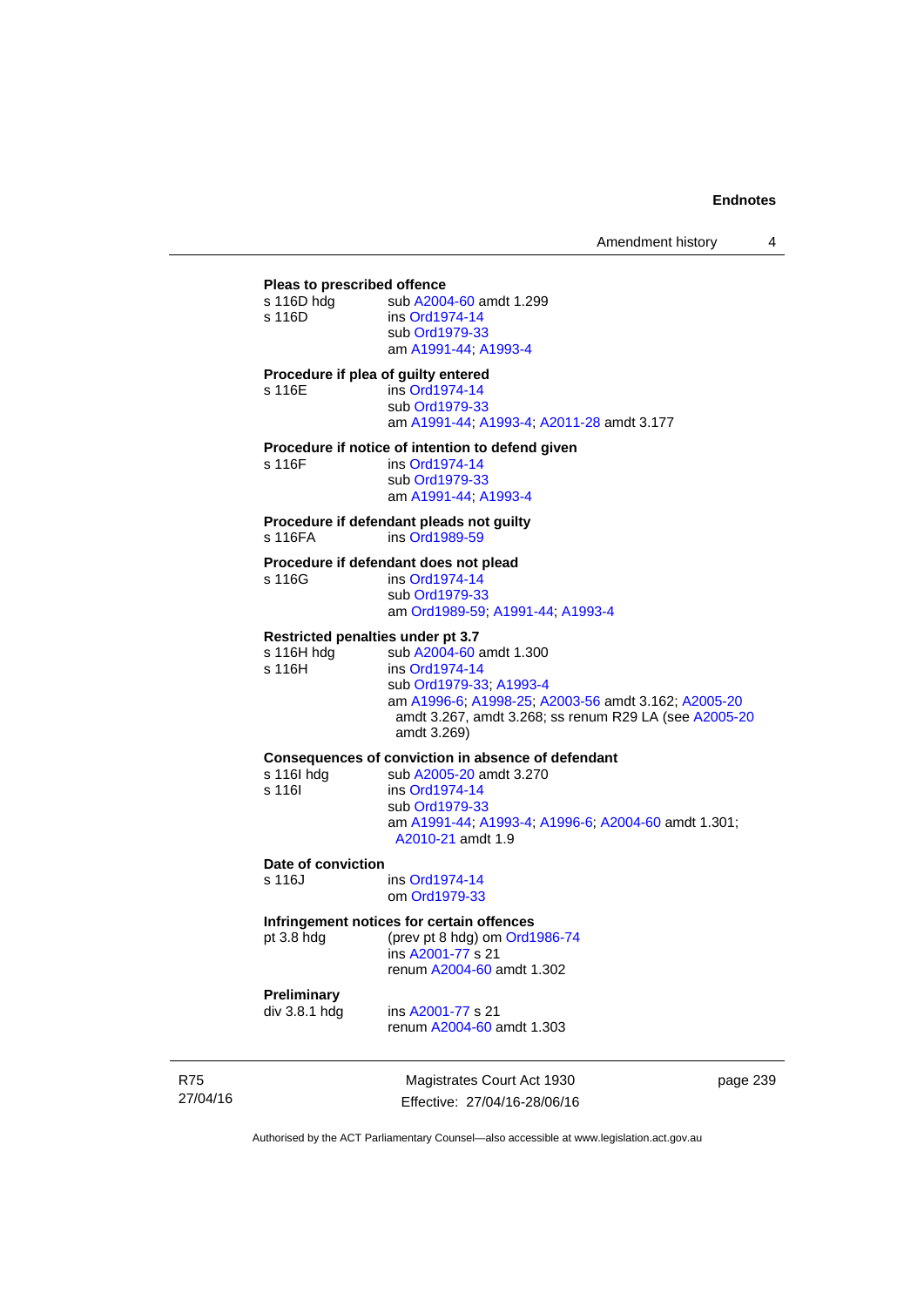4 Amendment history

## **Definitions for pt 3.8**  s 117 hdg sub [A2004-60](http://www.legislation.act.gov.au/a/2004-60) amdt 1.304 s 117 om [Ord1986-74](http://www.legislation.act.gov.au/a/1986-74) ins [A2001-77](http://www.legislation.act.gov.au/a/2001-77) s 21 def *another jurisdiction* ins [A2004-47](http://www.legislation.act.gov.au/a/2004-47) amdt 1.1 def *authorised person* sub [A2002-30](http://www.legislation.act.gov.au/a/2002-30) amdt 3.587; [A2004-60](http://www.legislation.act.gov.au/a/2004-60) amdt 1.305 def *driver* ins [A2004-47](http://www.legislation.act.gov.au/a/2004-47) amdt 1.1 def *home address* ins [A2004-47](http://www.legislation.act.gov.au/a/2004-47) amdt 1.1 om [A2009-49](http://www.legislation.act.gov.au/a/2009-49) amdt 3.113 def *illegal user declaration* ins [A2004-47](http://www.legislation.act.gov.au/a/2004-47) amdt 1.1 def *known offender declaration* ins [A2004-47](http://www.legislation.act.gov.au/a/2004-47) amdt 1.1 def *registered* ins [A2004-47](http://www.legislation.act.gov.au/a/2004-47) amdt 1.1 def *registered operator* ins [A2004-47](http://www.legislation.act.gov.au/a/2004-47) amdt 1.1 om [A2005-20](http://www.legislation.act.gov.au/a/2005-20) amdt 3.271 def *responsible person* ins [A2004-47](http://www.legislation.act.gov.au/a/2004-47) amdt 1.1 def *sold vehicle declaration* ins [A2004-47](http://www.legislation.act.gov.au/a/2004-47) amdt 1.1 def *trader's plate* ins [A2004-47](http://www.legislation.act.gov.au/a/2004-47) amdt 1.1 om [A2005-20](http://www.legislation.act.gov.au/a/2005-20) amdt 3.271 def *unknown offender declaration* ins [A2004-47](http://www.legislation.act.gov.au/a/2004-47) amdt 1.1 def *vehicle* ins [A2004-47](http://www.legislation.act.gov.au/a/2004-47) amdt 1.1 def *vehicle related offence* ins [A2004-47](http://www.legislation.act.gov.au/a/2004-47) amdt 1.1 **Purpose and effect of pt 3.8**<br>s 118 hdg sub A2004 sub [A2004-60](http://www.legislation.act.gov.au/a/2004-60) amdt 1.306 s 118 om [Ord1986-74](http://www.legislation.act.gov.au/a/1986-74) ins [A2001-77](http://www.legislation.act.gov.au/a/2001-77) s 21 **Regulations about infringement notice offences**  om [Ord1986-74](http://www.legislation.act.gov.au/a/1986-74) ins [A2001-77](http://www.legislation.act.gov.au/a/2001-77) s 21 am [A2003-2](http://www.legislation.act.gov.au/a/2003-2) s 70 **Infringement and reminder notices<br>
div 3.8.2 hdg (prev div 8.2 hdg)** (prev div 8.2 hdg) ins  $A2001-77$  s 21 renum [A2004-60](http://www.legislation.act.gov.au/a/2004-60) amdt 1.307 **Service of infringement notices**  s 120 om [Ord1986-74](http://www.legislation.act.gov.au/a/1986-74) ins [A2001-77](http://www.legislation.act.gov.au/a/2001-77) s 21 am [A2004-42](http://www.legislation.act.gov.au/a/2004-42) amdt 1.8, amdt 1.9 sub [A2004-47](http://www.legislation.act.gov.au/a/2004-47) amdt 1.2 am [A2008-6](http://www.legislation.act.gov.au/a/2008-6) s 18; ss renum R40 LA **Contents of infringement notices**  s 121 om [Ord1986-74](http://www.legislation.act.gov.au/a/1986-74) ins [A2001-77](http://www.legislation.act.gov.au/a/2001-77) s 21

page 240 Magistrates Court Act 1930 Effective: 27/04/16-28/06/16

R75 27/04/16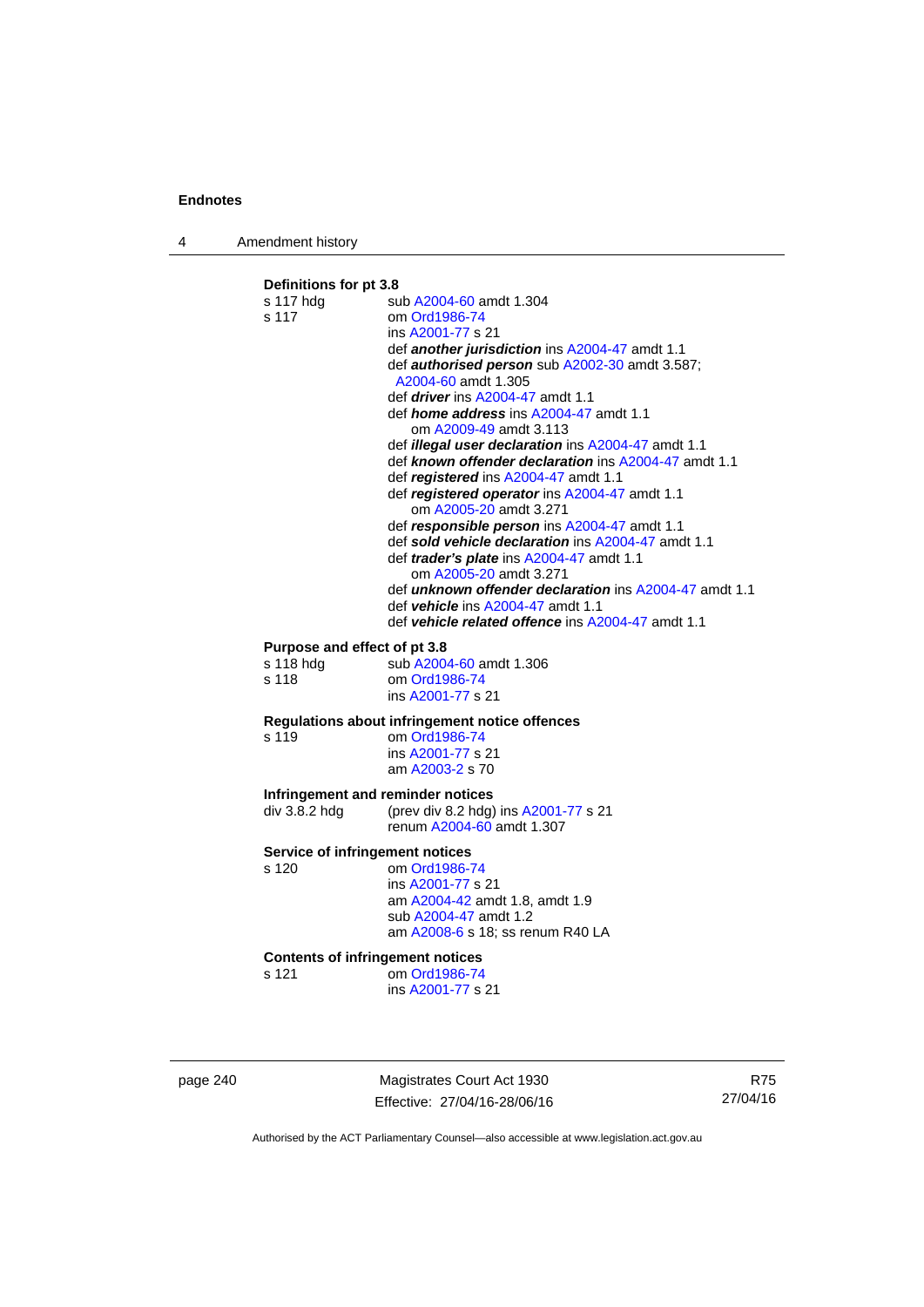## **Additional information in infringement notices**  om [Ord1986-74](http://www.legislation.act.gov.au/a/1986-74) ins [A2001-77](http://www.legislation.act.gov.au/a/2001-77) s 21 **Time for payment of infringement notice penalty**  s 123 sub [Ord1937-28](http://www.legislation.act.gov.au/a/1937-28) om [Ord1986-74](http://www.legislation.act.gov.au/a/1986-74) ins [A2001-77](http://www.legislation.act.gov.au/a/2001-77) s 21 **Extension of time to pay penalty**  s 124 om [Ord1986-74](http://www.legislation.act.gov.au/a/1986-74) ins [A2001-77](http://www.legislation.act.gov.au/a/2001-77) s 21 **Effect of payment of infringement notice penalty**<br>s 125 am Ord1937-28 am [Ord1937-28](http://www.legislation.act.gov.au/a/1937-28) om [Ord1986-74](http://www.legislation.act.gov.au/a/1986-74) ins [A2001-77](http://www.legislation.act.gov.au/a/2001-77) s 21 **Application for withdrawal of infringement notice**  s 126 om [Ord1986-74](http://www.legislation.act.gov.au/a/1986-74) ins [A2001-77](http://www.legislation.act.gov.au/a/2001-77) s 21 **Withdrawal of infringement notice**<br>s 127 sub Ord1937-28 sub [Ord1937-28](http://www.legislation.act.gov.au/a/1937-28) om [Ord1986-74](http://www.legislation.act.gov.au/a/1986-74) ins [A2001-77](http://www.legislation.act.gov.au/a/2001-77) s 21 **Guidelines about withdrawal of infringement notices**  s 128 am [Ord1937-28](http://www.legislation.act.gov.au/a/1937-28) om [Ord1986-74](http://www.legislation.act.gov.au/a/1986-74) ins [A2001-77](http://www.legislation.act.gov.au/a/2001-77) s 21 am [A2011-28](http://www.legislation.act.gov.au/a/2011-28) amdt 3.178 **Reminder notices**  s 129 sub [Ord1967-1](http://www.legislation.act.gov.au/a/1967-1) am [Ord1980-4](http://www.legislation.act.gov.au/a/1980-4) om [Ord1986-74](http://www.legislation.act.gov.au/a/1986-74) ins [A2001-77](http://www.legislation.act.gov.au/a/2001-77) s 21 **Contents of reminder notices**  om [Ord1986-74](http://www.legislation.act.gov.au/a/1986-74) ins [A2001-77](http://www.legislation.act.gov.au/a/2001-77) s 21 **Additional information in reminder notices**  s 131 om [Ord1986-74](http://www.legislation.act.gov.au/a/1986-74) ins [A2001-77](http://www.legislation.act.gov.au/a/2001-77) s 21 **Additional provisions for vehicle-related offences**  div 3.8.3 hdg (prev div 8.2A hdg) ins [A2004-47](http://www.legislation.act.gov.au/a/2004-47) amdt 1.3 renum R26 LA

R75 27/04/16

Magistrates Court Act 1930 Effective: 27/04/16-28/06/16 page 241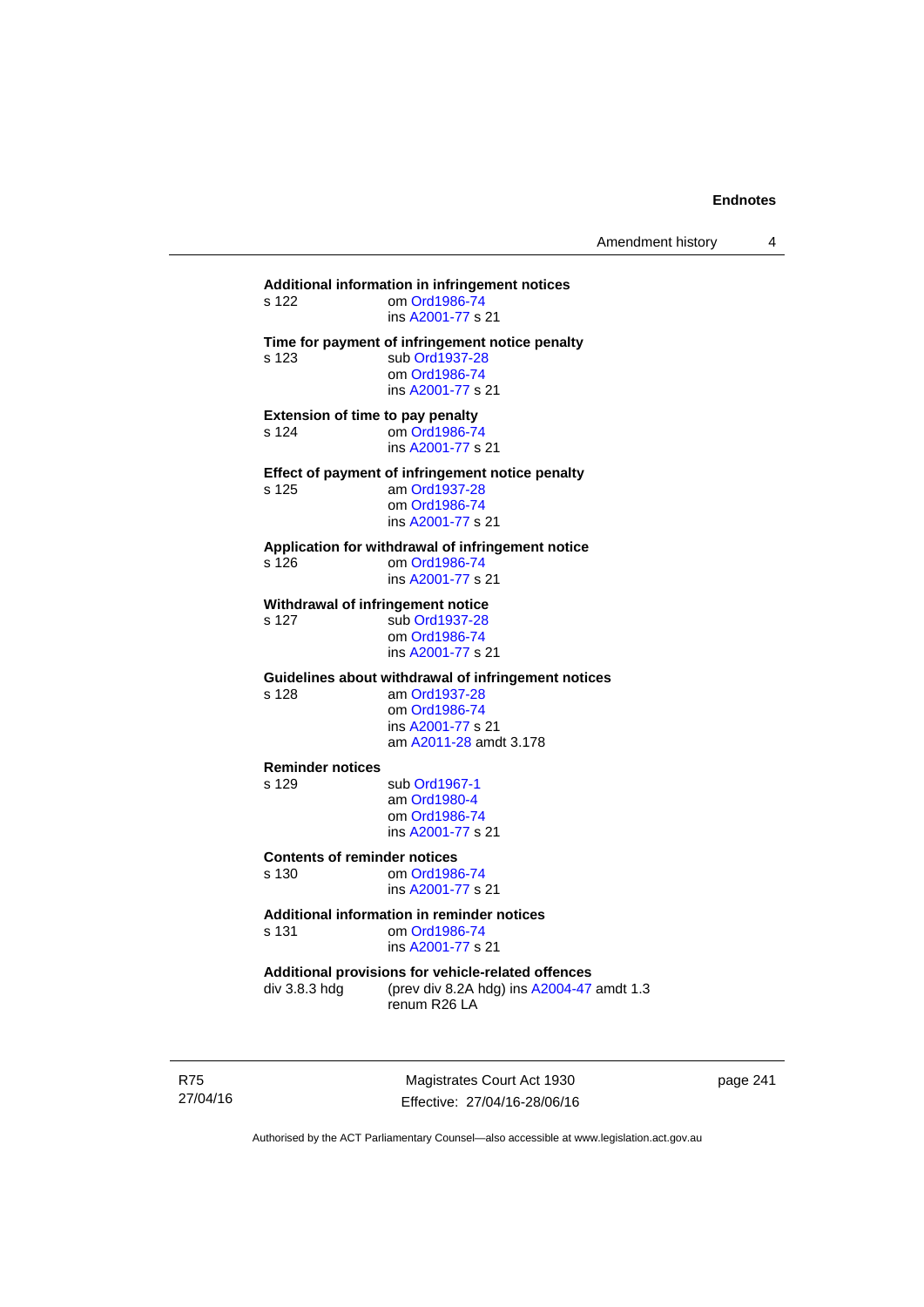4 Amendment history

**Meaning of** *infringement notice* s 131A ins [A2004-47](http://www.legislation.act.gov.au/a/2004-47) amdt 1.3 **Service of infringement notice on responsible person for vehicles**  ins [A2004-47](http://www.legislation.act.gov.au/a/2004-47) amdt 1.3 am [A2004-42](http://www.legislation.act.gov.au/a/2004-42) amdt 1.10; ss renum R25 LA (see [A2004-60](http://www.legislation.act.gov.au/a/2004-60) amdt 1.11) **Liability for vehicle-related offences**  s 131C ins [A2004-47](http://www.legislation.act.gov.au/a/2004-47) amdt 1.3 **Illegal user declarations**  s 131D ins [A2004-47](http://www.legislation.act.gov.au/a/2004-47) amdt 1.3 am [A2016-18](http://www.legislation.act.gov.au/a/2016-18/default.asp) amdt 3.139 **Known offender declarations**  s 131E ins [A2004-47](http://www.legislation.act.gov.au/a/2004-47) amdt 1.3 am [A2016-18](http://www.legislation.act.gov.au/a/2016-18/default.asp) amdt 3.140 **Sold vehicle declarations**  ins [A2004-47](http://www.legislation.act.gov.au/a/2004-47) amdt 1.3 am [A2016-18](http://www.legislation.act.gov.au/a/2016-18/default.asp) amdt 3.141 **Unknown offender declarations**  s 131G ins [A2004-47](http://www.legislation.act.gov.au/a/2004-47) amdt 1.3 am [A2016-18](http://www.legislation.act.gov.au/a/2016-18/default.asp) amdt 3.142 **Disputing liability for infringement notices**  div 3.8.4 hdg (prev div 8.3 hdg) ins [A2001-77](http://www.legislation.act.gov.au/a/2001-77) s 21 sub and renum [A2004-60](http://www.legislation.act.gov.au/a/2004-60) amdt 1.308 and R26 LA **Disputing liability for infringement notice offence**  s 132 am [Ord1967-1;](http://www.legislation.act.gov.au/a/1967-1) [Ord1969-12](http://www.legislation.act.gov.au/a/1969-12); [Ord1977-4](http://www.legislation.act.gov.au/a/1977-4) om [Ord1986-74](http://www.legislation.act.gov.au/a/1986-74) ins [A2001-77](http://www.legislation.act.gov.au/a/2001-77) s 21 **Extension of time to dispute liability**  s 133 am [Ord1937-28](http://www.legislation.act.gov.au/a/1937-28) om [Ord1986-74](http://www.legislation.act.gov.au/a/1986-74) ins [A2001-77](http://www.legislation.act.gov.au/a/2001-77) s 21 **Procedure if liability disputed**  s 134 ins [A2001-77](http://www.legislation.act.gov.au/a/2001-77) s 21 am [A2004-42](http://www.legislation.act.gov.au/a/2004-42) amdt 1.12 **Infringement notices—other provisions**  div 3.8.5 hdg (prev div 8.4 hdg) ins [A2001-77](http://www.legislation.act.gov.au/a/2001-77) s 21 sub and renum [A2004-60](http://www.legislation.act.gov.au/a/2004-60) amdt 1.309 and R26 LA

page 242 Magistrates Court Act 1930 Effective: 27/04/16-28/06/16

R75 27/04/16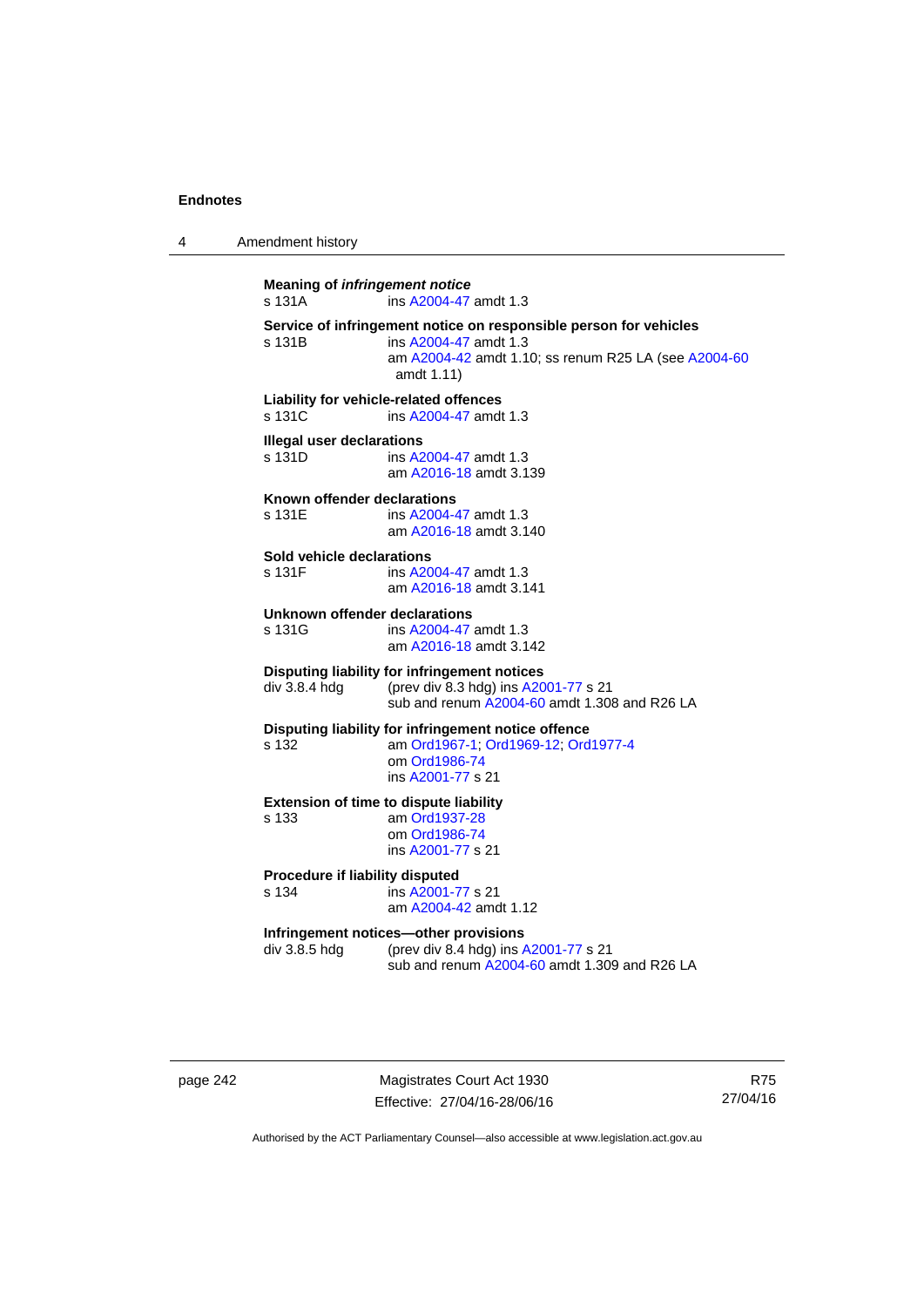## **Authorised people for infringement notice offences**

| s 134A | ins Ord1968-25          |
|--------|-------------------------|
|        | om Ord1986-74           |
|        | ins A2002-30 amdt 3.588 |
|        |                         |

#### **Money recovered by infant or person of unsound mind**

s 134B ins [Ord1968-25](http://www.legislation.act.gov.au/a/1968-25)

 am [Ord1978-46](http://www.legislation.act.gov.au/a/1978-46) om [Ord1986-74](http://www.legislation.act.gov.au/a/1986-74)

**Delegation of administering authority's functions** 

s 135 am [Ord1937-28](http://www.legislation.act.gov.au/a/1937-28) om [Ord1986-74](http://www.legislation.act.gov.au/a/1986-74) ins [A2001-77](http://www.legislation.act.gov.au/a/2001-77) s 21 sub [A2002-30](http://www.legislation.act.gov.au/a/2002-30) amdt 3.589

#### **Evidentiary certificates**

s 136 om [Ord1986-74](http://www.legislation.act.gov.au/a/1986-74) ins [A2001-77](http://www.legislation.act.gov.au/a/2001-77) s 21

#### **Default summons**

s 137 om [Ord1986-74](http://www.legislation.act.gov.au/a/1986-74)

#### **Service of default summons**

s 138 om [Ord1986-74](http://www.legislation.act.gov.au/a/1986-74)

### **Ground of defence to be in writing lodged with the clerk**

s 139 am [Ord1937-28](http://www.legislation.act.gov.au/a/1937-28); [Ord1958-12;](http://www.legislation.act.gov.au/a/1958-12) [Ord1970-15](http://www.legislation.act.gov.au/a/1970-15) om [Ord1986-74](http://www.legislation.act.gov.au/a/1986-74)

## **Trial**

s 140 am [Ord1958-12](http://www.legislation.act.gov.au/a/1958-12); [Ord1970-15](http://www.legislation.act.gov.au/a/1970-15) om [Ord1986-74](http://www.legislation.act.gov.au/a/1986-74)

**Enforcement of criminal decisions** 

pt 3.9 hdg (prev pt 9 hdg) sub and renum [A2004-60](http://www.legislation.act.gov.au/a/2004-60) amdt 1.310

#### **Enforcement of criminal decisions—general**

div 3.9.1 hdg (prev pt 9 div 1 hdg) renum R8 LA sub and renum [A2004-60](http://www.legislation.act.gov.au/a/2004-60) amdt 1.311

## **Minute of decision and notice to defendant**

s 141 am [Ord1972-37](http://www.legislation.act.gov.au/a/1972-37); [Ord1990-5](http://www.legislation.act.gov.au/a/alt_ord1990-5); [A1991-44](http://www.legislation.act.gov.au/a/1991-44); [A1993-4](http://www.legislation.act.gov.au/a/1993-4); [A1996-6](http://www.legislation.act.gov.au/a/1996-6); [A1996-68;](http://www.legislation.act.gov.au/a/1996-68) [A1998-25](http://www.legislation.act.gov.au/a/1998-25); [A1999-91](http://www.legislation.act.gov.au/a/1999-91) sch 2; ss renum R10 LA; [A2006-23](http://www.legislation.act.gov.au/a/2006-23) amdts 1.235, 1.236; [A2006-40](http://www.legislation.act.gov.au/a/2006-40) amdt 2.143; [A2007-44](http://www.legislation.act.gov.au/a/2007-44) amdt 1.2; [A2010-21](http://www.legislation.act.gov.au/a/2010-21) amdt 1.10; [A2011-22](http://www.legislation.act.gov.au/a/2011-22) amdt 1.311; [A2011-48](http://www.legislation.act.gov.au/a/2011-48) amdt 1.38

## **Formal convictions and orders**

s 142 am [Ord1937-28](http://www.legislation.act.gov.au/a/1937-28); [A1991-44;](http://www.legislation.act.gov.au/a/1991-44) [A2005-20](http://www.legislation.act.gov.au/a/2005-20) amdt 3.272; [A2006-40](http://www.legislation.act.gov.au/a/2006-40) amdt 2.144

R75 27/04/16

Magistrates Court Act 1930 Effective: 27/04/16-28/06/16 page 243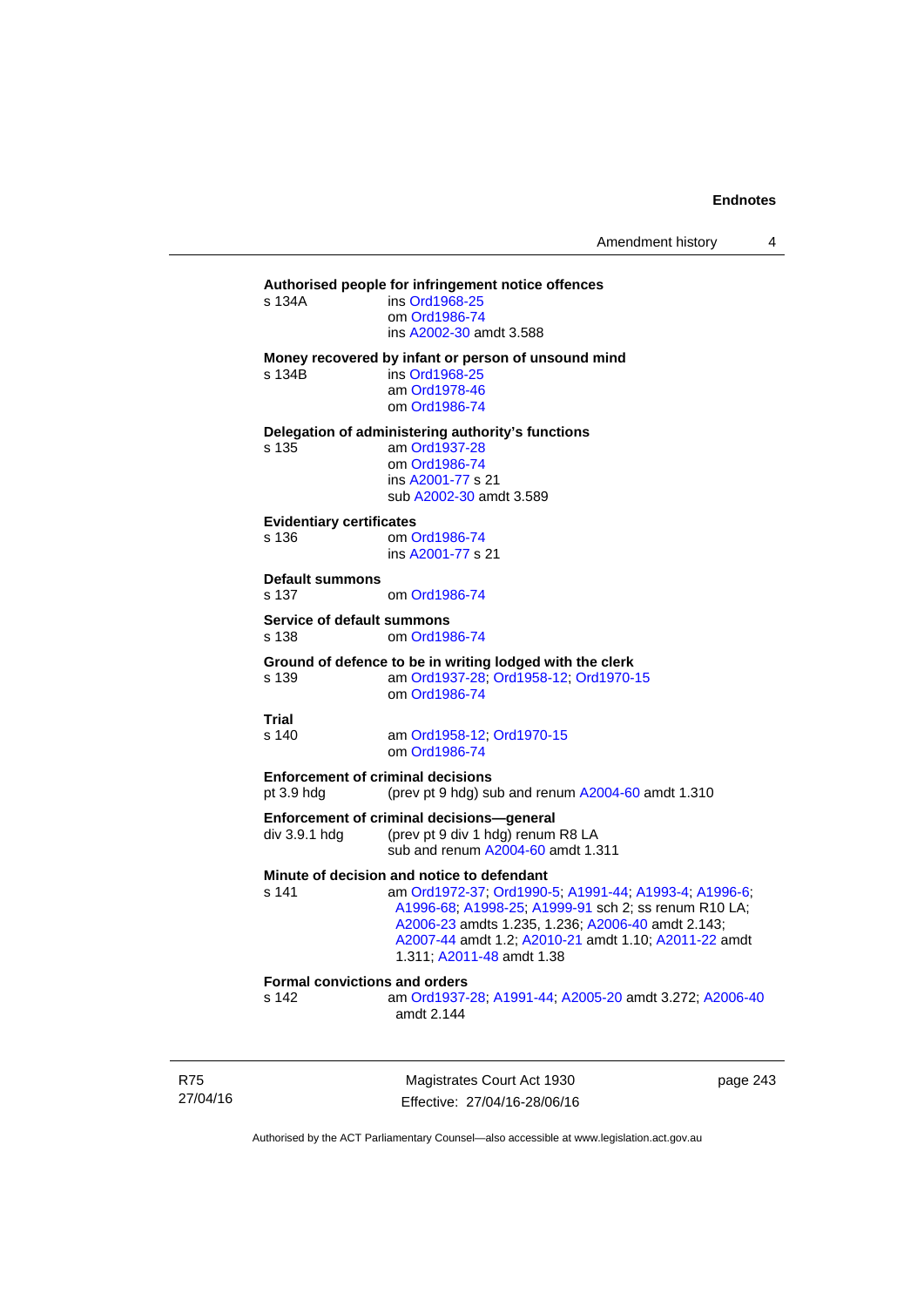4 Amendment history

| s 143                                                  | <b>Consequences if information dismissed</b><br>am Ord1986-74; A1991-44<br>sub A2005-20 amdt 3.273                                                                                                                                                                                                                                                                                                                                                                                                                                                                                                                                                                                                                                                                                                                                                          |
|--------------------------------------------------------|-------------------------------------------------------------------------------------------------------------------------------------------------------------------------------------------------------------------------------------------------------------------------------------------------------------------------------------------------------------------------------------------------------------------------------------------------------------------------------------------------------------------------------------------------------------------------------------------------------------------------------------------------------------------------------------------------------------------------------------------------------------------------------------------------------------------------------------------------------------|
| s 144                                                  | Copies of informations and other documents<br>sub Ord1967-1<br>am Ord1980-10, Ord1986-74, A1991-38, A1991-44, A1994-4,<br>A2006-23 amdt 1.237                                                                                                                                                                                                                                                                                                                                                                                                                                                                                                                                                                                                                                                                                                               |
| Imprisonment in first instance<br>s 145                | am A1996-6<br>om A2006-23 amdt 1.238                                                                                                                                                                                                                                                                                                                                                                                                                                                                                                                                                                                                                                                                                                                                                                                                                        |
| <b>Enforcement of fines</b><br>div 3.9.2 hda           | (prev pt 9 div 2 hdg) sub A1994-61<br>am A1998-25<br>renum as div 9.2 hdg R8 LA<br>renum A2004-60 amdt 1.312<br>om A2010-21 amdt 1.11                                                                                                                                                                                                                                                                                                                                                                                                                                                                                                                                                                                                                                                                                                                       |
| <b>Definitions for div 3.9.2</b><br>s 146 hdg<br>s 146 | sub A2004-60 amdt 1.313<br>om Ord1986-57<br>ins Ord1989-60<br>sub A1991-112<br>am A2006-23 amdt 1.239<br>om A2010-21 amdt 1.11<br>def <i>chief police officer</i> ins A1998-25 s 8<br>om A2004-60 amdt 1.314<br>def <i>default notice</i> ins A1998-25 s 8<br>om A2010-21 amdt 1.11<br>def <i>fine</i> ins A1998-25 s 8<br>am A1999-91 sch 2; A2005-20 amdt 3.274; A2006-23<br>amdt 1.240, amdt 1.241; A2007-44 amdt 1.3; pars renum<br>R <sub>39</sub> LA<br>om A2010-21 amdt 1.11<br>def fine defaulter ins A1998-25 s 8<br>om A2010-21 amdt 1.11<br>def government agency ins A1998-25 s 8<br>am A2005-20 amdt 3.275<br>om A2010-21 amdt 1.11<br>def outstanding fine ins A1998-25 s 8<br>sub A2005-20 amdt 3.276<br>om A2010-21 amdt 1.11<br>def <i>parking offence</i> om A1998-25 s 8<br>def penalty notice ins A1998-25 s 8<br>om A2010-21 amdt 1.11 |

page 244 Magistrates Court Act 1930 Effective: 27/04/16-28/06/16

R75 27/04/16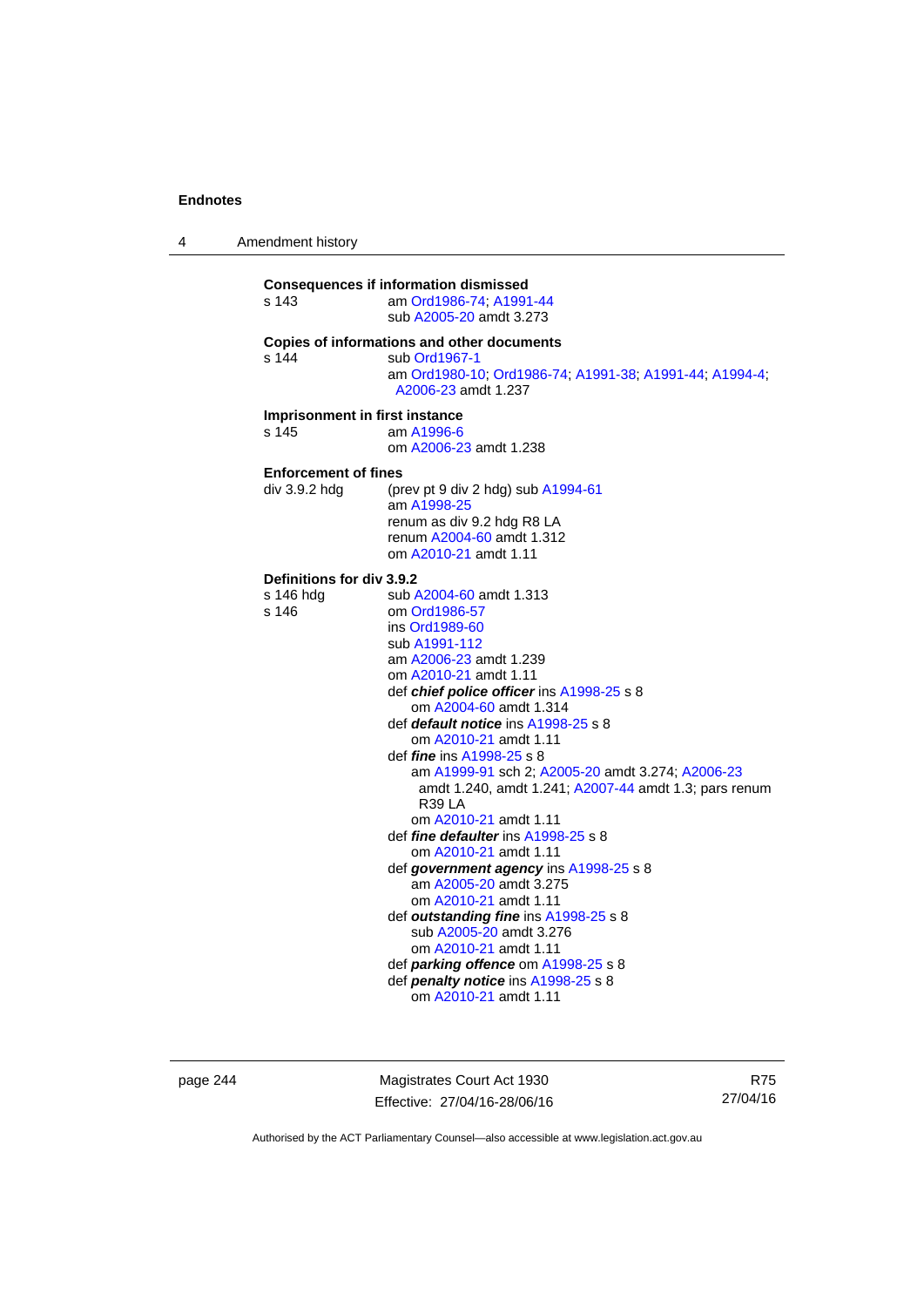| Amendment history |  |
|-------------------|--|
|-------------------|--|

 def *Territory entity* ins [A1998-25](http://www.legislation.act.gov.au/a/1998-25) s 8 sub [A2004-60](http://www.legislation.act.gov.au/a/2004-60) amdt 1.315 om [A2010-21](http://www.legislation.act.gov.au/a/2010-21) amdt 1.11 def *traffic offence* am [A1993-4](http://www.legislation.act.gov.au/a/1993-4) s 21 om [A1998-25](http://www.legislation.act.gov.au/a/1998-25) s 8 **No imprisonment for breach of reparation order**  s 146A ins ord [A1990-1](http://www.legislation.act.gov.au/a/alt_ord1990-1) am [A1996-6](http://www.legislation.act.gov.au/a/1996-6) om [A1998-25](http://www.legislation.act.gov.au/a/1998-25) **Payment of fine**  s 147 am [Ord1968-25](http://www.legislation.act.gov.au/a/1968-25); [Ord1977-34](http://www.legislation.act.gov.au/a/1977-34); [Ord1986-74](http://www.legislation.act.gov.au/a/1986-74); [Ord1989-60](http://www.legislation.act.gov.au/a/1989-60); [Ord1990-5;](http://www.legislation.act.gov.au/a/alt_ord1990-5) [A1991-112;](http://www.legislation.act.gov.au/a/1991-112) [A1992-23](http://www.legislation.act.gov.au/a/1992-23); [A1993-4](http://www.legislation.act.gov.au/a/1993-4); [A1994-4](http://www.legislation.act.gov.au/a/1994-4); [A1994-45;](http://www.legislation.act.gov.au/a/1994-45) [A1994-61](http://www.legislation.act.gov.au/a/1994-61); [A1995-46](http://www.legislation.act.gov.au/a/1995-46) sub [A1998-25](http://www.legislation.act.gov.au/a/1998-25) om [A2010-21](http://www.legislation.act.gov.au/a/2010-21) amdt 1.11 **Notice of address etc**  s 147A ins [Ord1989-60](http://www.legislation.act.gov.au/a/1989-60) am [A1991-44](http://www.legislation.act.gov.au/a/1991-44); [A1991-112](http://www.legislation.act.gov.au/a/1991-112); [A1993-48](http://www.legislation.act.gov.au/a/1993-48) sub [A1998-25](http://www.legislation.act.gov.au/a/1998-25) om [A2010-21](http://www.legislation.act.gov.au/a/2010-21) amdt 1.11 **Access to particulars of address**  ins [A1998-25](http://www.legislation.act.gov.au/a/1998-25) sub [A2007-8](http://www.legislation.act.gov.au/a/2007-8) amdt 1.14 om [A2010-21](http://www.legislation.act.gov.au/a/2010-21) amdt 1.11 **Doubtful service**  s 147C ins [A1998-25](http://www.legislation.act.gov.au/a/1998-25) om [A2010-21](http://www.legislation.act.gov.au/a/2010-21) amdt 1.11 **Court may allow time to pay**  s 148 am [Ord1974-14](http://www.legislation.act.gov.au/a/1974-14); [Ord1979-33](http://www.legislation.act.gov.au/a/1979-33); [A1991-44](http://www.legislation.act.gov.au/a/1991-44); [A1998-25](http://www.legislation.act.gov.au/a/1998-25); ss renum R10 LA; [A2005-20](http://www.legislation.act.gov.au/a/2005-20) amdt 3.277 om [A2010-21](http://www.legislation.act.gov.au/a/2010-21) amdt 1.11 **Penalty notice**  om [Ord1986-74](http://www.legislation.act.gov.au/a/1986-74) ins [A1998-25](http://www.legislation.act.gov.au/a/1998-25) om [A2010-21](http://www.legislation.act.gov.au/a/2010-21) amdt 1.11 **Default**  s 150 am [Ord1974-14](http://www.legislation.act.gov.au/a/1974-14); [Ord1977-34](http://www.legislation.act.gov.au/a/1977-34); [Ord1979-33](http://www.legislation.act.gov.au/a/1979-33); [Ord1986-74](http://www.legislation.act.gov.au/a/1986-74); [Ord1989-60](http://www.legislation.act.gov.au/a/1989-60); [A1991-112](http://www.legislation.act.gov.au/a/1991-112); [A1993-4](http://www.legislation.act.gov.au/a/1993-4); [A1999-79](http://www.legislation.act.gov.au/a/1999-79) s 5 sch 3 sub [A1998-25](http://www.legislation.act.gov.au/a/1998-25) am [A2004-60](http://www.legislation.act.gov.au/a/2004-60) amdt 1.316 om [A2010-21](http://www.legislation.act.gov.au/a/2010-21) amdt 1.11

R75 27/04/16

Magistrates Court Act 1930 Effective: 27/04/16-28/06/16 page 245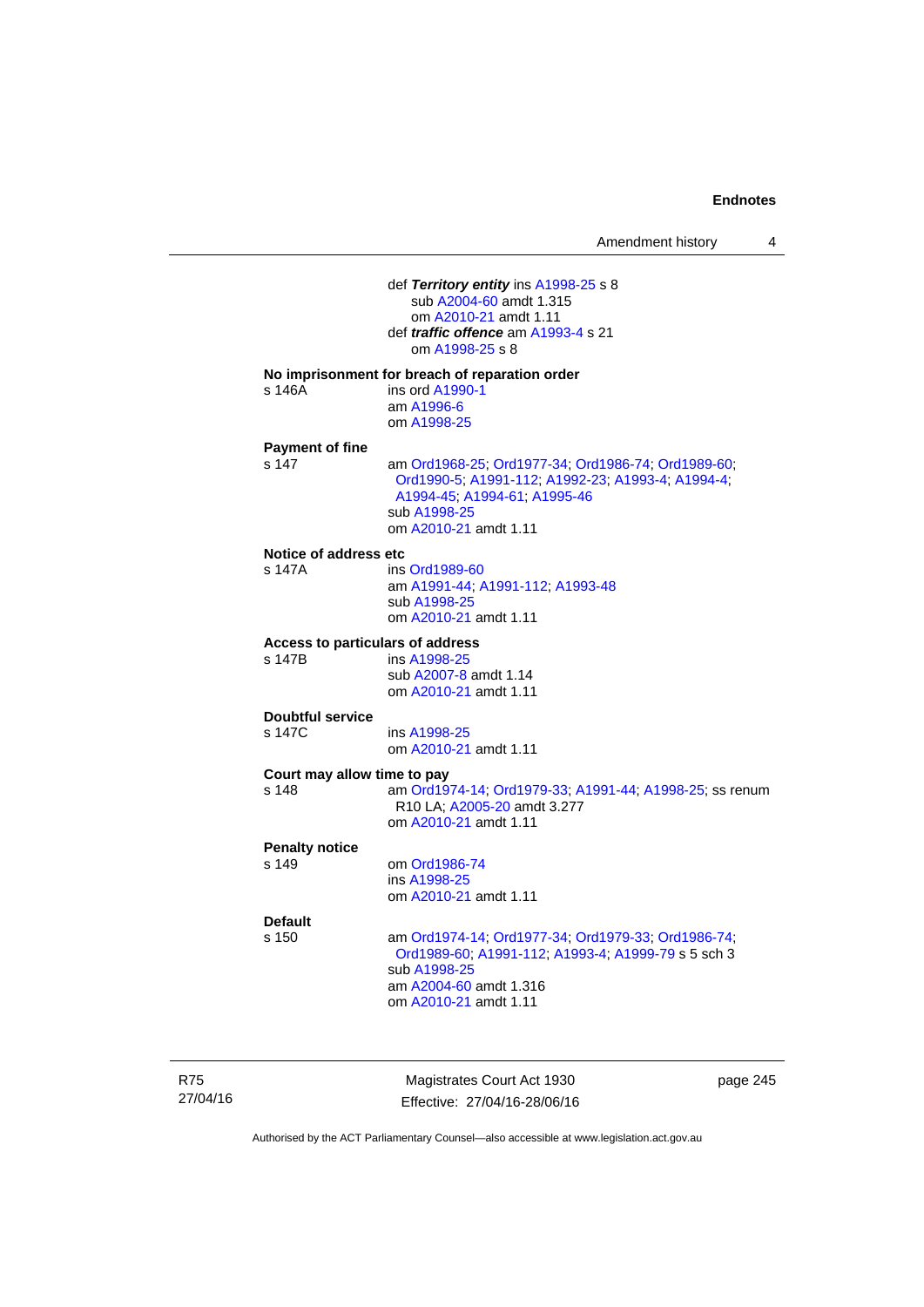4 Amendment history

**Parking offences—further orders in respect of natural persons**  s 150A ins [Ord1989-60](http://www.legislation.act.gov.au/a/1989-60) am [A1991-44](http://www.legislation.act.gov.au/a/1991-44); [A1991-112](http://www.legislation.act.gov.au/a/1991-112); [A1993-48](http://www.legislation.act.gov.au/a/1993-48) om [A1998-25](http://www.legislation.act.gov.au/a/1998-25) **Parking offences—further orders in respect of bodies corporate**  s 150B ins [Ord1989-60](http://www.legislation.act.gov.au/a/1989-60) am [A1991-44](http://www.legislation.act.gov.au/a/1991-44); [A1991-112](http://www.legislation.act.gov.au/a/1991-112); [A1993-48](http://www.legislation.act.gov.au/a/1993-48); [A1994-61](http://www.legislation.act.gov.au/a/1994-61) om [A1998-25](http://www.legislation.act.gov.au/a/1998-25) **Further orders—service**  s 150C ins [Ord1989-60](http://www.legislation.act.gov.au/a/1989-60) am [A1991-44](http://www.legislation.act.gov.au/a/1991-44) om [A1998-25](http://www.legislation.act.gov.au/a/1998-25) **Default notice**  s 151 orig s 151 renum as s 185 ins [A1998-25](http://www.legislation.act.gov.au/a/1998-25) om [A2010-21](http://www.legislation.act.gov.au/a/2010-21) amdt 1.11 **Special arrangements**  s 152 orig s 152 renum as s 186 ins [A1998-25](http://www.legislation.act.gov.au/a/1998-25) am [A2006-23](http://www.legislation.act.gov.au/a/2006-23) amdt 1.242; [A2008-19](http://www.legislation.act.gov.au/a/2008-19) amdt 1.86 om [A2010-21](http://www.legislation.act.gov.au/a/2010-21) amdt 1.11 **Notice for suspension of driver licence etc**  s 153 am [Ord1937-28](http://www.legislation.act.gov.au/a/1937-28); [Ord1940-22](http://www.legislation.act.gov.au/a/1940-22); [Ord1989-60](http://www.legislation.act.gov.au/a/1989-60); [A1991-44](http://www.legislation.act.gov.au/a/1991-44) om [A1998-25](http://www.legislation.act.gov.au/a/1998-25) sub [A1999-79](http://www.legislation.act.gov.au/a/1999-79) s 5 sch 3 am [A2006-23](http://www.legislation.act.gov.au/a/2006-23) amdt 1.243; [A2008-19](http://www.legislation.act.gov.au/a/2008-19) amdt 1.87 om [A2010-21](http://www.legislation.act.gov.au/a/2010-21) amdt 1.11 **Parking offences—instalment payments**<br>s 153A **ins Ord1989-60** ins [Ord1989-60](http://www.legislation.act.gov.au/a/1989-60) am [A1991-44](http://www.legislation.act.gov.au/a/1991-44) om [A1998-25](http://www.legislation.act.gov.au/a/1998-25) **Consequence of non-compliance with certain orders**  ins [Ord1989-60](http://www.legislation.act.gov.au/a/1989-60) am [A1991-44](http://www.legislation.act.gov.au/a/1991-44) om [A1998-25](http://www.legislation.act.gov.au/a/1998-25) **Part payments**  s 153C ins [Ord1989-60](http://www.legislation.act.gov.au/a/1989-60) am [A1991-44](http://www.legislation.act.gov.au/a/1991-44) om [A1998-25](http://www.legislation.act.gov.au/a/1998-25)

page 246 Magistrates Court Act 1930 Effective: 27/04/16-28/06/16

R75 27/04/16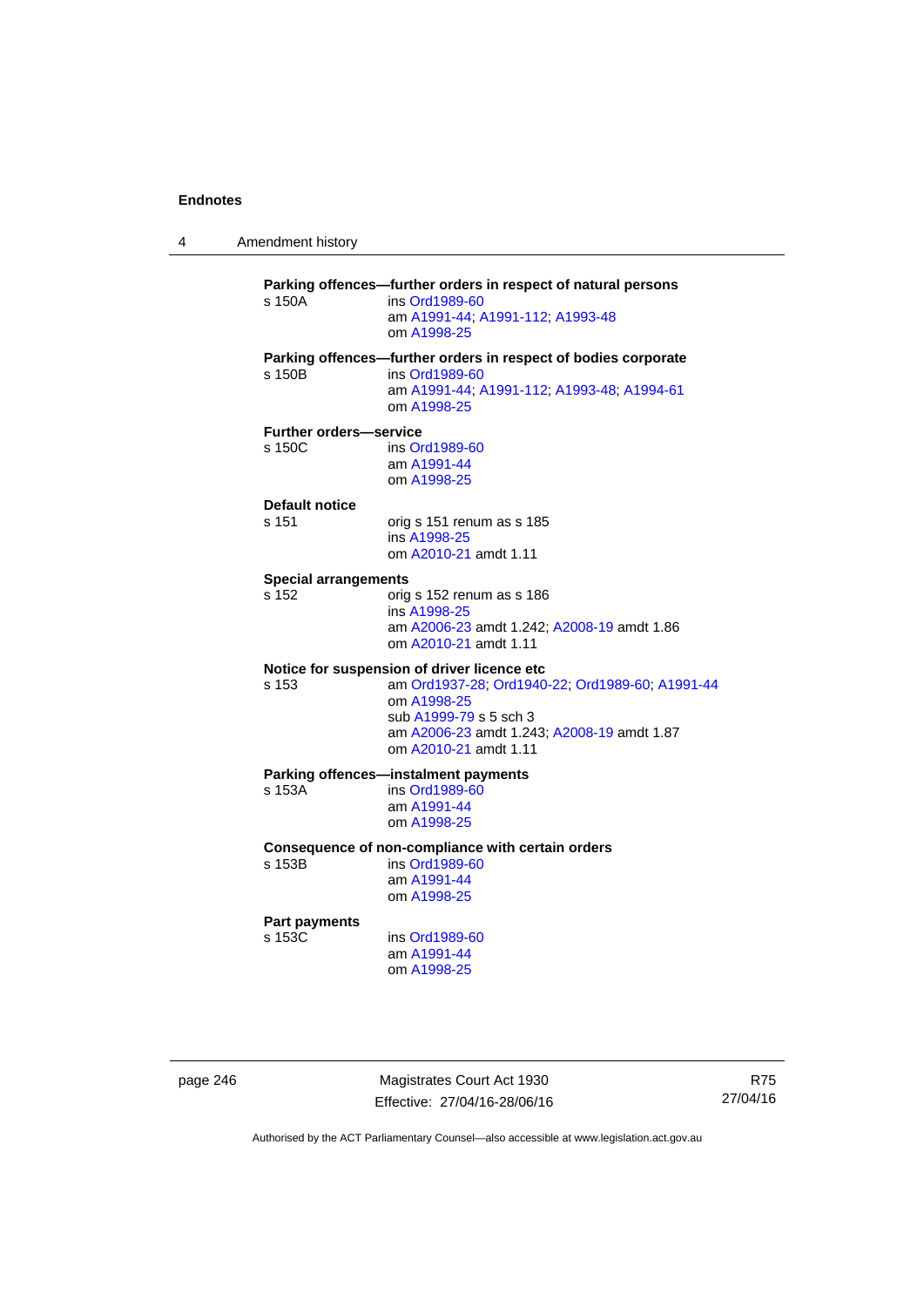## **Access to personal information**

orig s 154 renum as s 187 ins [A1998-25](http://www.legislation.act.gov.au/a/1998-25) sub [A2007-8](http://www.legislation.act.gov.au/a/2007-8) amdt 1.15 om [A2010-21](http://www.legislation.act.gov.au/a/2010-21) amdt 1.11

## **Ascertainment of capacity to pay fine**

s 154A ins [A1998-25](http://www.legislation.act.gov.au/a/1998-25) am [A2004-60](http://www.legislation.act.gov.au/a/2004-60) amdts 1.317-1.320 reloc to [Magistrates Court Rules 1932](http://www.legislation.act.gov.au/sl/1932-4/default.asp), pt 4 as rule 18 by [A2004-60](http://www.legislation.act.gov.au/a/2004-60) amdt 1.321

#### **Garnishee orders and writs of execution**

| s 154B | ins A1998-25                                                                     |
|--------|----------------------------------------------------------------------------------|
|        | am A2004-60 amdt 1.322, amdt 1.323                                               |
|        | reloc to Magistrates Court Rules 1932, pt 4 as rule 19 by<br>A2004-60 amdt 1.324 |

## **Application of Magistrates Court (Civil Jurisdiction) Rules, pt 19**

| s 154C hdg | sub A2004-60 amdt 1.325                                                          |
|------------|----------------------------------------------------------------------------------|
| s 154C     | ins A1998-25                                                                     |
|            | am A2004-60 amdts 1.326-1.334                                                    |
|            | reloc to Magistrates Court Rules 1932, pt 4 as rule 20 by<br>A2004-60 amdt 1.335 |
|            |                                                                                  |

## **Fine defaulters—imprisonment**<br>s 154D **ins A1998-25**

ins [A1998-25](http://www.legislation.act.gov.au/a/1998-25) sub [A2006-23](http://www.legislation.act.gov.au/a/2006-23) amdt 1.244 am [A2007-15](http://www.legislation.act.gov.au/a/2007-15) amdt 1.27; [A2007-44](http://www.legislation.act.gov.au/a/2007-44) amdt 1.4; [A2008-19](http://www.legislation.act.gov.au/a/2008-19) amdt 1.88 om [A2010-21](http://www.legislation.act.gov.au/a/2010-21) amdt 1.11

#### **Young fine defaulters**

s 154E ins [A2008-19](http://www.legislation.act.gov.au/a/2008-19) amdt 1.89 om [A2010-21](http://www.legislation.act.gov.au/a/2010-21) amdt 1.11

# **Young fine defaulters—no capacity to pay**<br>s 154F **ins A2008-19** amdt 1.89

ins [A2008-19](http://www.legislation.act.gov.au/a/2008-19) amdt 1.89 om [A2010-21](http://www.legislation.act.gov.au/a/2010-21) amdt 1.11

#### **Fine amounts to be paid to registrar**

| s 155 hdg | am A1991-44             |
|-----------|-------------------------|
| s 155     | am A1991-44             |
|           | sub A2005-20 amdt 3.278 |
|           | om A2006-23 amdt 1.244  |
|           |                         |

#### **Costs to be paid to clerk by registrar of motor vehicles**  am [A1991-44](http://www.legislation.act.gov.au/a/1991-44)

s 155A ins [Ord1989-60](http://www.legislation.act.gov.au/a/1989-60)

am [A1991-44](http://www.legislation.act.gov.au/a/1991-44); [A1991-112](http://www.legislation.act.gov.au/a/1991-112)

om [A1998-25](http://www.legislation.act.gov.au/a/1998-25)

R75 27/04/16

Magistrates Court Act 1930 Effective: 27/04/16-28/06/16 page 247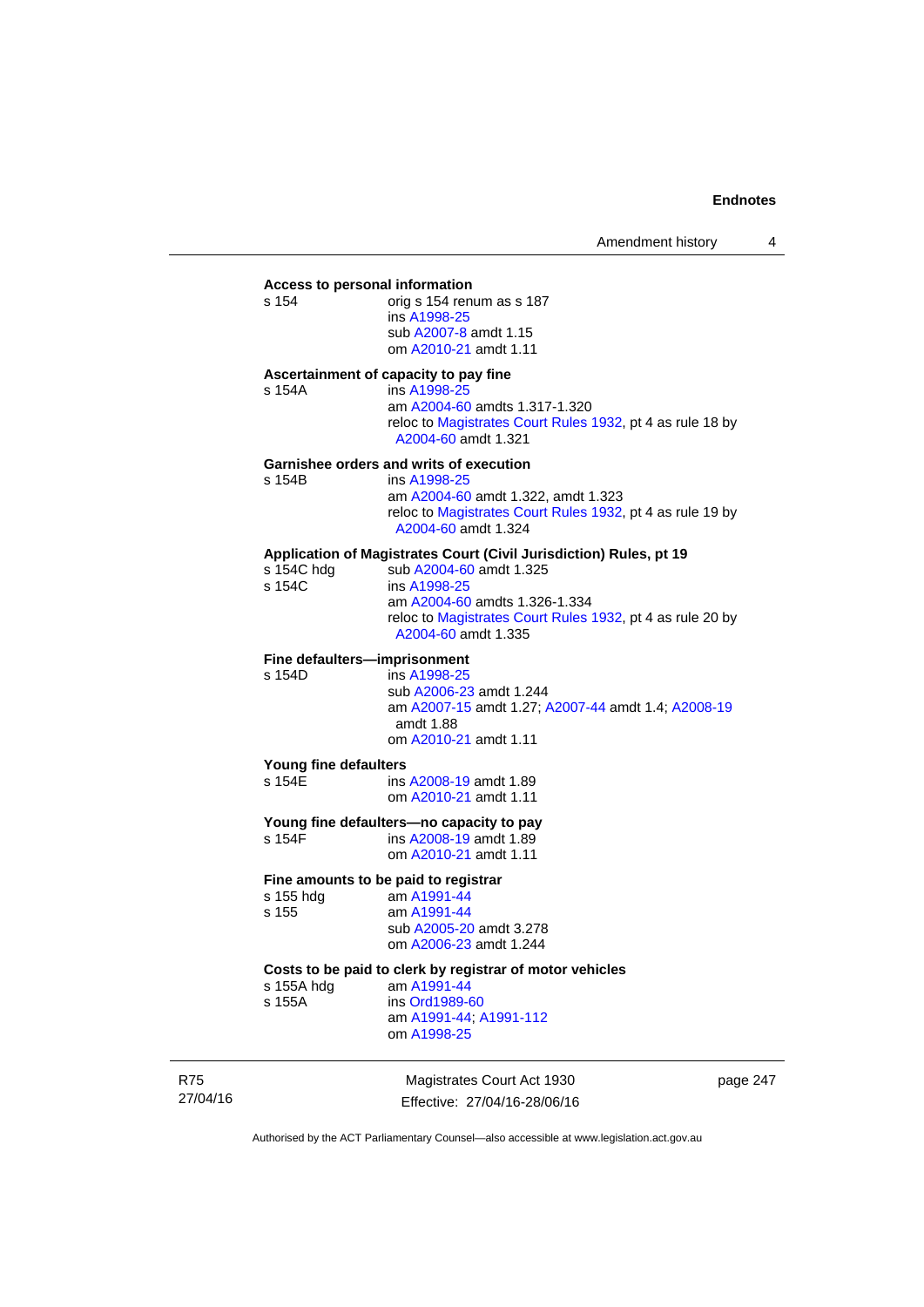4 Amendment history

## **Execution to stop on payment**

s 156 am [Ord1977-34](http://www.legislation.act.gov.au/a/1977-34) sub [A2005-20](http://www.legislation.act.gov.au/a/2005-20) amdt 3.278 om [A2006-23](http://www.legislation.act.gov.au/a/2006-23) amdt 1.244

## **Outstanding fine discharged by payment**

s 157 am [Ord1976-42](http://www.legislation.act.gov.au/a/1976-42); [Ord1977-34](http://www.legislation.act.gov.au/a/1977-34); [A1991-44](http://www.legislation.act.gov.au/a/1991-44); [A1998-25](http://www.legislation.act.gov.au/a/1998-25); [A2004-60](http://www.legislation.act.gov.au/a/2004-60) amdt 1.336 sub [A2006-23](http://www.legislation.act.gov.au/a/2006-23) amdt 1.244 am [A2008-19](http://www.legislation.act.gov.au/a/2008-19) amdt 1.90 om [A2010-21](http://www.legislation.act.gov.au/a/2010-21) amdt 1.11

## **Outstanding fine satisfied by imprisonment**

s 158 am [Ord1986-74](http://www.legislation.act.gov.au/a/1986-74); [A1991-44](http://www.legislation.act.gov.au/a/1991-44) om [A1994-61](http://www.legislation.act.gov.au/a/1994-61) ins [A1998-25](http://www.legislation.act.gov.au/a/1998-25) sub [A2006-23](http://www.legislation.act.gov.au/a/2006-23) amdt 1.244 am [A2007-15](http://www.legislation.act.gov.au/a/2007-15) amdt 1.28 om [A2010-21](http://www.legislation.act.gov.au/a/2010-21) amdt 1.11

## **Outstanding fine satisfied by imprisonment—young fine defaulter**

ins [A2008-19](http://www.legislation.act.gov.au/a/2008-19) amdt 1.91 om [A2010-21](http://www.legislation.act.gov.au/a/2010-21) amdt 1.11

### **Remission**

s 159 hdg am [A1991-44](http://www.legislation.act.gov.au/a/1991-44) s 159 am [A1991-44](http://www.legislation.act.gov.au/a/1991-44) om [A1994-61](http://www.legislation.act.gov.au/a/1994-61) ins [A1998-25](http://www.legislation.act.gov.au/a/1998-25) om [A2006-23](http://www.legislation.act.gov.au/a/2006-23) amdt 1.245

#### **Conviction or order quashed or set aside**

s 160 om [A1994-61](http://www.legislation.act.gov.au/a/1994-61) ins [A1998-25](http://www.legislation.act.gov.au/a/1998-25) am [A1999-79](http://www.legislation.act.gov.au/a/1999-79) s 5 sch 3 om [A2010-21](http://www.legislation.act.gov.au/a/2010-21) amdt 1.11

## **Other enforcement provisions not affected**

s 161 am [Ord1986-74](http://www.legislation.act.gov.au/a/1986-74) om [A1994-61](http://www.legislation.act.gov.au/a/1994-61) ins [A1998-25](http://www.legislation.act.gov.au/a/1998-25) om [A2010-21](http://www.legislation.act.gov.au/a/2010-21) amdt 1.11

## **Procedure on execution**

s 162 am [Ord1953-14](http://www.legislation.act.gov.au/a/1953-14); [Ord1967-1](http://www.legislation.act.gov.au/a/1967-1); [A1991-44](http://www.legislation.act.gov.au/a/1991-44); [A1994-81](http://www.legislation.act.gov.au/a/1994-81) om [A1994-61](http://www.legislation.act.gov.au/a/1994-61)

## **Warrant of distress after appeal**

s 163 om [Ord1972-37](http://www.legislation.act.gov.au/a/1972-37)

page 248 Magistrates Court Act 1930 Effective: 27/04/16-28/06/16

R75 27/04/16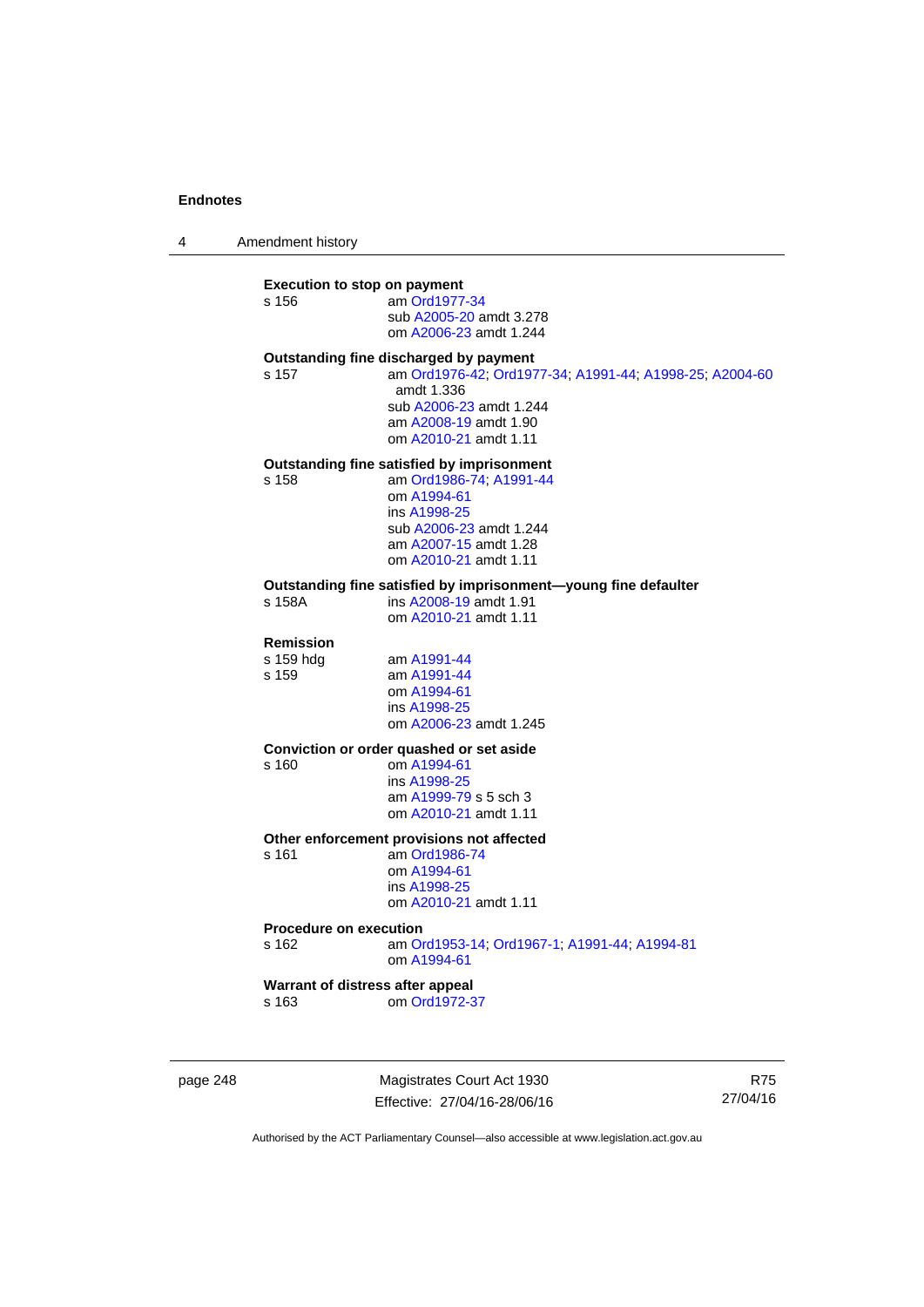Amendment history 4

|                        | may be seized, sued on and sold<br>s 164          | Money, Australian notes and bank notes may be seized and choses in action<br>am Ord1990-5                                                                                                                                   |
|------------------------|---------------------------------------------------|-----------------------------------------------------------------------------------------------------------------------------------------------------------------------------------------------------------------------------|
|                        |                                                   | om A1994-61                                                                                                                                                                                                                 |
|                        | s 165                                             | Time of application to be recorded<br>am Ord1953-14; A1991-44<br>om A1994-61                                                                                                                                                |
|                        | s 166                                             | Warrant of execution, when to be executed<br>am Ord1967-1; A1994-81<br>om A1994-61                                                                                                                                          |
|                        | div 3.9.3 hdg                                     | Reciprocal enforcement of fines against bodies corporate<br>(prev pt 9 div 2A hdg) ins Ord1982-2<br>renum as div 9.2A hdg R8 LA<br>renum A2004-60 amdt 1.337                                                                |
|                        | Definitions for div 3.9.3<br>s 166A hdg<br>s 166A | sub A2004-60 amdt 1.338<br>ins Ord1982-2<br>def <i>fine</i> am A2005-20 amdt 3.279<br>def reciprocating court sub A2005-20 amdt 3.280<br>def relevant officer am A1991-44 s 7 and sch 1<br>def State am A2004-60 amdt 1.339 |
|                        | s 166B                                            | Declarations relating to reciprocating courts<br>ins Ord1982-2<br>am A2001-44 amdts 1.2752-1.2754; A2005-20 amdt 3.281;<br>A2011-28 amdt 3.178                                                                              |
|                        | <b>Enforcement of fine</b><br>s 166C              | ins Ord1982-2<br>am A1991-44; A1994-61; A2004-60 amdt 1.340, amdt 1.341;<br>A2005-20 amdts 3.282-3.284; ss renum R29 LA (see<br>A2005-20 amdt 3.285); A2006-40 amdts 2.145-2.147                                            |
|                        | s 166D                                            | Effect of enforcement by reciprocating court<br>ins Ord1982-2<br>am A1991-44                                                                                                                                                |
|                        | s 166E hdg<br>s 166E                              | Registrar to notify payment of territory fine<br>am A1991-44<br>ins Ord1982-2<br>am A1991-44                                                                                                                                |
|                        | Adverse claim to goods seized<br>s 167            | am Ord1953-14<br>om Ord1986-74                                                                                                                                                                                              |
|                        | Rules in Interpleader summons<br>s 168            | om Ord1986-74                                                                                                                                                                                                               |
| <b>R75</b><br>27/04/16 |                                                   | Magistrates Court Act 1930<br>page 249<br>Effective: 27/04/16-28/06/16                                                                                                                                                      |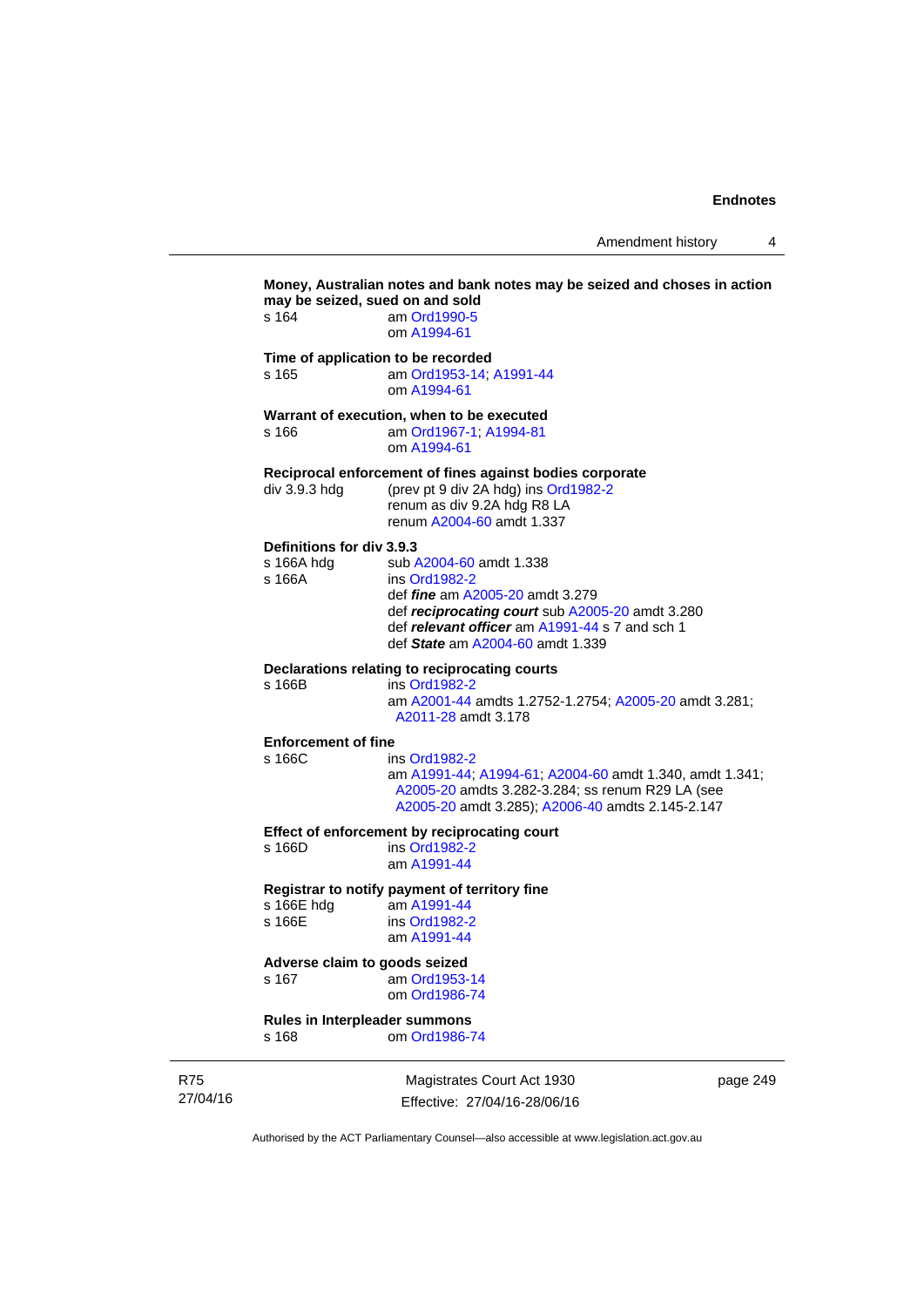4 Amendment history

**Right of landlord not affected**  s 169 om [Ord1986-74](http://www.legislation.act.gov.au/a/1986-74) **Oral examination of debtor as to debts owing to him**  s 170 am [Ord1968-25](http://www.legislation.act.gov.au/a/1968-25); [A1991-44](http://www.legislation.act.gov.au/a/1991-44) om [A1994-61](http://www.legislation.act.gov.au/a/1994-61) **Order nisi for attachment of debt**  s 171 am [Ord1937-28](http://www.legislation.act.gov.au/a/1937-28); [A1991-44](http://www.legislation.act.gov.au/a/1991-44) om [A1994-61](http://www.legislation.act.gov.au/a/1994-61) **Service of order nisi to bind debts**  s 172 am [A1993-4](http://www.legislation.act.gov.au/a/1993-4) om [A1994-61](http://www.legislation.act.gov.au/a/1994-61) **Where garnishee does not dispute debt**  s 173 sub [Ord1968-25](http://www.legislation.act.gov.au/a/1968-25) am [Ord1970-15](http://www.legislation.act.gov.au/a/1970-15); [A1991-44](http://www.legislation.act.gov.au/a/1991-44) om [A1994-61](http://www.legislation.act.gov.au/a/1994-61) **Where garnishee disputes debt**  s 174 am [Ord1986-74](http://www.legislation.act.gov.au/a/1986-74) om [A1994-61](http://www.legislation.act.gov.au/a/1994-61) **Issue may be filed**  s 175 om [A1994-61](http://www.legislation.act.gov.au/a/1994-61) **Where third party claims lien or charge on debt**  s 176 om [A1994-61](http://www.legislation.act.gov.au/a/1994-61) **Court may order warrant to levy amount or issue to be tried**  s 177 om [A1994-61](http://www.legislation.act.gov.au/a/1994-61) **Payment by debtor under order to be valid discharge**  s 178 am [Ord1937-28](http://www.legislation.act.gov.au/a/1937-28) om [A1994-61](http://www.legislation.act.gov.au/a/1994-61) **Debt attachment book**  s 179 am [A1991-44](http://www.legislation.act.gov.au/a/1991-44) om [A1994-61](http://www.legislation.act.gov.au/a/1994-61) **Costs of attachment**  s 180 om [A1994-61](http://www.legislation.act.gov.au/a/1994-61) **Defendants in civil cases not to be imprisoned except under certain circumstances**  am [Ord1937-28](http://www.legislation.act.gov.au/a/1937-28); [A1991-44](http://www.legislation.act.gov.au/a/1991-44) om [A1994-61](http://www.legislation.act.gov.au/a/1994-61) **Warrant in default of compliance**  s 182 am [A1991-44](http://www.legislation.act.gov.au/a/1991-44) om [A1994-61](http://www.legislation.act.gov.au/a/1994-61)

page 250 Magistrates Court Act 1930 Effective: 27/04/16-28/06/16

R75 27/04/16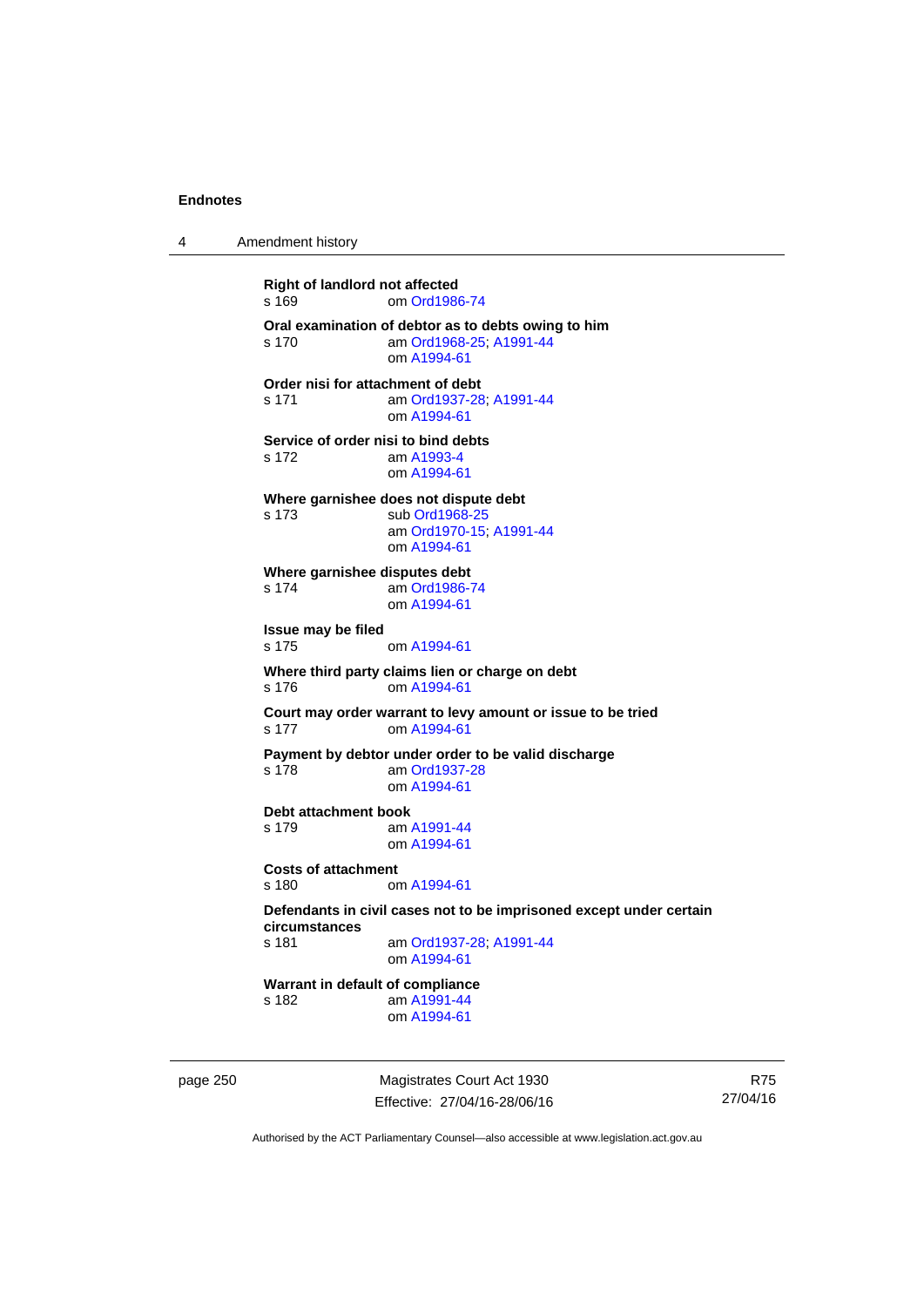| Amendment history |  |
|-------------------|--|
|-------------------|--|

**Ex parte order of commitment**  s 183 am [A1991-44](http://www.legislation.act.gov.au/a/1991-44) om [A1994-61](http://www.legislation.act.gov.au/a/1994-61) **Enforcement of criminal decisions—other provisions**  div 3.9.4 hdg (prev pt 9 div 6 hdg) renum as div 9.6 hdg R8 LA sub and renum [A2004-60](http://www.legislation.act.gov.au/a/2004-60) amdt 1.342 **Enforcement of costs against informant**  s 184 orig s 184 am [A1991-44](http://www.legislation.act.gov.au/a/1991-44) om [A1994-61](http://www.legislation.act.gov.au/a/1994-61) ins [A1998-25](http://www.legislation.act.gov.au/a/1998-25) s 17 **Committal to prison—orders not involving payment of amount**  s 185 orig s 185 sub [Ord1967-1](http://www.legislation.act.gov.au/a/1967-1) om [Ord1972-37](http://www.legislation.act.gov.au/a/1972-37) (prev s 151) am [Ord1977-34](http://www.legislation.act.gov.au/a/1977-34); [A1996-6](http://www.legislation.act.gov.au/a/1996-6) renum [A1998-25](http://www.legislation.act.gov.au/a/1998-25) am [A2005-20](http://www.legislation.act.gov.au/a/2005-20) amdts 3.286-3.288 om [A2006-23](http://www.legislation.act.gov.au/a/2006-23) amdt 1.246 **Warrant of commitment to prison**  s 186 orig s 186 om [A1994-61](http://www.legislation.act.gov.au/a/1994-61) (prev s 152) sub [A1996-6](http://www.legislation.act.gov.au/a/1996-6) renum [A1998-25](http://www.legislation.act.gov.au/a/1998-25) am [A1998-67](http://www.legislation.act.gov.au/a/1998-67); ss renum R10 LA om [A2006-23](http://www.legislation.act.gov.au/a/2006-23) amdt 1.246 **Warrant of commitment if defendant already in prison**  s 187 orig s 187 om [A1994-61](http://www.legislation.act.gov.au/a/1994-61) (prev s 154) renum [A1998-25](http://www.legislation.act.gov.au/a/1998-25) am [A2005-20](http://www.legislation.act.gov.au/a/2005-20) amdt 3.289 om [A2006-23](http://www.legislation.act.gov.au/a/2006-23) amdt 1.246 **Mitigation of payment by court**<br>s 188 am Ord1967-am [Ord1967-1;](http://www.legislation.act.gov.au/a/1967-1) [Ord1982-3](http://www.legislation.act.gov.au/a/1982-3); [Ord1985-41](http://www.legislation.act.gov.au/a/1985-41); [Ord1990-5](http://www.legislation.act.gov.au/a/alt_ord1990-5); [A1994-81](http://www.legislation.act.gov.au/a/1994-81) om [A2006-23](http://www.legislation.act.gov.au/a/2006-23) amdt 1.246 **Scale of imprisonment for nonpayment of money**  s 189 am [Ord1967-1;](http://www.legislation.act.gov.au/a/1967-1) [Ord1977-34](http://www.legislation.act.gov.au/a/1977-34); [Ord1978-46](http://www.legislation.act.gov.au/a/1978-46) sub [A1993-4](http://www.legislation.act.gov.au/a/1993-4) am [A1994-61](http://www.legislation.act.gov.au/a/1994-61) om [A1998-25](http://www.legislation.act.gov.au/a/1998-25) **Proceeds of warrants of execution**  s 190 sub [Ord1986-74](http://www.legislation.act.gov.au/a/1986-74) am [Ord1990-5;](http://www.legislation.act.gov.au/a/alt_ord1990-5) [A1991-44](http://www.legislation.act.gov.au/a/1991-44) om [A1994-61](http://www.legislation.act.gov.au/a/1994-61)

R75 27/04/16

Magistrates Court Act 1930 Effective: 27/04/16-28/06/16 page 251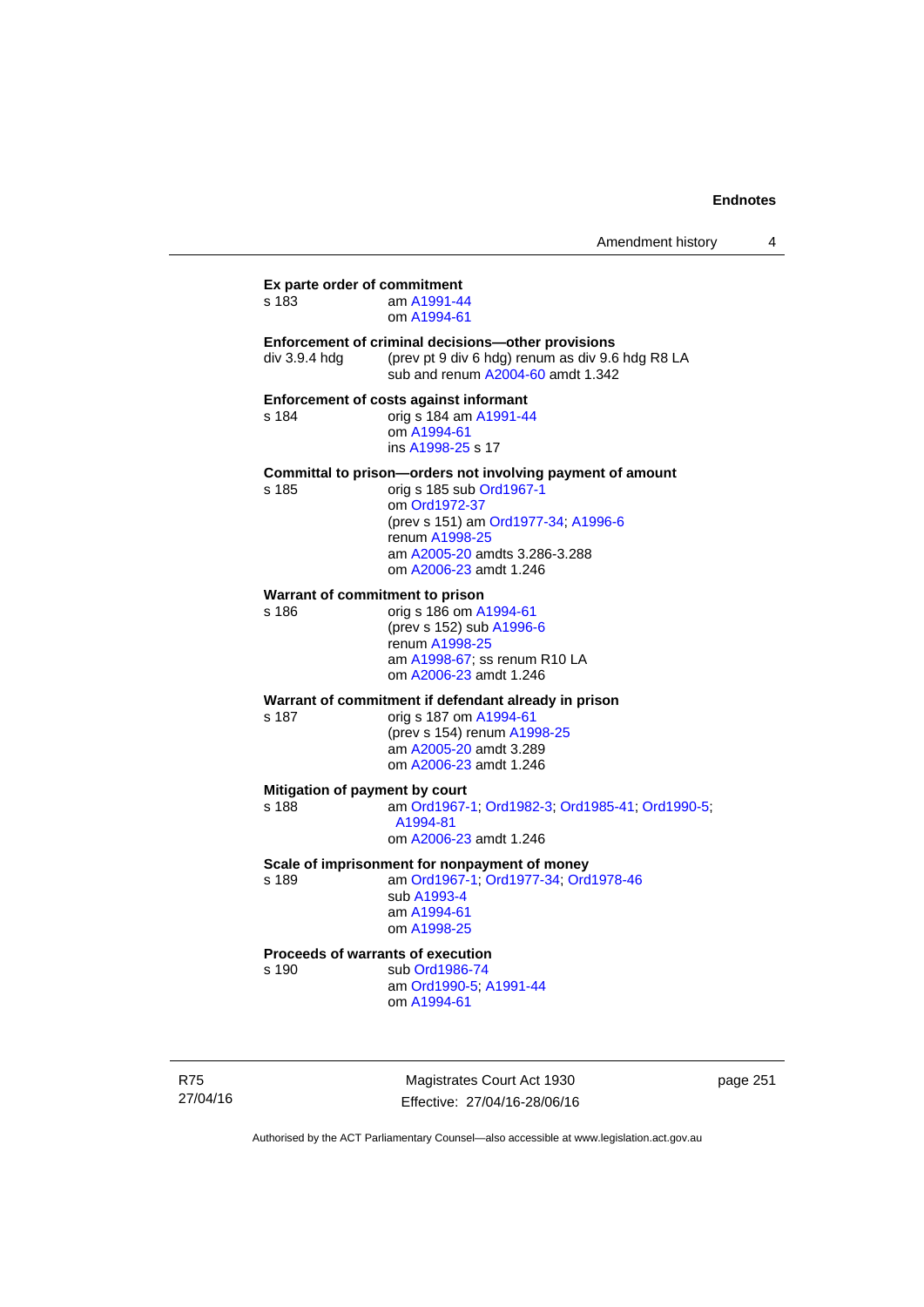| 4        | Amendment history                    |                                                                                                                                                         |            |
|----------|--------------------------------------|---------------------------------------------------------------------------------------------------------------------------------------------------------|------------|
|          | s 191 hdg<br>s 191                   | Accounts to be kept of amounts received<br>am A2001-44 amdt 1.2755<br>sub A2004-60 amdt 1.343<br>am Ord1967-1, Ord1979-33, A1991-44, A1994-81, A2001-44 |            |
|          |                                      | amdt 1.2756; A2004-60 amdt 1.344, amdt 1.345; A2006-23<br>amdt 1.247                                                                                    |            |
|          | s 192                                | Executors and administrators may enforce orders in civil matters<br>am A1991-44<br>om A1994-61                                                          |            |
|          | Forfeited goods may be sold<br>s 193 | am Ord1990-5; A2005-20 amdt 3.290                                                                                                                       |            |
|          | s 194 hdg<br>s 194                   | Enforcement order not void for form only<br>sub A2006-40 amdt 2.148<br>am A1994-61<br>sub A2006-23 amdt 1.248<br>am A2006-40 amdt 2.149                 |            |
|          | s 195                                | Convictions etc to be given to Supreme Court registrar<br>am Ord1937-28; A1992-23<br>sub A2005-20 amdt 3.291                                            |            |
|          | Definitions for pt 10                |                                                                                                                                                         |            |
|          | s 196                                | am Ord1937-28<br>sub A1990-65<br>am A1992-37, A2000-60 s 4<br>om A2001-90 amdt 1.79                                                                     |            |
|          | Power to make                        |                                                                                                                                                         |            |
|          | s 197                                | sub A1990-65<br>om A2001-90 amdt 1.79                                                                                                                   |            |
|          | <b>Entitlement to apply</b><br>s 198 | sub A1990-65                                                                                                                                            |            |
|          |                                      | am A1998-38, A2000-60 s 5<br>om A2001-90 amdt 1.79                                                                                                      |            |
|          | s 198A                               | Powers exercisable in care and protection proceedings<br>ins A1999-64 s 4 sch 2<br>om A2001-90 amdt 1.79                                                |            |
|          | s 198B                               | Special requirements-applications by community advocate or employer<br>ins A2000-60 s 6<br>om A2001-90 amdt 1.79                                        |            |
|          | <b>Hearing dates</b>                 |                                                                                                                                                         |            |
|          | s 199                                | am Ord1937-28<br>sub A1990-65<br>am A1991-44<br>om A2001-90 amdt 1.79                                                                                   |            |
| page 252 |                                      | Magistrates Court Act 1930                                                                                                                              | <b>R75</b> |
|          |                                      | Effective: 27/04/16-28/06/16                                                                                                                            | 27/04/16   |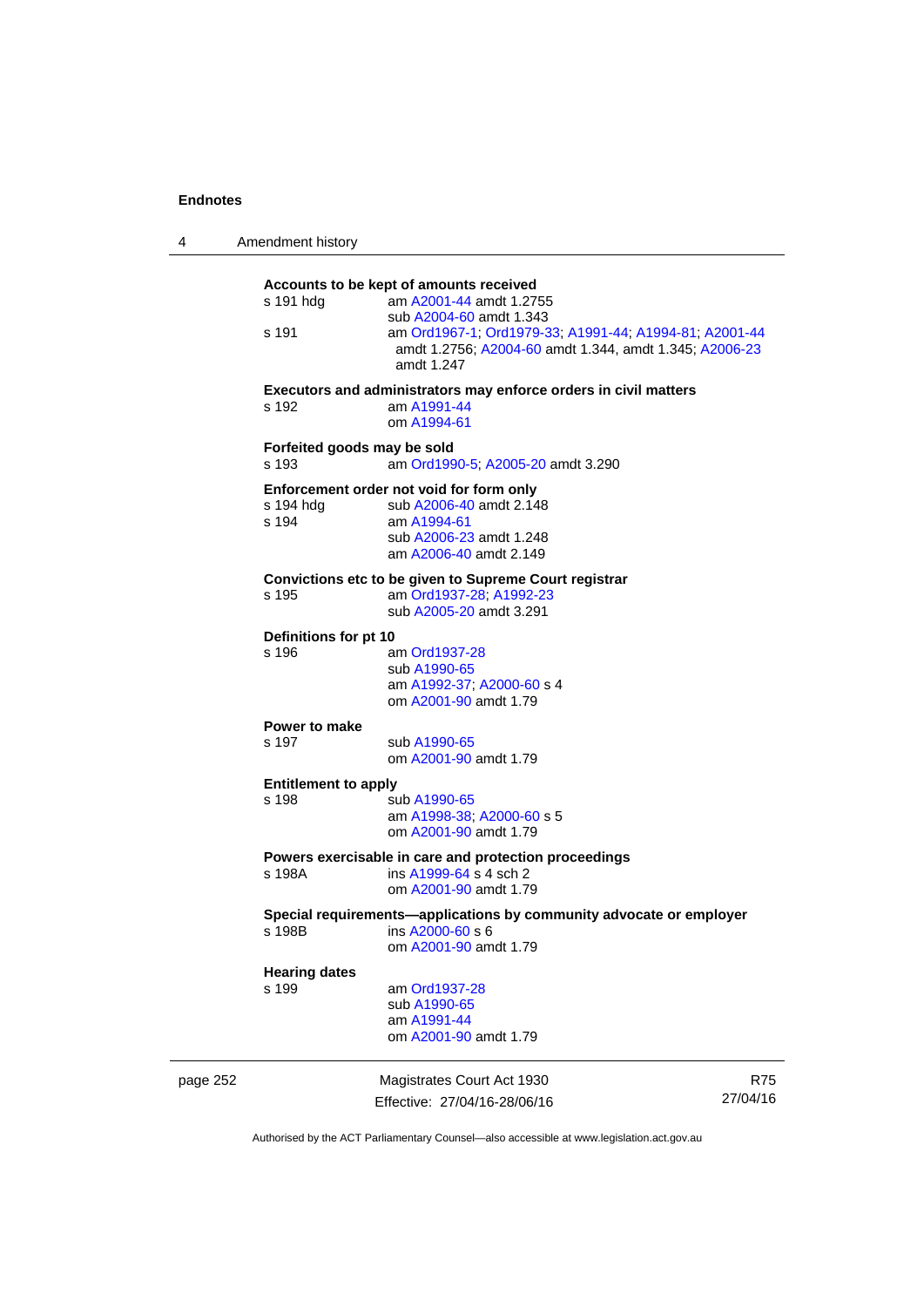Amendment history 4

**Parties—applications by persons other than aggrieved persons <br>s 200 am Ord1937-28** am [Ord1937-28](http://www.legislation.act.gov.au/a/1937-28) sub [A1990-65](http://www.legislation.act.gov.au/a/1990-65) am [A1998-38](http://www.legislation.act.gov.au/a/1998-38); [A2000-60](http://www.legislation.act.gov.au/a/2000-60) s 7 om [A2001-90](http://www.legislation.act.gov.au/a/2001-90) amdt 1.79 **Parties—applications involving children**  s 201 sub [A1990-65](http://www.legislation.act.gov.au/a/1990-65) am [A1991-44](http://www.legislation.act.gov.au/a/1991-44) om [A2001-90](http://www.legislation.act.gov.au/a/2001-90) amdt 1.79 **Representation of children**  s 202 sub [A1990-65](http://www.legislation.act.gov.au/a/1990-65) om [A2001-90](http://www.legislation.act.gov.au/a/2001-90) amdt 1.79 **Hearing of applications**  s 203 sub [A1990-65](http://www.legislation.act.gov.au/a/1990-65) am [A1995-46](http://www.legislation.act.gov.au/a/1995-46); [A1999-34](http://www.legislation.act.gov.au/a/1999-34) om [A2001-90](http://www.legislation.act.gov.au/a/2001-90) amdt 1.79 **Matters to be taken into account**  s 204 sub [A1990-65](http://www.legislation.act.gov.au/a/1990-65) om [A2001-90](http://www.legislation.act.gov.au/a/2001-90) amdt 1.79 **Restrictions in orders**  s 205 am [Ord1986-74](http://www.legislation.act.gov.au/a/1986-74) sub [A1990-65](http://www.legislation.act.gov.au/a/1990-65) om [A2001-90](http://www.legislation.act.gov.au/a/2001-90) amdt 1.79 **Consent orders**  s 206 sub [A1990-65](http://www.legislation.act.gov.au/a/1990-65) om [A2001-90](http://www.legislation.act.gov.au/a/2001-90) amdt 1.79 **Jurisdiction under s 206**  s 206AA ins [A1999-34](http://www.legislation.act.gov.au/a/1999-34) om [A2001-90](http://www.legislation.act.gov.au/a/2001-90) amdt 1.79 **Service of applications**<br> **s** 206A **ins A** ins [A1990-65](http://www.legislation.act.gov.au/a/1990-65) am [A1991-44](http://www.legislation.act.gov.au/a/1991-44); [A2000-60](http://www.legislation.act.gov.au/a/2000-60) s 8; [A2001-44](http://www.legislation.act.gov.au/a/2001-44) amdt 1.2757 om [A2001-90](http://www.legislation.act.gov.au/a/2001-90) amdt 1.79 **Procedure in absence of respondent**  s 206B ins [A1990-65](http://www.legislation.act.gov.au/a/1990-65) om [A2001-90](http://www.legislation.act.gov.au/a/2001-90) amdt 1.79 **Interim restraining orders**  s 206C ins [A1990-65](http://www.legislation.act.gov.au/a/1990-65) om [A2001-90](http://www.legislation.act.gov.au/a/2001-90) amdt 1.79

R75 27/04/16

Magistrates Court Act 1930 Effective: 27/04/16-28/06/16 page 253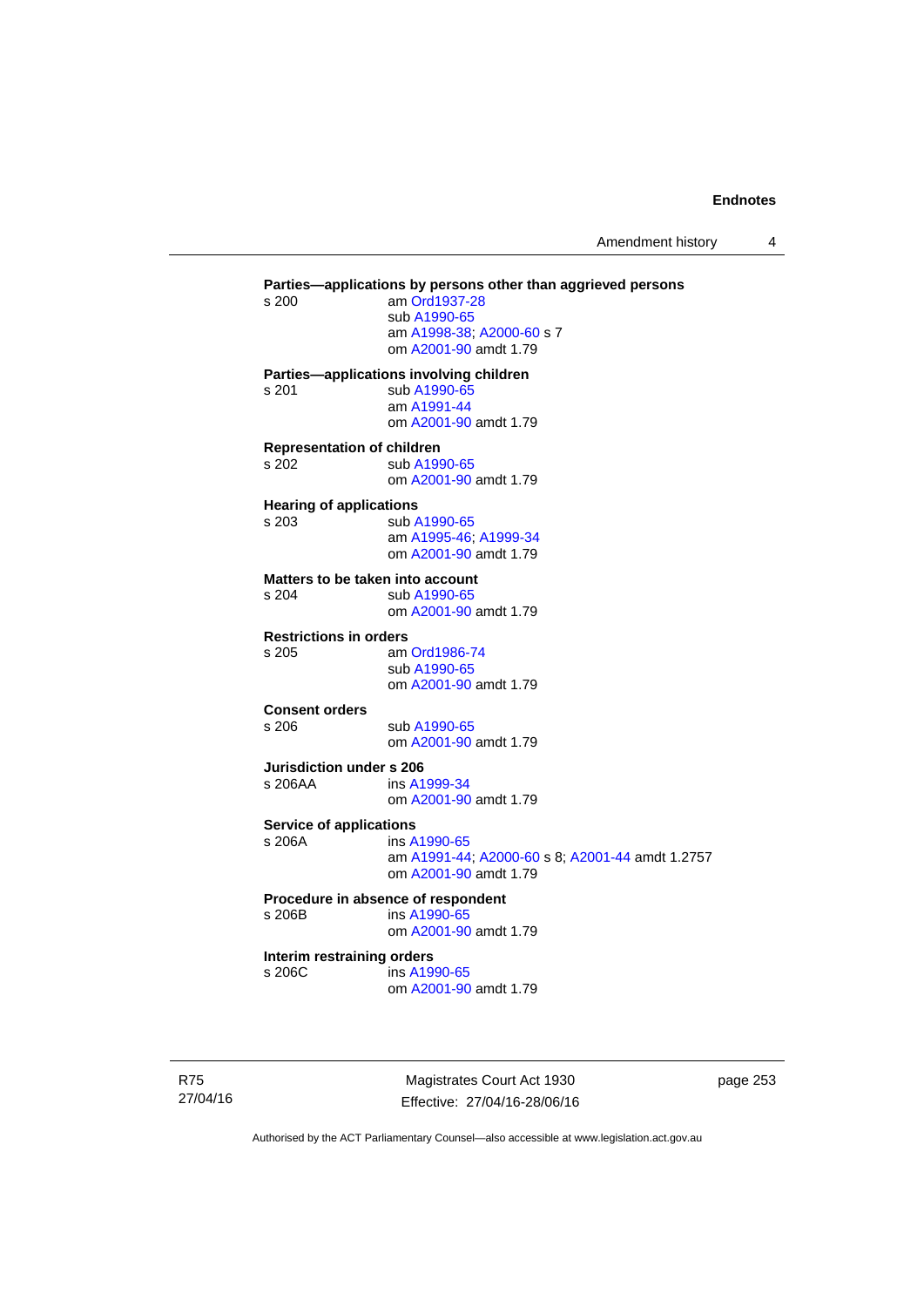4 Amendment history

**Seizure of firearms**  ins [A1990-65](http://www.legislation.act.gov.au/a/1990-65) am [A1991-9;](http://www.legislation.act.gov.au/a/1991-9) [A1996-74](http://www.legislation.act.gov.au/a/1996-74); [A1997-25](http://www.legislation.act.gov.au/a/1997-25) om [A2001-90](http://www.legislation.act.gov.au/a/2001-90) amdt 1.79 **Explaining proposed orders**  s 206E ins [A1990-65](http://www.legislation.act.gov.au/a/1990-65) am [A1992-37](http://www.legislation.act.gov.au/a/1992-37) om [A2001-90](http://www.legislation.act.gov.au/a/2001-90) amdt 1.79 **Counselling**  s 206F ins [A1990-65](http://www.legislation.act.gov.au/a/1990-65) om [A2001-90](http://www.legislation.act.gov.au/a/2001-90) amdt 1.79 **Power of court to make orders where person charged**  s 206G ins [A1990-65](http://www.legislation.act.gov.au/a/1990-65) om [A2001-90](http://www.legislation.act.gov.au/a/2001-90) amdt 1.79 **Duration of orders**  ins [A1990-65](http://www.legislation.act.gov.au/a/1990-65) om [A2001-90](http://www.legislation.act.gov.au/a/2001-90) amdt 1.79 **Exercise of certain powers by registrar**<br>s 206l **ins A2001-70** amdt 1.6 s 206I ins [A2001-70](http://www.legislation.act.gov.au/a/2001-70) amdt 1.67 om [A2001-90](http://www.legislation.act.gov.au/a/2001-90) amdt 1.79 **Variation and revocation of orders**  s 206J ins [A1990-65](http://www.legislation.act.gov.au/a/1990-65) am [A1991-44](http://www.legislation.act.gov.au/a/1991-44); [A1999-64](http://www.legislation.act.gov.au/a/1999-64) s 4 sch 2 om [A2001-90](http://www.legislation.act.gov.au/a/2001-90) amdt 1.79 **Service etc of orders**<br>s 206K ins ins [A1990-65](http://www.legislation.act.gov.au/a/1990-65) am [A1991-44](http://www.legislation.act.gov.au/a/1991-44); [A1996-51](http://www.legislation.act.gov.au/a/1996-51); [A2001-44](http://www.legislation.act.gov.au/a/2001-44) amdt 1.2758, amdt 1.2759 om [A2001-90](http://www.legislation.act.gov.au/a/2001-90) amdt 1.79 Offence<br>s 206L ins [A1990-65](http://www.legislation.act.gov.au/a/1990-65) am [A1992-37](http://www.legislation.act.gov.au/a/1992-37); [A1994-81](http://www.legislation.act.gov.au/a/1994-81); [A1997-25](http://www.legislation.act.gov.au/a/1997-25) om [A2001-90](http://www.legislation.act.gov.au/a/2001-90) amdt 1.79 **Service other than personal service**<br>s 206M ins A1990-65  $ins A1990-65$  $ins A1990-65$  om [A2001-90](http://www.legislation.act.gov.au/a/2001-90) amdt 1.79 **Service by police officers**  s 206N ins [A1990-65](http://www.legislation.act.gov.au/a/1990-65) am [A1991-44](http://www.legislation.act.gov.au/a/1991-44) om [A2001-90](http://www.legislation.act.gov.au/a/2001-90) amdt 1.79

page 254 Magistrates Court Act 1930 Effective: 27/04/16-28/06/16

R75 27/04/16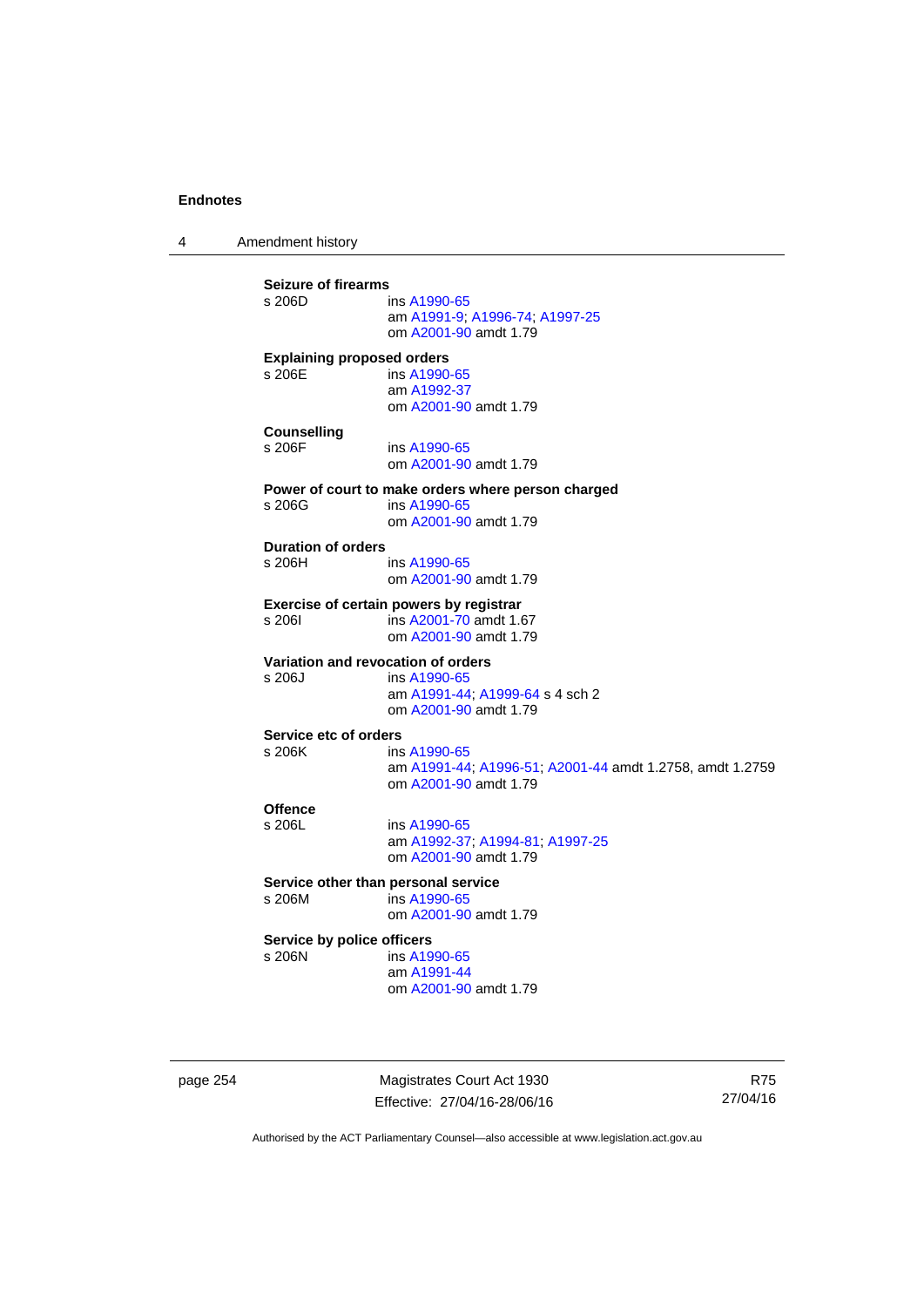## **Restriction on publication of reports of proceedings**  ins [A1990-65](http://www.legislation.act.gov.au/a/1990-65) am [A1994-81](http://www.legislation.act.gov.au/a/1994-81); [A1998-38](http://www.legislation.act.gov.au/a/1998-38) om [A2001-90](http://www.legislation.act.gov.au/a/2001-90) amdt 1.79 **Limits of restriction on publication**  s 206PA ins [A1998-38](http://www.legislation.act.gov.au/a/1998-38) om [A2001-90](http://www.legislation.act.gov.au/a/2001-90) amdt 1.79 **Application not invalid only because made under wrong Act**  ins [A1998-38](http://www.legislation.act.gov.au/a/1998-38) om [A2001-90](http://www.legislation.act.gov.au/a/2001-90) amdt 1.79 **Appeals**  ins [A1990-65](http://www.legislation.act.gov.au/a/1990-65) am [A1995-46](http://www.legislation.act.gov.au/a/1995-46) om [A2001-90](http://www.legislation.act.gov.au/a/2001-90) amdt 1.79 **Application of Crimes Act**  ins [A1990-65](http://www.legislation.act.gov.au/a/1990-65) om [A2001-90](http://www.legislation.act.gov.au/a/2001-90) amdt 1.79 **Criminal appeals**  (prev pt 11 hdg) sub [Ord1972-37](http://www.legislation.act.gov.au/a/1972-37) sub and renum [A2004-60](http://www.legislation.act.gov.au/a/2004-60) amdt 1.346 **Criminal appeals—jurisdiction of Supreme Court**  div 3.10.1 hdg (prev pt 11 div 1 hdg) ins [Ord1972-37](http://www.legislation.act.gov.au/a/1972-37) renum as div 11.1 hdg R8 LA sub and renum [A2004-60](http://www.legislation.act.gov.au/a/2004-60) amdt 1.347 **Jurisdiction of Supreme Court**  s 207 sub [Ord1937-28](http://www.legislation.act.gov.au/a/1937-28) am [Ord1967-1;](http://www.legislation.act.gov.au/a/1967-1) [Ord1968-25](http://www.legislation.act.gov.au/a/1968-25) sub [Ord1972-37](http://www.legislation.act.gov.au/a/1972-37) am [Ord1985-67](http://www.legislation.act.gov.au/a/1985-67); [A1990-65;](http://www.legislation.act.gov.au/a/1990-65) [A2001-90](http://www.legislation.act.gov.au/a/2001-90) amdt 1.80; [A2004-60](http://www.legislation.act.gov.au/a/2004-60) amdts 1.348-1.350; [A2005-5](http://www.legislation.act.gov.au/a/2005-5) s 30; [A2008-44](http://www.legislation.act.gov.au/a/2008-44) amdt 1.79 **Appeals in criminal matters**  div 3.10.2 hdg (prev pt 11 div 2 hdg) ins [Ord1972-37](http://www.legislation.act.gov.au/a/1972-37) renum as div 11.2 hdg R8 LA sub and renum [A2004-60](http://www.legislation.act.gov.au/a/2004-60) amdt 1.351

R75 27/04/16

Magistrates Court Act 1930 Effective: 27/04/16-28/06/16 page 255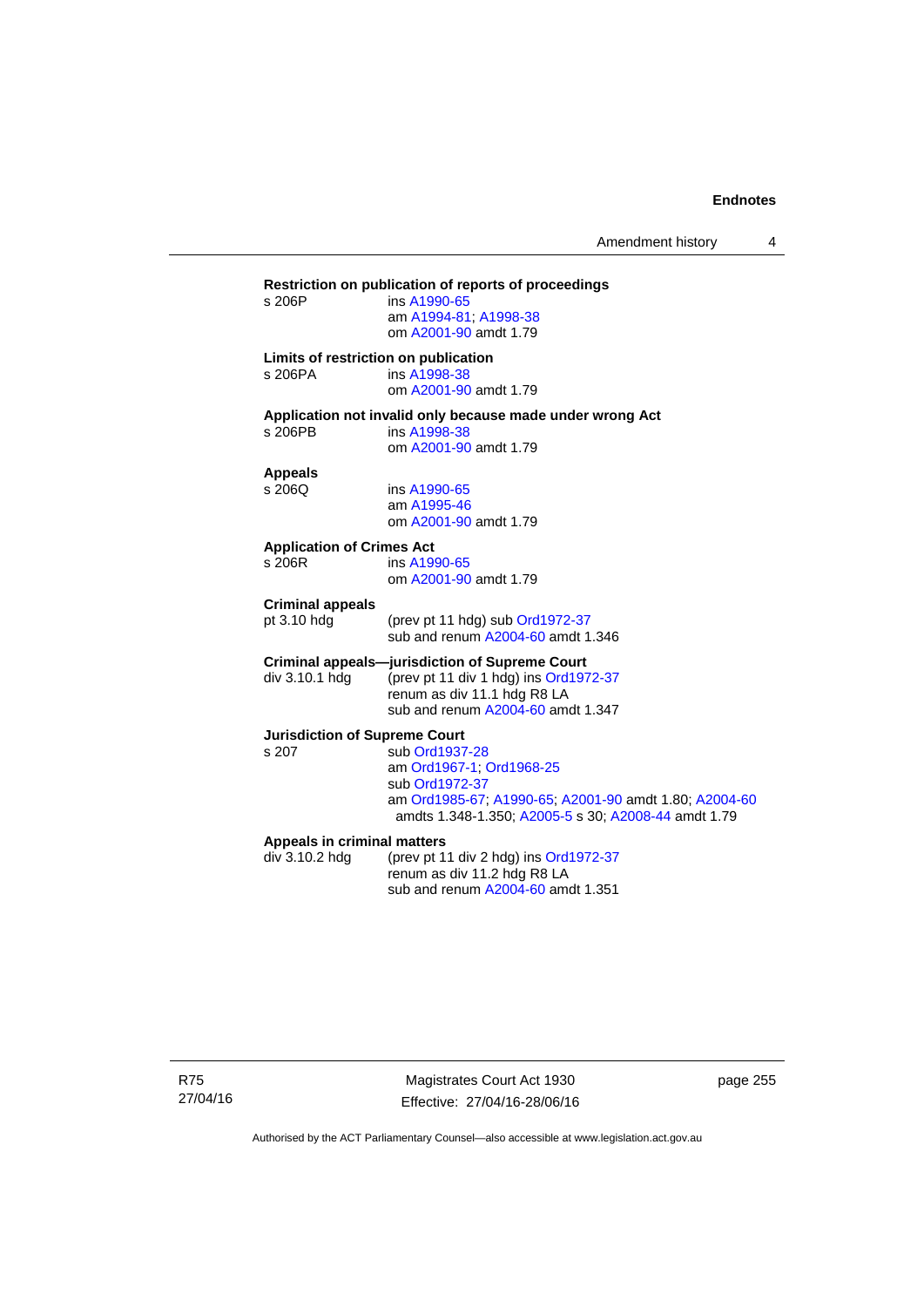| 4 | Amendment history |
|---|-------------------|
|---|-------------------|



page 256 Magistrates Court Act 1930 Effective: 27/04/16-28/06/16

R75 27/04/16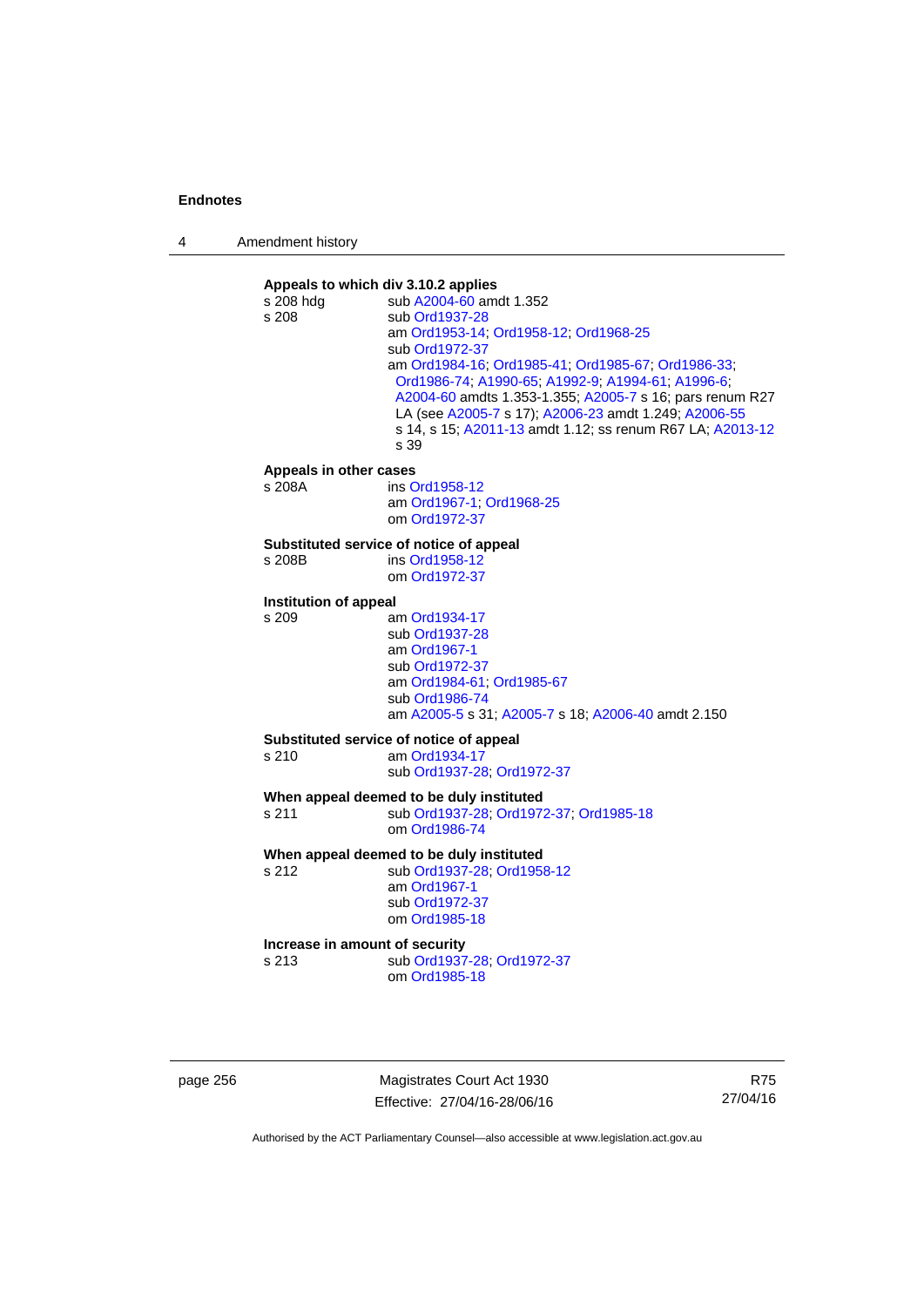## **Appeals in cases other than civil cases**

sub [Ord1937-28](http://www.legislation.act.gov.au/a/1937-28) am [Ord1967-1](http://www.legislation.act.gov.au/a/1967-1) sub [Ord1972-37](http://www.legislation.act.gov.au/a/1972-37) am [Ord1984-61](http://www.legislation.act.gov.au/a/1984-61); [A1990-65;](http://www.legislation.act.gov.au/a/1990-65) [A2004-60](http://www.legislation.act.gov.au/a/2004-60) amdt 1.356; [A2005-20](http://www.legislation.act.gov.au/a/2005-20) amdt 3.292

#### **Appeals in relation to grant of bail**

s 214A ins [Ord1986-33](http://www.legislation.act.gov.au/a/1986-33) om [A1992-9](http://www.legislation.act.gov.au/a/1992-9)

## **Appeals in civil cases**

om [Ord1937-28](http://www.legislation.act.gov.au/a/1937-28) ins [Ord1972-37](http://www.legislation.act.gov.au/a/1972-37) am [Ord1985-67](http://www.legislation.act.gov.au/a/1985-67) om [Ord1986-74](http://www.legislation.act.gov.au/a/1986-74)

# **Stay of execution pending appeal in certain cases**

om [Ord1937-28](http://www.legislation.act.gov.au/a/1937-28) ins [Ord1972-37](http://www.legislation.act.gov.au/a/1972-37) am [Ord1984-62](http://www.legislation.act.gov.au/a/1984-62); [Ord1986-74;](http://www.legislation.act.gov.au/a/1986-74) [A1992-9](http://www.legislation.act.gov.au/a/1992-9); [A1995-41](http://www.legislation.act.gov.au/a/1995-41); [A2005-7](http://www.legislation.act.gov.au/a/2005-7) s 19; [A2006-23](http://www.legislation.act.gov.au/a/2006-23) amdt 1.250, amdt 1.251; [A2008-29](http://www.legislation.act.gov.au/a/2008-29) amdt 1.32; [A2011-22](http://www.legislation.act.gov.au/a/2011-22) amdt 1.311 sub [A2012-13](http://www.legislation.act.gov.au/a/2012-13) amdt 1.40

**Execution not to be stayed in other cases except by order of Supreme Court** 

s 217 om [Ord1937-28](http://www.legislation.act.gov.au/a/1937-28) ins [Ord1972-37](http://www.legislation.act.gov.au/a/1972-37) om [Ord1986-74](http://www.legislation.act.gov.au/a/1986-74)

## **Orders by Supreme Court on appeals**

s 218 om [Ord1937-28](http://www.legislation.act.gov.au/a/1937-28)

 ins [Ord1972-37](http://www.legislation.act.gov.au/a/1972-37) sub [Ord1984-61](http://www.legislation.act.gov.au/a/1984-61) am [Ord1985-67](http://www.legislation.act.gov.au/a/1985-67); [A2004-60](http://www.legislation.act.gov.au/a/2004-60) amdt 1.357, amdt 1.358

## **No right of appeal under div 3.10.2 if review appeal**

s 219 hdg sub [A2004-60](http://www.legislation.act.gov.au/a/2004-60) amdt 1.359 s 219 om [Ord1937-28](http://www.legislation.act.gov.au/a/1937-28) ins [Ord1972-37](http://www.legislation.act.gov.au/a/1972-37) am [Ord1985-67;](http://www.legislation.act.gov.au/a/1985-67) [Ord1986-74;](http://www.legislation.act.gov.au/a/1986-74) [A2004-60](http://www.legislation.act.gov.au/a/2004-60) amdt 1.360, amdt 1.361 sub [A2008-44](http://www.legislation.act.gov.au/a/2008-44) amdt 1.80

## **Reference appeals in criminal matters**

div 3.10.2A ins [A2005-5](http://www.legislation.act.gov.au/a/2005-5) s 32

## **What is a reference appeal?**

s 219A ins [A2005-5](http://www.legislation.act.gov.au/a/2005-5) s 32

R75 27/04/16

Magistrates Court Act 1930 Effective: 27/04/16-28/06/16 page 257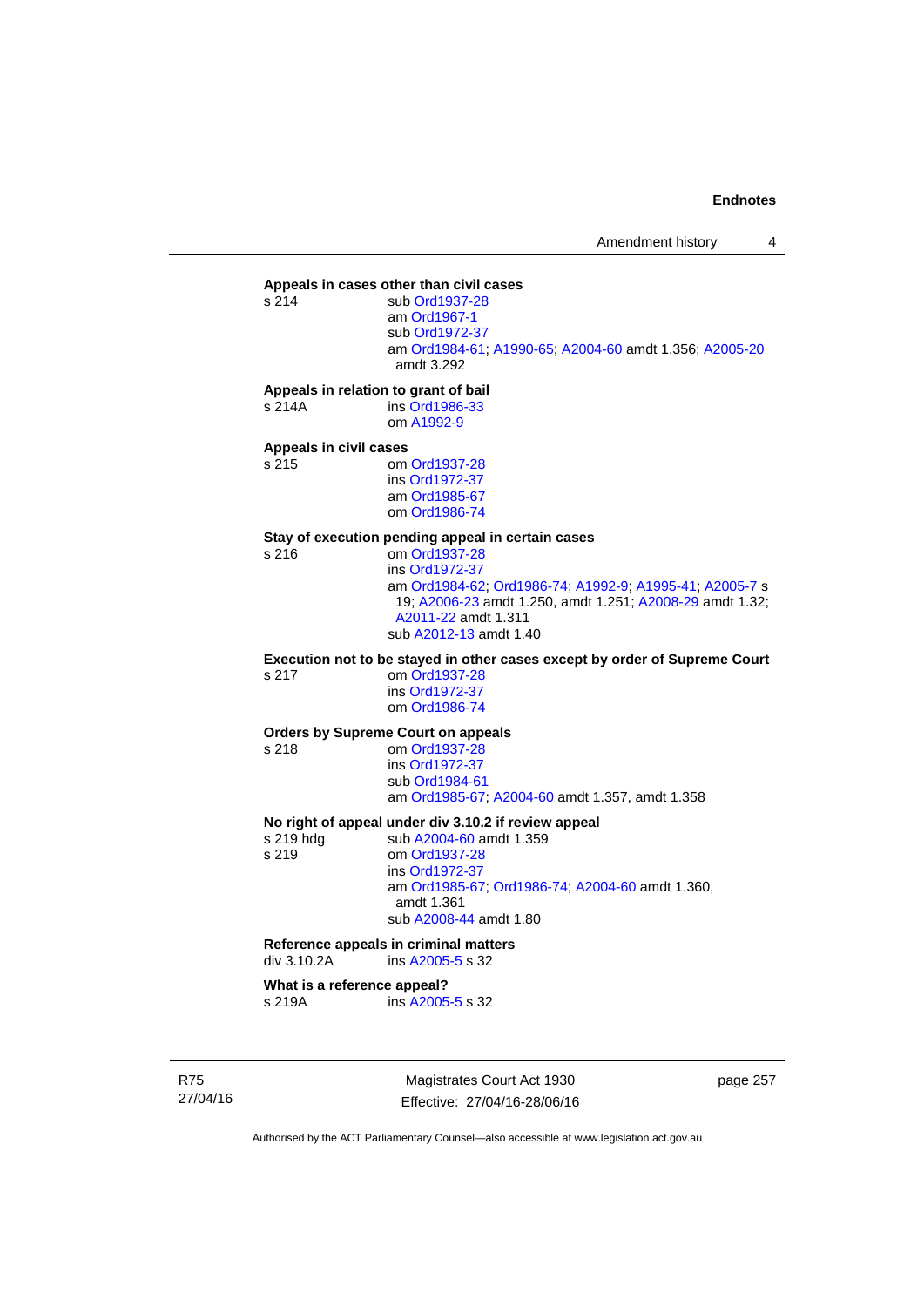## **Reference appeal in relation to proceeding**

| s 219AB                                   | s 219AB hdg sub A2008-42 s 12<br>ins A2005-5 s 32<br>am A2006-55 s 15; A2006-40 amdt 2.151; A2008-42 s 13,<br>s 14; A2011-30 amdt 1.11                                                                                                                                                                                                    |
|-------------------------------------------|-------------------------------------------------------------------------------------------------------------------------------------------------------------------------------------------------------------------------------------------------------------------------------------------------------------------------------------------|
| s 219AC                                   | Who may be heard at reference appeal<br>ins A2005-5 s 32<br>am A2008-42 s 15                                                                                                                                                                                                                                                              |
| s 219AD                                   | Reference appeal decision does not affect verdict<br>ins A2005-5 s 32<br>sub A2008-42 s 16                                                                                                                                                                                                                                                |
| div 3.10.3 hdg                            | Review appeals in criminal matters<br>(prev pt 11 div 3 hdg) ins Ord1972-37<br>renum as div 11.3 hdg R8 LA<br>sub and renum A2004-60 amdt 1.362<br>sub A2008-44 amdt 1.81                                                                                                                                                                 |
| Interpretation<br>s 219A                  | ins Ord1972-37<br>om A1994-61                                                                                                                                                                                                                                                                                                             |
| s 219B hdg<br>s 219B                      | Decisions subject to review appeal<br>sub A2008-44 amdt 1.82<br>ins Ord1972-37<br>am Ord1974-14; Ord1979-41; Ord1984-16; Ord1985-41;<br>Ord1985-67; Ord1990-9; A1994-61; A1996-6; pars renum<br>R10 LA; A2004-60 amdts 1.363-1.366; A2005-20<br>amdt 3.293; A2006-23 amdt 1.252; A2006-55 s 16; A2008-44<br>amdt 1.83; A2011-13 amdt 1.13 |
| How review appeal is instituted<br>s 219C | ins Ord1972-37<br>am Ord1974-14; Ord1979-41; Ord1984-61; Ord1985-41;<br>Ord1985-67; Ord1990-9; A1996-6; pars renum R10 LA;<br>A2005-5 s 33; A2005-20 amdts 3.294-3.296; pars and<br>ss renum R29 LA (see A2005-20 amdt 3.297)                                                                                                             |

sub [A2008-44](http://www.legislation.act.gov.au/a/2008-44) amdt 1.84

# **Grounds for review**

ins [Ord1972-37](http://www.legislation.act.gov.au/a/1972-37) am [Ord1985-41](http://www.legislation.act.gov.au/a/1985-41); [Ord1985-67;](http://www.legislation.act.gov.au/a/1985-67) [Ord1990-9](http://www.legislation.act.gov.au/a/alt_ord1990-9); [A1992-9](http://www.legislation.act.gov.au/a/1992-9); [A1996-6](http://www.legislation.act.gov.au/a/1996-6); ss renum R10 LA om [A2006-40](http://www.legislation.act.gov.au/a/2006-40) amdt 2.152 ins [A2008-44](http://www.legislation.act.gov.au/a/2008-44) amdt 1.84

page 258 Magistrates Court Act 1930 Effective: 27/04/16-28/06/16

R75 27/04/16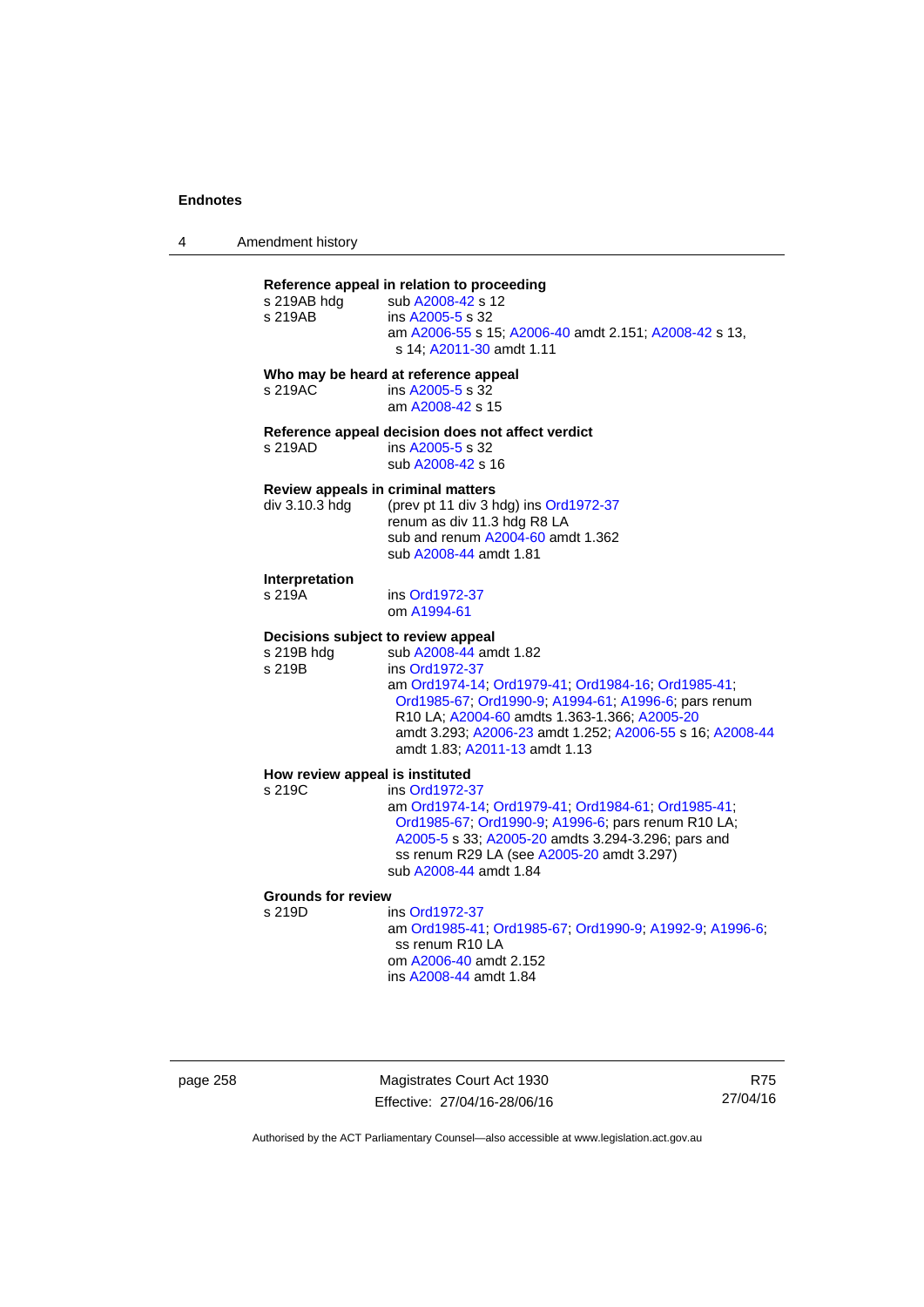| <b>Report by Magistrate</b>              |                                                                                            |
|------------------------------------------|--------------------------------------------------------------------------------------------|
| s 219E                                   | ins Ord1972-37                                                                             |
|                                          | am A1996-6                                                                                 |
|                                          | om A2006-40 amdt 2.152                                                                     |
|                                          | ins A2008-44 amdt 1.84                                                                     |
|                                          |                                                                                            |
| <b>Powers of Supreme Court</b><br>s 219F |                                                                                            |
|                                          | ins Ord1972-37                                                                             |
|                                          | am Ord1974-14; Ord1979-41; Ord1985-41; Ord1985-67;                                         |
|                                          | Ord1990-9; ss and pars renum R10 LA; A2004-60<br>amdt 1.367; A2006-40 amdt 2.153; A2008-44 |
|                                          | amdts 1.85-1.88                                                                            |
|                                          |                                                                                            |
| Interpretation                           |                                                                                            |
| s 219G                                   | ins Ord1984-62                                                                             |
|                                          | am Ord1986-74                                                                              |
|                                          | om A1992-9                                                                                 |
|                                          |                                                                                            |
| s 219H                                   | Warrant of apprehension of appellant<br>ins Ord1984-62                                     |
|                                          | om A1992-9                                                                                 |
|                                          |                                                                                            |
|                                          | Power of Court where person apprehended                                                    |
| s 219J                                   | ins Ord1984-62                                                                             |
|                                          | om A1992-9                                                                                 |
|                                          | <b>Effect of apprehension of appellant</b>                                                 |
| s 219K                                   | ins Ord1984-62                                                                             |
|                                          | om A1992-9                                                                                 |
|                                          |                                                                                            |
| Stay of execution not affected           |                                                                                            |
| s 219L                                   | ins Ord1984-62                                                                             |
|                                          | om A1992-9                                                                                 |
|                                          | <b>Criminal appeals-other provisions</b>                                                   |
| div 3.10.4 hdg                           | (prev pt 11 div 4 hdg) ins Ord1972-37                                                      |
|                                          | renum as div 11.4 hdg R8 LA                                                                |
|                                          | sub and renum A2004-60 amdt 1.368                                                          |
|                                          |                                                                                            |
| Forfeiture of recognisance               |                                                                                            |
| s 220                                    | am Ord1937-28; Ord1972-37                                                                  |
|                                          | sub Ord1984-62                                                                             |
|                                          | om A1992-9                                                                                 |
|                                          | Magistrate may order appellant to be liberated                                             |
| s 221                                    | om Ord1937-28                                                                              |
|                                          |                                                                                            |
|                                          | <b>Control of Supreme Court over summary convictions</b>                                   |
| s 222                                    | am Ord1937-28; Ord1985-67; Ord1986-74; A2005-20                                            |
|                                          | amdts 3.298-3.300; A2006-23 amdts 1.253-1.255; A2006-40                                    |
|                                          | amdt 2.154                                                                                 |
|                                          |                                                                                            |
|                                          |                                                                                            |

R75 27/04/16

Magistrates Court Act 1930 Effective: 27/04/16-28/06/16 page 259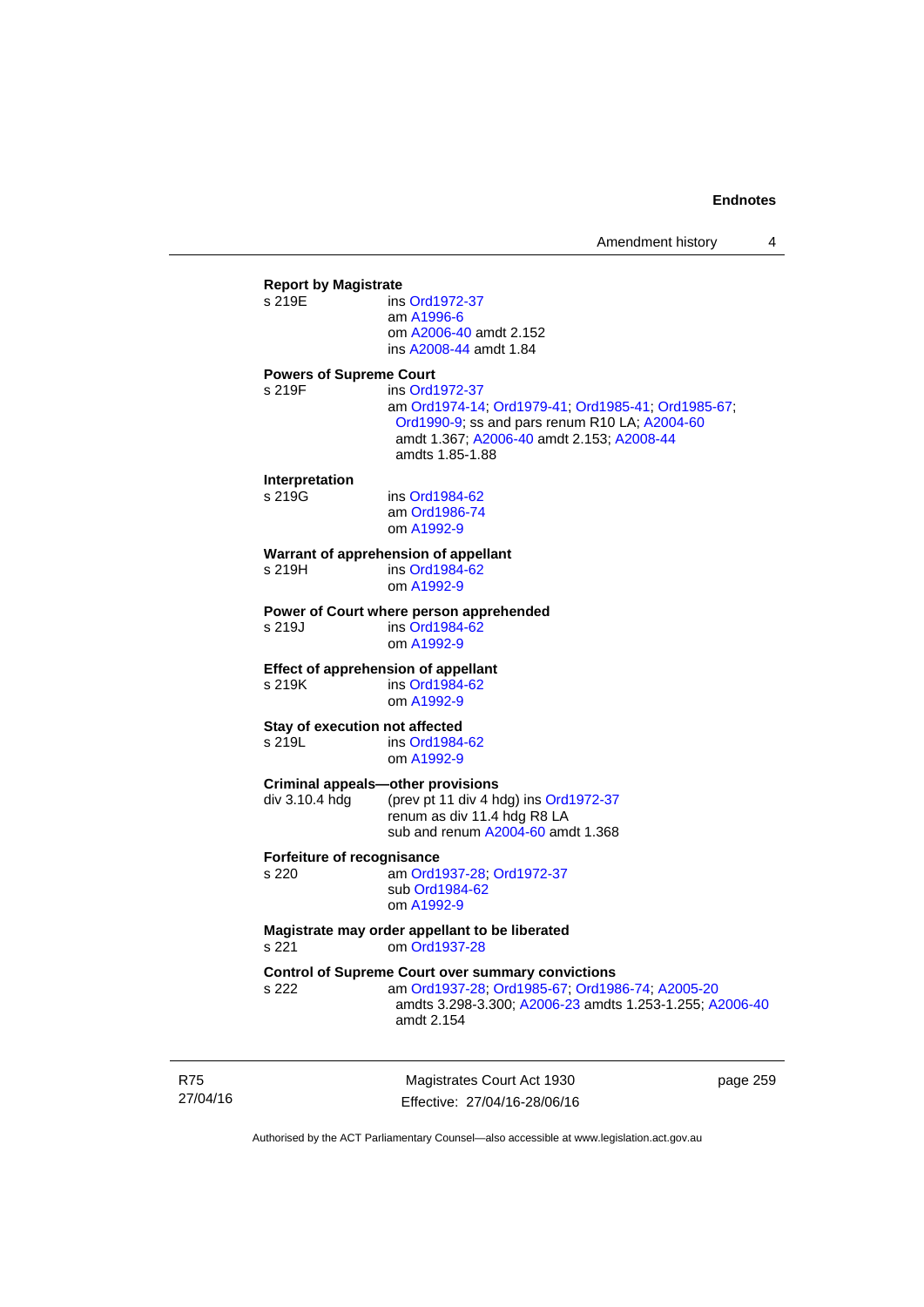4 Amendment history **Amendment of documents**  s 223 am [Ord1937-28](http://www.legislation.act.gov.au/a/1937-28); [Ord1985-67](http://www.legislation.act.gov.au/a/1985-67); [Ord1986-74](http://www.legislation.act.gov.au/a/1986-74) sub [A2005-20](http://www.legislation.act.gov.au/a/2005-20) amdt 3.301 am [A2006-23](http://www.legislation.act.gov.au/a/2006-23) amdt 1.256 **In cases of certiorari order**  s 224 hdg sub [A2006-40](http://www.legislation.act.gov.au/a/2006-40) amdt 2.155<br>s 224 am Ord1937-28: A2005-20 am [Ord1937-28](http://www.legislation.act.gov.au/a/1937-28); [A2005-20](http://www.legislation.act.gov.au/a/2005-20) amdt 3.302; [A2006-40](http://www.legislation.act.gov.au/a/2006-40) amdt 2.156 **Notice dispensed with**  s 225 am [Ord1937-28](http://www.legislation.act.gov.au/a/1937-28); [Ord1967-1](http://www.legislation.act.gov.au/a/1967-1); [Ord1985-17](http://www.legislation.act.gov.au/a/1985-17); [A2005-20](http://www.legislation.act.gov.au/a/2005-20) amdt 3.302; [A2006-40](http://www.legislation.act.gov.au/a/2006-40) amdt 2.157, amdt 2.158 **Power of court to admit to bail**  s 226 am [Ord1937-28](http://www.legislation.act.gov.au/a/1937-28); [A1992-9](http://www.legislation.act.gov.au/a/1992-9); [A2005-20](http://www.legislation.act.gov.au/a/2005-20) amdt 3.302; [A2006-23](http://www.legislation.act.gov.au/a/2006-23) amdt 1.257; [A2006-40](http://www.legislation.act.gov.au/a/2006-40) amdt 2.159 **Respecting the amendment of convictions etc**  s 227 am [Ord1937-28](http://www.legislation.act.gov.au/a/1937-28); [Ord1985-67;](http://www.legislation.act.gov.au/a/1985-67) [A1996-6](http://www.legislation.act.gov.au/a/1996-6); [A2005-20](http://www.legislation.act.gov.au/a/2005-20) amdt 3.302 **No summons or information**  s 228 am [Ord1986-74](http://www.legislation.act.gov.au/a/1986-74) sub [A2005-20](http://www.legislation.act.gov.au/a/2005-20) amdt 3.303 **Provisions applicable in relation to security given for costs of appeal**  s 230 am [Ord1937-28](http://www.legislation.act.gov.au/a/1937-28) sub [Ord1972-37](http://www.legislation.act.gov.au/a/1972-37) am [Ord1985-18;](http://www.legislation.act.gov.au/a/1985-18) [A1991-44](http://www.legislation.act.gov.au/a/1991-44) om [A2006-40](http://www.legislation.act.gov.au/a/2006-40) amdt 2.160 **Magistrate sued for act not within jurisdiction**  s 231 reloc as s 17A **No action against magistrate after order nisi to quash conviction has been granted**  reloc as s 17B **Warrant or writ by magistrate on order of court**  s 233 reloc as s 17C **No action for acts done under order of Supreme Court**<br>s 234 reloc as s 17D reloc as s 17D **No action where proceedings confirmed on appeal**  s 235 reloc as s 17E **Actions in cases prohibited**  s 236 reloc as s 17F **Limitation of actions**  s 237 om [Ord1985-66](http://www.legislation.act.gov.au/a/1985-66)

page 260 Magistrates Court Act 1930 Effective: 27/04/16-28/06/16

R75 27/04/16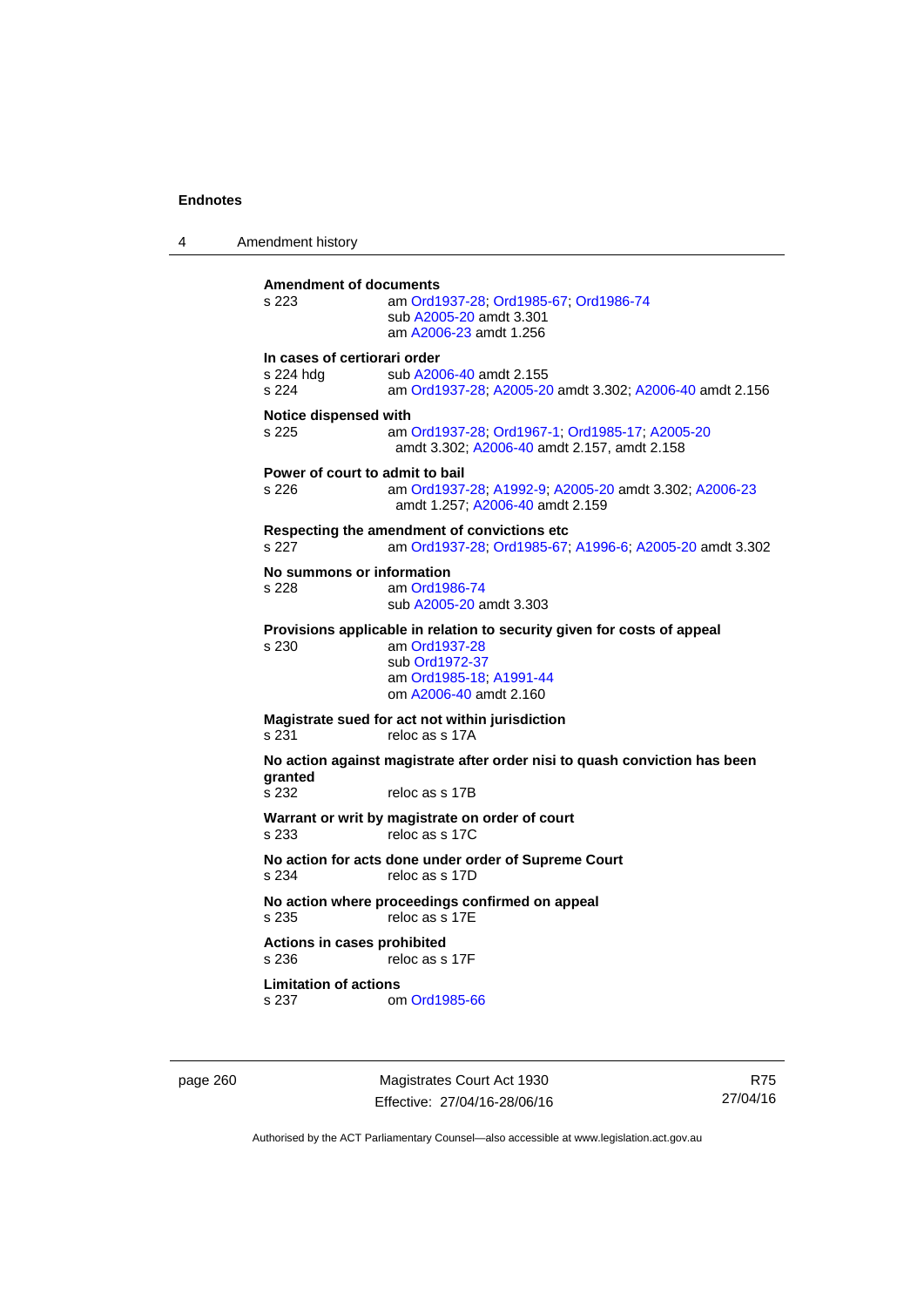**Notice of actions**  om [Ord1985-66](http://www.legislation.act.gov.au/a/1985-66) **Payment of amounts into court**  s 239 reloc as s 17G **No action against magistrate for judicial acts in Magistrates Court**  s 240 reloc as s 17H **Magistrate sued for acts within his or her jurisdiction only liable in case of malice and absence of reasonable and probable cause**  s 241 reloc as s 17I **Verdict for defendant**  s 242 reloc as s 17J **Damages**  s 243 reloc as s 17K **Costs in criminal matters**  pt 3.11 hdg (prev pt 13 hdg) sub [Ord1953-14](http://www.legislation.act.gov.au/a/1953-14) am [A1994-4](http://www.legislation.act.gov.au/a/1994-4) sub and renum [A2004-60](http://www.legislation.act.gov.au/a/2004-60) amdt 1.371 **Costs in criminal matters**  s 244 hdg sub [A2004-60](http://www.legislation.act.gov.au/a/2004-60) amdt 1.372<br>s 244 am Ord1937-28: Ord1953 s 244 am [Ord1937-28](http://www.legislation.act.gov.au/a/1937-28); [Ord1953-14;](http://www.legislation.act.gov.au/a/1953-14) [Ord1986-74](http://www.legislation.act.gov.au/a/1986-74); [A1994-61](http://www.legislation.act.gov.au/a/1994-61); [A2004-60](http://www.legislation.act.gov.au/a/2004-60) amdts 1.373-1.375 sub [A2008-44](http://www.legislation.act.gov.au/a/2008-44) amdt 1.89 **Court fees**  s 245 sub [Ord1953-14](http://www.legislation.act.gov.au/a/1953-14); [Ord1980-10](http://www.legislation.act.gov.au/a/1980-10) am [A1991-38;](http://www.legislation.act.gov.au/a/1991-38) [A1991-44](http://www.legislation.act.gov.au/a/1991-44) om [A1994-4](http://www.legislation.act.gov.au/a/1994-4) **Remission of fees**  s 245A ins [Ord1937-28](http://www.legislation.act.gov.au/a/1937-28) sub [Ord1986-83](http://www.legislation.act.gov.au/a/1986-83) am [Ord1989-55](http://www.legislation.act.gov.au/a/1989-55); [Ord1990-5](http://www.legislation.act.gov.au/a/alt_ord1990-5); [A1991-44](http://www.legislation.act.gov.au/a/1991-44); [A1993-4](http://www.legislation.act.gov.au/a/1993-4) om [A1994-4](http://www.legislation.act.gov.au/a/1994-4) **Solicitor's costs**  s 246 sub [Ord1937-28](http://www.legislation.act.gov.au/a/1937-28) om [Ord1986-74](http://www.legislation.act.gov.au/a/1986-74) **Witnesses expenses**  s 247 sub [Ord1953-14](http://www.legislation.act.gov.au/a/1953-14); [Ord1967-1](http://www.legislation.act.gov.au/a/1967-1) am [A1996-6;](http://www.legislation.act.gov.au/a/1996-6) [A2004-60](http://www.legislation.act.gov.au/a/2004-60) amdt 1.376 reloc to [Magistrates Court Rules 1932](http://www.legislation.act.gov.au/sl/1932-4/default.asp), pt 4 as rule 21 by [A2004-60](http://www.legislation.act.gov.au/a/2004-60) amdt 1.377

R75 27/04/16

Magistrates Court Act 1930 Effective: 27/04/16-28/06/16 page 261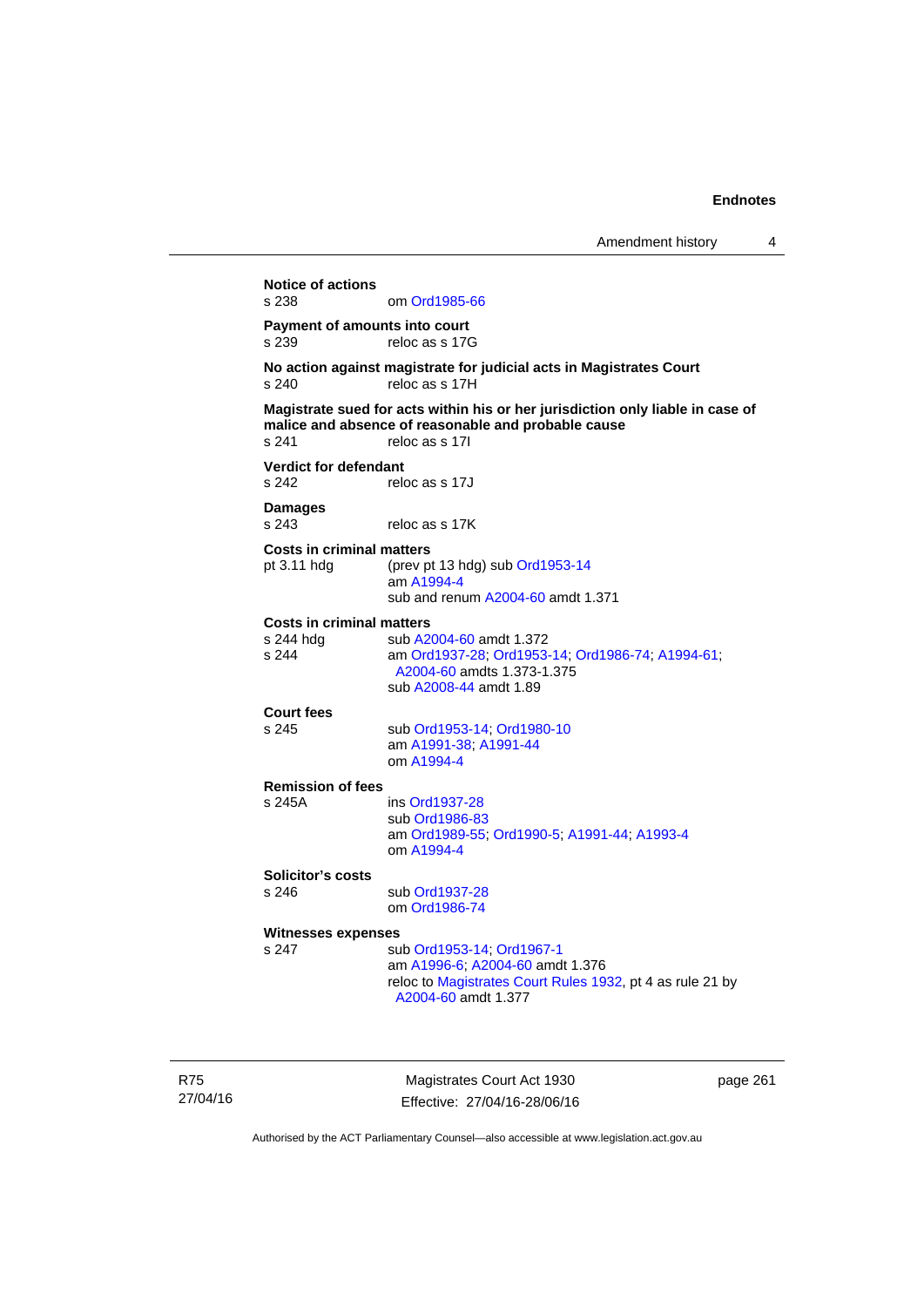4 Amendment history

**Meaning of** *security***—pt 3.12**<br>s 248 **com A1994** om [A1994-61](http://www.legislation.act.gov.au/a/1994-61) s 49 ins [A2001-1](http://www.legislation.act.gov.au/a/2001-1) s 3 sch am [A2001-18](http://www.legislation.act.gov.au/a/2001-18) s 174 om [A2004-60](http://www.legislation.act.gov.au/a/2004-60) amdt 1.378 ins [A2010-21](http://www.legislation.act.gov.au/a/2010-21) amdt 1.12 **Determination of fees**  s 248A ins [Ord1974-14](http://www.legislation.act.gov.au/a/1974-14) am [Ord1986-53](http://www.legislation.act.gov.au/a/1986-53); [Ord1990-5](http://www.legislation.act.gov.au/a/alt_ord1990-5) om [A1992-9](http://www.legislation.act.gov.au/a/1992-9) ins [A1994-4](http://www.legislation.act.gov.au/a/1994-4) am [A1997-94](http://www.legislation.act.gov.au/a/1997-94); [A1998-25](http://www.legislation.act.gov.au/a/1998-25) sub [A2000-1](http://www.legislation.act.gov.au/a/2000-1) s 3 sch am [A2001-44](http://www.legislation.act.gov.au/a/2001-44) amdt 1.2760 om [A2004-60](http://www.legislation.act.gov.au/a/2004-60) amdt 1.378 **Payment of fees**  s 248B ins [Ord1974-14](http://www.legislation.act.gov.au/a/1974-14) am [Ord1986-53](http://www.legislation.act.gov.au/a/1986-53); [Ord1990-5](http://www.legislation.act.gov.au/a/alt_ord1990-5) om [A1992-9](http://www.legislation.act.gov.au/a/1992-9) ins [A1994-4](http://www.legislation.act.gov.au/a/1994-4) sub [A2000-1](http://www.legislation.act.gov.au/a/2000-1) s 3 sch am [A2001-44](http://www.legislation.act.gov.au/a/2001-44) amdt 1.2761 om [A2004-60](http://www.legislation.act.gov.au/a/2004-60) amdt 1.378 **Remission, refund, deferral, waiver and exemption of fees**   $ins$  [Ord1974-14](http://www.legislation.act.gov.au/a/1974-14) om [A1992-9](http://www.legislation.act.gov.au/a/1992-9) ins [A1994-4](http://www.legislation.act.gov.au/a/1994-4) am [A1994-45](http://www.legislation.act.gov.au/a/1994-45); No. [A1995-46;](http://www.legislation.act.gov.au/a/1995-46) [A1997-96;](http://www.legislation.act.gov.au/a/1997-96) [A1999-66](http://www.legislation.act.gov.au/a/1999-66) sch 3; [A1999-64](http://www.legislation.act.gov.au/a/1999-64) s 4 sch 2 sub [A2000-1](http://www.legislation.act.gov.au/a/2000-1) s 3 sch am [A2002-36](http://www.legislation.act.gov.au/a/2002-36) s 4 (4), (5) exp 11 October 2003 (s 248C (5)) om [A2004-60](http://www.legislation.act.gov.au/a/2004-60) amdt 1.378 **Recovery of fees in non-criminal proceedings if fees otherwise not payable**  s 248D ins [Ord1974-14](http://www.legislation.act.gov.au/a/1974-14) am [Ord1986-53](http://www.legislation.act.gov.au/a/1986-53) om [A1992-9](http://www.legislation.act.gov.au/a/1992-9) ins [A1994-4](http://www.legislation.act.gov.au/a/1994-4) sub [A2000-1](http://www.legislation.act.gov.au/a/2000-1) s 3 sch om [A2004-60](http://www.legislation.act.gov.au/a/2004-60) amdt 1.378 **Recovery of fees in criminal proceedings if fees not otherwise payable**  s 248E ins [A1994-4](http://www.legislation.act.gov.au/a/1994-4) sub [A2000-1](http://www.legislation.act.gov.au/a/2000-1) s 3 sch om [A2004-60](http://www.legislation.act.gov.au/a/2004-60) amdt 1.378

page 262 Magistrates Court Act 1930 Effective: 27/04/16-28/06/16

R75 27/04/16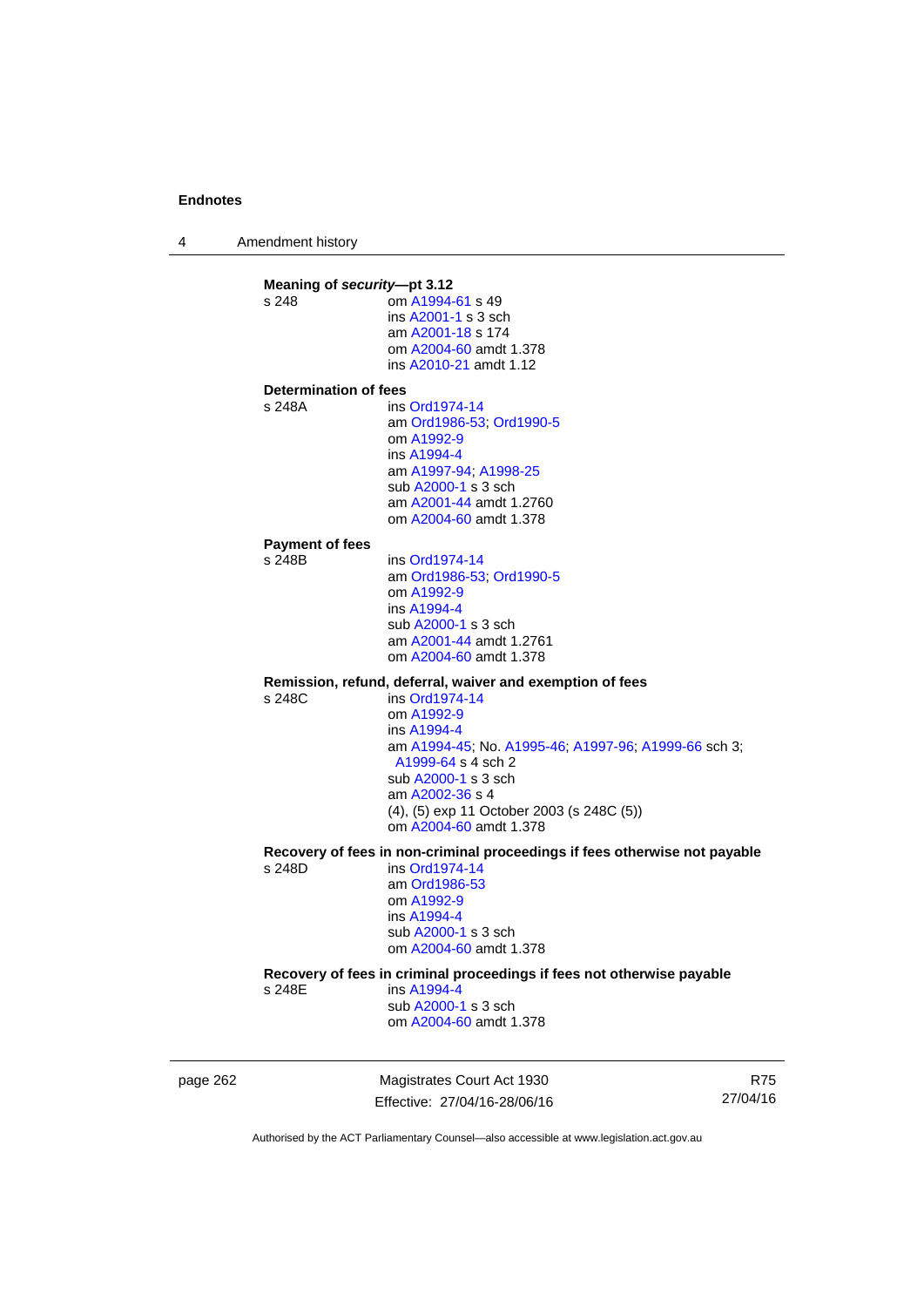|                                               |                                                                                                                                                              | Amendment history | 4 |
|-----------------------------------------------|--------------------------------------------------------------------------------------------------------------------------------------------------------------|-------------------|---|
| <b>Review of decisions</b><br>s 248F          | ins A1994-4<br>am A1996-6<br>sub A2000-1 s 3 sch<br>om A2004-60 amdt 1.378                                                                                   |                   |   |
| Securities in criminal matters<br>pt 3.12 hdg | (prev pt 14 hdg) sub and renum A2004-60 amdt 1.379                                                                                                           |                   |   |
| Securities taken under Act<br>s 249           | am A1991-44, A2004-60 amdts 1.380-1.383; A2005-20<br>amdt 3.304; A2010-21 amdt 1.13                                                                          |                   |   |
| s 250                                         | Recovery of amount due under security<br>ins Ord1937-28<br>am Ord1986-74; A1991-44; A1992-9; A2004-60 amdt 1.384;<br>A2006-23 amdt 1.258; A2010-21 amdt 1.13 |                   |   |
| s 251                                         | Enforcement of payment of sum due by principal<br>om Ord1937-28<br>am A2006-23 amdt 1.258; A2010-21 amdt 1.13                                                |                   |   |
| s 252                                         | Sums paid by surety may be recovered from principal<br>am Ord1937-28, Ord1986-74, A1992-9, A2004-60 amdt 1.384;<br>A2006-23 amdt 1.258; A2010-21 amdt 1.13   |                   |   |
| <b>Payment enforced by security</b><br>s 253  | am A1992-9; A2004-60 amdt 1.384; A2006-23 amdt 1.258;<br>A2010-21 amdt 1.13                                                                                  |                   |   |
| <b>Enforcement of recognisance</b><br>s 254   | sub Ord1974-14<br>am Ord1986-53, Ord1986-74, Ord1990-5, A1991-44, A1992-9;<br>A1994-61; A2006-23 amdt 1.259; A2006-40 amdt 2.161,<br>amdt 2.162              |                   |   |
| Directions about procedure<br>s 254A          | reloc as s 309                                                                                                                                               |                   |   |
| s 254B                                        | Appearance by audiovisual or audio links<br>reloc as s 311                                                                                                   |                   |   |
| <b>Contempt in face of court</b><br>s 255     | reloc as s 290                                                                                                                                               |                   |   |
| Failure to give evidence-offence<br>s 255AA   | reloc as s 291                                                                                                                                               |                   |   |
| s 255AB                                       | Failure to give evidence-committal<br>reloc as s 312                                                                                                         |                   |   |
| <b>Commitment to remand centre</b><br>s 255A  | reloc as s 313                                                                                                                                               |                   |   |

R75 27/04/16

Magistrates Court Act 1930 Effective: 27/04/16-28/06/16 page 263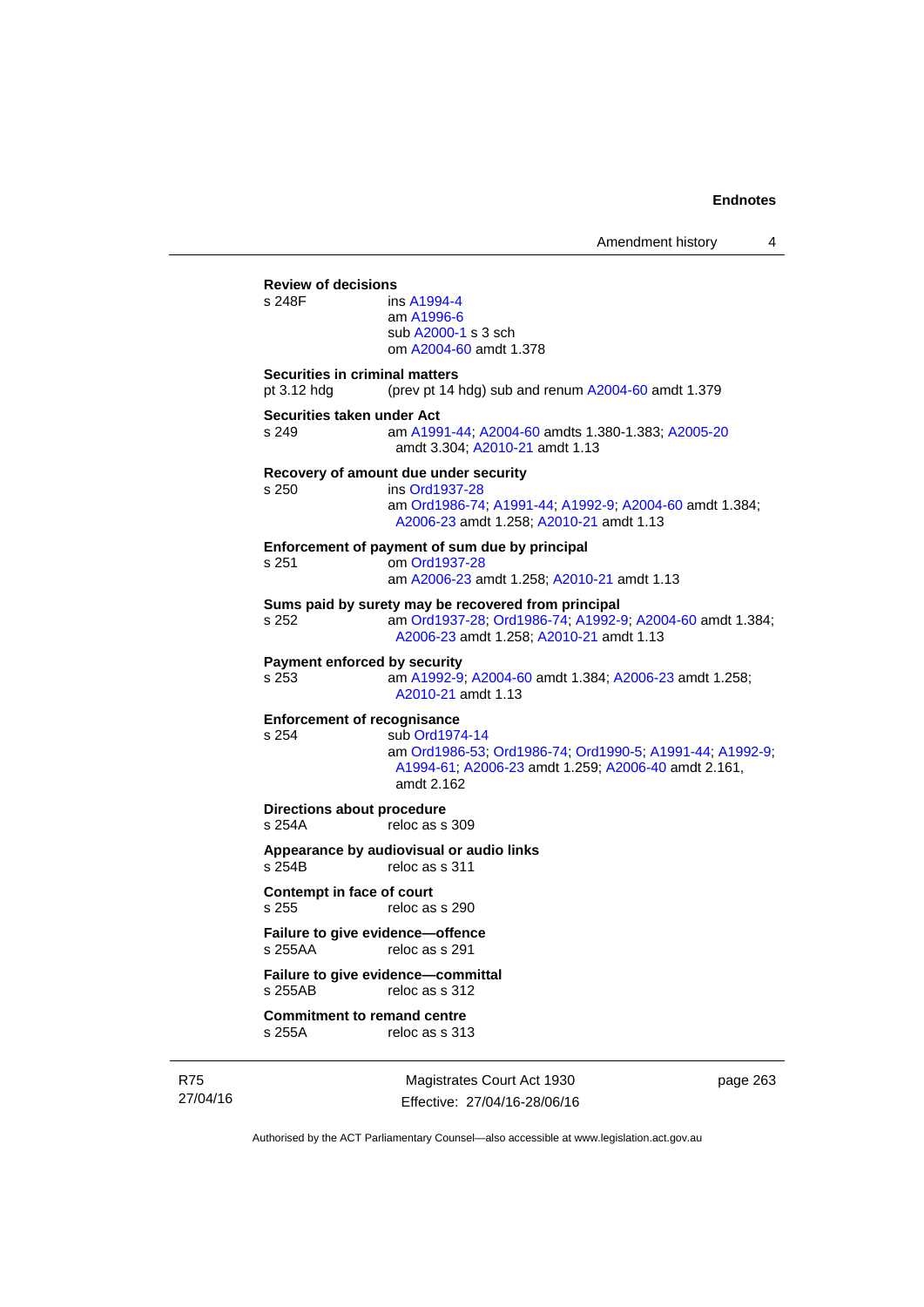| 4 | Amendment history |
|---|-------------------|
|---|-------------------|

```
Registrar to give directions for preparation of transcript 
                  reloc as s 314Applications for transcripts 
                  reloc as s 315
Civil proceedings 
ch 4 hdg ins A2004-60 amdt 1.386 
Commencement of proceedings 
pt 4 hdg renum as pt 3.3 hdg 
Preliminary 
                  A2004-60 amdt 1.386
General 
div 4.1 hdg renum as div 3.3.1 hdg 
Application of ch 4 
                  bracketed note exp 10 January 2006 (s 3 (3))
s 256 am Ord1967-1; Ord1970-15; Ord1974-14; Ord1979-33; 
                   A1993-4; A2001-44 amdts 1.2762-1.2764 
                  (8)-(11) exp 12 September 2002 (s 256 (11)) 
                   om A2004-60 amdt 1.412
                   ins A2004-60 amdt 1.386 
                   am A2005-13 amdt 1.43; A2008-46 amdt 3.40 
Civil jurisdiction 
A2004-60 amdt 1.386
Informations 
div 4.2 hdg renum as pt 3.3.2 hdg 
Personal actions at law—amount or value 
s 257 hdg bracketed note exp 10 January 2006 (s 3 (3))
s 257 am Ord1937-28
                   om Ord1986-74
                   ins A1991-38
                   om A1994-4
                   ins A2004-60 amdt 1.386 
                   am A2011-13 amdt 1.14
Power of court to grant relief<br>s 258 hdg bracketed r
s 258 hdg bracketed note exp 10 January 2006 (s 3 (3)) 
                  s 258 am Ord1932-21; Ord1937-28; Ord1953-14; Ord1986-74; 
                   Ord1990-5; A1991-44; A2001-44 
                   amdts 1.2765-1.2768 
                   om A2004-60 amdt 1.412
                   ins A2004-60 amdt 1.386
```
page 264 Magistrates Court Act 1930 Effective: 27/04/16-28/06/16

R75 27/04/16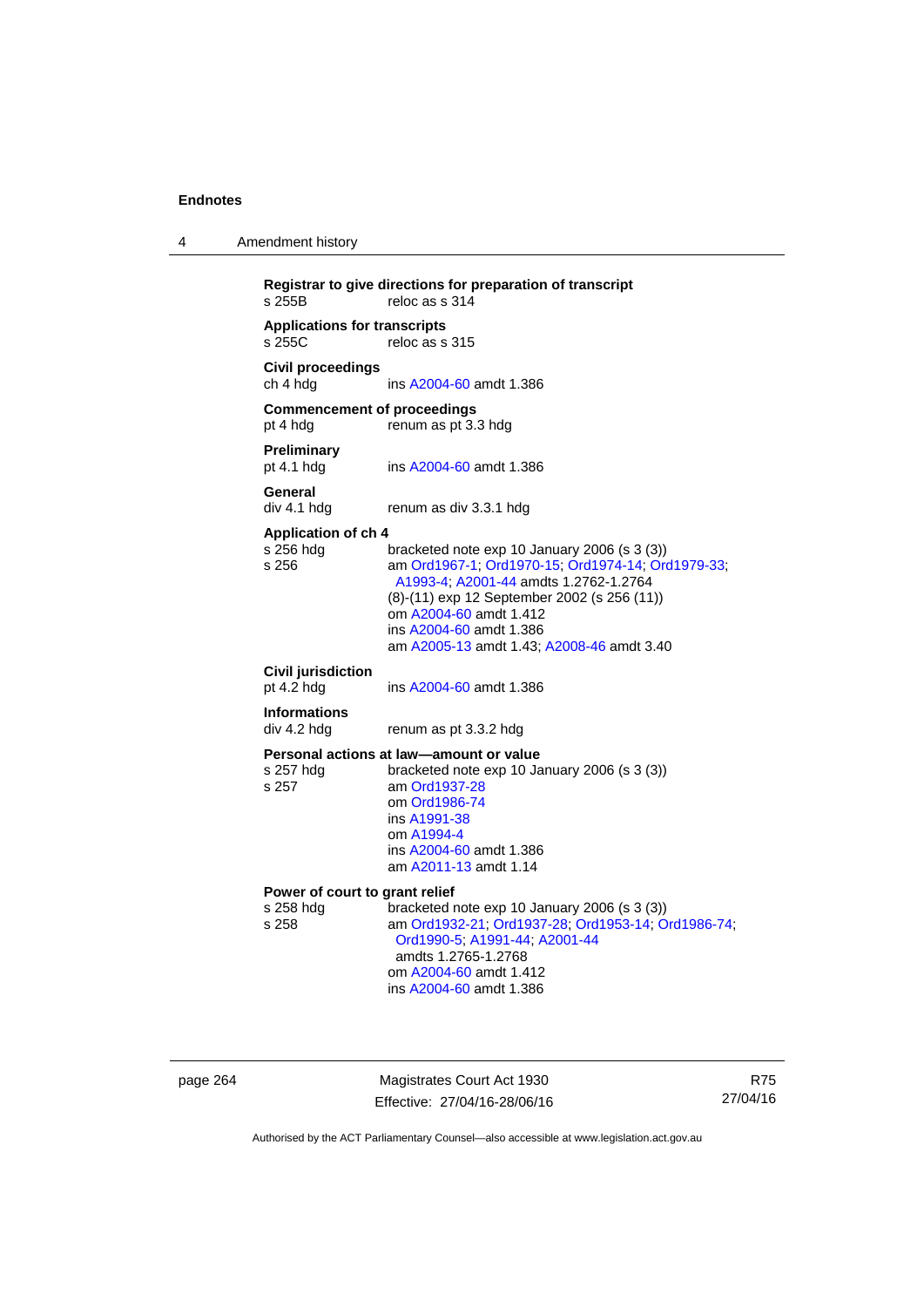#### **Rules of equity to prevail**

| s 259 hdg<br>s 259                                        | bracketed note exp 10 January 2006 (s 3 (3))<br>ins A1999-34<br>om A2001-90 amdt 1.81<br>ins A2004-60 amdt 1.386                                                                                                                         |
|-----------------------------------------------------------|------------------------------------------------------------------------------------------------------------------------------------------------------------------------------------------------------------------------------------------|
| <b>Nuisance</b><br>s 260 hda<br>s 260                     | bracketed note exp 10 January 2006 (s 3 (3))<br>ins A2004-60 amdt 1.386                                                                                                                                                                  |
| <b>Disputed debts</b><br>s 261 hda<br>s 261               | bracketed note $exp 10$ January 2006 (s 3 (3))<br>ins A2004-60 amdt 1.386<br>am A2011-13 amdt 1.15                                                                                                                                       |
| s 262 hdg<br>s 262                                        | Cause of action arising, or defendant resident, outside ACT<br>bracketed note exp 10 January 2006 (s 3 (3))<br>ins A2004-60 amdt 1.386                                                                                                   |
| commercial matters<br>s 263                               | Requests under conventions relating to legal proceedings in civil and<br>ins A2004-60 amdt 1.386                                                                                                                                         |
| Proceedings affecting title to land<br>s 264 hdg<br>s 264 | bracketed note exp 10 January 2006 (s 3 (3))<br>ins A2004-60 amdt 1.386                                                                                                                                                                  |
| s 265 hdg<br>s 265                                        | <b>Disputes under Residential Tenancies Act</b><br>bracketed note exp 10 January 2006 (s 3 (3))<br>ins A2004-60 amdt 1.386                                                                                                               |
| s 266 hdq<br>s 266                                        | <b>Complaints under Utilities Act, pt 12</b><br>bracketed note exp 10 January 2006 (s 3 (3))<br>ins A2004-60 amdt 1.386<br>am A2008-22 amdt 1.36<br>sub A2008-36 amdt 1.480                                                              |
| s 266A                                                    | Civil disputes under ACT Civil and Administrative Tribunal Act<br>ins A2008-37 amdt 1.322                                                                                                                                                |
| s 266B                                                    | Enforcement of ACT Civil and Administrative Tribunal order-representation<br>ins as mod SL2009-2 mod 4.1 (as ins by SL2009-51 s 8)<br>mod lapsed 22 December 2009 (SL2009-2 mod 4.1 om by<br>A2009-54 amdt 1.5)<br>ins A2009-54 amdt 1.8 |

**Case stated for Supreme Court** pt 4.3 hdg (prev pt 4 div pt 4.3 hdg (prev pt 4 div 3 hdg) om [A1986-74](http://www.legislation.act.gov.au/a/1986-74) ins [A2004-60](http://www.legislation.act.gov.au/a/2004-60) amdt 1.386

R75 27/04/16

Magistrates Court Act 1930 Effective: 27/04/16-28/06/16 page 265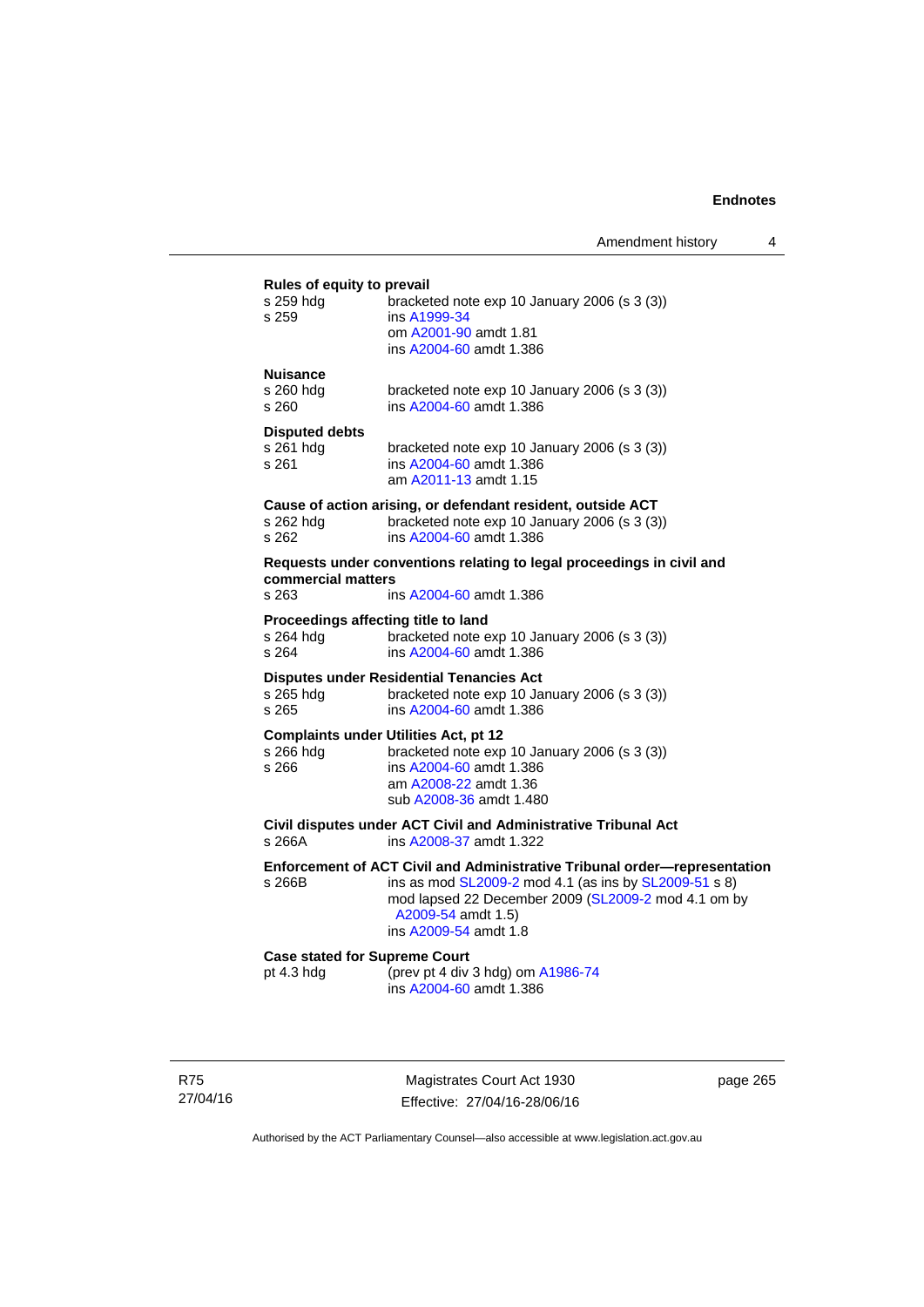| 4 | Amendment history |
|---|-------------------|
|---|-------------------|

| <b>Case stated</b><br>s 267 hdg<br>s 267         | bracketed note exp 10 January 2006 (s 3 (3))<br>ins A2004-60 amdt 1.386<br>am A2008-36 amdt 1.481                                                                                                    |
|--------------------------------------------------|------------------------------------------------------------------------------------------------------------------------------------------------------------------------------------------------------|
| pt 4.4 hdg                                       | Transfer of proceedings from or to Supreme Court<br>ins A2004-60 amdt 1.386                                                                                                                          |
| <b>Summonses</b><br>div 4.4 hdg                  | renum as div 3.3.3 hdg                                                                                                                                                                               |
| s 268 hdg<br>s 268                               | <b>Transfer of action from Supreme Court</b><br>bracketed note exp 10 January 2006 (s 3 (3))<br>ins A2004-60 amdt 1.386<br>am A2014-1 s 26; ss renum R72 LA; A2015-10 s 34, s 35;<br>ss renum R73 LA |
| s 269 hdg<br>s 269                               | Procedure on transfer of action from Supreme Court<br>bracketed note exp 10 January 2006 (s 3 (3))<br>ins A2004-60 amdt 1.386<br>am A2006-40 amdt 2.163                                              |
| s 270 hdg<br>s 270                               | Removal of proceedings into Supreme Court<br>bracketed note exp 10 January 2006 (s 3 (3))<br>ins A2004-60 amdt 1.386                                                                                 |
| <b>Stay of proceedings</b><br>s 271 hdg<br>s 271 | bracketed note exp 10 January 2006 (s 3 (3))<br>ins A2004-60 amdt 1.386                                                                                                                              |
| <b>Civil appeals</b><br>pt 4.5 hdg               | ins A2004-60 amdt 1.386                                                                                                                                                                              |
| <b>Warrants of arrest</b><br>div 4.5 hdg         | renum as div 3.3.4 hdg                                                                                                                                                                               |
| Meaning of appeal-pt 4.5<br>s 272 hdg<br>s 272   | bracketed note exp 10 January 2006 (s 3 (3))<br>ins A2004-60 amdt 1.386<br>sub A2008-36 amdt 1.482                                                                                                   |
| Jurisdiction<br>s 273 hdg<br>s 273               | bracketed note exp 10 January 2006 (s 3 (3))<br>ins A2004-60 amdt 1.386                                                                                                                              |
| s 274 hdg<br>s 274                               | Cases in which appeal may be brought<br>bracketed note exp 10 January 2006 (s 3 (3))<br>ins A2004-60 amdt 1.386<br>am A2008-36 amdt 1.483                                                            |

page 266 Magistrates Court Act 1930 Effective: 27/04/16-28/06/16

R75 27/04/16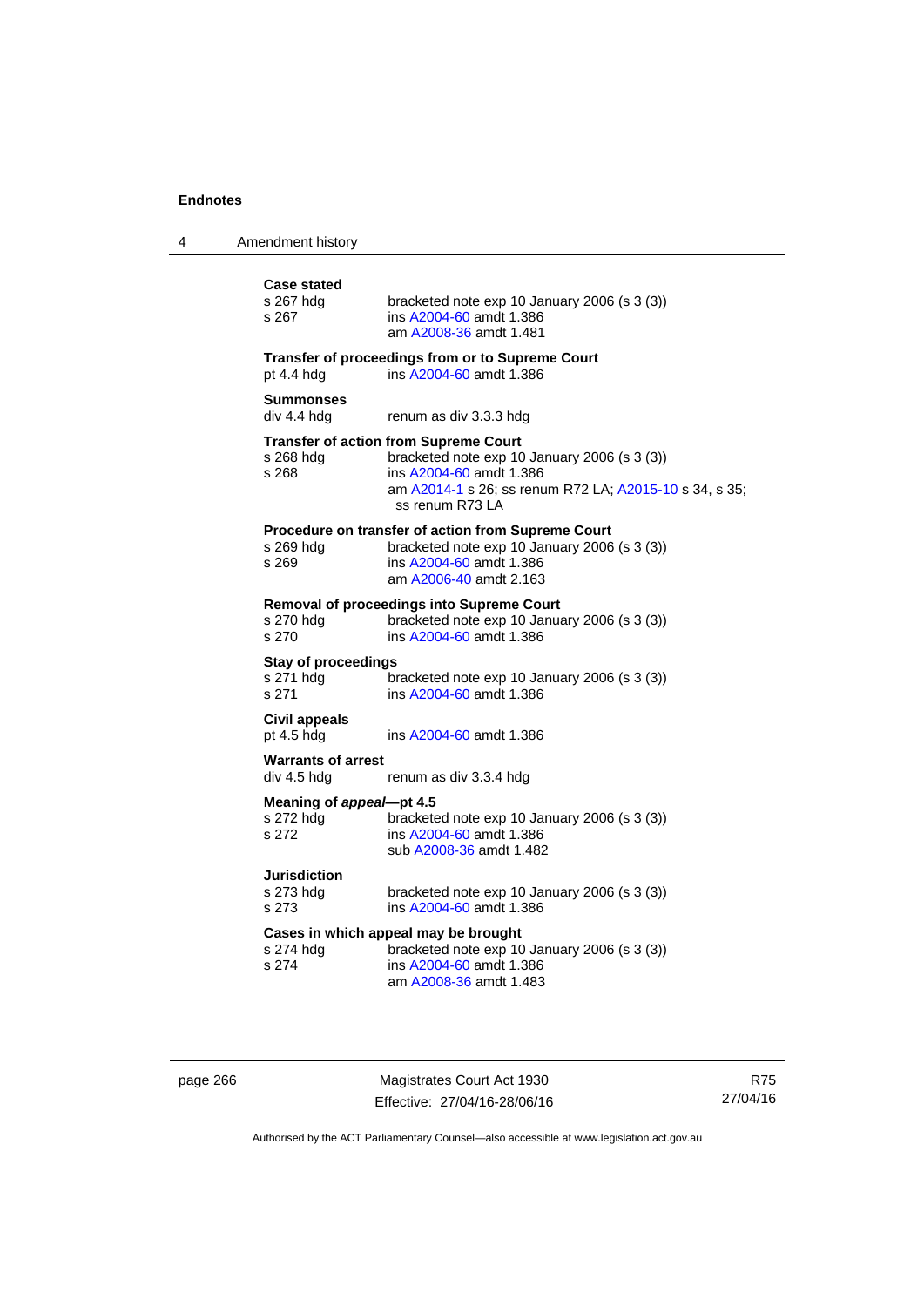page 267

|                           | <b>Appeals-Small Claims Court</b>              |
|---------------------------|------------------------------------------------|
| s 275 hdg                 | bracketed note exp 10 January 2006 (s 3 (3))   |
| s 275                     | ins A2004-60 amdt 1.386                        |
|                           | om A2008-36 amdt 1.484                         |
|                           |                                                |
| <b>Evidence on appeal</b> |                                                |
| s 276 hdg                 | bracketed note $exp 10$ January 2006 (s 3 (3)) |
| s 276                     | ins A2004-60 amdt 1.386                        |
|                           |                                                |
|                           | <b>Powers of Supreme Court on appeal</b>       |
| s 277 hdg                 | bracketed note exp 10 January 2006 (s 3 (3))   |
| s 277                     | ins A2004-60 amdt 1.386                        |
|                           | om A2006-40 amdt 2.164                         |
| <b>Small Claims Court</b> |                                                |
|                           | ins A2004-60 amdt 1.386                        |
| pt 4.6 hdg                |                                                |
|                           | om A2008-36 amdt 1.485                         |
| Definitions for pt 4.6    |                                                |
| s 278 hdg                 | bracketed note $exp 10$ January 2006 (s 3 (3)) |
| s 278                     | ins A2004-60 amdt 1.386                        |
|                           | om A2008-36 amdt 1.485                         |
|                           |                                                |
| <b>Small Claims Court</b> |                                                |
| s 279 hdg                 | bracketed note $exp 10$ January 2006 (s 3 (3)) |
| s 279                     | ins A2004-60 amdt 1.386                        |
|                           | om A2008-36 amdt 1.485                         |
|                           |                                                |
| Referees-appointment      |                                                |
| s 280 hdg                 | bracketed note $exp 10$ January 2006 (s 3 (3)) |
| s 280                     | ins A2004-60 amdt 1.386                        |
|                           | om A2008-36 amdt 1.485                         |
| <b>Referees-functions</b> |                                                |
| s 281 hdg                 | bracketed note $exp 10$ January 2006 (s 3 (3)) |
| s 281                     | ins A2004-60 amdt 1.386                        |
|                           | om A2008-36 amdt 1.485                         |
|                           |                                                |
|                           | Referees-oath or affirmation of office         |
| s 282 hdg                 | bracketed note $exp 10$ January 2006 (s 3 (3)) |
| s 282                     | ins A2004-60 amdt 1.386                        |
|                           | om A2008-36 amdt 1.485                         |
|                           |                                                |
| Jurisdiction              |                                                |
| s 283 hdg                 | bracketed note exp 10 January 2006 (s 3 (3))   |
| s 283                     | ins A2004-60 amdt 1.386                        |
|                           | om A2008-36 amdt 1.485                         |
| \$10 000 limit            |                                                |
| s 284 hdg                 | bracketed note exp 10 January 2006 (s 3 (3))   |
|                           | ins A2004-60 amdt 1.386                        |
| s 284                     |                                                |
|                           | om A2008-36 amdt 1.485                         |
|                           |                                                |
|                           | Magistrates Court Act 1930                     |
|                           | Effective: 27/04/16-28/06/16                   |
|                           |                                                |

Authorised by the ACT Parliamentary Counsel—also accessible at www.legislation.act.gov.au

R75 27/04/16

L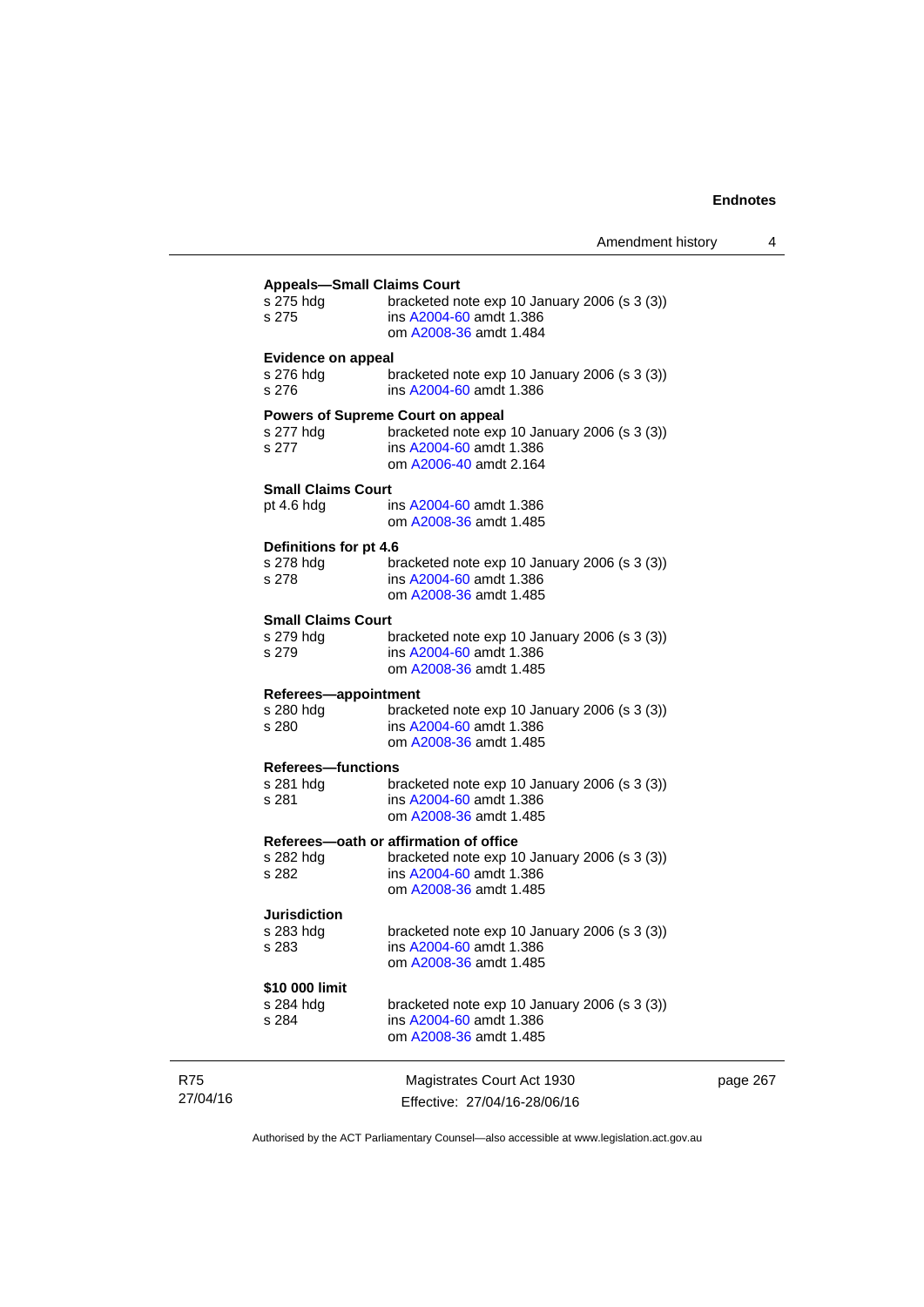4 Amendment history

**Admissibility of conference proceedings in inquiries**  bracketed note exp 10 January 2006 (s  $3$  (3)) s 285 ins [A2004-60](http://www.legislation.act.gov.au/a/2004-60) amdt 1.386 om [A2008-36](http://www.legislation.act.gov.au/a/2008-36) amdt 1.485 **Small Claims Court's seal**  s 286 ins [A2005-60](http://www.legislation.act.gov.au/a/2005-60) amdt 1.108 om [A2008-36](http://www.legislation.act.gov.au/a/2008-36) amdt 1.485 **The Childrens Court**  ch 4A hdg ins [A2008-19](http://www.legislation.act.gov.au/a/2008-19) amdt 1.92 **The Childrens Court**  pt 4A.1 hdg ins [A2008-19](http://www.legislation.act.gov.au/a/2008-19) amdt 1.92 **Childrens Court**  s 287 ins [A2008-19](http://www.legislation.act.gov.au/a/2008-19) amdt 1.92 **Jurisdiction of Childrens Court**  s 288 ins [A2008-19](http://www.legislation.act.gov.au/a/2008-19) amdt 1.92 am [A2011-13](http://www.legislation.act.gov.au/a/2011-13) amdt 1.16; [A2013-12](http://www.legislation.act.gov.au/a/2013-12) s 40 **Procedure for proceedings where children jointly charged with adults**  s 289 hdg sub [A2013-12](http://www.legislation.act.gov.au/a/2013-12) s 41 s 289 ins [A2008-19](http://www.legislation.act.gov.au/a/2008-19) amdt 1.92 am [A2008-44](http://www.legislation.act.gov.au/a/2008-44) amdt 1.90; [A2013-12](http://www.legislation.act.gov.au/a/2013-12) s 42 **Chief Magistrate to arrange business of Childrens Court**  s 290 (prev s 255) am [Ord1967-1](http://www.legislation.act.gov.au/a/1967-1); [Ord1972-37;](http://www.legislation.act.gov.au/a/1972-37) [Ord1990-5](http://www.legislation.act.gov.au/a/alt_ord1990-5) sub [A1993-4](http://www.legislation.act.gov.au/a/1993-4) am [A1994-66](http://www.legislation.act.gov.au/a/1994-66); [A1994-81](http://www.legislation.act.gov.au/a/1994-81); [A1999-22](http://www.legislation.act.gov.au/a/1999-22) s 23; ss renum R10 LA; [A2004-60](http://www.legislation.act.gov.au/a/2004-60) amdt 1.391 renum [A2004-60](http://www.legislation.act.gov.au/a/2004-60) amdt 1.392 am [A2005-53](http://www.legislation.act.gov.au/a/2005-53) amdt 1.108; ss renum R30 LA (see [A2005-53](http://www.legislation.act.gov.au/a/2005-53) amdt 1.109) om [A2006-55](http://www.legislation.act.gov.au/a/2006-55) s 17 ins [A2008-19](http://www.legislation.act.gov.au/a/2008-19) amdt 1.92 **Childrens Court Magistrate to hear all matters**  s 291 hdg (prev s 255AA hdg) sub [A2004-60](http://www.legislation.act.gov.au/a/2004-60) amdt 1.393<br>s 291 (prev s 255AA) ins A1994-61 (prev s 255AA) ins [A1994-61](http://www.legislation.act.gov.au/a/1994-61) am [A1995-46](http://www.legislation.act.gov.au/a/1995-46); [A1996-6;](http://www.legislation.act.gov.au/a/1996-6) [A1998-25](http://www.legislation.act.gov.au/a/1998-25); [A1998-54](http://www.legislation.act.gov.au/a/1998-54); [A2004-60](http://www.legislation.act.gov.au/a/2004-60) amdt 1.394, amdt 1.395 reloc from s 255AA by [A2004-60](http://www.legislation.act.gov.au/a/2004-60) amdt 1.396 om [A2005-53](http://www.legislation.act.gov.au/a/2005-53) amdt 1.110 ins [A2008-19](http://www.legislation.act.gov.au/a/2008-19) amdt 1.92 **Childrens Court Magistrate**<br>
ot 4A.2 hdg ins A200 ins [A2008-19](http://www.legislation.act.gov.au/a/2008-19) amdt 1.92

page 268 Magistrates Court Act 1930 Effective: 27/04/16-28/06/16

R75 27/04/16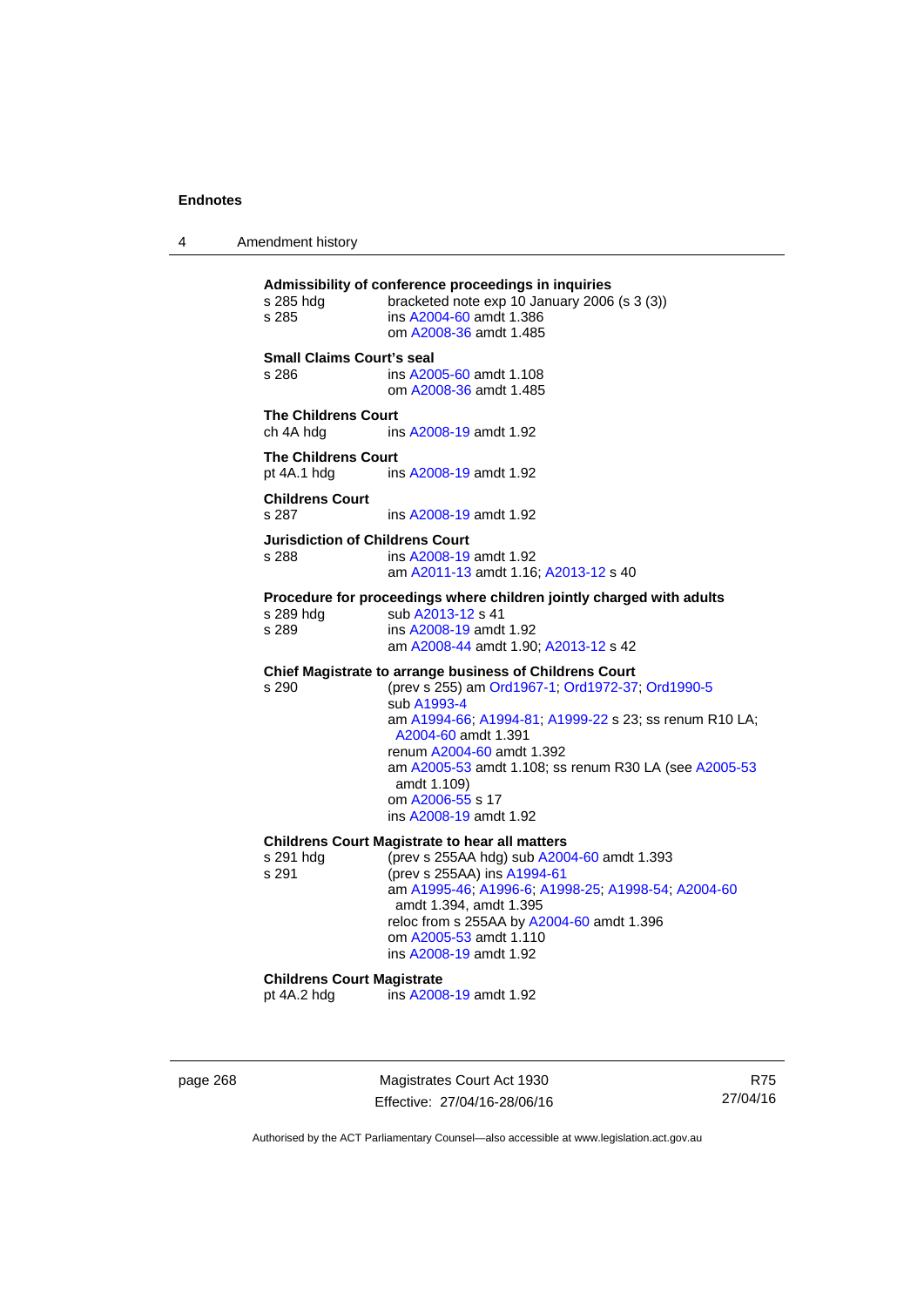## **Childrens Court Magistrate**  s 291A ins [A2008-19](http://www.legislation.act.gov.au/a/2008-19) amdt 1.92 am [A2011-28](http://www.legislation.act.gov.au/a/2011-28) amdt 3.178 **Acting Childrens Court Magistrate**  s 291B ins [A2008-19](http://www.legislation.act.gov.au/a/2008-19) amdt 1.92 **Assignment of other magistrates for Childrens Court matters**  s 291C ins [A2008-19](http://www.legislation.act.gov.au/a/2008-19) amdt 1.92 am [A2014-1](http://www.legislation.act.gov.au/a/2014-1) s 27; ss renum R72 LA **Completion of part-heard matters**  s 291D ins [A2008-19](http://www.legislation.act.gov.au/a/2008-19) amdt 1.92 **Criminal proceedings**  pt 4A.3 hdg ins [A2008-19](http://www.legislation.act.gov.au/a/2008-19) amdt 1.92 **Procedures for hearing indictable offences**  s 291E ins [A2008-19](http://www.legislation.act.gov.au/a/2008-19) amdt 1.92 **Childrens Court may adjourn hearings to allow access to legal advice**  ins [A2008-19](http://www.legislation.act.gov.au/a/2008-19) amdt 1.92 **Childrens Court may send cases to Supreme Court for sentencing**  ins [A2008-19](http://www.legislation.act.gov.au/a/2008-19) amdt 1.92 am [A2014-1](http://www.legislation.act.gov.au/a/2014-1) s 28 **The Family Violence Court**  ch 4B hdg ins [A2011-13](http://www.legislation.act.gov.au/a/2011-13) amdt 1.17 **Preliminary**  pt 4B.1 hdg ins [A2011-13](http://www.legislation.act.gov.au/a/2011-13) amdt 1.17 **Meaning of** *domestic violence offence* s 291H ins [A2011-13](http://www.legislation.act.gov.au/a/2011-13) amdt 1.17 **Purpose—ch 4B**  s 291I **ins [A2011-13](http://www.legislation.act.gov.au/a/2011-13) amdt 1.17 The Family Violence Court**  pt 4B.2 hdg ins [A2011-13](http://www.legislation.act.gov.au/a/2011-13) amdt 1.17 **Family Violence Court**  s 291J ins [A2011-13](http://www.legislation.act.gov.au/a/2011-13) amdt 1.17 **Jurisdiction of Family Violence Court**  ins [A2011-13](http://www.legislation.act.gov.au/a/2011-13) amdt 1.17 **Galambany Court**  ch 4C hdg ins [A2011-13](http://www.legislation.act.gov.au/a/2011-13) amdt 1.17

Magistrates Court Act 1930 Effective: 27/04/16-28/06/16 page 269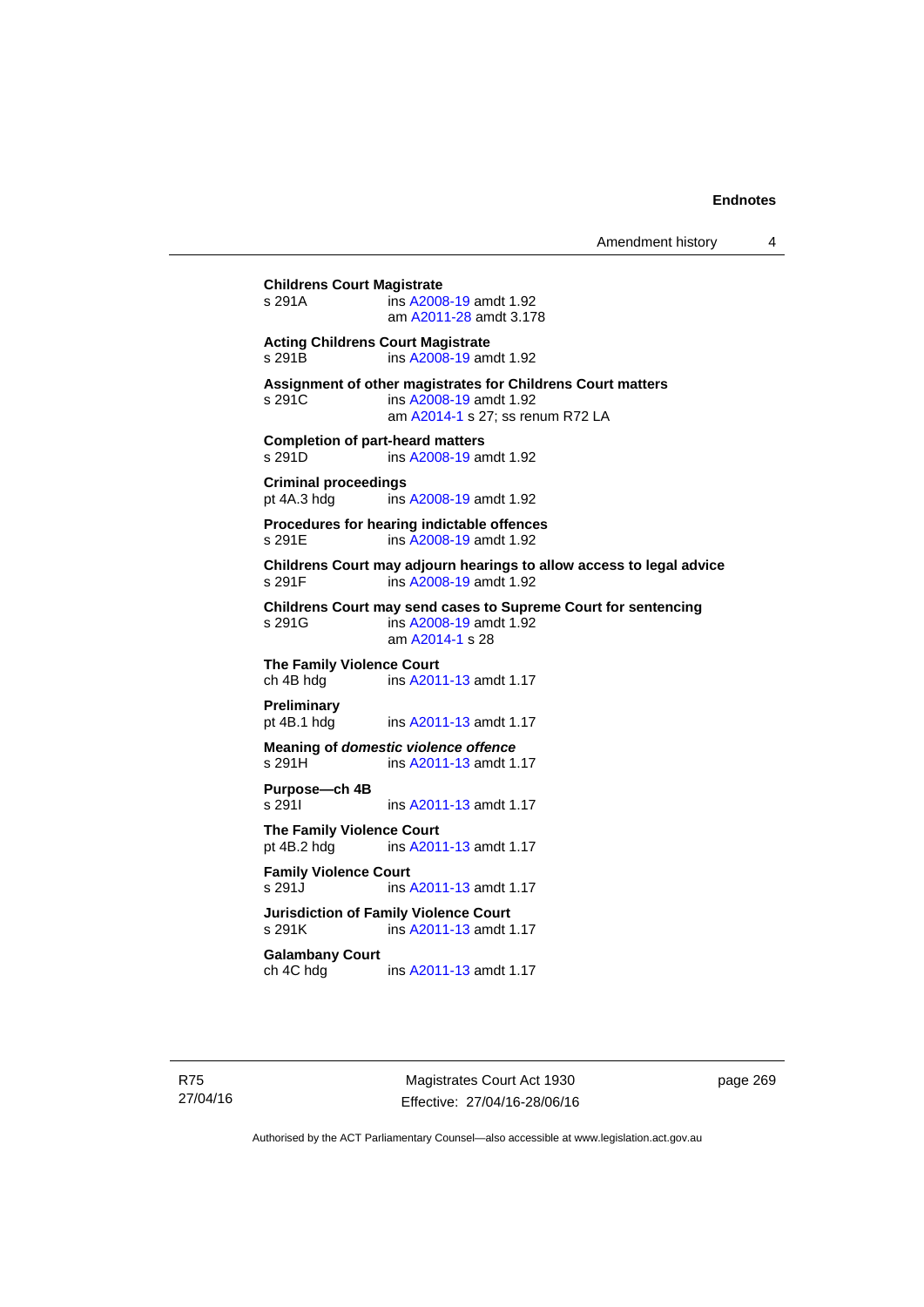4 Amendment history

**Definitions—ch 4C**  ins [A2011-13](http://www.legislation.act.gov.au/a/2011-13) amdt 1.17 def *Aboriginal or Torres Strait Islander offender* ins [A2011-13](http://www.legislation.act.gov.au/a/2011-13) amdt 1.17 am [A2011-52](http://www.legislation.act.gov.au/a/2011-52) amdt 3.137 def *circle sentencing* ins [A2011-13](http://www.legislation.act.gov.au/a/2011-13) amdt 1.17 **Galambany Court**  s 291M ins [A2011-13](http://www.legislation.act.gov.au/a/2011-13) amdt 1.17 **Directions about procedure for Galambany Court**  s 291N ins [A2011-13](http://www.legislation.act.gov.au/a/2011-13) amdt 1.17 **The Industrial Court**  ch 4D hdg ins [A2013-43](http://www.legislation.act.gov.au/a/2013-43) s 4 **Preliminary**  pt 4D.1 hdg ins [A2013-43](http://www.legislation.act.gov.au/a/2013-43) s 4 **Definitions—ch 4D**   $ins A2013-43 s 4$  $ins A2013-43 s 4$  $ins A2013-43 s 4$  def *industrial or work safety matter* ins [A2013-43](http://www.legislation.act.gov.au/a/2013-43) s 4 def *industrial or work safety offence* ins [A2013-43](http://www.legislation.act.gov.au/a/2013-43) s 4 **The Industrial Court** pt 4D.2 hdg in ins  $A2013-43 s 4$ **Industrial Court**  s 291P ins [A2013-43](http://www.legislation.act.gov.au/a/2013-43) s 4 **Jurisdiction of Industrial Court**  s 291Q ins [A2013-43](http://www.legislation.act.gov.au/a/2013-43) s 4 **Chief Magistrate to arrange business of Industrial Court**  s 291R ins [A2013-43](http://www.legislation.act.gov.au/a/2013-43) s 4 **Industrial Court Magistrate to hear all matters**  s 291S ins [A2013-43](http://www.legislation.act.gov.au/a/2013-43) s 4 **Transfer of industrial or work safety matter to Supreme Court**  s 291T ins [A2013-43](http://www.legislation.act.gov.au/a/2013-43) s 4 **Industrial Court Magistrate**<br>
pt 4D.3 hdq ins A201  $ins$  [A2013-43](http://www.legislation.act.gov.au/a/2013-43) s 4 **Industrial Court Magistrate**  s 291U ins [A2013-43](http://www.legislation.act.gov.au/a/2013-43) s 4 **Acting Industrial Court Magistrate**  s 291V ins [A2013-43](http://www.legislation.act.gov.au/a/2013-43) s 4 **Assignment of other magistrates for Industrial Court matters**  s 291W ins [A2013-43](http://www.legislation.act.gov.au/a/2013-43) s 4

page 270 Magistrates Court Act 1930 Effective: 27/04/16-28/06/16

R75 27/04/16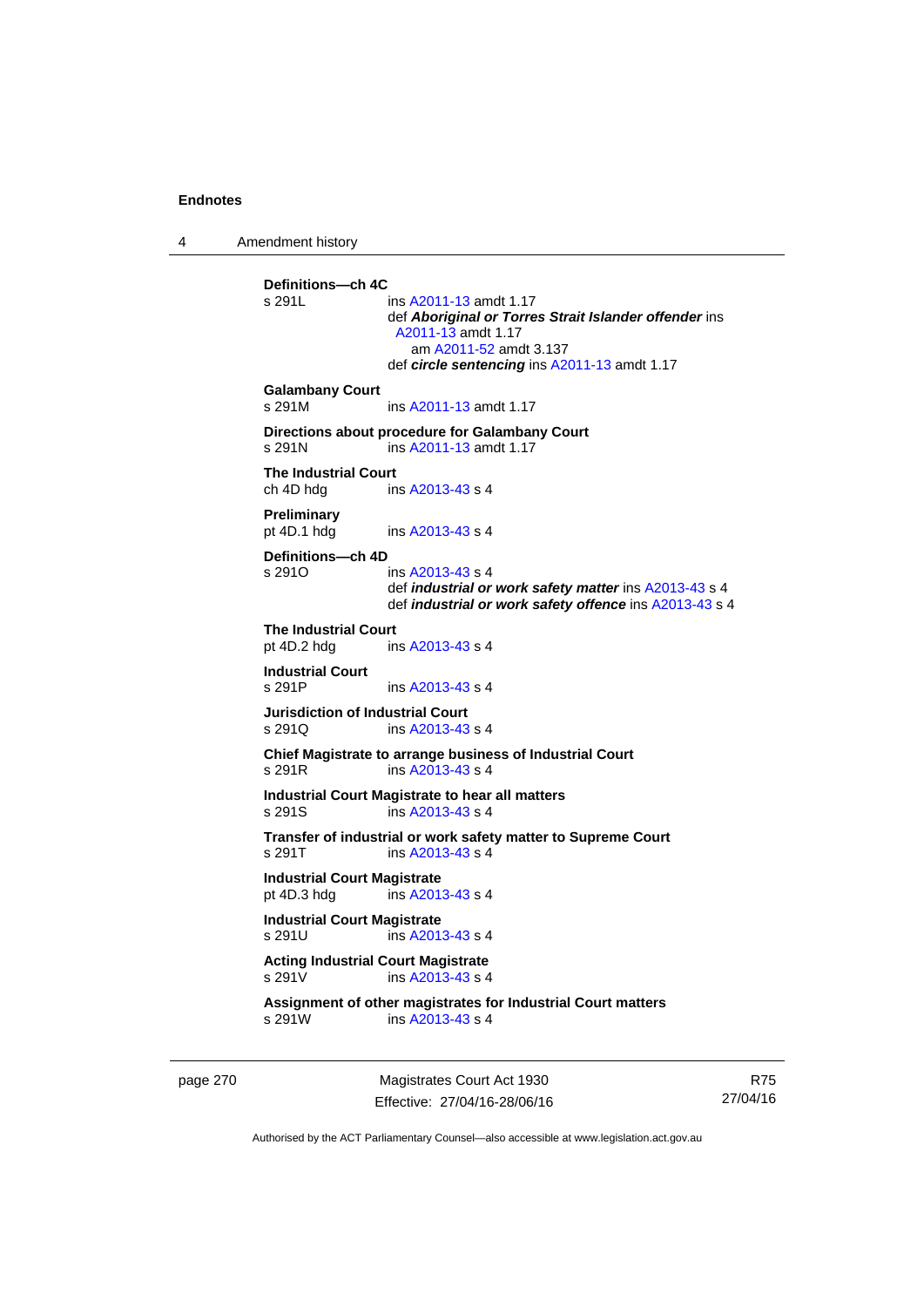Amendment history 4

|                                                  | Industrial Court-completion of part-heard matters                                                                                                                                                                |
|--------------------------------------------------|------------------------------------------------------------------------------------------------------------------------------------------------------------------------------------------------------------------|
| s 291X                                           | ins A2013-43 s 4                                                                                                                                                                                                 |
| <b>Miscellaneous</b><br>ch 5 hdg                 | (prev pt 15 hdg) sub and renum A2004-60 amdt 1.387                                                                                                                                                               |
| Hearing<br>pt 5 hdg                              | renum as pt 3.4 hdg                                                                                                                                                                                              |
| <b>Offences</b><br>pt 5.1 h dq                   | ins A2004-60 amdt 1.387                                                                                                                                                                                          |
| General<br>div 5.1 h dq                          | renum as div 3.4.1 hdg                                                                                                                                                                                           |
| <b>Evidence</b><br>div 5.2 hdg                   | renum as div 3.4.2 hdg                                                                                                                                                                                           |
| Remand<br>div 5.3 hdg                            | renum as div 3.4.3 hdg                                                                                                                                                                                           |
| <b>Committal and recognisance</b><br>div 5.4 hdg | renum as div 3.4.4 hdg                                                                                                                                                                                           |
| <b>Adjournment of proceedings</b><br>div 5.5 hdg | renum as div 3.4.5 hdg                                                                                                                                                                                           |
| s 292 hdg                                        | Failure to comply with order in nuisance action<br>ins A2004-60 amdt 1.412<br>bracketed note exp 10 January 2006 (s 3 (3))                                                                                       |
| s 292                                            | reloc from Magistrates Court (Civil Jurisdiction) Act 1982<br>s 8 (2) by A2004-60 amdt 1.450                                                                                                                     |
|                                                  | Failure to comply with Magistrates Court subpoena                                                                                                                                                                |
| s 293 hdg<br>s 293                               | bracketed note exp 10 January 2006 (s 3 (3))<br>(1) reloc from Magistrates Court (Civil Jurisdiction) Act 1982<br>s 187 (7) by A2004-60 amdt 1.488<br>(2), (3) ins A2004-60 amdt 1.412<br>om A2005-53 amdt 1.111 |
|                                                  | Failure to comply with judgment for delivery of detained goods                                                                                                                                                   |
| s 294 hdg                                        | ins A2004-60 amdt 1.412                                                                                                                                                                                          |
| s 294                                            | bracketed note exp 10 January 2006 (s 3 (3))<br>reloc from Magistrates Court (Civil Jurisdiction) Act 1982<br>s 217 (4) by A2004-60 amdt 1.502<br>om A2006-40 amdt 2.164                                         |
|                                                  |                                                                                                                                                                                                                  |

Magistrates Court Act 1930 Effective: 27/04/16-28/06/16 page 271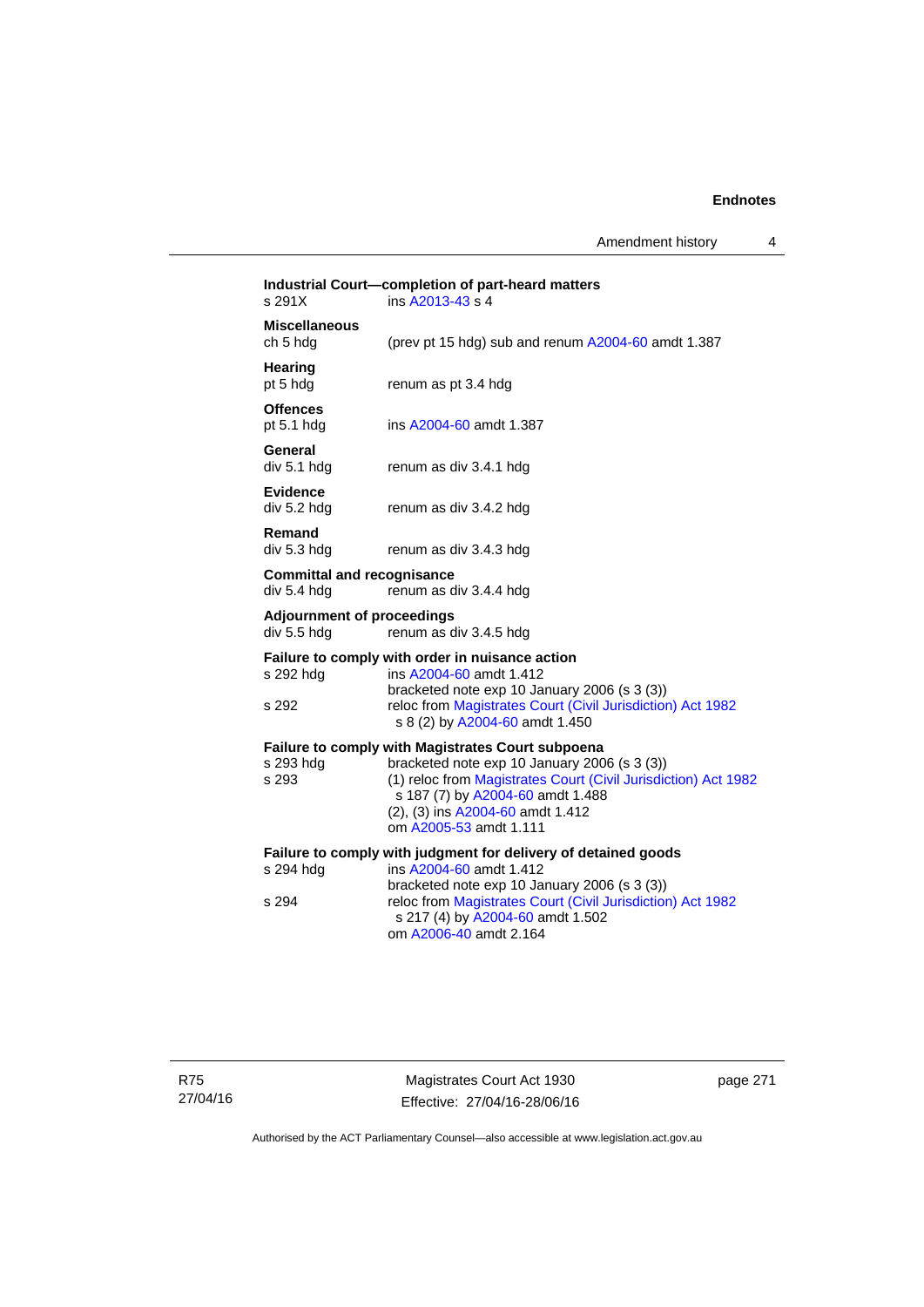4 Amendment history

|          |                                                                  | False or misleading statement by garnishee                       |          |
|----------|------------------------------------------------------------------|------------------------------------------------------------------|----------|
|          | s 295 hdg                                                        | ins A2004-60 amdt 1.412                                          |          |
|          |                                                                  | bracketed note exp 10 January 2006 (s 3 (3))                     |          |
|          | s 295                                                            | reloc from Magistrates Court (Civil Jurisdiction) Act 1982       |          |
|          |                                                                  | s 329 (2) by A2004-60 amdt 1.524                                 |          |
|          |                                                                  | om A2006-40 amdt 2.164                                           |          |
|          | Obligations of judgment creditor if garnishee pays too much      |                                                                  |          |
|          | s 296 hdg                                                        | ins A2004-60 amdt 1.412                                          |          |
|          |                                                                  | bracketed note exp 10 January 2006 (s 3 (3))                     |          |
|          | s 296                                                            | reloc from Magistrates Court (Civil Jurisdiction) Act 1982       |          |
|          |                                                                  | s 337 (1) by A2004-60 amdt 1.527                                 |          |
|          |                                                                  | om A2006-40 amdt 2.164                                           |          |
|          | Notice to be given if judgment debtor ceases employment          |                                                                  |          |
|          | s 297 hdg                                                        | ins A2004-60 amdt 1.412                                          |          |
|          |                                                                  | bracketed note exp 10 January 2006 (s 3 (3))                     |          |
|          | s 297                                                            | reloc from Magistrates Court (Civil Jurisdiction) Act 1982       |          |
|          |                                                                  | s 340 (1) by A2004-60 amdt 1.531                                 |          |
|          |                                                                  | om A2006-40 amdt 2.164                                           |          |
|          |                                                                  |                                                                  |          |
|          | Prejudice to employee                                            |                                                                  |          |
|          | s 298                                                            | reloc from Magistrates Court (Civil Jurisdiction) Act 1982 s 341 |          |
|          |                                                                  | by A2004-60 amdt 1.535                                           |          |
|          | Interference with seized property etc                            |                                                                  |          |
|          | s 299                                                            | reloc from Magistrates Court (Civil Jurisdiction) Act 1982 s 379 |          |
|          |                                                                  | by A2004-60 amdt 1.537                                           |          |
|          |                                                                  | om A2006-40 amdt 2.164                                           |          |
|          |                                                                  |                                                                  |          |
|          | Failure to comply with Small Claims Court subpoena               |                                                                  |          |
|          | s 300 hdg                                                        | bracketed note exp 10 January 2006 (s 3 (3))                     |          |
|          | s 300                                                            | (1) reloc from Magistrates Court (Civil Jurisdiction) Act 1982   |          |
|          |                                                                  | s 448 (1) by A2004-60 amdt 1.563                                 |          |
|          |                                                                  | (2), (3) ins A2004-60 amdt 1.412                                 |          |
|          |                                                                  | om A2005-53 amdt 1.112                                           |          |
|          | Witness before Small Claims Court to answer questions            |                                                                  |          |
|          | s 301                                                            | reloc from Magistrates Court (Civil Jurisdiction) Act 1982 s 449 |          |
|          |                                                                  | by A2004-60 amdt 1.568                                           |          |
|          |                                                                  | om A2005-53 amdt 1.112                                           |          |
|          |                                                                  |                                                                  |          |
|          | Contravention of Small Claims Court order in trespass proceeding |                                                                  |          |
|          | s 302 hdg                                                        | ins A2004-60 amdt 1.412                                          |          |
|          |                                                                  | bracketed note exp 10 January 2006 (s 3 (3))                     |          |
|          | s 302                                                            | reloc from Magistrates Court (Civil Jurisdiction) Act 1982       |          |
|          |                                                                  | s 460 (2) by A2004-60 amdt 1.574                                 |          |
|          |                                                                  | om A2008-36 amdt 1.486                                           |          |
|          | Other                                                            |                                                                  |          |
|          | pt $5.2$ hdg                                                     | ins A2004-60 amdt 1.412                                          |          |
|          |                                                                  | Magistrates Court Act 1930                                       | R75      |
| page 272 |                                                                  |                                                                  |          |
|          |                                                                  | Effective: 27/04/16-28/06/16                                     | 27/04/16 |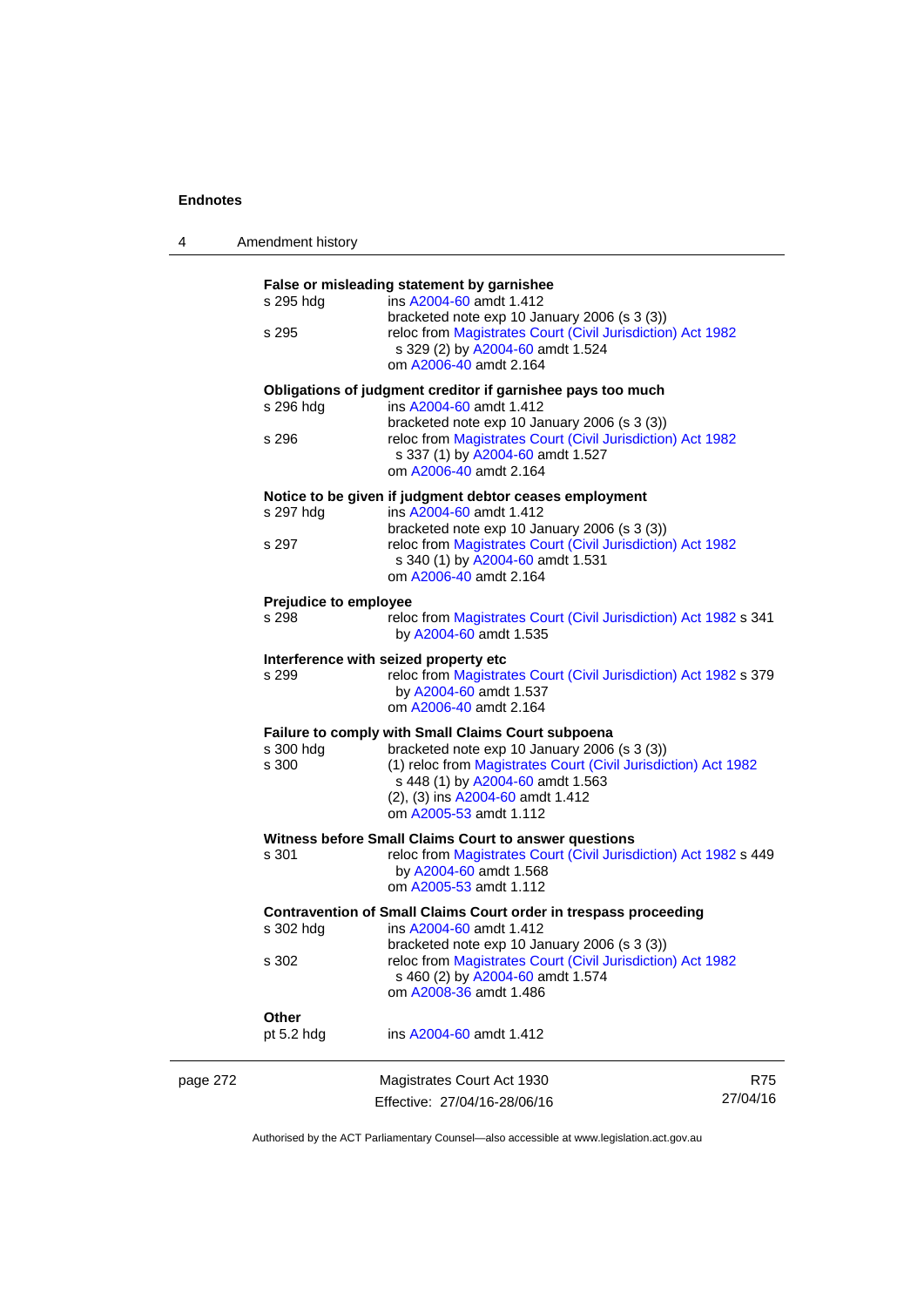### **Contempt of court**  s 307 ins [A2006-55](http://www.legislation.act.gov.au/a/2006-55) s 18 **Magistrates Court's seal**  s 308 ins [A2005-60](http://www.legislation.act.gov.au/a/2005-60) amdt 1.109 **Directions about procedure**<br>s 309 (prev s 25) (prev s 254A) ins [Ord1989-59](http://www.legislation.act.gov.au/a/1989-59) reloc by [A2004-60](http://www.legislation.act.gov.au/a/2004-60) amdt 1.385 sub [A2006-55](http://www.legislation.act.gov.au/a/2006-55) s 19; [A2011-13](http://www.legislation.act.gov.au/a/2011-13) amdt 1.18 **Hearings generally to be in public**  s 310 hdg (prev s 51 hdg) sub [A2004-60](http://www.legislation.act.gov.au/a/2004-60) amdt 1.224 s 310 (prev s 51) am [Ord1986-74](http://www.legislation.act.gov.au/a/1986-74) sub [A1996-6](http://www.legislation.act.gov.au/a/1996-6) am [A2004-60](http://www.legislation.act.gov.au/a/2004-60) amdts 1.225-1.227 reloc by [A2004-60](http://www.legislation.act.gov.au/a/2004-60) amdt 1.228 am [A2008-36](http://www.legislation.act.gov.au/a/2008-36) amdt 1.487 **Appearance by audiovisual or audio links etc**  s 311 (prev s 254B) ins [A1999-22](http://www.legislation.act.gov.au/a/1999-22) s 22 am [A2000-17](http://www.legislation.act.gov.au/a/2000-17) s 3 sch 1; [A2003-48](http://www.legislation.act.gov.au/a/2003-48) amdt 2.11; [A2004-60](http://www.legislation.act.gov.au/a/2004-60) amdt 1.388; ss renum R26 LA (see [A2004-60](http://www.legislation.act.gov.au/a/2004-60) amdt 1.389) reloc by [A2004-60](http://www.legislation.act.gov.au/a/2004-60) amdt 1.390 am [A2005-20](http://www.legislation.act.gov.au/a/2005-20) amdt 3.305 sub [A2006-55](http://www.legislation.act.gov.au/a/2006-55) s 20 am [A2010-40](http://www.legislation.act.gov.au/a/2010-40) amdt 2.17 **Failure to give evidence—committal**  s 312 hdg (prev s 255AB hdg) sub [A2004-60](http://www.legislation.act.gov.au/a/2004-60) amdt 1.397 s 312 (prev s 255AB) ins [A1994-61](http://www.legislation.act.gov.au/a/1994-61) am [A1995-46](http://www.legislation.act.gov.au/a/1995-46); [A2004-60](http://www.legislation.act.gov.au/a/2004-60) amdts 1.398-1.400 reloc by [A2004-60](http://www.legislation.act.gov.au/a/2004-60) amdt 1.401 sub [A2005-53](http://www.legislation.act.gov.au/a/2005-53) amdt 1.113 am [A2006-23](http://www.legislation.act.gov.au/a/2006-23) amdts 1.260-1.262; [A2011-22](http://www.legislation.act.gov.au/a/2011-22) amdt 1.311 **Commitment to remand centre**  s 313 (prev s 255A) ins [Ord1976-42](http://www.legislation.act.gov.au/a/1976-42) am [A1995-41](http://www.legislation.act.gov.au/a/1995-41); [A1996-6](http://www.legislation.act.gov.au/a/1996-6); [A1998-25](http://www.legislation.act.gov.au/a/1998-25) reloc by [A2004-60](http://www.legislation.act.gov.au/a/2004-60) amdt 1.402 om [A2006-23](http://www.legislation.act.gov.au/a/2006-23) amdt 1.263 **Registrar to give directions for preparation of transcript**<br>s 314 hdd (prev s 255B hdd) am A1991-44 (prev s 255B hdg) am [A1991-44](http://www.legislation.act.gov.au/a/1991-44) s 314 (prev s 255B) ins [Ord1980-4](http://www.legislation.act.gov.au/a/1980-4) am [Ord1986-71](http://www.legislation.act.gov.au/a/1986-71); [A1991-44](http://www.legislation.act.gov.au/a/1991-44); [A2004-60](http://www.legislation.act.gov.au/a/2004-60) amdt 1.403 reloc by [A2004-60](http://www.legislation.act.gov.au/a/2004-60) amdt 1.404

R75 27/04/16

Magistrates Court Act 1930 Effective: 27/04/16-28/06/16 page 273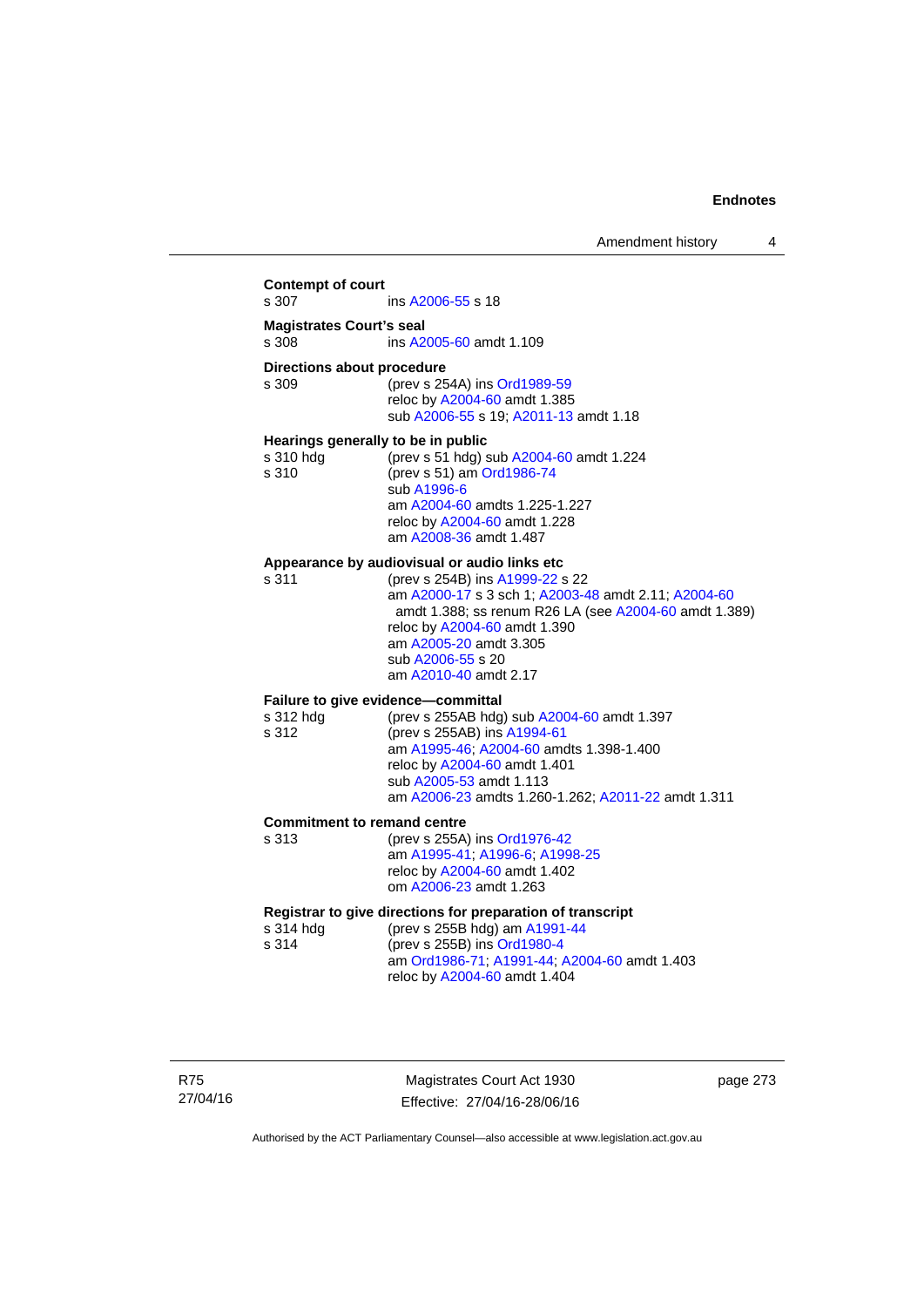4 Amendment history

# **Applications for transcripts**

s 315 (prev s 255C) ins [Ord1980-4](http://www.legislation.act.gov.au/a/1980-4) am [Ord1986-71](http://www.legislation.act.gov.au/a/1986-71); [Ord1986-83;](http://www.legislation.act.gov.au/a/1986-83) [Ord1988-45](http://www.legislation.act.gov.au/a/1988-45); [A1991-38](http://www.legislation.act.gov.au/a/1991-38); [A1991-44;](http://www.legislation.act.gov.au/a/1991-44) [A1993-4;](http://www.legislation.act.gov.au/a/1993-4) [A1994-4](http://www.legislation.act.gov.au/a/1994-4); [A1999-22](http://www.legislation.act.gov.au/a/1999-22) s 24; [A2004-60](http://www.legislation.act.gov.au/a/2004-60) amdts 1.405-1.409; ss renum R26 LA (see [A2004-60](http://www.legislation.act.gov.au/a/2004-60) amdt 1.410) reloc by [A2004-60](http://www.legislation.act.gov.au/a/2004-60) amdt 1.411

#### **Record of proceedings**

| s 316 hda | (prev s 54A hdg) sub A2004-60 amdt 1.229                |
|-----------|---------------------------------------------------------|
| s 316     | (prev s 54A) ins Ord1980-4                              |
|           | am Ord1985-41, Ord1986-71, Ord1986-74, Ord1986-83,      |
|           | Ord1990-5; A1991-44; A1991-106; A1999-22 s 19; A1999-66 |
|           | sch 3; A2000-17 s 3 sch 1; ss renum R10 LA; A2003-48    |
|           | amdt 2.9: A2004-60 amdt 1.230                           |
|           | reloc by A2004-60 amdt 1.231                            |
|           | pars renum R26 LA                                       |
|           | am A2005-20 amdt 3.306; A2010-40 amdt 2.18; A2013-45    |
|           | amdt 1.10                                               |

#### **Record of proceedings and transcript**

s 317 (prev s 60) sub [Ord1958-12](http://www.legislation.act.gov.au/a/1958-12); [Ord1967-1](http://www.legislation.act.gov.au/a/1967-1) am [Ord1972-37](http://www.legislation.act.gov.au/a/1972-37) sub [Ord1974-14](http://www.legislation.act.gov.au/a/1974-14); [Ord1980-4](http://www.legislation.act.gov.au/a/1980-4) am [A1991-44](http://www.legislation.act.gov.au/a/1991-44); [A1999-22](http://www.legislation.act.gov.au/a/1999-22) s 20; [A2004-60](http://www.legislation.act.gov.au/a/2004-60) amdts 1.233-1.237 reloc as s 317 [A2004-60](http://www.legislation.act.gov.au/a/2004-60) amdt 1.238 am [A2011-48](http://www.legislation.act.gov.au/a/2011-48) amdt 1.139

#### **Person about to leave ACT may be ordered to be examined or produce documents**

| s 318 hda | (prev s 67 hdg) am A2004-60 amdt 1.258                  |
|-----------|---------------------------------------------------------|
| s 318     | (prev s 67) am Ord1980-4; Ord1986-74; A1996-6; ss renum |
|           | R10 LA: A2004-60 amdt 1.259, amdt 1.260                 |
|           | reloc by A2004-60 amdt 1.261                            |

#### **Witnesses' rights and liabilities**

| s 319 | (prev s 68) am A1996-6, A2004-60 amdt 1.263, amdt 1.264 |
|-------|---------------------------------------------------------|
|       | reloc by A2004-60 amdt 1.265                            |

### **Depositions to be given to registrar**

| s 320 hdg | (prev s 69 hdg) am $A1991-44$                    |
|-----------|--------------------------------------------------|
| s 320     | (prev s 69) am Ord1958-12; Ord1967-1; Ord1980-4; |
|           | A1991-44: A2004-60 amdts 1.266-1.268             |
|           | reloc by A2004-60 amdt 1.269                     |

# **Domestic violence offence information**<br>s 320A **ins A2011-13** amdt 1.

ins [A2011-13](http://www.legislation.act.gov.au/a/2011-13) amdt 1.19

### **Regulation-making power**

s 321 ins [A2004-60](http://www.legislation.act.gov.au/a/2004-60) amdt 1.412

page 274 Magistrates Court Act 1930 Effective: 27/04/16-28/06/16

R75 27/04/16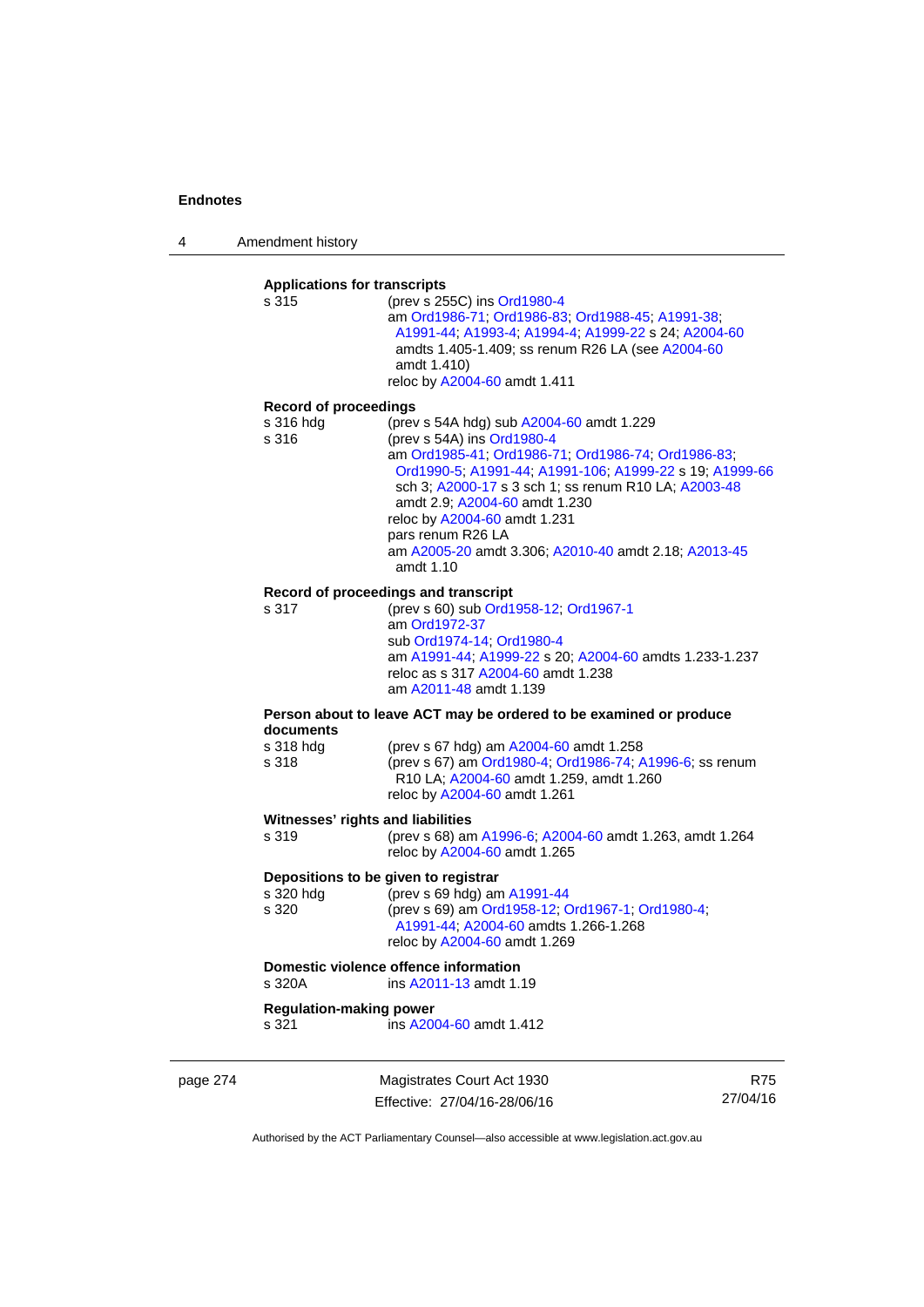## **Proceedings in case of indictable offences**  pt 6 hdg renum as pt 3.5 hdg **Preliminary**  div 6.1A hdg renum as div 3.5.1 hdg **Institution of proceedings**   $div 6.1$  hdg renum as div  $3.5.2$  hdg **Proceedings subsequent to hearing of evidence**  div 6.2 hdg renum as div 3.5.3 hdg **Costs**  renum as div 3.5.4 hdg **Recognisances of witnesses**  div 6.3 hdg renum as div 3.5.5 hdg **Miscellaneous**  div 6.4 hdg renum as div 3.5.6 hdg **Proceedings for offences punishable summarily**  pt 7 hdg renum as pt 3.6 hdg **Service and pleading by post for certain offences**  pt 7A hdg renum as pt 3.7 hdg **Infringement notices for certain offences**  pt 8 hdg renum as pt 3.8 hdg **Preliminary**  div 8.1 hdg renum as div 3.8.1 hdg **Infringement and reminder notices**  div 8.2 hdg renum as div 3.8.2 hdg **Additional provisions for vehicle-related offences**  div 8.2A hdg renum as div 3.8.3 hdg **Disputing liability**  div 8.3 hdg renum as div 3.8.4 hdg **Miscellaneous**  renum as div 3.8.5 hdg **Enforcement of decisions**  pt 9 hdg renum as pt 3.9 hdg **General**  div 9.1 hdg renum as div 3.9.1 hdg **Enforcement of fines**  div 9.2 hdg renum as div 3.9.2 hdg

R75 27/04/16

Magistrates Court Act 1930 Effective: 27/04/16-28/06/16 page 275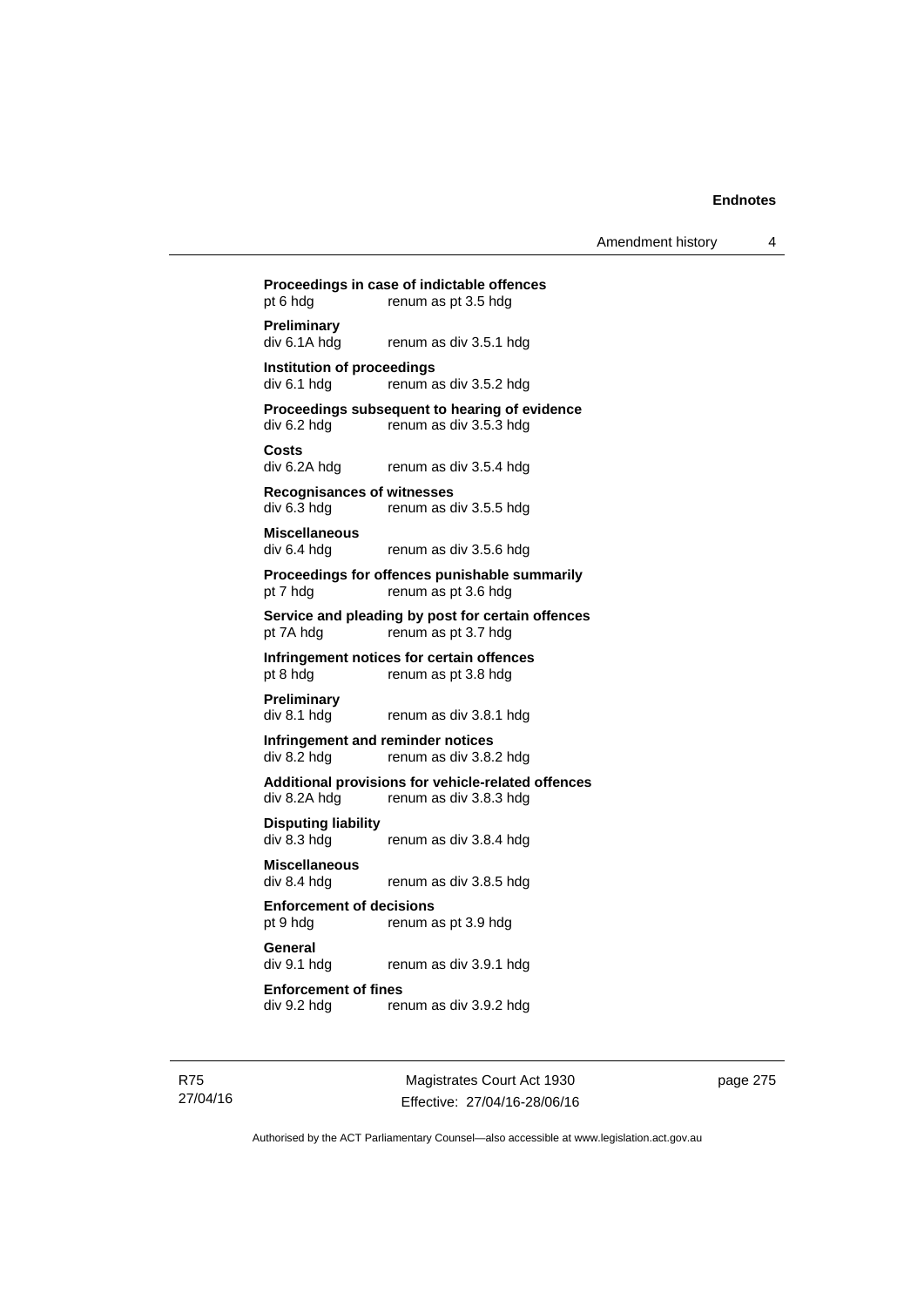| 4 | Amendment history |  |
|---|-------------------|--|
|---|-------------------|--|

**Reciprocal enforcement of fines against bodies corporate**<br>div 9.2A hdg renum as div 3.9.3 hdg renum as div 3.9.3 hdg **Adverse claims** 

pt 9 div 3 hdg om [Ord1986-74](http://www.legislation.act.gov.au/a/1986-74)

**Attachment of debts**<br>
pt 9 div 4 hdg om A1994-61 pt 9 div 4 hdg

**Imprisonment of fraudulent debtors**  pt 9 div 5 hdg om [A1994-61](http://www.legislation.act.gov.au/a/1994-61)

**Miscellaneous**  renum as div 3.9.4 hdg

**Restraining orders**  pt 10 hdg sub [A1990-65](http://www.legislation.act.gov.au/a/1990-65) om [A2001-90](http://www.legislation.act.gov.au/a/2001-90) amdt 1.79

**Appeals to Supreme Court**  pt 11 hdg renum as pt 3.10 hdg

# **Appellate jurisdiction of Supreme Court**

renum as div 3.10.1 hdg

**Appeals** 

renum as div 3.10.2 hdg

**Orders to review** 

renum as div 3.10.3 hdg

**Absconding appellants** 

pt 11 div 3A hdg ins [Ord1984-62](http://www.legislation.act.gov.au/a/1984-62) om [A1992-9](http://www.legislation.act.gov.au/a/1992-9)

**General provisions**  renum as div 3.10.4 hdg

**Protection of magistrates in the execution of their office**  pt 12 hdg om [A2004-60](http://www.legislation.act.gov.au/a/2004-60) amdt 1.369

**Costs** 

pt 13 hdg renum as pt 3.11 hdg

**Court and tribunal fees** 

pt 13A hdg orig pt 13A hdg ins [Ord1974-14](http://www.legislation.act.gov.au/a/1974-14) om [A1992-9](http://www.legislation.act.gov.au/a/1992-9) ins [A1994-4](http://www.legislation.act.gov.au/a/1994-4) sub [A2000-1](http://www.legislation.act.gov.au/a/2000-1) s 3 sch om [A2004-60](http://www.legislation.act.gov.au/a/2004-60) amdt 1.378

## **Securities**

pt 14 hdg renum as pt 3.12 hdg

page 276 Magistrates Court Act 1930 Effective: 27/04/16-28/06/16

R75 27/04/16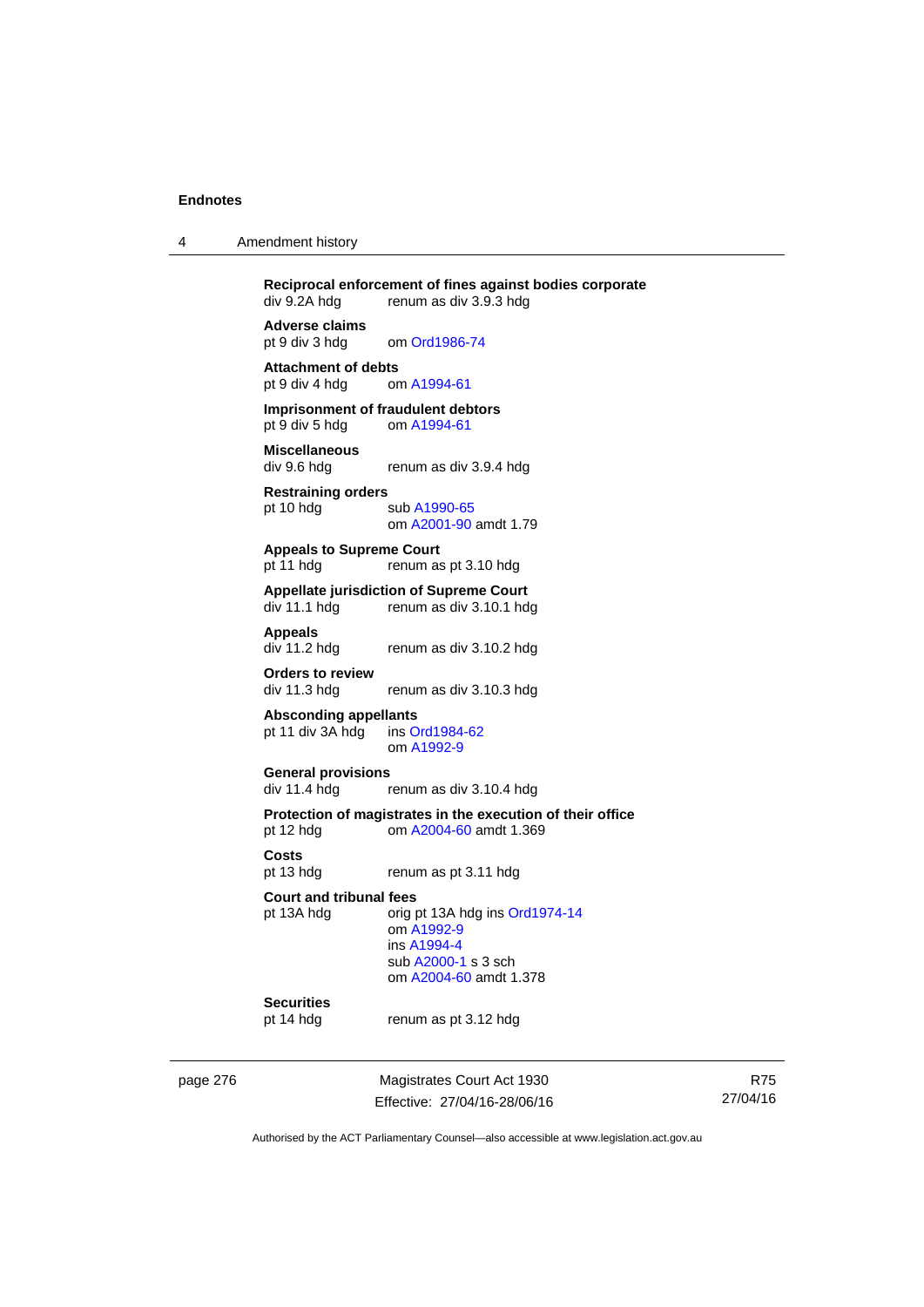## **Miscellaneous**  pt 15 hdg renum as ch 5 hdg **Transitional**  pt 16 hdg ins [A1999-34](http://www.legislation.act.gov.au/a/1999-34) om [A2001-90](http://www.legislation.act.gov.au/a/2001-90) amdt 1.81 **Transitional—Children and Young People Act 2008**  pt 17 hdg renum as ch 10 hdg **Transitional—Children and Young People Act 2008**  ch 10 hdg (prev pt 17 hdg) ins [A2008-20](http://www.legislation.act.gov.au/a/2008-20) amdt 1.5 renum as ch 10 hdg R41 LA exp 27 February 2011 (s 404 (1) (LA s 88 declaration applies)) **Childrens Court Magistrate**  s 400 ins [A2008-20](http://www.legislation.act.gov.au/a/2008-20) amdt 1.5 exp 27 February 2011 (s 404 (1) (LA s 88 declaration applies)) **Existing proceedings in Childrens Court**  s 401 ins [A2008-20](http://www.legislation.act.gov.au/a/2008-20) amdt 1.5 exp 27 February 2011 (s 404 (1) (LA s 88 declaration applies)) **Completion of part-heard matters if magistrate no longer Childrens Court magistrate etc**  s 402 ins [A2008-20](http://www.legislation.act.gov.au/a/2008-20) amdt 1.5 exp 27 February 2011 (s 404 (1) (LA s 88 declaration applies)) **Transitional regulations**  s 403 ins [A2008-20](http://www.legislation.act.gov.au/a/2008-20) amdt 1.5 exp 27 February 2011 (s 404 (1)) **Expiry—ch 10**  s 404 ins [A2008-20](http://www.legislation.act.gov.au/a/2008-20) amdt 1.5 exp 27 February 2011 (s 404 (1) (LA s 88 declaration applies)) **Transitional—Crimes Legislation Amendment Act 2008**  ch 11 hdg ins [A2008-44](http://www.legislation.act.gov.au/a/2008-44) amdt 1.91 exp 30 May 2010 (s 453) **Application of amendments—indictable offences**  s 450 ins [A2008-44](http://www.legislation.act.gov.au/a/2008-44) amdt 1.91 exp 30 May 2010 (s 453) **Application of certain other amendments**  s 451 ins [A2008-44](http://www.legislation.act.gov.au/a/2008-44) amdt 1.91 sub as mod [SL2009-20](http://www.legislation.act.gov.au/sl/2009-20) s 3 (mod lapsed on rep of [SL2009-21](http://www.legislation.act.gov.au/sl/2009-21) (4 September 2009)) sub [A2009-24](http://www.legislation.act.gov.au/a/2009-24) amdt 1.40 exp 30 May 2010 (s 453)

R75 27/04/16

Magistrates Court Act 1930 Effective: 27/04/16-28/06/16 page 277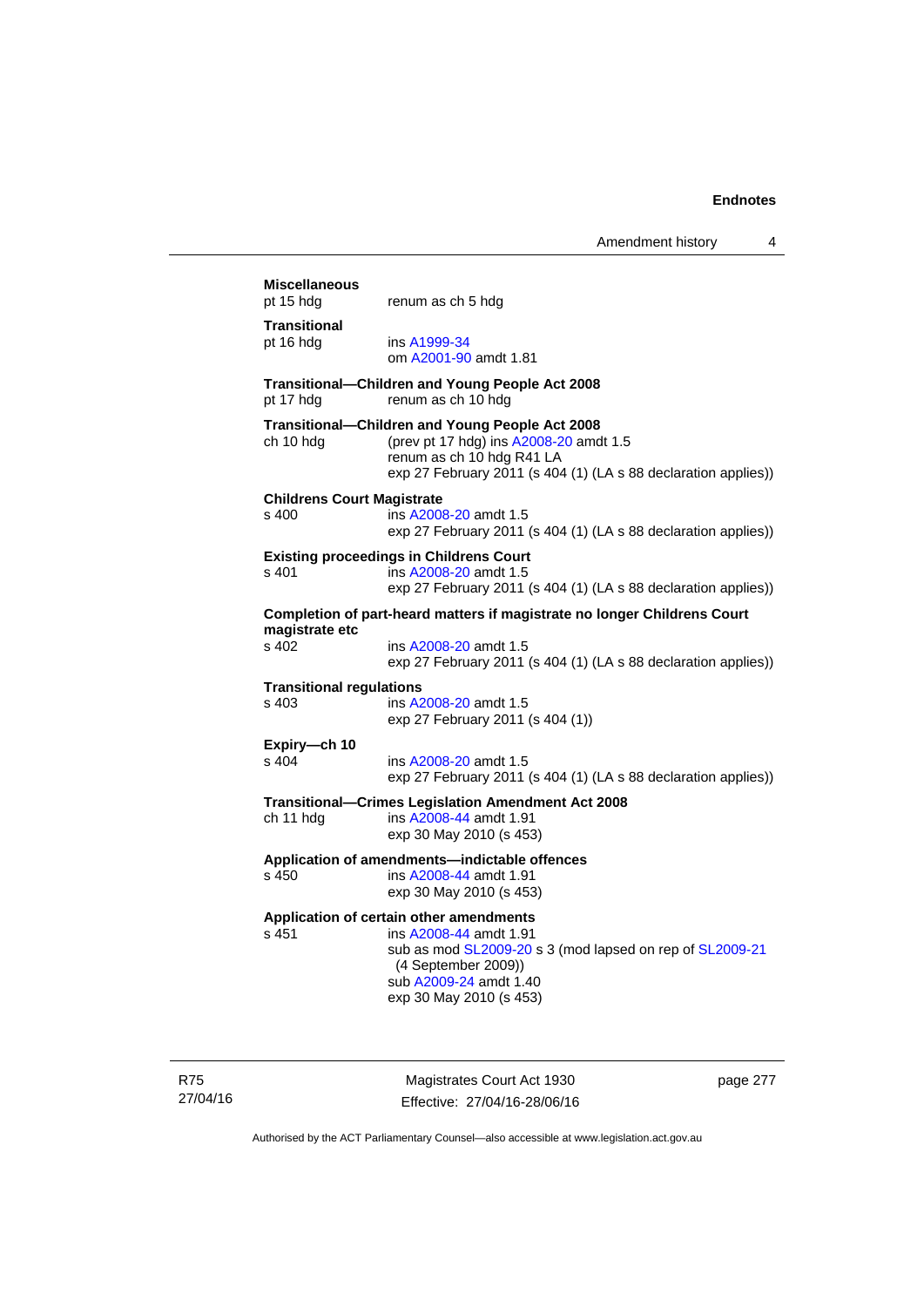4 Amendment history

| s 451A                                             | Admissibility of certain written statements made before commencement day<br>ins as mod SL2009-20 s 3 (mod lapsed on rep of SL2009-21<br>(4 September 2009))<br>sub A2009-24 amdt 1.40<br>exp 30 May 2010 (s 453 (LA s 88 declaration applies))                                                                                                                                                                                                                                                                                       |
|----------------------------------------------------|--------------------------------------------------------------------------------------------------------------------------------------------------------------------------------------------------------------------------------------------------------------------------------------------------------------------------------------------------------------------------------------------------------------------------------------------------------------------------------------------------------------------------------------|
| <b>Transitional regulations</b>                    | ins A2008-44 amdt 1.91                                                                                                                                                                                                                                                                                                                                                                                                                                                                                                               |
| $s$ 452                                            | exp 30 May 2010 (s 453)                                                                                                                                                                                                                                                                                                                                                                                                                                                                                                              |
| Expiry-ch 11                                       | ins A2008-44 amdt 1.91                                                                                                                                                                                                                                                                                                                                                                                                                                                                                                               |
| $s$ 453                                            | exp 30 May 2010 (s 453)                                                                                                                                                                                                                                                                                                                                                                                                                                                                                                              |
| ch 12 hdg                                          | Transitional-Sexual and Violent Offences Legislation Amendment Act 2008<br>ins A2008-41 s 35<br>om A2009-24 amdt 1.41                                                                                                                                                                                                                                                                                                                                                                                                                |
| <b>Application of amendments</b>                   | ins A2008-41 s 35                                                                                                                                                                                                                                                                                                                                                                                                                                                                                                                    |
| s 460                                              | om A2009-24 amdt 1.41                                                                                                                                                                                                                                                                                                                                                                                                                                                                                                                |
| Expiry-ch 12                                       | ins A2008-41 s 35                                                                                                                                                                                                                                                                                                                                                                                                                                                                                                                    |
| s 461                                              | om A2009-24 amdt 1.41                                                                                                                                                                                                                                                                                                                                                                                                                                                                                                                |
| Oath and affirmation of office<br>sch <sub>1</sub> | orig sch 1<br>am Ord1937-28; Ord1938-25 (as am Ord1938-35);<br>Ord1938-35, Ord1953-14, Ord1958-12, Ord1966-2,<br>Ord1967-1, Ord1968-25, Ord1972-37, Ord1974-14,<br>Ord1976-42; Ord1977-34; Ord1977-61; Ord1978-46;<br>Ord1979-33; Ord1984-62; Ord1985-67; Ord1986-74;<br>Ord1989-59, A1990-65, A1991-44, A1992-9, A1992-37,<br>A1993-4; A1994-61; A1996-6; A1996-82; A1998-67<br>om A2001-44 amdt 1.2769<br>pres sch 1<br>(prev sch 2) ins Ord1977-4<br>am A1997-94<br>renum as sch 1 A2001-44 amdt 1.2770<br>am A2005-20 amdt 3.307 |

page 278 Magistrates Court Act 1930 Effective: 27/04/16-28/06/16

R75 27/04/16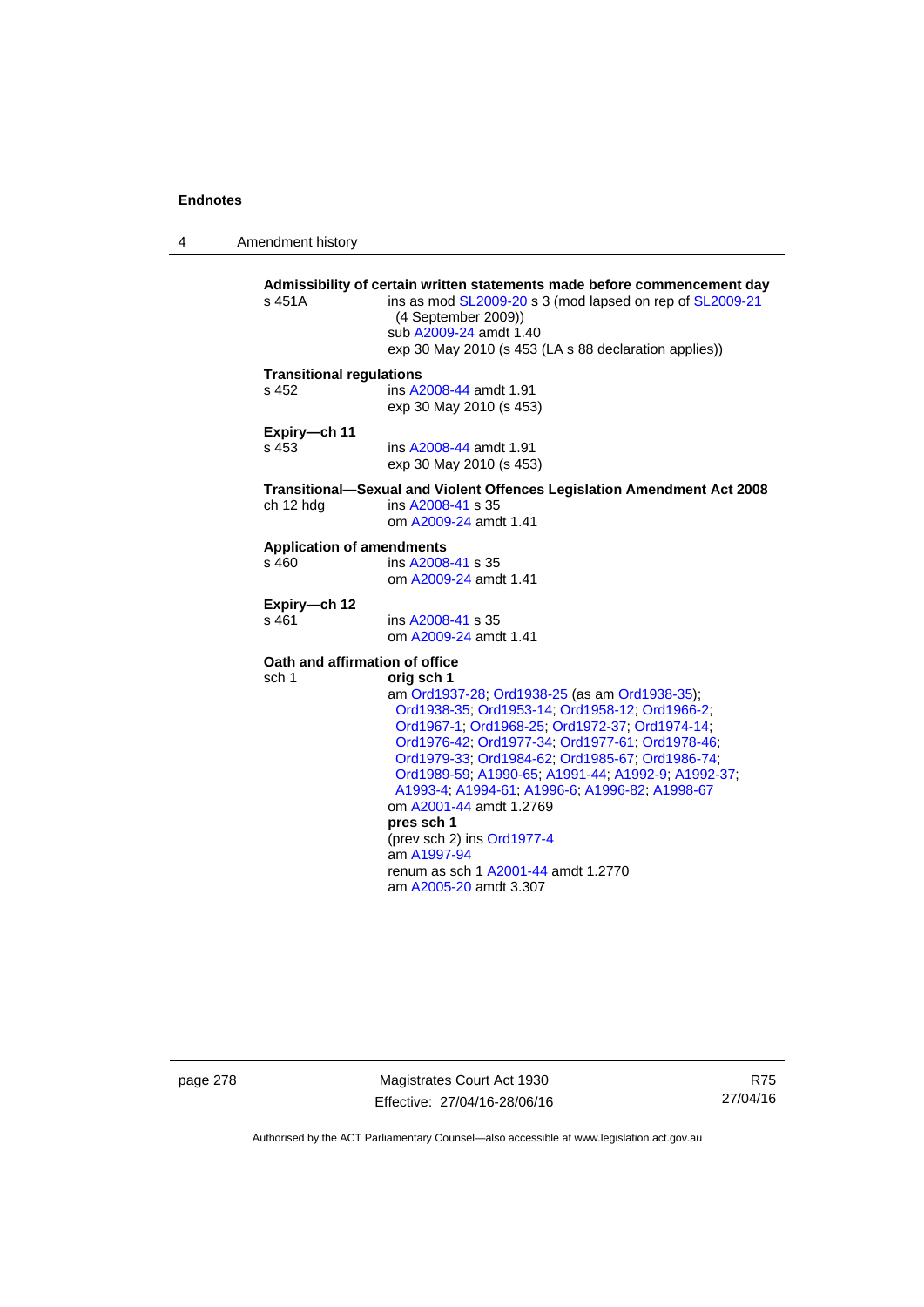Amendment history 4

| <b>ACT and corresponding courts</b><br>sch 2 | orig sch 2<br>am Ord1938-25 (as am Ord1938-35)<br>om Ord1977-4<br>prev sch 2<br>renum as sch 1<br>pres sch 2<br>ins A2010-13 amdt 1.26<br>am A2013-43 s 5; A2015-52 s 43, s 44                                                                                                                                                                                                                                                                                                                                                                                                                                                                                                                                                                                                                                                                                                                                                   |
|----------------------------------------------|----------------------------------------------------------------------------------------------------------------------------------------------------------------------------------------------------------------------------------------------------------------------------------------------------------------------------------------------------------------------------------------------------------------------------------------------------------------------------------------------------------------------------------------------------------------------------------------------------------------------------------------------------------------------------------------------------------------------------------------------------------------------------------------------------------------------------------------------------------------------------------------------------------------------------------|
| sch <sub>3</sub>                             | am Ord1938-25 (as am Ord1938-35); Ord1976-42;<br>Ord1985-67, A1991-44<br>om A2001-44 amdt 1.2771                                                                                                                                                                                                                                                                                                                                                                                                                                                                                                                                                                                                                                                                                                                                                                                                                                 |
| Fees<br>sch 4                                | am Ord1937-5; Ord1937-28<br>om Ord1953-14                                                                                                                                                                                                                                                                                                                                                                                                                                                                                                                                                                                                                                                                                                                                                                                                                                                                                        |
| sch 5                                        | om Ord1953-14                                                                                                                                                                                                                                                                                                                                                                                                                                                                                                                                                                                                                                                                                                                                                                                                                                                                                                                    |
| Witnesses' expenses                          |                                                                                                                                                                                                                                                                                                                                                                                                                                                                                                                                                                                                                                                                                                                                                                                                                                                                                                                                  |
| sch 6                                        | om Ord1953-14                                                                                                                                                                                                                                                                                                                                                                                                                                                                                                                                                                                                                                                                                                                                                                                                                                                                                                                    |
| <b>Dictionary</b>                            |                                                                                                                                                                                                                                                                                                                                                                                                                                                                                                                                                                                                                                                                                                                                                                                                                                                                                                                                  |
| dict                                         | ins A2004-60 amdt 1.413<br>am A2006-23 amdt 1.264, amdt 1.265; A2008-42 s 17;<br>A2009-49 amdt 3.114; A2011-22 amdt 1.309; A2011-28<br>amdt 3.179; A2016-18 amdt 3.143<br>def Aboriginal or Torres Strait Islander offender ins<br>A2011-13 amdt 1.20<br>def ACT court ins A2011-28 amdt 3.180<br>def administering authority ins A2004-60 amdt 1.413<br>def <i>administrator</i> ins A2004-60 amdt 1.413<br>om A2006-23 amdt 1.266<br>def another jurisdiction ins A2004-60 amdt 1.413<br>def appeal ins A2004-60 amdt 1.413<br>def appearance ins A2004-60 amdt 1.413<br>def applicant ins A2004-60 amdt 1.413<br>om A2008-36 amdt 1.488<br>def <i>application</i> ins A2004-60 amdt 1.413<br>om A2008-36 amdt 1.488<br>def authorised person ins A2004-60 amdt 1.413<br>sub A2008-42 s 18<br>def back-up offence ins A2014-1 s 29<br>def <b>bailiff</b> ins A2004-60 amdt 1.413<br>def certified copy ins A2011-28 amdt 3.181 |

R75 27/04/16

Magistrates Court Act 1930 Effective: 27/04/16-28/06/16 page 279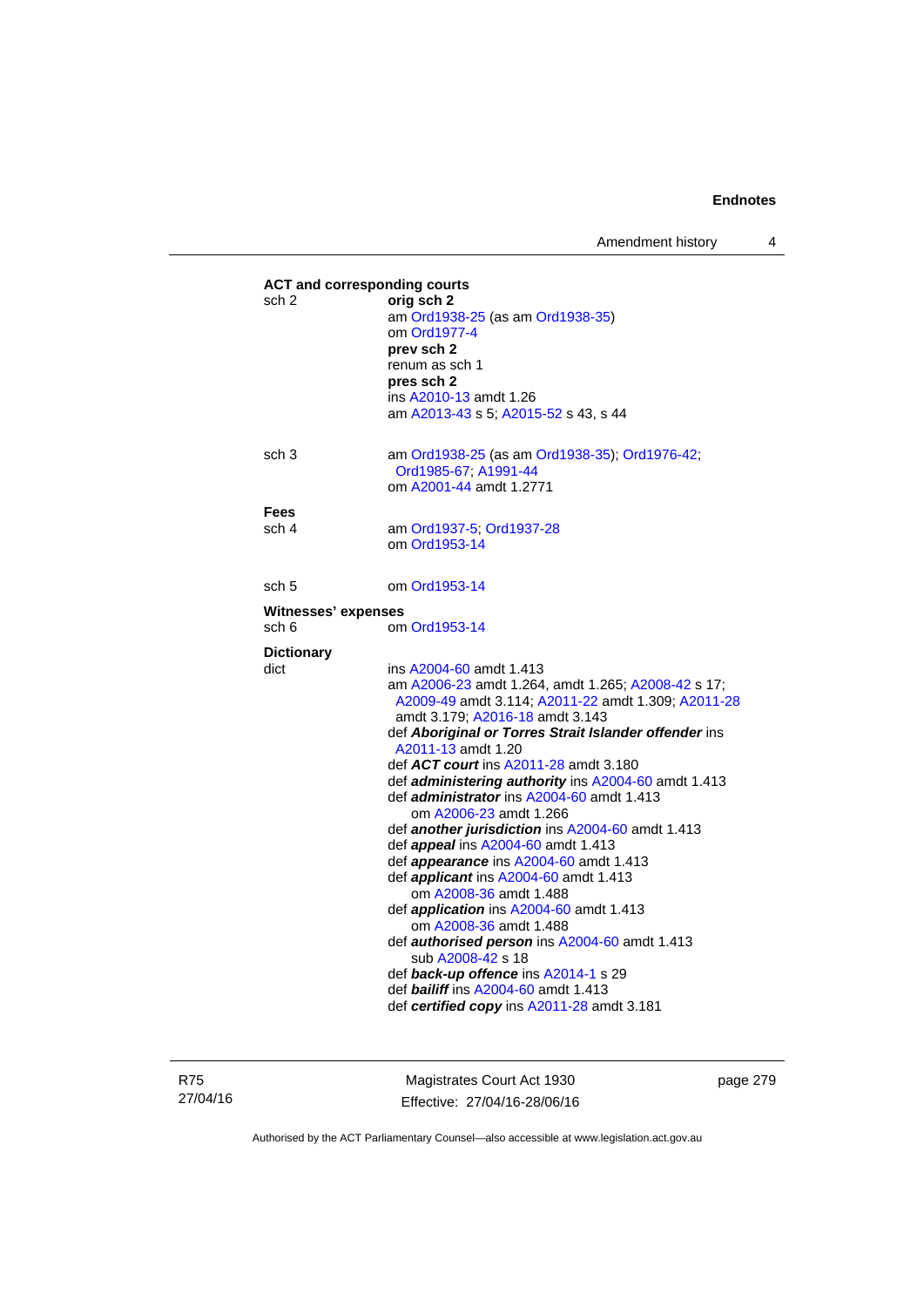4 Amendment history

 def *certified copies* ins [A2004-60](http://www.legislation.act.gov.au/a/2004-60) amdt 1.413 om [A2011-28](http://www.legislation.act.gov.au/a/2011-28) amdt 3.181 def *circle sentencing* ins [A2011-13](http://www.legislation.act.gov.au/a/2011-13) amdt 1.20 def *claim* ins [A2004-60](http://www.legislation.act.gov.au/a/2004-60) amdt 1.413 def *committal order* ins [A2006-23](http://www.legislation.act.gov.au/a/2006-23) amdt 1.267 def *common boundaries determination* ins [A2004-60](http://www.legislation.act.gov.au/a/2004-60) amdt 1.413 om [A2008-36](http://www.legislation.act.gov.au/a/2008-36) amdt 1.488 def *corresponding court* ins [A2011-28](http://www.legislation.act.gov.au/a/2011-28) amdt 3.182 def *contract application* ins [A2004-60](http://www.legislation.act.gov.au/a/2004-60) amdt 1.413 om [A2008-36](http://www.legislation.act.gov.au/a/2008-36) amdt 1.488 def *conviction* ins [A2004-60](http://www.legislation.act.gov.au/a/2004-60) amdt 1.413 def *court* ins [A2004-60](http://www.legislation.act.gov.au/a/2004-60) amdt 1.413 def *court*, for division 2.2.3A ins [A2011-28](http://www.legislation.act.gov.au/a/2011-28) amdt 3.182 def *court attendance notice* ins [A2008-42](http://www.legislation.act.gov.au/a/2008-42) s 19 def *Crimes Act* ins [A2004-60](http://www.legislation.act.gov.au/a/2004-60) amdt 1.413 def *damages application* ins [A2004-60](http://www.legislation.act.gov.au/a/2004-60) amdt 1.413 om [A2008-36](http://www.legislation.act.gov.au/a/2008-36) amdt 1.488 def *date of service* ins [A2004-60](http://www.legislation.act.gov.au/a/2004-60) amdt 1.413 def *debt application* ins [A2004-60](http://www.legislation.act.gov.au/a/2004-60) amdt 1.413 om [A2008-36](http://www.legislation.act.gov.au/a/2008-36) amdt 1.488 def *debt declaration* ins [A2004-60](http://www.legislation.act.gov.au/a/2004-60) amdt 1.413 om [A2008-36](http://www.legislation.act.gov.au/a/2008-36) amdt 1.488 def *decision* ins [A2004-60](http://www.legislation.act.gov.au/a/2004-60) amdt 1.413 def *default notice* ins [A2004-60](http://www.legislation.act.gov.au/a/2004-60) amdt 1.413 om [A2010-21](http://www.legislation.act.gov.au/a/2010-21) amdt 1.14 def *defendant* ins [A2004-60](http://www.legislation.act.gov.au/a/2004-60) amdt 1.413 def *domestic violence offence* ins [A2011-13](http://www.legislation.act.gov.au/a/2011-13) amdt 1.20 def *driver* ins [A2004-60](http://www.legislation.act.gov.au/a/2004-60) amdt 1.413 def *escort* ins [A2004-60](http://www.legislation.act.gov.au/a/2004-60) amdt 1.413 om [A2006-23](http://www.legislation.act.gov.au/a/2006-23) amdt 1.268 def *fine* ins [A2004-60](http://www.legislation.act.gov.au/a/2004-60) amdt 1.413 sub [A2010-21](http://www.legislation.act.gov.au/a/2010-21) amdt 1.15 def *fine defaulter* ins [A2004-60](http://www.legislation.act.gov.au/a/2004-60) amdt 1.413 om [A2010-21](http://www.legislation.act.gov.au/a/2010-21) amdt 1.16 def *goods application* ins [A2004-60](http://www.legislation.act.gov.au/a/2004-60) amdt 1.413 om [A2008-36](http://www.legislation.act.gov.au/a/2008-36) amdt 1.488 def *government agency* ins [A2004-60](http://www.legislation.act.gov.au/a/2004-60) amdt 1.413 om [A2010-21](http://www.legislation.act.gov.au/a/2010-21) amdt 1.16 def *hearing* ins [A2004-60](http://www.legislation.act.gov.au/a/2004-60) amdt 1.413 def *home address* ins [A2004-60](http://www.legislation.act.gov.au/a/2004-60) amdt 1.413 om [A2009-49](http://www.legislation.act.gov.au/a/2009-49) amdt 3.115 def *illegal user declaration* ins [A2004-60](http://www.legislation.act.gov.au/a/2004-60) amdt 1.413 def *indictable offence* ins [A2004-60](http://www.legislation.act.gov.au/a/2004-60) amdt 1.413 def *indictment* ins [A2004-60](http://www.legislation.act.gov.au/a/2004-60) amdt 1.413 def *industrial or work safety matter* ins [A2013-43](http://www.legislation.act.gov.au/a/2013-43) s 6 def *industrial or work safety offence* ins [A2013-43](http://www.legislation.act.gov.au/a/2013-43) s 6

page 280 Magistrates Court Act 1930 Effective: 27/04/16-28/06/16

R75 27/04/16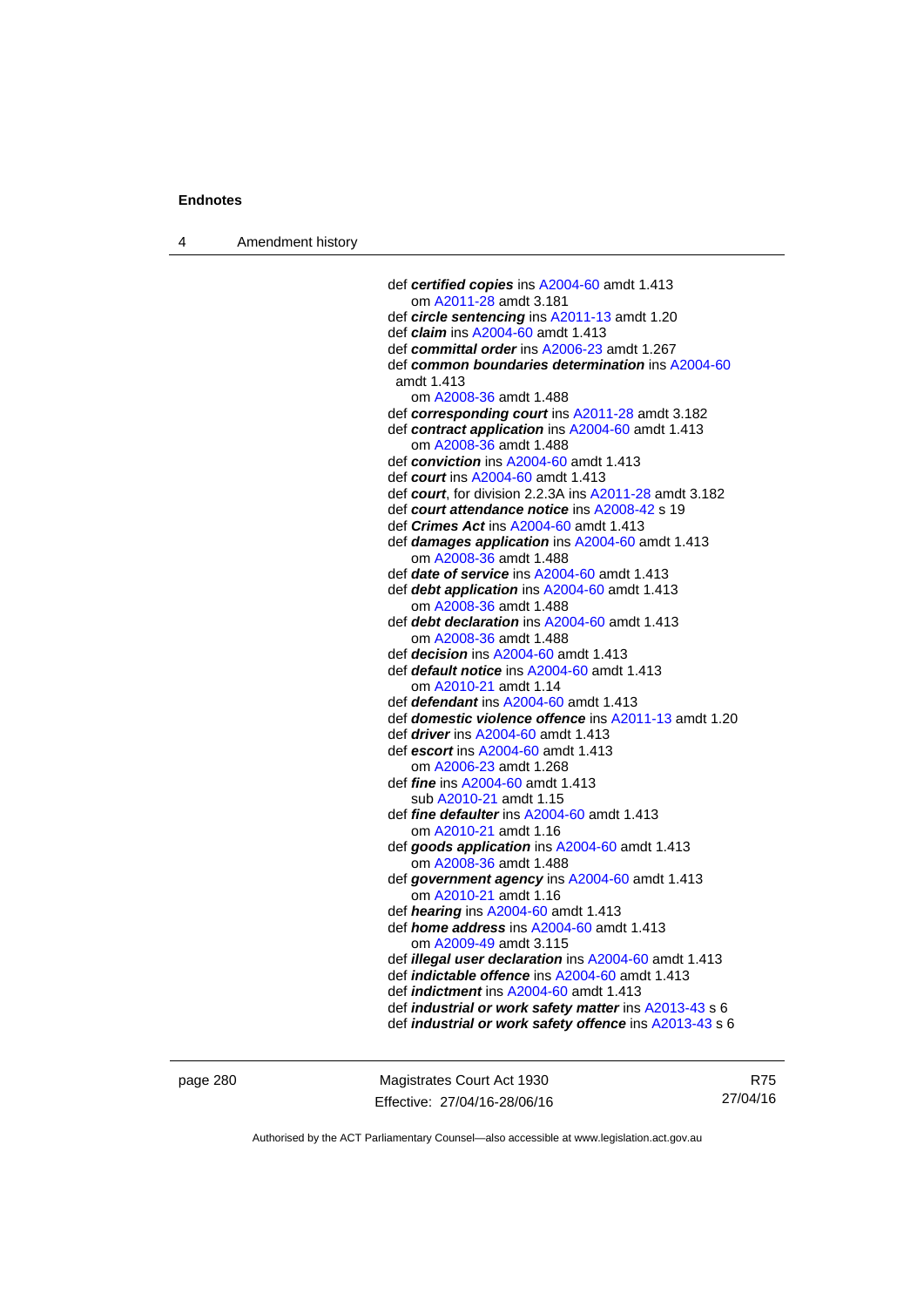def *information* ins [A2004-60](http://www.legislation.act.gov.au/a/2004-60) amdt 1.413 def *infringement notice* ins [A2004-60](http://www.legislation.act.gov.au/a/2004-60) amdt 1.413 sub [A2011-28](http://www.legislation.act.gov.au/a/2011-28) amdt 3.183 def *infringement notice offence* ins [A2004-60](http://www.legislation.act.gov.au/a/2004-60) amdt 1.413 def *infringement notice penalty* ins [A2004-60](http://www.legislation.act.gov.au/a/2004-60) amdt 1.413 def *inquiry* ins [A2004-60](http://www.legislation.act.gov.au/a/2004-60) amdt 1.413 om [A2008-36](http://www.legislation.act.gov.au/a/2008-36) amdt 1.488 def *judgment* ins [A2004-60](http://www.legislation.act.gov.au/a/2004-60) amdt 1.413 om [A2008-36](http://www.legislation.act.gov.au/a/2008-36) amdt 1.488 def *judicial exchange arrangement* ins [A2011-28](http://www.legislation.act.gov.au/a/2011-28) amdt 3.184 def *judicial offer* ins [A2011-28](http://www.legislation.act.gov.au/a/2011-28) amdt 3.184 def *jury* ins [A2004-60](http://www.legislation.act.gov.au/a/2004-60) amdt 1.413 om [A2011-28](http://www.legislation.act.gov.au/a/2011-28) amdt 3.185 def *known offender declaration* ins [A2004-60](http://www.legislation.act.gov.au/a/2004-60) amdt 1.413 def *law in force in the ACT* ins [A2004-60](http://www.legislation.act.gov.au/a/2004-60) amdt 1.413 def *magistrate* ins [A2004-60](http://www.legislation.act.gov.au/a/2004-60) amdt 1.413 am [A2005-20](http://www.legislation.act.gov.au/a/2005-20) amdt 3.308 def *notice of intention to defend form* ins [A2005-20](http://www.legislation.act.gov.au/a/2005-20) amdt 3.309 def *notice to defendant form* ins [A2005-20](http://www.legislation.act.gov.au/a/2005-20) amdt 3.309 def *nuisance application* ins [A2004-60](http://www.legislation.act.gov.au/a/2004-60) amdt 1.413 om [A2008-36](http://www.legislation.act.gov.au/a/2008-36) amdt 1.488 def *outstanding fine* ins [A2004-60](http://www.legislation.act.gov.au/a/2004-60) amdt 1.413 om [A2010-21](http://www.legislation.act.gov.au/a/2010-21) amdt 1.16 def *participating jurisdiction* ins [A2011-28](http://www.legislation.act.gov.au/a/2011-28) amdt 3.186 def *penalty notice* ins [A2004-60](http://www.legislation.act.gov.au/a/2004-60) amdt 1.413 om [A2010-21](http://www.legislation.act.gov.au/a/2010-21) amdt 1.16 def *plea of guilty form* ins [A2005-20](http://www.legislation.act.gov.au/a/2005-20) amdt 3.309 def *prescribed offence* ins [A2004-60](http://www.legislation.act.gov.au/a/2004-60) amdt 1.413 def *prescribed period* ins [A2011-28](http://www.legislation.act.gov.au/a/2011-28) amdt 3.187 def *proceeding* ins [A2004-60](http://www.legislation.act.gov.au/a/2004-60) amdt 1.413 om [A2008-36](http://www.legislation.act.gov.au/a/2008-36) amdt 1.488 def *reciprocating court* ins [A2004-60](http://www.legislation.act.gov.au/a/2004-60) amdt 1.413 def *referee* ins [A2004-60](http://www.legislation.act.gov.au/a/2004-60) amdt 1.413 om [A2008-36](http://www.legislation.act.gov.au/a/2008-36) amdt 1.488 def *reference appeal* ins [A2005-5](http://www.legislation.act.gov.au/a/2005-5) s 34 def *registered* ins [A2004-60](http://www.legislation.act.gov.au/a/2004-60) amdt 1.413 def *registered operator* ins [A2004-60](http://www.legislation.act.gov.au/a/2004-60) amdt 1.413 om [A2005-20](http://www.legislation.act.gov.au/a/2005-20) amdt 3.310 def *registrar* ins [A2004-60](http://www.legislation.act.gov.au/a/2004-60) amdt 1.413 def *related offence* ins [A2014-1](http://www.legislation.act.gov.au/a/2014-1) s 29 def *relevant officer* ins [A2004-60](http://www.legislation.act.gov.au/a/2004-60) amdt 1.413 def *reminder notice* ins [A2004-60](http://www.legislation.act.gov.au/a/2004-60) amdt 1.413 def *reporting officer* ins [A2011-28](http://www.legislation.act.gov.au/a/2011-28) amdt 3.187 def *respondent* ins [A2004-60](http://www.legislation.act.gov.au/a/2004-60) amdt 1.413 om [A2008-36](http://www.legislation.act.gov.au/a/2008-36) amdt 1.488 def *responsible person* ins [A2004-60](http://www.legislation.act.gov.au/a/2004-60) amdt 1.413

R75 27/04/16

Magistrates Court Act 1930 Effective: 27/04/16-28/06/16 page 281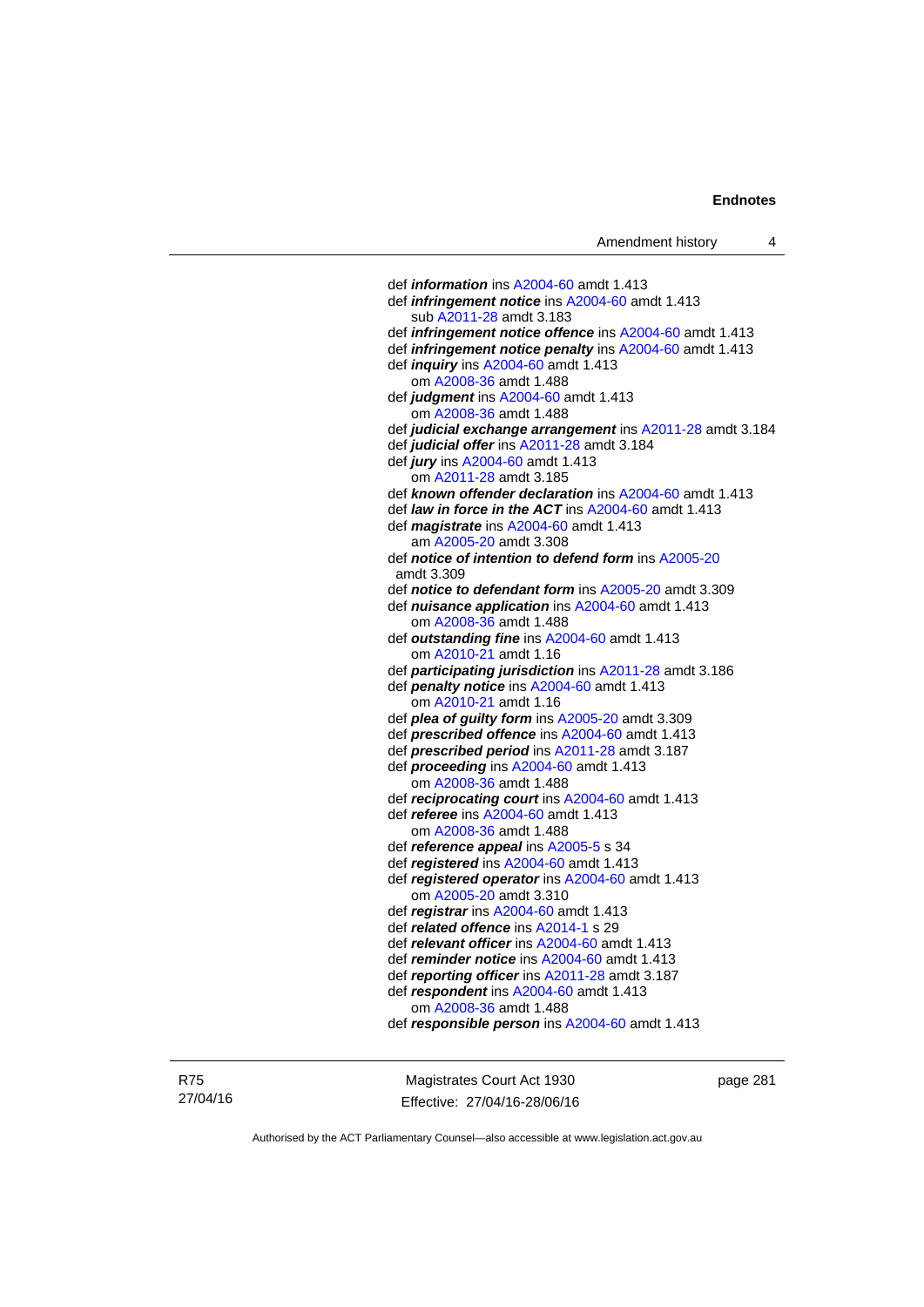4 Amendment history

- def *review appeal* ins [A2008-44](http://www.legislation.act.gov.au/a/2008-44) amdt 1.92 am [A2011-28](http://www.legislation.act.gov.au/a/2011-28) amdt 3.188 def *rules* ins [A2004-60](http://www.legislation.act.gov.au/a/2004-60) amdt 1.413 sub [A2008-36](http://www.legislation.act.gov.au/a/2008-36) amdt 1.489 def *security* ins [A2010-21](http://www.legislation.act.gov.au/a/2010-21) amdt 1.17 def *Small Claims Court* ins [A2004-60](http://www.legislation.act.gov.au/a/2004-60) amdt 1.413 om [A2008-36](http://www.legislation.act.gov.au/a/2008-36) amdt 1.490 def *sold vehicle declaration* ins [A2004-60](http://www.legislation.act.gov.au/a/2004-60) amdt 1.413 def *State* ins [A2004-60](http://www.legislation.act.gov.au/a/2004-60) amdt 1.413 def *summary conviction* ins [A2004-60](http://www.legislation.act.gov.au/a/2004-60) amdt 1.413 def *superintendent* ins [A2004-60](http://www.legislation.act.gov.au/a/2004-60) amdt 1.413 om [A2006-23](http://www.legislation.act.gov.au/a/2006-23) amdt 1.268 def *Territory entity* ins [A2004-60](http://www.legislation.act.gov.au/a/2004-60) amdt 1.413 om [A2010-21](http://www.legislation.act.gov.au/a/2010-21) amdt 1.18 def *Territory fine* ins [A2004-60](http://www.legislation.act.gov.au/a/2004-60) amdt 1.413 def *this jurisdiction* ins [A2011-28](http://www.legislation.act.gov.au/a/2011-28) amdt 3.189 def *trader's plate* ins [A2004-60](http://www.legislation.act.gov.au/a/2004-60) amdt 1.413 om [A2005-20](http://www.legislation.act.gov.au/a/2005-20) amdt 3.310 def *trespass application* ins [A2004-60](http://www.legislation.act.gov.au/a/2004-60) amdt 1.413 om [A2008-36](http://www.legislation.act.gov.au/a/2008-36) amdt 1.490 def *unknown offender declaration* ins [A2004-60](http://www.legislation.act.gov.au/a/2004-60) amdt 1.413 def *vehicle* ins [A2004-60](http://www.legislation.act.gov.au/a/2004-60) amdt 1.413 def *vehicle-related offence* ins [A2005-20](http://www.legislation.act.gov.au/a/2005-20) amdt 3.311
	- def *warrant* ins [A2011-28](http://www.legislation.act.gov.au/a/2011-28) amdt 3.190

page 282 Magistrates Court Act 1930 Effective: 27/04/16-28/06/16

R75 27/04/16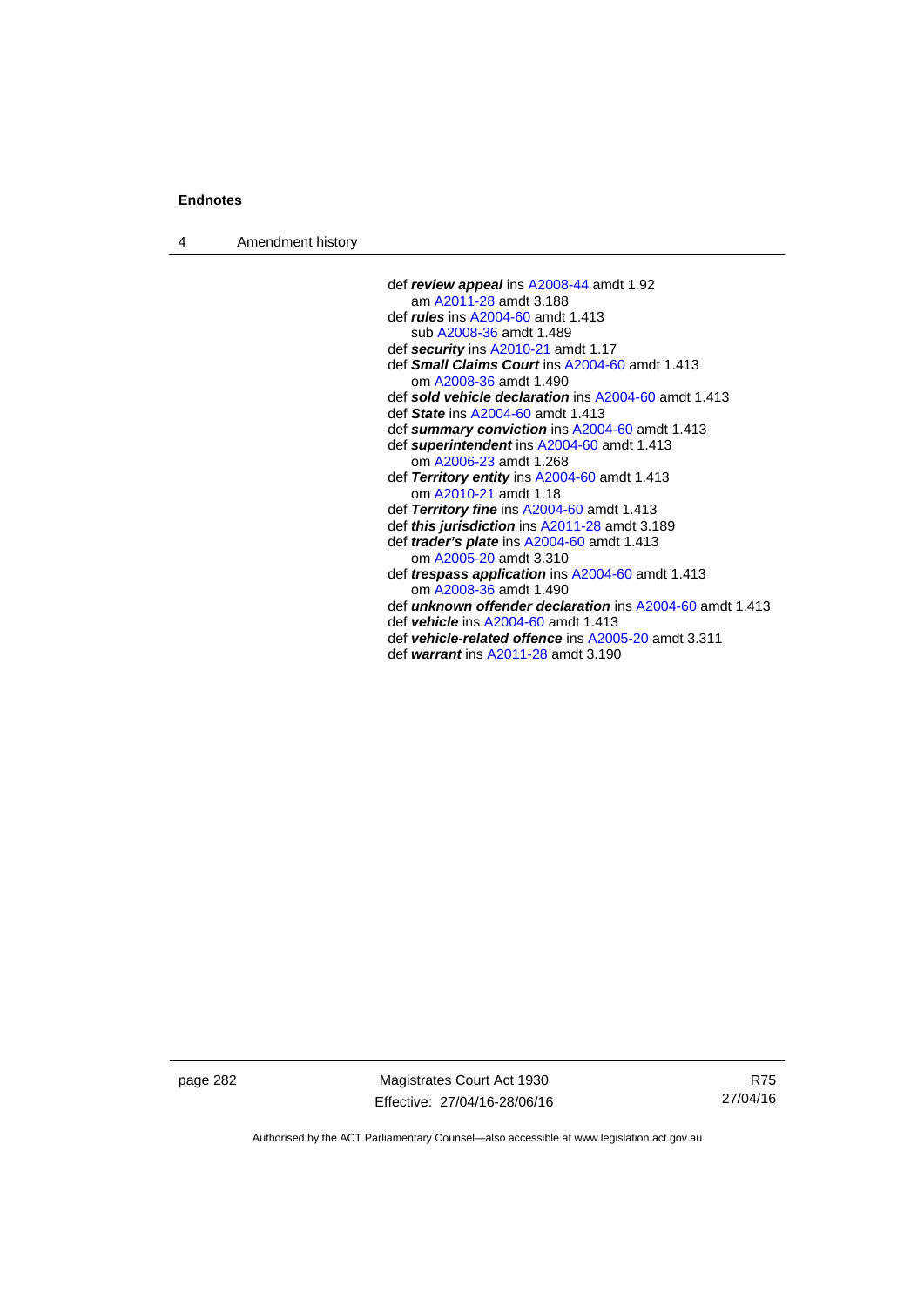## **5 Earlier republications**

Some earlier republications were not numbered. The number in column 1 refers to the publication order.

Since 12 September 2001 every authorised republication has been published in electronic pdf format on the ACT legislation register. A selection of authorised republications have also been published in printed format. These republications are marked with an asterisk (\*) in column 1. Electronic and printed versions of an authorised republication are identical.

| <b>Republication</b><br>No and date | <b>Effective</b>            | Last<br>amendment<br>made by | <b>Republication</b><br>for                                                                |
|-------------------------------------|-----------------------------|------------------------------|--------------------------------------------------------------------------------------------|
| R <sub>1</sub><br>3 Aug 1992        | 3 Aug 1992-<br>27 Nov 1992  | A1992-37                     | initial republication<br>since self-<br>government                                         |
| R <sub>1</sub> (RI)<br>23 Feb 2006  | 3 Aug 1992-<br>27 Nov 1992  | A1992-37                     | reissue of printed<br>version and<br>includes<br>retrospective<br>amendments by<br>A1996-6 |
| R <sub>1</sub> A<br>23 Feb 2006     | 23 Nov 1992-<br>28 Feb 1993 | A1992-37                     | amendments by<br>A1992-9 and<br>includes<br>retrospective<br>amendments by<br>A1996-6      |
| R <sub>1</sub> B<br>23 Feb 2006     | 1 Mar 1993-<br>7 Mar 1993   | A1993-2                      | amendments by<br>A1993-2 and<br>includes<br>retrospective<br>amendments by<br>A1996-6      |
| R <sub>1</sub> C<br>23 Feb 2006     | 8 Mar 1993-<br>31 Aug 1993  | A1993-4                      | amendments by<br>A1993-4 and<br>includes<br>retrospective<br>amendments by<br>A1996-6      |

Magistrates Court Act 1930 Effective: 27/04/16-28/06/16 page 283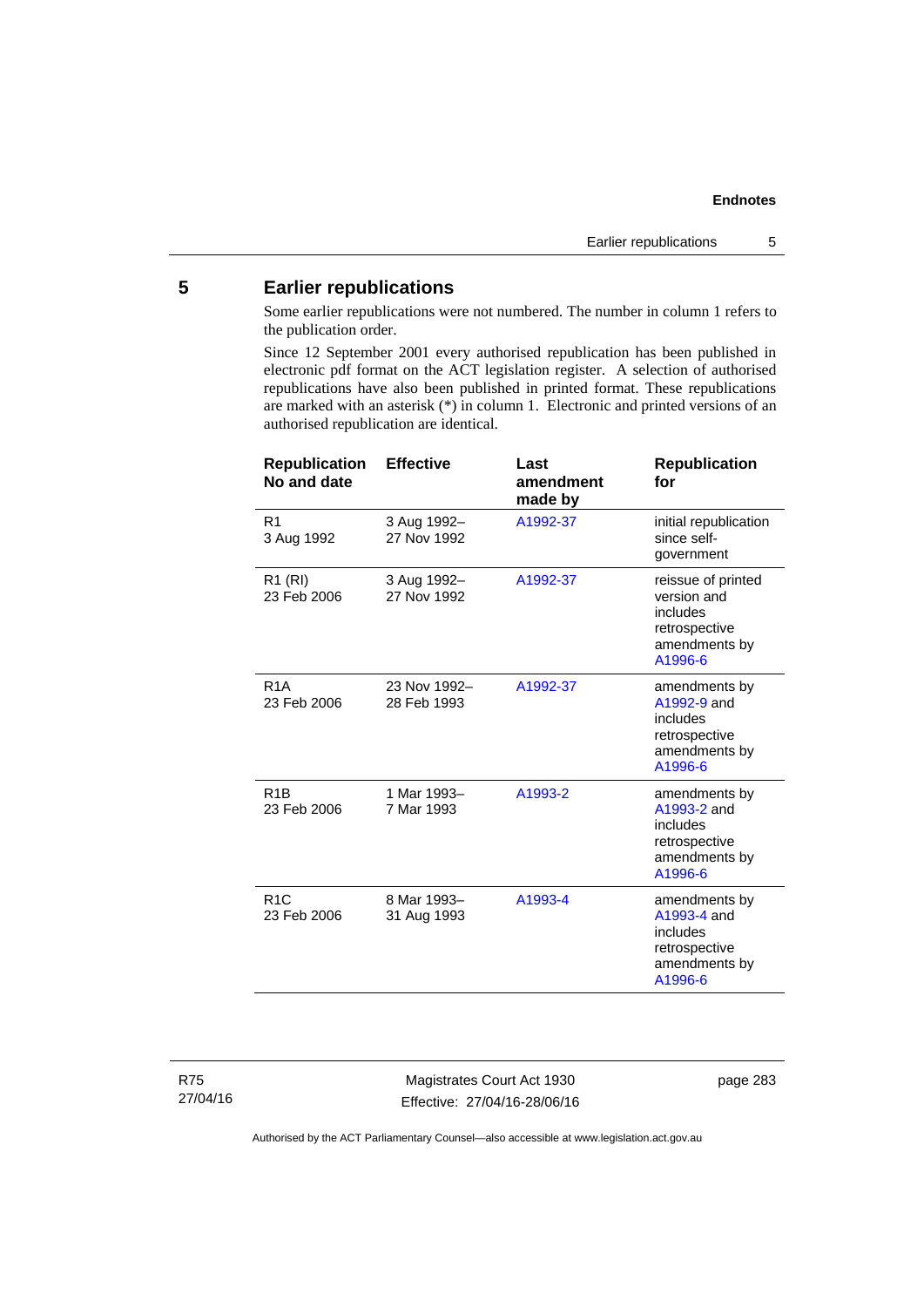#### **Republication No and date Effective Last amendment made by Republication for**  R1D 23 Feb 2006 1 Sept 1993– 26 Sept 1993 [A1993-4](http://www.legislation.act.gov.au/a/1993-4) amendments by [A1993-4](http://www.legislation.act.gov.au/a/1993-4) and includes retrospective amendments by [A1996-6](http://www.legislation.act.gov.au/a/1996-6) R1E 23 Feb 2006 27 Sept 1993– 16 Dec 1993 [A1993-48](http://www.legislation.act.gov.au/a/1993-48) amendments by [A1993-48](http://www.legislation.act.gov.au/a/1993-48) and includes retrospective amendments by [A1996-6](http://www.legislation.act.gov.au/a/1996-6) R2 31 Dec 1993 17 Dec 1993– 13 Mar 1994 [A1993-91](http://www.legislation.act.gov.au/a/1993-91) amendments by [A1993-91](http://www.legislation.act.gov.au/a/1993-91) and includes retrospective amendments by [A1996-6](http://www.legislation.act.gov.au/a/1996-6) R2 (RI) 23 Feb 2006 17 Dec 1993– 13 Mar 1994 [A1993-91](http://www.legislation.act.gov.au/a/1993-91) reissue of printed version R2A 23 Feb 2006 1 July 1994– 10 Oct 1994 [A1994-45](http://www.legislation.act.gov.au/a/1994-45) amendments by [A1994-4,](http://www.legislation.act.gov.au/a/1994-4) [A1994-10](http://www.legislation.act.gov.au/a/1994-10) and [A1994-38](http://www.legislation.act.gov.au/a/1994-38) and includes retrospective amendments by [A1996-6](http://www.legislation.act.gov.au/a/1996-6) R2B 23 Feb 2006 11 Oct 1994– 28 Nov 1994 [A1994-66](http://www.legislation.act.gov.au/a/1994-66) amendments by [A1994-66](http://www.legislation.act.gov.au/a/1994-66) and includes retrospective amendments by [A1996-6](http://www.legislation.act.gov.au/a/1996-6)

### 5 Earlier republications

page 284 Magistrates Court Act 1930 Effective: 27/04/16-28/06/16

R75 27/04/16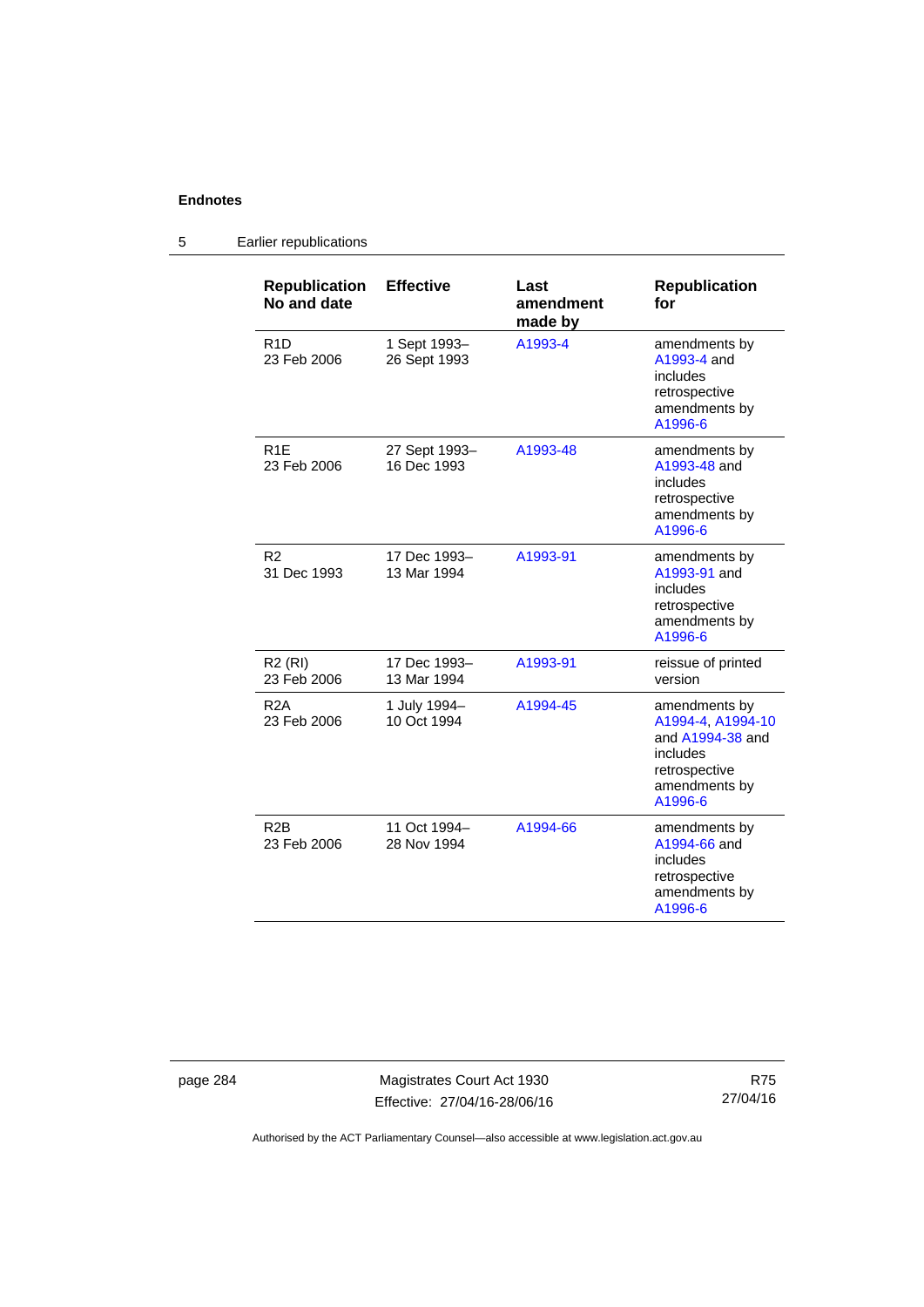Earlier republications 5

| <b>Republication</b><br>No and date | <b>Effective</b>             | Last<br>amendment<br>made by | <b>Republication</b><br>for                                                                                         |
|-------------------------------------|------------------------------|------------------------------|---------------------------------------------------------------------------------------------------------------------|
| R <sub>3</sub><br>10 Apr 1995       | 10 Apr 1995-<br>17 Dec 1995  | A1994-81                     | amendments by<br>A1994-45,<br>A1994-61 and<br>A1994-81 and<br>includes<br>retrospective<br>amendments by<br>A1996-6 |
| R3 (RI)<br>23 Feb 2006              | 10 Apr 1995-<br>17 Dec 1995  | A1994-81                     | reissue of printed<br>version                                                                                       |
| R <sub>3</sub> A<br>23 Feb 2006     | 18 Dec 1995-<br>6 May 1996   | A1995-46                     | amendments by<br>A1995-46 and<br>includes<br>retrospective<br>amendments by<br>A1996-6                              |
| R <sub>3</sub> B<br>23 Feb 2006     | 12 Sept 1996-<br>31 Dec 1996 | A1996-6                      | amendments by<br>A1995-41 and<br>A1996-6                                                                            |
| R <sub>3</sub> C<br>23 Feb 2006     | 17 May 1997-<br>29 May 1997  | A1996-82                     | amendments by<br>A1996-68,<br>A1996-74 and<br>A1996-82                                                              |
| R4<br>30 May 1997                   | 30 May 1997-<br>22 Sept 1997 | A1997-25                     | amendments by<br>A1997-25                                                                                           |
| R4 (RI)<br>23 Feb 2006              | 30 May 1997-<br>22 Sept 1997 | A1997-25                     | reissue of printed<br>version                                                                                       |
| R4A<br>23 Feb 2006                  | 23 Sept 1997-<br>24 May 1998 | A1997-41                     | amendments by<br>A1997-41                                                                                           |
| R <sub>5</sub><br>1 June 1998       | 1 June 1998-<br>18 Oct 1998  | A1997-96                     | amendments by<br>A1997-94 and<br>A1997-96                                                                           |
| <b>R5 (RI)</b><br>23 Feb 2006       | 1 June 1998-<br>18 Oct 1998  | A1997-96                     | reissue of printed<br>version                                                                                       |

Magistrates Court Act 1930 Effective: 27/04/16-28/06/16 page 285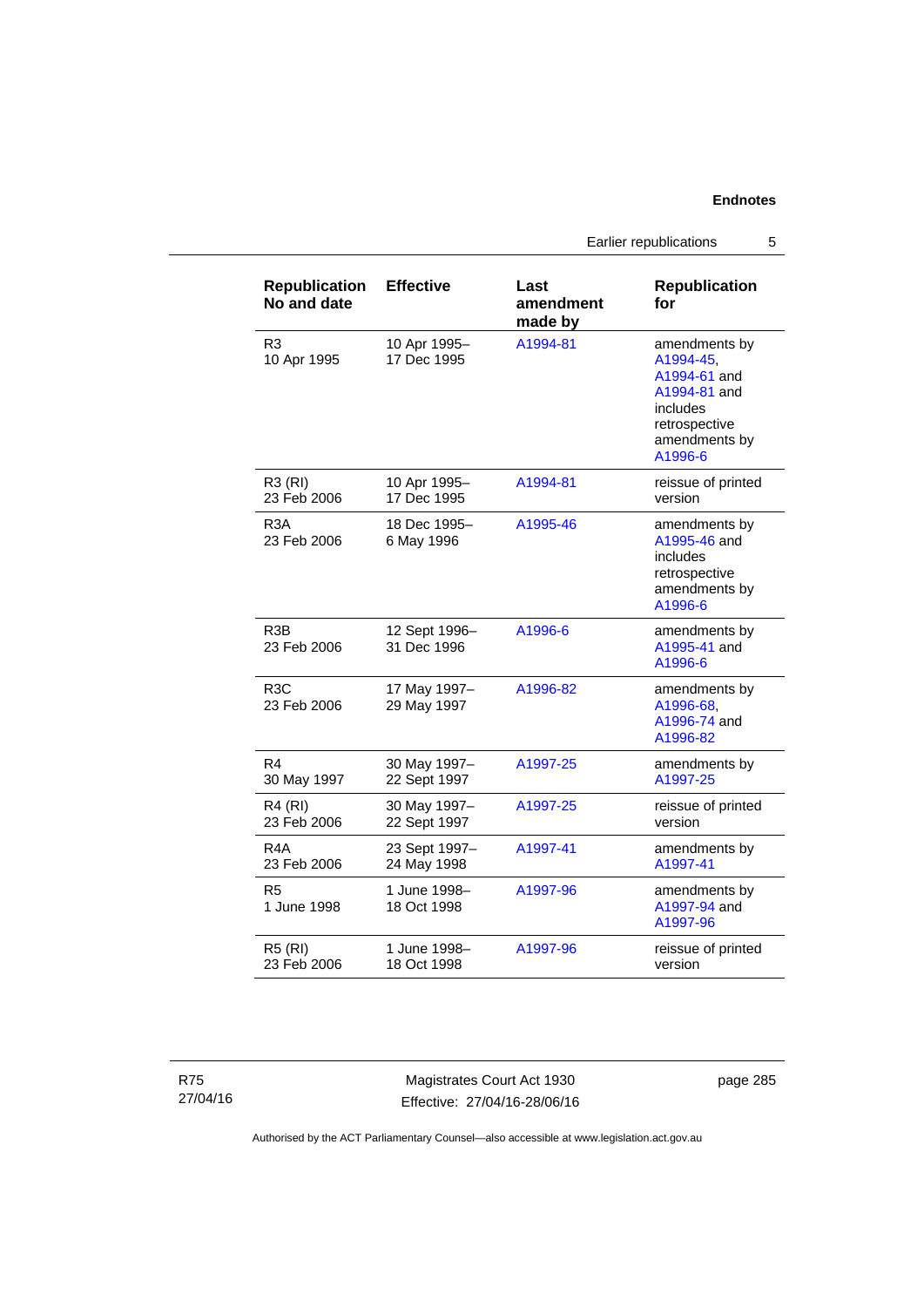page 286

## 5 Earlier republications

| <b>Republication</b><br>No and date | <b>Effective</b>             | Last<br>amendment<br>made by | <b>Republication</b><br>for                                         |
|-------------------------------------|------------------------------|------------------------------|---------------------------------------------------------------------|
| R6<br>31 Mar 1999                   | 31 Mar 1999-<br>30 Apr 1999  | A1999-12                     | amendments by<br>A1998-25,<br>A1998-38.<br>A1998-54 and<br>A1998-67 |
| <b>R6 (RI)</b><br>23 Feb 2006       | 31 Mar 1999-<br>30 Apr 1999  | A1999-12                     | reissue of printed<br>version                                       |
| R6A<br>23 Feb 2006                  | 1 Sept 1999-<br>9 Nov 1999   | A1999-34                     | amendments by<br>A1999-12,<br>A1999-22 and<br>A1999-34              |
| R6B<br>23 Feb 2006                  | 24 Dec 1999-<br>29 Feb 2000  | A1999-91                     | amendments by<br>A1999-59.<br>A1999-61,<br>A1999-66 and<br>A1999-91 |
| R <sub>6</sub> C<br>23 Feb 2006     | 10 May 2000-<br>31 May 2000  | A2000-1                      | amendments by<br>A1999-64,<br>A1999-79 and<br>A2000-1               |
| R6D<br>23 Feb 2006                  | 1 June 2000-<br>8 Sept 2000  | A2000-17                     | amendments by<br>A2000-17                                           |
| R7<br>20 Nov 2000                   | 5 Oct 2000-<br>4 Sept 2001   | A2000-60                     | amendments by<br>A2000-1 and<br>A2000-60                            |
| R7 (RI)<br>23 Feb 2006              | 5 Oct 2000-<br>4 Sept 2001   | A2000-60                     | reissue of printed<br>version                                       |
| R8<br>12 Sept 2001                  | 27 Sept 2001-<br>30 Nov 2001 | A2001-90                     | amendments by<br>A2001-44,<br>A2001-56,<br>A2001-63 and<br>A2001-70 |
| R9<br>3 Dec 2001                    | 1 Dec 2001–<br>13 Mar 2002   | A2001-90                     | amendments by<br>A2001-62                                           |
| R <sub>10</sub><br>14 Mar 2002      | 14 Mar 2002–<br>26 Mar 2002  | A2002-2                      | amendments by<br>A2001-77 and<br>A2002-2                            |
|                                     | Magistrates Court Act 1930   |                              | <b>R75</b>                                                          |

Effective: 27/04/16-28/06/16

27/04/16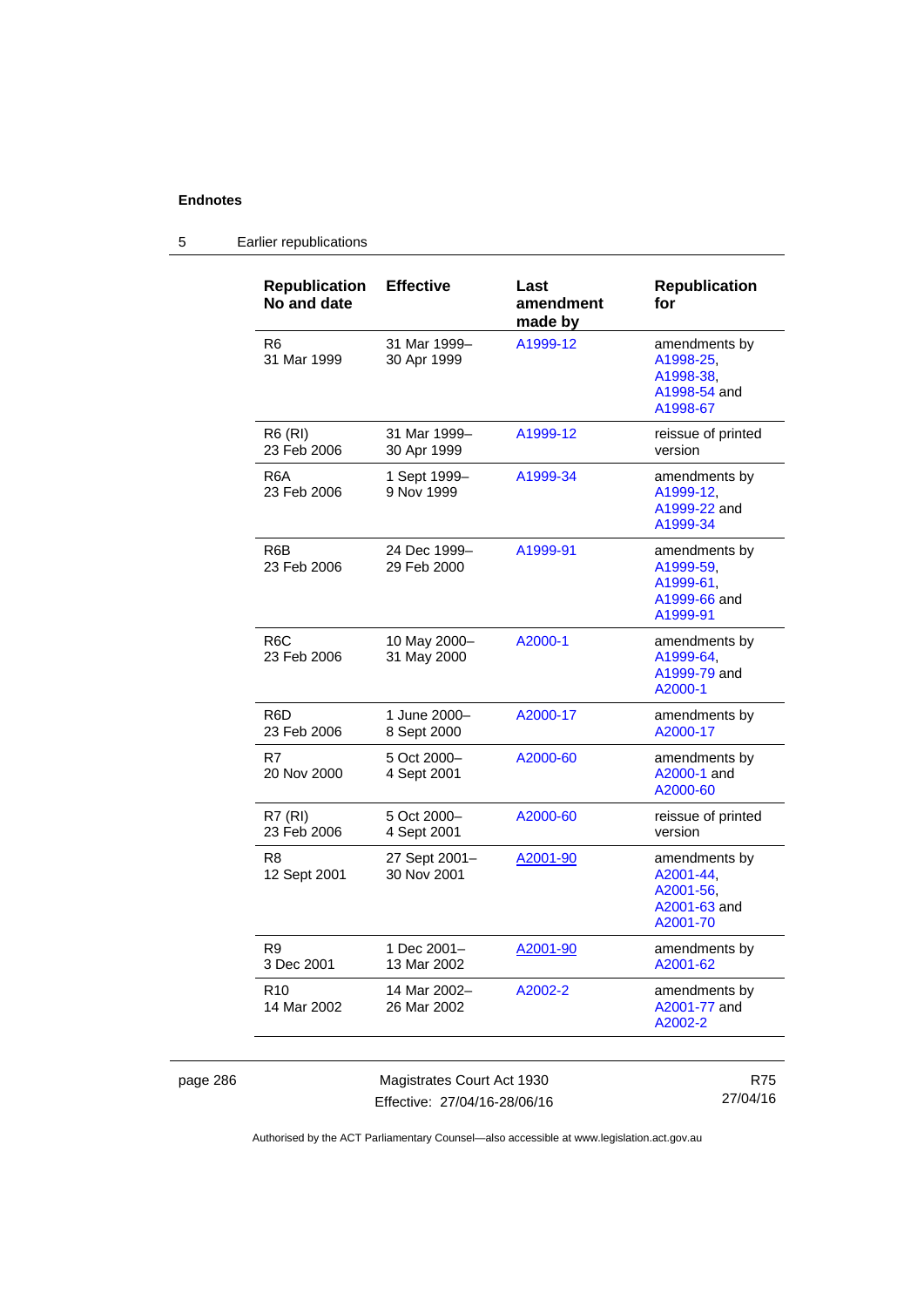| <b>Republication</b><br>No and date | <b>Effective</b>              | Last<br>amendment<br>made by | <b>Republication</b><br>for                                      |
|-------------------------------------|-------------------------------|------------------------------|------------------------------------------------------------------|
| R11*                                | 27 Mar 2002-                  | A2002-2                      | amendments by                                                    |
| 27 Mar 2002                         | 30 June 2002                  |                              | A2001-90                                                         |
| R <sub>12</sub>                     | 1 July 2002-                  | A2002-2                      | amendments by                                                    |
| 1 July 2002                         | 12 Sept 2002                  |                              | A2001-18                                                         |
| R <sub>13</sub><br>13 Sept 2002     | 13 Sept 2002-<br>16 Sept 2002 | A2002-2                      | commenced expiry                                                 |
| R <sub>14</sub>                     | 17 Sept 2002-                 | A2002-30                     | amendments by                                                    |
| 17 Sept 2002                        | 10 Oct 2002                   |                              | A2002-30                                                         |
| R <sub>15</sub>                     | 11 Oct 2002-                  | A2002-36                     | amendments by                                                    |
| 11 Oct 2002                         | 31 Dec 2002                   |                              | A2002-36                                                         |
| R <sub>16</sub><br>1 Jan 2003       | 1 Jan 2003-<br>30 Mar 2003    | A2002-36                     | repealed<br>amendments by<br>A2001-64                            |
| R <sub>16</sub> (RI)<br>12 Feb 2003 | 1 Jan 2003-<br>30 Mar 2003    | A2002-36                     | reissue to include<br>retrospective<br>amendments by<br>A2002-49 |
| R <sub>17</sub> *                   | 31 Mar 2003-                  | A2003-2                      | amendments by                                                    |
| 31 Mar 2003                         | 11 Oct 2003                   |                              | A2003-2                                                          |
| R <sub>18</sub><br>12 Oct 2003      | 12 Oct 2003-<br>18 Dec 2003   | A2003-2                      | commenced expiry                                                 |
| R <sub>19</sub>                     | 19 Dec 2003-                  | A2003-56                     | amendments by                                                    |
| 19 Dec 2003                         | 21 Mar 2004                   |                              | A2003-56                                                         |
| R <sub>20</sub>                     | 22 Mar 2004-                  | A2004-2                      | amendments by                                                    |
| 22 Mar 2004                         | 8 Apr 2004                    |                              | A2004-2                                                          |
| R <sub>21</sub>                     | 9 Apr 2004-                   | A2004-15                     | amendments by                                                    |
| 9 Apr 2004                          | 29 Apr 2004                   |                              | A2004-15                                                         |
| R <sub>22</sub>                     | 30 Apr 2004-                  | A2004-15                     | amendments by                                                    |
| 30 Apr 2004                         | 25 June 2004                  |                              | A2003-48                                                         |
| R <sub>23</sub>                     | 26 June 2004-                 | A2004-15                     | amendments by                                                    |
| 26 June 2004                        | 24 Aug 2004                   |                              | A2004-14                                                         |
| R <sub>24</sub>                     | 25 Aug 2004-                  | A2004-47                     | amendments by                                                    |
| 25 Aug 2004                         | 29 Sept 2004                  |                              | A2004-42                                                         |

R75 27/04/16

Magistrates Court Act 1930 Effective: 27/04/16-28/06/16 page 287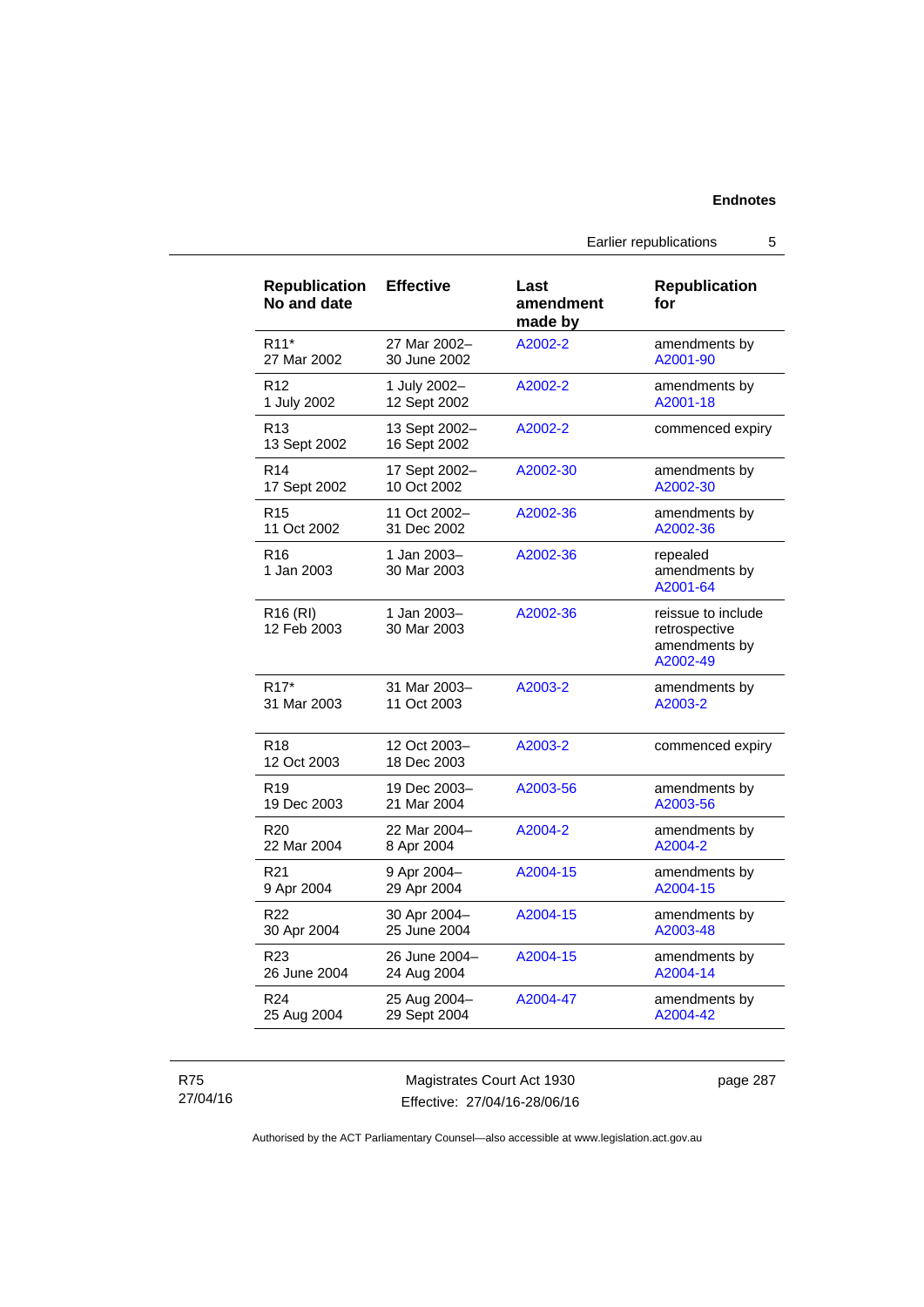| <b>Republication</b><br>No and date | <b>Effective</b>            | Last<br>amendment<br>made by | <b>Republication</b><br>for                                                            |
|-------------------------------------|-----------------------------|------------------------------|----------------------------------------------------------------------------------------|
| R <sub>25</sub><br>30 Sept 2004     | 30 Sept 2004-<br>9 Jan 2005 | A2004-47                     | amendments by<br>A2004-42 and<br>A2004-47                                              |
| R26 (RI)<br>8 June 2005             | 10 Jan 2005-<br>23 Feb 2005 | A2004-60                     | amendments by<br>A2004-60 and<br>includes textual<br>correction in s 312               |
| R27 (RI)<br>8 June 2005             | 24 Feb 2005-<br>24 Mar 2005 | A2005-7                      | amendments by<br>A2005-5 and<br>A2005-7 and<br>includes textual<br>correction in s 312 |
| R28 (RI)<br>8 June 2005             | 25 Mar 2005-<br>1 June 2005 | A2005-13                     | amendments by<br>A2005-13 and<br>includes textual<br>correction in s 312               |
| R29 (RI)<br>8 June 2005             | 2 June 2005-<br>22 Nov 2005 | A2005-20                     | amendments by<br>A2005-20 and<br>includes textual<br>correction in s 312               |
| R <sub>30</sub><br>23 Nov 2005      | 23 Nov 2005-<br>21 Dec 2005 | A2005-53                     | amendments by<br>A2005-53                                                              |
| R31<br>22 Dec 2005                  | 22 Dec 2005-<br>10 Jan 2006 | A2005-60                     | amendments by<br>A2005-60                                                              |
| R32*<br>11 Jan 2006                 | 11 Jan 2006-<br>1 June 2006 | A2005-60                     | commenced expiry                                                                       |
| R33<br>2 June 2006                  | 2 June 2006-<br>1 July 2006 | A2006-23                     | amendments by<br>A2006-23                                                              |
| R34<br>2 July 2006                  | 2 July 2006-<br>18 Dec 2006 | A2006-23                     | commenced expiry                                                                       |
| R35<br>19 Dec 2006                  | 19 Dec 2006-<br>31 Dec 2006 | A2006-55                     | amendments by<br>A2006-55                                                              |
| R36<br>1 Jan 2007                   | 1 Jan 2007-<br>9 Nov 2007   | A2006-55                     | amendments by<br>A2006-40 as<br>amended by<br>A2006-55                                 |

## 5 Earlier republications

page 288 Magistrates Court Act 1930 Effective: 27/04/16-28/06/16

R75 27/04/16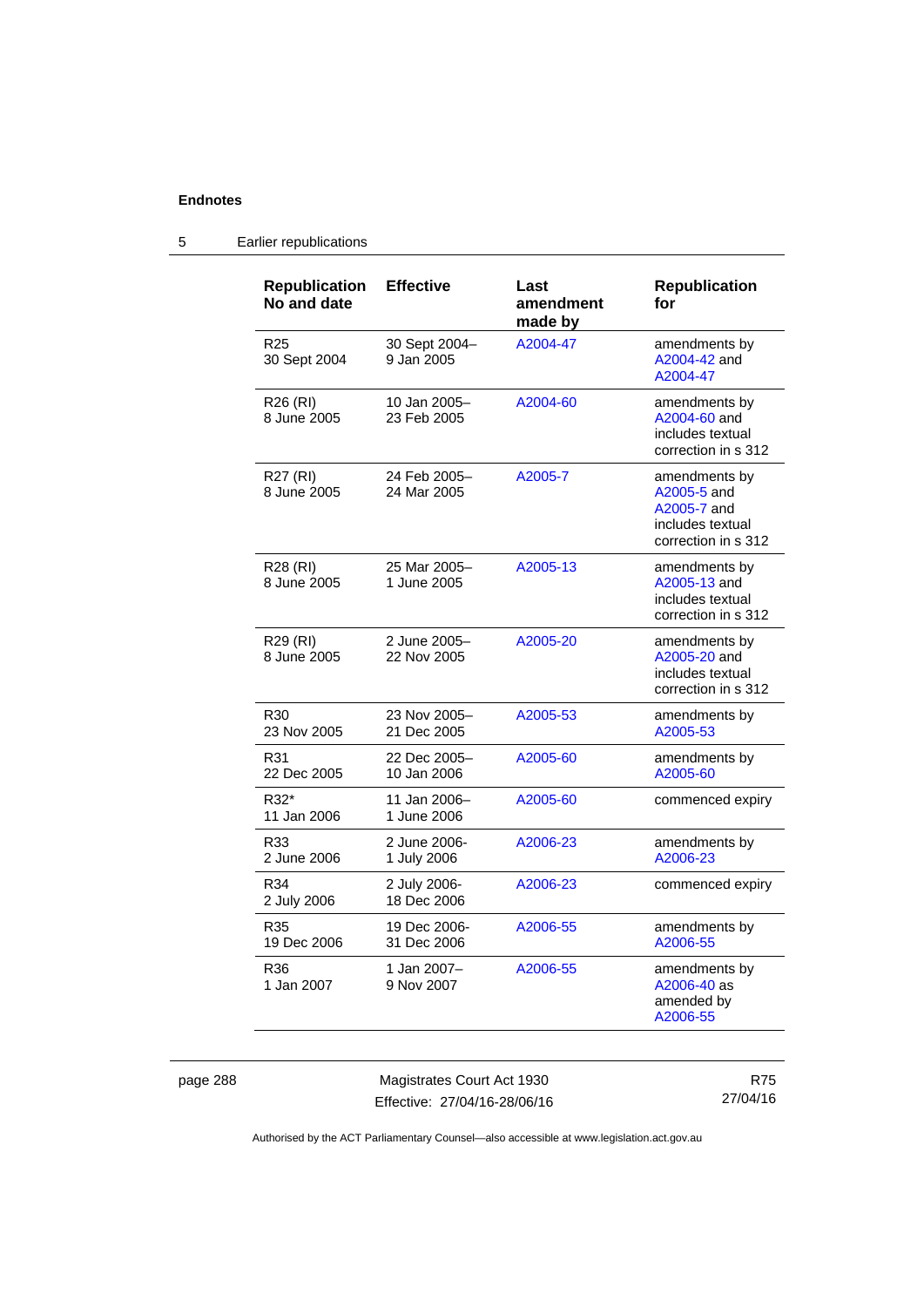Earlier republications 5

| <b>Republication</b><br>No and date | <b>Effective</b>            | Last<br>amendment<br>made by | <b>Republication</b><br>for                                                                |
|-------------------------------------|-----------------------------|------------------------------|--------------------------------------------------------------------------------------------|
| R37                                 | 10 Nov 2007-                | A2007-15                     | amendments by                                                                              |
| 10 Nov 2007                         | 17 Dec 2007                 |                              | A2007-8                                                                                    |
| R38                                 | 18 Dec 2007–                | A2007-44                     | amendments by                                                                              |
| 18 Dec 2007                         | 19 Dec 2007                 |                              | A2007-15                                                                                   |
| R39                                 | 20 Dec 2007-                | A2007-44                     | amendments by                                                                              |
| 20 Dec 2007                         | 15 Apr 2008                 |                              | A2007-44                                                                                   |
| R40                                 | 16 Apr 2008-                | A2008-6                      | amendments by                                                                              |
| 16 Apr 2008                         | 28 July 2008                |                              | A2008-6                                                                                    |
| R41                                 | 29 July 2008-               | A2008-22                     | amendments by                                                                              |
| 29 July 2008                        | 26 Aug 2008                 |                              | A2008-22                                                                                   |
| R42                                 | 27 Aug 2008-                | A2008-29                     | amendments by                                                                              |
| 27 Aug 2008                         | 1 Feb 2009                  |                              | A2008-29                                                                                   |
| R43<br>2 Feb 2009                   | 2 Feb 2009-<br>26 Feb 2009  | A2008-46                     | amendments by<br>A2008-36 and<br>A2008-37                                                  |
| R44<br>27 Feb 2009                  | 27 Feb 2009-<br>7 Mar 2009  | A2008-46                     | amendments by<br>A2008-19 and<br>A2008-20                                                  |
| R45                                 | 8 Mar 2009-                 | A2009-7                      | amendments by                                                                              |
| 8 Mar 2009                          | 29 Mar 2009                 |                              | A2008-42                                                                                   |
| R46                                 | 30 Mar 2009-                | A2009-7                      | amendments by                                                                              |
| 30 Mar 2009                         | 29 May 2009                 |                              | A2008-46                                                                                   |
| R47<br>30 May 2009                  | 30 May 2009-<br>3 Sept 2009 | SL2009-20                    | amendments by<br>A2008-41,<br>A2008-44 and<br>A2009-7 and<br>modifications by<br>SL2009-20 |
| R48                                 | 4 Sept 2009-                | A2009-24                     | amendments by                                                                              |
| 4 Sept 2009                         | 28 Sept 2009                |                              | A2009-24                                                                                   |
| R49                                 | 29 Sept 2009-               | A2009-24                     | amendments by                                                                              |
| 29 Sept 2009                        | 21 Oct 2009                 |                              | A2009-19                                                                                   |
| R50                                 | 22 Oct 2009-                | A2009-37                     | amendments by                                                                              |
| 22 Oct 2009                         | 30 Oct 2009                 |                              | A2009-37                                                                                   |

R75 27/04/16

Magistrates Court Act 1930 Effective: 27/04/16-28/06/16 page 289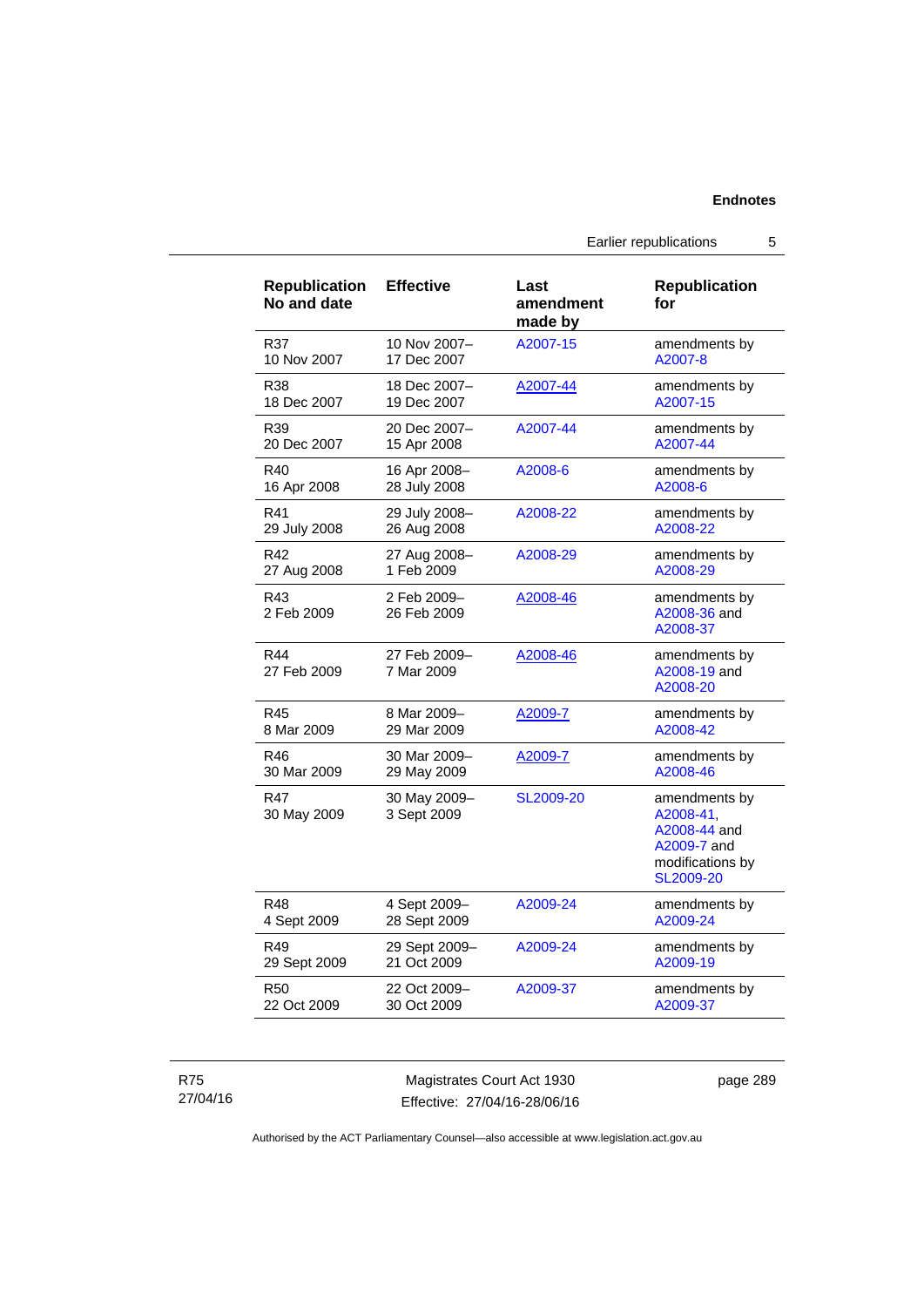#### **Republication No and date Effective Last amendment made by Republication for**  R51 31 Oct 2009 31 Oct 2009– 16 Dec 2009 [SL2009-51](http://www.legislation.act.gov.au/sl/2009-51) modifications by [SL2009-2](http://www.legislation.act.gov.au/sl/2009-2) as amended by [SL2009-51](http://www.legislation.act.gov.au/sl/2009-51) R52 17 Dec 2009 17 Dec 2009– 21 Dec 2009 [A2009-49](http://www.legislation.act.gov.au/a/2009-49) amendments by [A2009-49](http://www.legislation.act.gov.au/a/2009-49) R53 22 Dec 2009 22 Dec 2009– 2 Mar 2010 [A2009-54](http://www.legislation.act.gov.au/a/2009-54) amendments by [A2009-54](http://www.legislation.act.gov.au/a/2009-54) R54 3 Mar 2010 3 Mar 2010– 27 Apr 2010 [A2009-54](http://www.legislation.act.gov.au/a/2009-54) amendments by [A2009-22](http://www.legislation.act.gov.au/a/2009-22) R55\* 28 Apr 2010 28 Apr 2010– 30 May 2010 [A2010-13](http://www.legislation.act.gov.au/a/2010-13) amendments by [A2010-13](http://www.legislation.act.gov.au/a/2010-13) R56 31 May 2010 31 May 2010– 30 June 2010 [A2010-13](http://www.legislation.act.gov.au/a/2010-13) commenced expiry R57 1 July 2010 1 July 2010– 27 Sept 2010 [A2010-21](http://www.legislation.act.gov.au/a/2010-21) amendments by [A2010-21](http://www.legislation.act.gov.au/a/2010-21) R58 28 Sept 2010 28 Sept 2010– 1 Nov 2010 [A2010-30](http://www.legislation.act.gov.au/a/2010-30) amendments by [A2010-30](http://www.legislation.act.gov.au/a/2010-30) R59 2 Nov 2010 2 Nov 2010– 27 Feb 2011 [A2010-40](http://www.legislation.act.gov.au/a/2010-40) amendments by [A2010-40](http://www.legislation.act.gov.au/a/2010-40) R60 28 Feb 2011 28 Feb 2011– 30 June 2011 [A2010-40](http://www.legislation.act.gov.au/a/2010-40) expiry of transitional provisions (ch 10) R61 1 July 2011 1 July 2011– 24 July 2011 [A2011-22](http://www.legislation.act.gov.au/a/2011-22) amendments by [A2011-22](http://www.legislation.act.gov.au/a/2011-22) R62 25 July 2011 25 July 2011– 30 Aug 2011 [A2011-22](http://www.legislation.act.gov.au/a/2011-22) amendments by [A2011-13](http://www.legislation.act.gov.au/a/2011-13) R63 31 Aug 2011 31 Aug 2011– 20 Sept 2011 [A2011-30](http://www.legislation.act.gov.au/a/2011-30) amendments by [A2011-30](http://www.legislation.act.gov.au/a/2011-30) R64 21 Sept 2011 21 Sept 2011– 11 Dec 2011 [A2011-30](http://www.legislation.act.gov.au/a/2011-30) amendments by [A2011-28](http://www.legislation.act.gov.au/a/2011-28)

#### 5 Earlier republications

R65

12 Dec 2012

page 290 Magistrates Court Act 1930 Effective: 27/04/16-28/06/16

12 Dec 2012– 29 Feb 2012

> R75 27/04/16

[A2011-52](http://www.legislation.act.gov.au/a/2011-52) amendments by

[A2011-52](http://www.legislation.act.gov.au/a/2011-52)